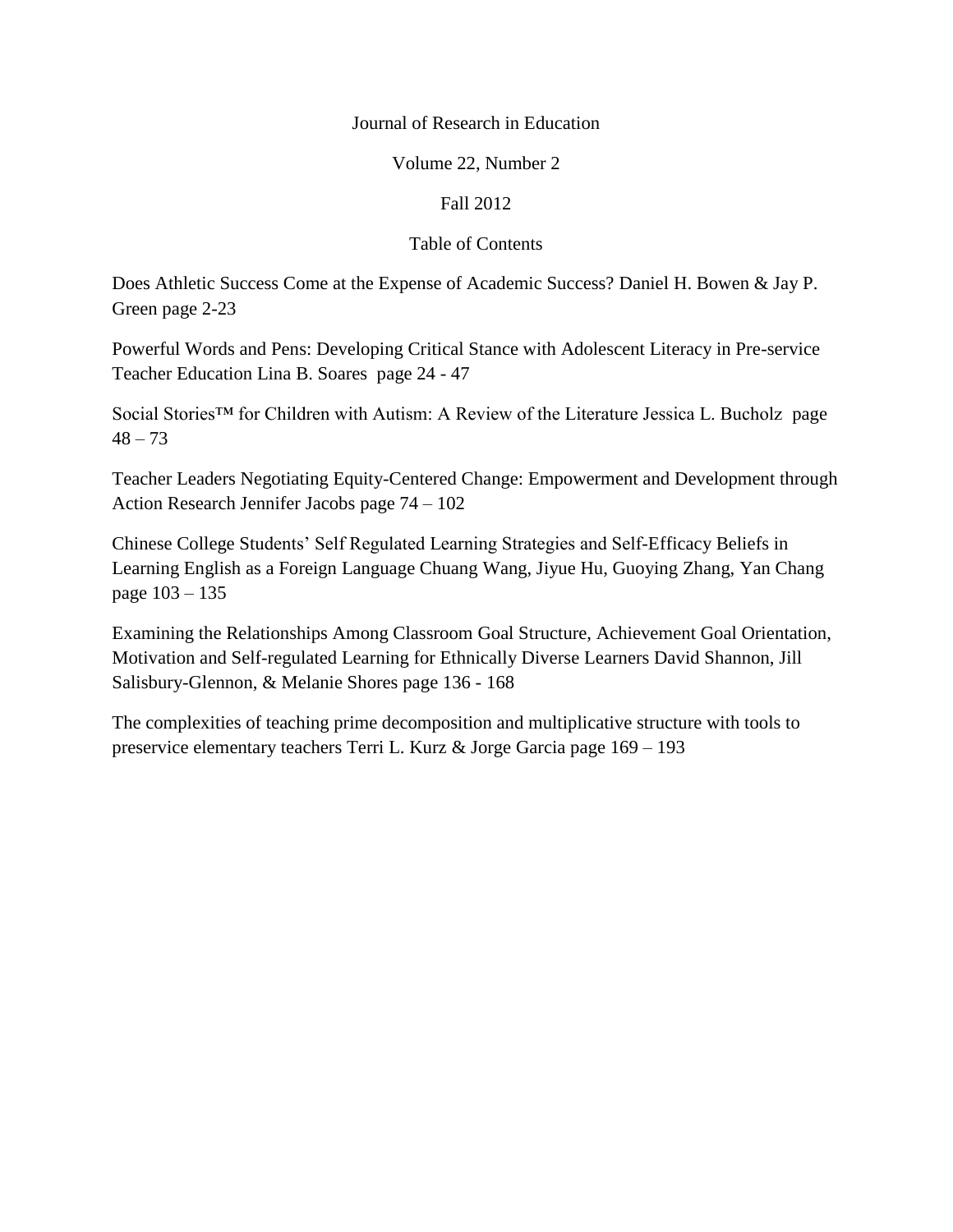Does Athletic Success Come at the Expense of Academic Success?

Daniel H. Bowen<sup>\*</sup> Jay P. Greene University of Arkansas

## Abstract

Claims are often made about the impact of high school athletics on academic achievement without reference to empirical research on the issue. In this paper we empirically examine the relationship between the extent to which high schools have winning sports teams, offer a variety of sports options, and facilitate student participation in athletics on schools' overall student achievement and attainment. We find that high school athletics do not appear to detract from academic success. In fact, based on the data we examined from Ohio high schools, an emphasis on athletic success and participation is associated with higher scores on standardized tests and higher graduation rates.

## **Introduction**

<u>.</u>

Do successful high school athletics programs come at the expense of academic success? In this article we attempt to address this question empirically. In particular, we study the relationship between the athletic record of high schools in Ohio and the student achievement in those high schools, controlling for other characteristics.

Our expectations for what we would find are ambiguous. On the one hand, we might think that resources are finite and that investments in producing success in one arena necessarily would have to reduce the investment in success in another. Schools have limited budgets, a limited supply of talented personnel, and a limited capacity to convey priorities to students. If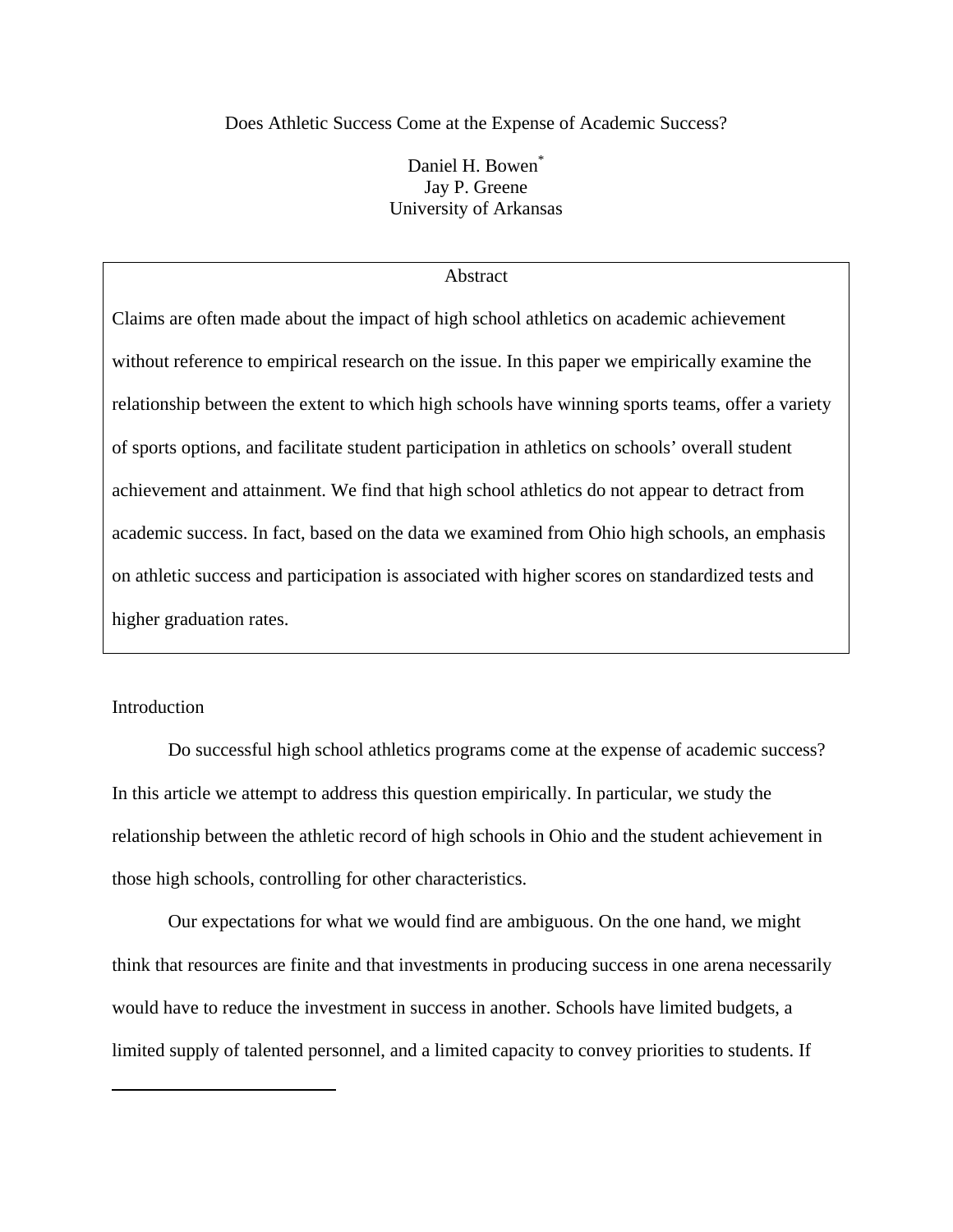schools devote those scarce resources to their football or basketball programs, academics would have to suffer.

On the other hand, there is the potential for synergies in education. Perhaps students learn important skills about self-discipline and delayed gratification from athletics that also produce benefits academically. And more broadly, perhaps schools that have successful academic programs are more likely to attract the interest and involvement of parents and the community. As parents gather for sporting events, they also discuss academic issues, which may help them organize and coordinate to pressure schools to improve their academic quality. More parental and community support may also make it easier to pass essential bond initiatives or increase levies so that schools have sufficient fiscal resources for their academic programs.

Collecting and analyzing evidence to adjudicate between these two competing, plausible hypotheses is particular important at this time. High school sports continue to attract more public attention and to consume greater public resources while school budgets have become very tight. Editorial page writers and local activists have been making a more forceful case that the attention and money devoted to high school athletics is a waste and distracts from the primary responsibility of schools to improve academic achievement (see for example Katz, 2010; Weaver, 2011). But supporters of high school athletics respond that critics lack evidence for their arguments and that sports play a critical role in the growth and development of students (see for example Brooks, 2011; Green, 2009; Strauss, 2011).

Bringing more evidence to bear on these debates is important because too many education policy discussions occur in the absence of empirical evidence. The research presented here could help make those discussions be more productive and data-driven.

#### **II. Literature Review**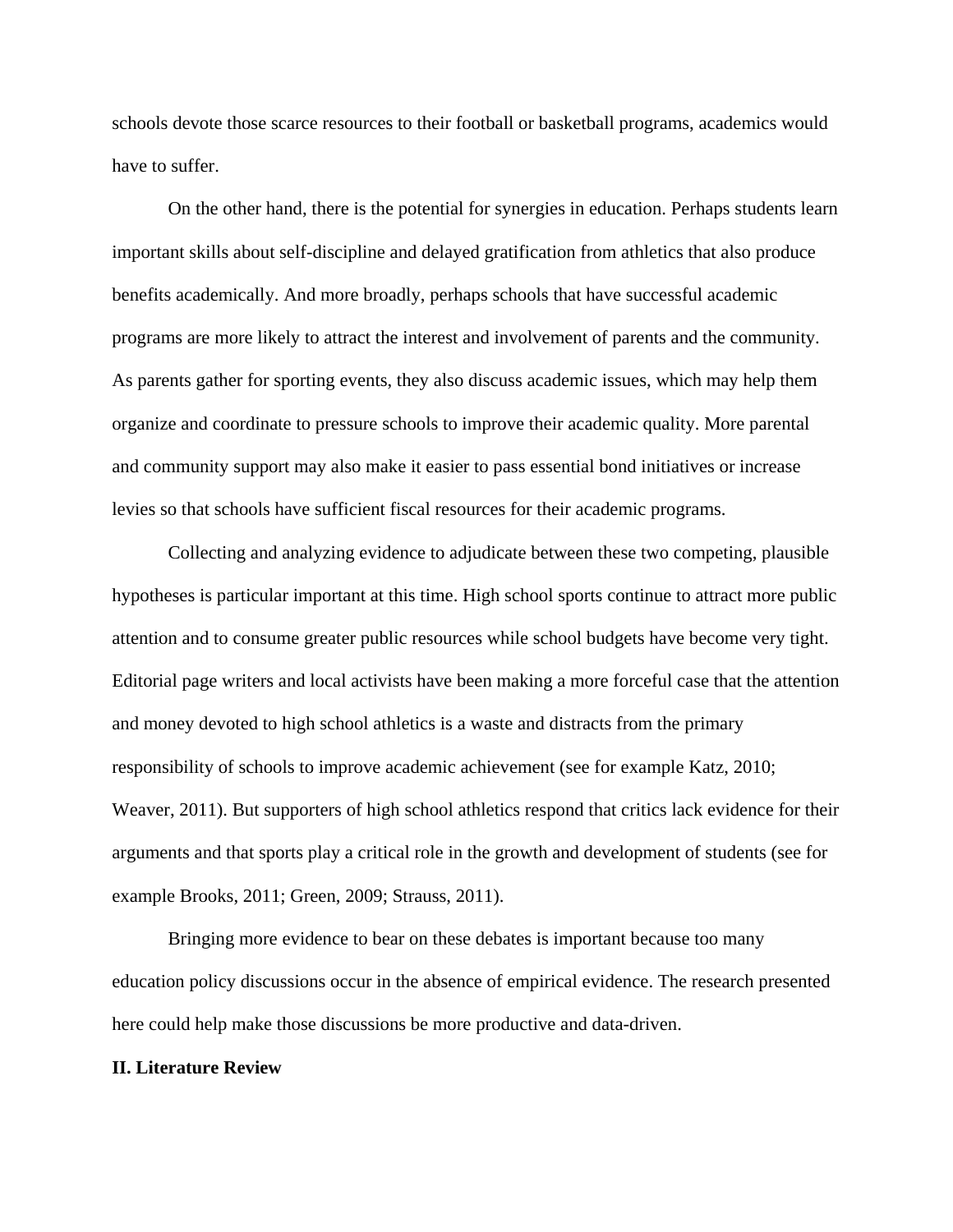There is a significant body of research that examines how students who participate in high school athletics are affected academically. The general consensus of this literature is that students who are involved in high school athletics tend to have higher academic achievement and better earnings later in life (see for example Broh, 2002; Guest & Schneider, 2003; Lipscomb, 2006; Marsh, 1992; and McNeal, 1995). In these studies, outcome measures included students' grades and standardized test scores, homework completion rates, school dropout rates, and students' stated educational expectations (e.g. intent to enroll in a postsecondary institution).

High school students that participate in sports have higher grades and standardized test scores in mathematics and language arts courses (Broh, 2002). McNeal (1995) found that student athletes were 1.7 times less likely to drop out of school. High school student athletes have also self-reported higher education aspirations, diligence in homework completion, and lower absenteeism, compared to students that do not participate in sports (Marsh, 1992). When applying student fixed effects to measure changes in students' levels of participation, Lipscomb (2006) estimated that athletic participation is associated with a 2% boost in math and science test scores. Meanwhile, student participation in other extracurricular participation (e.g. yearbook, drama club, etc.) was also associated with significant increases, though effect sizes were only half as large. Finally, while associated with positive outcomes across populations, Guest and Schneider (2003) have also found that this positive athletic-academic association was even stronger for students attending schools serving more disadvantaged populations.

While these findings would suggest a positive relationship between successful high school athletic programs and overall academic achievement at those schools, these studies are addressing a slightly different question than the one we are examining here. These studies only tell us about the effects of athletics on students directly involved in high school sports, but it is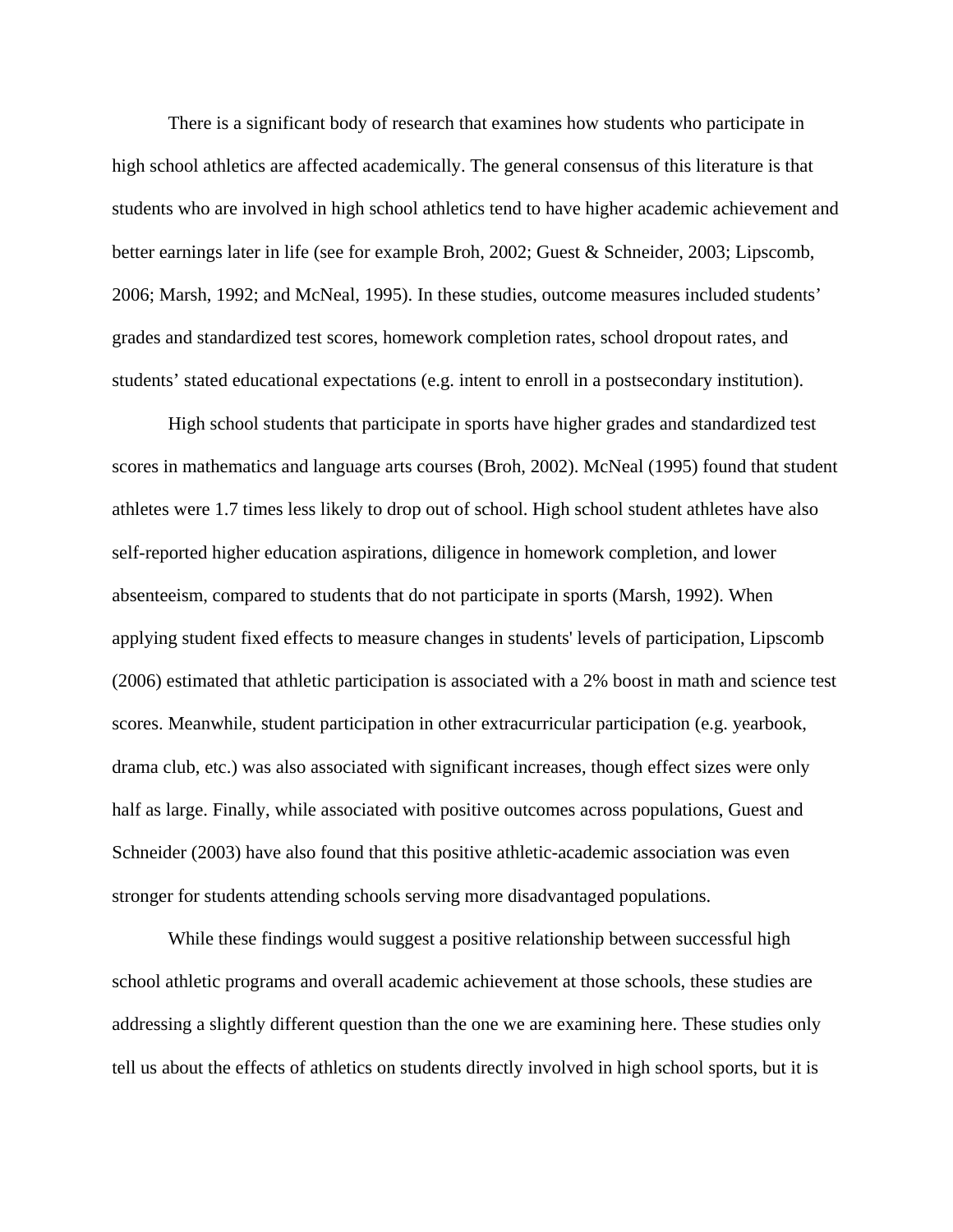quite possible that the larger portion of students who are not on sports teams are harmed academically even if the students on the teams are helped. If this were the case, the overall effect of high school athletic programs on academic achievement could be negative even if participating in sports improves the education of those students who do participate.

Our research question is somewhat different from the one addressed by the bulk of research on high school athletics. We want to know the overall effect of high school athletics on academic success for students who participate as well as those who do not. On this question there is considerably less research and no consensus on the answer. In general, there are two theories about how athletics programs affect academic achievement in high schools: the social capital theory and the resource tradeoff theory.

Strangely, both theories originate from different works by the University of Chicago sociologist, James Coleman. Coleman (1990) helped pioneer the concept of social capital, which refers to the strength of social networks and connections in helping people to achieve their collective goals. While Coleman did not focus on the way in which high school athletics contribute to the formation of social capital, other scholars have extended his work on social capital to that issue. The general hypothesis is that sports provide a medium that can enhance a school's sense of community. In other words, Friday night high school football games are more than just gatherings where spectators watch sports. These games can also serve as venues where parents, students, faculties, staffs, etc. come together, interact, and, subsequently, form tighter social networks (Fritch, 1999). This sense of community, in turn, serves as a source of "social control" or reinforcement of "school/community norms" where stakeholders serve as collaborators in the development of students (Broh, 2002).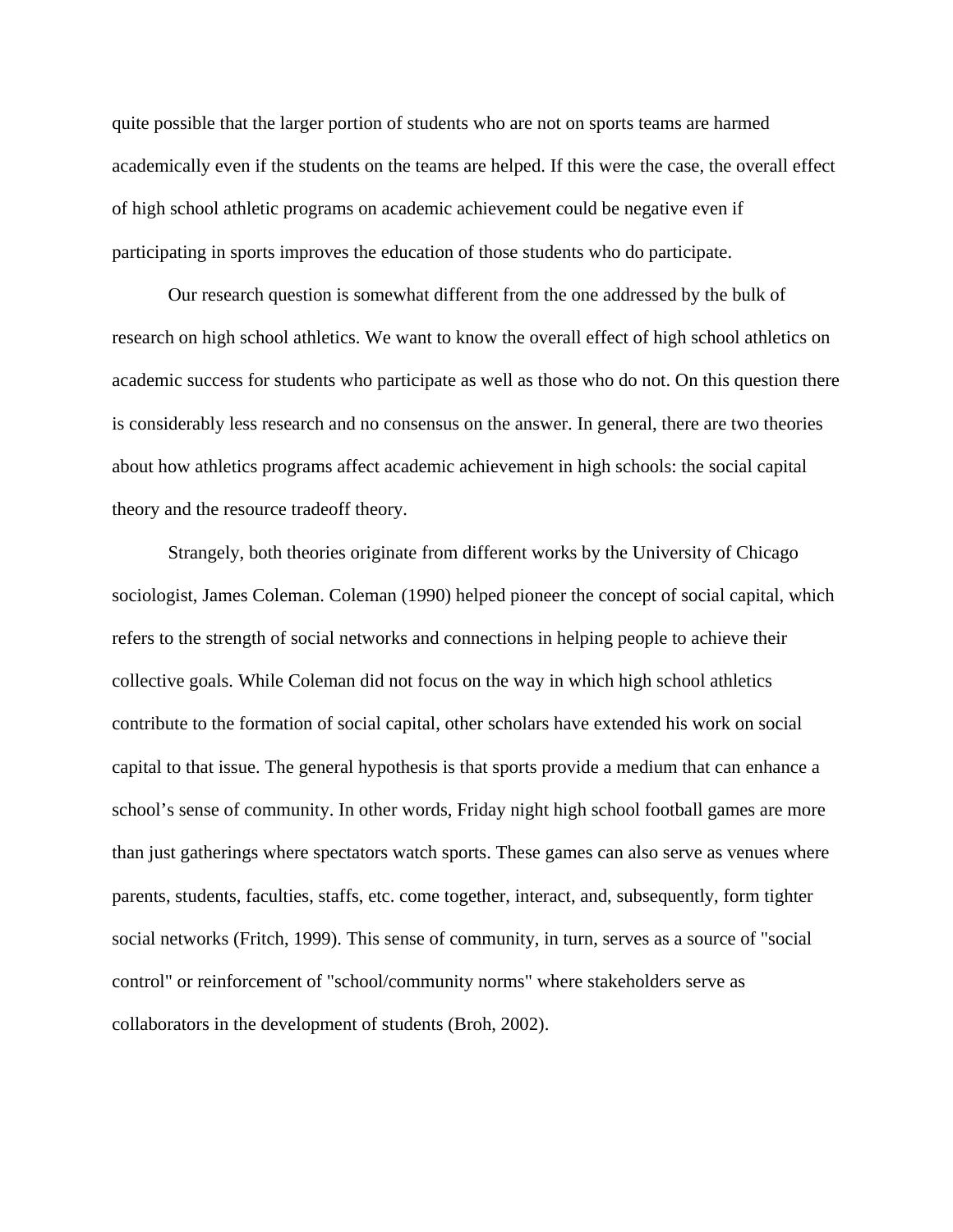Fritch (1999) provides empirical evidence for this hypothesis, finding that a substantial number of high school parents often initially meet other parents at sporting events. Additionally, 76-91% of parents report that they were very likely to discuss what is going on at the school at these events. There is also evidence that the development of social capital positively influences the future community involvement of student athletes. Perks (2007) concludes that participation in athletics strongly correlates with becoming more involved members of one's community. Adults that participated in sports early in life are more likely to volunteer, follow the news, keep up with community affairs, etc. Whether social capital is strengthened by students directly participating in high school sports or by parents and community members gathering at the games, the social capital theory holds that athletics contributes to academics by contributing to the formation of social capital. Parents, students, and other members of the community can more effectively work to improve school quality because of their improved connections to each other (Parcel & Dufur, 2001).

The resource trade-off theory also originated with the work of James Coleman. Schools have a finite amount of money, talented personnel, and ability to establish priorities for students. The more these resources are consumed for athletics, the less there is available for academics. Coleman was most concerned with the limited ability of schools to convey priorities to students. Attention given to high school sports distracts schools from their core mission of improving academic achievement. Mission coherence, according to this view, is an essential part of organization success and athletics diverts schools from having a coherent scholarly mission.

In an extensive case study of ten schools in Chicago, Coleman (1961) observed instances where athletics were possibly responsible for altering or "swamping" the value systems of schools. Coleman argued that athletics and academics seem at odds in a zero-sum game, where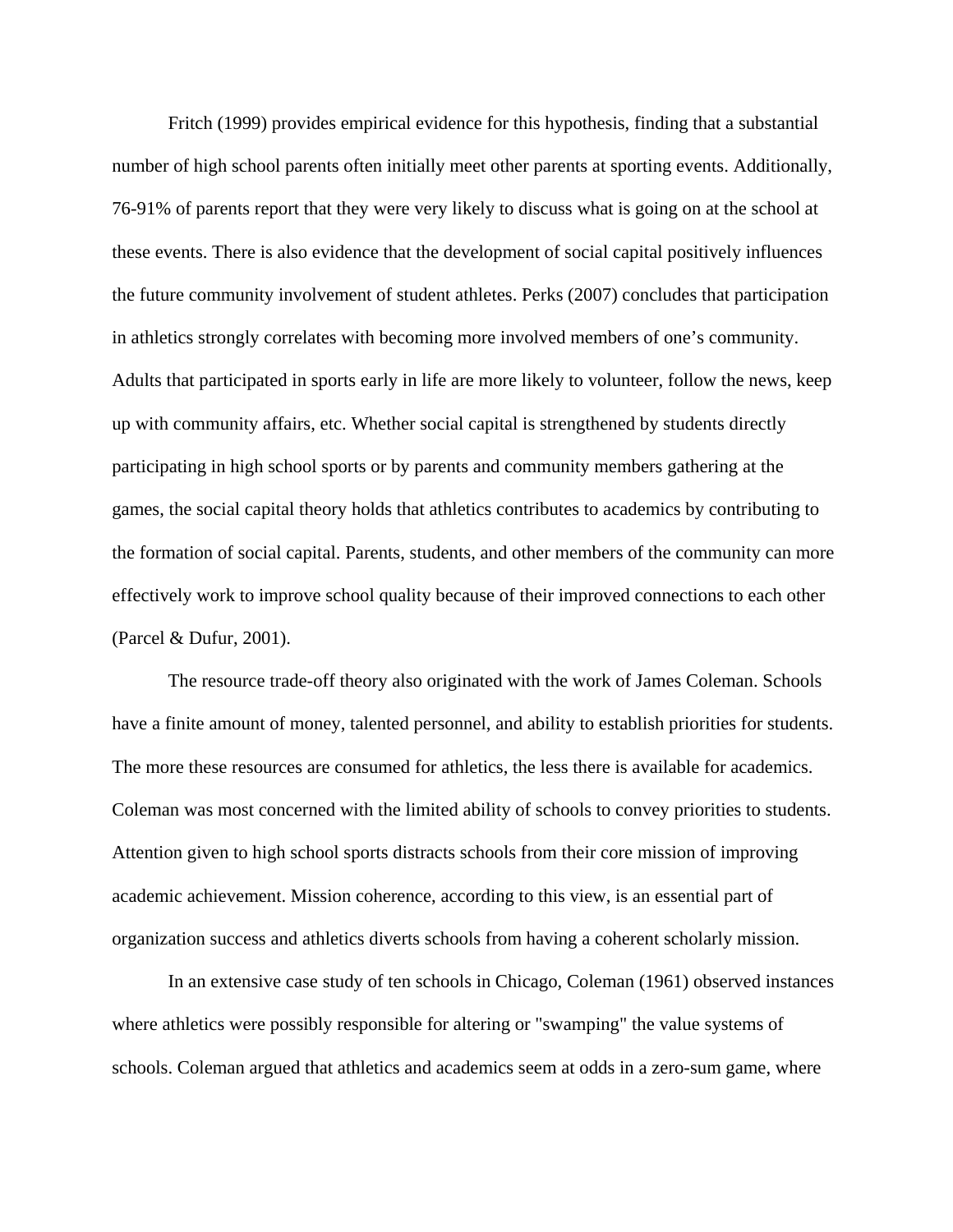increasing dedication towards one aspect will come at the expense of the other. Even when schools try to strike a balance with their academic and athletic successes, Coleman believed that they would never become "highly academically oriented" (p. 278).

It is interesting that Coleman was so critical of high school athletics given how important he considered social capital in contributing to academic success. Coleman (1988) concluded that higher levels of community and social networking amongst key stakeholders produced greater levels of student academic achievement as well as attainment. And Coleman (1987) attributed the successes of private, religious schools to the fact that shared mission and networking at religious services provided natural venues for the growth of social capital; "In effect, this churchand-school community, with its social networks and its norms about what teenagers should and should not do, constituted social capital beyond the family that aided both family and school in the education of the family's children" (p. 36). Higher levels of social capital produce greater levels of trust within a community, and a community with greater trust is able to accomplish its mission better than a similar community without that same level of trust (Coleman, 1988). But for some reason Coleman never considered how high school sports, like religious services associated with private schooling, could be significant contributors to social capital formation.

Sporting events actually seem very comparable to the religious services of private, religious schools. Others have observed this similarity. For example, with regard to football in Texas, Glanzer (1998) states, "I do not wish to make the case, although others might like to, that courts should declare football in Texas an unconstitutional establishment of religion" (p. 220). Arnold Mandell (1974) also attested to the view that football is more than just a sporting event: "Football is not a game but a religion, a metaphysical island of fundamental truth in a highly verbalized, disguised society, a throwback of 30,000 generations of anthropological time" (p.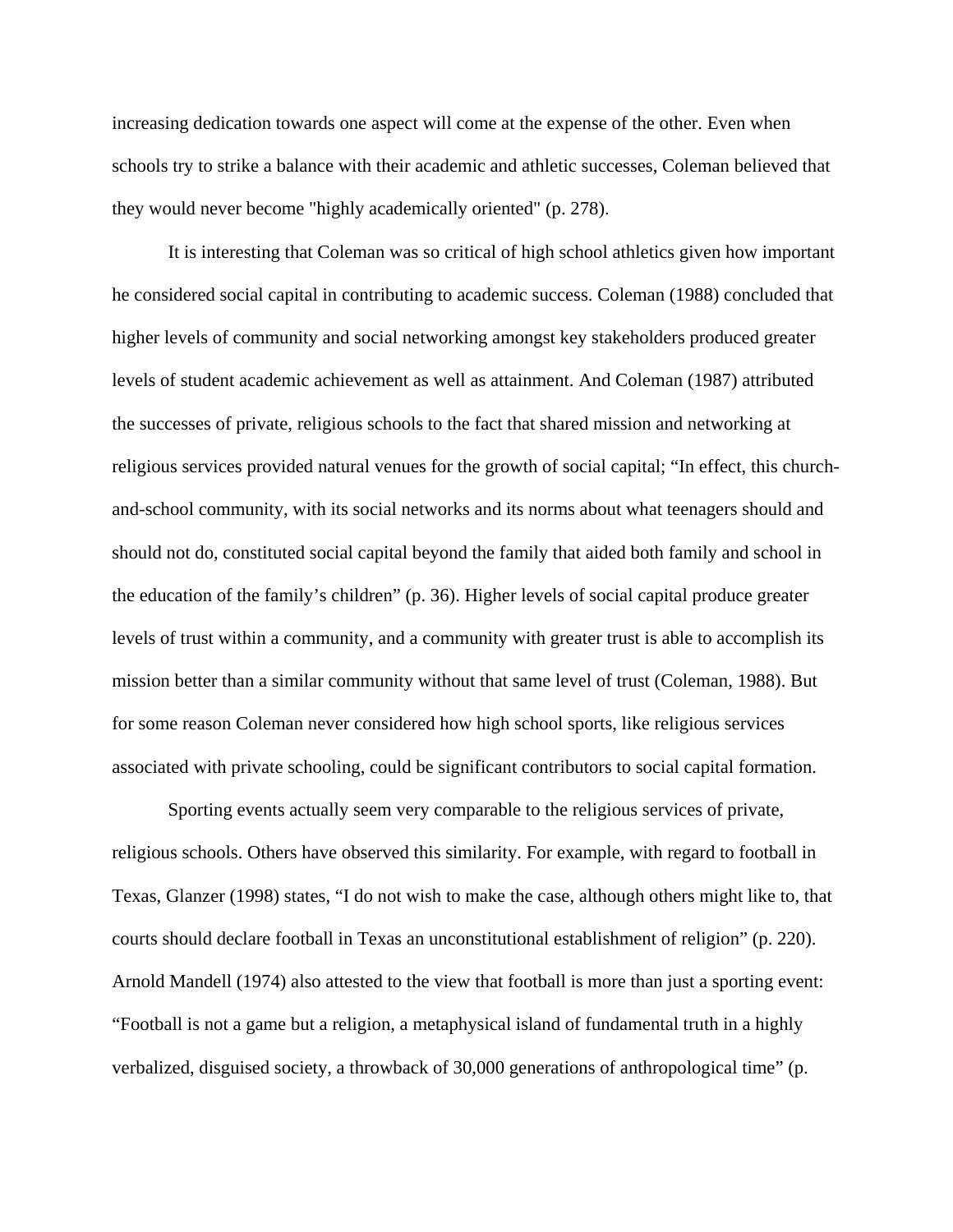12). More importantly, aside from the possibility of instilling a religious-like fervor in supporters, sporting events can facilitate the development of social capital in a community (Uslaner, 1999). Since public high schools often encompass a broad geographic area and draw their students from a broad diversity of religious and cultural backgrounds, sporting events may provide the only practical venues where parents, faculties, staffs, etc. can congregate, network, and, subsequently, build social capital. Sport may be to public schools what church is to Catholic schools.

#### **III. Data and Methodology**

To test these competing theories about the relationship between high school athletics and school-wide academic achievement, we collected information about high schools in Ohio. To measure the emphasis given to athletics, we collected information about the athletic success of high school programs in winning games. Schools that win more often presumably have a culture in which athletics are given a higher priority. In addition, schools that offer more sports or that have more students directly involved in sports teams are also thought to have a greater emphasis on athletics. For academic outcomes we used measures of achievement as well as attainment. In addition, we collected other information about these high schools, such as their per pupil spending, size, and the demographics of their student body, to serve as control variables.

In particular, we run multiple regressions using ordinary least squares (OLS). We examine two different dependent variables over a five year period (2004-05 through 2008-09): percentage proficient or above on the Ohio State standardized test as a measure of achievement and cumulative promotion index (CPI) as a measure of attainment. CPI is an estimate of the high school graduation rate (Swanson & Chaplin, 2003). Since the conditions of this study do not allow for a pure experimental design, we control for other school characteristics that typically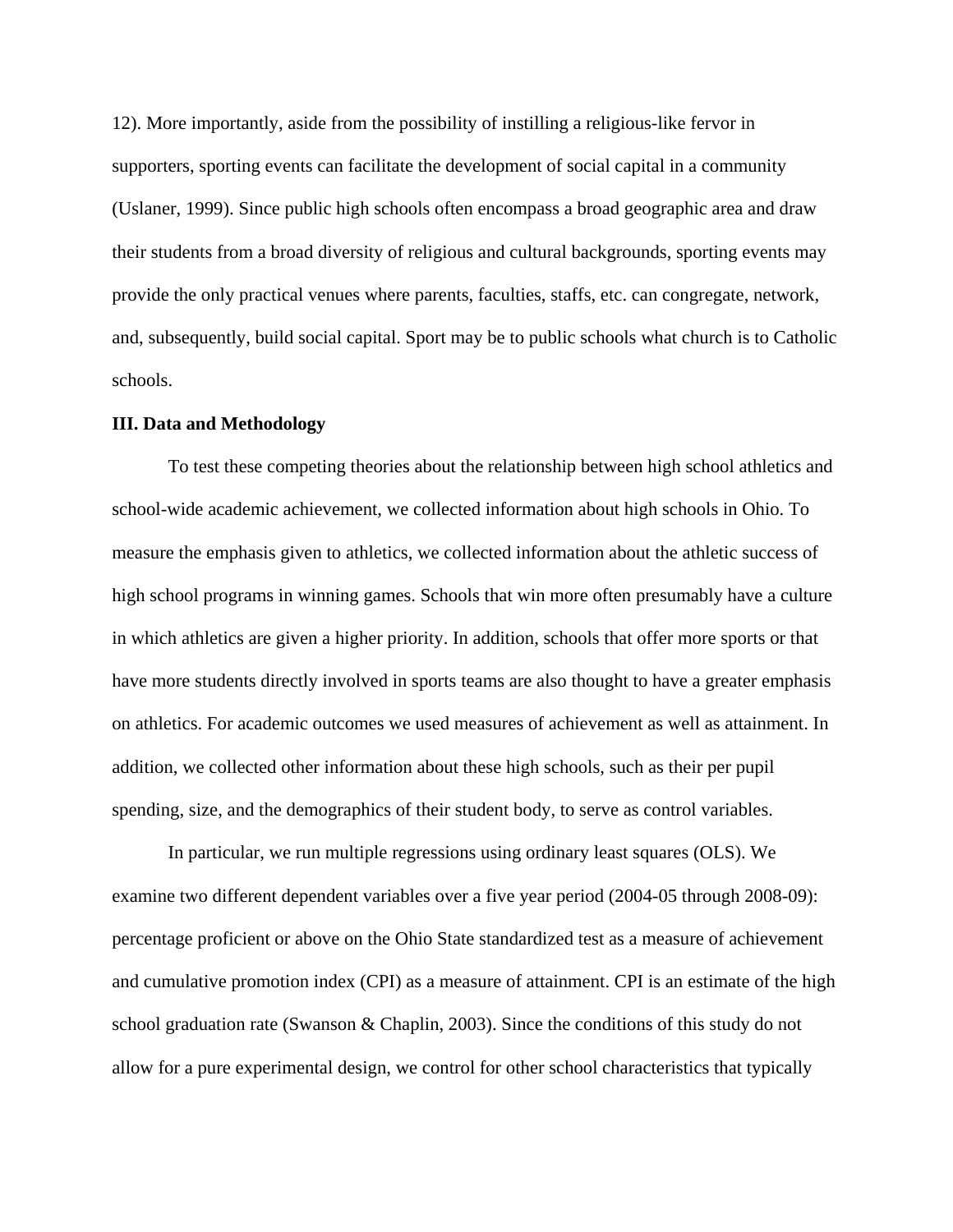influence educational outcomes. The controls used in the regressions are schools' district per pupil expenditures (PPE), percentage of economically disadvantaged students, percentage minority, percentage male, and average daily memberships (ADM). The independent variables of interest for this study are the schools' five-year cumulative winning percentage and the number of sports offered as a proxy for school-wide participation in sports. Multiple models are designed and tested to assess the robustness of findings.

Data were gathered from three sources: the Ohio Department of Education's (ODE) interactive Local Report Card (iLRC), MaxPreps.com, and the Ohio High School Athletic Association's (OHSAA) membership directory. The ODE data provide school demographics as well as the data needed for both dependent variables for this study. In addition, the ODE determines the percentage proficient for each school through performance on the state's standardized test. CPI, the other dependent variable, is an index that is an average percentage of students promoted to the next grade. A given year's CPI is calculated by dividing the number of students for a year and grade by the enrollment of the preceding grade from the prior year and then multiplying across the four high school cohorts:  $10^{th}$  grade current / 9<sup>th</sup> grade prior  $*$  11<sup>th</sup> grade current /  $10^{th}$  grade prior  $*$  .... CPI for this study is calculated with the use of ODE's iLRC data.

The final sample size for this study is 657 public high schools in Ohio after excluding schools that did not offer at least one sport. The winning percentages for schools are calculated by going through MaxPreps.com and manually entering the win-loss records for each school's varsity football, boys' basketball, and girls' basketball teams. Almost all high schools offered and had records available on these three sports teams. Information on other high school sports, such as baseball, softball, and golf, was often unavailable, either because the schools did not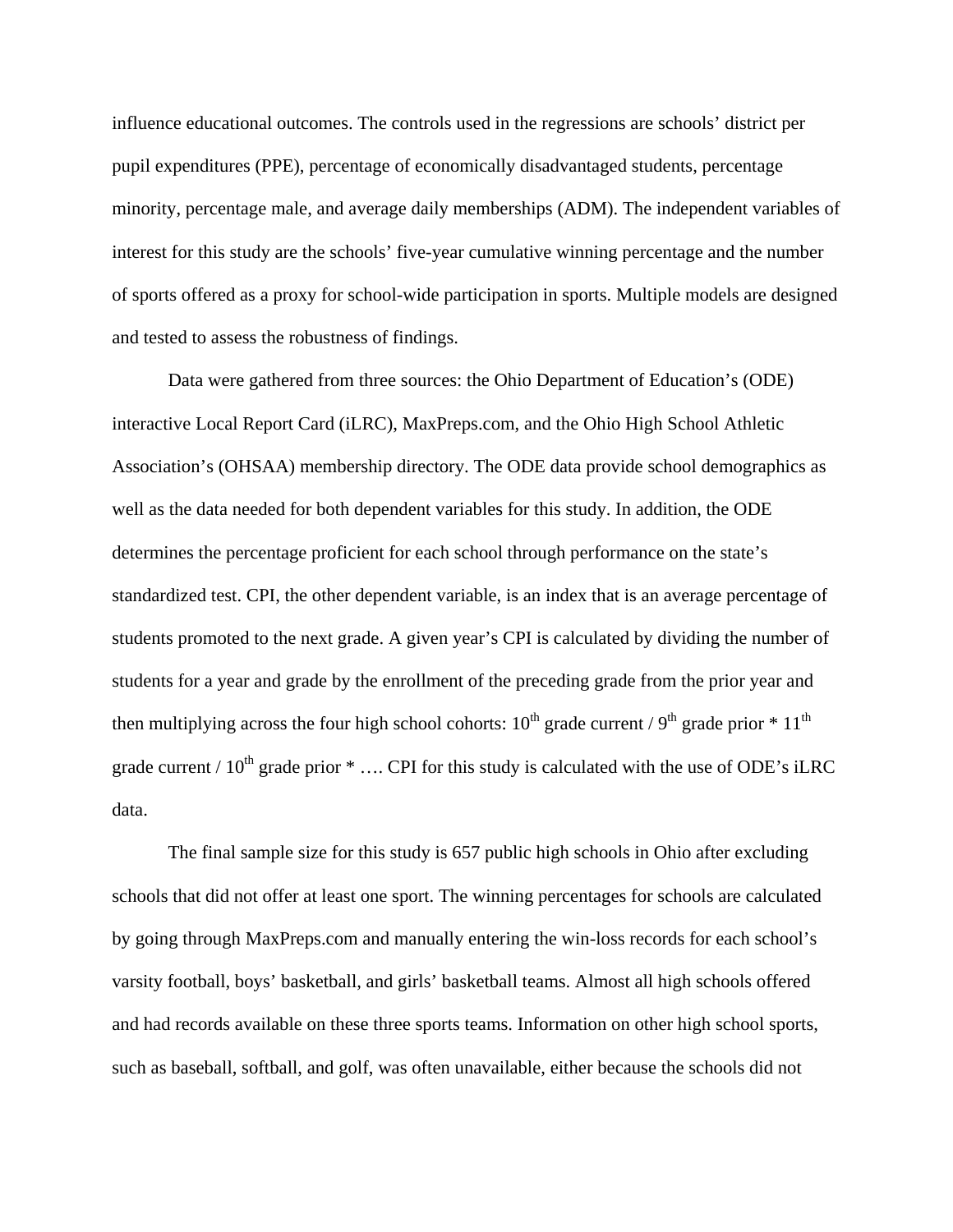offer these sports or the winning records were not provided to MaxPreps. As a result, we confined our analyses to football and boys' and girls' basketball for which we had more complete information.

Schools' sports participation rates were calculated in two ways. The OHSAA maintains a directory of all high schools and the sports that they offer. We manually recorded which sports were offered by each high school. To estimate the total number of students participating in these sports, we weighted each sport according to the OHSAA minimum number of participants required for the school to offer the sport (e.g. basketball = 5; baseball = 9; football = 11; etc.). After controlling for schools' student enrollments, both the number of sports and the minimum number of participants required for a team for all the sports offered at the school were used as proxies for measuring the extent to which the entire school is directly involved with athletics (i.e. weighted sports offered).

All of these measures are averaged over a five year period in order to reduce their volatility. The winning percentage for high school sports teams can vary significantly from year to year. But their average winning percentage over a five year period may better capture the overall priority given to high school athletics at each school. In addition, academic achievement and graduation rates can vary from year to year. Smoothing everything over a five year period should give us a clearer picture of the general relationship between athletic and academic success. See Table 1 for descriptive statistics on all variables used in our analyses.

#### **<<Table 1>>**

#### **IV. Results**

Controlling for school demographics and characteristics that are normally associated with school performance, a school's commitment to athletics is positively related to academic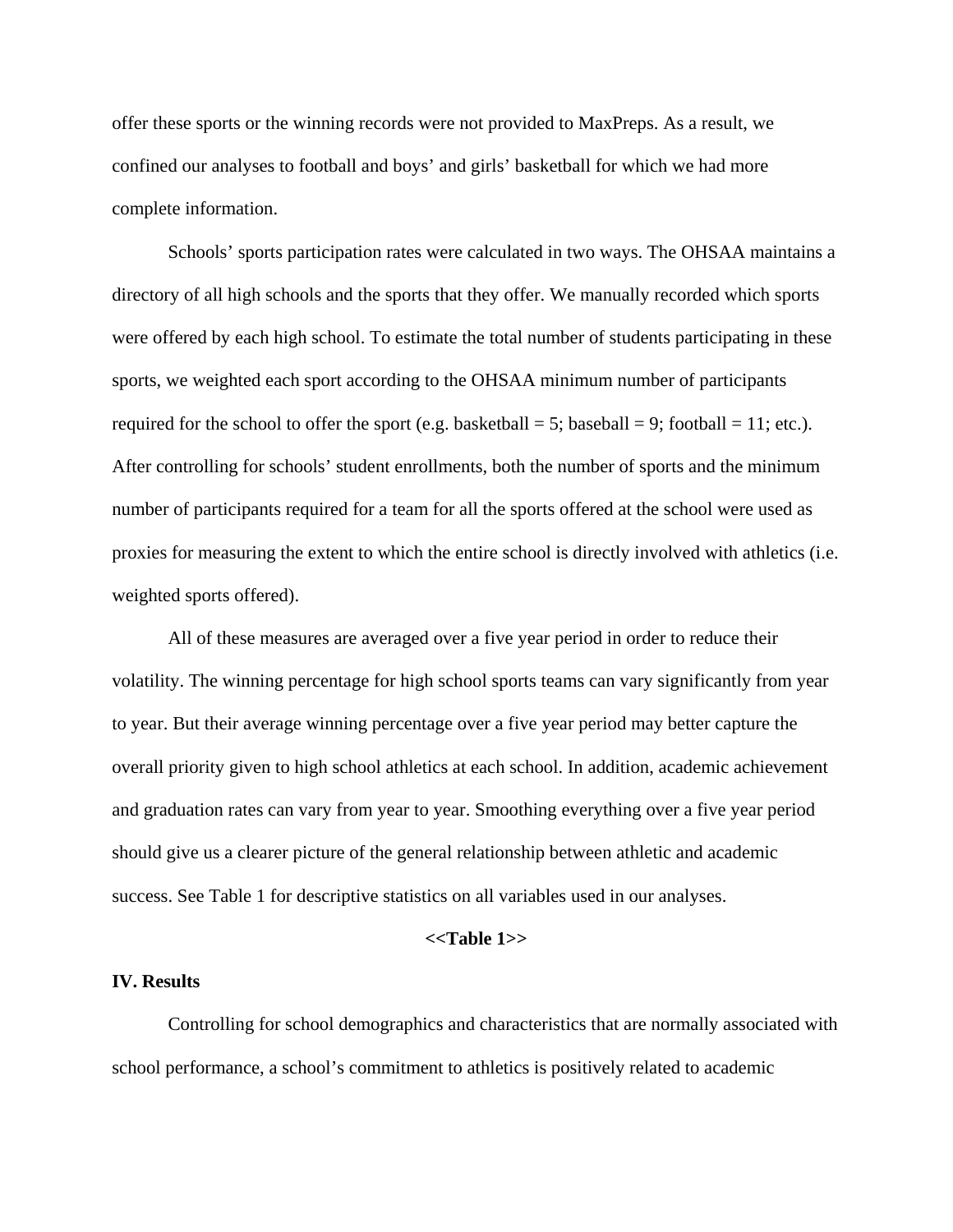performance. This finding is statistically significant and robust to multiple specifications. With regard to attainment, a 10 percentage point increase in a school's overall winning percentage is associated with a 1.3 percentage point improvement in its CPI, which is an estimate of its high school graduation rate (see Table 2). To examine whether a specific sport was driving the results, each sport was examined independently (see Columns (3), (4), and (5)). While football produces the largest impact, each sport independently produces a positive, significant effect (all at  $p <$ 0.01).

## **<<Table 2>>**

The number of sports offered by a high school as well as the number of students directly involved in sports teams are also positively related to educational attainment. The addition of one sport increases the estimated graduation rate by 0.3 percentage points (an increase of .003 in the CPI). This positive effect on attainment is statistically significant. When high schools have more students directly participating in sports, we also observe a higher CPI score. The addition of 10 students directly involved in sports raises CPI by 0.004, which is a .4 percentage point increase in estimated high school graduation rate (though this effect falls short of statistical significance) (see Table 3).

However, the use of the total number of sports offered or our estimate of the total number of students directly involved on sports teams for the entire year may bias estimates. Since the information on exactly how many students are participating in athletics is not available, this proxy for participation remains susceptible to multi-sport athletes biasing schools' participation rates. Looking at sports offerings and minimum number of participants for a given season helps to reduce this bias by eliminating the possibility that the same students may play on multiple teams during the course of the full year.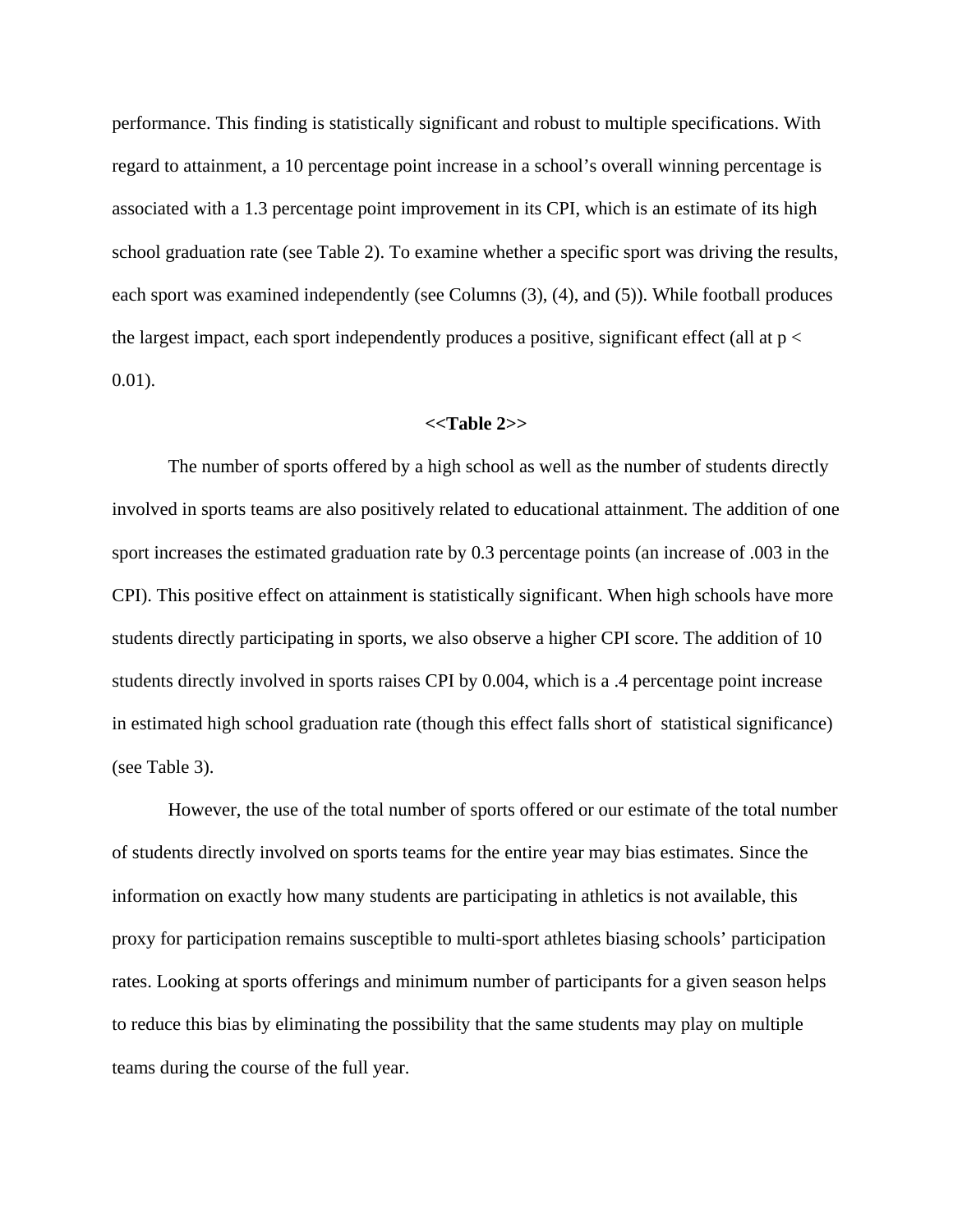Examining a single season does have the advantage of using a school's absolute minimum level of participation. Minimum participation levels in Ohio do however provide the advantage of reflecting a greater variance across school participation levels. The winter sports season was chosen due to the fact that it has the largest number of sports offered of any season, allowing the possibility to increase variance in participation across schools. When we only examine winter sports, an increase of one sport improves CPI by 0.01, which would be a 1 percentage point increase in the high school graduation rate. For the winter, the addition of 10 students directly participating in sports is associated with a 0.015 improvement in CPI, or a 1.5% increase in high school graduation rate (see Table 3).

## **<<Table 3>>**

We observe similar positive and statistically significant relationships between the success and participation in high school sports and student achievement as measured by the Ohio standardized test results. A 10 percentage point increase in overall winning percentage is associated with a 0.25 percentage point increase in the number of students at or above academic proficiency. (See Table 4) When we examine the effect of winning percentage in each sport separately, once again winning in football has the largest effect. Girls' basketball also remains positive and statistically significant (at  $p < 0.10$ ), but boys' basketball is not statistically distinguishable from a null effect.

## **<<Table 4>>**

As for participation and achievement, the addition of one sport increases the number of students at or above academic proficiency by 0.2 of a percentage point. The addition of 10 students directly participating in a sports team improves the proportion of students at or above proficient by 0.4 of a percentage point. Both of these results are statistically significant at  $p <$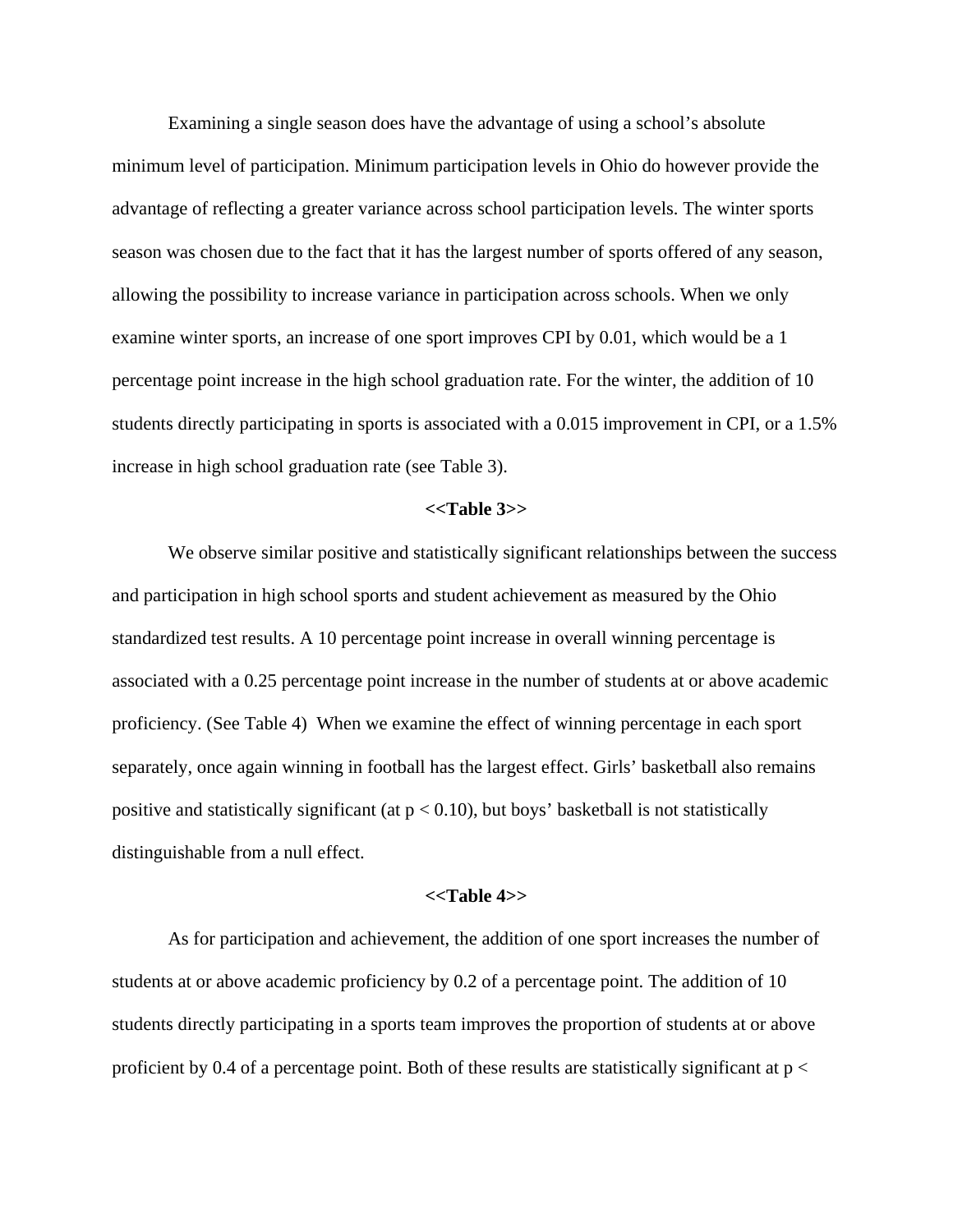0.01. (See Table 5) When examining just the winter season, adding one winter sport increases the percentage of students performing proficiently by 0.4 of a percentage point, while an additional 10 student able to directly participate in sports during the winter season relates to a 0.6 percentage point increase in students at or above proficiency (see Table 5).

## **<<Table 5>>**

## **V. Conclusion**

Based on these analyses of Ohio high schools, it appears that there is no necessary tradeoff between emphasizing high school athletics and producing academic success. In fact, the more that a high school produces winning teams, offers more sports, and expands the number of students who can participate in athletics, the better a school does academically. These conclusions hold true across multiple ways of measuring academic success and across multiple measures of school devotion to its athletic programs.

The addition of these findings to the discussion about high school athletics under tight budget conditions is especially important because, without these findings, local policy discussions could take place with little or no empirical evidence to inform them. Without evidence, advocates for or against high school athletics could rely primarily on competing theories to make their cases and simply assume that their own plausible theories must be correct.

But the only way to adjudicate among competing plausible theories is with evidence, like the kind we present here. The fact that theories for and against an emphasis on high school athletics can both be derived from the work of James Coleman makes our expectations in the absence of evidence even more uncertain. If we give credence to Coleman's view that social capital is the key to successful schools and if we recognize how high school sports contribute to social capital formation in public schools (like church is to Catholic schools), then we would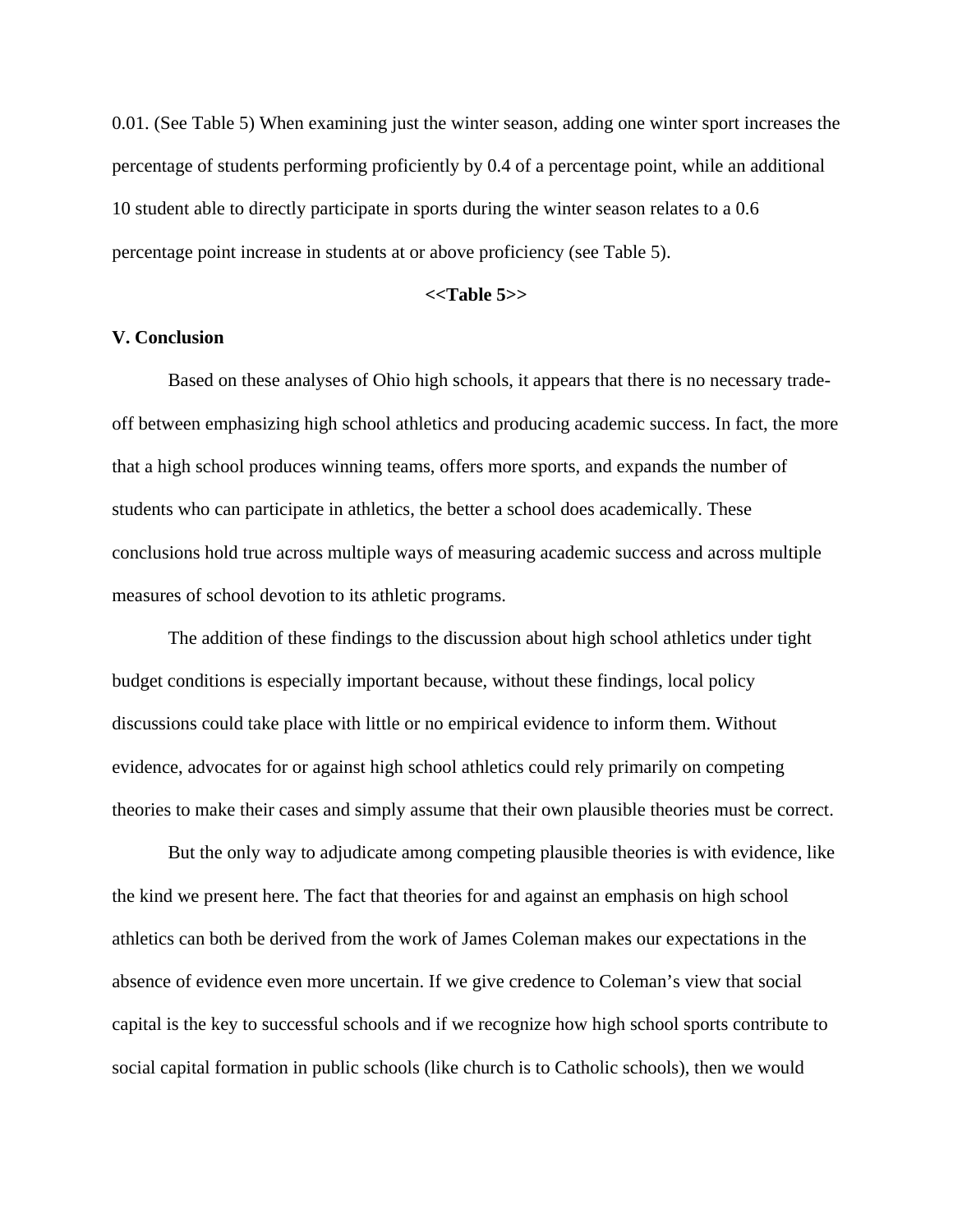expect an emphasis on athletics to increase student achievement. However, if we believe Coleman's argument that schools need to have a mission focused on academics in order to succeed and that athletics divert schools from that focused mission, then we would expect an emphasis on athletics to hurt student achievement. The evidence produced in this study supports the former theory.

Of course, it is difficult for us to be completely certain of the causal relationship between success in high school athletics and academics. While we control for a number of school and student characteristics, we cannot be sure that schools with larger and more successful athletic programs do not also tend to have some other quality that is actually the cause of their academic success. For example, it is possible that schools with greater organizational competence and more effective leadership are able to produce both athletic and academic success. If that were true, organizational competence and effective leadership would be the real causes of higher student achievement, not athletics. Our control variables allow us to say that, even for schools that spend the same amount of money per pupil, have similar student demographics, and are of the same size, having a larger and more successful sports program is associated with higher academic achievement. But we cannot observe or control for other possible explanations for success in both athletics and academics.

Additional research could help solidify a causal understanding of the relationship between athletics and academics. Some areas for future research could include deeper explorations into the specific roles that sports play within schools. For example, how might schools channel social capital, accumulated from sports, into higher academic outcomes? Other opportunities for more rigorous studies could also come about if school budget constraints become more severe. If budgeting constraints lead to more widespread cuts of school sports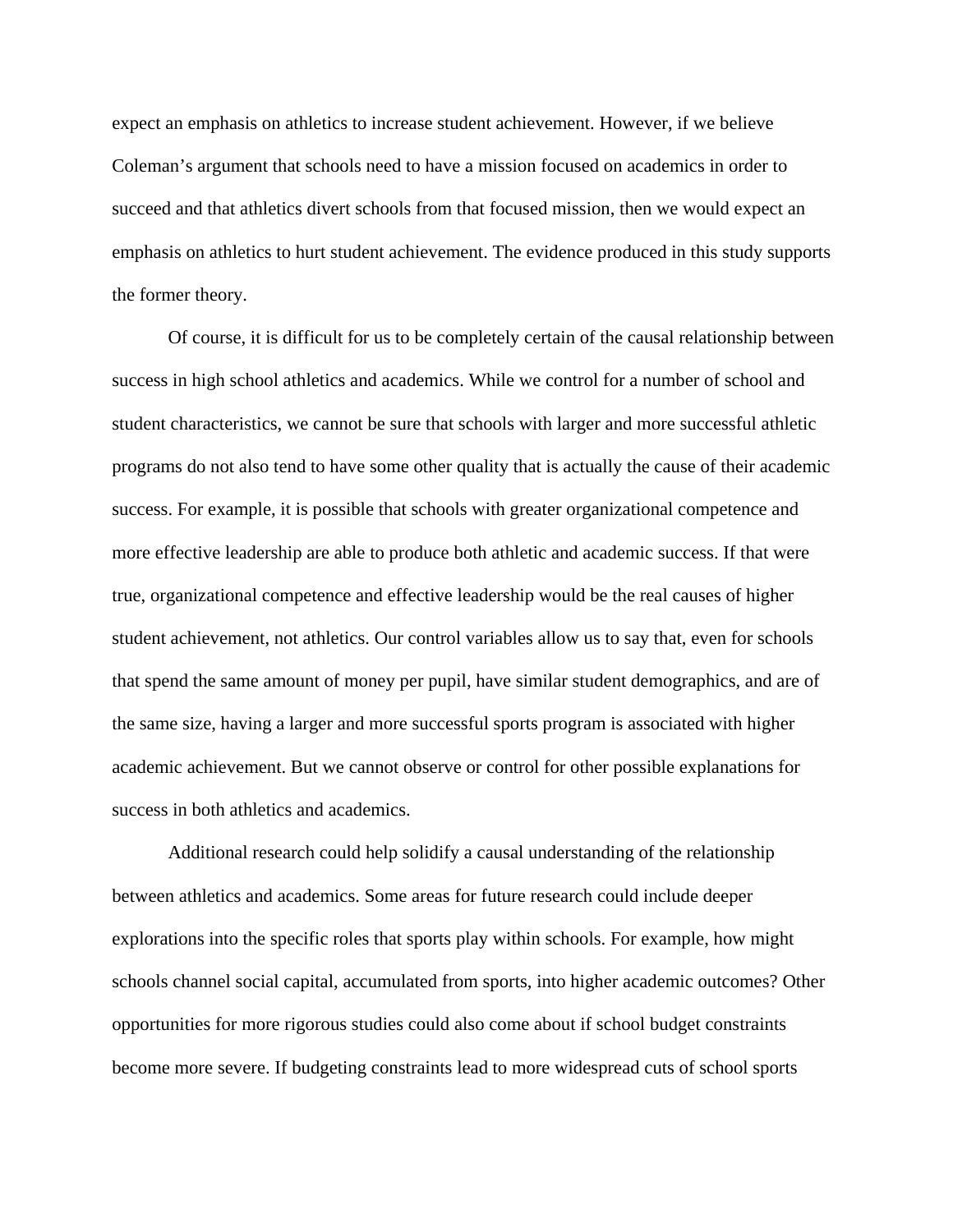programs, then examining the impacts of these discontinuities could make it possible to get a better grasp of the causal relationship between academic and athletic successes.

Even if we cannot be absolutely certain of the causal relationship between sports and academics, our study provides useful descriptive information on this matter. In general, schools that are struggling academically are not the ones with the largest and most successful sports programs. Winning on the field and winning in the classroom tend to go hand in hand. Since we can be confident that this is an accurate description, it is very unlikely that high school sports are a major detriment to academic success.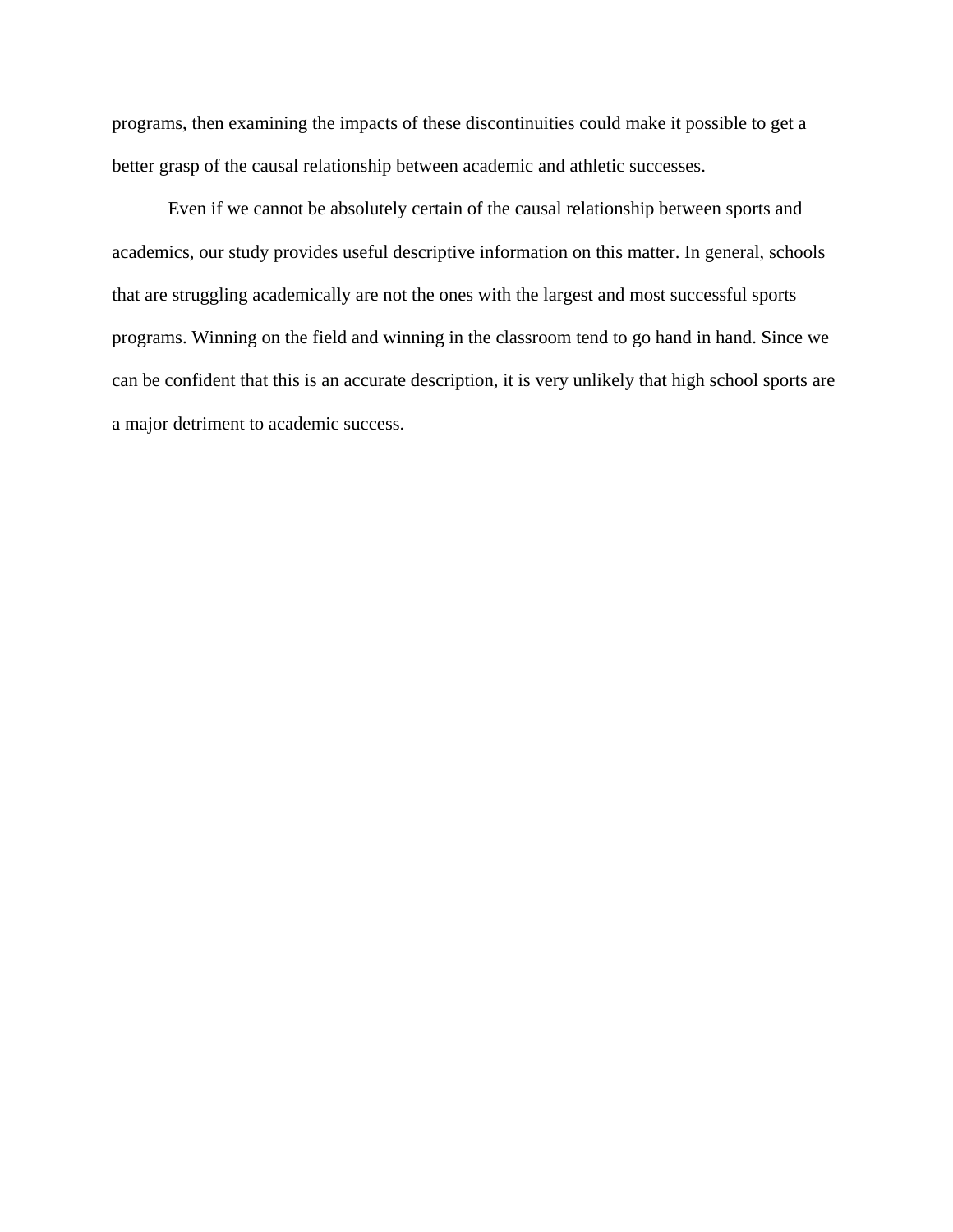#### **References**

- Broh, B.A. (2002). Linking extracurricular programming to academic achievement: Who benefits and why? *Sociology of Education, 75*, 69-96.
- Brooks, D. (2011, February 28). The new normal. *The New York Times*. Retrieved from http://www.nytimes.com/2011/03/01/opinion/01brooks.html? $r=1$
- Coleman, J.S. (1961). *The adolescent society: The social life of the teenager and its impact on education*. New York: Free Press.
- Coleman, J.S. (1987). Families and schools. *Educational Researcher, 16*, 32-38.
- Coleman, J.S. (1988). Social capital in the creation of human capital. *American Journal of Sociology*, 94: S95-S120.
- Coleman, J.S. (1990). *Foundations of social theory*. Cambridge, MA: Belknap Press of Harvard University Press.
- Frtich, W.S. (1999). An overlooked role of high school athletics: The formation of social capital through parent involvement. Paper presented at the Annual Meeting of the American Educational Research Association (Montreal, Quebec, Canada, April 19-23, 1999).
- Glanzer, P. (1998). Religion in public schools in search of fairness. *Phi Delta Kappan, 80*(3), 220.
- Green, R. (2009). Cutting school sports is a bad idea. *Hartford Courant*. Retrieved from http://www.hartfordinfo.org/issues/documents/educationfunding/htfd\_courant\_111209.asp
- Guest, A. & Schneider, B. (2003). Adolescents' extracurricular participation in context: The mediating effects of schools, communities, and identity. *Sociology of Education, 76*(2), 89- 109.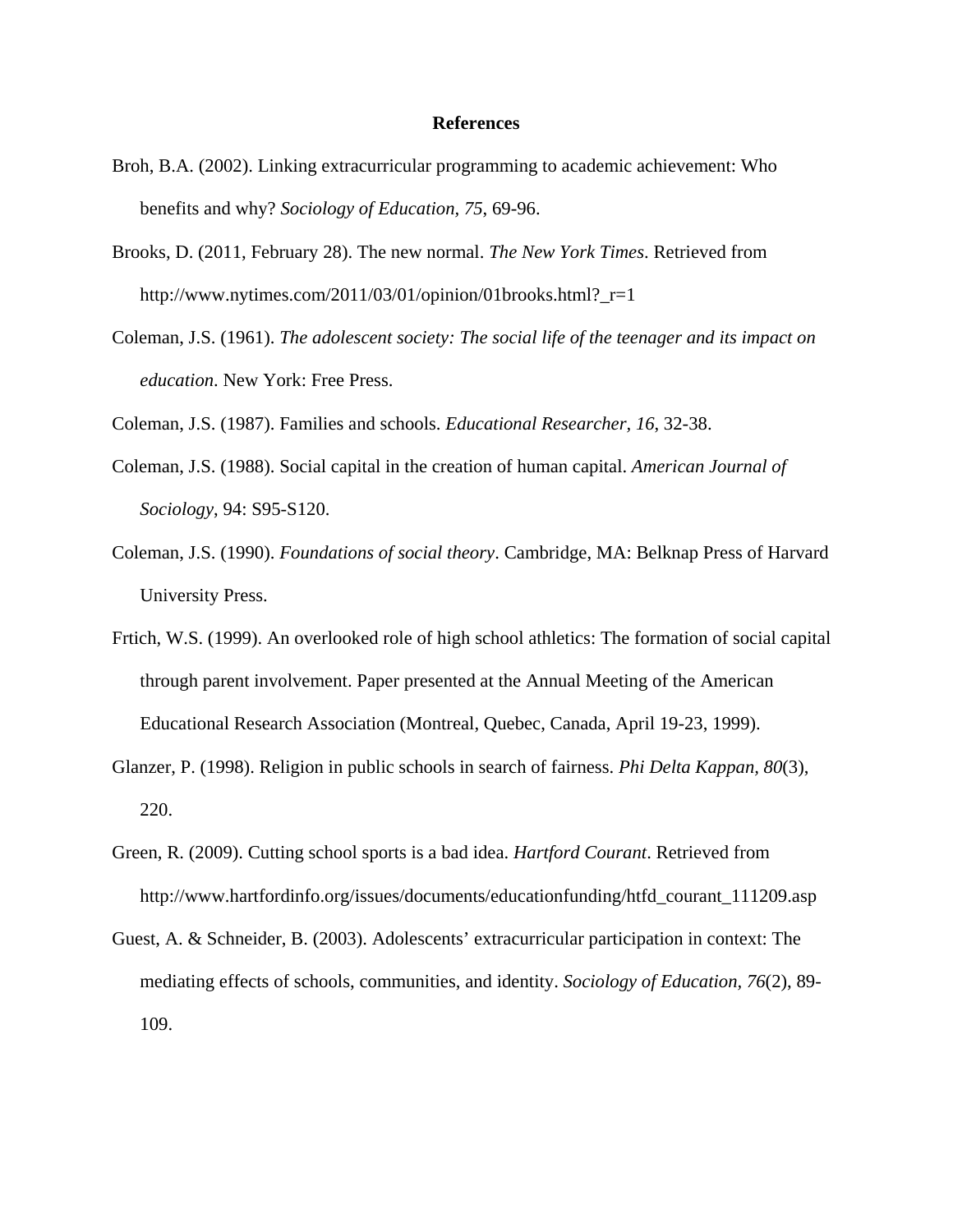- Katz, A.J. (2010). The elephants in the school house: Cutting Saucon Valley sports should be considered during budgetary review. Retrieved from http://hellertown.patch.com/articles/theelephants-in-the-school-house
- Lipscomb, S. (2006). Secondary school extracurricular involvement and academic achievement: A fixed effects approach. *Economics of Education Review, 26*(4), 463-472.
- Mandell, A.J. (1974, October 5). A psychiatric study of professional football. *The Saturday Review*. Retrieved from http://www.unz.org/Pub/SaturdayRev-1974oct05-00012
- Marsh, H.W. (1992). Extracurricular activities: Beneficial extension of the traditional curriculum or subversion of academic goals? *Journal of Educational Psychology, 84*(4), 553-562.
- McNeal, R.B. (1995). Extracurricular activities and high school dropouts. *Sociology of Education, 68*, 62-81.
- Parcel, T.L. & Dufur, M.J. (2001). Capital at home and at school: Effects on student achievement. *Social Forces, 79*(3), 881-911.
- Perks, T. (2007). Does sport foster social capital? The contribution of sport to a lifestyle of community participation. *Sociology of Sport Journal, 24*, 378-401.
- Strauss, L. (2011). No high school sports lockout, please! *The Huffington Post.* Retrieved from http://www.huffingtonpost.com/larry-strauss/no-high-school-sports-lockoutplease\_b\_832477.html
- Uslaner, E.M. (1999). Democracy and social capital. In M. Warren (Ed.), *Democracy and trust* (121-150). Cambridge: Cambridge University Press.
- Swanson, C.B. & Chaplin, D. (2003). Counting high school graduates when graduates count: Measuring graduation rates under the high stakes of NCLB. Washington, DC: The Urban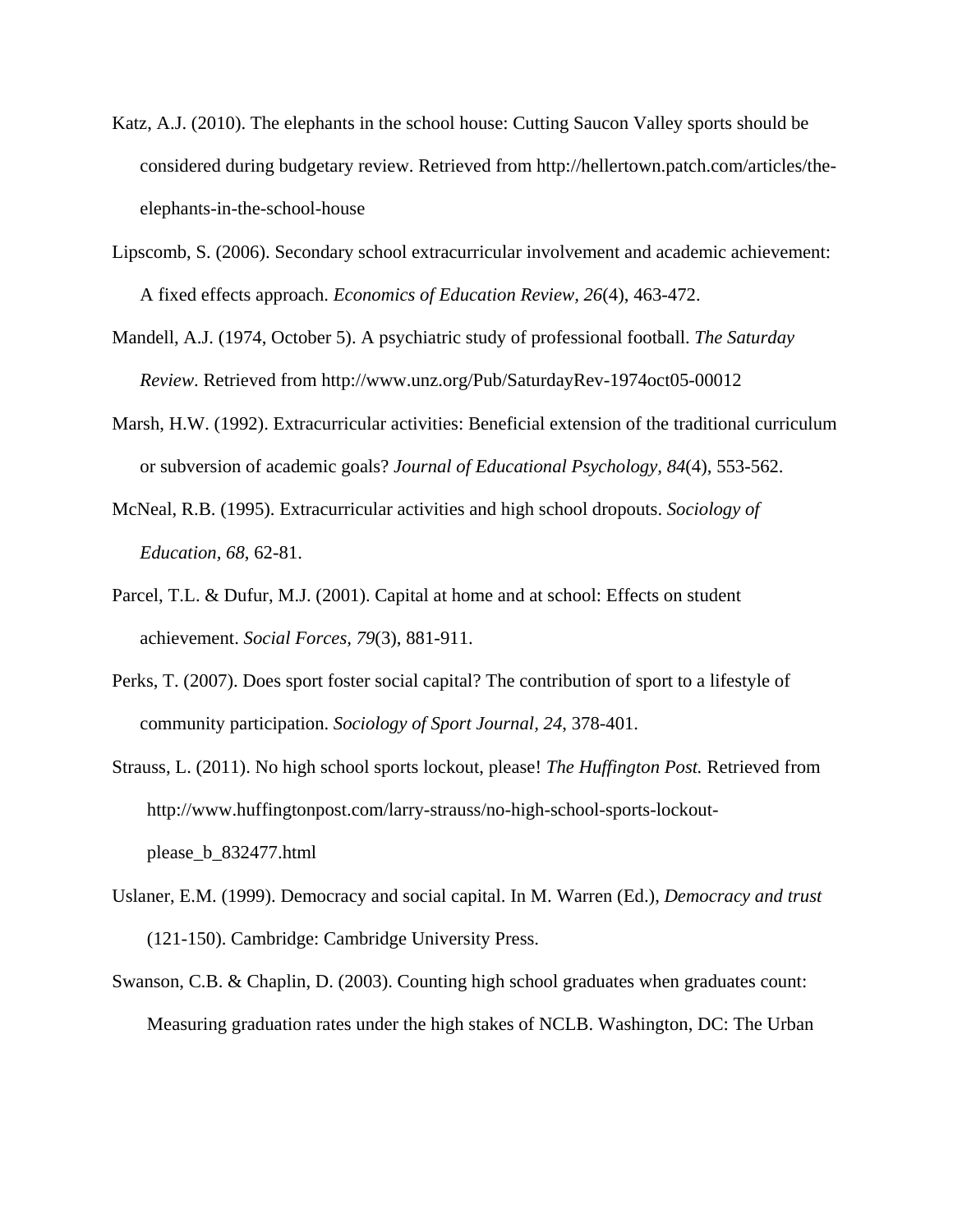Institute. Retrieved from http://hellertown.patch.com/articles/the-elephants-in-the-schoolhouse

Weaver, D.T. (2011). Op-ed column: Cut school sports before academic programs. *Daily Gazette*. Retrieved from http://www.dailygazette.com/news/2011/sep/25/0925\_weaver/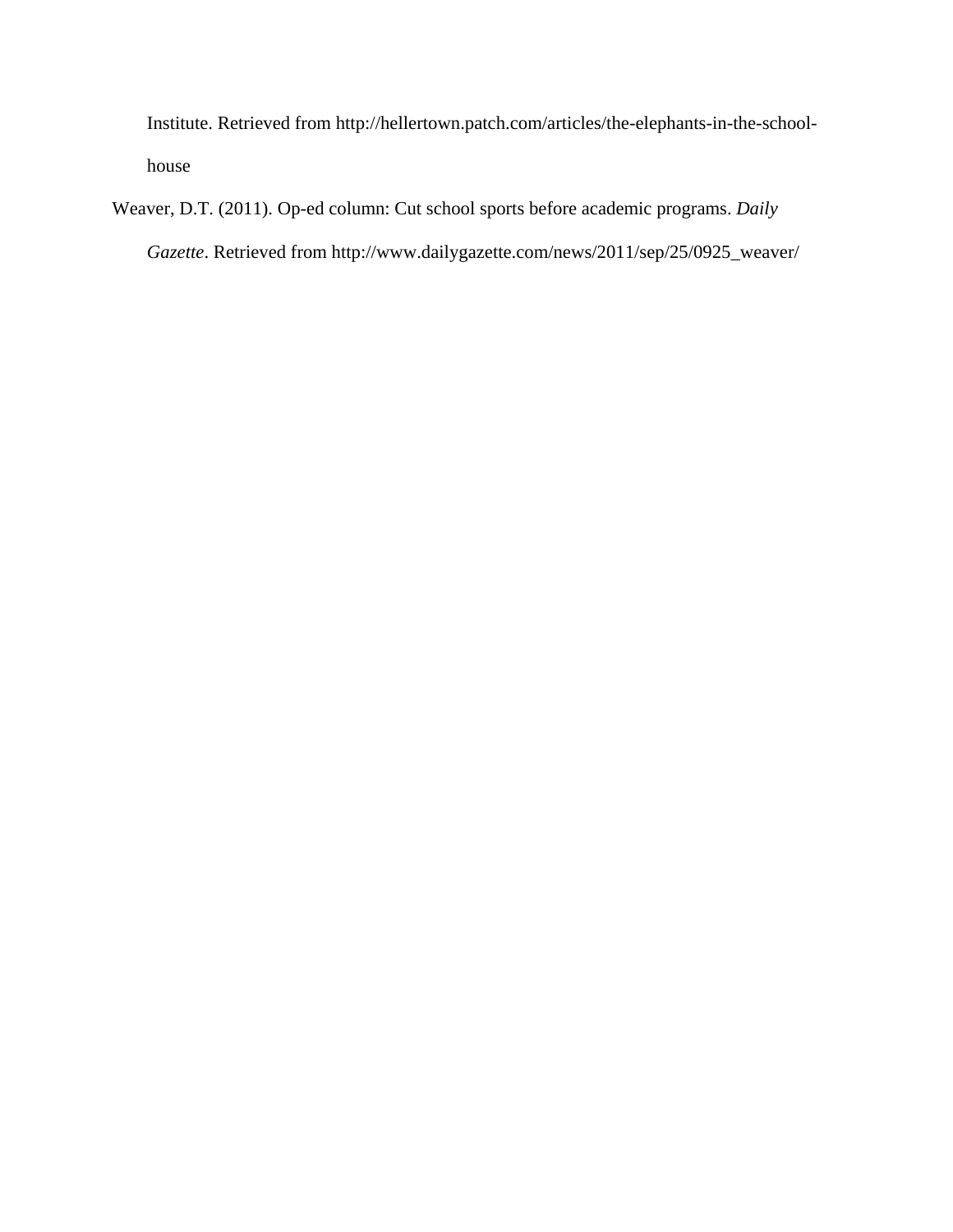| <b>Variable</b>                             | <b>Observations</b> | <b>Mean</b> | Std. Dev. | Min.           | Max.    |
|---------------------------------------------|---------------------|-------------|-----------|----------------|---------|
| Cumulative<br>Promotion<br>Index (CPI)      | 657                 | 0.82        | 0.17      | 0.17           | 1.24    |
| % Proficient                                | 657                 | 0.87        | 0.07      | 0.52           | $0.95*$ |
| <b>Overall Sports</b><br>Winning %          | 650                 | 0.49        | 0.14      | 0.00           | 0.87    |
| Football<br>Winning %                       | 600                 | 0.48        | 0.19      | 0.00           | 0.95    |
| Basketball (F)<br>Winning %                 | 649                 | 0.48        | 0.22      | 0.00           | 0.92    |
| Basketball (M)<br>Winning %                 | 650                 | 0.48        | 0.18      | 0.00           | 0.92    |
| <b>Total Sports</b><br>Offered              | 657                 | 16.7        | 3.96      | $\overline{4}$ | 24      |
| <b>Weighted Total</b><br><b>Sports</b>      | 657                 | 116         | 25.6      | 18             | 163     |
| <b>Winter Sports</b><br>Offered             | 645                 | 4.89        | 2.05      | $\overline{2}$ | 9       |
| Weighted<br><b>Winter Sports</b><br>Offered | 657                 | 28.6        | 12.3      | 10             | 51      |
| District Per<br>Pupil<br>Expenditure        | 657                 | 9,225       | 1,684     | 6,787          | 18,789  |
| % Economic<br>Disadvantaged                 | 628                 | 0.24        | 0.19      | 0.00           | 0.97    |
| % Minority                                  | 657                 | 0.11        | 0.23      | 0.00           | 1.00    |
| % Male                                      | 657                 | 0.51        | 0.03      | 0.29           | 0.76    |
| <b>Average Daily</b><br>Membership<br>(ADM) | 657                 | 757         | 484       | 73             | 2,884   |

**Table 1 - Ohio High School Descriptive Statistics (5 year averages)** 

\* - Maximum reported % Proficient is capped at 95% by the Ohio Department of Education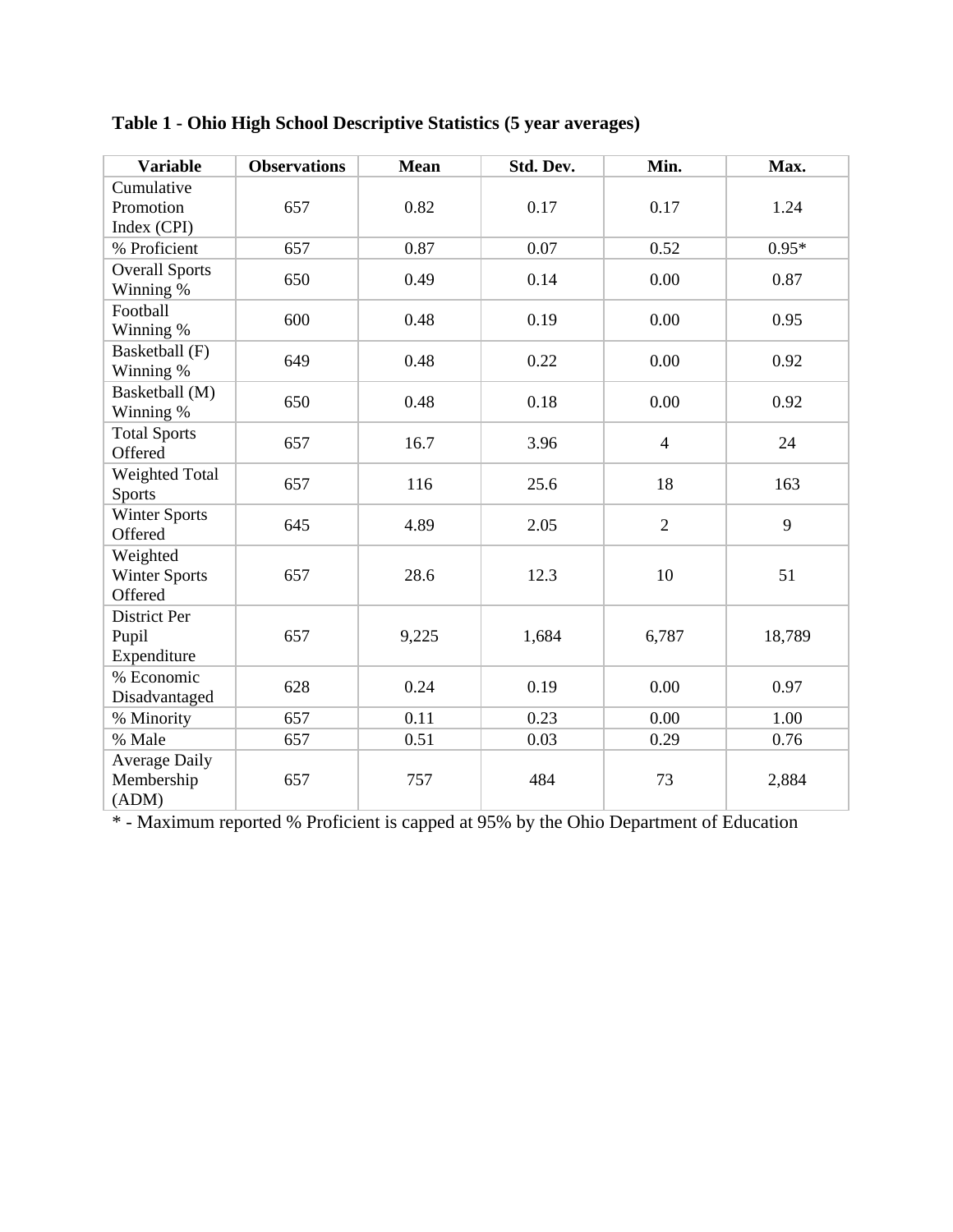| $\mathbf{CPI}^\dagger$        | (1)            | (2)            | (3)            | (4)            | (5)            |
|-------------------------------|----------------|----------------|----------------|----------------|----------------|
| Overall <sup>±</sup> Winning% | 0.1320         |                |                |                |                |
|                               | $(0.0330)$ *** |                |                |                |                |
| Football Winning%             |                | 0.0608         | 0.0768         |                |                |
|                               |                | $(0.0258)$ **  | $(0.0250)$ *** |                |                |
| Basketball (F) Winning%       |                | 0.0391         |                | 0.0581         |                |
|                               |                | $(0.0235)*$    |                | $(0.0214)$ *** |                |
| Basketball (M) Winning%       |                | 0.0438         |                |                | 0.0681         |
|                               |                | (0.0286)       |                |                | $(0.0261)$ *** |
| District PPE $(x $1,000)$     | 0.0047         | 0.0049         | 0.0039         | 0.0037         | 0.0034         |
|                               | (0.0038)       | (0.0040)       | (0.0040)       | (0.0038)       | (0.0038)       |
| % Economic Disadvantaged      | $-0.3764$      | $-0.3767$      | $-0.3935$      | $-0.3873$      | $-0.3932$      |
|                               | $(0.0353)$ *** | $(0.0371)$ *** | $(0.0366)$ *** | $(0.0355)$ *** | $(0.0351)$ *** |
| % Minority                    | $-0.2640$      | $-0.2676$      | $-0.2523$      | $-0.2532$      | $-0.2550$      |
|                               | $(0.0345)$ *** | $(0.0361)$ *** | $(0.0357)$ *** | $(0.0345)$ *** | $(0.0346)$ *** |
| % Male                        | 0.0322         | 0.0405         | 0.0383         | 0.0292         | 0.0267         |
|                               | (0.0390)       | (0.0401)       | (0.0402)       | (0.0393)       | (0.0392)       |
| ADM (x100 students)           | 0.0005         | 0.0005         | 0.0008         | 0.0007         | 0.0008         |
|                               | (0.0010)       | (0.0011)       | (0.0011)       | (0.0010)       | (0.0010)       |
| Constant                      | 0.8060         | 0.7953         | 0.8384         | 0.8527         | 0.8532         |
|                               | $(0.0447)$ *** | $(0.0475)$ *** | $(0.0443)$ *** | $(0.0421)$ *** | $(0.0423)$ *** |
|                               |                |                |                |                |                |
| ${\bf N}$                     | 621            | 579            | 580            | 620            | 621            |
| $R^2$                         | 0.5222         | 0.5202         | 0.5168         | 0.5155         | 0.5152         |

## **Table 2 – Winning Percentages and Academic Attainment**

\* - p-value significant at  $p < 0.10$ ; \*\* - p-value significant at  $p < 0.05$ ; \*\*\* - p-value significant at  $p < 0.01$ 

**†** - CPI restricted to CPI < 1.25 due to outliers (e.g. one case where school has a recorded CPI of 497.17); 17

observations are dropped due to this restriction.

± - Cumulative winning percentage for football and boys' and girls' basketball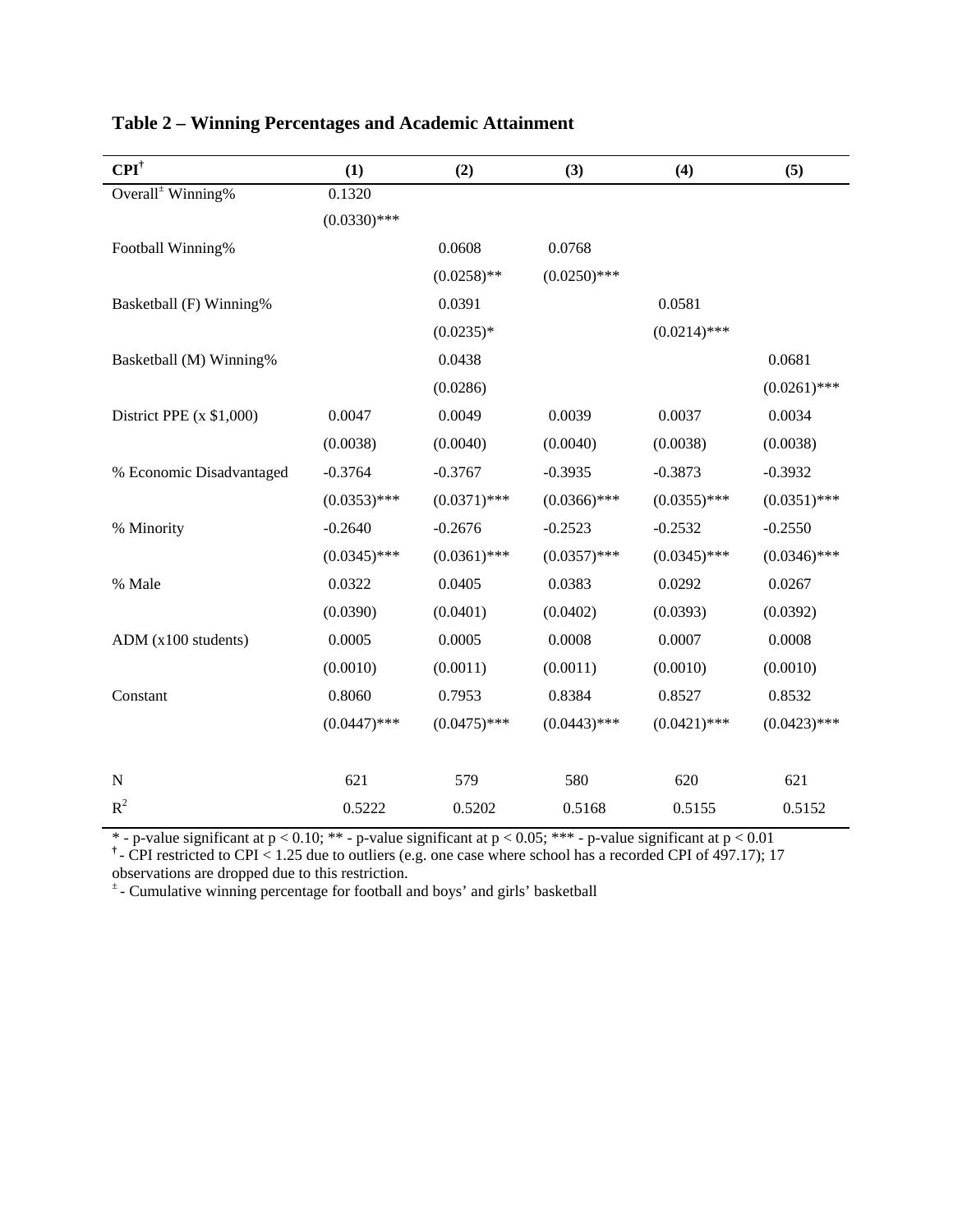| $\mathbf{CPI}^{\dagger}$     | (1)            | (2)            | (3)            | (4)            |
|------------------------------|----------------|----------------|----------------|----------------|
| <b>Total Sports</b>          | 0.0034         |                | 0.0105         |                |
|                              | $(0.0016)$ **  |                | $(0.0030)$ *** |                |
| <b>Weighted Total Sports</b> |                | 0.0004         |                | 0.0015         |
|                              |                | (0.0002)       |                | $(0.0005)$ *** |
| District PPE $(x $1,000)$    | 0.0017         | 0.0018         | 0.0010         | 0.0013         |
|                              | (0.0038)       | (0.0038)       | (0.0038)       | (0.0038)       |
| % Economic Disadvantaged     | $-0.4119$      | $-0.4122$      | $-0.4054$      | $-0.4070$      |
|                              | $(0.0350)$ *** | $(0.0351)$ *** | $(0.0348)$ *** | $(0.0349)$ *** |
| % Minority                   | $-0.2266$      | $-0.2299$      | $-0.2302$      | $-0.2319$      |
|                              | $(0.0342)$ *** | $(0.0342)$ *** | $(0.0337)$ *** | $(0.0337)$ *** |
| % Male                       | 0.0281         | 0.0262         | 0.0274         | 0.0259         |
|                              | (0.0396)       | (0.0396)       | (0.0393)       | (0.0394)       |
| $ADM$ ( $x100$ students)     | $-0.0008$      | $-0.0003$      | $-0.0018$      | $-0.0013$      |
|                              | (0.0014)       | (0.0014)       | (0.0013)       | (0.0013)       |
| Constant                     | 0.8581         | 0.8641         | 0.8751         | 0.8792         |
|                              | $(0.0439)$ *** | $(0.0448)$ *** | $(0.0398)$ *** | $(0.0399)$ *** |
| Winter Season Only           | NO             | NO             | <b>YES</b>     | <b>YES</b>     |
| ${\bf N}$                    | 628            | 628            | 628            | 628            |
| $R^2$                        | 0.5347         | 0.5334         | 0.5406         | 0.5383         |

# **Table 3 – Sports Participation and Academic Attainment**

\* - p-value significant at p < 0.10; \*\* - p-value significant at p < 0.05; \*\*\* - p-value significant at p < 0.01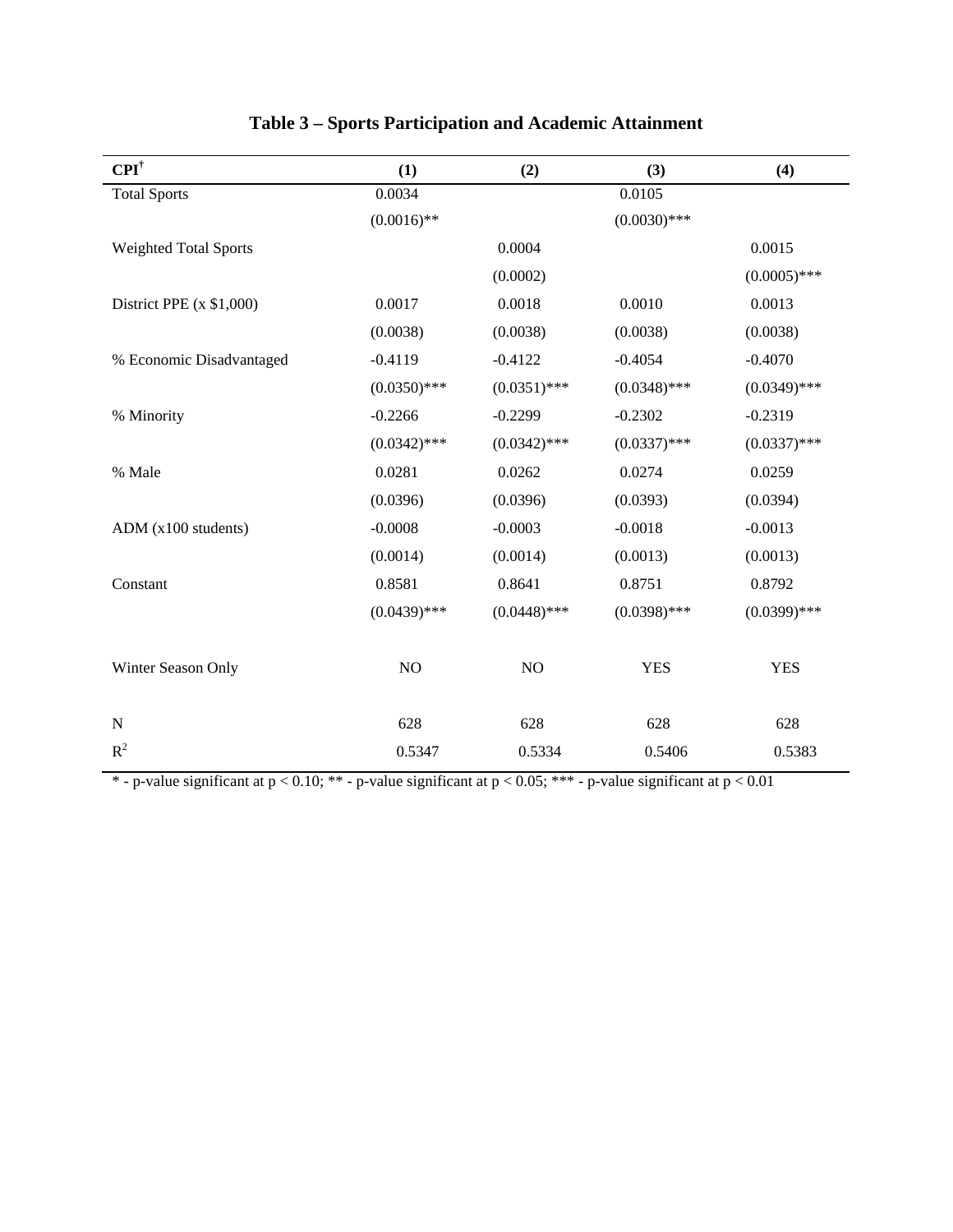| % Proficient                  | (1)            | (2)            | (3)            | (4)            | (5)            |
|-------------------------------|----------------|----------------|----------------|----------------|----------------|
| Overall <sup>±</sup> Winning% | 0.0248         |                |                |                |                |
|                               | $(0.0104)$ **  |                |                |                |                |
| Football Winning%             |                | 0.0157         | 0.0195         |                |                |
|                               |                | $(0.0078)$ **  | $(0.0076)$ *** |                |                |
| Basketball (F) Winning%       |                | 0.0129         |                | 0.0121         |                |
|                               |                | $(0.0071)*$    |                | $(0.0067)*$    |                |
| Basketball (M) Winning%       |                | 0.0053         |                |                | 0.0096         |
|                               |                | (0.0086)       |                |                | (0.0082)       |
| District PPE $(x $1,000)$     | 0.0027         | 0.0041         | 0.0038         | 0.0031         | 0.0025         |
|                               | $(0.0012)$ **  | $(0.0012)$ *** | $(0.0012)$ *** | $(0.0012)$ *** | $(0.0012)$ **  |
| % Economic Disadvantaged      | $-0.2246$      | $-0.2181$      | $-0.2222$      | $-0.2278$      | $-0.2283$      |
|                               | $(0.0112)$ *** | $(0.0112)$ *** | $(0.0110)$ *** | $(0.0111)$ *** | $(0.0111)$ *** |
| % Minority                    | $-0.1168$      | $-0.1347$      | $-0.1314$      | $-0.1162$      | $-0.1146$      |
|                               | $(0.0108)$ *** | $(0.0109)$ *** | $(0.0108)$ *** | $(0.0107)$ *** | $(0.0109)$ *** |
| % Male                        | $-0.0299$      | $-0.0253$      | $-0.0260$      | $-0.0307$      | $-0.0309$      |
|                               | $(0.0125)$ **  | $(0.0122)$ **  | $(0.0122)$ **  | $(0.0124)$ **  | $(0.0125)$ **  |
| ADM(x100 students)            | 0.0020         | 0.0020         | 0.0020         | 0.0020         | 0.0021         |
|                               | $(0.0003)$ *** | $(0.0003)$ *** | $(0.0003)$ *** | $(0.0003)$ *** | $(0.0003)$ *** |
| Constant                      | 0.8957         | 0.8774         | 0.8873         | 0.9002         | 0.9063         |
|                               | $(0.0140)$ *** | $(0.0143)$ *** | $(0.0133)$ *** | $(0.0130)$ *** | $(0.0132)$ *** |
|                               |                |                |                |                |                |
| $\mathbf N$                   | 636            | 592            | 593            | 634            | 636            |
| $R^2$                         | 0.7376         | 0.7617         | 0.7606         | 0.7417         | 0.7358         |

## **Table 4 – Winning Percentages and Academic Achievement**

\* - p-value significant at  $p < 0.10$ ; \*\* - p-value significant at  $p < 0.05$ ; \*\*\* - p-value significant at  $p < 0.01$ 

± - Cumulative winning percentage for football and boys' and girls' basketball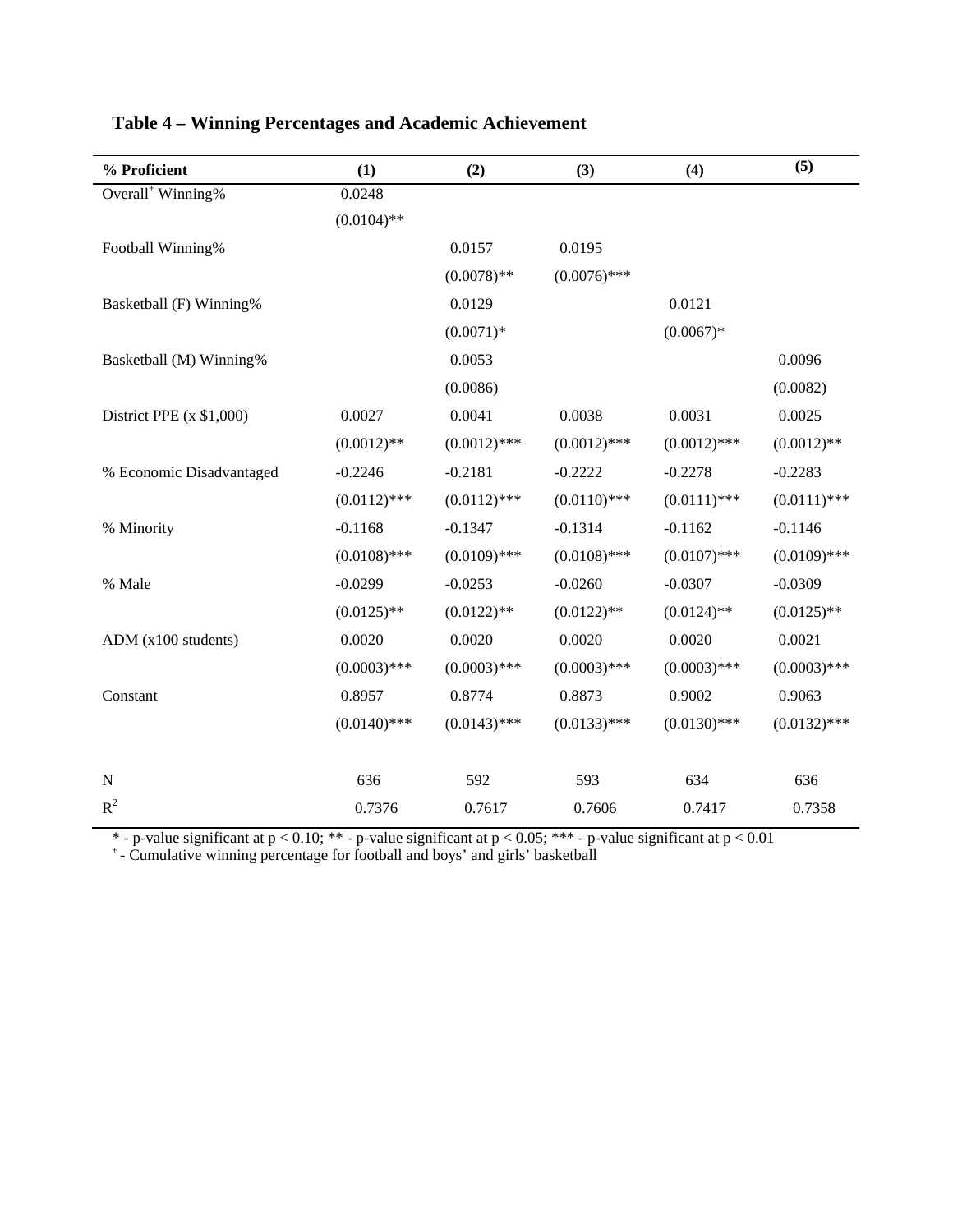| % Proficient                 | (1)            | (2)            | (3)            | (4)            |
|------------------------------|----------------|----------------|----------------|----------------|
| <b>Total Sports</b>          | 0.0023         |                | 0.0040         |                |
|                              | $(0.0005)$ *** |                | $(0.0010)$ *** |                |
| <b>Weighted Total Sports</b> |                | 0.0004         |                | 0.0006         |
|                              |                | $(0.0001)$ *** |                | $(0.0002)$ *** |
| District PPE $(x $1,000)$    | 0.0019         | 0.0019         | 0.0019         | 0.0020         |
|                              | $(0.0012)*$    | (0.0012)       | (0.0012)       | $(0.0012)*$    |
| % Economic Disadvantaged     | $-0.2320$      | $-0.2306$      | $-0.2310$      | $-0.2310$      |
|                              | $(0.0111)$ *** | $(0.0111)$ *** | $(0.0112)$ *** | $(0.0112)$ *** |
| % Minority                   | $-0.1015$      | $-0.1014$      | $-0.1069$      | $-0.1071$      |
|                              | $(0.0108)$ *** | $(0.0107)$ *** | $(0.0107)$ *** | $(0.0107)$ *** |
| % Male                       | $-0.0297$      | $-0.0309$      | $-0.0308$      | $-0.0314$      |
|                              | $(0.0127)$ **  | $(0.0127)$ **  | $(0.0127)$ **  | $(0.0127)$ **  |
| ADM(x100 students)           | 0.0007         | 0.0007         | 0.0010         | 0.0010         |
|                              | $(0.0004)*$    | (0.0004)       | $(0.0004)$ **  | $(0.0004)$ **  |
| Constant                     | 0.8855         | 0.8802         | 0.9043         | 0.9050         |
|                              | $(0.0139)$ *** | $(0.0141)$ *** | $(0.0127)$ *** | $(0.0127)$ *** |
| Winter Season Only           | NO             | NO             | <b>YES</b>     | <b>YES</b>     |
| N                            | 645            | 645            | 645            | 645            |
| $R^2$                        | 0.7508         | 0.7523         | 0.7494         | 0.7491         |

## **Table 5 – Sports Participation and Academic Achievement**

\* - p-value significant at  $p < 0.10$ ; \*\* - p-value significant at  $p < 0.05$ ; \*\*\* - p-value significant at  $p < 0.01$ 

Correspondence concerning this article should be addressed to: \* Daniel H. Bowen University of Arkansas, Department of Education Reform, 201 Graduate Education Building, Fayetteville, AR 72701. Corresponding email: dhbowen@uark.edu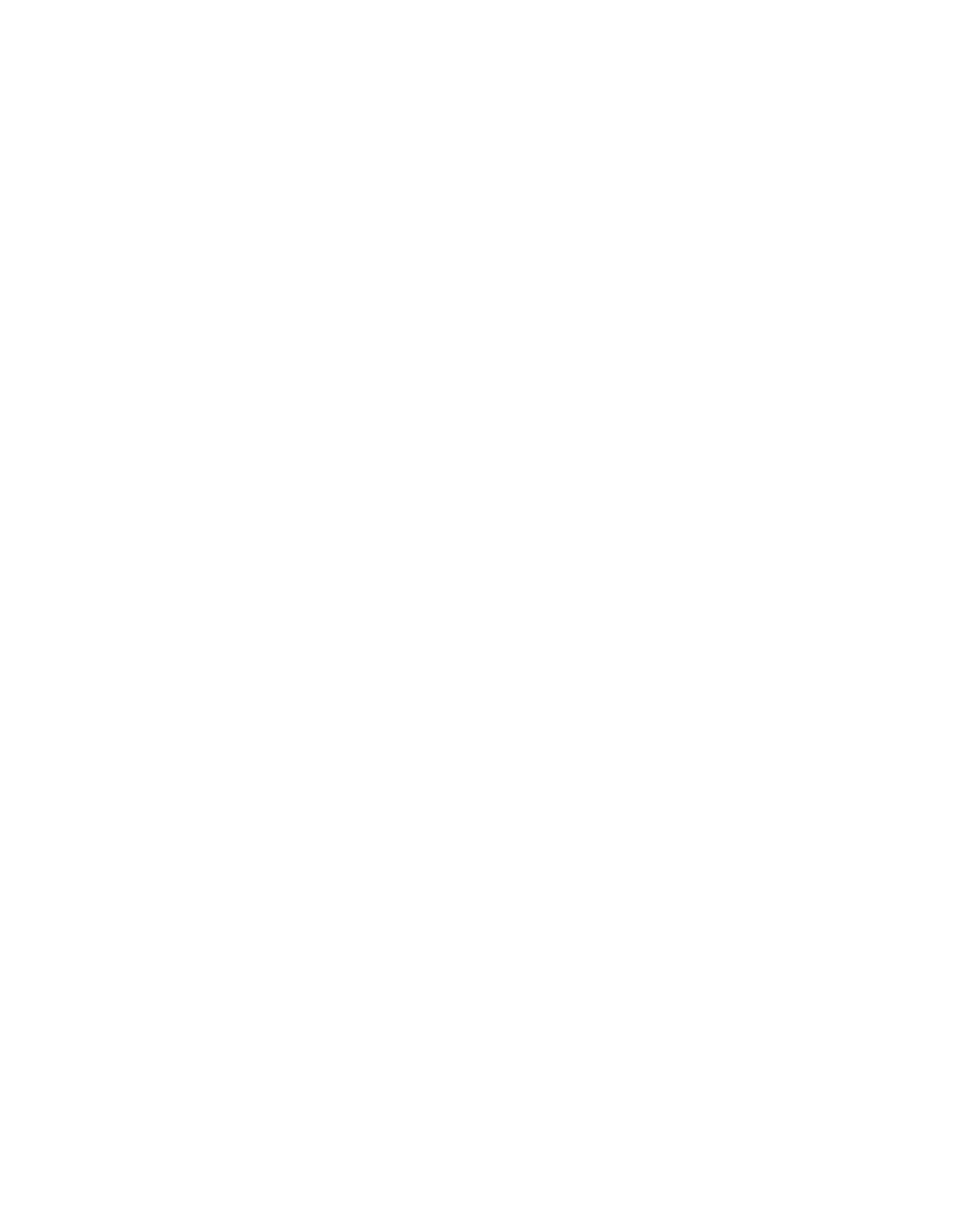## **Powerful Voices and Pens: Developing Critical Stance with Adolescent Literacy in**

## **Content-Area Pre-Service Teacher Education**

Dr. Lina B. Soares

## Georgia Southern University

### **Abstract**

This practitioner-research study investigated the effect critical literacy has on content area preservice teachers' abilities  $(N=14)$  to perceive the sociocultural influences in text. The study further investigated how content area pre-service teachers engage in critical stance during situated reading practices that centered on discussions of young adult literature. Quantitative data were collected on a pre- and post Literary Response Questionnaire (LRQ). Qualitative data collection included videotaped and audiotaped recordings, interviews, and dialogue journals. Results from a paired samples *t test* found there was a statistically significant difference between the LRQ pre- and post survey. Informed by grounded theory, reading young adult literature engaged content area pre-service teachers in critical stance through powerful voices in discussion and pens through dialogue journaling.

Brown and Knowles (2007) offer that the period of adolescence is roughly defined as a

period between the ages ten and twenty and is a time of rapid intellectual, psychological, and

social growth in students' lives. During these years, students develop a greater sense of what is

right and what is wrong, the ability to inquire, reason, and problem solve, and students begin to

grapple with their feelings and identity. These developmental changes are noteworthy because

each one can and does influence adolescents' literacy practices in varying degrees.

## **Problem Statement**

Although the topic of adolescent literacy should be a school-wide issue in

all middle schools, there is still reluctance on the part of content area teachers to

endorse the literacy needs of young adolescents as a goal for their course objectives. Faced with national pressure toward standardization and constraints imposed by state and local policies, content area teachers are increasingly pressed for time to deliver instruction focused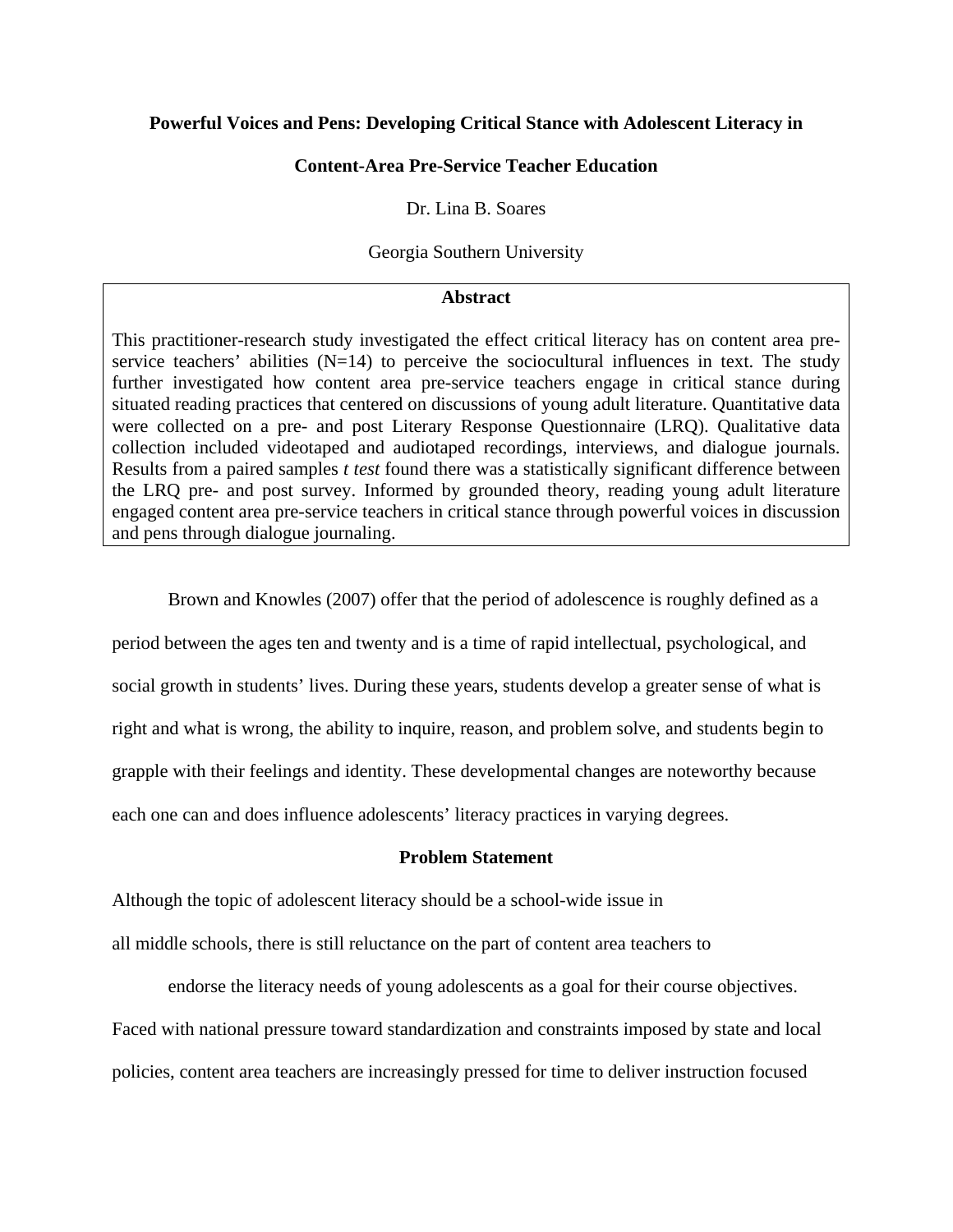solely on the subjects they teach. As a result, content is increasingly taught in isolation and for the most part, content has been distilled down to what students are expected to know on statemandated tests (Au, 2007). In addition, content area teachers still place a heavy emphasis on the textbook; contemporary young adult literature is frequently not considered when content area teachers choose reading materials (Bean, 1997). A further view that is often found in content are classrooms is that the development of critical reading skills should be left to language arts teachers (Alger, 2007; Spencer, Carter, Boon, & Simpson-Garcia, 2008). However, the reluctance to address adolescent literacy in content area middle grade classrooms can be approached in teacher education courses.

As an assistant professor of education, I have restructured my curriculum to move my content area pre-service teachers' thinking beyond content to address the literacy needs of the young adolescents they will one day teach in middle school. My goal is for my students to understand that literacy for young adolescents is both pedagogy and an instrument to address relevant themes and issues found in content studies. To do so, I challenge my students to expand their thinking and to deliberately challenge their own implicit beliefs, actions, and cultural practices while reading prominent and challenging themes in young adult literature (Walker & Bean, 2005).

What follows is a report of the findings of one practitioner-research study that examined: (1) What effect does critical literacy have on content area pre-service teachers' abilities to perceive the sociocultural influences in text?; and (2) How do content area pre-service teachers engage in critical stance during situated reading practices that centered on discussions of young adult literature?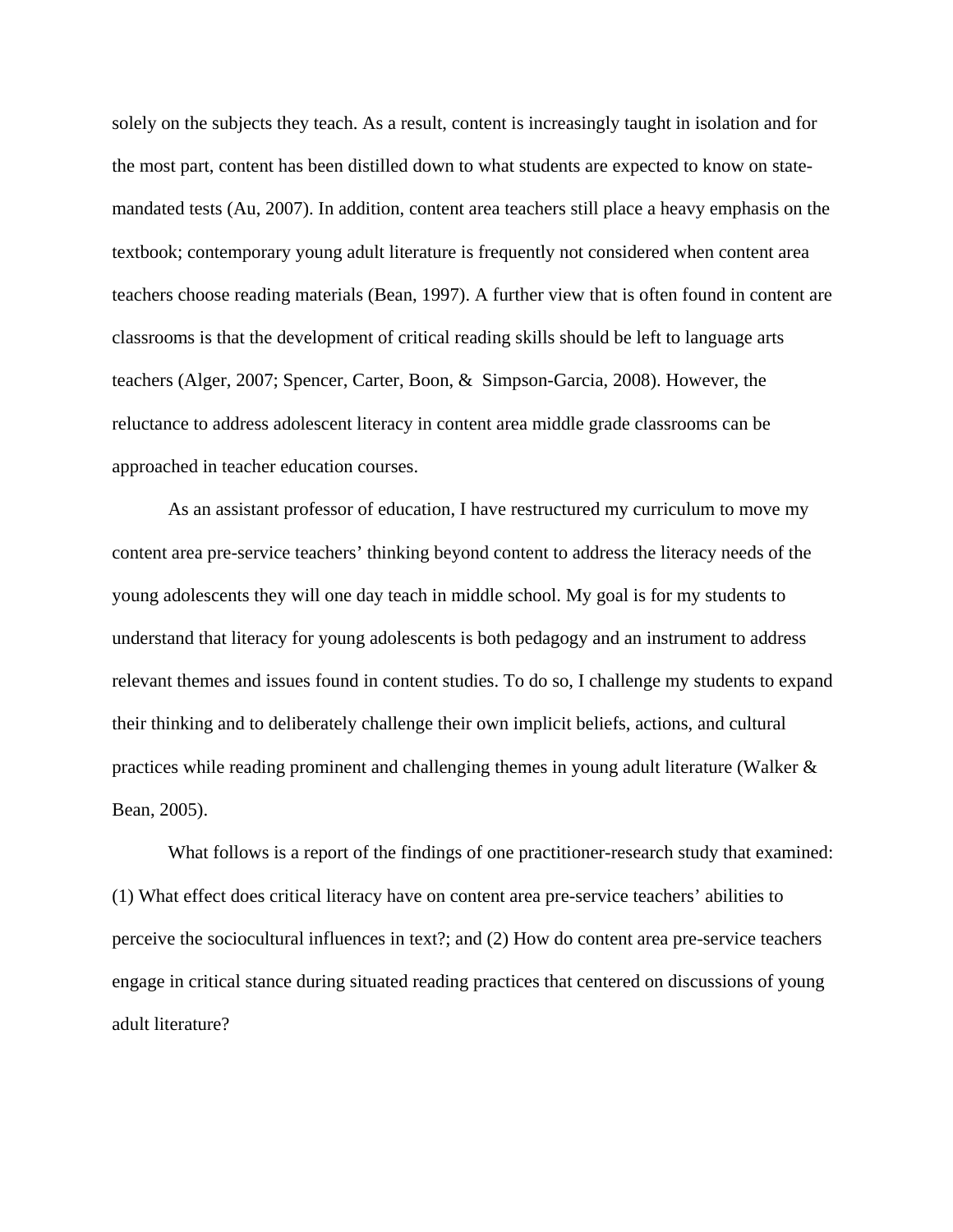The theoretical framework that laid the foundation for this study was pragmatism (Johnson & Onwuegbuzie, 2004; Tashakkori & Teddlie, 2003). Johnson and Onwuegbuzie note that pragmatism permits researchers to select methods that will address the totality of the study to arrive at the most complete answers to the research questions. Due to the mixed nature of this research study, pragmatism was an appropriate theoretical lens to support both quantitative and qualitative elements in this study.

#### **Perspectives from Literature**

In recognition that adolescence is a period of rapid change, researchers and educators alike recognize the literacy needs for these students are uniquely different than the needs of very young children who are learning to read (Alvermann, 2004; Bean & Harper, 2006). While adolescent literacy is a messy and multifacted concept to define, roughly speaking it refers to the set of skills and abilities that students need during the middle and secondary years to read, write, think, and to understand all forms of texts to succeed in school, work, and life (King-Shaver, & Hunter, 2009). These sets of skills are needed in all content area disciplines (e.g. social studies, math, science, and language arts), and all forms of texts include print, digital, informational, and communication technologies (Vacca, Vacca, & Mraz, 2010). Adolescent literacy further recognizes the sociocultural perspective that reading and writing are social activities that reflect the culture and community in which students live (Pradl, 1996). The sociocultural perspective acknowledges that literacy is not an isolated cognitive skill (Vygotsky, 1978), but rather it is influenced by the social, cultural, historical, and linguistic processes that relate to students' literacy development and life experiences (Gee, 1992; Scribner & Cole, 1981; Vygotsky). As a result, adolescents need opportunities to talk about texts and to bring their own personal experiences to discussions in order to make sense of the textual world and their own world.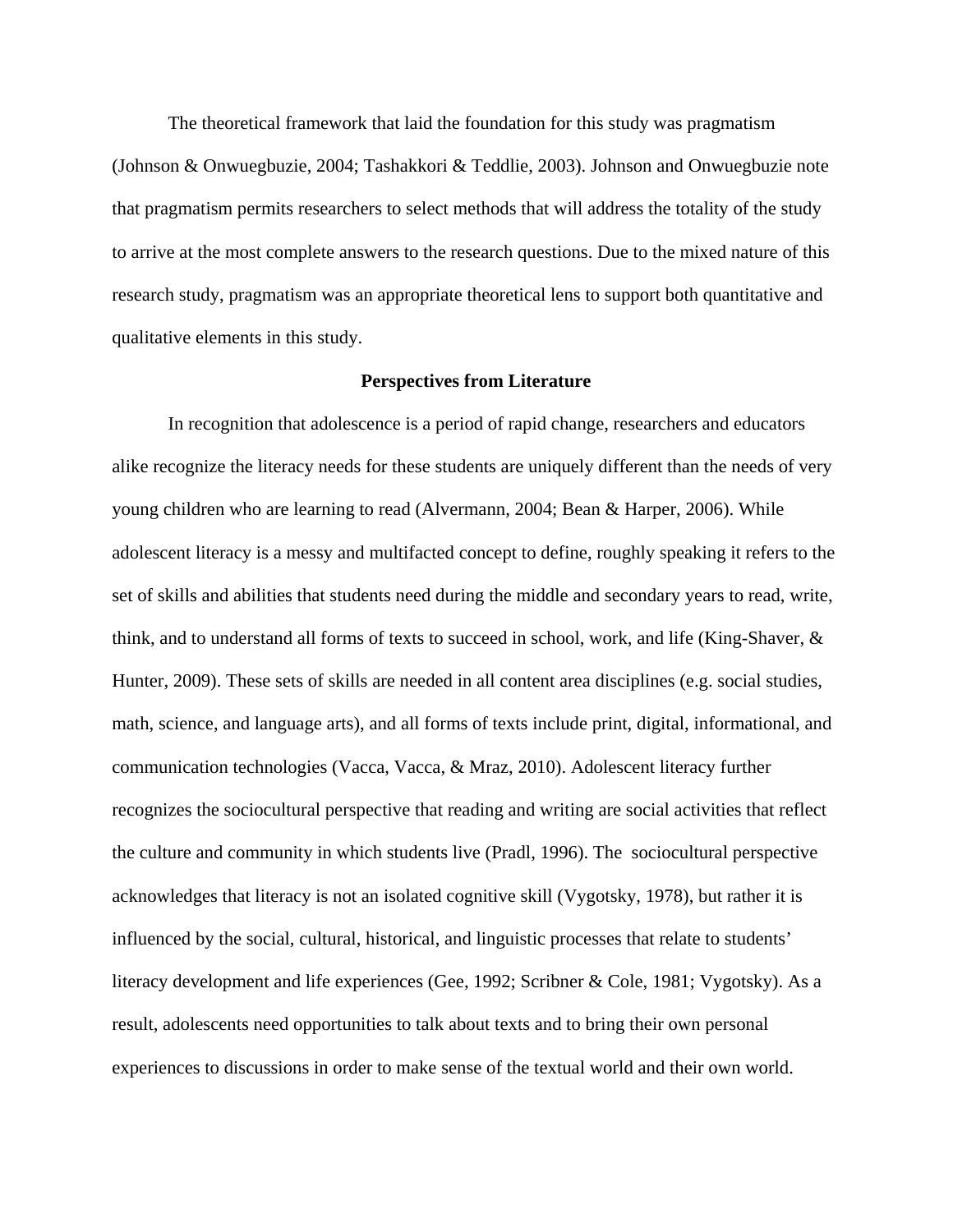Moreover, adolescent literacy recognizes that students in both middle and secondary grades need to develop necessary dispositions to think as social scientists and examine all evidence, develop abilities to take a critical stance toward content by challenging the author's intent, and become discerning readers of text who examine both sides of an issue. Subsequently, adolescent literacy promotes critical literacy; reading the world in order to understand the words (Freire, 1970).

The term critical literacy describes a pedagogical approach to reading that focuses on the political, sociocultural, historical, and economic forces that shape students' lives. It is an approach that teaches readers to become critically conscious of their own values and responsibilities in society (Ciardiello, 2004). Accordingly, the goal of critical literacy is to raise students' responsiveness toward societal problems in their world and to prompt students to ask why and for what reason are things the way they are, to question who profits the most, and then to act on making the world a better place (Beck, McKeown, Hamilton, & Kucan, 1997; Comber & Nixon, 1999). To do so, readers assume a critical stance; they read in opposition to texts and they challenge the author's purpose for writing (Bean & Moni, 2003). Questioning the author's intent helps students understand the sociocultural influences in their lives (Vygotsky, 1978; Wertsch, 1991), realize their role in society and others around them, and raise questions that delineate who is not represented and who is not heard (Luke & Freebody, 1997). Furthermore, critical literacy allows students to bring their owned lived experiences into discussions, offering them the opportunity for participation, engagement in higher levels of reading and discussion, and to understand the power of language.

For young adolescents in the middle grade years to read the "world as the word" (Freire, 1970), they need opportunities to engage in critical discussions across multiple content areas that center on relevant issues in their lives, time to critique and reflect on those issues, and relate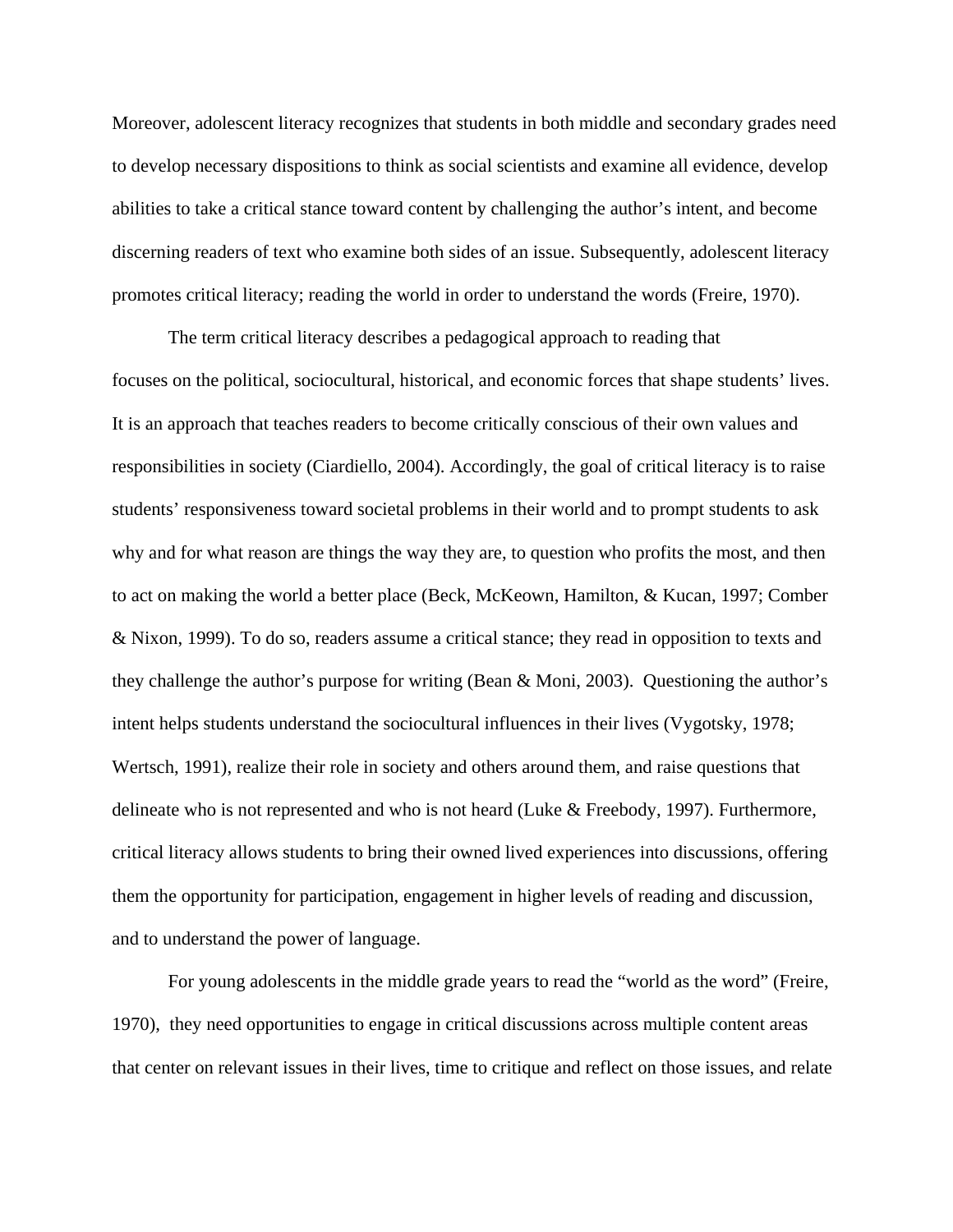the issues to the world at-large. Literature can be the powerful motivator to engage students in thoughtful and critical thinking. In fact, Smith and Johnson (1994) offered, "Literature can become the lens through which content is viewed. This lens holds the young reader's attention while connecting content with the variety of human experiences" (p. 198). One such valuable lens is young adult literature.

The genre known as young adult literature supports the lives of young adolescent readers in multiple ways (Alvermann; 2004; Harper & Bean, 2007). Young adult literature enables middle school readers to relate to their immediate world as struggles with identity, peer pressure, and conflicts within the family are universal themes that appeal to these students (Walker & Ben, 2005). Through young adult literature, students build a greater understanding of an historical period, as well as the cultural and economic concepts that comprise that period of time (George & Stix, 2000). Moreover, research has shown that young adult literature is a valuable tool to teach critical literacy in all content areas in middle school (Bean & Harper, 2006; Bean & Moni, 2003; Behrman, 2006; Wolk, 2009). When young adolescents are taught strategic practices in critical literacy, they know how to unpack different layers of meaning, interrogate texts to determine author biases, examine alternative perspectives, and to negotiate real-world experiences that engages response, inquiry, and social action (Harste, Breau, Leland, Lewison, Ociepka, & Vasquez, 2000).

As with middle grade students, pre-service teachers can benefit when given opportunities to analyze books that explore the social, cultural, and political dimensions that influence their lives (Bean & Harper, 2004; Lewison, Leland, & Harste, 2008). Young adult literature can offer reading alternatives for pre-service content area teachers and open the door to develop the ability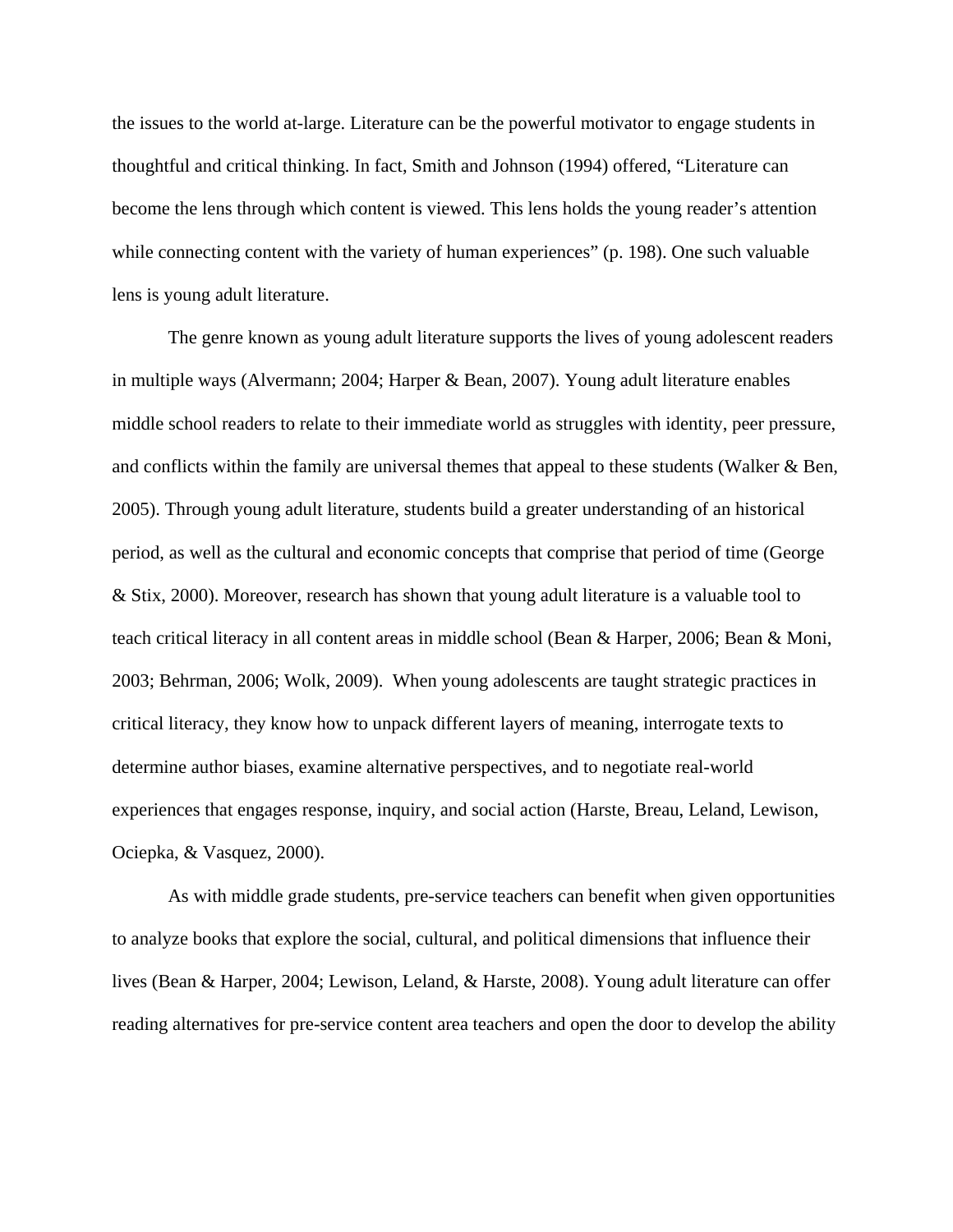to read from a critical stance by engaging in textual criticism, inquiry and reflection, and exploring the many ways of being in the world through critical literacy (Cheu, 2011).

## **Methods**

## **Participants**

The study was conducted over the course of one university semester in the Southeastern region of the United States. The participants ( $N = 14$ ) consisted of five males and nine females who attended the university and were enrolled in my Language Arts and Social Studies instructional methods class. The class met twice a week for a four hour period each class meeting.

## **Instruction**

Instructional time was twofold: (1) the fourteen participants received research-based methods to effectively teach Language Arts and Social Studies, and (2) literature circles were implemented to provide opportunities for the content area pre-service teachers to experience a literature-based instructional strategy to use in their own teaching. Literature-based instruction was implemented through the application of reader response (Rosenblatt, 1978) and critical literacy (Luke & Freebody, 1997; Ciardiello, 2004; Paul, 2005). Subsequently, emphasis was placed on the social context of learning (Wells, 1999) which was viewed as a space for constructing critical conversations and interpretations as it was important for my students to collaboratively work together to make meaning (Lave & Wenger, 1991).

During literature study, I began each class period in a whole class setting to lay the groundwork for the fourteen participants to engage in criticality. I introduced the concept of critical literacy following Paul's (2005) perspective that reality and knowledge are constructed, but driven by power and power relations, and the inquirer attempts to uncover the dynamics of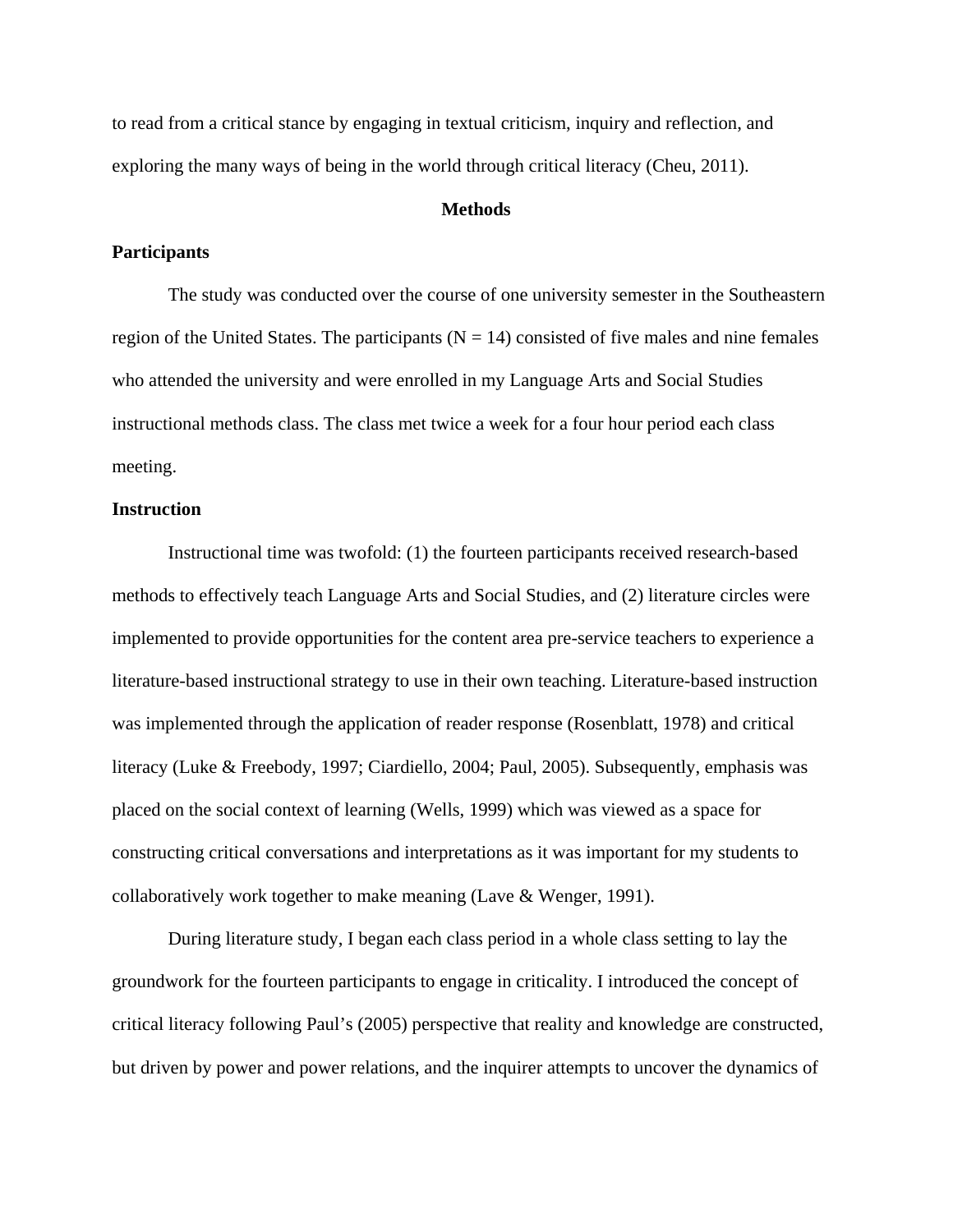the ideology and power. Correspondingly, I wanted the participants to understand that inquiry involves social and cultural criticism, as well as personal examinations into the sociocultural influences (social, cultural, historical, and political) (Vygotsky, 1978; Wertsch, 1991) that have impacted their lives. The purpose was for the participants to begin to critically examine their own implicit beliefs, actions, and cultural practices that would be needed while reading young adult literature during literature circle activity.

To demonstrate critical literacy in practice, I introduced read aloud using diverse children's literature that focused on social issues, such as discrimination, racial and gender bias, and culture and power differentials. By modeling for the participants critical questions to be asked during read aloud (see Table 1), my students learned how to interrogate texts, to unpack different layers of meaning (Luke & Freebody, 1997), and to become critically conscious of their own sociocultural values and their responsibilities to society (Ciardiello, 2004). During the community meetings, emphasis was placed on the participants' voices as dialogue was crucial for literature circle discussions.

Literature discussions were implemented using the common procedures that are typical for literature circles (Daniels, 1994, 2002). At the beginning of the study, I explicitly taught and modeled the various literature circle roles that

#### Table 1. *Questions to Promote Critical Literacy*

- What kind of person, and with what interests and values, composed this text?
- Whose view of the world is put forth?
- What kinds of social realities does the text portray?
- How far do you accept the text's/author's position?
- What other positions might there be?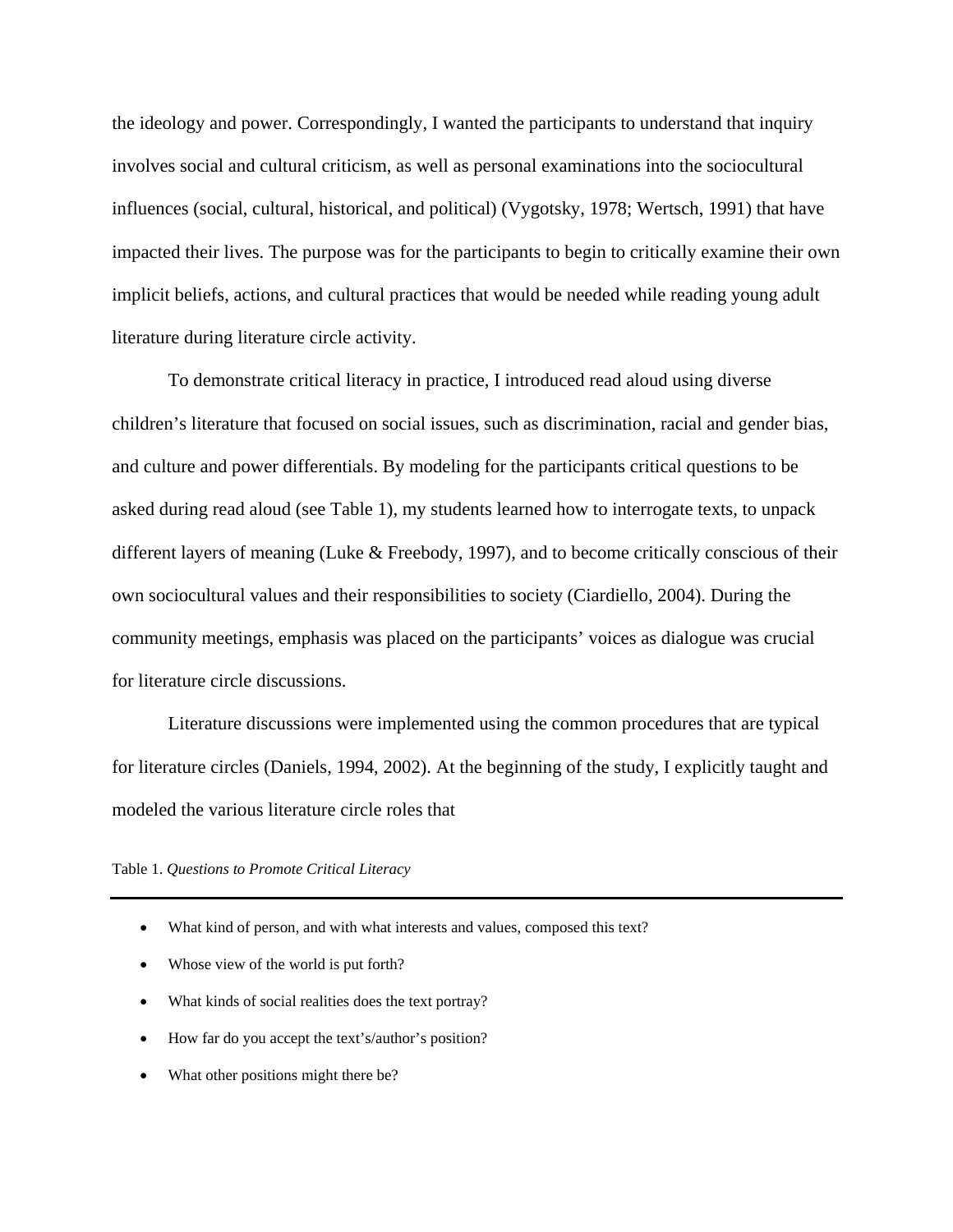- Who has a voice in the text?
- What are the gaps and silences in the text?
- Who benefits from the text?
- How many interpretations of the text are possible?
- How else could the text have been written?

Note. Questions to promote critical literacy have been adapted from two sources, (Bean & Moni, 2003; McLaughlin & DeVoogd, 2004).

## included: *Discussion Director, Literary Illuminator, Wordsmith, Connector,*

*Character Investigator, and Critical Profiler*. While the first four roles are common to literature circles (Daniels, 1994), two new roles were implemented to provide strategic practices in critical literacy. First, the role of *Character Investigator* (Author, 2010) required the participants to analyze characters' physical, intellectual, and socioeconomic profiles, and then evaluate how the author had positioned the characters in relation to their profiles. This role required the participants to analyze if the characters' profiles were related to characters that were favored, silenced, and even rejected by the author. The role of *Critical Profiler* (Author, 2010) required the participants to examine the author's version of reality, to profile the imbalance of power found in the institutions and societies in texts, and to provide an alternative reality that would better the lives of the characters in the story.

## **Data Collection**

Due to the mixed nature of this research study, I collected data through sequential explanatory procedures that included both quantitative and qualitative data collection methods. Quantitative data were collected to address the effect of critical literacy on content area preservice teachers' abilities to perceive the sociocultural influences in text. In conjunction, qualitative data were collected to understand how content area pre-service teachers engage in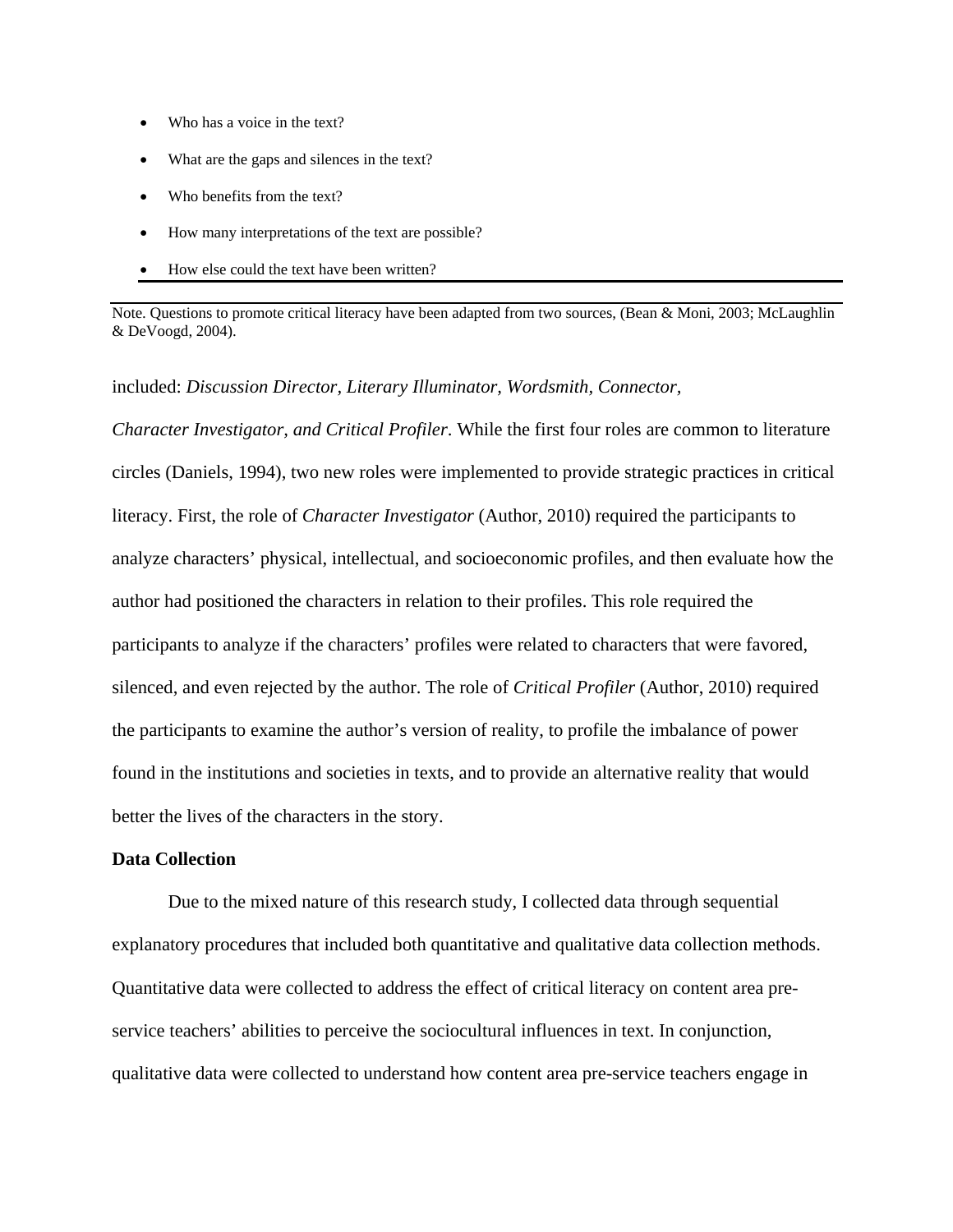critical stance during situated reading practices that centered on discussion of young adult literature.

## *Quantitative Data Collection*

Quantitative data were collected on pre- and post-study participant responses from the Literary Response Questionnaire (LRQ) (Miall & Kuiken, 1995). The survey was administered the first and last weeks of the semester and provided a measurement of the effect of critical literacy on the fourteen participants' abilities to perceive the sociocultural influences in texts.

*Survey instrument*. The LRQ (Miall & Kuiken, 1995) is a survey that is oriented for readers to determine their implicit sociocultural beliefs, values, and attitudes that are frequently drawn upon while reading. The survey provides Likert scale items that range from "Not at All True" to "Extremely True." For purposes of this research, the survey was modified to shorten the instrument to 20 positively worded items that required the fourteen participants to examine their own sociocultural, beliefs, values, and attitudes in relation to the sociocultural influences in texts when responding to the survey items. The internal consistency reliability for the 20 survey items was determined by computing the alpha coefficient which was found to be .714.

## *Qualitative Data Collection*

Qualitative data were gathered in order to interpret how the fourteen participants engaged in critical stance during situated reading practices that centered on discussions of young adult literature. The qualitative data collection procedures included: (1) videotaping and audiotaping literature circle discussions, (2) student-produced artifacts, such as participant reading journals, (3) formal and informal conversations through interviews, and (4) field notes.

## **Data Analysis**

#### *Quantitative Data Analysis*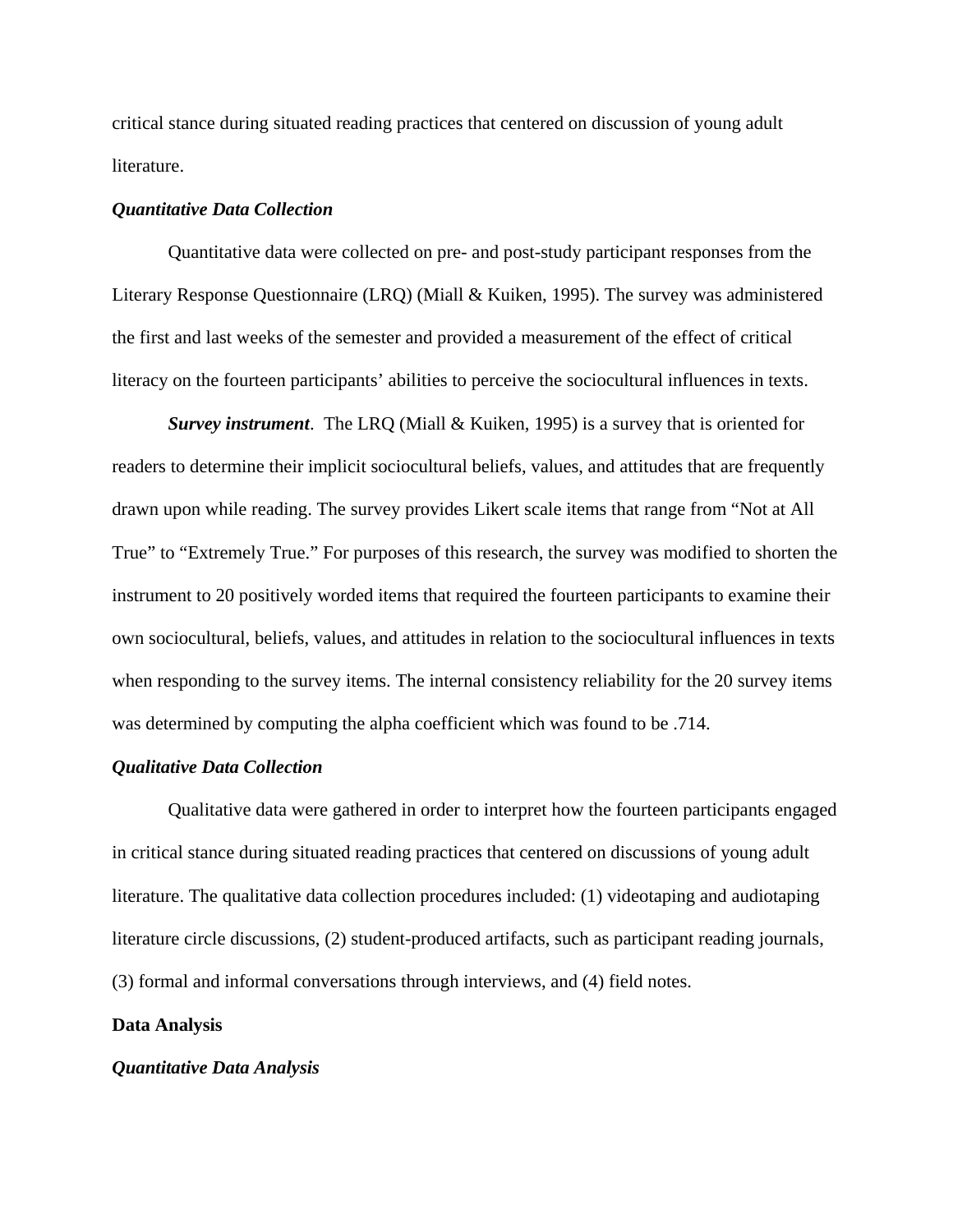Quantitative data were analyzed using Statistical Package for the Social Sciences (SPSS) version 19 to determine the effect of critical literacy on the content-area pre-service teachers' abilities to perceive the sociocultural influences in text. Means and standard deviations were calculated for the pre-and post survey on the LRQ (Miall & Kuiken, 1995). A statistical analysis using a paired sample t test was conducted to determine if there was a statistically significant difference between the pre- and post survey means.

## *Qualitative Data Analysis*

To understand how the content-area pre-service teachers engaged in critical stance during situated reading practices that centered on discussions of young adult literature, I relied upon the prescribed coding methods that follow the typical protocol of grounded theory (Strauss  $\&$ Corbin, 1997). First, the audiotaped interviews were transcribed and coded. I then met with each participant to perform a member check (Merriam, 1998) to gain clarification when responses were confusing, to probe further into the participants' responses, and to verify if the transcribed data reflected what the participants had actually said during the interview process.

Following this procedure, I then transcribed all videotaped and audiotaped literature circle discussions and began the process of generating theory from data using a three-level process of open coding, axial coding, and selective coding to identify patterns, categories, and themes of the data (Strauss & Corbin, 1997). Using transcripts from literature circle discussions and student interviews, pertinent words, phrases, and sentences were openly coded in the margins, and memos were made in reference to possible emerging categories and themes. As new data were integrated (student reading journals and field notes), I began to think comparatively in terms of properties that would permit further analysis between the data. For example, on the initial perusal of the data, various broad codes were applied to the data including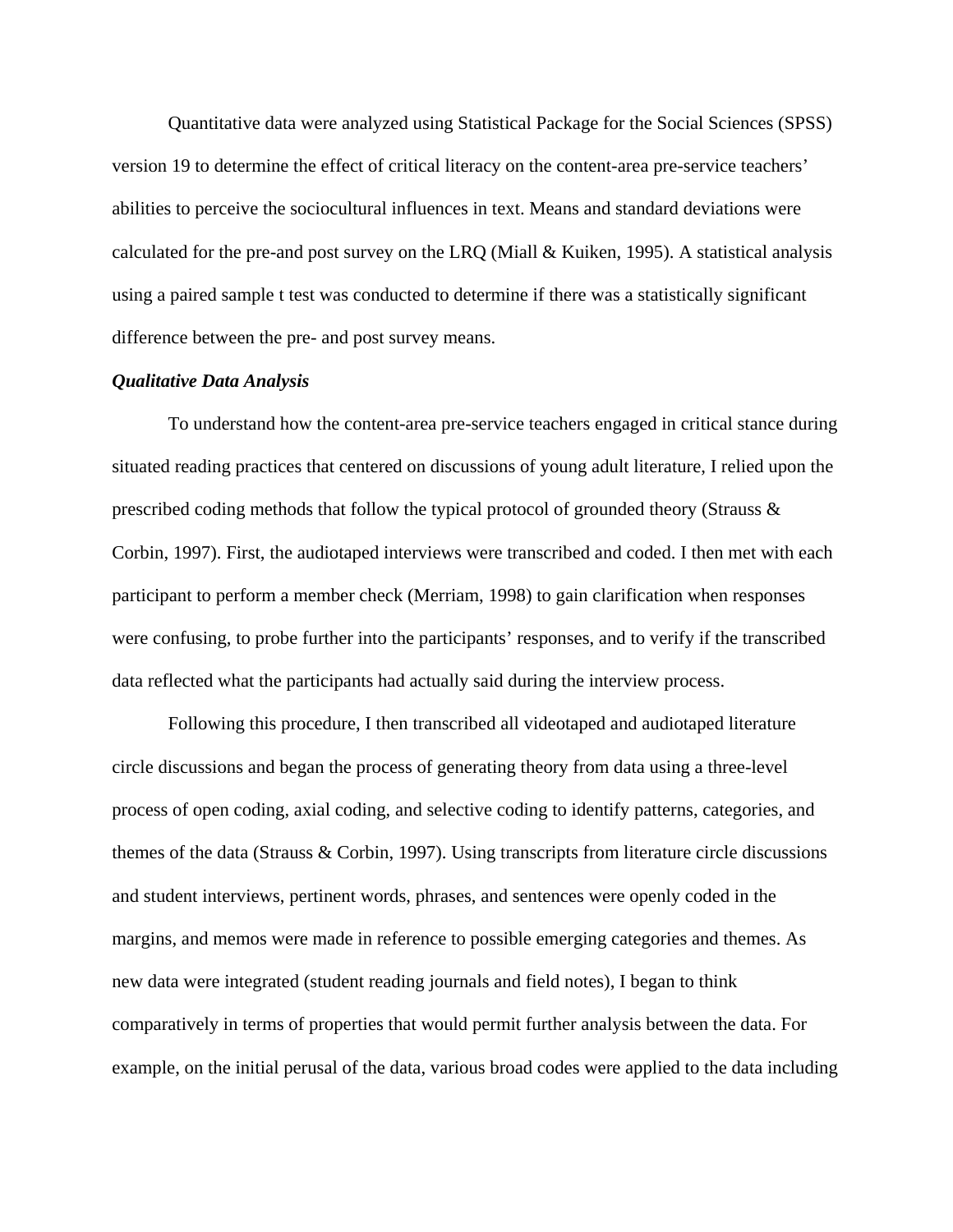what the participants did (social interaction), what the participants said (oral responses), and what the participants produced (written responses). However, during the process of axial coding, I refined and renamed the codes and searched for possible relations among the categories and across the data sources. As patterns emerged during this phase, I scrutinized the data more closely and applied specific codes to signify how the participants assumed a critical stance. Such internal codes were not limited to but included:  $IDV =$  identified the dominant voices,  $GV =$ gave voice to the voiceless,  $CAP =$  challenged the author's position,  $OA =$  opposed the author's point-of-view,  $CPB =$  challenged personal beliefs, and  $QP =$  questioned power. By continually asking questions of the data on how the participants assumed a critical stance, the "how" became clearer and two themes emerged.

#### **Results**

#### **Quantitative Results**

Results from the paired samples *t test* found there was a statistically significant difference between the LRQ pre-test ( $M = 2.45$ ,  $SD = .25$ ) and the LRQ posttest ( $M = 2.90$ ,  $SD = .30$ ); t(13)  $=$  -4.72,  $p < .001$ ,  $d = -1.17$ . These results suggest that critical literacy does have an effect on content area pre-service teachers' abilities to perceive the sociocultural influences in texts. In addition, the effect size  $(d = -1.17)$  indicates that the difference in the two means was larger than one standard deviation.

#### **Qualitative Results**

From qualitative data analysis informed by grounded theory (Strauss & Corbin, 1997), two themes emerged. The content area pre-service teachers used practices in critical literacy to assume a critical stance in two ways: (1) powerful voices in collaborative discussions and (2) powerful pens in written responses. The presentation of themes in this instance uses *The Hunger*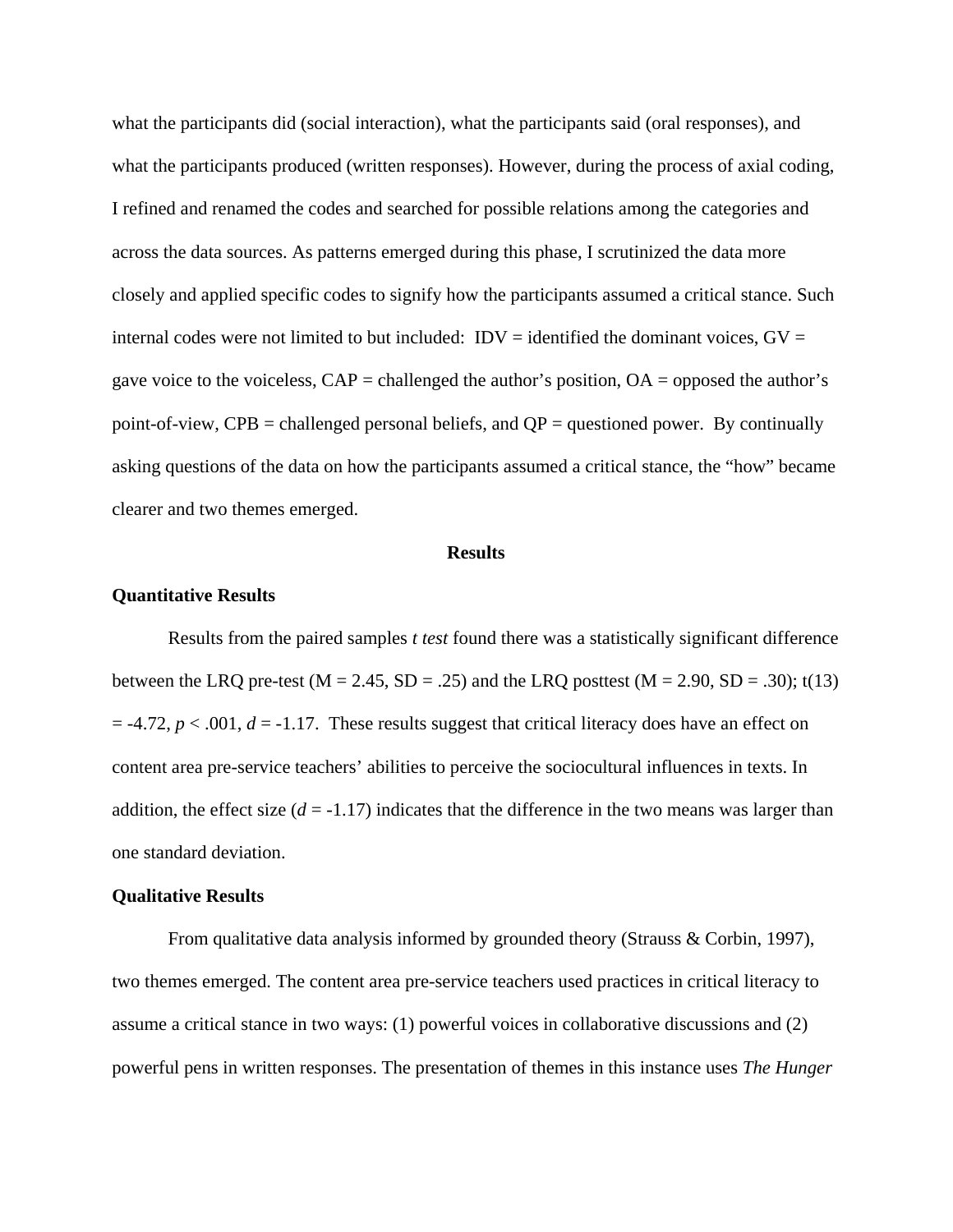*Games* (Collins, 2008) and *The Breadwinner* (Ellis, 2000) to illustrate how the fourteen participants engaged in critical stance while reading young adult literature. A composite of student responses have been taken from transcripts to highlight the findings. Student responses are labeled Student 1 (S1), Student 2 (S2), and Student 3 (S3).

*Theme 1: Powerful voices.* From data analysis, the findings consistently showed that verbal participation was significant in the context of social interaction, since the social interaction put into use the critical literacy practices associated with reading from a critical stance. For example, the fourteen participants' responses often challenged the author's purpose for writing, identified voices that had been silenced, and questioned the balance of power when power benefitted the dominant voices and points-of-view. Further, the findings show the participants recognized that books often position readers in relation to their own social and cultural beliefs such that some of the participants were observed to reposition to accept or reject the author's point-of-view as they grappled to understand the textual world in relation to their world. This required the participants to suspend and even challenge their own sociocultural beliefs and assumptions while reading and discussing the texts. In these instances, data analysis determined that reading young adult literature situated the participants in both implicit and explicit ideologies, such that connections were made and feelings such as sympathy were evoked. Based on this finding, I was able to conclude that a combination of the social learning environment and young adult literature promoted inquiry and critical discussions as the content area pre-service teachers continually used practices in critical literacy to assume a critical stance. By using their voices through the power of discussion, three domains or categories emerged: (1) positioning, (2) power and its effect on citizens, and (3) the nature of agency.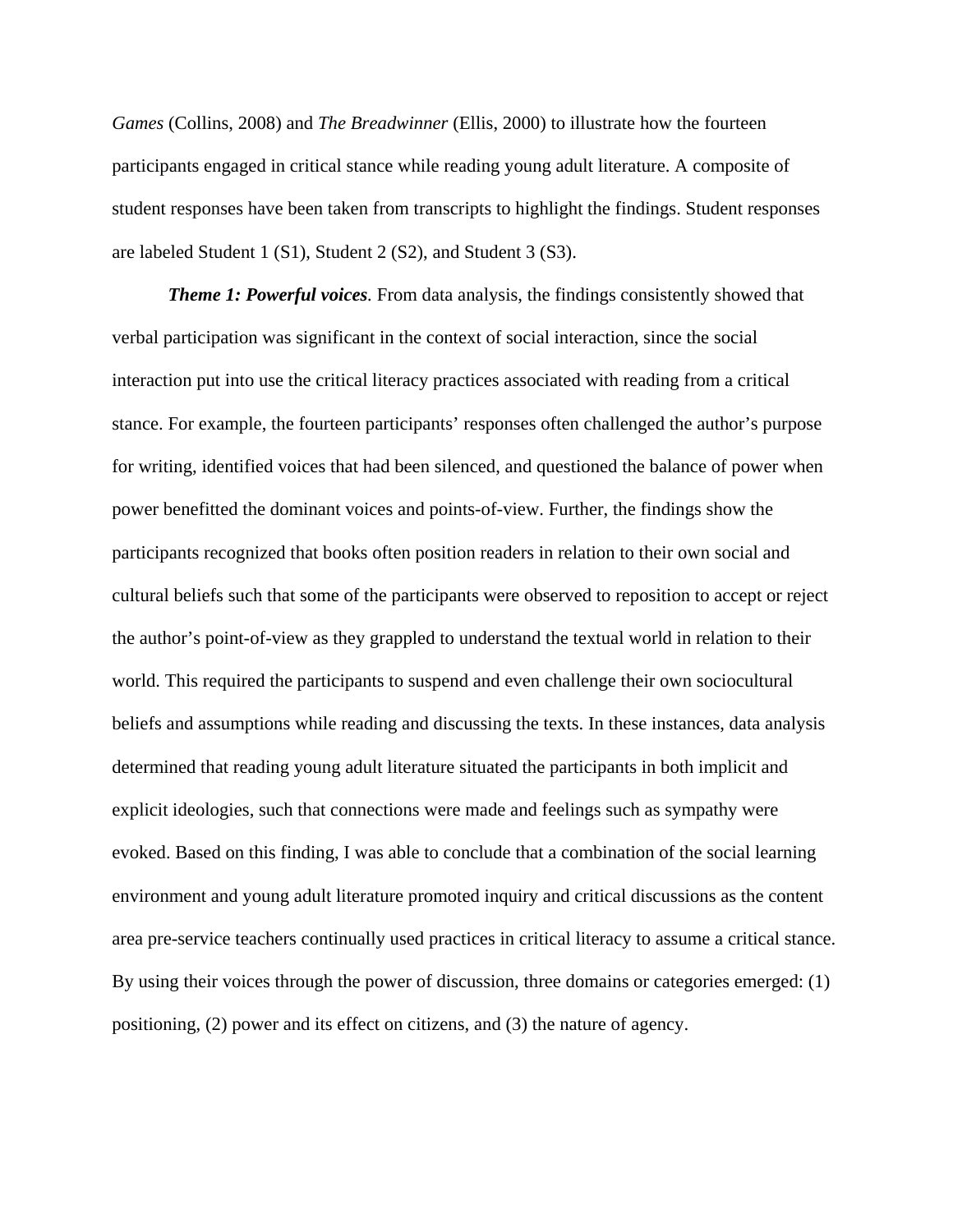Following a brief synopsis of *The Hunger Games* (Collins, 2008), the three categories are

explicitly represented in three supporting episodes.

*Sixteen year old Katniss lives in the poorest district of Panem; a district located in the former United States. When the districts tried to overthrow the Capitol and were defeated, the terms of surrender required each district to send one boy and one girl once a year to compete in "The Hunger Games;" a competition where the rules were kill or be killed. When her younger sister is chosen to compete, Katniss goes in her place.* 

# Episode 1: Positioning in *The Hunger Games*

S1: The author has presumably chosen to tell this story from an impoverished people's point-ofview, possibly to exaggerate what happens when the government turns on its people. The author's interest in this story is to lead readers to view the social class stratification that exist in the text world is similar to the real world. Society consists of the haves and the have-nots. I believe the author wanted us to sympathize with the have-nots to understand their daily struggles to survive. The fact that Panem is divided into districts by class is to remind readers that our neighborhoods are divided by social class much the same way. The author has positioned readers to accept that society is distorted when members of the lower class are weak and when they disobey, they can be destroyed through competitive games.

S2: The author has also positioned men to be strong and aggressive and women are positioned to be weak in this book. I reject this assumption. Like Katniss, I would make same the decision to fight for her younger sister. She put herself in a dangerous battle in order for her younger sister to survive. Katniss represents a girl who will fight for her own survival against many obstacles that stand in her way. She represents many women and girls in the real world who are underestimated. I have a hard time with the mental image of children killing each other. I prefer to think of the children as the ones who are innocent to believe that their society can be changed.

S3: As a reader, I have learned to sympathize with Katniss, Peeta, and Rue; all characters from the very poor districts and whose lives are controlled by the Capitol. In the games, you win, you live . . . you lose; you die. If I were in the games, I would be conflicted, but I would certainly want to win, and if I did win and live, I would have to learn to live with myself the rest of my life. In today's world, the same standard would and should exist and might be expected. I would definitely feel obligated to take someone's place for whom I cared in such an evil event. We have all been there when we have to make a choice, a choice that means we may lose or we may gain; a choice that has both wrong and right outcomes, such as killing to live or be killed.

Positioning is referred to the manner from which authors purposely frame the content

from a certain point-of-view and represent characters in such a way in order to put forth their

intended point-of-view (Bean & Harper, 2006). The composite of the fourteen participants'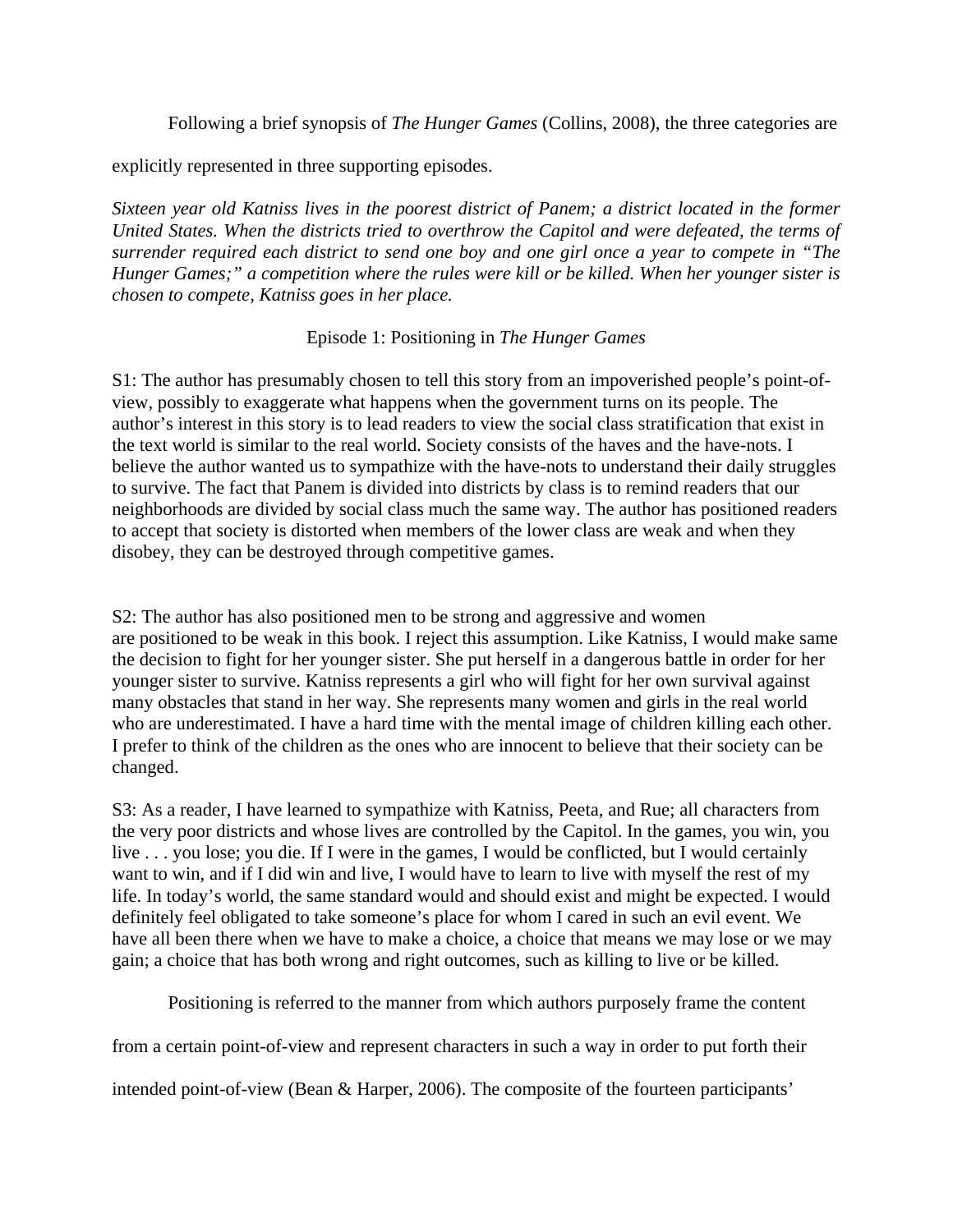responses in Episode 1 serve to illustrate how the content area pre-service teachers used the power of discussion to critically voice their positions from which they made sense of the dysfunctional world in the text. For example composites of S1 state, "The author has presumably chosen to tell this story from an impoverished people's point-of-view . . ." and "The author's interest in this story is to lead readers to view the social class stratification that exist in the text world . . ." demonstrate an understanding that the participants acknowledge the author's message and the author's view of the world is influenced by political, social, and economic factors. The composites further illustrate the participants' abilities to analyze how the characters are positioned based on the author's representation. For example composites in S2 state, "The author has also positioned men to be strong and aggressive and women are positioned to be weak in this book. I reject this position." These remarks indicate that some of the content area pre-service teachers resisted the author's positioning of characters. It is noteworthy to mention that a review of the transcripts found all female participants in this study rejected the author's representation of women. However, a further scrutiny of the transcripts revealed that all fourteen participants did sympathize with characters from the marginalized districts in the book, indicating the content area pre-service teachers positioned themselves to agree with the author's intended purpose. An example in composite S3 is "As a reader, I have learned to sympathize with Katniss, Peeta, and Rue; all characters from the very poor districts and whose lives are controlled by the Capitol."

#### Episode 2: Power and Its Effect on People

S1: The Capitol in this book has the power, the ultimate control and uses its power to inflict unfair practices on its people. People on the outside of the Capitol and who are outside the power are poor, unrepresented, and their lives are impoverished. They are silenced and have no voice in decisions that affect their daily lives. Instead, their lives are manipulated by those in power.

S2: As an American, I do see some similarities in our society and the book's society that are cause for concern. Mush of our history has dealt with the class system and slavery, hunger, famine, the rich and their extravagant lifestyles vs. the poor and their deplorable living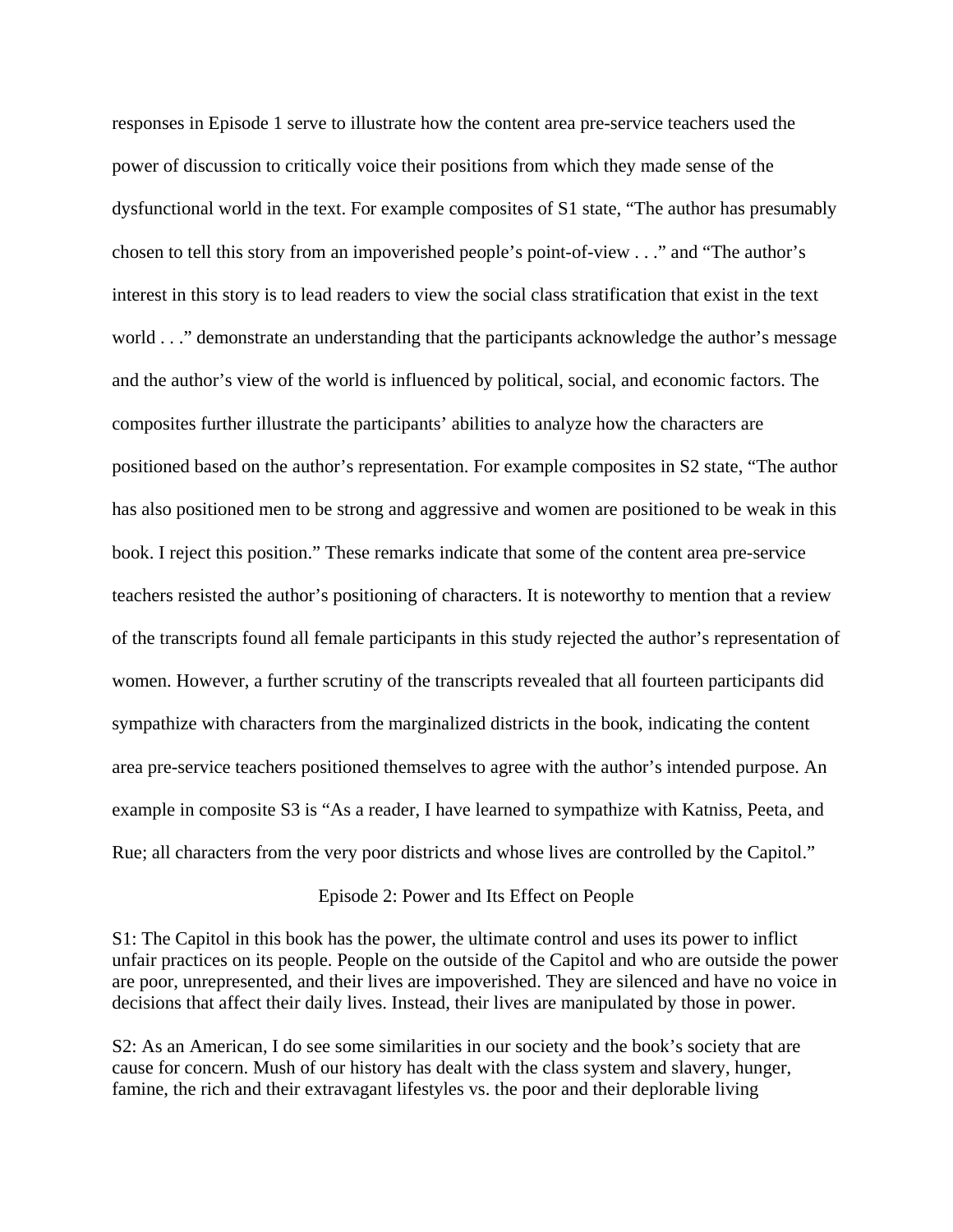conditions that have all been permitted by our government. The very existence of poverty in America is real and cannot be ignored. I, myself, am slightly empowered by the idea of rebellion against those forces that control some of my actions.

S3: The Capitol in this book is reminiscent of the many authoritarian governments of the past, and the dictatorships of today. In both examples, the power is in the hands of a very few, while the masses of people live in squalor, have no sense of self, have no voice in decision making, and are often abused or killed for speaking out against the government.

Ciardiello (2004) posits that critical literacy is a "set of practices and civic competencies that help the learner develop a critical awareness that texts represent particular points of view while often silencing others" (p.138). In this study, the process of recognizing that not all voices are heard or accepted and that some voices are more privileged than others, required the content area pre-service student teachers to examine the question of power in relation to voice and to critically examine their texts to understand how the language of power benefits dominant voices and points-of-view, while silencing others. The fourteen participants learned that while characters and people are individually different, each is also part of a society and membership in that society often defines opportunities or a lack thereof. For example the composites in Episode 2 reveal how critical literacy enabled the participants to explore the ideological and power relationships that exist in texts, to tie the power differentials in texts to the real world, and then determine that power in the hands of a very few often results in unfair and inhumane practices. This finding is made explicitly clear in composite S3 which states, "... the power is in the hands of a very few, while the masses of people live in squalor, have no sense of self, have no voice in decision making, and are often abused or killed for speaking out against the government."

## Episode 3: The Nature of Agency

S1: The mocking jay in this book is the symbol of rebellion. The bird represents the inability of the Capitol to enforce their power over all living things. The mocking jay represents a government project that failed and was weakened, and the bird empowers others to take a stand against the power and control. The true voice in the story is Katniss. Having the "voice to make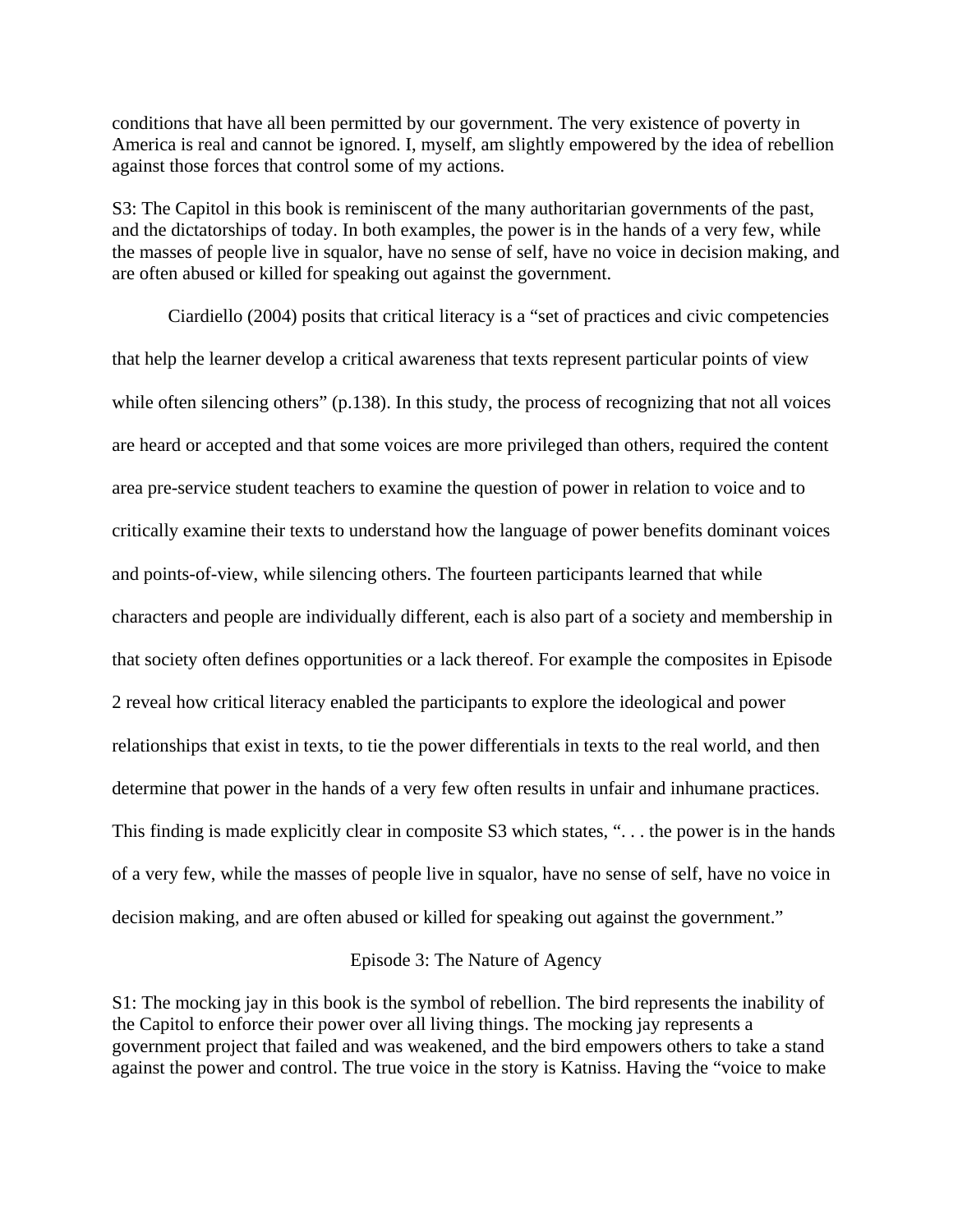change" and oppose those in power is difficult, but it began with bravery, determination, and her passion for the cause.

S2: Katniss finds her voice from being the leader, for fighting for her life, and for starting to change her poor conditions. Katniss is like the 800 pound gorilla in the room that cannot be ignored. While her voice is the one that is finally heard, her voice represents the many who have been marginalized and silenced in this story.

S3: Making a change is rarely an easy feat and does impose danger. In our own American history, many voices have stood up to power to bring about change, such as the Civil Rights movement. As a student, I know it takes all of our voices to bring about changes that we see are unfair and bring attention to those who have power. I know through student protest, our voices can be heard, but it begins with one voice connecting to many. As a future teacher, I see the power of voice now to give to my future students. Each voice in the classroom must be heard and each student must be recognized as a valuable member of the classroom.

According to Freire (1970), agency refers to people or individuals who intentionally act

on the world to bring about social change. From data analysis, the fourteen participants' responses in this category signify an understanding that agency centers on who can and does take action, the nature and consequence of that action, and what that means in relation to the imbalance of power in society.

 For example, the composites in S1 recognize that Katniss finds her voice and her voice allows her to "... oppose those in power...". Composites in S2 take it a step further by stating, "Katniss finds her voice from being the leader, for fighting for her life, and for starting to change her poor conditions," and "her voice represents the many who have been marginalized and silenced in this story." These composite responses imply the content area pre-service teachers have developed an understanding that voice is a manifestation of agency, specifically when voice represents opposition to a system that defines some members as inferior. From data analysis, the findings consistently showed that as the fourteen participants begin to question who has power and who benefits from the power in a socially stratified world, they learned to understand the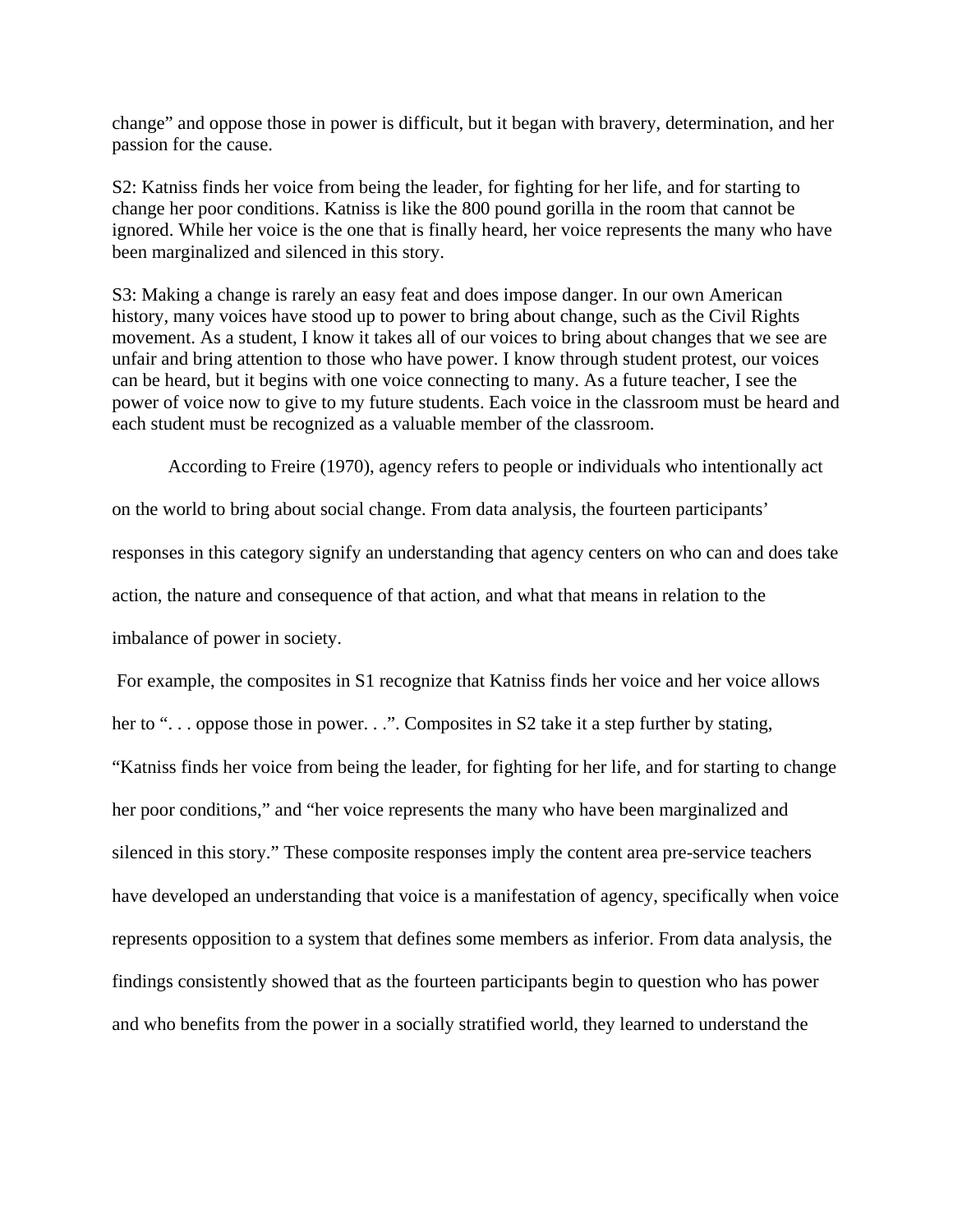nature of agency in relation to the imbalance of power in both the textual world and the real world.

*Theme 2: Powerful pens.* From data analysis, I found that dialogue journaling was a continuum of the type of talk that emerged from literature circle interactions and paralleled the developing critical stance over the course of the study that permitted the fourteen participants to examine their own sociocultural, beliefs, values, and attitudes in relation to the sociocultural influences in texts. As a result of this process, analysis of the dialogue journals revealed how critical literacy further enabled the participants to examine the power differential between the dominant and non-dominant groups and then position to accept or reject how both groups were situated within the text's power structure. In addition, the findings consistently showed that as the participants read and discussed their texts through different points-of-view, they positioned to resist the dominant voices and recognize the voiceless, and they gave agency to the characters who intentionally acted on their world to fight the social injustices in the textual world.

Following a brief synopsis of *The Breadwinner* (Ellis, 2000), the manner in which the fourteen participants positioned while writing, recorded power and its effect on citizens, and described the nature of agency are represented in one episode.

Episode 4: Positioning, Power, and Agency in *The Breadwinner* 

*Parvana is a young Afghan girl who lives her family during the Taliban rule of Afghanistan. Her parents were once rich and highly educated but under the Taliban regime, all that was taken away from her, including her father who was taken to jail. Because girls were not allowed to go to school or even outside without wearing a burqa and having a male escort, Parvana cut her hair and wore her deceased brother's clothes to sell goods in the market in order to help her family survive.* 

S1: Parvana's mother continues to write the underground newspaper. An underground newspaper defies the Taliban law, and this perspective cannot be overlooked because there were instances in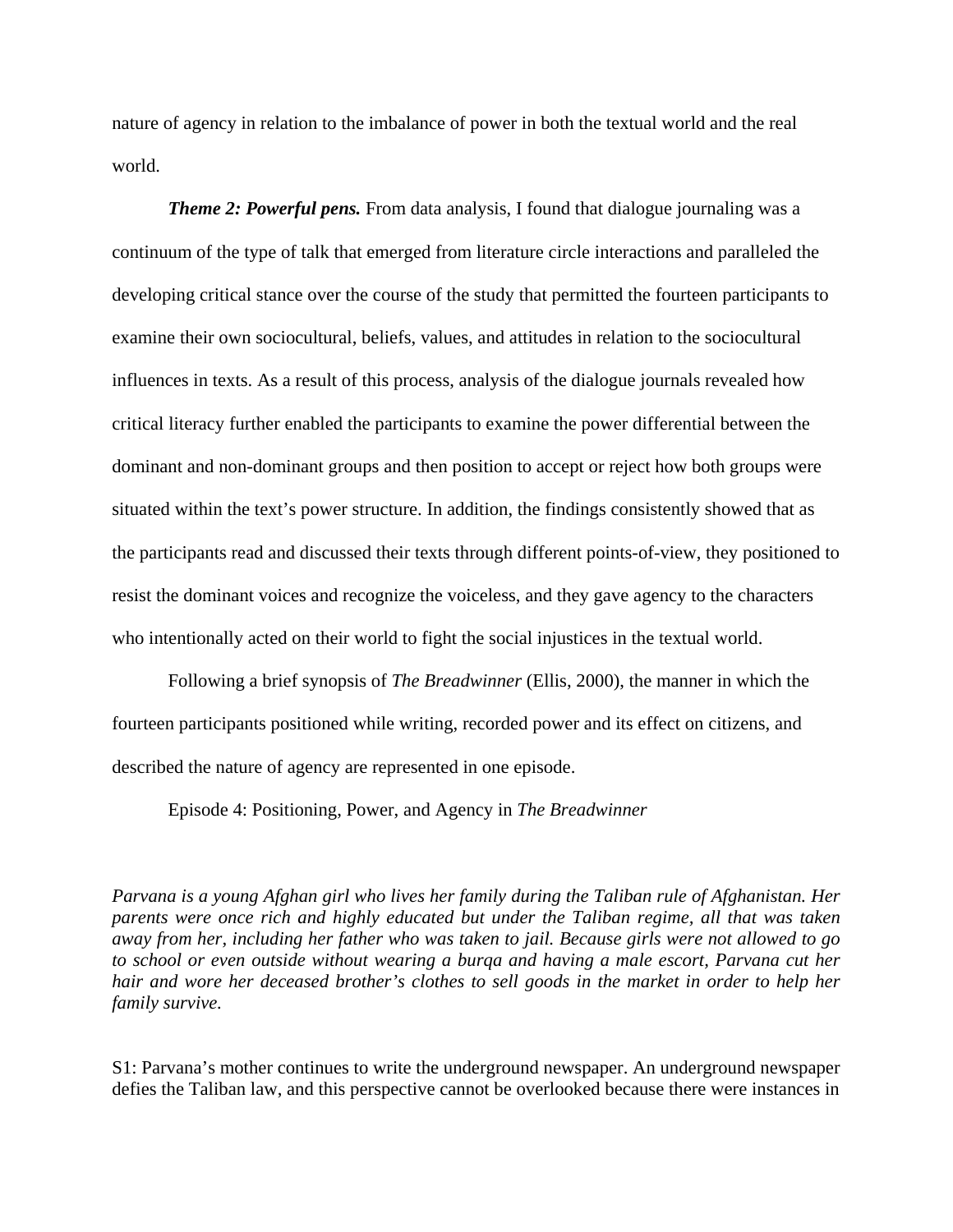this book where women would not be silenced. Women are often portrayed to be the weaker sex, but from reading the book, I find it was the women and girls who fought the power of the Taliban in their own way, such as Parvana cutting her hair and dressing as a boy, the mother and her newspaper, and the sister and her school. Parvana's sister deliberately holds school for girls and her action reveals there were people who individually went against the rule of the Taliban. I applaud what the women and girls did behind-the-scenes to fight the oppression. I have never sold bones to survive, but I see Parvana's fight for survival as her means to fight for freedom. Freedom is a human right.

The composites in Episode 4 further reveal how the fourteen participants engaged in critical stance through journal writing. For example, written composites from S1 state, ". . . I find it was the women and girls who fought the power of the Taliban. . ." and "Parvana's sister deliberately holds school for girls and her action reveals there were people who individually went against the rule of the Taliban." Implicitly stated in these two examples is an understanding that membership in a non-dominant group often translates into a lack of privilege. From this stance, the composites reveal the fourteen participants positioned to promote non-dominant characters, honor their voices, and to foreground agentive behavior for social change. In addition, data analysis found the participants frequently took on the characters' experiences and feelings such that empathy was endorsed but the imbalance of power in the text was not diminished. For example, the example from composite S1 states, "I have never sold bones to survive, but I see Parvana's fight for survival as her means to fight for freedom."

#### **Discussion of Findings**

The fact that the fourteen participants came into this study to acquire effective methods for teaching content required a different approach if I was to move my content area pre-service teachers' thinking beyond content to address the literacy needs of the young adolescents they will one day teach. None of the fourteen participants thought of themselves as literacy teachers. Literacy was second to the needs of content instruction. However, all fourteen of my students were committed to the social, psychological, and academic development of middle grade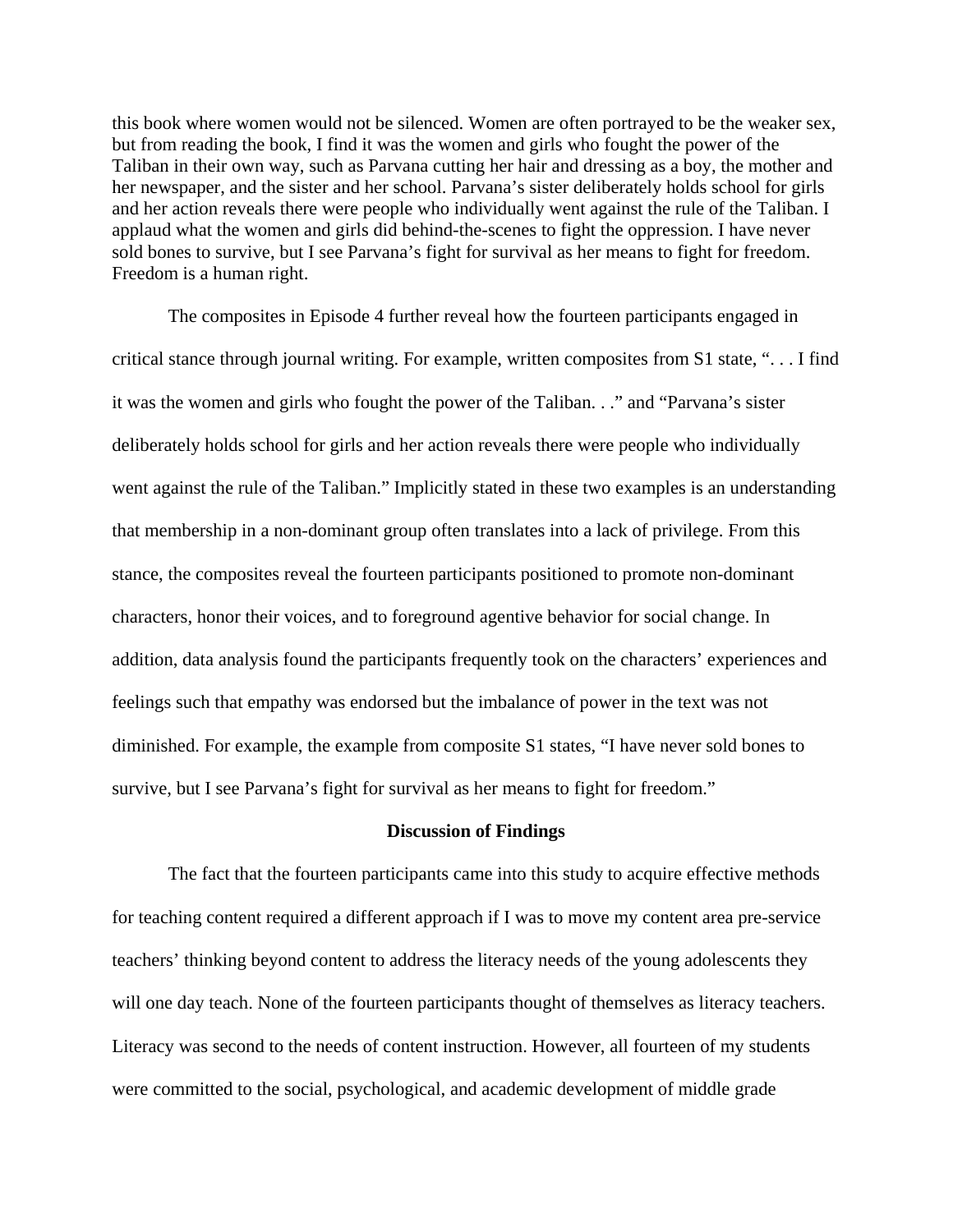students. With a focus on adolescent literacy, I engaged my content area pre-service teachers in a literature-based instructional strategy that used a sociocultural and critical approach to reading. To bring awareness to the sociocultural influences found in text, I introduced my students to young adult literature and the important themes that cross many content areas (Walker & Ben, 2005). I taught my students to engage in critical response and inquiry by developing critical literacy practices that would permit my students to challenge and question the author's purpose, to read in opposition to texts, and to strip away the different layers of power found in the textual world (Bean & Moni, 2003). These were the tools needed to read from a critical stance. This decision to do so was significant as research has shown that pre-service content area student teachers need to understand strategic practices in critical literacy before implementing critical literacy approaches to learning in their classrooms (Dozier, Johnston, & Rogers, 2006; Leland & Harste, 2005).

First, the findings suggest that critical literacy does have an effect on content area pre-service teachers' abilities to perceive the sociocultural influences in texts. This finding parallels other research that found the implementation of critical literacy in a social studies classroom provided pre-service teachers a greater understanding of the social, cultural, and historical context of a particular time period (Marshall & Klein, 2009). Secondly, the findings of this study imply that discussion that centered on young adult literature became a powerful tool for pre-service teachers to assume a critical stance. As the pre-service teachers engaged in reading, discussing, and writing about texts that were heavily-laden with issues of power, gender inequity, poverty, and death, critical conversations were voiced and captured in dialogue journals. This finding is in keeping with other research that found young adult literature can open the door for content area pre-service teachers to develop the ability to read from a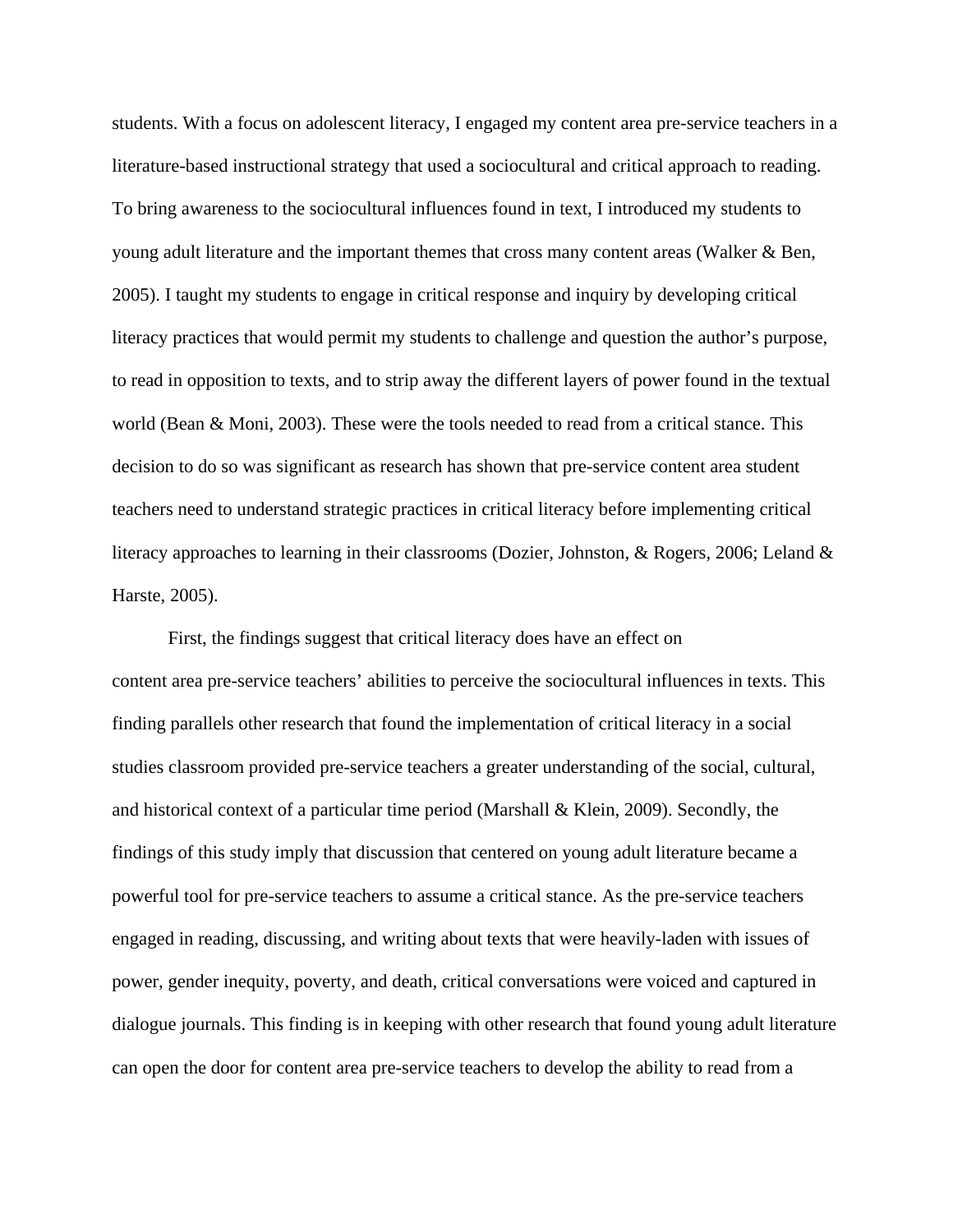critical stance by engaging in textual criticism, inquiry and reflection, and exploring the many ways of being in the world (Cheu, 2011).

As with all practitioner research, this study was subject to limitations. First, the fact that only one cohort of fourteen content area pre-service teachers relates to any appeal of trying to generalize from the experiences of one cohort. In addition, my dual role as the practitioner and researcher presented the potential of bias and required me to confront the question of objective distance. Guba and Lincoln (1989) offer that objective distance is considered to be a safeguard against bias by acknowledging the assumption that in a classroom environment there is an "... intrinsic and ineluctable interconnectedness of all phenomena, human or otherwise" (p. 66). In this study, my immediacy and interconnectedness to the fourteen participants was unavoidable; therefore, it is important to acknowledge the potential for bias. However, the findings of this study increase an awareness level that teacher preparation programs can infuse adolescent literacy with content area instruction to stimulate critical thinking and invite content area preservice teachers to question, dispute, and take a stance on important issues and themes they will one day teach in their content disciplines. It is my hope that further research be conducted to increase content area pre-service teachers' understanding of adolescent literacy development.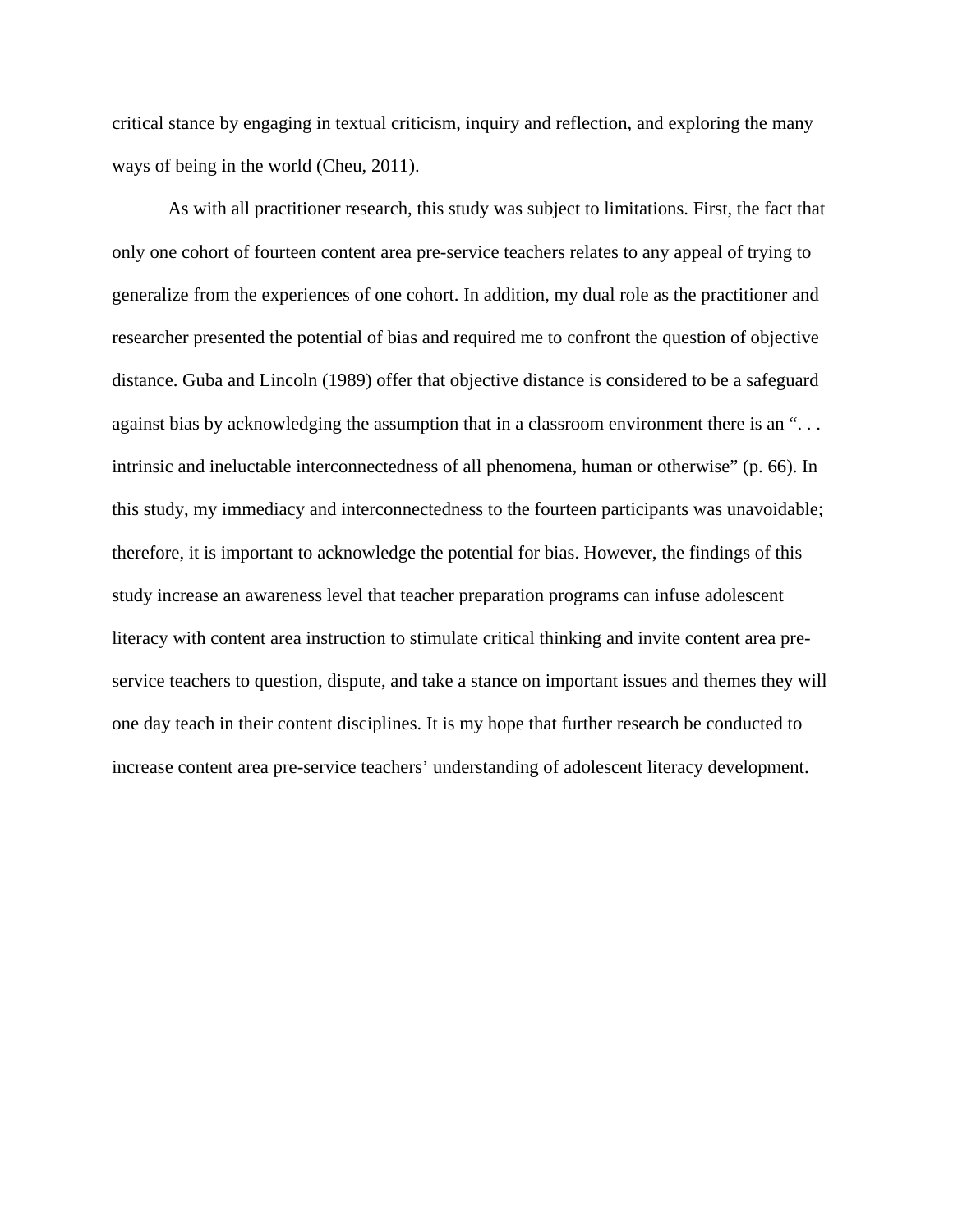## References

- Alger, C. (2007). Engaging student teachers' hearts and minds in the struggle to address (Il)literacy in content area classrooms. *Journal of Adolescent & Adult Literacy*, 50(8), 620-630.
- Alvermann, D. E. (2004). Adolescent aliteracy: Are schools causing it? *Voices in Urban Education*, 3, 26-35.
- Au, W. (2007). High-stakes testing and curricular control: A qualitative metasynthesis. *Educational Researcher*, *36*(5), 258-267.
- Bean, T.W. (1997). Preservice teachers' selection and use of content area literacy strategies. *Journal of Educational Research, 90,* 154-163.
- Bean, T. W., & Harper, H. J. (2004). Teacher education and adolescent literacy. In T. Jetton, & J. Dole (Eds.), *Adolescent literacy research and practice* (pp. 392-411). New York: Guildford Publications.
- Bean, T. W., & Harper, H. J. (2006). Exploring notions of freedom in and through young adult literature. *Journal of Adolescent & Adult Literacy, 50*(2), 96-104.
- Bean, T. W., & Moni, K. (2003). Developing students' critical literacy: Exploring identity construction in young adult fiction. *Journal of Adolescent & Adult Literacy*, *6*(8), 638- 648.
- Beck, I. L., McKeown, M. G., Hamilton, R. L., & Kucan, L. (1997). *Questioning the Author*: *An approach for enhancing student engagement with text.* Newark, DE: International Reading Association.
- Behrman, E. H. (2006). Teaching about language, power, and text: A review of classroom practices that support critical literacy. *Journal of Adolescent & Adult Literacy*, *49*(6), 490-498.
- Brown, D. F., & Knowles, T. (2007). *What every middle school teacher should know*. Portsmouth, NH: Heinemann.
- Cheu, J. L. (2011). How can white teachers experience the power of literacy? *Journal of Curriculum Theorizing*. *27*(1), 117-128.
- Ciardiello, A. V. (2004). Democracy's young heroes: An instructional model of critical literacy practices. *The Reading Teacher*, *58*(2), 138-147.
- Collins, S. (2008). *The hunger games*. New York: Scholastic.
- Comber, B., & Nixon, H. (Eds.) (1999). *Literacy education as a site for social justice*: *What do our practices do?* Urbana, IL: National Council of Teachers of English.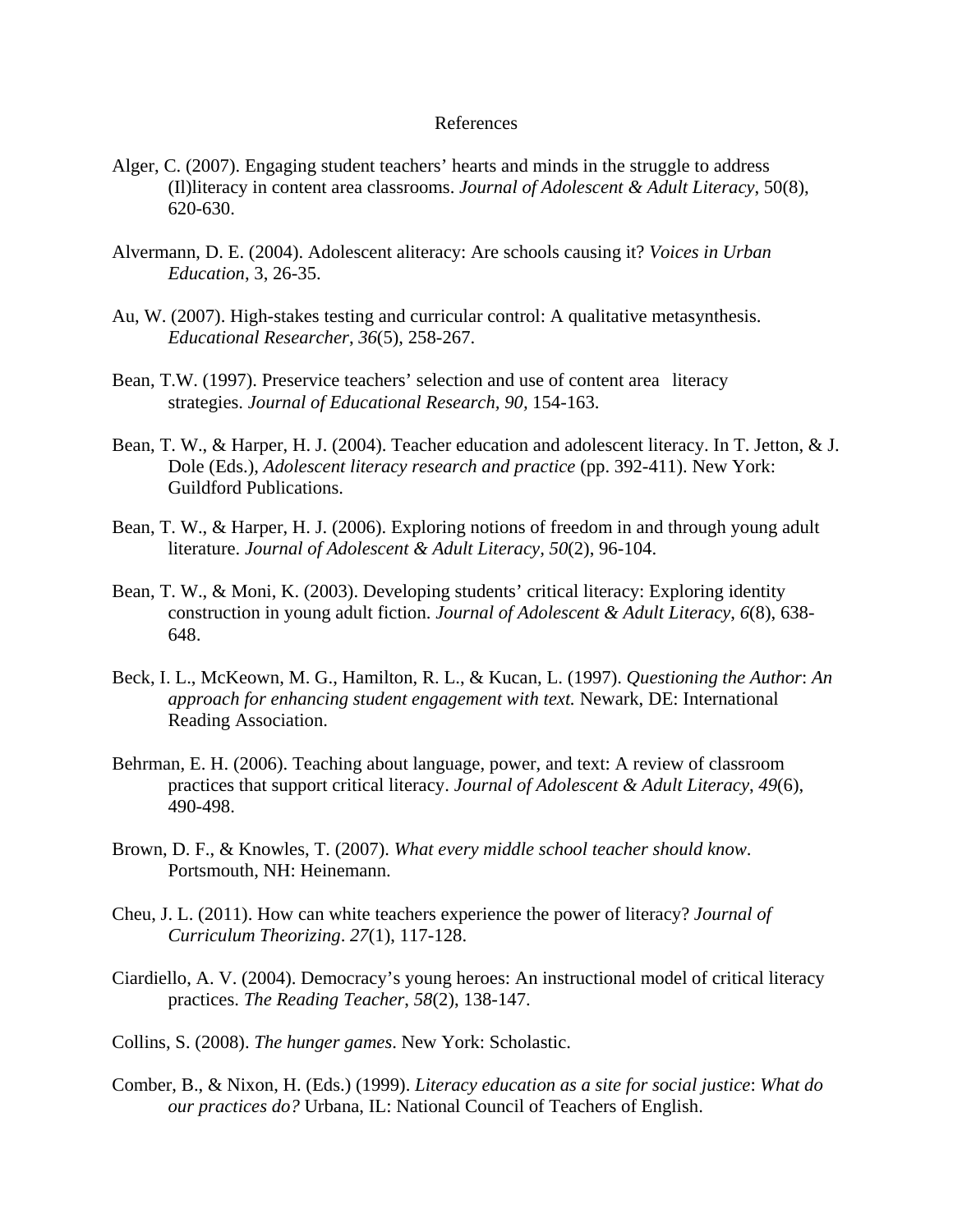- Daniels, H. (1994). *Literature circles*: *Voice and choice in the student-centered classroom*. Portland, ME: Stenhouse.
- Daniels, H. (2002). *Literature circles: Voice and choice in book clubs and reading groups* (2<sup>nd</sup> ed.). Portland, ME: Stenhouse.
- Dozier, C., Johnston, P., & Rogers, R. (2006). *Critical literacy/critical teaching: Tools for preparing responsive teachers*. New York: Teachers College Press.
- Ellis, D. (2000). *The breadwinner*. Toronto: House of Anasi Press.
- Freire, P. (1970). *Pedagogy of the oppressed*. New York: Continuum.
- Gee, J. P. (1992). *The social mind*. New York: Bergin & Garvey.
- Geertz, C. (1973). Thick description: Toward an interpretive theory of culture. In C. Geertz, *The interpretation of cultures*: *Selected essays*. New York: Basic Books.
- George, M. A., & Stix, A. (2000). Using multilevel young adult literature in middle school American studies. *The Social Studies*, *91*(1), 25-31.
- Guba, E., & Lincoln, Y. (1989). *Fourth generation evaluation*. Newbury Park, CA: Sage.
- Harper, H., & Bean, T. W. (2007). Literacy education in democratic life: The promise of adolescent literacy. In J. Lewis & G. Moorman (Eds.), *Adolescent literacy instruction: Policies and promising practices* (pp. 319-335). Newark, DE: International Reading Association.
- Harste, J. C., Breau, A., Leland, C., Lewison, M., Ociepka, A., & Vasquez, V. (2000). Supporting critical conversations in classrooms. In K. M. Pierce (Ed.), *Adventuring with books* ( $12<sup>th</sup>$  ed., pp. 507-554). Urbana, IL: National Council of Teachers of English.
- Johnson, R., & Onwuegbuzie, A. (2004). Mixed methods research: A research paradigm whose time has come. *Educational Researcher, 33*(7), 14-26.
- King-Shaver, B., & Hunter, A. (2009). *Adolescent literacy and differentiated instruction*. Portsmouth, NH: Heinemann.
- Lave, J., & Wenger, E. (1991). *Situated learning*: *Legitimate peripheral participation*. Cambridge, UK: Cambridge University Press.
- Leland, C. H., & Harste, J. C. (2005). Doing what we want to become: Preparing new urban teachers. *Urban Education, 40*(1), 60-77.
- Lewison, M., Leland, C., & Harste, J. (2008). *Creating critical classrooms*: *K-8 reading and writing with an edge*. New York: Lawrence Erlbaum Associates.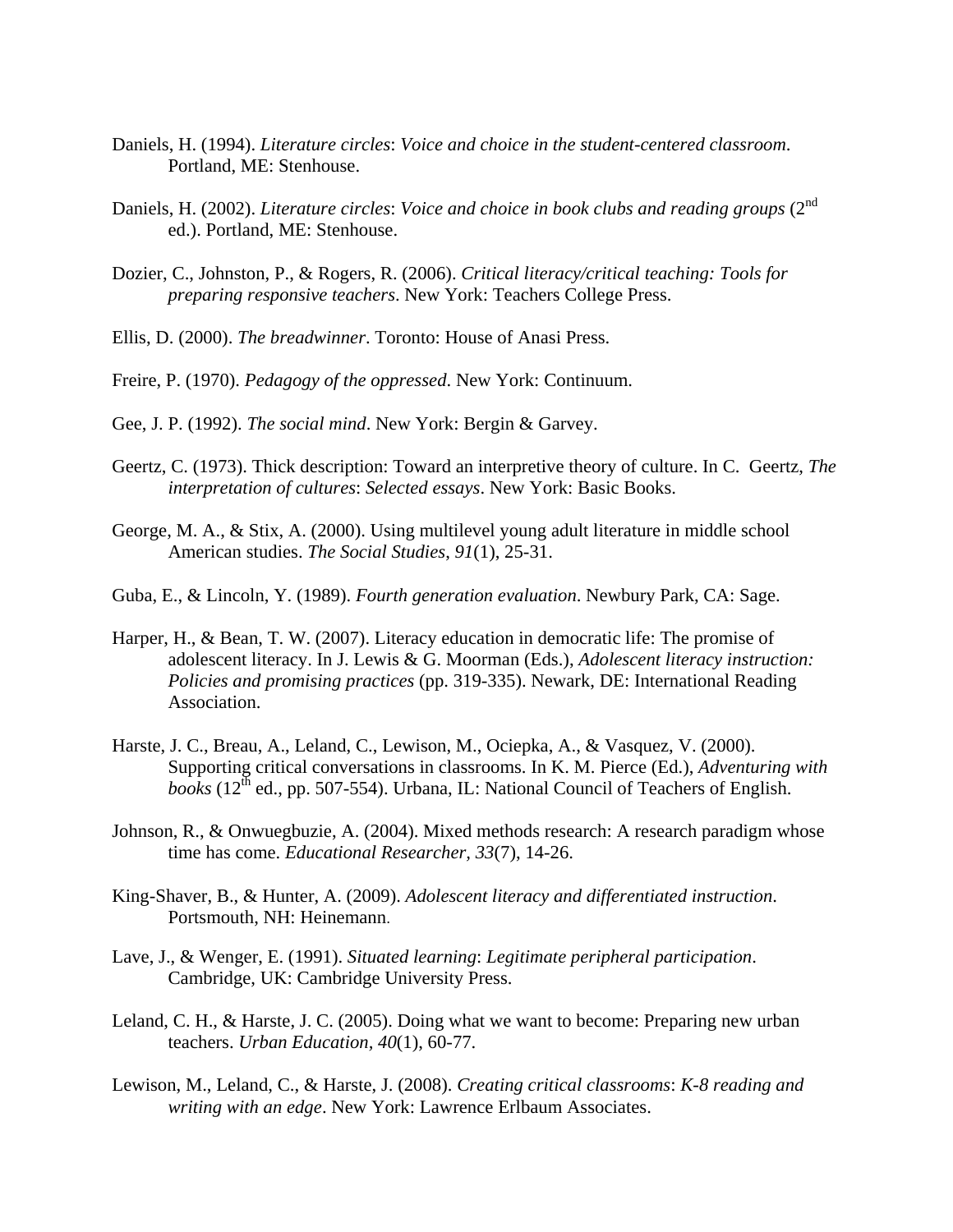- Luke, A. & Freebody, P. (1997). The social practices of reading. In S. Muspratt, A. Luke & P. Freebody (Eds.). *Constructing critical literacies*: *Teaching and learning textual practices*  (pp. 185-225), Creskill, NJ: Hampton Press.
- Marshall, J., & Klein, A. M. (2009). Lessons in social action: Equipping and inspiring students to improve their world. *The Social Studies*, *100*(5), 218-221.
- McLaughlin, M., & DeVoogd, G. (2004). Critical literacy as comprehension: Expanding reader response. *Journal of Adolescent & Adult Literacy*, *48*(1), 52-62.
- Merriam, S. B. (1998). *Qualitative research and case study applications in research*. San Francisco: Jossey-Bass.
- Miall, D. S., & Kuiken, D. (1995). Aspects of literary response: A new questionnaire. *Research in the Teaching of English*, 29, 37-58.
- Paul, J. (2005). *Introduction to the philosophies of research and criticism in education and the social sciences*. Columbus, OH: Pearson.
- Pradl, G. M. (1996). *Literacy for democracy*; *reading as a social act*. Portsmouth, NH: Heinemann.
- Rosenblatt, L. (1978). *The reader, the text, the poem*. Edwardsville, IL: Southern Illinois University Press.
- Scribner, S., & Cole, M. (1981). *The psychology of literacy*. Cambridge, MA: Harvard
- Smith, J. L., & Johnson, H. (1994). Models for implementing literature in content studies. *The Reading Teacher*, *3*(48), 198-209.
- Soares, L. B. (2010). An investigation of literature circles and critical literacy: Five zones of opportunity for high-ability learners. *Association of literacy educators & researchers*, 32, 169-190.
- Spencer, V. G., Carter, B. B., Boon, R. T., & Simpson-Garcia, C. (2008). If you teach—you teach reading. *International Journal of Special Education, 23*(2), 1-7.
- Strauss, A., & Corbin, J. (Eds.). (1997). *Grounded theory in practice*. Thousand Oaks, CA: Sage.
- Tashakkori, A., & Teddlie, C. (2003). *Handbook of mixed methods in social and behavioral research.* Sage: Thousand Oaks, California.
- Vacca, R. T., Vacca, J. A., & Mraz, M. C. (2010). *Content area reading*: *Literacy and learning across the curriculum* (10<sup>th</sup> ed.). Boston: Allyn & Bacon.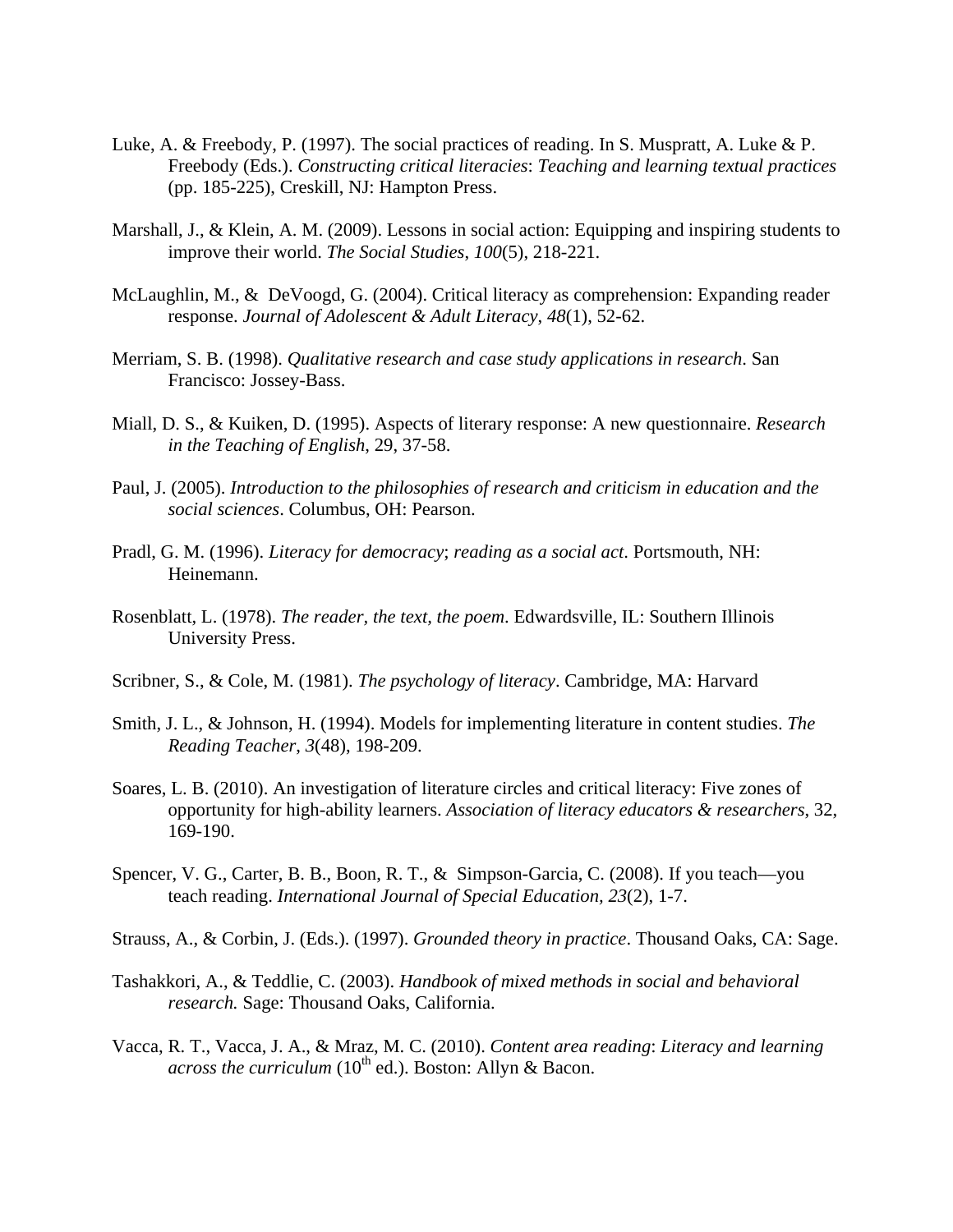- Vygotsky, L. S. (1978). *Mind and society*: *The development of higher psychological process*. Cambridge, MA: Harvard University Press.
- Walker, N., & Bean, T. W. (2005). Sociocultural influences in content teachers selection and use of multiple texts. *Reading Research and Instruction*, 44, 61-77.
- Wells, G. (1999). *Dialogic inquiry*: *Towards a sociocultural practice and theory of education*. New York: Cambridge University Press.
- Wertsch, J. V. (1991) *Voices of the mind*: A *sociocultural approach to mediated action*. Cambridge, MA: Harvard University Press.
- Wolk, S. (2009). Reading for a better world: Teaching for social responsibility with young adult literature. *Journal of Adolescent & Adult Literacy, 52*(8),664-673.

Correspondence concerning this article should be addressed to: Dr. Lina B. Soares, Georgia Southern University, Department of Teaching and Learning, 275 Forest Drive, PO Box 8134, Statesboro, Georgia 30460, 912-478-7644, lbsoares@georgiasourthern.edu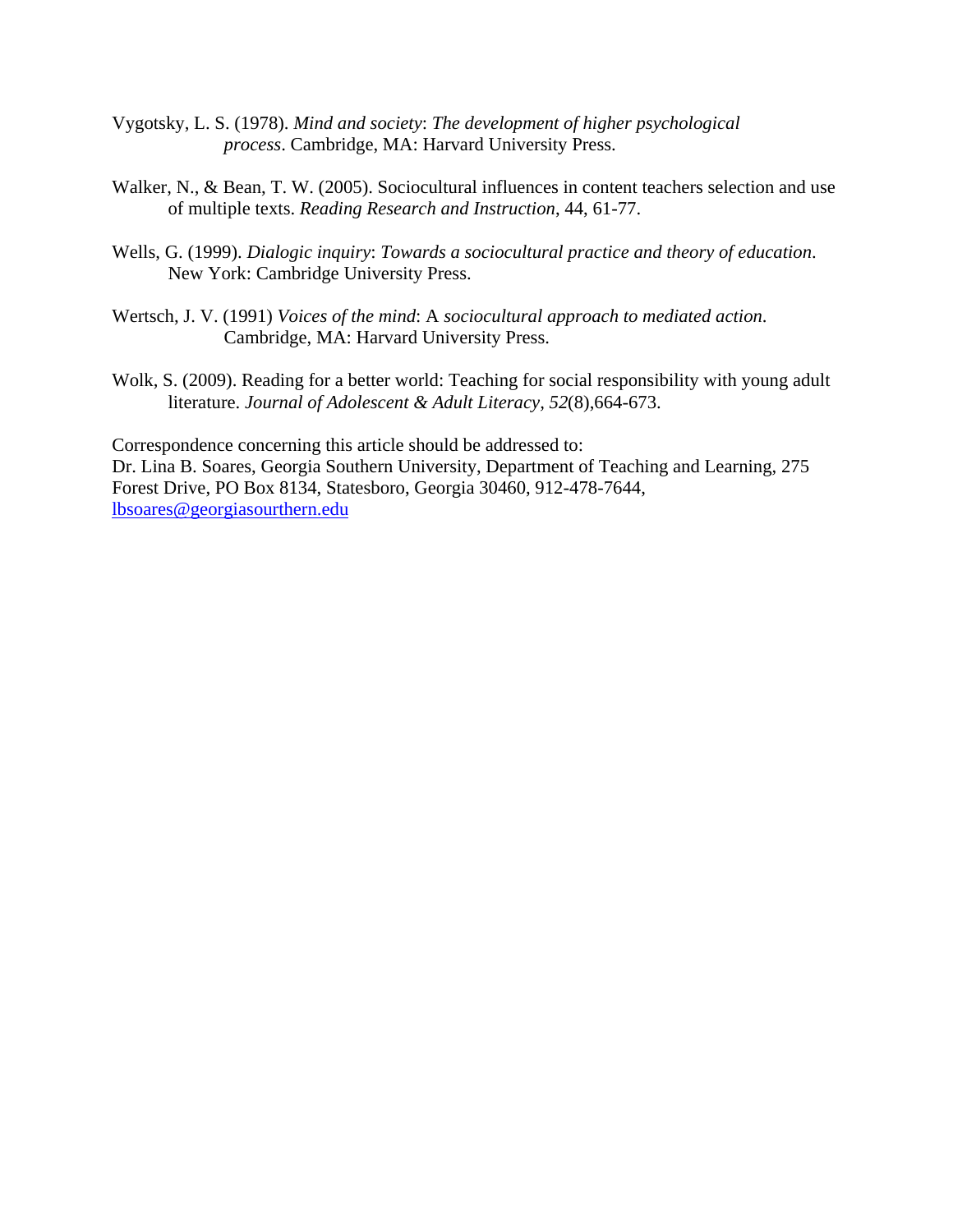## Social Stories<sup>™</sup> for Children with Autism: A Review of the Literature Jessica L. Bucholz University of West Georgia

#### **Abstract**

Social Stories<sup>™</sup> were developed as an intervention to help individuals with autism better handle unfamiliar, stressful, or difficult situations. The popularity of this intervention has grown although there is still a relatively limited amount of research to support the effectiveness of this type of intervention. For this article, research published between 1993 and May 2011 was examined to determine the strengths and weaknesses of the current research that explores the use of social stories™ as the only intervention rather than as part of a treatment package.

## Introduction

Children diagnosed with autism spectrum disorders (ASD) display unique characteristics that distinguish them from their peers with other types of challenges. Characteristics of persons with ASD include difficulty relating to other individuals and situations, delayed communication skills, and displays of repetitive or self-stimulatory behaviors (Simpson & Myles, 1998). Children with ASD may engage in repetitive behaviors, exhibit hyperactivity or inattention, have difficulty with social situations, dislike changes in their environment, have issues with communication and language, experience difficulty generalizing learned skills to new situations, and they may display aggressive or disruptive behaviors (Simpson & Myles, 1998). In recent years there has been an increase in the number of children diagnosed with ASD. In 2006 the average total prevalence of children with ASD was one in 110 children (Center for Disease Control and Prevention, 2010). Over 220,000 children and students, ages 3-21, diagnosed with ASD nationwide are receiving special education services (U.S. Department of Education, 2006). The increasing numbers of students being diagnosed with ASD has increased the necessity of school districts to provide interventions to help these students make academic and social gains. There are a number of interventions available that promote learning and address the needs of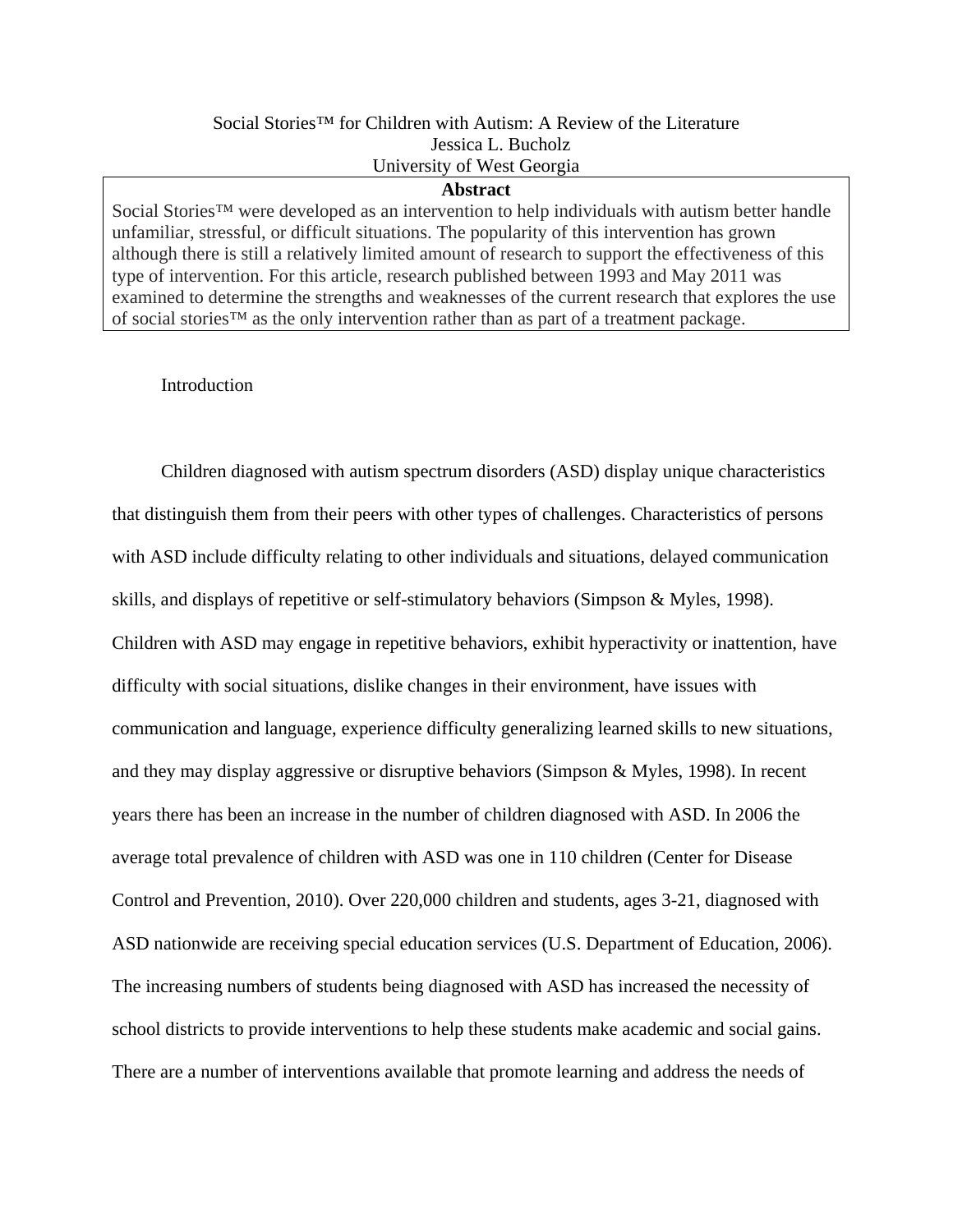students with ASD however there is no one intervention or method that is effective for all individuals with ASD. In the literature, some of these interventions include visual or picture schedules (Bryan & Gast, 2000), video modeling (Banda, Matuszny, & Turkan, 2007; Nikopoulos & Keenan, 2007), and self-monitoring (Ganz & Sigafoos, 2005). Simpson (2005) identified a number of evidence-based interventions for individuals with autism spectrum disorders including applied behavior analysis, discrete trial teaching, and pivotal response training.

A social story™ is another intervention that has been used with individuals with ASD. Social stories™ (Gray & Garand, 1993) were created to provide individuals with ASD the information they may need to learn new information or to understand and function appropriately in different social situations. Gray (1995) described four basic types of sentences to be used in the creation of a social story ™: descriptive, perspective, affirmative, and directive. Descriptive sentences are opinion-free statements of fact. According to Gray this is the only required sentence in a social story<sup>™</sup>. Perspective sentences attempt to describe a person's feelings, beliefs, or thoughts. Affirmative sentences stress an important point or refer to a rule or law. Finally, directive sentences provide suggestions for how to handle a specific situation. Gray proposed that a directive sentence is not necessary in all social stories™. Gray additionally suggested that each type of sentence should be used in a story based upon a specific ratio; specifically a basic social story<sup>™</sup> should have a ratio of two to five descriptive, perspective, and/or affirmative sentences for every zero to one directive sentence.

There are some reviews of the literature on social stories™ for students with ASD. Reynhout and Carter (2006) and Sansosti, Powell-Smith, and Kincaid (2004) found that the effects of social stories™ are highly variable, have limited experimental control, and are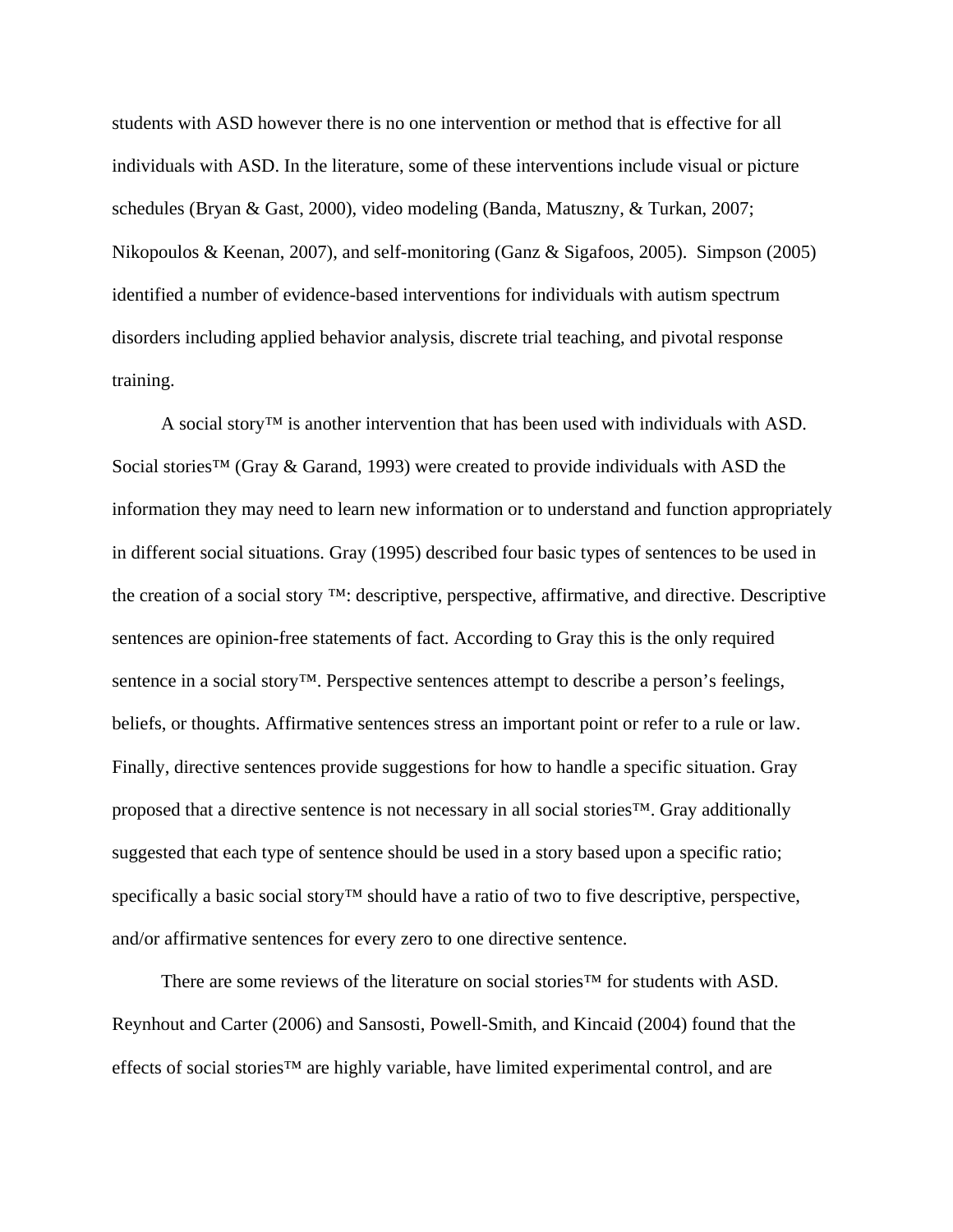frequently confounded by concurrent use of other interventions. Ali and Frederickson (2006) discuss how the popularity of social stories continues to grow despite the limited research base. Their review focused on case study and single subject designs that had positive effects from a practitioner standpoint. Test, Richter, Knight, and Spooner (2011) indicated that there was a need for additional research that examines the impact of social stories™ only. Their review of the research included a number of articles that used social stories™ as a part of a treatment package. In order to better isolate the effects of social stories™ on the targeted skill sets, this review focused on studies in which the independent variable was a social story™ alone and not part of a treatment package. The purpose of this review was to summarize empirical studies published in the past 18 years that evaluated the use of social story™ interventions with children with autism spectrum disorders. The following research questions were addressed:

- 1. What are the characteristics of the students for whom social stories™ were being written and what settings were described in the studies?
- 2. Were the social stories<sup>™</sup> used in the research written to follow the protocol developed by Gray (2000)?
- 3. What types of dependent variables were used?
- 4. What types of single subject research designs were employed? Were data collected on maintenance and/or generalization?
- 5. How effective were the social story<sup>™</sup> interventions in changing the skills and/or behaviors of the individuals with autism?

#### **Method**

## **Search Procedures**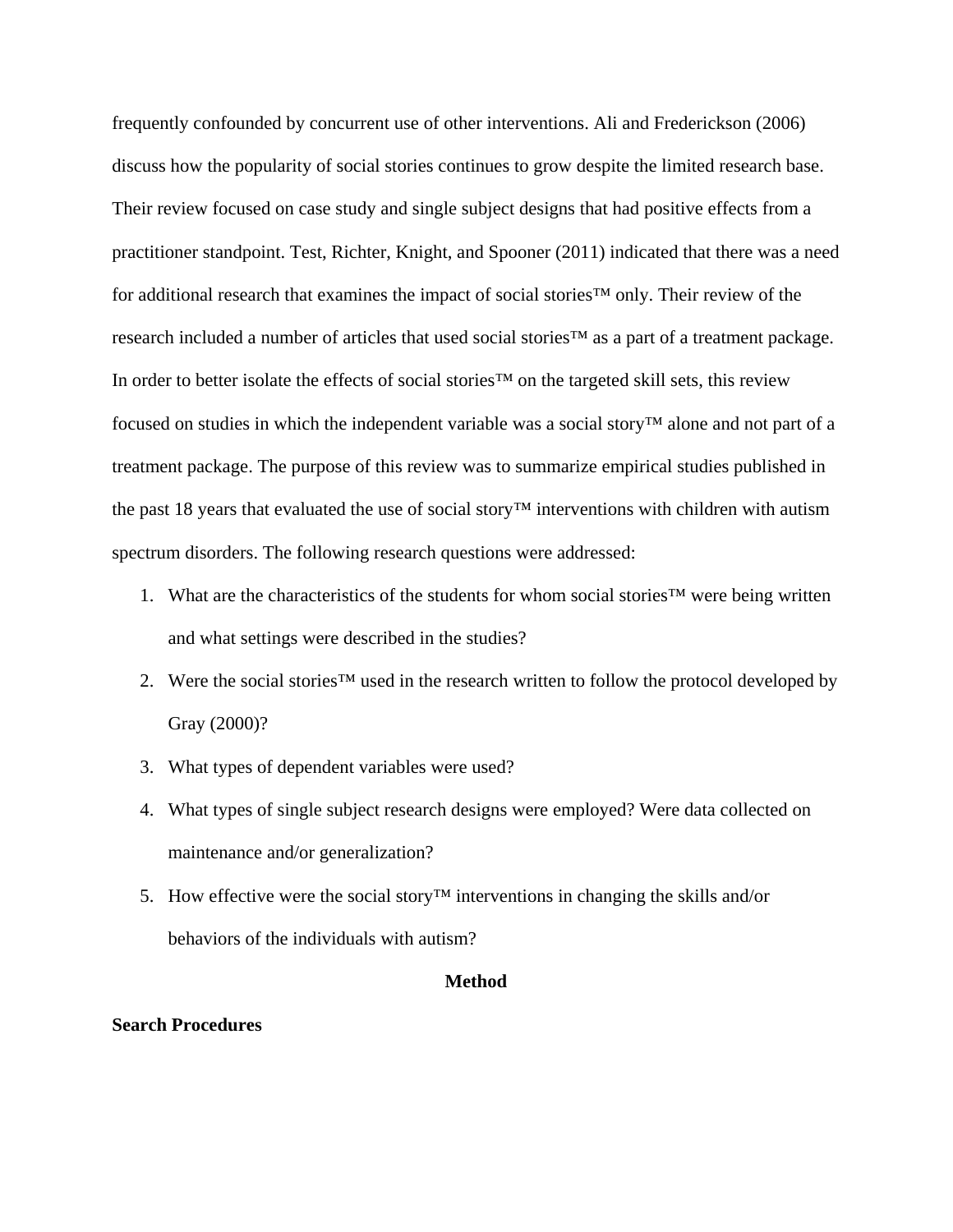An electronic search of the Educational Resources Information Center (ERIC), Psychology and Behavioral Sciences Collection of EBSCO Host, and ProQuest Education Journals databases was conducted for the years 1993 – May 2011. Keywords used in the search were social stories™, story interventions, and social skills interventions. Relevant studies cited in each article were read to locate additional articles.

### **Selection Criteria**

Articles selected for this review had to meet several criteria. First, articles were published in a peer-reviewed journal between 1993 and May 2011. Second, articles described an experimental investigation in which an investigator manipulated and controlled one or more independent variables to determine the effects on the dependent variable. Case studies, studies without quantitative data and pre-experimental studies (e.g., AB single subject designs) were excluded. Third, the participants in the study were identified as having autism spectrum disorders (e.g. autism, Asperger syndrome, Pervasive Developmental Disorder-Not Otherwise Specified). Fourth, the independent variable was a social story™. Research studies that included social stories<sup>™</sup> as part of a treatment package (e.g., social story™ and video models) were excluded in order to examine the effects of only the social story as the independent variable. Research studies that compared the effectiveness of the social story™ intervention alone to a social story™ as part of package were included (e.g., a social story™ alone compared to a social story™ combined with verbal prompts).

## **Results**

An initial pool of 55 possible articles was located through the search. Application of the inclusion criteria identified 24 studies that used a single-subject research design for inclusion in this review.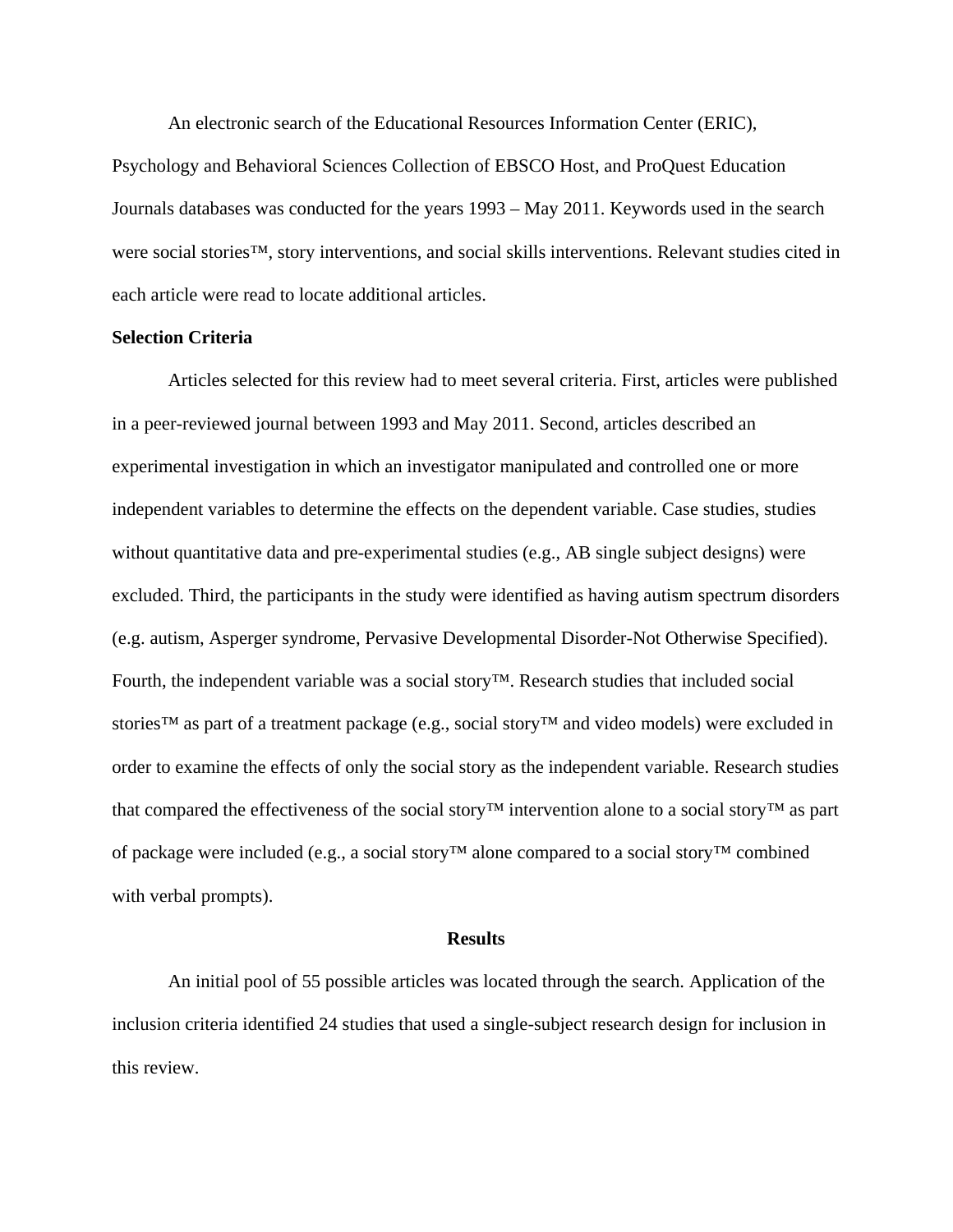## **Participant Characteristics and Setting Descriptions**

Five females and 51 males (N=56) with an autism spectrum disorder participated in the 24 studies reviewed. Eleven of these 24 studies involved three participants and eight of the investigations involved only one participant. Twenty-two of the 24 investigations involved fewer than four participants. Participants in all 24 studies ranged in age from 3 years 9 months to 15 years of age. Forty-four of the participants were considered to be of elementary school age (i.e., between the ages of 5 and 10). Eight of the participants were between the ages of 11 and 13 or considered to be of middle school age. Only one participant was considered to be of high school age (age 15). Some researchers (Bledsoe, Myles, & Simpson, 2003; Dodd, Hupp, Jewell, & Krohn, 2008; Ozdemir, 2008; Scattone, Tingstrom, & Wilczynski, 2006; Scattone, Wilczynski, Edwards, & Rabian, 2002) included IQ scores for the participants. Scores ranged from 107 (Dodd et al., 2008) to a score of 40 (Scattone et al., 2002). Some researchers gave no information on the IQ scores for their participants (Brownell, 2002; Crozier & Tincani, 2005). Hagiwara and Myles (1999) included the developmental ages of their participants which ranged from 26 months to 40 months. Mancil, Haydon, and Whitby (2009) provided the mental age for their participants. The mental age for all three of their participants was approximately 2 years below their chronological age. Other researchers gave a general description of the participants' cognitive abilities, for example Lorimer, Simpson, Myles, and Ganz (2002) indicated that their participant had above average cognitive ability. Hanley-Hochdorder, Bray, Kehle, & Elinoff (2010) provided a general description of the participants' cognitive functioning. The cognitive functioning level of their participants ranged from low average to high average. Agosta, Graetz, Mastropieri, and Scruggs (2004) indicated that the participants in their study were developmentally delayed in all areas and had limited communication skills. Where discussed, all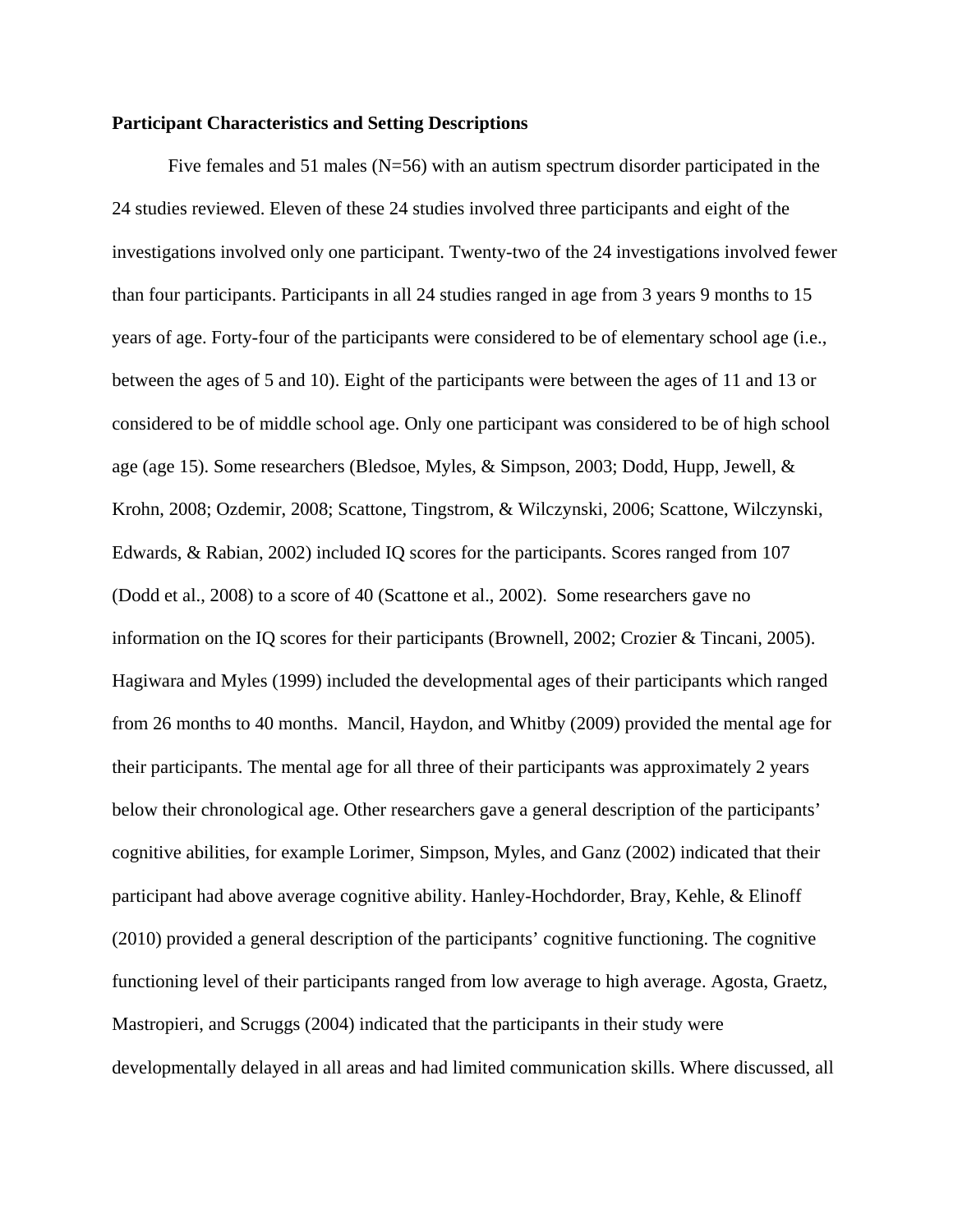researchers indicated that the participants were capable of at least limited verbal communication, however for some participants' verbal communication was limited to repeating one-word utterances (Agosta et al., 2004) and echolalia (Barry & Burlew, 2004).

For 11 of the participants, data were taken while the students were in a self-contained classroom for students with disabilities. For 23 of the participants in the studies reviewed data were collected in an inclusive setting (e.g., inclusive lunchroom, general education classroom, recess). In one study researchers collected data on three children in a hospital setting at the speech clinic and in another study the researchers took data on one student in a residential special education facility. For one participant the research was conducted at his separate public alternative school in a classroom for children with emotional disabilities. The social story™ intervention was implemented with seven students in a home setting.

#### **Gray's Social Story™ Protocol**

The majority (83%) of the studies reviewed evaluated the effectiveness of a social story<sup>™</sup> written following the sentence types and ratio suggested by Gray (2000). Two studies (Barry & Burlew, 2004; Sansosti & Powell-Smith, 2006) did not indicate whether or not the stories that were written followed Gray's suggestions for sentence type or ratio. Sansosti and Powell-Smith (2006) did state that they used a journal to assess whether the social story™ implementation followed the guidelines provided by Gray and Garand (1993). Crozier and Tincani (2005) specifically stated that they altered the sentence ratio that had been suggested by Gray and included sentences that were more directive although they used her sentence types. Adams (2004) followed Gray's sentence types and ratio but targeted four behaviors with one story which deviates from Gray's recommendation of addressing only one behavior per story. Researchers in one of the studies reviewed followed Gray's guidelines, but wrote a multimedia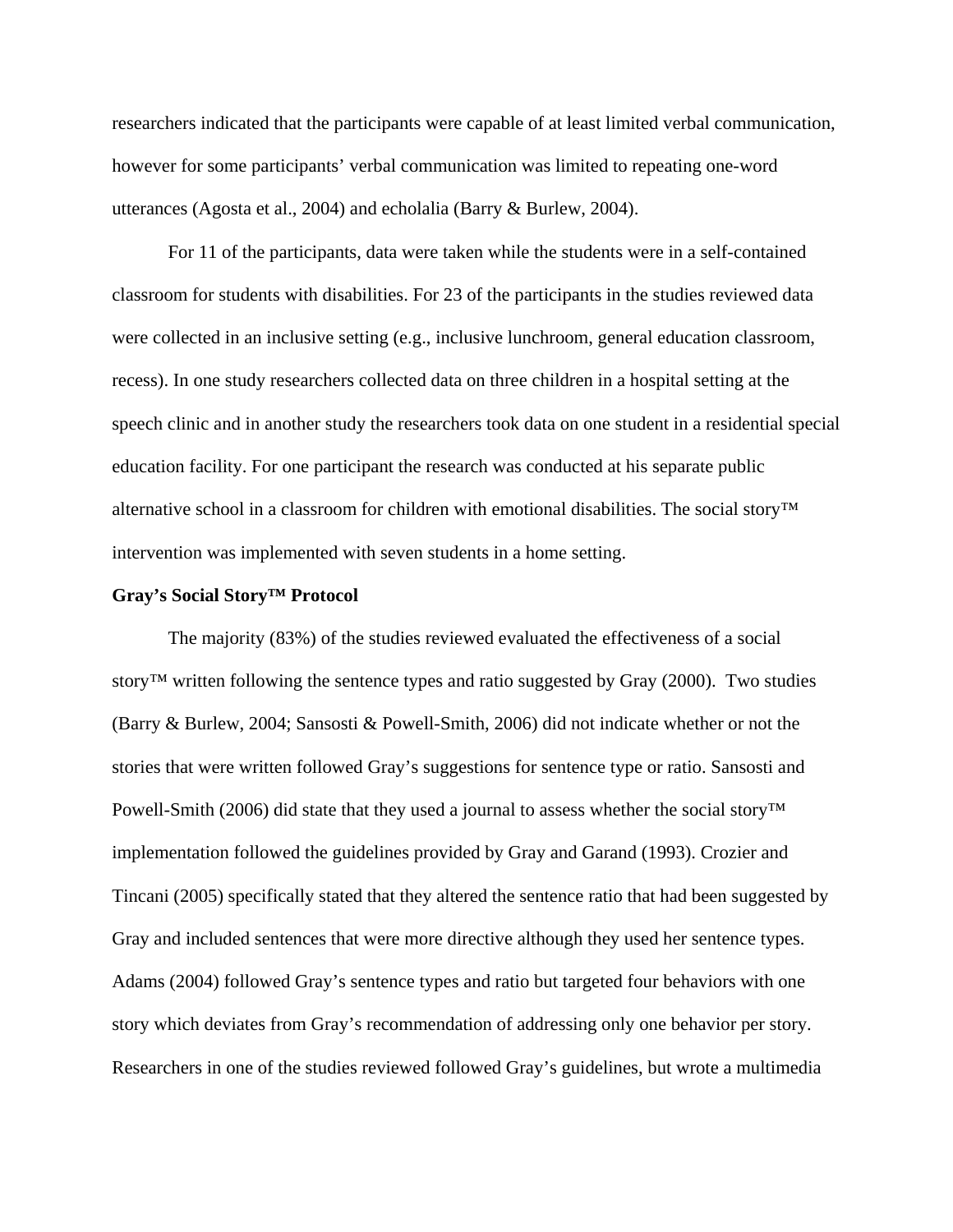story which is a story presented in a computer-based format, (Hagiwara & Myles, 1999) a presentation format that varied from that suggested by Gray. Mancil, Haydon, and Whitby (2009) followed Gray's sentence types and ratios but only one story was written for all three participants so the story was not an individualized story. Mancil and colleagues used a paper story and a story created on a PowerPoint. Like Hagiwara and Myles they were examining the usefulness of a technology based story. Hagiwara and Myles (1999), Quilty (2007), and Scattone (2006) examined the validity of the stories that were written in their research studies by having at least one person with experience in creating social stories™ ensure they were written to contain specific components and were within each participants' functioning level.

## **Types of Dependent Measures**

Six of the studies reviewed compared the effectiveness of a social story™ alone to either a social story™ variation (e.g., musically presented story, computer assisted) or a social story™ combined with an additional intervention (e.g., reinforcement system). Brownell (2002) compared the use of a traditional social story™ with a musically presented story for 4 males who ranged in age from 6 to 9. Target behaviors included echolalia of television shows and movies, difficulty following directions, and use of a loud voice. For all four participants, introduction of either form of the social story™ was successful in reducing the target behavior. Mancil and colleagues (2009) compared the effectiveness of social stories™ presented in two different formats. The target behavior for the three participants was pushing during the transition to lunch and the transition to recess. The researchers used an ABABCBC multicomponent reversal design to compare the PowerPoint social story<sup>™</sup> to the paper format social story<sup>™</sup>. The rate of pushing decreased for each participant although the results were slightly better for the story presented using PowerPoint. Kuoch and Mirenda (2003) used an ABA design for two of the participants in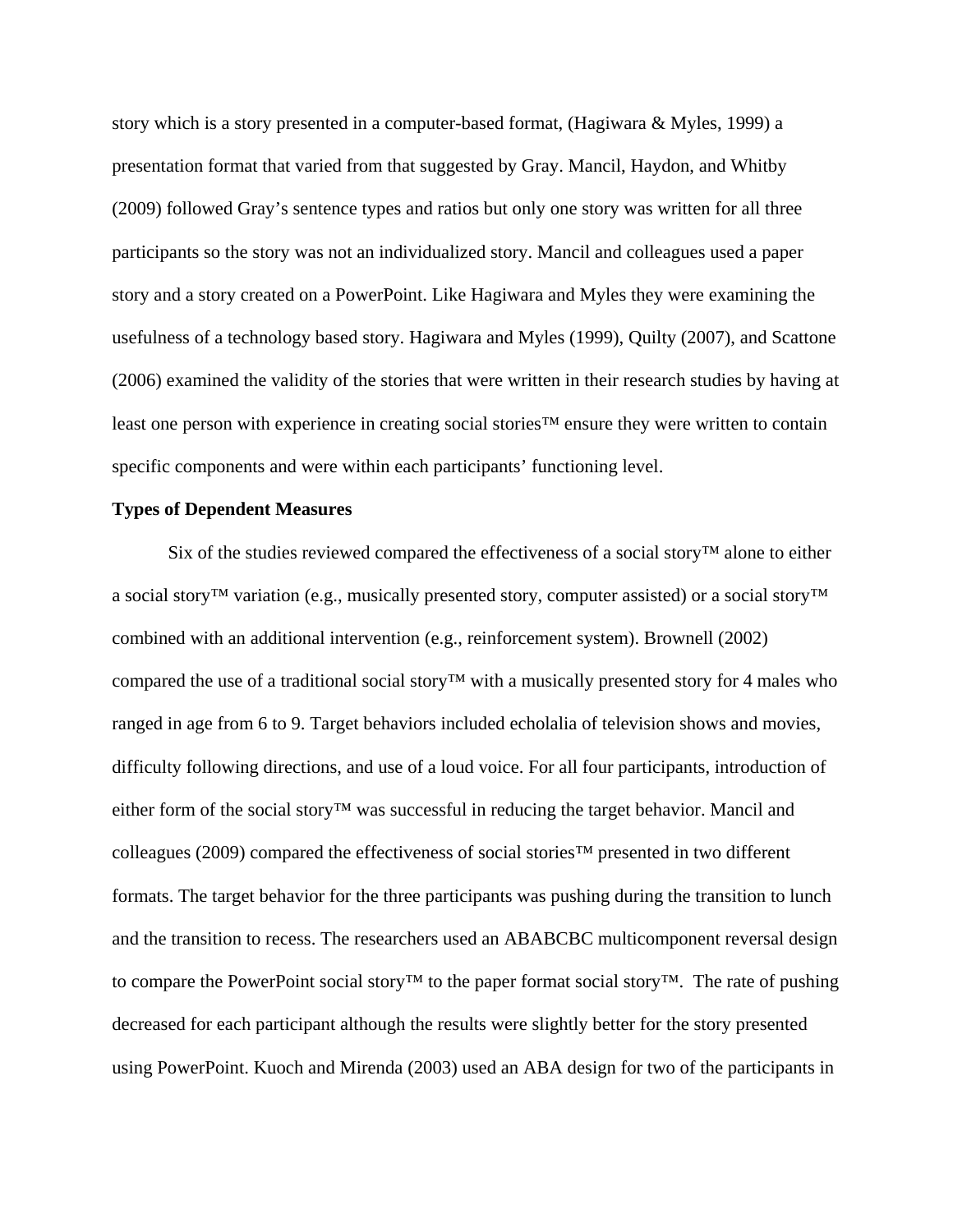their study. However, for the third participant they used an ACABA design with the C phase serving as a book plus reminder condition and the B phase consisting of the social story™ alone. The book plus reminder condition consisted of the student being read a book unrelated to the target behavior. The goal was to compare the impact of adult attention (C phase) with the actual effectiveness of the social story (B phase). Results of this study indicated that the book plus reminder had no effect on the target behavior while the social story™ alone did in fact decrease the third participant's negative behaviors. Agosta and colleagues (2004) used an ABCA design to compare the use of a social story with a reinforcement system with the use of a social story alone to decrease the disruptive behavior of a young boy with autism. The authors indicated that the change in behavior was not solely dependent upon the reinforcement system as the decrease in behavior was continued when the reinforcement was removed as part of the intervention in the C phase. Crozier and Tincani (2005) compared the effectiveness of a social story™ alone and a social story<sup>™</sup> paired with a verbal prompt. In this study they used a modified social story<sup>™</sup> to decrease the disruptive behavior of an 8-year-old boy with autism. The results indicated that the introduction of the social story™ alone decreased his disruptive behavior. After a return to baseline, a greater reduction in behavior was seen when the social story™ was combined with verbal prompts. These researchers conducted a second study (2007), which compared the use of a social story™ alone to a social story™ that was paired with verbal prompts when the initial intervention (e.g., social story™ alone) proved to be ineffective for the third participant in their study. For this participant social stories™ alone were not sufficient to change the target behavior. Teacher prompts were needed in combination with the social story™ to see the desired change in behavior for this participant. The researchers hypothesized two possible explanations for the lack of success with the social story™ intervention alone. This participant had poor communication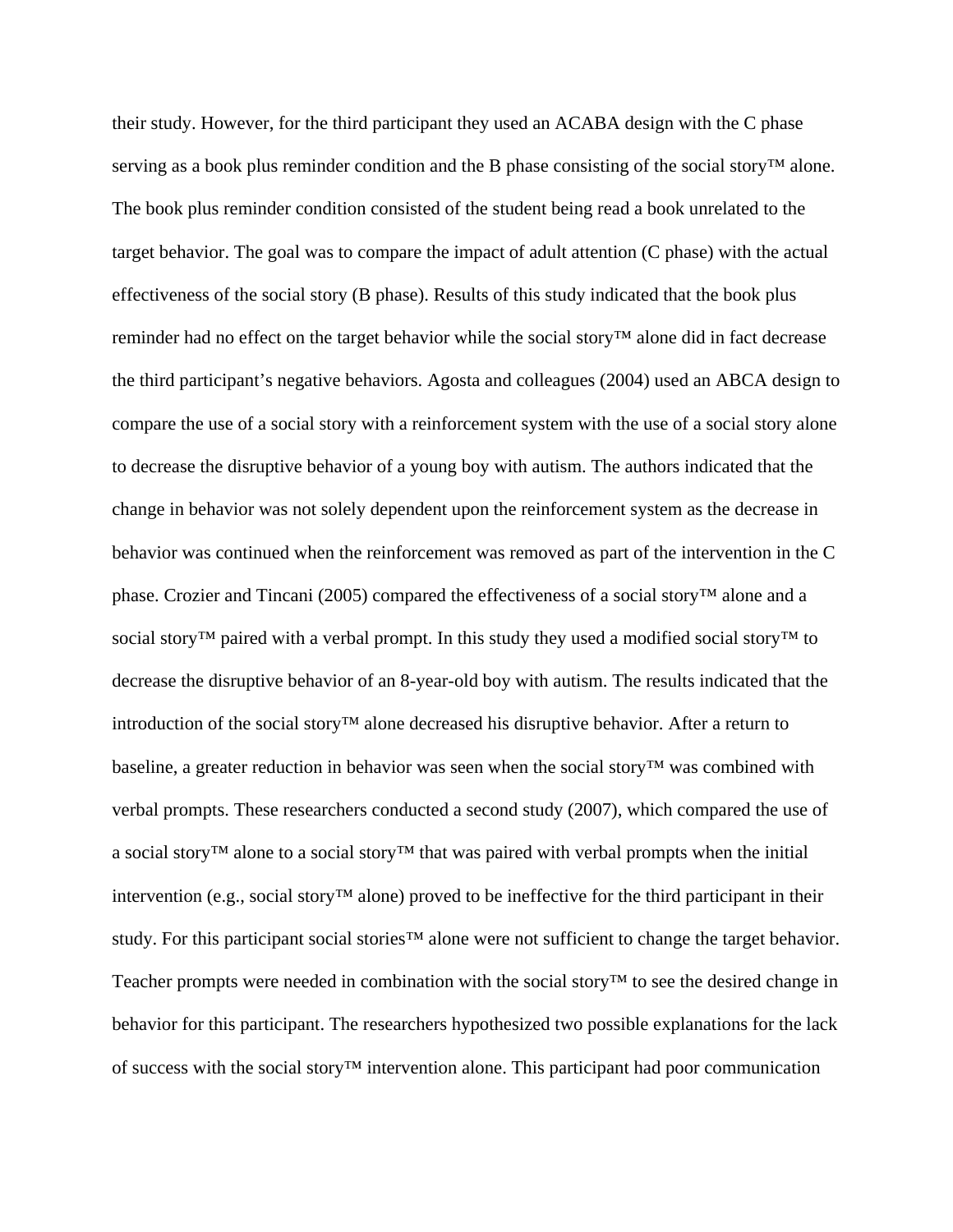and social skills and little motivation to interact with his peers. However, this participant was very motivated to please adults which could account for the increase in talking to peers with the addition of an adult prompt to the social story™ intervention.

### **Methodological Components**

**Research Designs***.* The 24 studies reviewed used a single-subject research design. Thirteen of the investigations used a reversal design, ten used a multiple baseline design, and one study used a multiple probe across participants design (Delano & Snell, 2006).

**Interobserver Agreement.** Twenty-three of the 24 studies included in this review reported data on interobserver agreement. Fifteen of the studies reported mean levels of interobserver agreement of 90% or higher. Seven of the other studies reported interobserver agreement at mean levels of 80% or higher. One study (Dodd, 2008) reported interobserver agreement for the behavior of giving directions to be at a mean of 65.1%. Interobserver agreement for the second behavior of giving compliments was reported to be at 100%. Interobserver agreement data for all 24 studies were taken on average of a low of 20% to a high of 73% of the data collection sessions.

**Treatment Integrity.** Twelve of the studies provided a measure of treatment integrity for the implementation of the social story™. In 11 of these studies the researchers used a checklist to indicate whether the participant read or was read the social story™. Treatment integrity ranged from 91% to 100% in these 11 studies. In one study (Sansosti & Powell-Smith, 2006), a journal was kept by the participants' care givers indicating that the story was read at home each day at the specified time. Treatment integrity for two of the participants was 88% and 92%. The third participant's family failed to complete the journal so integrity could not be calculated.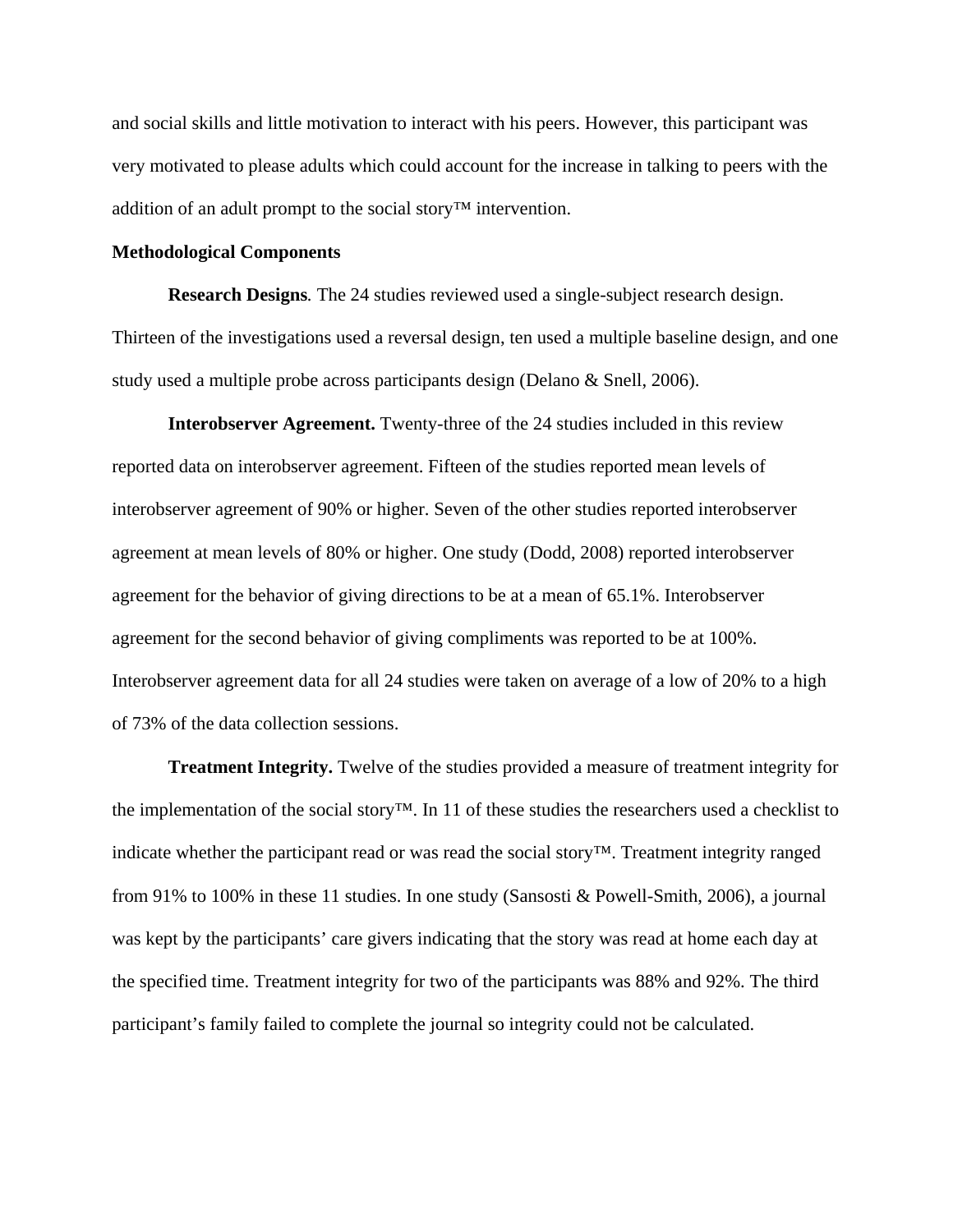**Social Validity**. Nine of the studies provided some measure of social validity for the social story<sup>™</sup> intervention. Crozier and Tincani (2005) interviewed their participants' teachers about what they thought of the modified social stories™. All the teachers reported favorable impressions about the modified social stories. Crozier and Tincani (2007) used a questionnaire and interviewed the teachers about their impressions of social stories™. The feedback on the intervention was positive. The participant's parents and teacher were asked to complete a survey regarding the social story™ intervention in the study completed by Adams, Gouvousis, VanLue, and Waldron (2004). Mancil and colleagues (2009) determined teachers' opinions of the intervention by using a social validity scale. Additionally, the teachers were asked which form of the story, paper or Power Point, they liked the best. All teachers reported that the stories were not time consuming to use but that they liked the story created with PowerPoint better than the paper format. Dodd and colleagues (2008) interviewed both the participants and their mothers as to their reactions to the social story™ intervention. The participants indicated that they "somewhat liked" the social story™. Both mothers reported favorable impressions of the intervention. Researchers in four studies (Hanley-Hochdorfer et al., 2010; Ozdemir, 2008; Scattone et al., 2006; Scattone et al., 2002) indicated that they used the Intervention Rating Profile (IRP-15) to evaluate intervention acceptability. Results for these investigations returned scores within the acceptable range which signifies that the intervention was seen as socially valid.

**Story implementation**. In 12 of the studies the researchers specifically stated that the story was read to the participant just prior to the data collection period. Hanley-Hochdorfer and colleagues (2010) indicated that the participants in their study were read the story no more than 15-minutes before the data collection period. Agosta and colleagues (2004) stated that their participant was shown the story just prior to and during the data collection period. The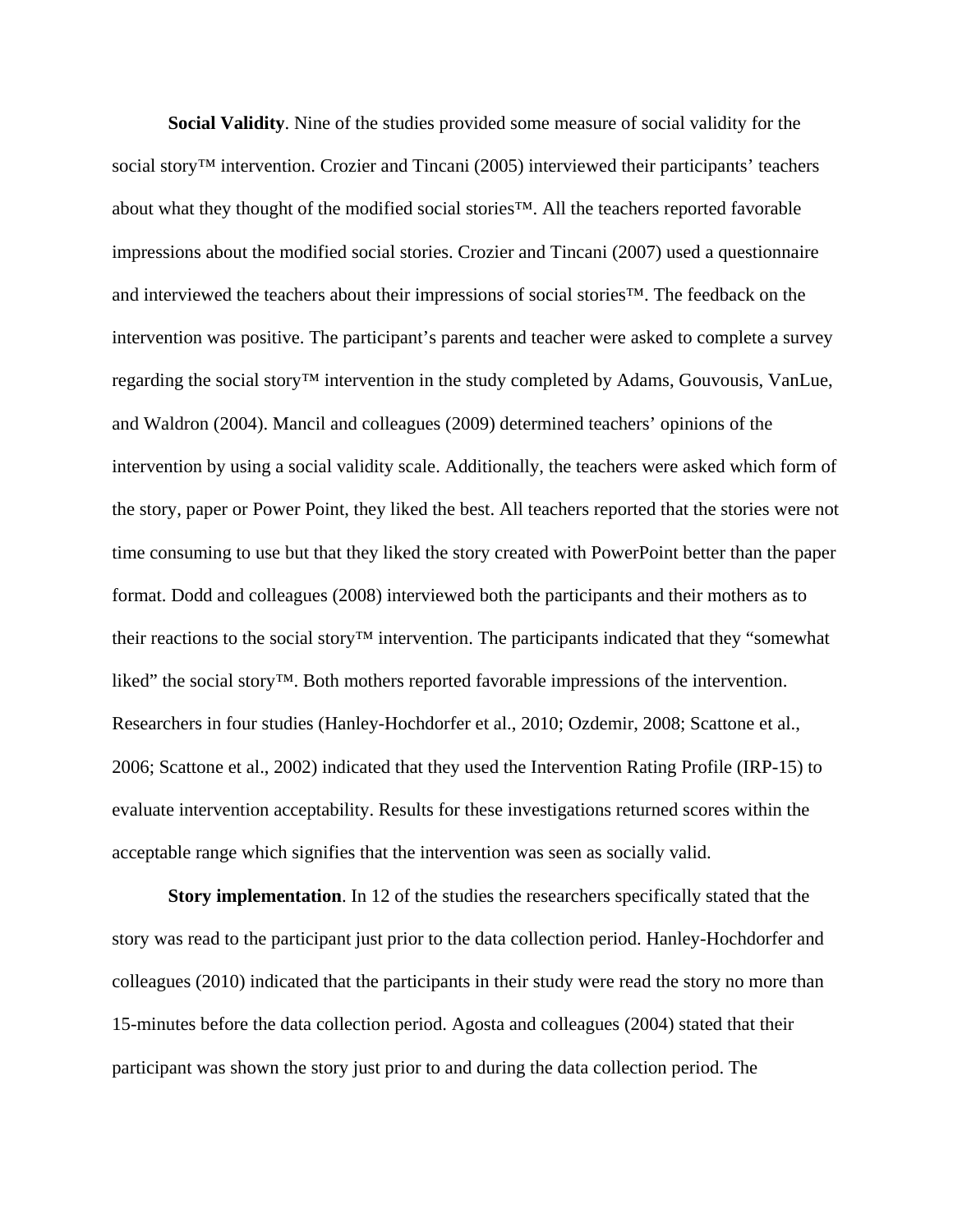researchers in one study (Scattone et al., 2005) indicated that the participants had access to the stories throughout the day in addition to reading the story just prior to the data collection period. In two of the studies (Barry & Burlew, 2004; Bledsoe et al., 2003) the participants were instructed by the teacher to look at the story at other times other than just prior to data collection. Two of the participants in the Ozdemir (2008) study were shown the story twice a day while the third participant only saw his story one time per day prior to the data collection period. Sansosti and Powell-Smith (2006) stated that the participants in their study were shown their story twice a day, once prior to leaving for school in the morning and once upon returning home after school at the end of the day. Mancil and colleagues (2009) reported that their participants were shown either format of the story as the same time each day in the participants' classrooms. Three of the studies reviewed did not indicated when or how often the social story™ intervention was read to or by the participants (Adams et al., 2004; Delano & Snell, 2006; Quilty, 2007).

In 16 of the research studies the intervention was read or sung to the participants by an adult (e.g., parent, teacher, paraprofessional, researcher). In the study by Hagiwara and Myles (1999) the story was read through a computer program. In the study by Ozdemir (2008) the story was read to two of the participants while the third participant read the story aloud with the teacher's help. In four of the research studies (Dodd et al., 2008; Mancil et al., 2009; Reichow & Sabornie, 2009; Sansosti & Powell-Smith, 2006) the participant was responsible for reading the story. In two of the studies the authors do not indicate who was responsible for reading the story interventions (Adams et al., 2004; Quilty, 2007).

## **Types of Dependent Measures**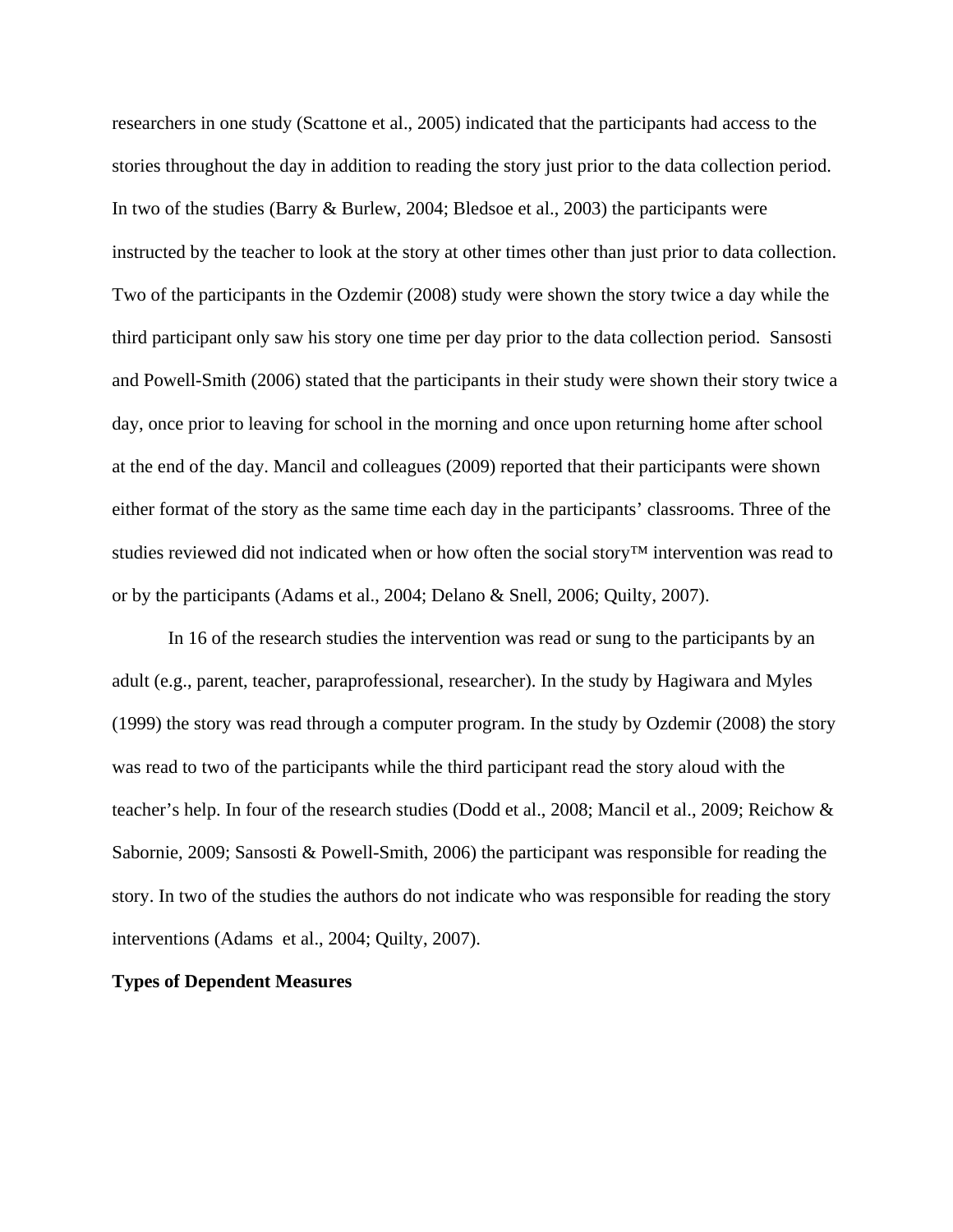Three general areas were selected for intervention in the studies that were selected. These areas include prosocial behaviors, functional skills (e.g., hand washing, following directions), and disruptive behaviors (e.g., tantrums, crying, making disruptive noises).

Prosocial behaviors were targeted in nine investigations. Specifically, these behaviors included how to make activity choices, play appropriately with materials, and play appropriately with peers (Barry & Burlew, 2004; Crozier & Tincani, 2007; Dodd, Hupp, Jewell, & Krohn, 2008; Sansosti & Powell-Smith, 2006; Scattone, Tingstrom, & Wilczynski, 2006), sit appropriately during circle (Crozier & Tincani, 2007), talk appropriately to peers (Crozier & Tincani, 2007; Delano & Snell, 2006; Reichow & Sabornie, 2009; Sansosti & Powell-Smith, 2006), seek attention, initiating responses, and making contingent responses (Delano & Snell, 2006; Dodd et al., 2008; Hanley-Hochdorfer et al., 2010; Soenksen & Alper, 2006). Four of the investigations attempted to examine the participants' social interactions with peers with and without disabilities (Crozier & Tincani, 2007; Delano & Snell, 2006; Reichow & Sabornie, 2009; Sansosti & Powell-Smith, 2006; Scattone, Tingstrom, & Wilczynski, 2006). Barry and Burlew used the social story™ intervention to teach two children with autism to make activity choices and play appropriately with peers in a special education classroom.

Five investigations examined the use of social stories™ to address functional skills. Hagiwara and Myles (1999) used a multimedia story to teach hand washing and on task behavior to students with autism. Another study, (Bledsoe, Myles, & Simpson, 2003) targeted eating skills (e.g., using a napkin, not spilling food or drink). Brownell (2002) compared the use of a traditional story to a musically adapted story to teach one of his four study participants how to follow directions. Pasiali (2004) used therapeutic songs or social stories™ that were song to teach one of their participants to properly use a VCR to watch a video tape. Finally, Ivey, Heflin,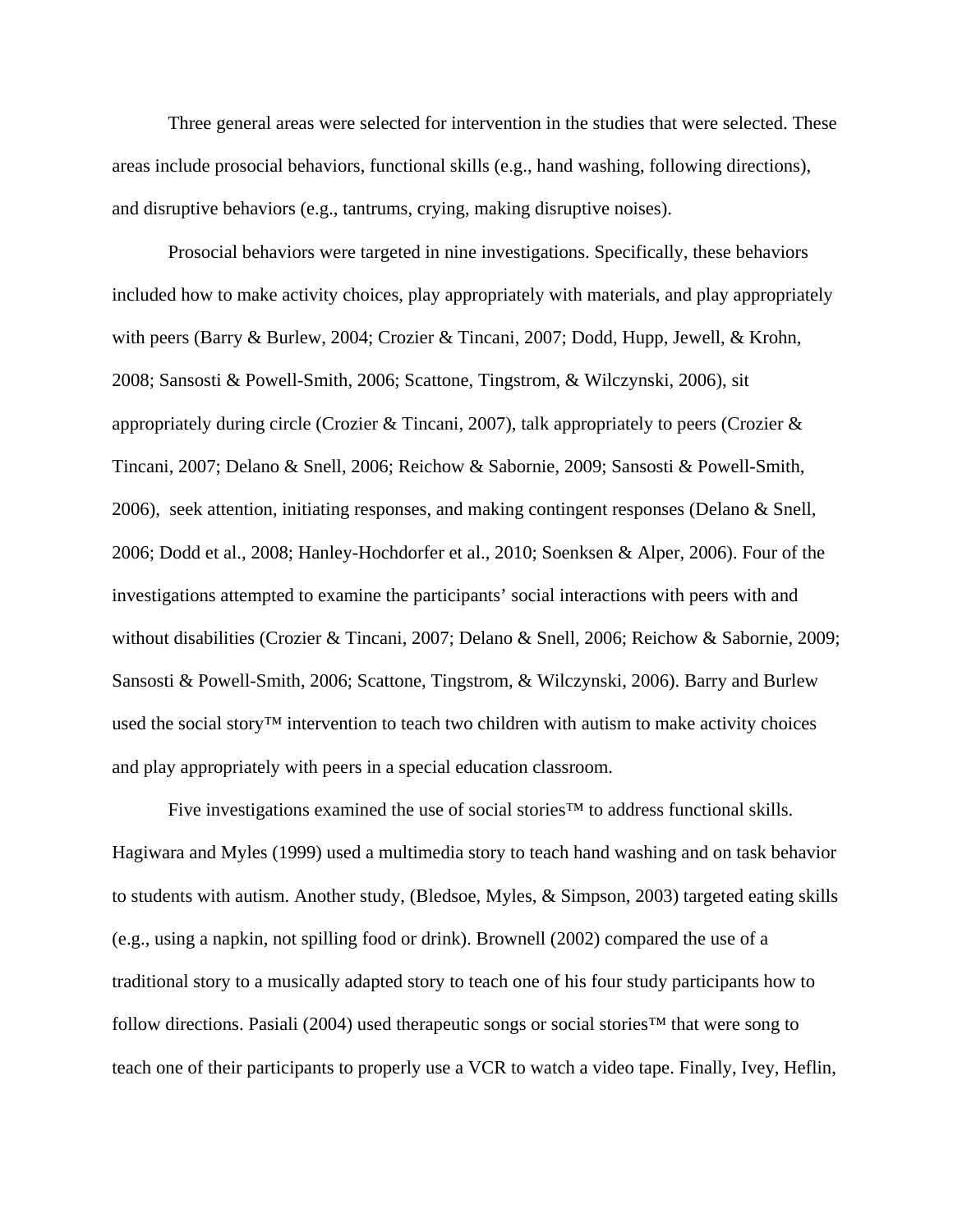and Alberto (2004) used social stories™ to prepare children with PDD-NOS for novel events that required functional skills such as being on task, appropriately using the necessary materials, and following directions or the rules of the game.

The majority of the studies (N=12) used social stories<sup>™</sup> to reduce disruptive behaviors in children with autism spectrum disorders. Behaviors included inappropriate vocalizations such as shouting or echolalia of violent or aggressive words and phrases from TV and movies (Adams et al., 2004; Agosta et al., 2004; Brownell, 2002; Kuoch & Mirenda, 2003; Kuttler et al., 1998; Lorimer et al., 2002; Pasiali, 2004; Scattone et al., 2002), dropping to the floor (Adams et al., 2004; Kuttler et al., 1998; Quilty, 2007), staring inappropriately at females (Scattone et al., 2002), tipping a chair (Ozdemir, 2008; Scattone et al., 2002), aggression towards others (Adams et al., 2004; Kuoch & Mirenda, 2003; Ozdemir, 2008; Quilty, 2007; Mancil et al., 2009) throwing up while eating (Kuoch & Mirenda, 2003), crying (Adams et al., 2004; Agosta et al., 2004; Kuoch & Mirenda, 2003), and talking out during class (Crozier & Tincani, 2005; Quilty, 2007).

### **Effectiveness of Social Story Interventions**

Overall, the data in the 24 studies reviewed suggest that social story™ interventions resulted in positive changes in prosocial skills, functional skills, and disruptive behaviors. However, five of the research teams (Crozier & Tincani, 2007; Dodd et al., 2008; Hanley-Hochdorfer et al., 2010; Sansosti & Powell-Smith, 2006; Scattone et al., 2006) reported mixed results. Crozier and Tincani (2007) found positive changes in behavior for two of their three participants with the social story™ alone. The third participant's behavior did not change until the introduction of adult prompting in combination with the social story™ intervention. Sansosti and Powell-Smith (2006) also reported positive changes in behavior as a result of the social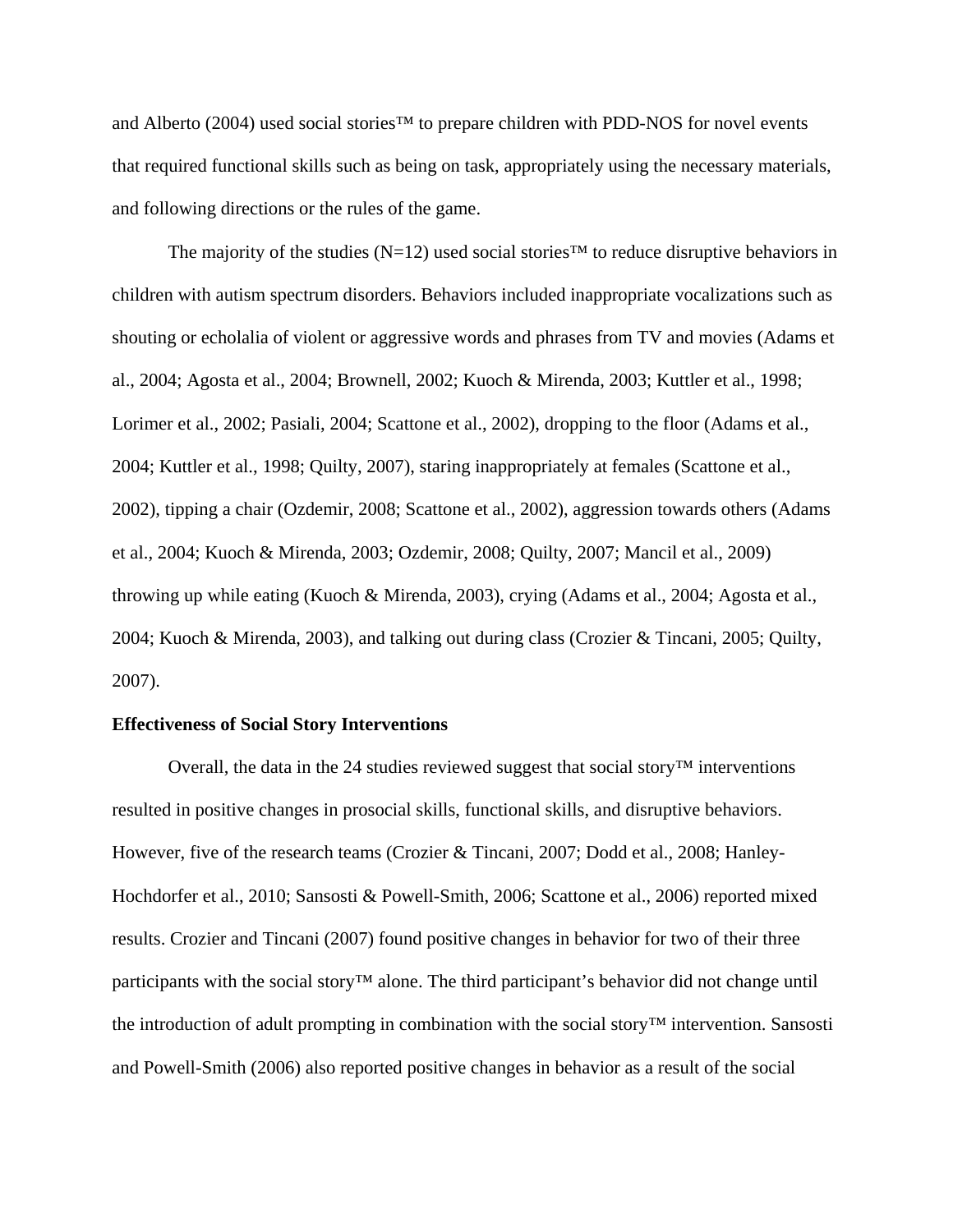story™ intervention for two of their three participants. A marked change in behavior was not seen for their third participant. One participant showed a marked positive change, one participant demonstrated a modest positive change, and one participant demonstrated no change in appropriate social interactions in the study conducted by Scattone and colleagues (2006). The first participant in the study conducted by Dodd and her colleagues showed a positive change in behavior with the introduction of the social story™. The second participant in this study demonstrated a dramatic positive change in behavior the first day the social story™ was read. However, this trend declined to baseline rates with the continued use of the social story™ for the next 3 days of the study.

There are several explanations as to the lack of effectiveness seen in these investigations. First, social stories™ alone may not always provide enough instruction or motivation to change the target behaviors. Social stories™ may need to be combined with another intervention to positively change behavior. This was demonstrated by Crozier and Tincani (2007) when they included a prompt by an adult to the social story™ intervention for the one student for whom the social story<sup>™</sup> alone was ineffective. This explanation is further supported by the first study done by Crozier and Tincani (2005) when they compared the impact of a social story™ alone to a social story<sup>™</sup> combined with verbal prompts on the disruptive behavior of a boy with autism. While the social story™ alone decreased the disruptive behaviors the behavior was decreased to a greater degree when the social story™ was paired with the verbal prompting. Second, the ineffectiveness may be due to a lack of treatment integrity. For example, Sansosti and Powell-Smith (2006) indicated that the parents of the third participant, whose behavior did not change with the use of the social story™ intervention, did not use the treatment journal for making sure the participant was read his social story™. Third, researchers who reported mixed results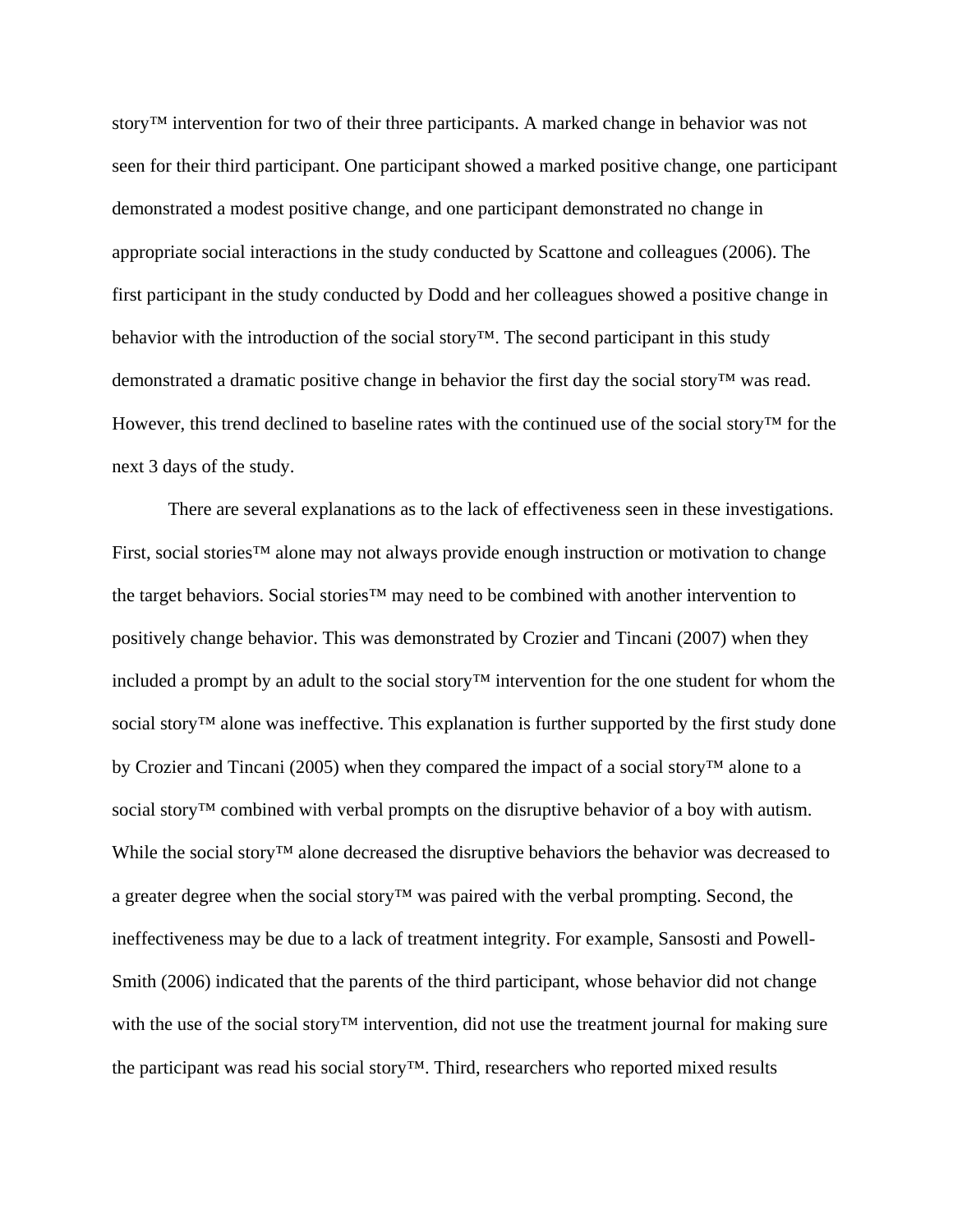indicated that personality traits (e.g., lack of motivation, poor communication skills, wide range of intellectual abilities) of the individual participants could be related to the variability in effectiveness. Hanley-Hochdorfer and colleagues (2010) indicated that limited increase in social engagement as a result of the social story™ intervention could be due to the fact the intervention was used in a "natural school setting" rather than in a controlled setting. Finally, another possible explanation for the variability in results seen by these researchers could be related to what extent researchers followed Gray's suggested protocol. Specifically, the possibility of a story not being written to adequately address the target behavior or not being written to the cognitive level of the student could impact the effectiveness of the social story™ intervention.

A further analysis of the articles revealed that four of the seven studies that examined the use of social stories™ to target prosocial behaviors showed positive results (Barry & Burlew, 2004; Crozier & Tincani, 2007; Delano & Snell, 2006; Reichow & Sabornie, 2009). Three of the four studies that targeted functional skills reported positive changes in behavior as a result of the social story™ intervention (Bledsoe et al., 2003; Brownell, 2002; Ivey et al., 2004). Finally, only one of the 11 studies that examined the use of social stories™ to address disruptive behaviors reported a lack of change in behavior for three of the four behaviors targeted with the social story intervention (Adams et al., 2004).

**Generalization and Maintenance**. Eleven of the studies reported data on just while both generalization and maintenance were assessed in two studies. Positive yet variable results were reported in one study by Delano and Snell (2006). Mancil et al. (2009) collected data on both generalization and maintenance but results were mixed with respect to maintenance and the behaviors for all three participants did not generalize to recess. In the 11 studies where maintenance probes alone were conducted the data do not indicate clear long-term success.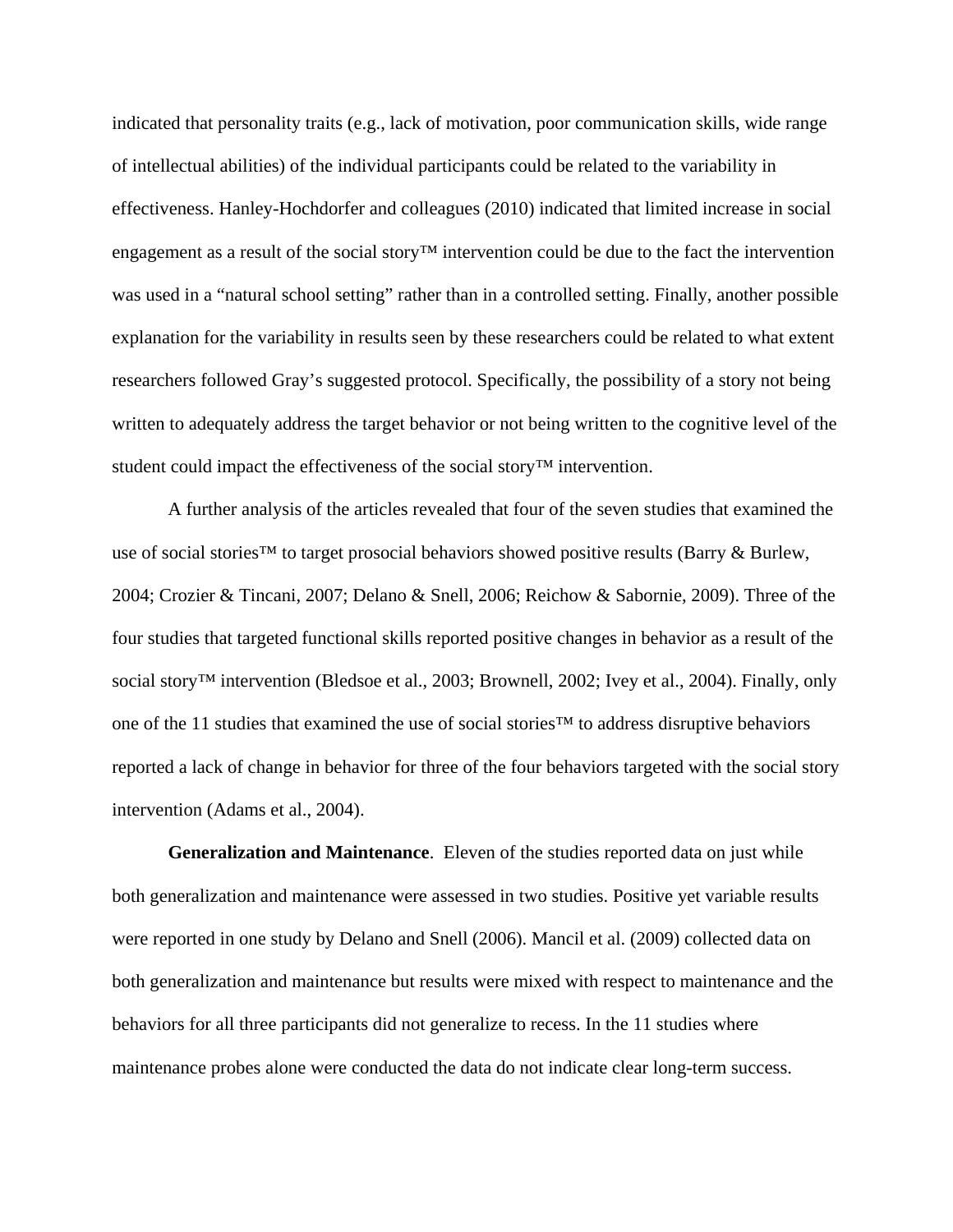Positive maintenance results were found in the two studies conducted by Crozier and Tincani (2005, 2007), in the study by Reichow and Sabornie (2009), and in the study by Dodd and colleagues (2008). Participants in the study by Ozdemir (2008) maintained levels of the disruptive behavior that were lower than during baseline after the social story intervention had been withdrawn. Quilty (2007) demonstrated positive initial maintenance results but for two of the study participants the levels in which the negative behaviors were being displayed were increasing during the additional maintenance probes. The initial maintenance probe in the study by Sansosti and Powell-Smith (2006) demonstrated positive results, however, the next probes revealed a decrease in the desired behaviors for all three participants. Generalization was studied by Hagiwara and Myles (1999), but only one participant in the study demonstrated generalization of skills to other settings.

#### **Discussion**

This review examined the research studies that used social stories™ as an intervention for children with autism spectrum disorders. Specifically, the review of the literature included the following findings:

- 1. Fifty-one of the 56 total participants were males. Twenty-two of the studies included fewer than four participants. The majority of the participants were of elementary school age (5-10 years of age).
- 2. Eighty-four percent of the articles included in this review specified that they used the sentence types and ratios suggested by Gray (2000). Crozier and Tincani (2005) specifically stated that they altered the sentence ratio that had been suggested by Gray and included sentences that did not use words such as usually or sometimes. Two studies (Barry & Burlew, 2004; Sansosti & Powell-Smith,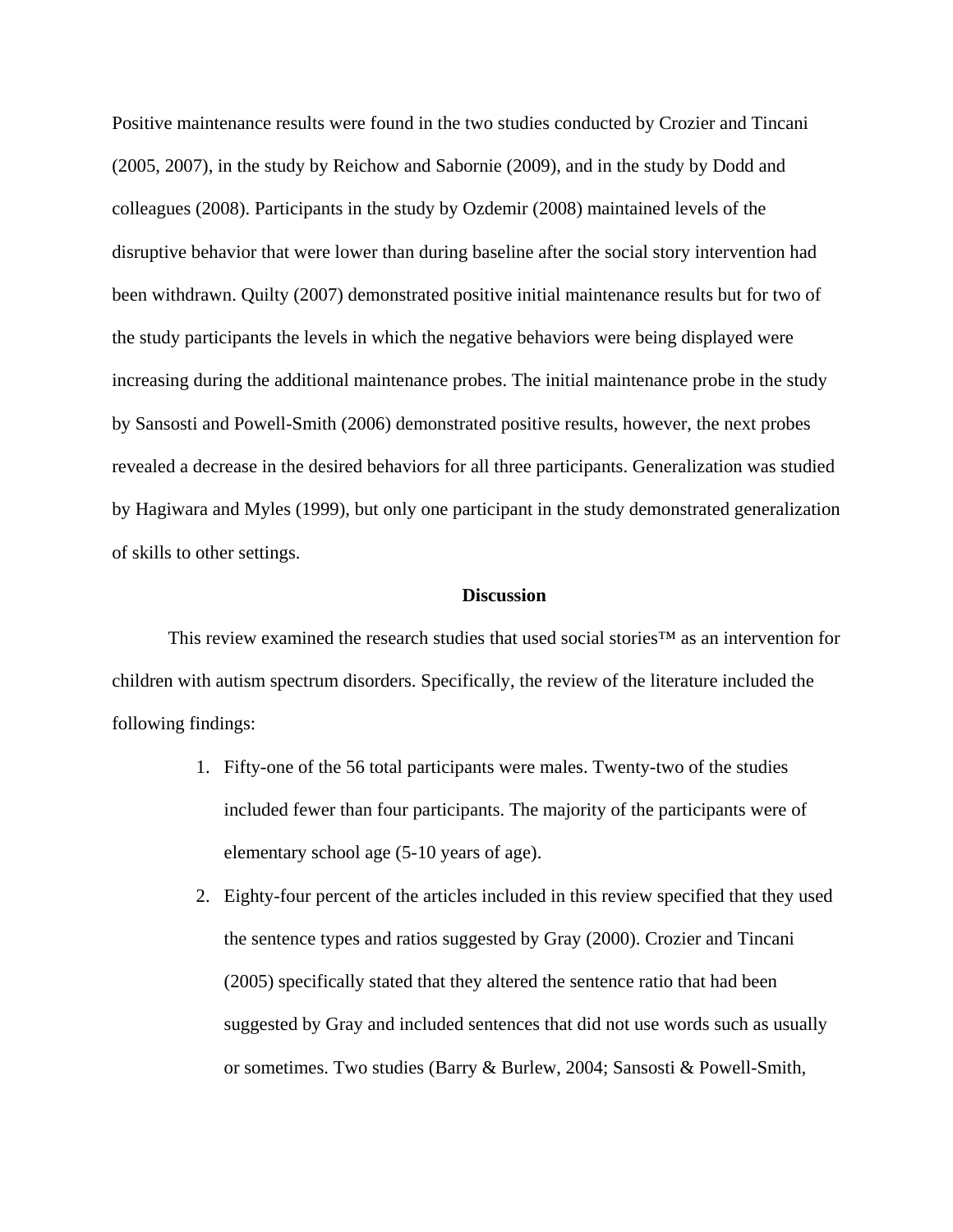2006) did not indicate whether the stories that were written followed Gray's suggestions for sentence type or ratio.

- 3. Prosocial behaviors were the focus of nine of the research studies. Five of the reviewed studies used social stories™ to teach functional skills to students with autism spectrum disorders. The majority of the research studies  $(N=12)$  reviewed for this paper examined the use of social stories™ to decrease disruptive behaviors.
- 4. Single subject research designs were used in all of the studies in this review. All but one (Agosta et al., 2004) of the studies collected data on interobserver agreement. Treatment integrity for the implementation of the social story™ intervention was measured in 12 of the studies. Only nine of the 24 studies measured the social validity of the intervention.
- 5. The data in the 24 studies reviewed suggest that social story<sup>™</sup> interventions resulted in mostly positive short-term changes in prosocial skills, functional skills, and disruptive behaviors. Due to the minimal amount of maintenance data there is little evidence to support the long-term success of these interventions. Forty-six of the 56 participants experienced positive changes in one or more of the targeted behaviors. Six research teams reported positive results for some but not all of the participants in their studies (Crozier & Tincani, 2007; Dodd et al., 2008; Hagiwara & Myles, 1999; Ivey et al., 2004; Sansosti & Powell-Smith, 2006; Scattone et al., 2006). Only 11 studies examined maintenance of the behaviors and eight of those researchers reported that behaviors were maintained after the removal of the intervention for at least one of their participants or in at least one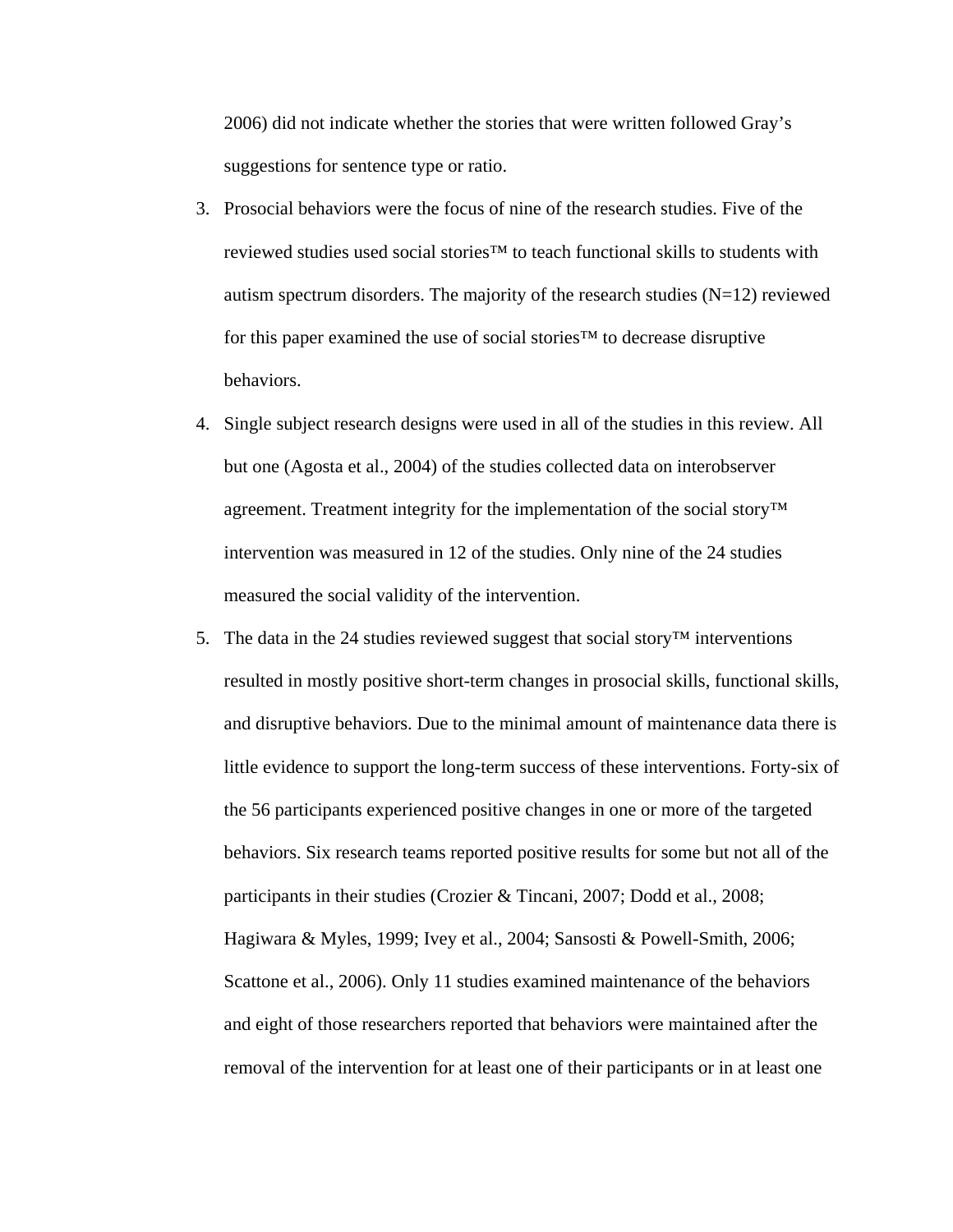setting. For example, Mancil and colleagues (2009) reported that the frequency during the maintenance phase increased while all three participants were at recess but remained low while in the classroom. It is not clear whether social stories<sup>™</sup> change behavior successfully for the long-term.

### **Recommendations for Future Research**

While the results of the 24 studies reviewed are promising, there is a need for additional research to further evaluate the use of social story™ interventions for children with autism spectrum disorders. First, future researchers should consider the type of research design used to evaluate the effectiveness of the social story™ intervention. Approximately half of the studies in this investigation employed a single subject reversal design. However, the purpose of a social story™ is to teach new behaviors or skills (Gray, 2000), which should make a reversal to baseline levels of behavior after the withdrawal of the intervention difficult. If social stories™ do in fact teach new behaviors, then alternate research designs (e.g., multiple baseline single subject design) may be more appropriate to examine their effectiveness. For example, Adams, Gouvousis, VanLue, and Waldron (2004) used a reversal design to decrease the disruptive behavior; falling, hitting, crying, and screaming, of a boy with Asperger syndrome. In this study, the participant's rate of behavior initially increased with the introduction of the social story™ for three of the four target behaviors. When the social story™ was removed the rate of his behavior decreased for two of the target behaviors, increased for one of the target behaviors, and stayed the same for the final target behavior. Only when the social story™ intervention was again introduced was a reduction seen in all four target behaviors. Cooper, Heron, and Heward (1987) noted, "When an investigator can and does reliably turn the target behavior on and off by presenting and withdrawing a specified variable, a clear and convincing demonstration of the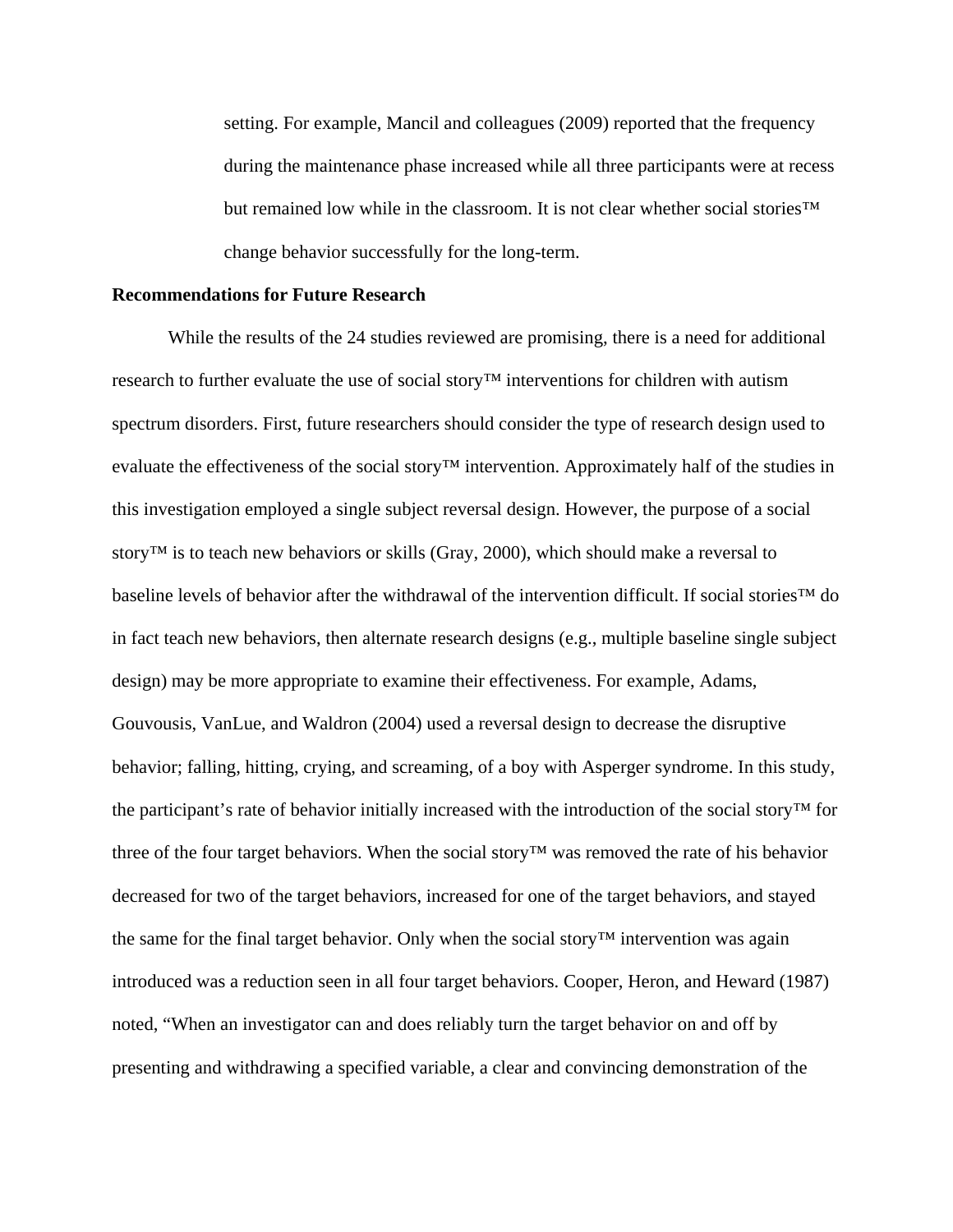experimental control is made" (p. 177). Adams and colleagues were not successful at turning on and off the target behavior making the choice of an ABAB design questionable. Furthermore, it leads to the need for future research to focus on determining how many sessions are required for the participant to achieve mastery of the target behavior. In this study, a decrease in rate of behavior was seen only from the first baseline phase to the second intervention phase.

Second, researchers should explore both the maintenance and generalization of newly acquired skills. Individuals with autism typically have difficulty with maintaining new skills and then generalizing those skills to new situations. Lifelong social difficulties also are characteristic of individuals with autism. Researchers need to examine the impact the social story™ intervention has to continue to affect a change in behavior over an extended period of time. Of the 24 studies reviewed only two (Delano & Snell, 2006; Mancil et al., 2009) examined both maintenance and generalization of the identified target behaviors for the study participants with mixed results in the study by Delano and Snell.

Third, future studies should examine the population used to determine the effectiveness of the social story™ intervention. Investigations with a greater number of participants will add weight to the research base supporting the use of these interventions. Ninety-two percent of the investigations reviewed included fewer than four participants and eight included only one participant. Research involving female participants is also needed. Only five of the 56 participants were females. While this investigation reviewed only those studies which examined the effectiveness of a social story<sup>™</sup> intervention for individuals with autism spectrum disorder, additional research is needed to explore the usefulness of this intervention for individuals with other types of disabling conditions and for children who are typically developing. Additionally,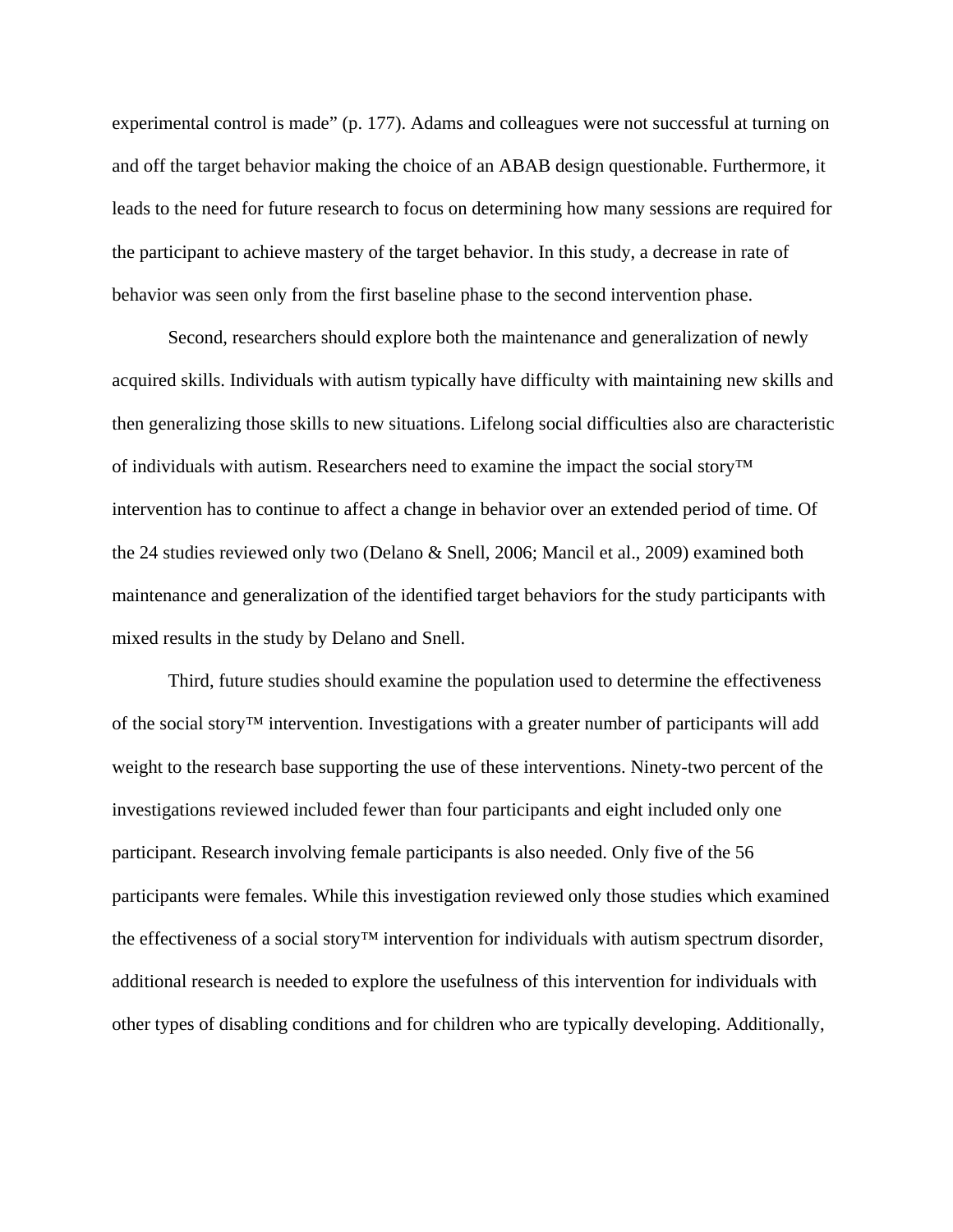given the wide range within the autism spectrum, future studies should attempt to better delineate the characteristics of the subjects.

Fourth, while half of the studies reviewed provided a measure of treatment integrity, future researchers should also include this measure in their investigations. This measure can help to determine how often the social story<sup>™</sup> intervention needs to be implemented (e.g., once a day, just before the observation period, every hour) in order to effectively change behavior. Evaluating the integrity of the social story™ would ensure that the intervention is developed and implemented as planned for all study participants.

Fifth, only three of the studies (Hagiwara & Myles, 1999; Quilty, 2007; Scattone et al., 2006) included an examination of the use of Gray's protocol, specifically taking steps to ensure that the intervention was created to follow the sentence ratio and types suggested by Gray while also being written to the cognitive level of the participant. To date there are no research studies published which validate the social story™ sentence types and ratios suggested by Gray (2000). This suggests the need for future research to examine the effectiveness and necessity of the sentence types and ratio guidelines. While only one study (Crozier & Tincani, 2005) examined the effectiveness of a story not written to the sentence ratio guidelines specified by Gray, their results were positive. Such research will help to ensure that the specific components used to create each story are the most effective.

Finally, according to Gray (2000) social stories™ can be used for a large number of topics from how to handle a distressing situation to learning a new skill. However, much of the research on social stories™ has used the intervention for decreasing disruptive behaviors rather than in teaching replacement behaviors or new skills. This investigation identified only five studies that used the intervention to effectively teach functional skills (Bledsoe et al., 2003;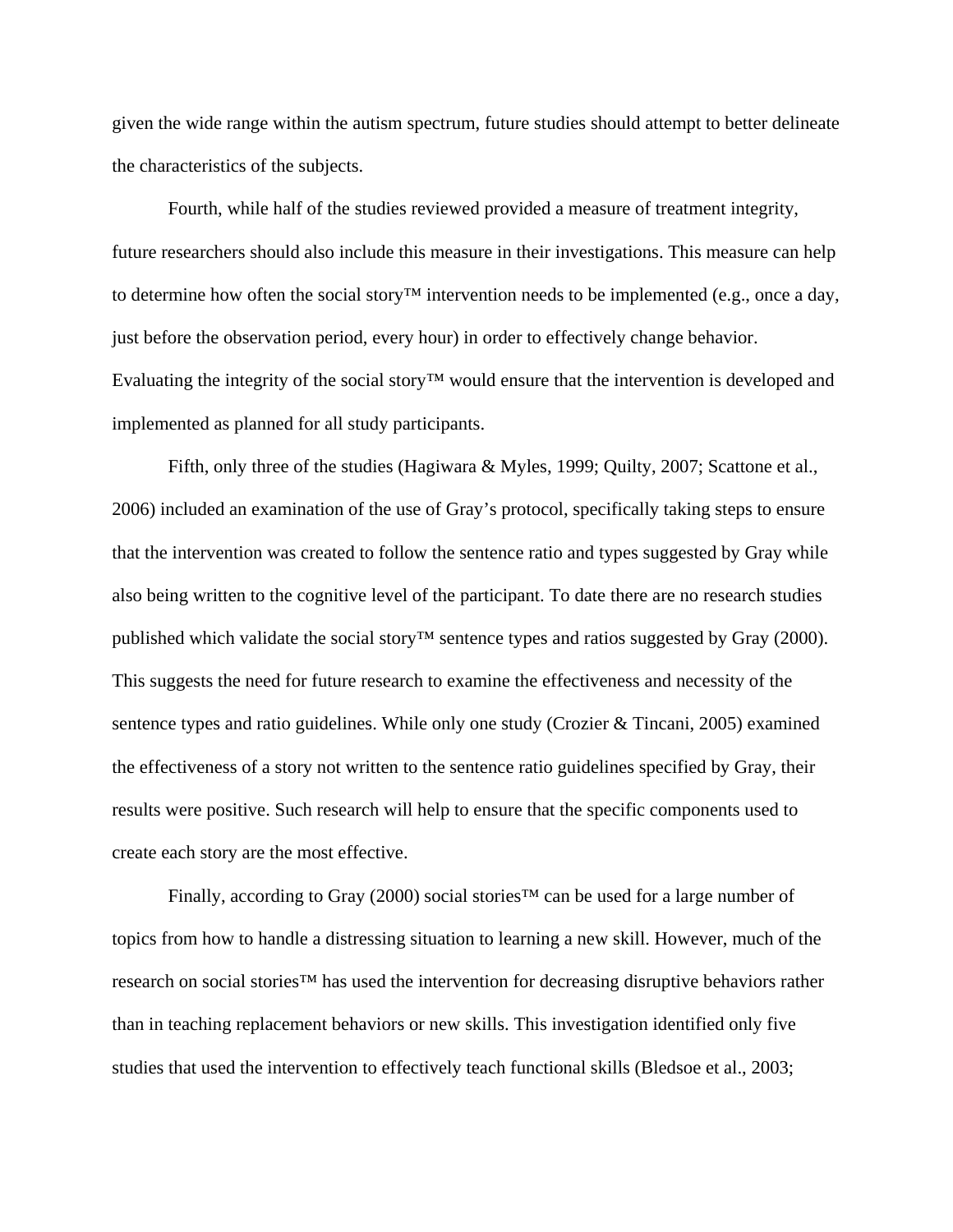Brownell, 2002; Hagiwara & Myles, 1999; Ivey et al., 2004). Social stories™ were created with an instructional focus, to describe a situation or activity and the behaviors associated with that situation or activity. Future research should examine the benefit of this type of intervention as in instructional tool and not just as a tool to decrease aggressive or disruptive behaviors.

## **Conclusion**

Researchers have used social story™ interventions with children with ASD to improve social skills, change disruptive behaviors, and teach functional skills. While most researchers have used social stories™ to decrease disruptive behaviors, researchers are beginning to examine the use of this type of intervention as a positive behavior support strategy in which acceptable behaviors are taught to and practiced by children with ASD. This review of the research indicates that social stories™ are one method for instructing students with ASD. Social stories™ may be an effective intervention for children with autism because it allows information to be described explicitly while providing a visual representation (e.g., photographs, line drawings) of the skills being addressed in the story. Social stories<sup>™</sup> have potential to be successful interventions when practitioners consider the cognitive level, age, and language ability of the student for whom the story is being written.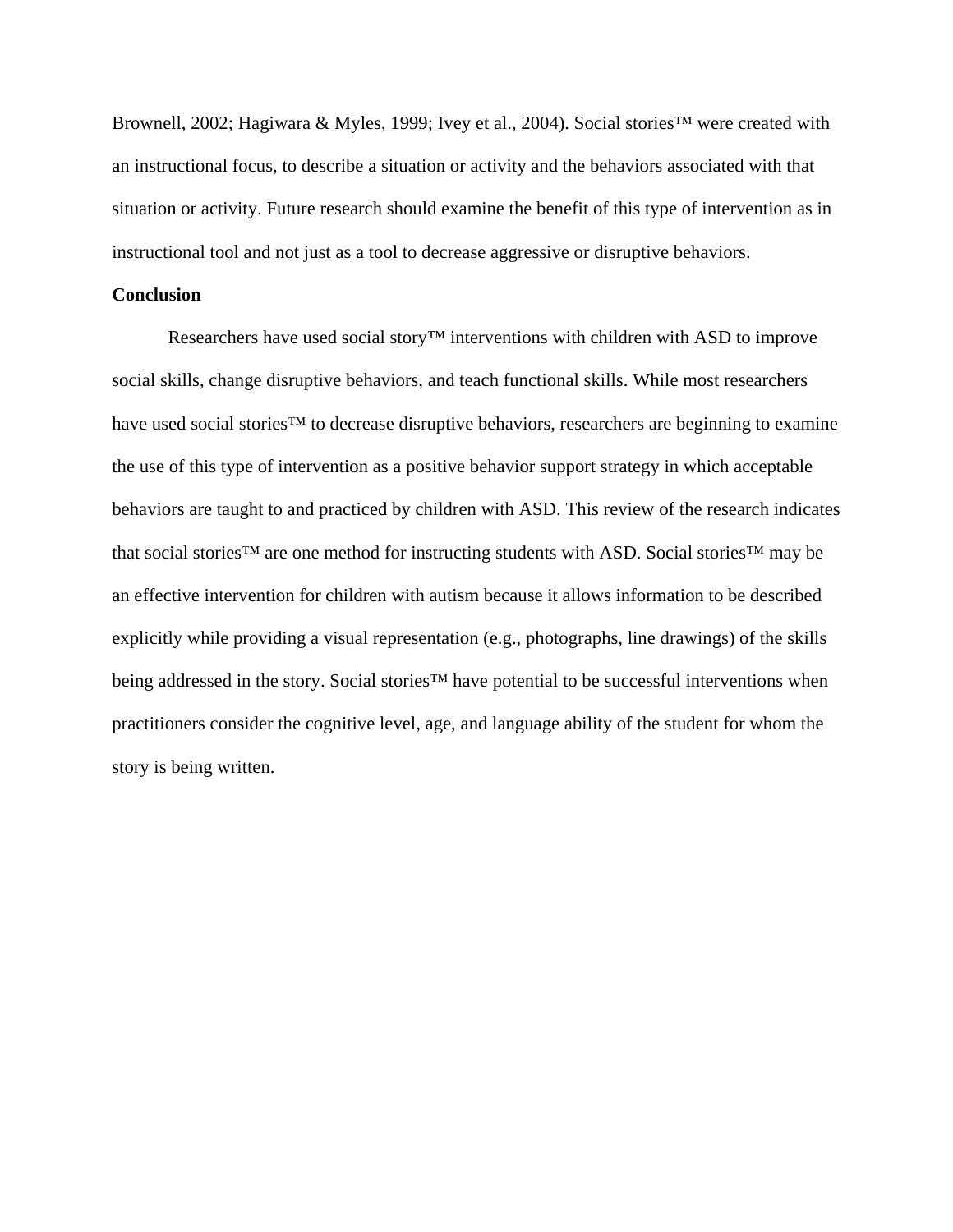#### **References**

Articles included in the social story<sup>™</sup> review are highlighted with a  $*$ 

- \*Adams, L., Gouvousis, A., VanLue, M., & Waldron, C. (2004). Social story intervention: Improving communication skills in a child with an autism spectrum disorder, *Focus on Autism and Other Developmental Disabilities, 19*, 87-94.
- \*Agosta, E., Graetz, J. E., Mastropieri, M. A., & Scruggs, T. E. (2004). Teacher-researcher partnerships to improve social behavior through social stories, *Intervention in School and Clinic, 39*, 276-287.
- Ali, S., & Frederickson, N. (2006). Investigating the evidence base of social stories, *Educational Psychology in Practice, 22*, 355-377. doi: 10.10800266736060099500
- Banda, D. R., Matuszny, R. M., & Turkan, S. (2007). Video modeling strategies to enhance appropriate behaviors in children with autism spectrum disorders, *Teaching Exceptional Children, 39*(6), 47-52.
- \*Barry, L. M., & Burlew, S. B. (2004). Using social stories to teach choice and play skills to children with autism, *Focus on Autism and Other Developmental Disabilities, 19*, 45-51.
- \*Bledsoe, R., Myles, B. S., & Simpson, R. L. (2003). Use of a social story intervention to improve mealtime skills of an adolescent with Asperger syndrome, *Autism: The International Journal of Research and Practice*, 7, 289-295.
- \*Brownell, M. D. (2002). Musically adapted social stories to modify behaviors in students with autism: Four case studies, *Journal of Music Therapy, 39*(2), 117-144.
- Bryan, L. C., & Gast, D. L. (2000). Teaching on-task and on-schedule behaviors to highfunctioning children with autism via picture activity schedules, *Journal of Autism and Developmental Disorders, 30*, 553-567.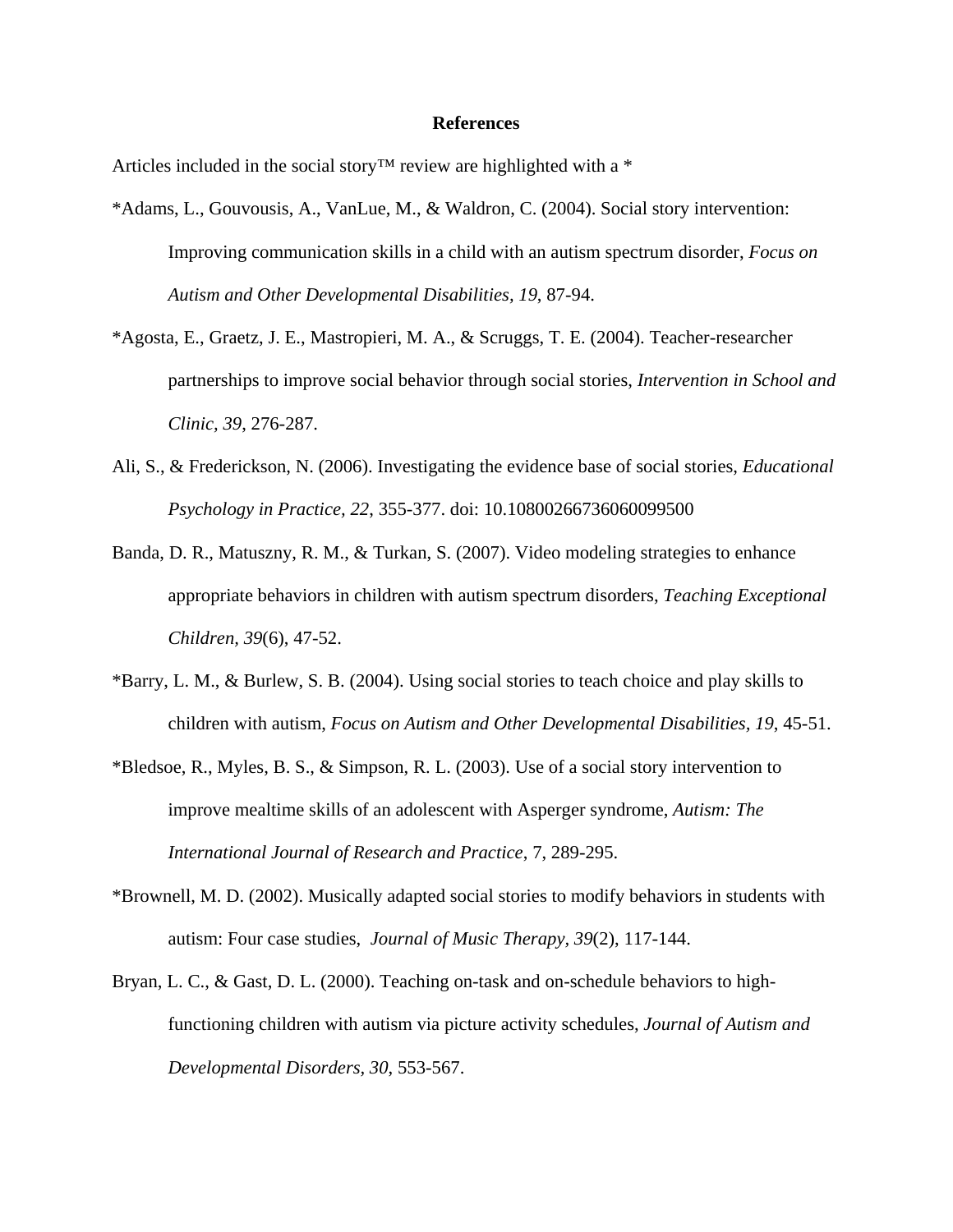- Center for Disease Control and Prevention, National Center on Birth Defects and Developmental Disabilities. (2010). *Who many children have autism*? Available online at: http://www.cdc.gov/ncbddd/features/counting-autism.html (accessed 25 June 2011).
- Cooper, J. O., Heron, T. E., & Heward, W. L., (1987). *Applied behavior analysis*. (Columbus, OH: Merrill).
- \*Crozier, S., & Tincani, M. (2007). Effects of social stories on prosocial behaviors of preschool children with autism spectrum disorders. *Journal of Autism and Developmental Disorders, 37*, 1803-1814.
- \*Crozier, S., & Tincani, M. (2005). Using a modified social story to decrease disruptive behavior of a child with autism. *Focus on Autism and Other Developmental Disabilities, 20*, 150- 157.
- \*Delano, M., & Snell, M. E. (2006). The effects of social stories on the social engagement of children with autism. *Journal of Positive Behavior Interventions, 8*, 29-42.
- \*Dodd, S., Hupp, S. D. A., Jewell, J. D., & Krohn, E. (2008). *Journal of Developmental and Physical Disabilities, 20*, 217-229. doi: 10.1007s1088200790904
- Ganz, J. B., & Sigafoos, J. (2005). Self-monitoring: Are young adults with MR and autism able to utilize cognitive strategies independently? *Education and Training in Developmental Disabilities, 40*(1), 24-33.
- Gray, C. A. (1995). Teaching children with autism to read social situations. In K.A. Quill (Ed.), *Teaching children with autism* (pp. 219-241) (New York: Delmar).
- Gray, C. A. (2000). *The new social story book.* (Arlington, TX: Future Horizons, Inc).
- Gray, C. A., & Garand, J. (1993). Social stories: Improving responses of students with autism with accurate social information. *Focus on Autistic Behavior, 8*(1), 1-10.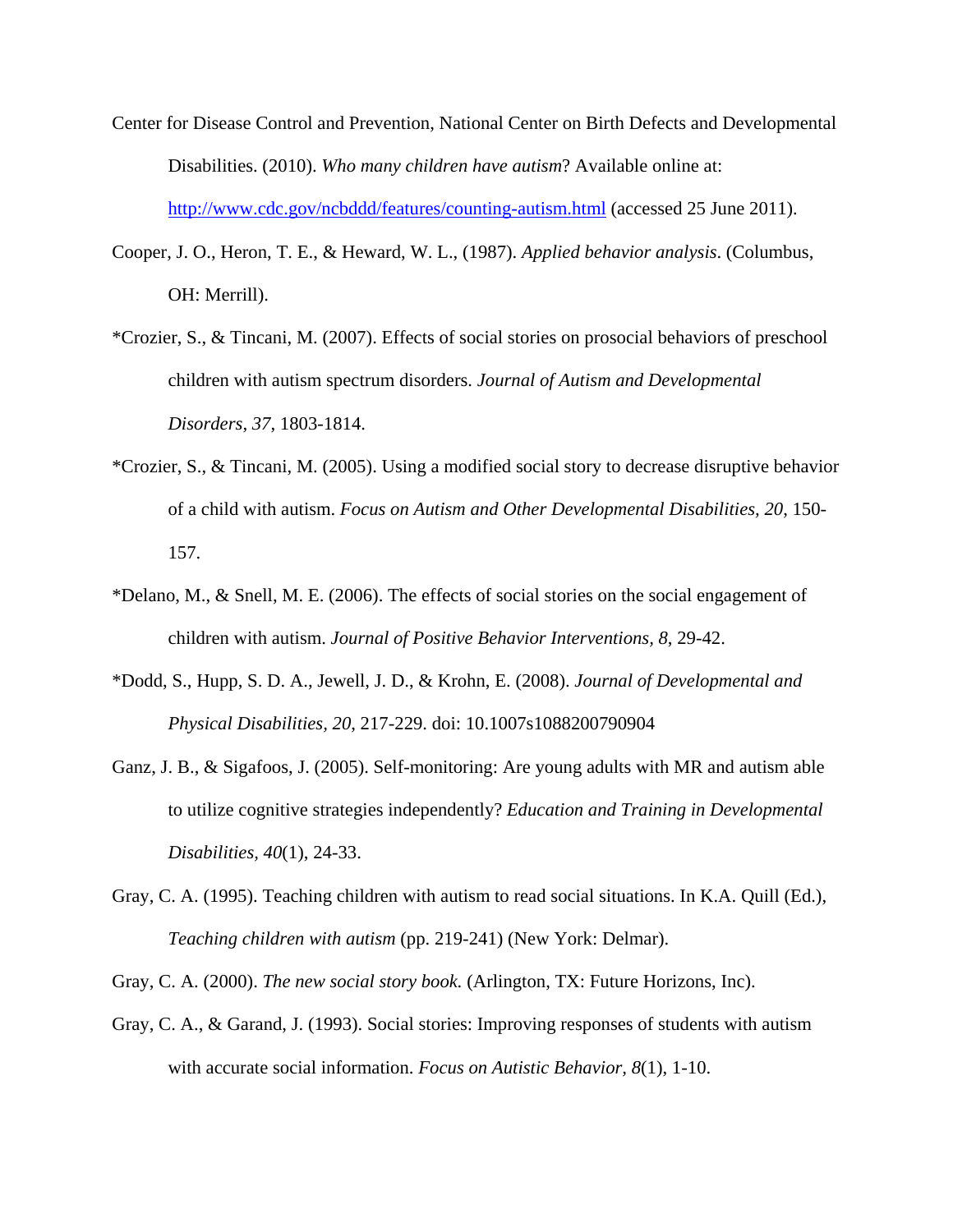- \*Hagiwara, T., & Myles, B. S. (1999). A multimedia social story intervention: Teaching skills to children with autism, *Focus on Autism and Other Developmental Disabilities, 14*, 82-95.
- \*Hanley-Hochdorfer, K., Bray, M. A., Kehle, T. J., & Elinoff, M. J. (2010). Social stories to increase verbal initiation in children with autism and asperger's disorder, *School Psychology Review*, 39, 484-492.

http://www.nasponline.org/publications/spr/sprmain.aspx

- \*Ivey, M. L., Heflin, J., & Alberto, P. (2004). The use of social stories to promote independent behaviors in novel events for children with PDD-NOS, *Focus on Autism and Other Developmental Disabilities, 19,* 164-176.
- \*Kuoch, H., & Mirenda, P. (2003). Social story interventions for young children with autism spectrum disorders, *Focus on Autism and Other Developmental Disabilities, 18,* 219-227.
- \*Kuttler, S., Myles, B. S., & Carlson, J. K. (1998). The use of social stories to reduce precursors to tantrum behavior in a student with autism, *Focus on Autism and Other Developmental Disabilities, 13,* 176-182.
- \*Lorimer, P. A., Simpson, R. L., Myles, B. S., & Ganz, J. B. (2002). The use of social stories as a preventative behavioral intervention in a home setting with a child with autism, *Journal of Positive Behavior Interventions, 4*, 53-60.
- \*Mancil, G. R., Haydon, T., & Whitby, P. (2009). Differentiated effects of paper and pencil computer-assisted social stories™ on inappropriate behavior in children with autism, *Focus on Autism and Other Developmental Disabilities, 24*, 205-215. doi: 10.1177/1088357609247324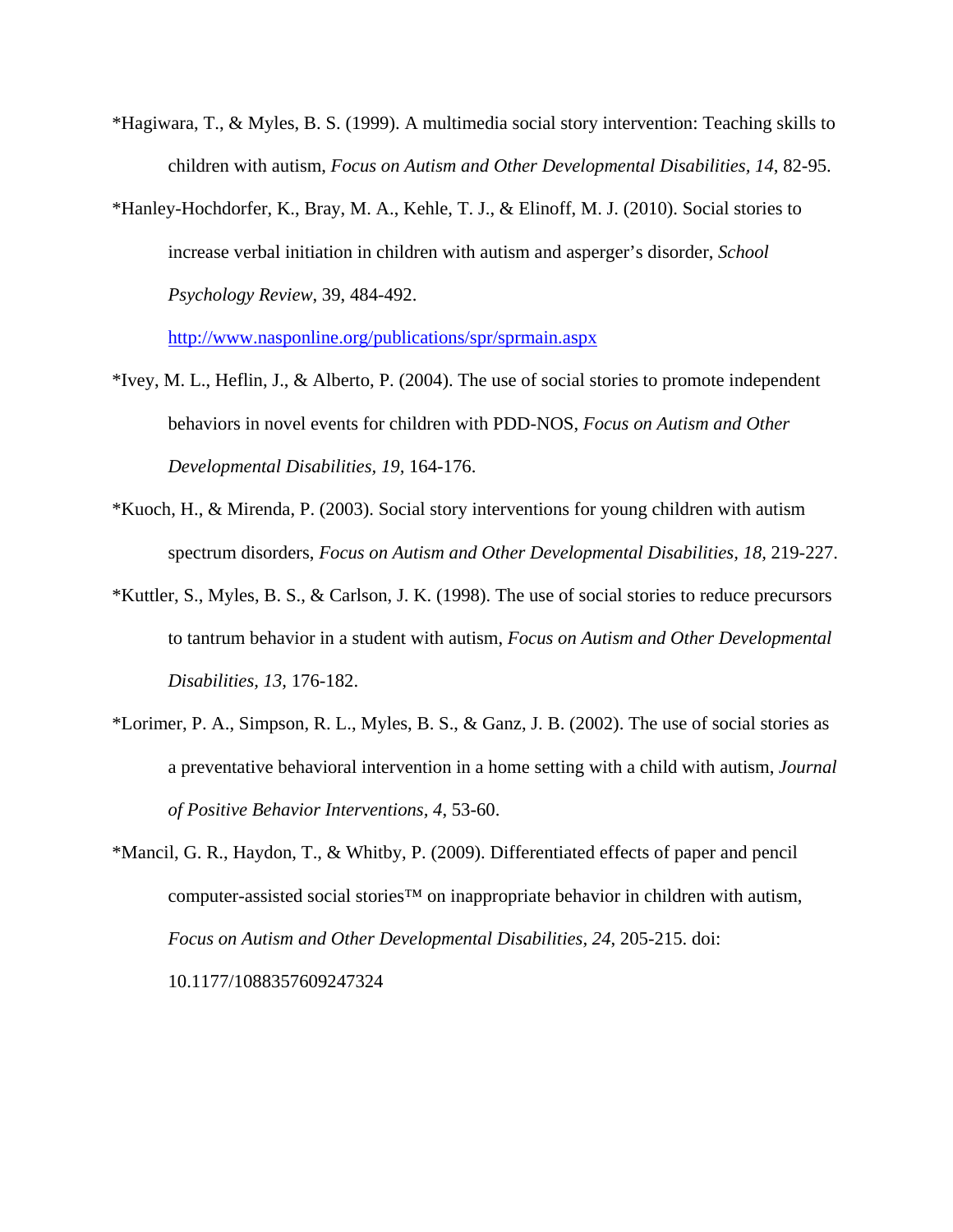- Nikopoulos, C. K., & Keenan, M. (2007). Using video modeling to teach complex social sequences to children with autism, *Journal of Autism and Developmental Disorders, 37*, 678-694.
- \*Ozdemir, S. (2008). The effectiveness of social stories on decreasing disruptive behaviors of children with autism: Three case studies, *Journal of Autism and Developmental Disorders, 38*, 1689-1696. doi: 10.1007/s1080300805510
- \*Pasiali, V. (2004). The use of prescriptive therapeutic songs in a home-based environment to promote social skills acquisition by children with autism: Three case studies, *Music Therapy Perspectives, 22,* 11-22.
- \*Quilty, K. M. (2007). Teaching paraprofessionals how to write and implement social stories for students with autism spectrum disorders, *Remedial and Special Education, 28*, 182-189.
- \*Reichow, B., & Sabornie, E. S. (2009). Brief report: Increasing verbal greeting initiations for a student with autism via a social story intervention, Journal of Autism and Developmental Disorders, 39, 1740-1743. doi:10.1007/s1080300908144
- Reynhout, G., & Carter, M. (2006). Social stories™ for children with disabilities, *Journal of Autism and Developmental Disorders, 36*, 445-469. doi: 10.1007s1080300600861
- \*Sansosti, F. J., & Powell-Smith, K. A. (2006). Using social stories to improve the social behavior of children with Asperger syndrome, *Journal of Positive Behavior Interventions, 8*(1), 43-57. doi: 10.11771098300708316259
- Sansosti, F. J., Powell-Smith, K. A., & Kincaid, D. (2004). A research synthesis of social story interventions for children with autism spectrum disorders, *Focus on Autism and Other Developmental Disabilities, 19*, 194-204.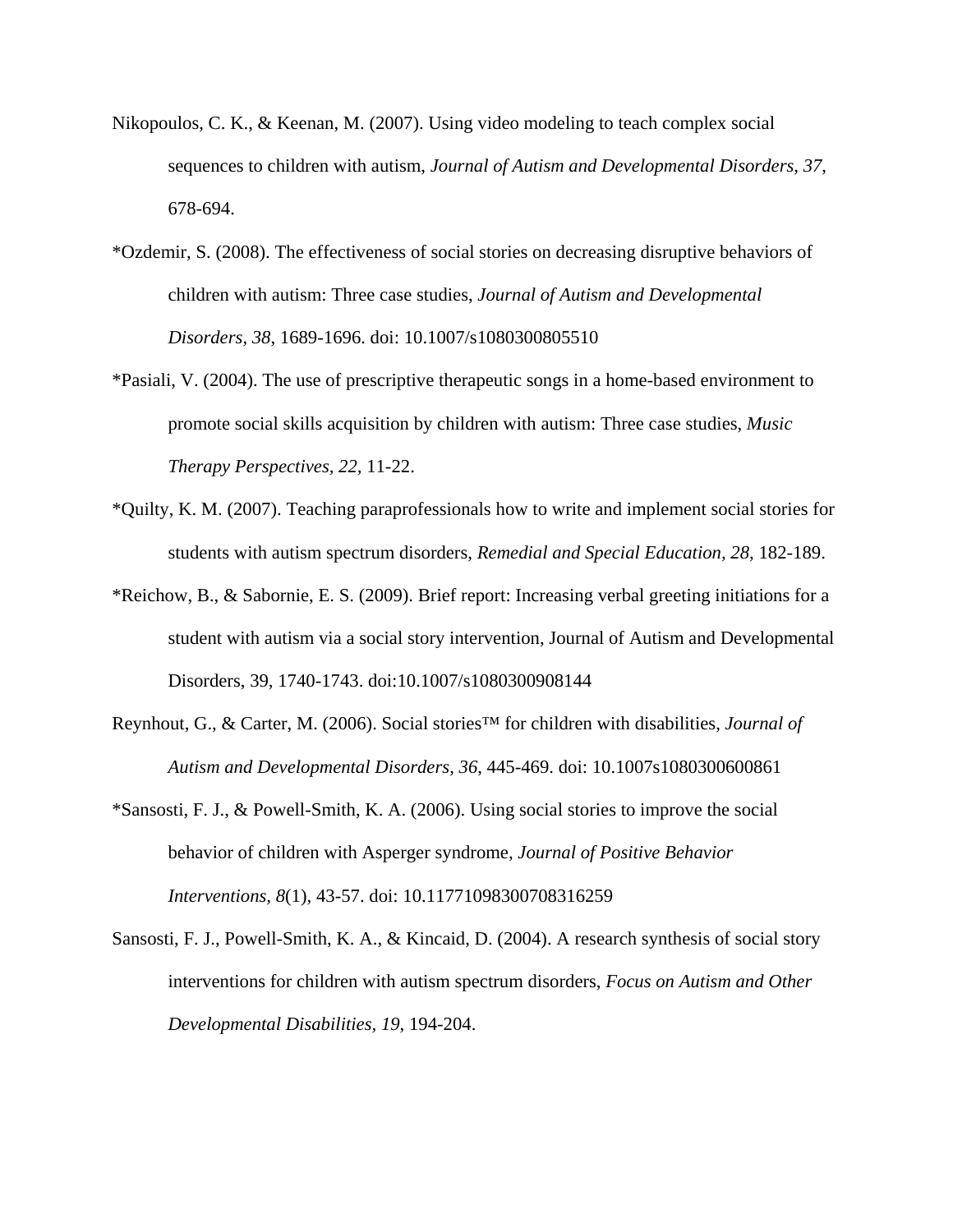- \*Scattone, D., Tingstrome, D. H., & Wilczynski, S. M. (2006). Increasing appropriate social interactions of children with autism spectrum disorders using social stories, *Focus on Autism and Other Developmental Disabilities, 21,* 211-222. http://foa.sagepub.com/
- \*Scattone, D., Wilczynski, S. M., Edwards, R. P., & Rabian, B. (2002). Decreasing disruptive behaviors of children with autism using social stories, *Journal of Autism and Developmental Disorders, 32*, 535-543.
- Simpson, R. L. (2005). Evidence-based practices and students with autism spectrum disorders, *Focus on Autism and Other Developmental Disabilities*, *20*, 140-149. doi: 10.1177/10883576050200030201
- Simpson, R. L., & Myles, B. S. (Eds.). (1998). *Educating children and youth with autism: Strategies for effective practice* (Austin, TX: Pro-Ed).
- \*Soenksen, D., & Alper, S. (2006). Teaching a young child to appropriately gain attention of peers using a social story intervention, Focus on Autism and Other Developmental Disabilities, 21(1), 36-44. http://foa.sagepub.com/
- Test, D. W., Richter, S., Knight, V., & Spooner, F. (2011). Comprehensive review and metaanalysis of the social stories literature, *Focus on Autism and Other Developmental Disabilities, 26*(1), 49-62. doi: 10.1177/1088357609351573
- U.S. Department of Education. (2006). *Table 1-9. Children and Students Served Under IDEA, Part B, in the U.S. and Outlying Areas by Age Group, Year and Disability Category: Fall 1996 through Fall 2005*. Available online at: http://www.ideadata.org/tables29th/ar\_1- 9.htm

Correspondence concerning this article should be addressed to**:**  Jessica L. Bucholz, University of West Georgia, 1601 Maple Street, EA 228, Carrollton, Georgia 30118, jbucholz@westga.edu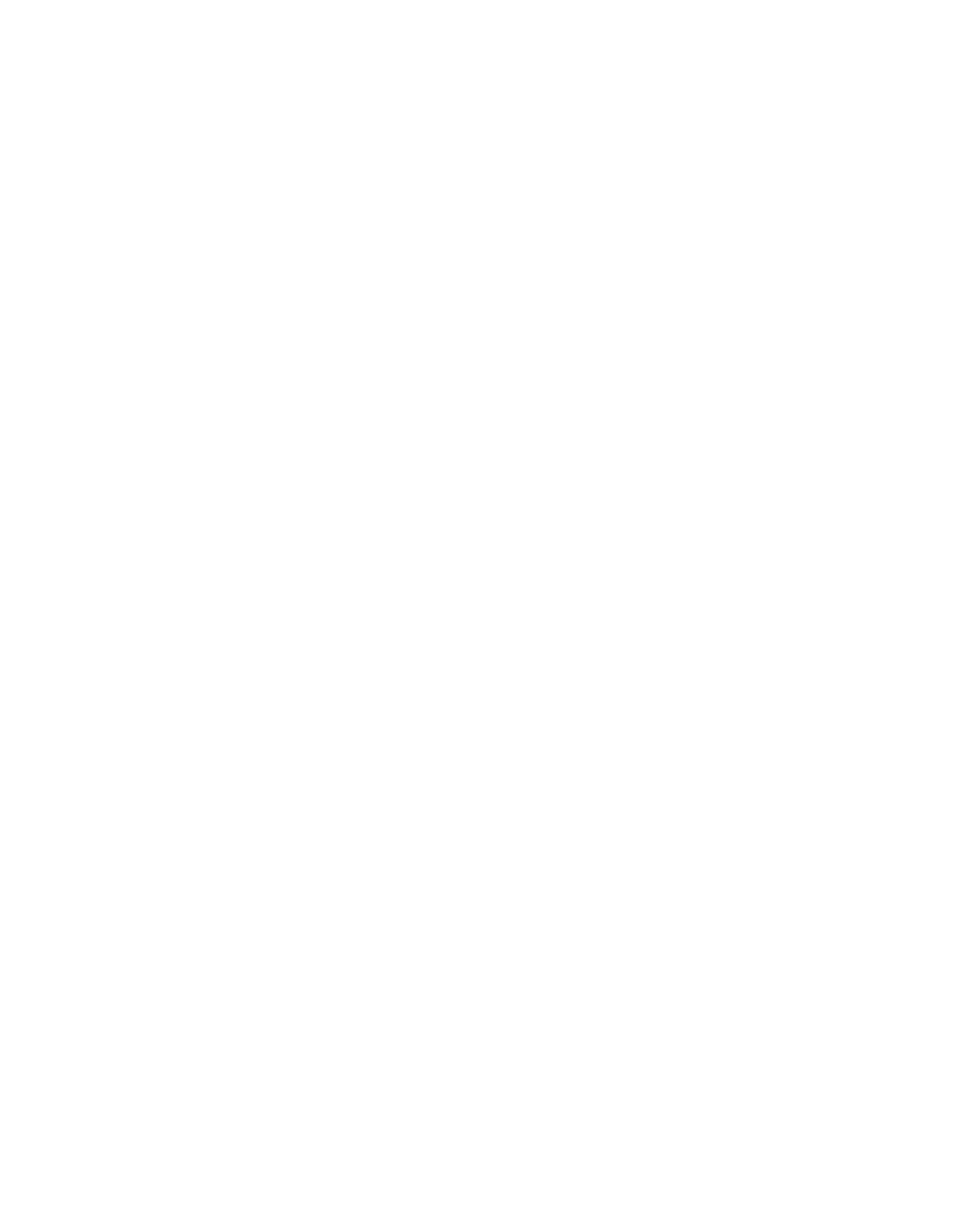Teacher Leaders and Equity-Centered Pedagogy: Empowerment and Development through Action Research

Jennifer Jacobs

University of South Florida

## **Abstract**

This qualitative research study examined the experiences of five teacher leaders enrolled in an instructional leadership master's degree cohort who engaged in equity-focused action research. Specifically, the study focused on *How do teacher leaders describe their development as equity-centered leaders after engaging in action research?* 

Findings point to how teacher leaders became empowered and increased in their confidence to advocate for change. The teacher leaders also discussed the development of an equity-centered teacher leadership pedagogy that included: focusing on beliefs before pedagogy, using an asset-based view of teachers, and valuing voices of color.

Across the nation, school districts are responding to changing demographics as well as achievement gaps for students of color, English language learners, and low-income students. Deficit thinking, defined as blaming educational gaps on "the students or their families, not in the social ecology of the school, grade, or classroom" (Weiner, 2006, p. 42), exists as families and children are blamed for achievement disparities rather than looking at teaching practice, curriculum, or organizational structures that may be leading to these inequities (Valencia, 1997). Nieto and Bode (2012) explain that an equitable education means "all students must be given the real possibility of an equality of outcomes" (p. 9). Rather than providing an equal education, or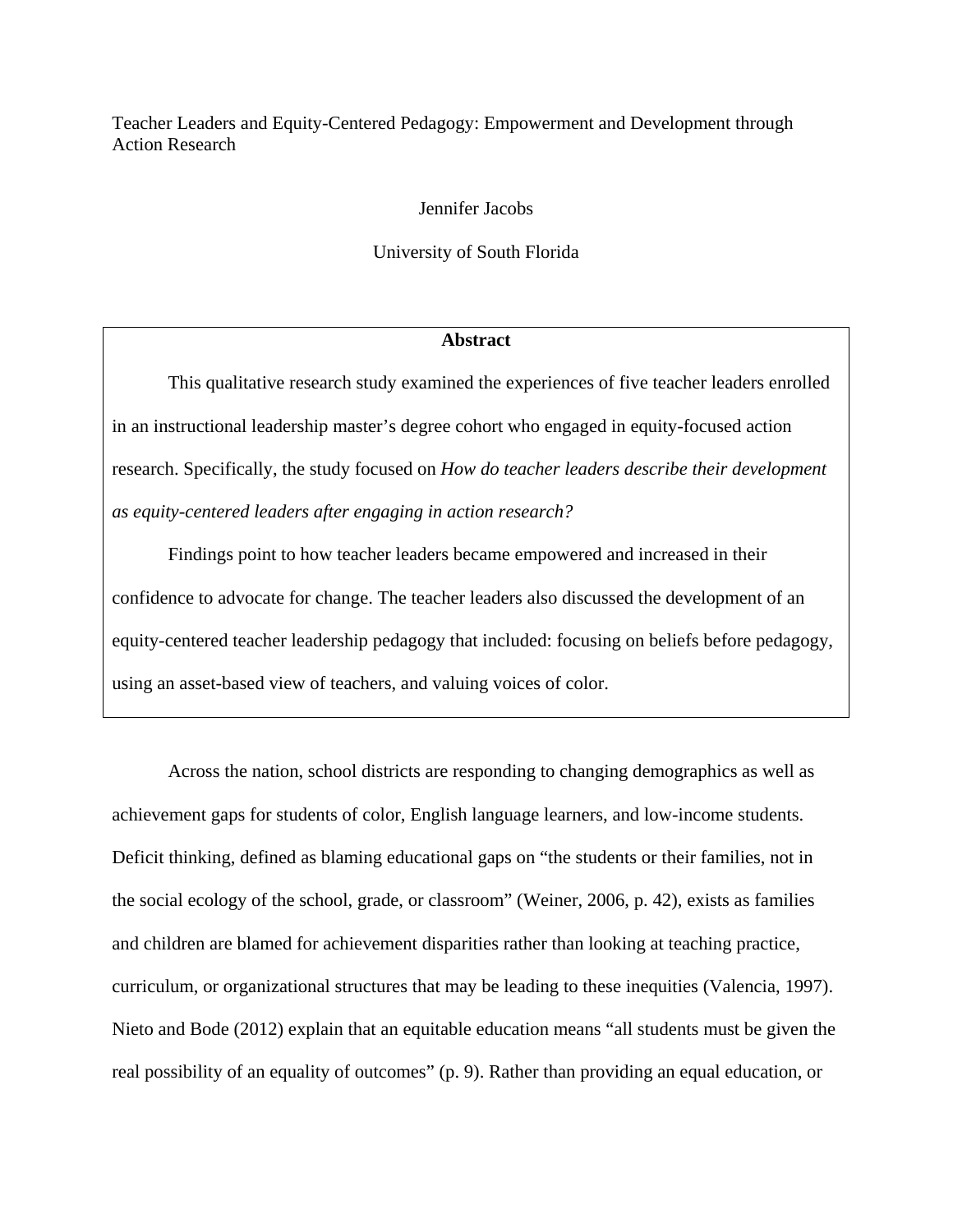giving all students the same thing, an equitable education focuses on providing students what they need to be successful or achieve equality.

Schools need leaders committed to working toward greater equity. In the educational leadership literature, Theoharis (2007) describes leaders committed to equity or social justice as those who "make issues of race, class, gender, disability, sexual orientation, and other historically and currently marginalizing conditions in the United States central to their advocacy, leadership practice, and vision" (p. 223). While Theoharis' (2007) work mainly points to principals who take a prominent role in developing equitable educational environments, schools must also begin to capitalize upon the expertise of teacher leaders (TLs) in this capacity. Rodriguez, Mantle-Bromley, Bailey, and Paccione (2003) share, "If change for underserved students is to occur, teachers who are committed to issues of equity must become active leaders in their schools" (p.229).

Teacher leaders are those who "lead within and beyond the classroom, identify with and contribute to a community of teacher learners and leaders, and influence other toward improved educational practice" (Katzenmeyer & Moller, 2001, p. 5). Teacher leaders often move away from a sole focus on their classroom to collaborating, mentoring, and supporting the professional development of their fellow teachers (Lieberman & Miller, 2004). Silva, Gimbert, and Nolan (2000) found that the work of TLs can include navigating school structures, developing and nurturing relationships, modeling professional growth, helping other TLs with change, and challenging the status quo as advocates for children.

The literature focused on TLs who attend to equity issues has highlighted successful culturally responsive teachers as those who form relationships with students, challenge deficit views of diverse populations, understand the assets found within diverse communities, and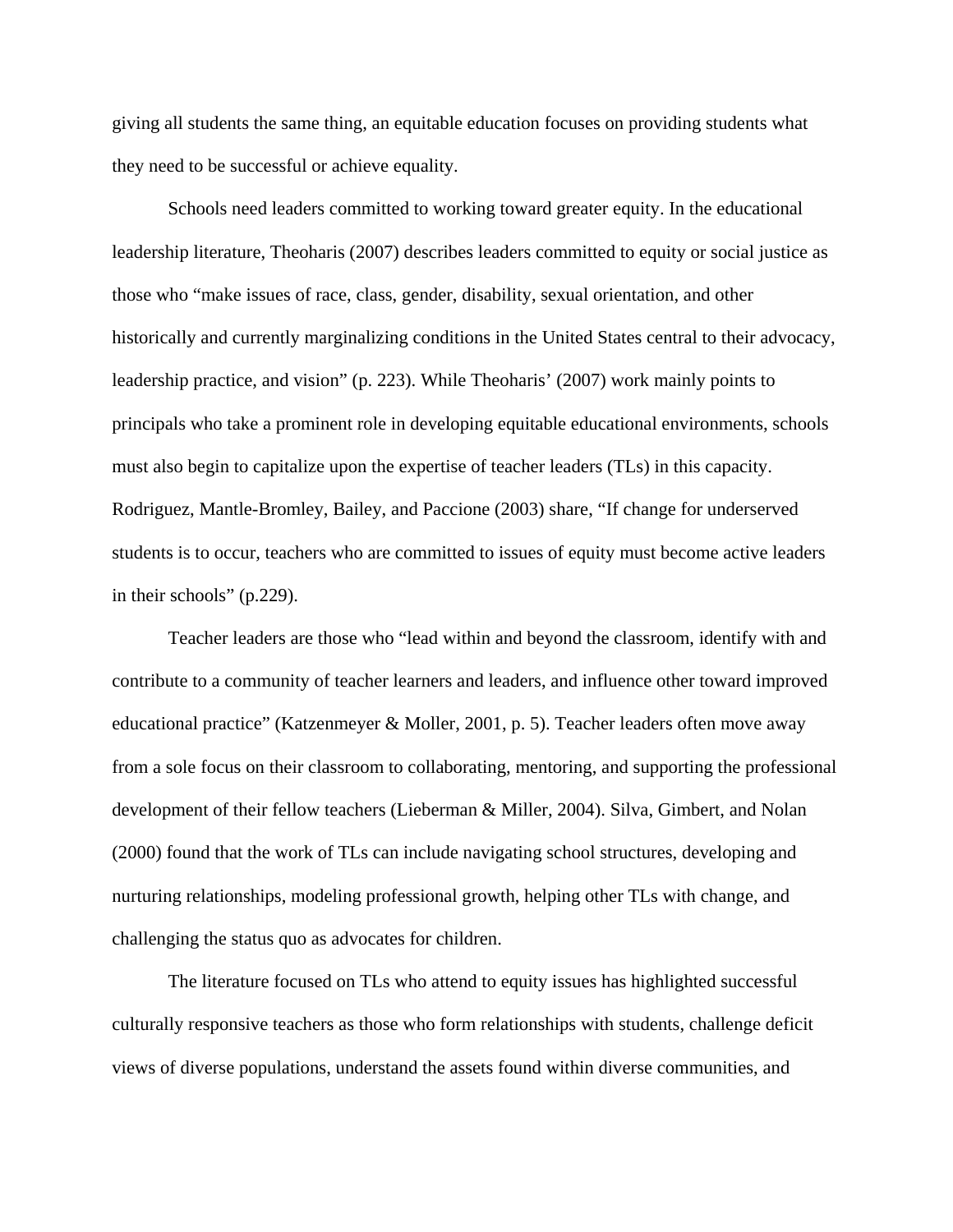connect content and pedagogy to students' lives (Gay, 2010; Gonzalez, Moll, & Amanti, 2005; Ladson-Billings, 2009). Interestingly, these descriptions are often found in the literature on cultural responsiveness, but not within the teacher leadership literature. For example, in York-Barr and Duke's (2004) comprehensive literature review on teacher leadership, there was not one reference to issues of equity or supporting culturally and linguistically diverse students

Building upon Theoharis' (2007) work, I use the term equity-centered teacher leadership to describe TLs who make issues of race, class, culture, gender, disability, sexual orientation, etc. central to their practice and vision both inside and outside of the classroom in order to facilitate educational contexts where all students have equal opportunity for success.

The purpose of this qualitative study focused on understanding how TLs within a graduate teacher leadership Master's program describe their development as equity-centered TLs after engaging in action research where they facilitated a small learning community of teachers focused on promoting change related to an equity issue.

#### **Literature Review**

The literature serving as the theoretical basis for this study is connected to several key areas. One relates to the literature connected to the components and influence of graduate teacher leadership programs. Another area focuses on leadership for equity in regard to principals and teachers. Finally, this literature review discusses types of teacher knowledge that teachers can construct within professional learning.

#### **Teacher Leadership and Graduate Education**

In the research literature, studies on the influence of formal teacher leadership graduate programs are lacking, with a greater focus on teacher leadership development within school settings (Taylor, Goeke, Klein, Onore, & Geist, 2011). The small amount of literature about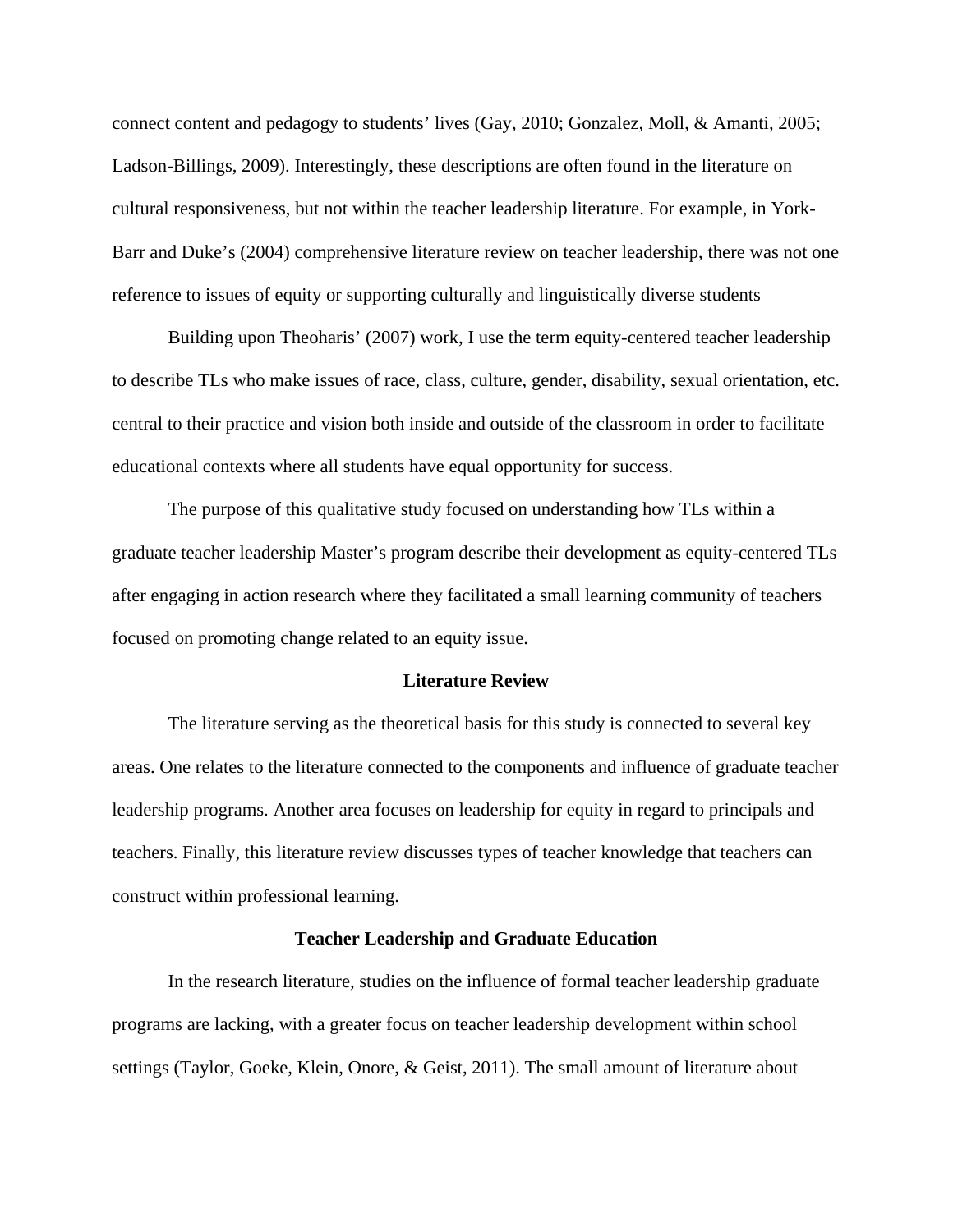graduate teacher leadership programs often lacks information about the impact of these programs (Ross et al., 2011).

Within the small amount of studies focused on the influence of teacher leadership graduate programs, several themes emerge. Taylor et al. (2011) engaged in a three-year qualitative study of their graduate teacher leadership program. They found that as a result of participation within the program, teachers were able to find and use their professional voice. Teacher leaders also felt empowered as they moved outside of their classrooms to work as agents of change. This included working with other teachers, other schools, and the community. Ross et al. (2011) looked at the impact of their teacher leadership graduate program on teachers, their colleagues, and school improvement efforts in relation to teaching, instructional problem solving, leadership within the school, and other teachers in the school. The authors found that as a result of the program, teachers adopted an inquiry stance and began viewing themselves as autonomous professionals. The teachers also adopted a leadership stance and began to view student learning as a collective responsibility.

Discussions of equity and teacher leadership are often non-exist in the graduate teacher leadership literature (Jacobs, Beck, & Crowell, 2011). Leonard, Petta, and Porter (2012) looked across 21teacher leader graduate programs to examine how they conceptualize teacher leadership. In their analysis of the vision, missions, goals, description, and curriculum of the programs, there was not one mention of anything connected to social justice and equity.

**Action research and teacher leadership programs.** Action research is a key element of many graduate TL programs (Phillips & Hollingsworth, 2005; Taylor, et. al., 2011). In their study of effective school leadership programs, Darling-Hammond, LaPointe, Meyerson, and Orr (2010) found the existence of action research as a key pedagogical tool for graduate students to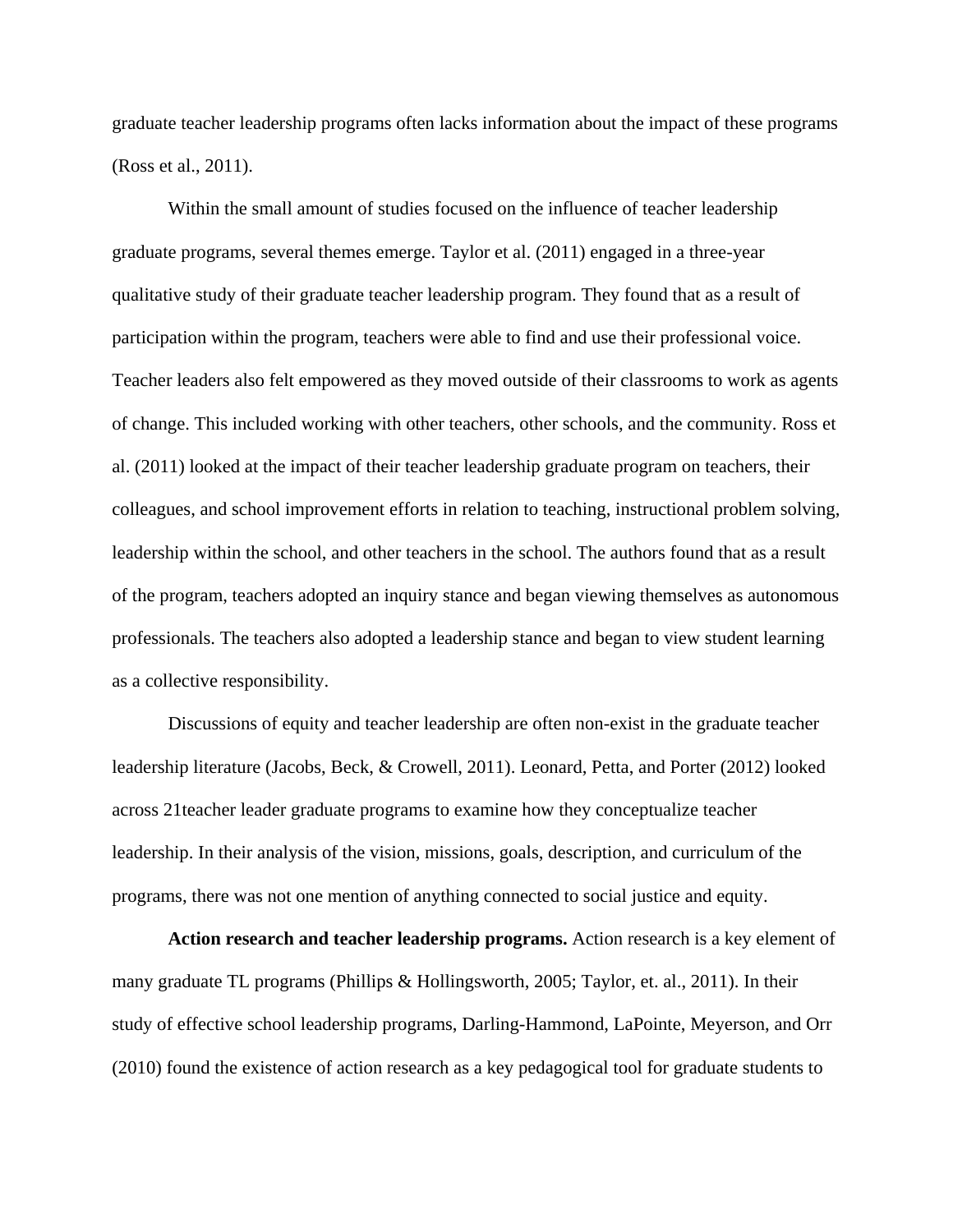make theory to practice connections. Specifically this process includes identifying an issue or problem within a school context, reviewing literature related to the issue, collecting data on that issue (often both quantitatively and qualitatively), analyzing the data, planning for change, and enacting change (Glanz, 2003; Stringer, 2007). While there are many different models of action research, key tenets include: context specificity, addressing real life dilemmas, stakeholder input and collaboration, reflection and action, and a commitment to improve practice (Glanz, 2003; Stringer, 2007). While traditional research may have a specified beginning and end, the action research process is a continuous cycle of reflection and action (Stringer, 2007).

Phillips and Hollingsworth (2005) examine the use of action research with literacy teachers as a method of moving these teachers toward greater activism in their schools. They had mixed reviews in how the teachers saw the importance of the action research process. Some teachers found this process to be a waste of time since they had no control of the curriculum they were teaching in their schools. Teachers also struggled with action research because many lacked research skills. Taylor et al. (2011) emphasize the importance of praxis (reflection and action) in teacher leadership development connected to action research. This Cycle of Praxis involves teacher leaders "simultaneously constructing and applying new knowledge and understandings which led, in turn, to new initiatives" (p. 926). The authors found that engaging in action research influenced the teacher leaders to feel ownership of their learning and view themselves as knowledge creators. Perez, Uline, Johnson, James-Ward, and Basom (2011) found that graduate students that engaged in a reflective, inquiry-based approach to learning became skilled at formulating problems, convening stakeholders, using data to show the needs for change, and increased confidence in improving student learning.

## **Leadership and Equity**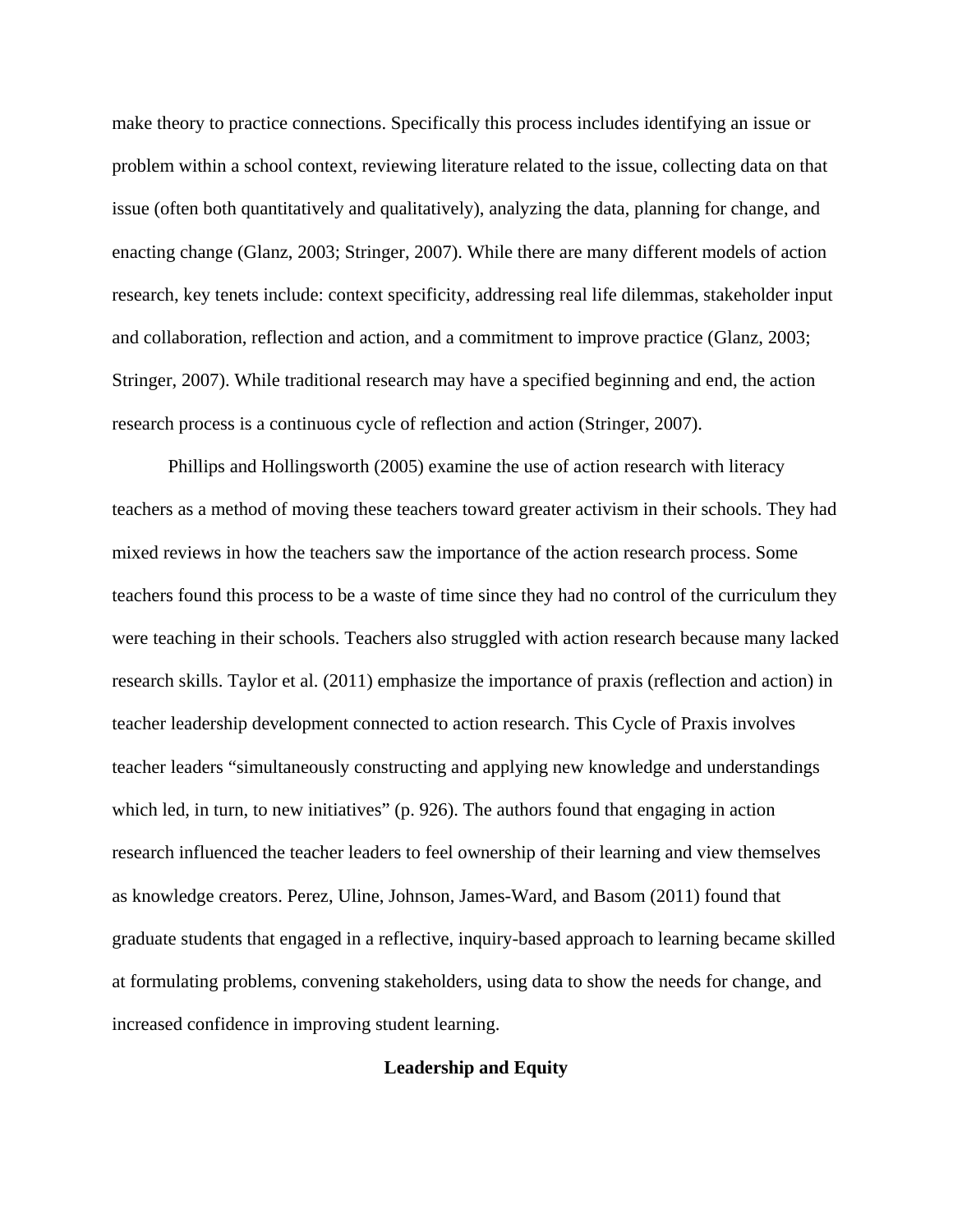While many issues of inequity and racism are connected to larger systemic and macro conditions, the work of TLs on the ground level can make a difference in the lives and success of students (Nieto, 2007). While the literature contains a great deal of description in relation to teachers who are culturally responsive or equity-minded (see Gay, 2010; Ladson-Billings, 2009), there is a lack of literature about what happens when these TLs move beyond their classroom and begin to work with other teachers. These TLs must not only have culturally responsive practices in their classrooms, but leadership skills to move beyond their classrooms (Nieto, 2007). "They embody particular behaviors and attitudes that help them teach their students, while at the same time challenging inequities both in their schools, and more broadly, in their communities as well" (p.308). Nieto (2007) describes TLs committed to equity as confronting and challenging "regimes of truth" (p.304) that are often invisible but serve to perpetuate inequities. This involves not remaining silent when seeing injustice and questioning colleagues even if it is uncomfortable.

The educational leadership literature has spent more time on this topic in the area leadership and equity or social justice. This literature describes these leaders (often referring to principals) as those who engage in critical self-reflection to recognize their own sociopolitical identities (Brown, 2006; Kose, 2007), identify systems and structures that lead to inequities, promote inclusive practices and equitable access to curriculum (Kose, 2009; McKenzie et al., 2008; Theoharis, 2007), and support teachers through professional development in developing curriculum and pedagogy that include multiple perspectives and experiences (Kose; McKenzie et al.). The reform efforts of TLs could connect to many of these characteristics described for principals.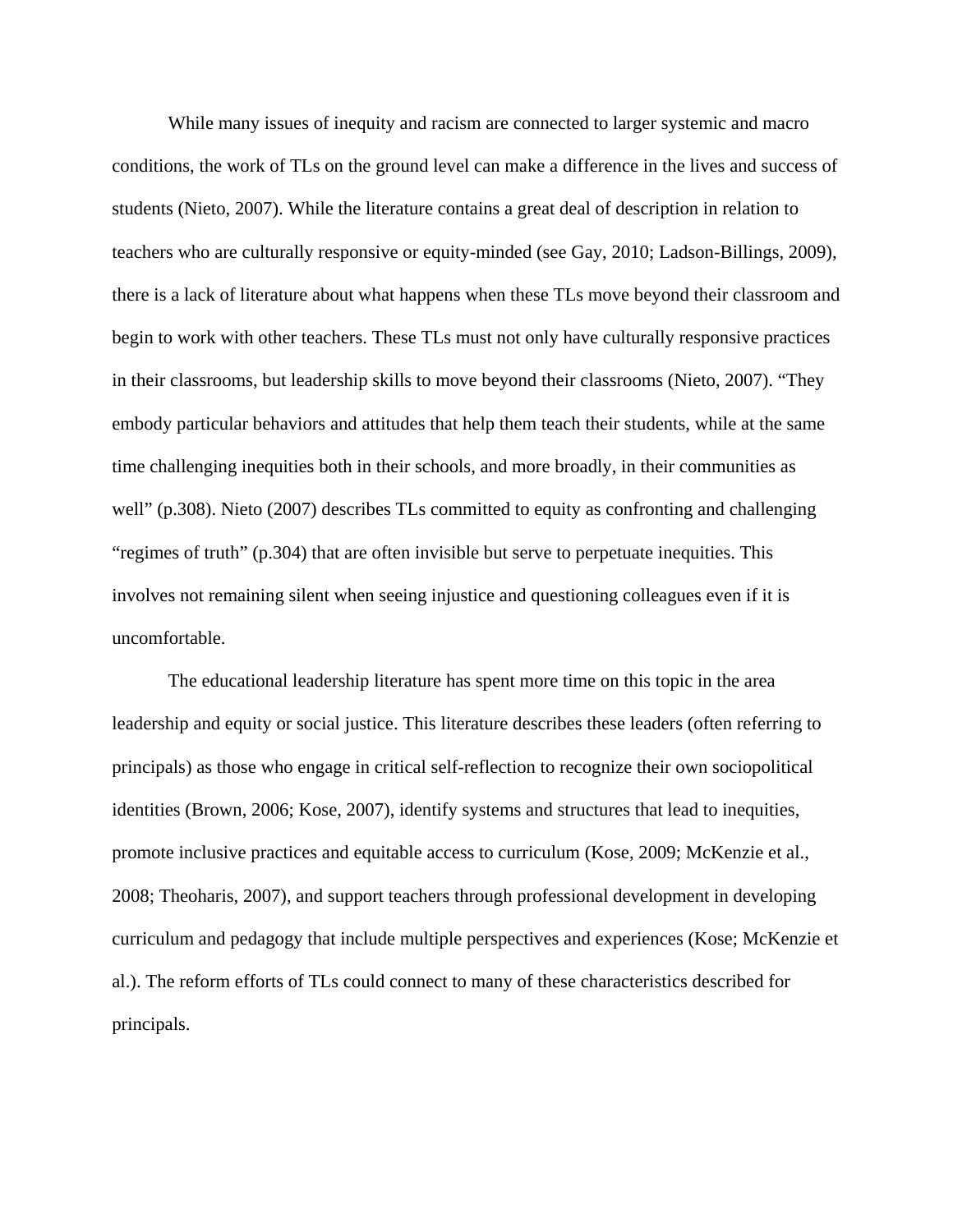Kose (2007) studied how leaders committed to equity promote professional development among teachers. Often referring to the role of principals, these studies also have implications for TLs. Kose (2007) found that professional development content to support teachers in understanding equity must attend to two integrated strands of professional learning. This includes professional learning in content areas to develop subject matter expertise as well as learning in the area of social identity development. Social identity development includes helping teachers understand their own personal diversity awareness, gaining affirming views of diversity, and understanding the concept of cultural capital. When these two areas were intertwined, this then leads to professional learning in differentiating instruction for diverse learns as well as teaching students about equity and social justice.

## **Types of Teacher Knowledge**

Graduate teacher leadership programs as well as action research are two tools that promote teacher learning. Cochran-Smith and Lytle (1999) identify three types of knowledge that teachers build when engaged in professional learning. These three types of teacher knowledge include: knowledge *for* practice, knowledge *in* practice, and knowledge *of* practice.

Knowledge *for* practice connects to the formal domain of knowledge. Specifically, this often includes knowledge provided to teachers from those outside of the specific school context. This is often knowledge associated with formal theory and research that is often disseminated through publications, graduate programs, or outside experts. As teachers engage in action research they may build upon knowledge *for* practice as they begin to understand an issue in their context by reading the professional literature.

Knowledge *in* practice refers to knowledge that is often constructed by those within the classroom through practice and experience in the field. When teachers engage in action research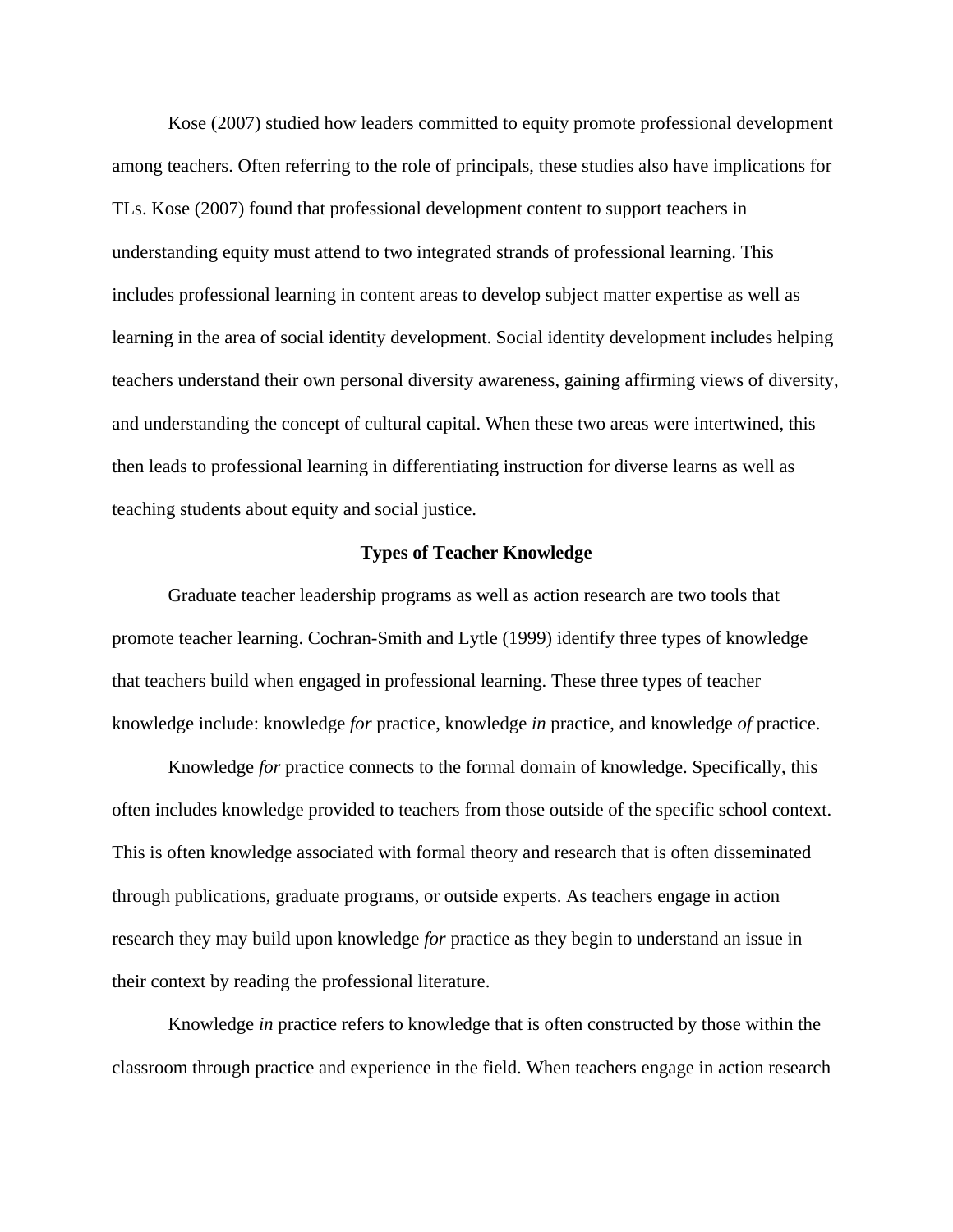they are able to engage in professional learning that allows them to study their own practice and in turn generate context specific knowledge in practice.

The third type of knowledge generated by teachers is knowledge *of* practice. Not a combination of knowledge *for* and *in* practice, this third type of knowledge is generated when teachers "make problematic their own knowledge and practice as well as the knowledge and practice of others and thus stand in a different relationship to knowledge" (Cochran-Smith & Lytle, 1999, p. 273-274). In this view of knowledge, teachers do not necessarily just rely on knowledge from the outside or simply on their own teaching practice. In this conception of knowledge, "teachers learn when they generate local knowledge *of* practice by working within the contexts of inquiry communities to theorize and construct their work and to connect it to larger social, cultural, and political issues" (Cochran-Smith & Lytle, 1999, p. 25). Action research serves as a professional development tool by helping teachers develop knowledge *in* and *of* practice.

#### **Context**

This educational leadership program, located in a southwestern public university, affords students the opportunity to pursue a Masters in Education with principal certification or a Master of Arts in instructional leadership. In an effort to increase the relevancy of the role graduate education plays in improving instruction within schools, the department sought to revive the instructional leadership track. To these ends, two years ago we began a partnership with a local district to recruit potential students to become a part of an instructional leadership cohort. This cohort provides the district an opportunity to grow a group of in-house teacher leaders. This work was especially timely as over the past several years this district has shifted from having a predominantly White student population to including greater amounts of students of color as well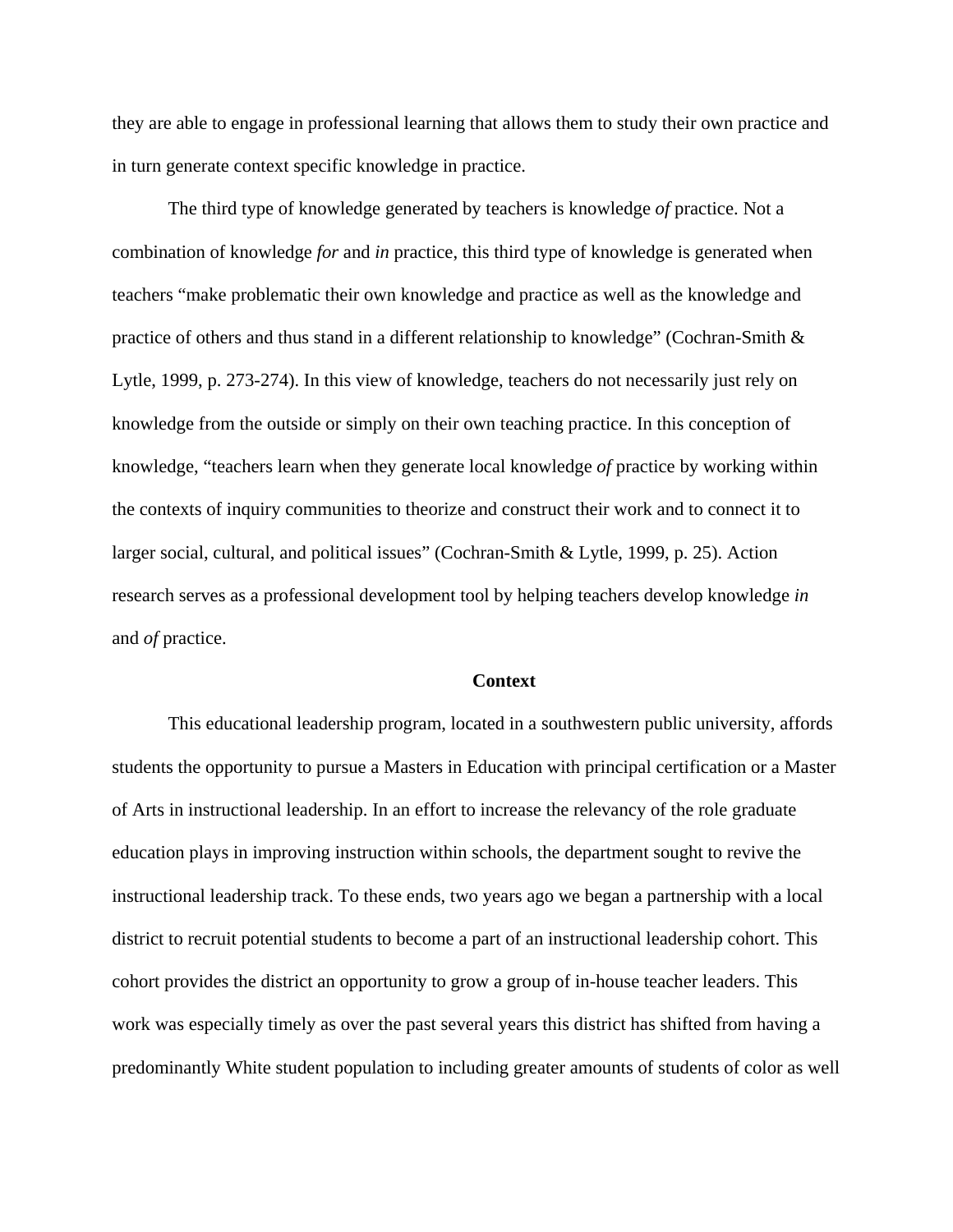as English language learners. Given the unique orientation of the program focused on equity, the districts' need to support an increasingly diverse student population aligned with our focus on developing culturally responsive, equity-focused TLs.

The instructional leadership curriculum begins with critical self-reflection on beliefs about leadership and education. Subsequent courses focus on professional development, supervision, community engagement, curriculum design, and instructional models. In the culminating courses, students are asked to develop an action research project. Since this master's program has a specific focus on equity, most projects link to topics such as race, class, gender, ability, etc. Also, since this master's program is focused on leadership, their action research must move beyond their individual classroom to influence the larger school community. For example, TLs work with grade levels, curriculum departments, the community, or teachers from across the school.

For the action research, TLs collaboratively work with a group of school staff to identify an instructional concern. From there they often work individually to write a literature review, and collect a variety of data. At that point they work with a group of interested colleagues at their school to analyze the data and develop an action plan. For many students, this action plan involves the TL leading a small learning community of interested teachers on their campus to engage in professional learning related to their topic. Before actually implementing their decided plan of change, the TLs present their action research to a panel of graduate program faculty members as part of the final capstone of the program. The TLs receive feedback about their action research report and also feedback about their plan of action. The TLs then enroll in one of their final courses in the program focused on school change. The main project during this course is actually implementing their change effort. As part of this course, the TLs write weekly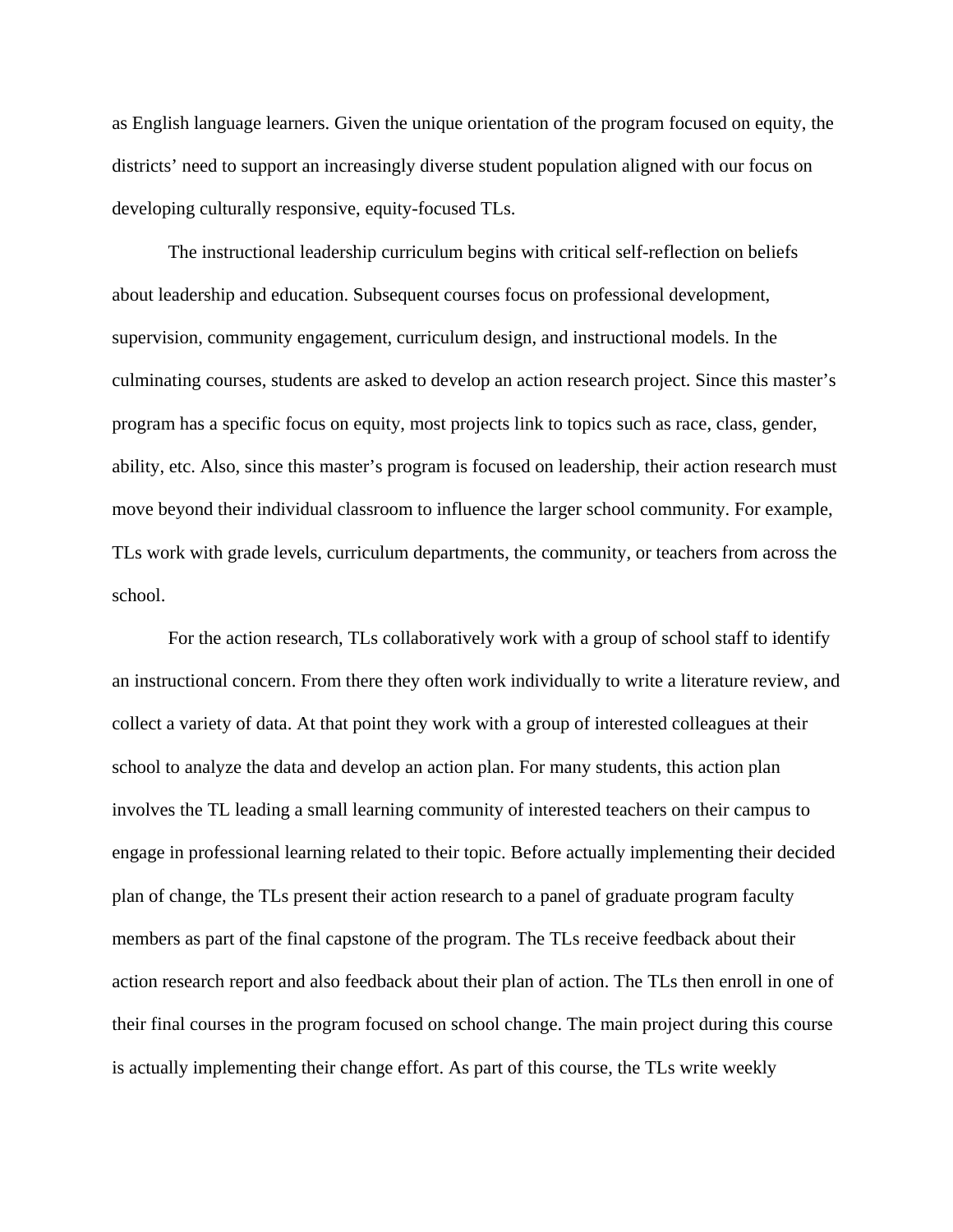reflections on the progress of their action plan as well as systemically collect and analyze data related to their work leading the learning community. The final evaluation for this course consists of a report outlining the themes that emerged during their action plan implementation. The professors within both of these courses supervise the action research process.

## **Methodology**

The purpose of this qualitative study focused on addressing the question: *How do teacher leaders describe their development as equity-centered leaders after engaging in action research?* Given the focus of this research question, this study is epistemologically grounded in constructivism (Crotty, 1998). The goal is to understand the experience of the TLs' from their perspectives and how they make meaning.

Within this research, sampling was purposeful in contacting TLs who recently graduated from this instructional leadership cohort who designed and implemented an action research project focused on an equity issue (Miles & Huberman,1994; Patton, 2002). An equity issue is defined as focusing on race, class, gender, sexual orientation, ability, or language. Out of the cohort of fifteen, ten action research projects fit the criteria. Five of the TLs elected to participate. All participants were female (one Latina, four White). Three TLs were classroom teachers and two held the position of instructional coach. This was a district position where the TLs worked with teachers across several schools specifically on math instruction. The following table provides information on all participants.

### **Insert Table 1 Here**

As seen within the table, the TLs focused on a variety of issues from equity for girls in mathematics, Latino student achievement, equity for novice teachers, and equitable achievement for African American students in mathematics. All five of the TLs implemented an action plan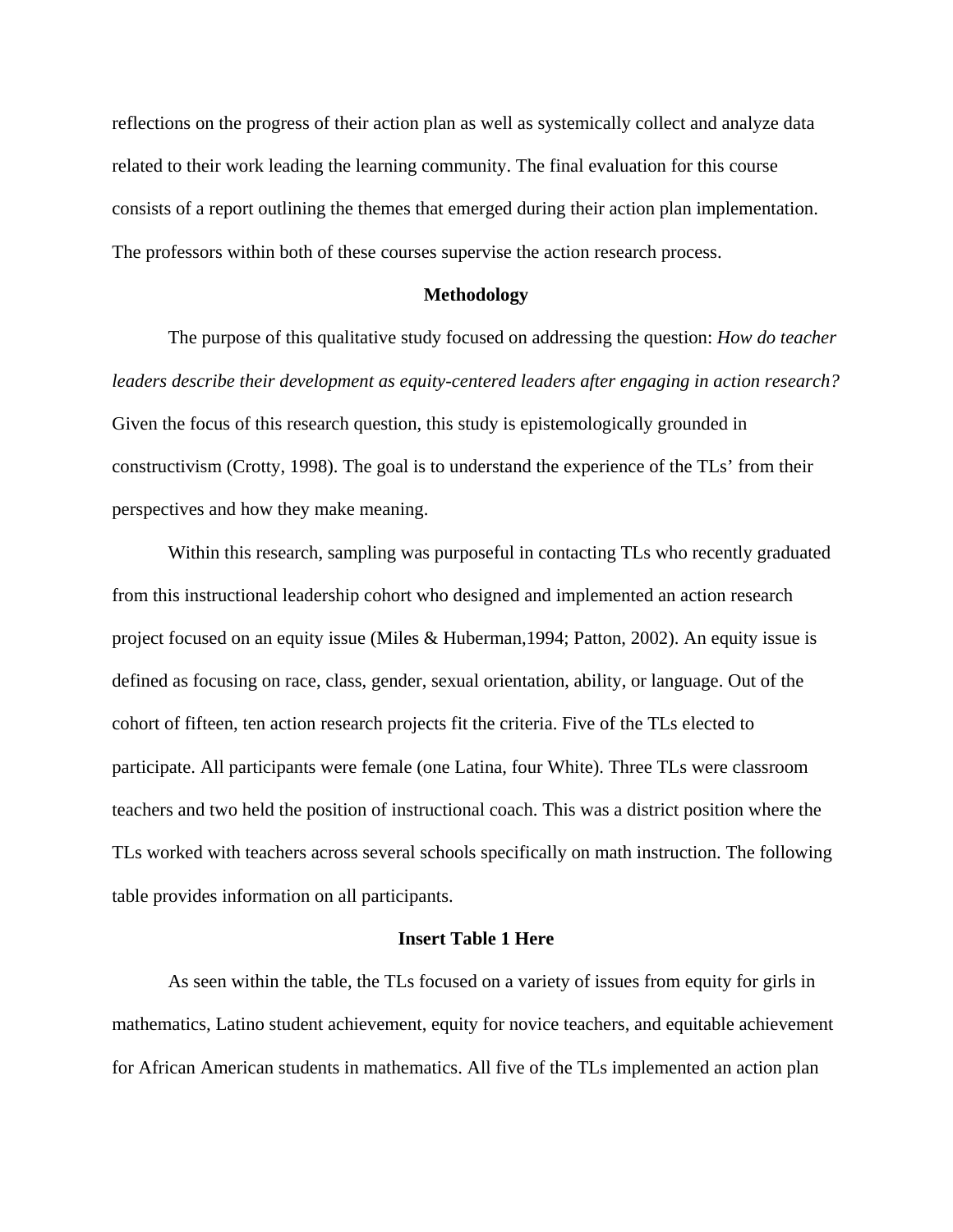on their campuses that involved convening a small study group or learning community of teachers who volunteered to be part of the process. The groups met approximately four to eight times over the spring semester. Activities within groups included: reading articles, critical dialogue to unpack beliefs, analysis of achievement data, reflective writing, simulation activities, and case study. As a faculty member in this leadership program, I have taught both action research courses and also served as program coordinator. For these particular participants, I taught their class focused on action plan implementation and understanding processes of school change.

A variety of data collection techniques were used in order to understand the TLs development. Archival documents consisted of two assignments from the school change class. This included a 30-50 page academic paper the TLs wrote after their change effort was complete. This paper consisted of a technical description of their action research, themes synthesized from their work over the semester, and reflections on what they learned. Other documents included eight reflective journals the TLs wrote throughout the school change class that chronicled their feelings about taking action on their campuses. Finally, data collection involved an in-depth interview (Kvale, 1996) that took place at the beginning of the semester immediately following action research completion. The interview guide consisted of questions focused on prompting TLs to reflect on what they learned during the process of implementing their action plans including the challenges they faced, successes, and how they negotiated this process. Interviews were transcribed verbatim.

Data analysis began with open coding of all archival documents and interview transcripts by individual participant (Creswell, 2007; Merriam, 2009). Within each participant, similar open codes were grouped to make initial themes or patterns (Yin, 2003). For example, for Mary these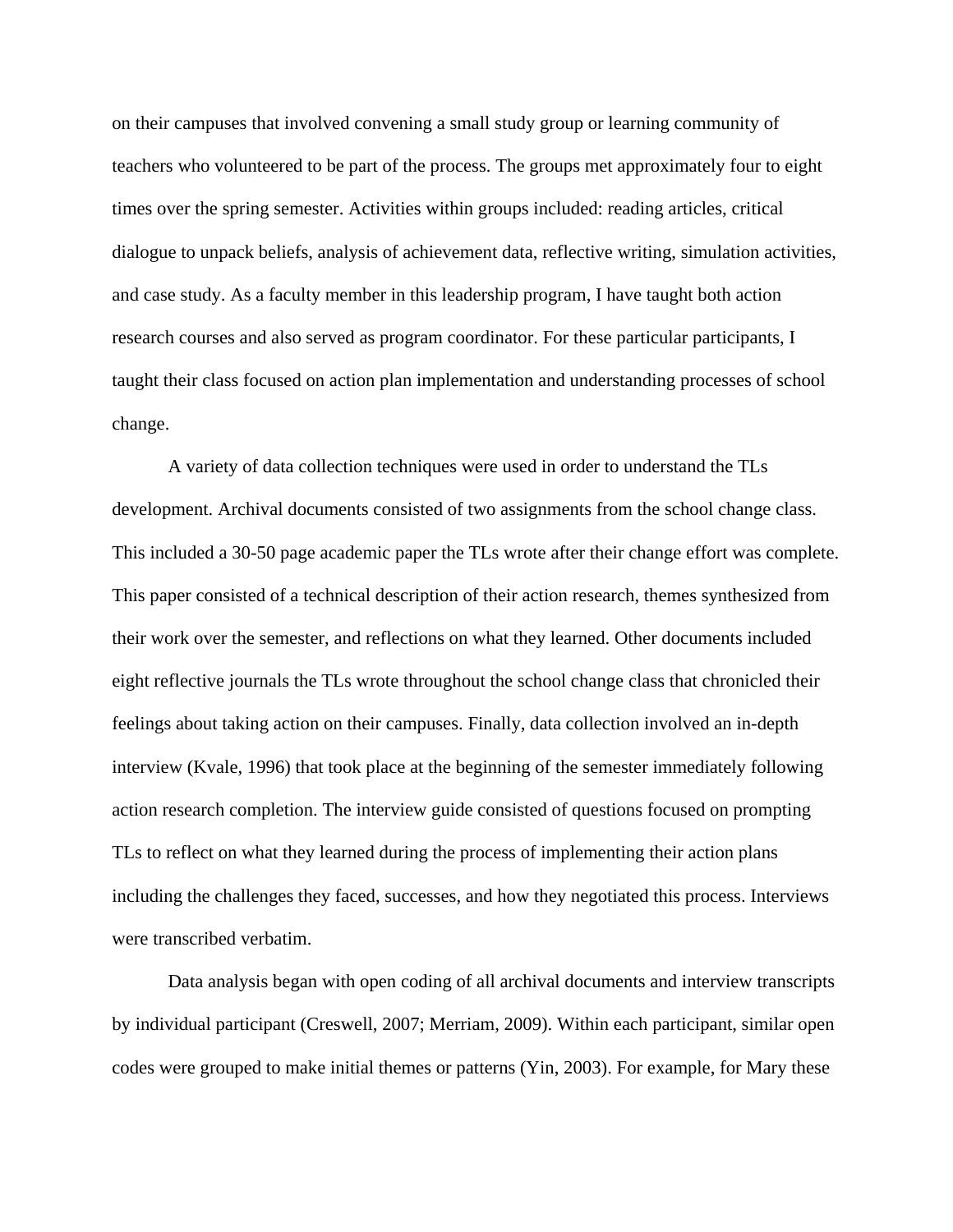initial themes included facing resistance, feeling empowered, and purposefulness in dialogue. For Lisa, these included confronting deficit thinking, building relationships, finding a voice, and changing pedagogy. After themes were developed for each TL, then analysis moved to looking across all the TLs. This began by looking at the individual themes within each teacher leader and using these as beginning open codes to re-code all of the data. Analysis then moved to identifying overarching themes about common elements or processes of development across all TLs. As can be seen in Mary and Lisa's examples, individual TL themes such as feeling empowered and finding a voice were connected into a larger overarching theme of empowerment. The larger theme of developing an equity-centered pedagogy began by first bringing all the initial themes connected to pedagogy together and looking for commonalities across. Looking across these themes related to the TLs learning, the theme of the uniqueness of equity change emerged as a common thread. These instances of pedagogy were then analyzed further to develop the three sub-themes related to beliefs before pedagogy, approaching deficit thinking, and the voices of color.

Trustworthiness was built through the use of multiple method triangulation (report, reflections, and interviews). In addition, themes were shared with each of the participants to allow for member checking (Patton, 2002). At this point, participants had the opportunity to comment on the findings. To add to this trustworthiness, since I was not only the researcher, but co-coordinator of the instructional leadership cohort, I made sure to share the data and analysis with a critical friend not associated with the program to gain another perspective.

#### **Findings**

The participants all discussed their development as equity-centered TLs as they engaged in the process of action research. An overarching theme was that the TLs felt empowered. They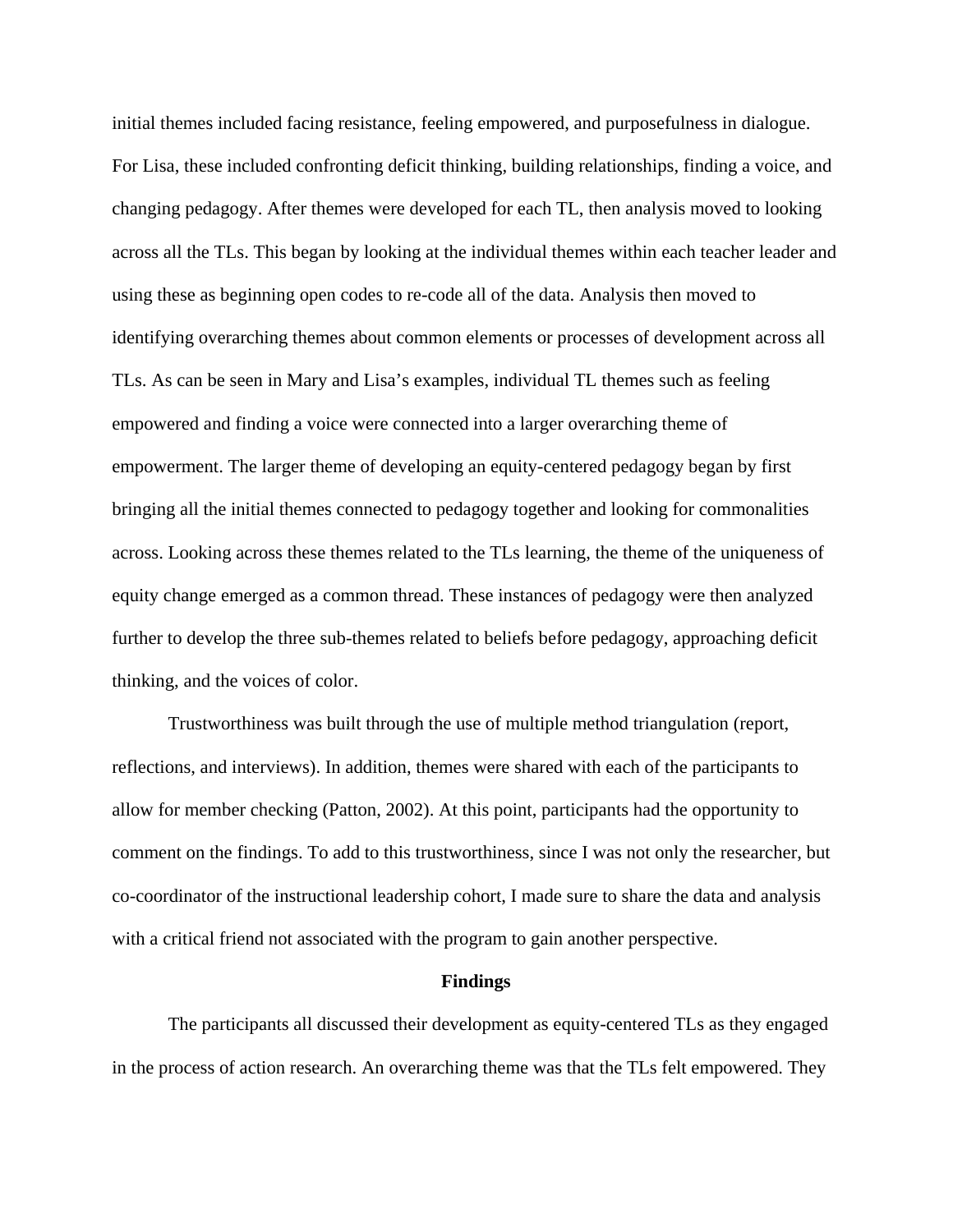explained that they were able to move their change effort forward and advocate for change. The TLs also began to develop their pedagogy as equity-centered TLs as they named various key elements that guided their work with teachers.

## **Becoming Empowered as Equity-Centered Teacher Leaders**

All the TLs shared that as they engaged in action research, they developed feelings of empowerment in their role as equity-centered TLs. They began to feel that they could make a difference in schools. Short (2003) defines teacher empowerment as a "process whereby school participants develop the competence to take charge of their own growth and resolve their own problems" (p.488). Erica shared in her interview,

We saw this need, we thought it was a problem, we collected the data, we saw that it *was* a problem, and then put a plan in place to maybe effect some change. That was exciting! Action research became a process that provided them with direction when faced with inequities on their campus. Mary shared in the final reflection of her action research report:

And we [the school] need to be more culturally responsive to our kids. Now I have a place to go. It's not just floating out there somewhere. There's something that needs to be changed. What is it? There's a focus. There's something that I know I can do. There is a jumping off point to go forward. And it, it gave me a sense of purpose. To say, I see this. I want to make a change.

The TLs also discussed how they developed confidence in standing up for equity issues. Mary talked about being less willing to accept the status quo in her reflective journal.

Because before I thought if people give it to you, you just do it. I guess that's how I was raised. If your boss tells you this is what you do, you just do it. Now I look at things differently. Now I would ask why…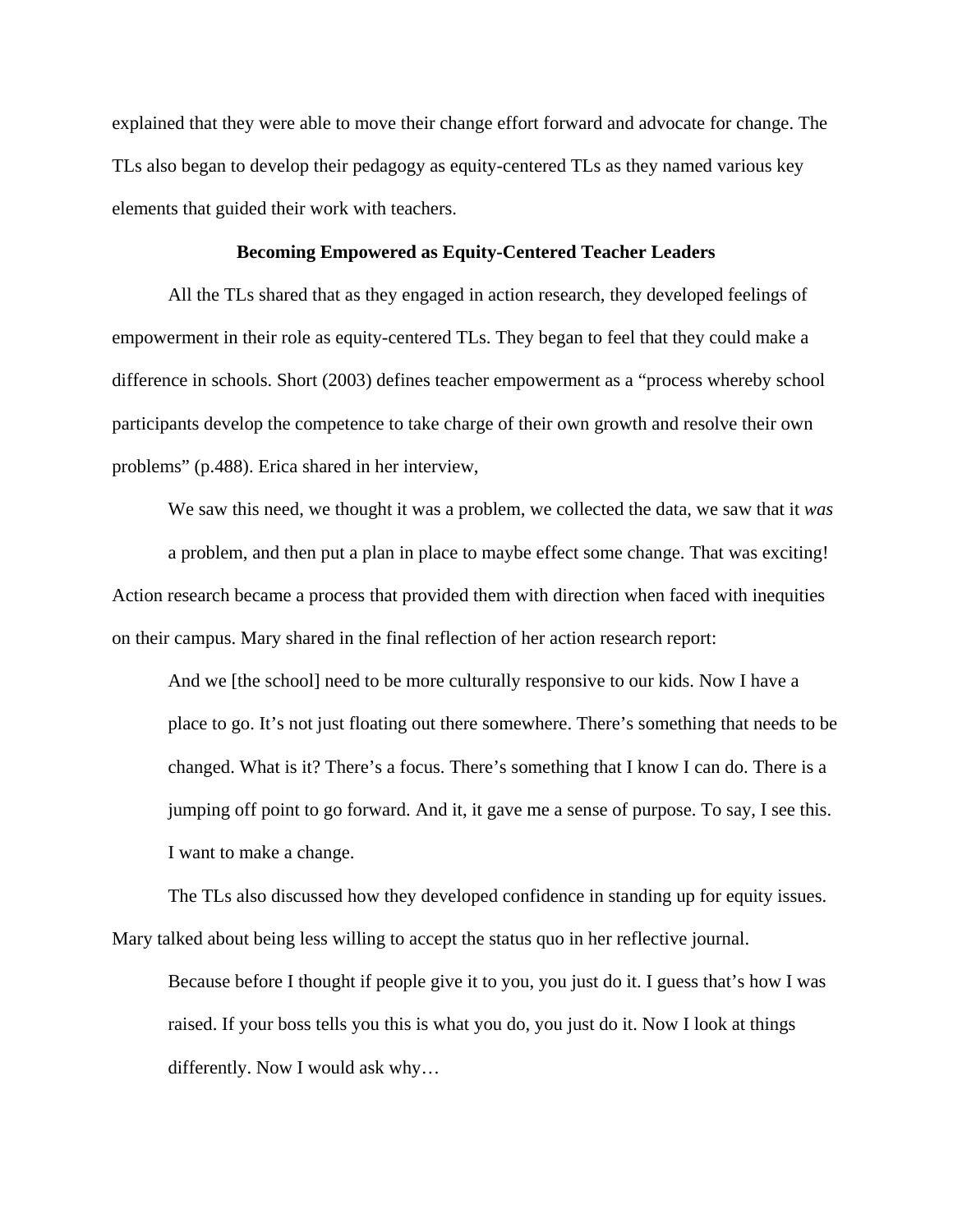Isabel shared in her reflective journal, "I've always stood up for students, for what I feel is right for a student, but not necessarily with my colleagues." She talked about standing up to a colleague in her action research group who wanted to refer an African American boy for special education testing because the boy's parents were not helping him at home. Isabel questioned the teacher by asking, "What have you tried in the classroom?" Lisa talked about being empowered to stand up for students as well. She said in her interview, "I want to be part of the change agent for students. I want all students to be treated with respect and for them to be given access to the education all students deserve." Many TLs discussed how they felt empowered due to all of the data they had collected from both stakeholders and the research literature. Erica said in her interview, "We are speaking up probably more than we ever would have before, just cause we are armed with more information."

The TLs who held district positions explained how they felt empowered to advocate for change at the district level. In her interview, Erica talked about a meeting with the district professional development coordinator and curriculum director where she advocated for equity of support for novice math teachers. She was able to draw upon her research to push for change.

When I asked,

'What can we do to be sure the novice teachers have sufficient support to start the school year?' both ladies began to speak about mentors and I could not help but interrupt! I began rattling off all the reasons why the mentors have not been successful in supporting novices during the first week: some mentors have not even committed to being a mentor yet, mentors on growth plans and second year teachers are not equipped to handle their classrooms much less help another teacher, etc. They both agreed that the mentoring program has some issues. First and foremost, anyone breathing qualifies to be a mentor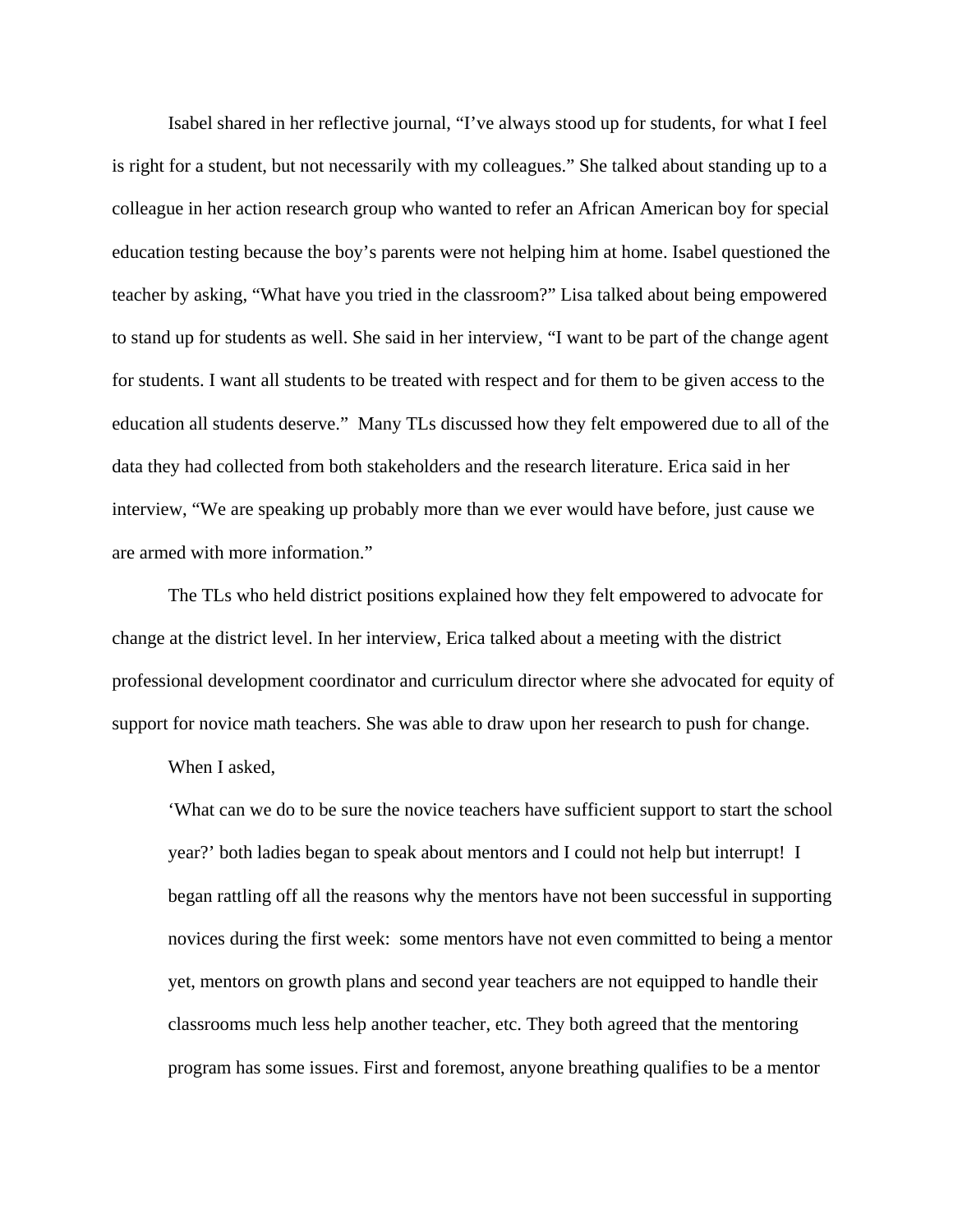under our current system! When I suggested that we come up with some requirements to guide the administrators, the PD Director jumped on board. In fact, she wants to create an application process.

Erica felt compelled to raise her voice on the issue. "If I do not push back on the system, who will?" Not only did the TLs began to feel empowered to speak up and work for change, but they began to build professional knowledge about the type of pedagogy they needed to enact in order to work for change.

#### **Developing an Equity-Centered Teacher Leadership Pedagogy**

One overarching theme across the TLs related to the unique nature of change focused on issues of equity and therefore, how their pedagogy must be unique. The TLs shared that they all engaged in professional learning while engaging in action research that prompted the development of an equity-centered teacher leadership pedagogy guiding their work with teachers. The elements of this unique pedagogy included: attending to beliefs before pedagogy, using an asset-based view of teachers, and valuing the voices of teachers of color.

**Concentrating on beliefs before pedagogy.** The focus of the master's program was *instructional* leadership, but many of the TLs began to realize that before a focus on instruction, there needed to be a focus on beliefs. Trying to "fix" teachers or "tell" them how to be equitable would not work. Change would not occur with generic discussions of pedagogy or content. The TLs discussed how educators must understand their own beliefs and biases in order to reflect on their interactions with students. Sara shared in her interview:

At first I really questioned where to start in this process. I wanted to go right to classroom pedagogy and classroom management strategies. However, understanding yourself and your own culture has to be the first step or the other information is meaningless. I am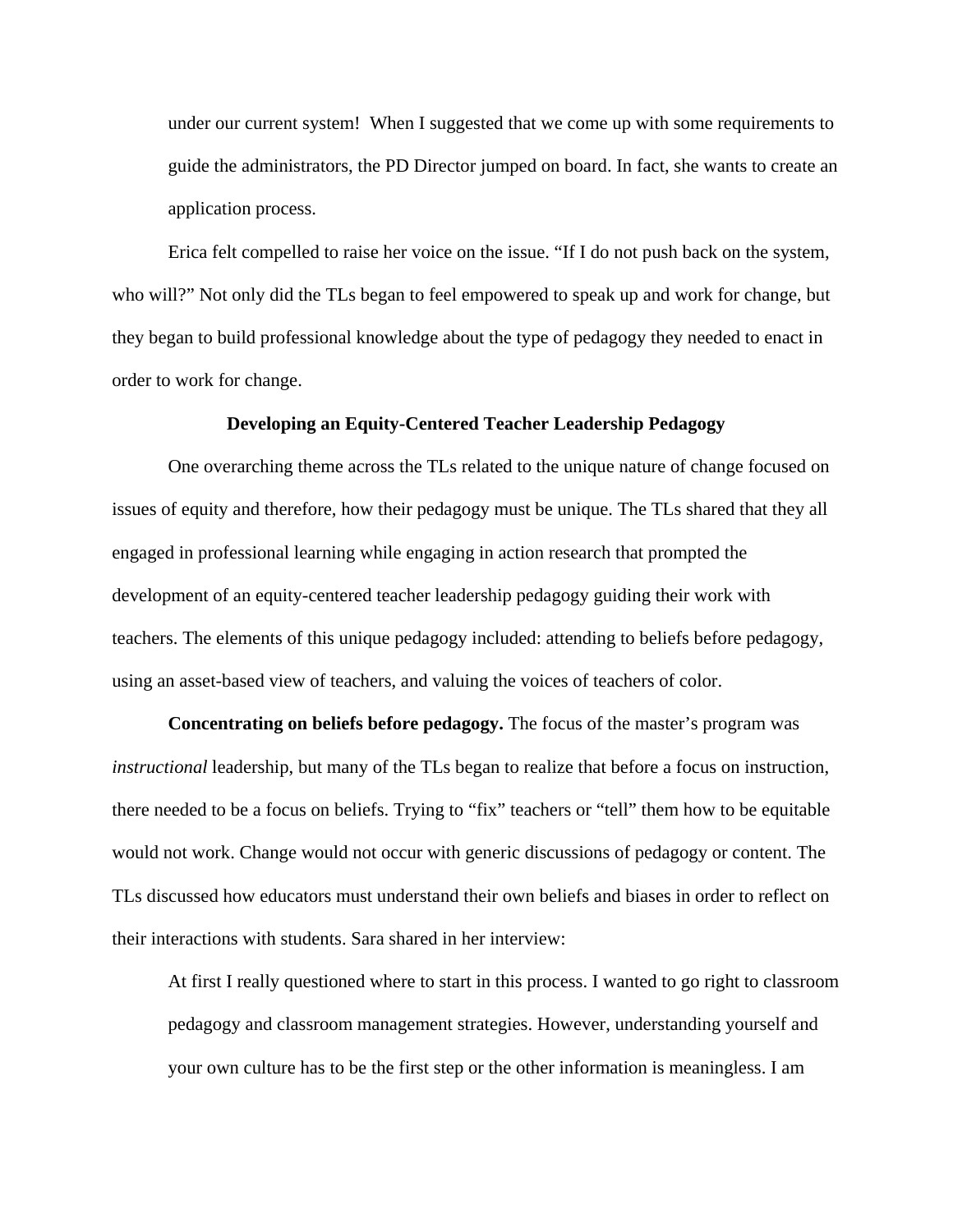unsure how effective four meetings will be in moving all participants towards an understanding of their personal culture. My hope is that it will start the process for these participants and influence them to involve others in the start of a process.

 Sara further reflected on how she brought into question her prior practice in working with teachers. She explained, "I guess I just realized that this is my third year in the job, and I've been concentrating on pedagogy all this time, and there is still achievement gap."

All the TLs talked about being extremely reflective and purposeful in having to include a major focus on beliefs within their change effort. For example, Mary shared in her interview:

You have to think about their attitudes and their beliefs before you can throw change at them. How are they going to react to this change, and how do they feel about change? Not just about how they are going to react to it. But why are they reacting this way? What is it about this change that affects them and the way they're going to work?

This focus on beliefs influenced where Lisa began her work with teachers around achievement for girls in mathematics. In her reflective journal, Lisa described having teachers write a "mathography" reflecting on their experiences throughout their lives connected to becoming a math teacher and how this influenced their beliefs about teaching mathematics. The TLs talked about how change in relation to understanding issues of equity and diversity was especially difficult because of the time needed to focus on beliefs.

**Using an asset-based view of teachers**. The TLs discussed how they often confronted with resistance and specifically deficit thinking (Valenica, 1997) when working with teachers about issues of equity. The TLs became surprised by the extent of the deficit thinking. For example, Mary shared in her reflective journal: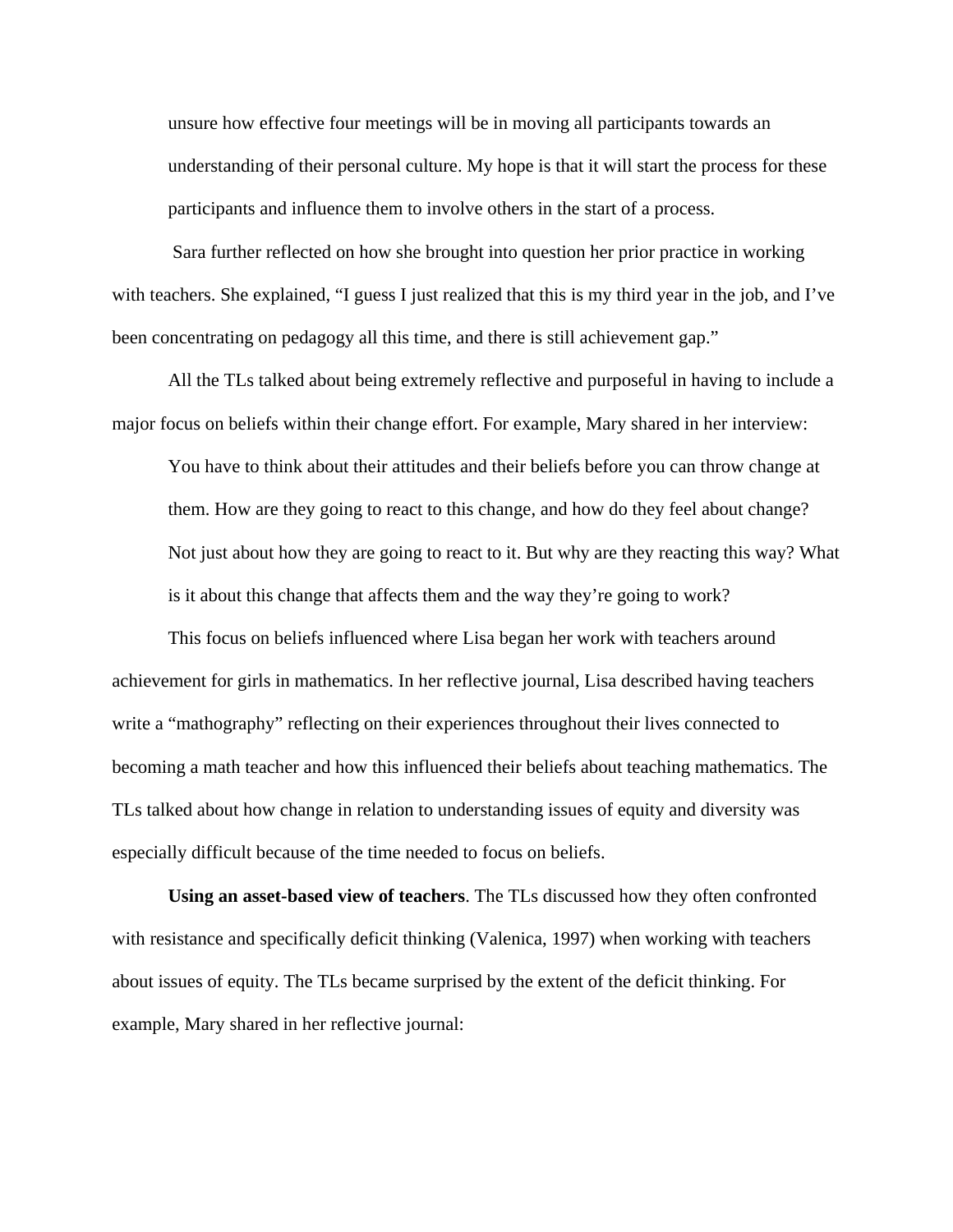I didn't want to believe that it was true about my campus because I always thought of my campus as such a friendly place. You know, you don't want to believe that about the people you work with. I don't want to think that the teachers at my campus are not culturally responsive.

The TLs began to recognize deficit thinking in others and acknowledge the detrimental effects this view could have on students both socially and academically. While the TLs repeatedly talked about the need for teachers to reframe deficit thinking, they also discussed their responsive approach to confronting teacher's deficit thinking. Sara shared in her reflective journal:

I don't know if it's [deficit thinking] as purposeful as I think I might have originally thought. I think it's more unintentional than overt. I think what I saw was just a group of people not knowing what to do or what they were doing. And even just misconceptions on their part...

The TLs explained trying not to view the teachers in a deficit manner. They were cognizant of not turning around and blaming teachers for their deficit thinking, just as the teachers had blamed students and parents. Instead, the TLs spoke about believing most teachers were not purposeful in their deficit thinking, but lacked experiences with diversity or building knowledge about equity.

Isabel talked in her interview about trying to understand the teachers in terms of their beliefs. "I have to understand where they are coming from…" Mary discussed her belief in teachers' ability to grow and move forward. She referenced her own growth in relation to deficit thinking throughout the master's program. Mary explained in the final reflection of her action research report,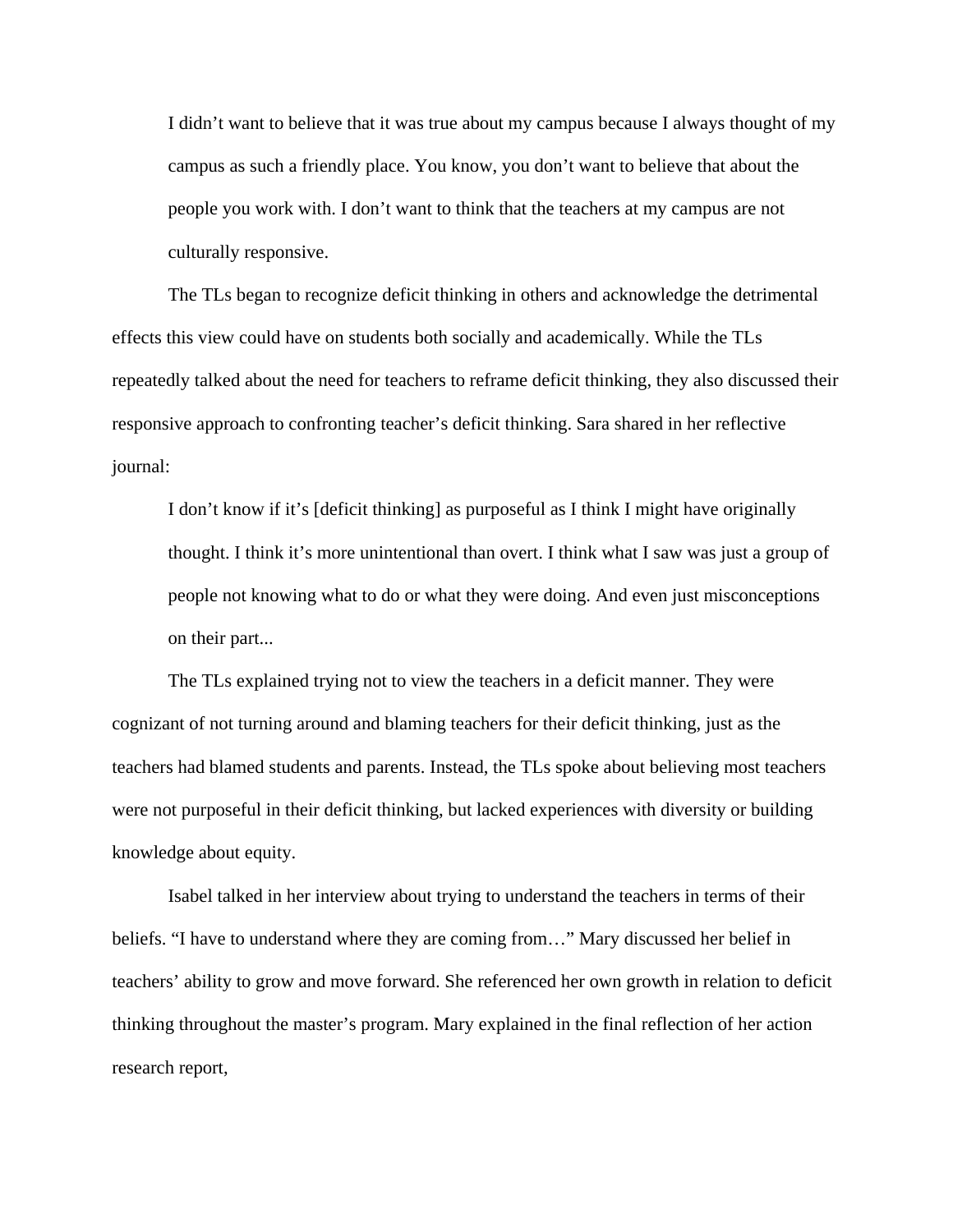I know that at some point in my life, I felt that way. And it's taken me a long time to unpack what I believe and change a lot of the ways that I feel and realize that yes we all have deficit thinking, and ...sometimes you don't even realize it's deficit until you've learned what deficit thinking is… And when you first realize you have deficit thinking, sometimes you're blindsided and it hits you in the face and you're like, 'I can't believe I thought that way. All those years I did that.' If they [teachers] haven't been taught any different, they don't know. I had some of those same beliefs. If you had interviewed me four years ago, before I had diversity training or anything, I would have had some of the same answers.

Instead of using a deficit lens to view teachers, the TLs used a lens of possibility.While the TLs did not blame the teachers for deficit thinking, they also did not ignore this type of thinking. Several TLs talked about feeling compelled and confident to respond to teachers who spoke in a deficit nature about parents and children. Sara explained that in the past she would shy away from responding to deficit thinking, but was afraid of engaging in conflict. She shared in her interview,

I can remember talking to Dr. G in the supervision class about comments that people made that were just really out of line and not knowing what to do or how to handle it. But now I say, 'Is that really what you meant?' and 'Is that what you meant to say?' It's almost like I can't just let things slide at all.

**Valuing voices of color.** Each of the TLs specifically discussed how building relationships with teachers of color became a key piece of the equity-centered teacher leadership pedagogy. Most of the TLs did not have teachers of color in their learning communities and talked about wishing this was not the case. Lisa and Erica, who both lacked racial diversity in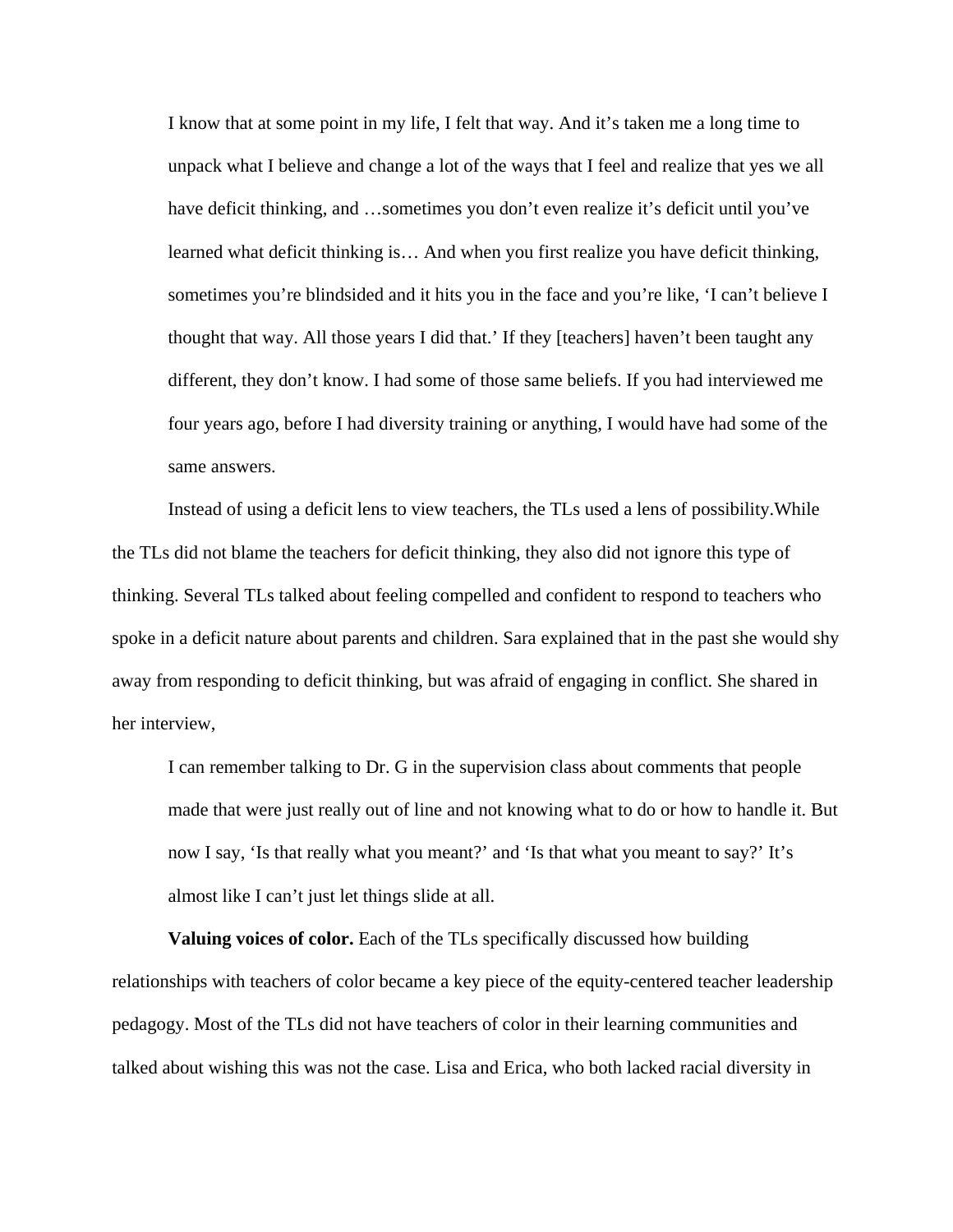their group, lamented in their interview about what this meant for their change efforts. Erica shared in her interview, "I wished I had some more diversity with the new teachers, especially thinking about the campus they were on and trying to connect. I think some of them had a hard time connecting with their diverse populations."

Sara was the only teacher leader to have teachers/administrators of color in her learning community. She specifically talked about how the presence of voices of color was invaluable. In her final action research report, Sara shared:

When we read the *Unpacking the Knapsack* article, the first teacher started off, 'The article is 20 years old and these things don't happen anymore.' It wouldn't have had the same effect for me to say, 'Yes, they still do!' What happened was that other people in the group said, 'Yes, they still do. And here is the example of this happening to me personally.' It made it personal instead of theoretical.

Sara called this a "light bulb" moment when "you know someone thought of something one way and now their thinking was totally changed". Sara did not want one person to have the position of speaking for an entire race, but did think multiple perspectives really made a difference.

While many of the TLs discussed the need for voices of color within their groups, the only teacher leader of color, Isabel, a Latina, discussed the struggles she faced engaging in action research. As the only voice of color in her learning community she often was fearful that teachers thought she was making up the information about inequities for Latinos. She felt the pressure of being a Latina focused on Latino student achievement in a predominantly White school. She explained in her reflective journal, "Personally, I felt because I did relate to the topic so well, I didn't want people to think I was making up this data." Isabel would bring data that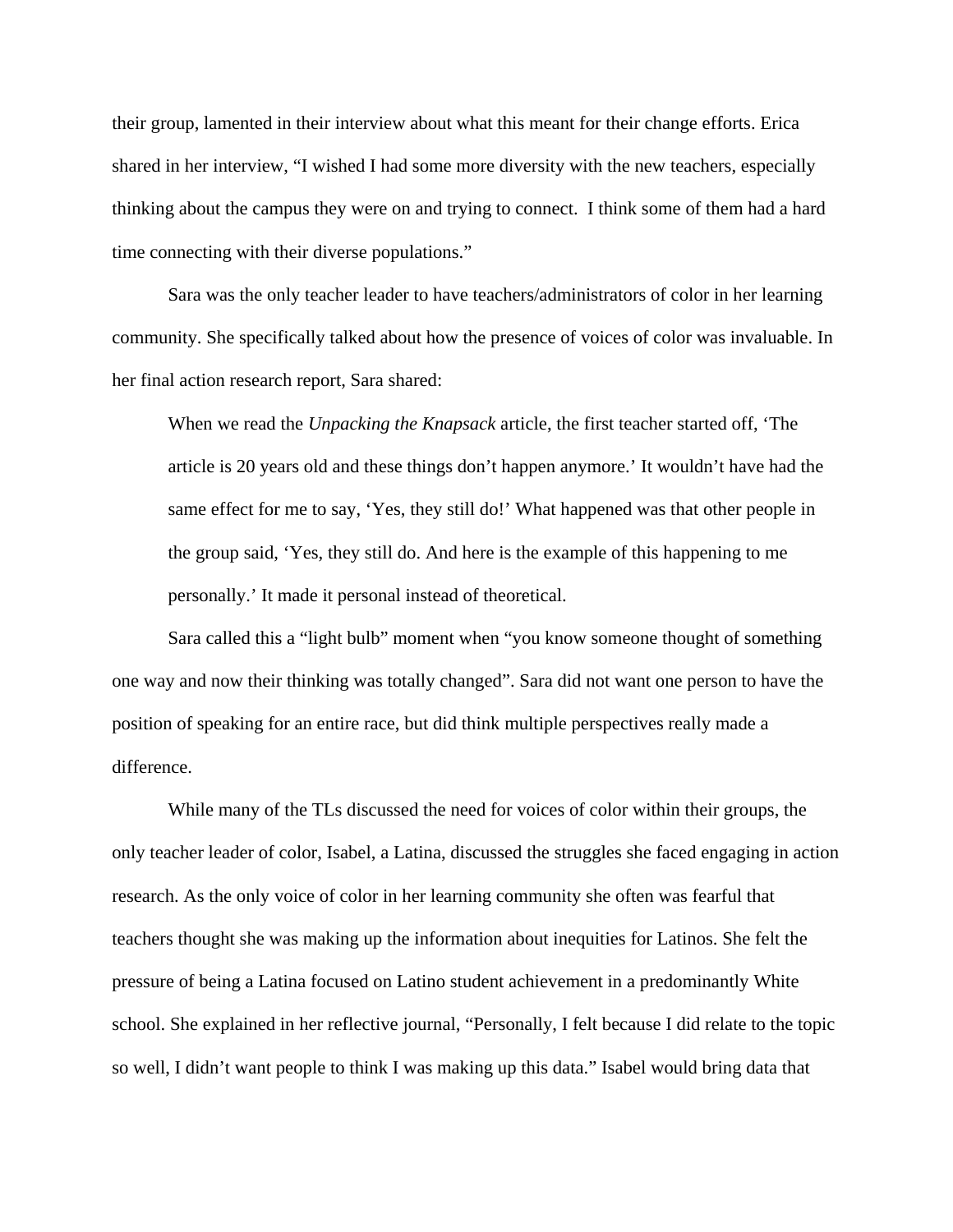had not yet been analyzed or disaggregated and have the group do their analysis together. She went on to clarify in her interview, "I just wanted them to see it and make their own judgments, because I didn't want them to think I was skewing it in any way." Isabel also used the research literature as a way to add validity to her topic. She shared in the interview,

And I always wanted them to know – here's the literature read it yourself – it wasn't my opinion, and I'm just thinking up things in my head, and although I was deeply related to the topic, it was something that our whole campus needed to be just as passionate about. Not just because I was.

Isabel utilized a White ally, who had also been a part of the instructional leadership program to support her during meetings. When Isabel would bring up ideas, such as White privilege, the White colleague would show support and add to the dialogue. Isabel explained, "That was really helpful because everyone was White and I was the only person of color." As a Latina, Isabel had unique challenges negotiating equity work. She often felt that her voice was not necessarily valued, and unlike the other TLs she struggled most getting her group to buy into the inequities at her campus. This influenced the level of empowerment she felt within her role as an equity-centered TL.

While engaged in the process of action research, these TLs were able to develop new knowledge that resulted in a pedagogical approach to teacher leadership connected to equity issues.

## **Discussion**

As the TLs engaged in the process of action research, they began to develop as equitycentered teacher leaders. Part of this development involved becoming empowered and feeling confident that they could indeed work toward change and stand up for inequities they noticed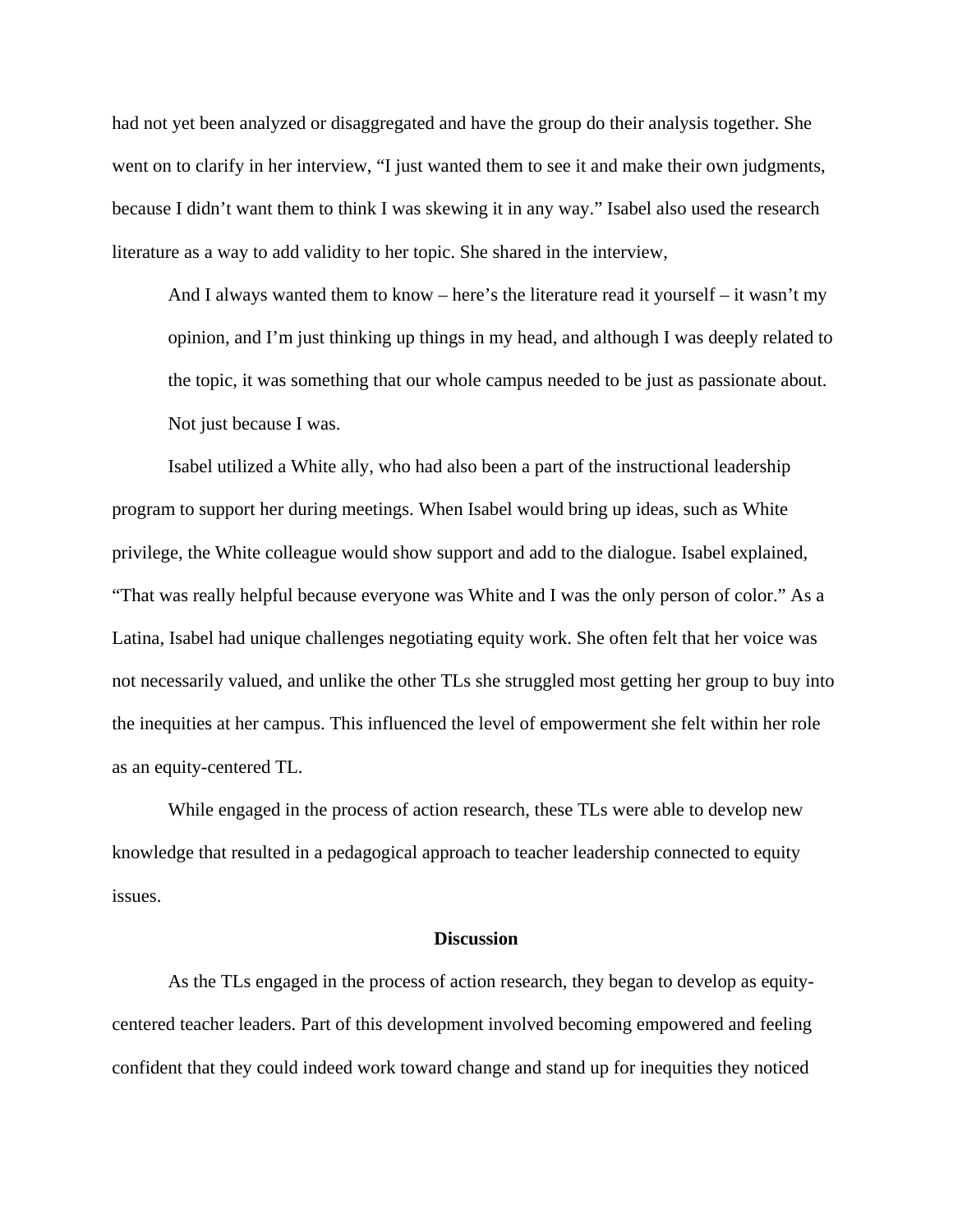within their school and the district. In addition, the TLs began to develop their pedagogy so they could work toward change in a way that was responsive to the unique nature of equity issues. This pedagogy included: addressing personal beliefs before pedagogy, viewing the assets of teachers, and valuing the voices of teachers of color. The findings from this research not only help us learn about the specific ways in which TLs developed or the content of their development, but also learn about the process of how they developed.

## **The Content of Development**

In terms of the content of development, the TLs began to name specific elements related to their pedagogy of equity-centered teacher leadership. Within the action research process, the TLs began to see the unique route they needed to take as they enact this equity-centered TL pedagogy.

One component of this pedagogy connected to the centrality of beliefs. For many of the TLs, their first instinct was to work with teachers on the technical or changing pedagogy, but quickly saw the extensive time that would be needed for reflection on beliefs. Focusing simply on the technical dimension (Oakes, 1992) of change is not enough. In her research on tracking, Oakes (1992) highlights the need for technical, normative, and political dimensions of change in equity-centered reform. The normative dimension involves "a critical and unsettling rethinking of the most common and fundamental educational beliefs and values" (p.19). Another unique element of the TLs pedagogy connected to valuing the voices of color. Within the change literature, relationships are highlighted (Fullan, 2007). However, within the TLs equity change efforts, there was also the inclusion of voices of color that may have been marginalized in the past. This also includes examining the unique experiences of TLs of color.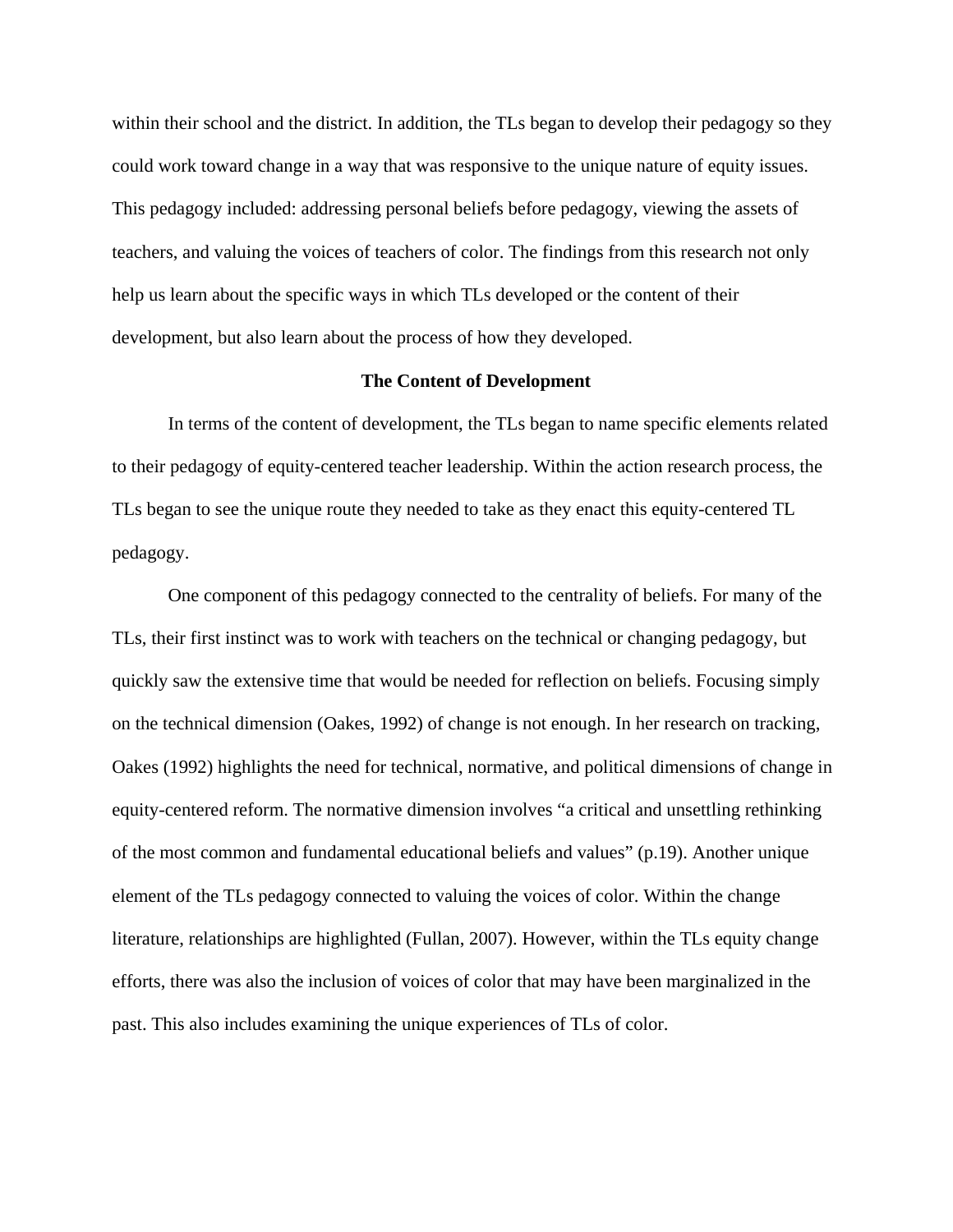Looking at educational change in a neutral manner can be detrimental to the change. Durden (2008) discusses how Comprehensive School Reform models specifically targeted at schools with large populations of culturally and linguistically diverse often lack attention to culture and the experiences of children. Ladson-Billings (1995) makes a similar argument in how culturally relevant teaching goes beyond what some teachers might say as "That's just good teaching!" A unique lens must be employed to understand change in relation to equity issues. This has significant implications for graduate leadership preparation programs. Graduate programs must not only support TLs in their development of knowledge related to understanding issues of equity, but also must support the development of a leadership pedagogy that has unique elements connected to equity. If not, we may be setting TLs up for failure as they try to support teacher professional learning about issues of equity.

While the other TLs became empowered as part of their development, Isabel still struggled with feelings of disempowerment. As the only TL of color, Isabel had a unique experience. This is an area in need of further research. What are the unique experiences of TLs of color in implementing equity-focused change? How are teacher education and educational leadership programs supporting TLs of color? Are we setting these students up for failure when we do not discuss the unique challenges they will face in leadership situations?

#### **The Process of Development**

Often issues of equity are seen as impossible to change when viewed as being connected to macro issues of discrimination, inequitable systems, and oppression (Nieto, 2007). However, TLs were able to make change at a micro level using action research as a tool. The TLs were able to speak up about equity issues and work to make real change on their campuses as well as in the district. Nieto (2007) describes one of the roles of TLs committed to equity and social justice is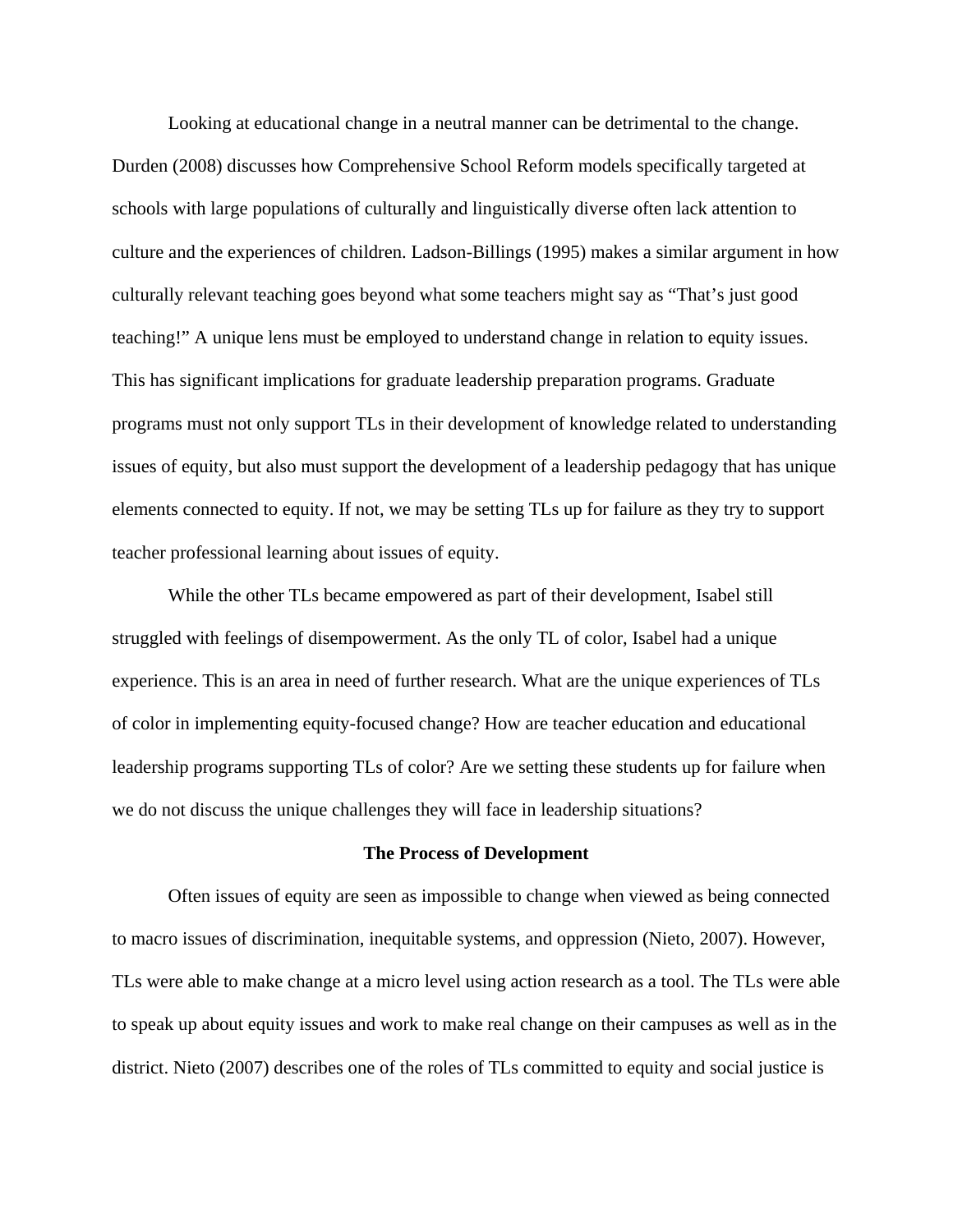that they do not remain silent when they hear deficit thinking. TLs grew in their confidence and knowledge to speak up for equity issues as they engaged in the process of action research. The TLs were able to move their practice beyond the individual classroom to the larger school and district context.

While engaged in the process of action research, the TLs not only developed in their feelings of empowerment to make change, but engaged in professional learning about how to enact this change by developing an equity-centered teacher leadership pedagogy. While in the earlier classes of the master's program, the TLs developed knowledge *for* practice (Cochran-Smith & Lytle, 1999) as they engaged in discussion, read articles, developed projects, etc. connected to equity and social justice. These TLs spent two years within their master's program exploring their own beliefs about issues of equity and building a knowledge base. This knowledge *for* practice was formal and delivered through the master's program. However, at the final point of the program while engaged in action research, the TLs were able to develop knowledge *in* and *of* practice as they learned about their specific context and worked with other teachers to interrogate and change practice. The TLs not only learned through outside sources, but were able to study, question, and dialogue about their own practice and beliefs as well as colleagues. During this engagement in action research, the TLs were able to begin to build knowledge *in* and *of* practice related to enacting equity-centered teacher leadership pedagogy.

Therefore, TLs developed as equity-centered teacher leaders in their ability to make change within and beyond their classroom as well as develop pedagogy to enact this change. In terms of leadership preparation, programs cannot simply include action research and hope that their graduates become equity-centered teacher leaders. At the same time, programs cannot assume that if they provide knowledge *for* practice related to equity issues that TLs will be able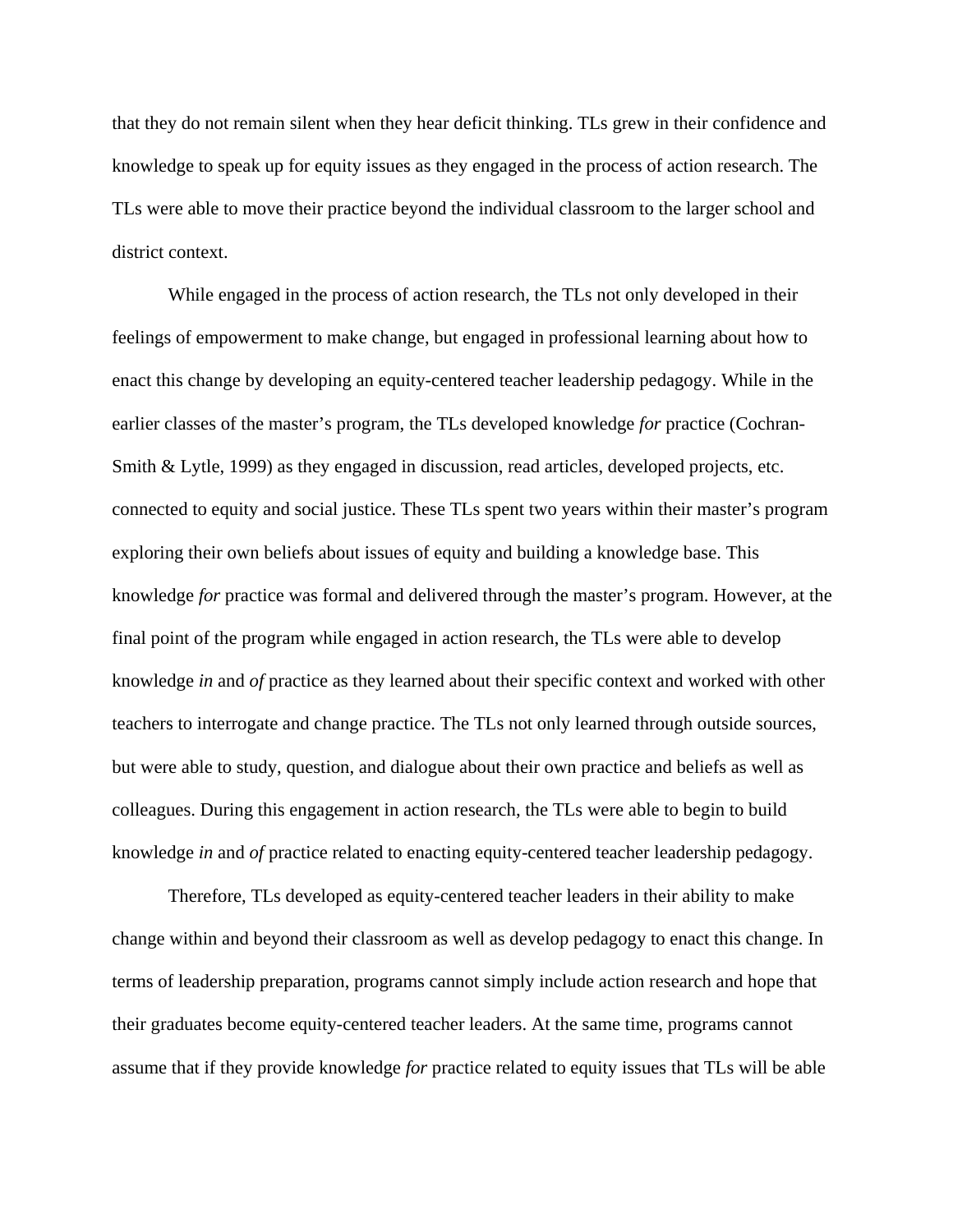to enact change. These findings point to the need for a combination of both knowledge *for* practice, plus the opportunity to develop knowledge *in* and *of* practice. Action research became a tool to build this knowledge *in* and *of* practice.

These findings prompt reflection on areas for further research. One area would be looking at how this process of development as equity-centered TLs could occur within graduate programs with another area of focus. For example, if a literacy graduate program wanted to develop TLs in the area of literacy, they would need to help TLs construct knowledge *for* practice related to literacy and leadership through coursework. However, they would then need to provide students with opportunity to use action research in order to become empowered to make change and develop pedagogy for literacy teacher leadership. Another area of research would be to follow up with these TLs to see if they are able to continue enacting this equitycentered teacher leadership. Do the TLs continue to use action research as a process for change? How do they negotiate this work after they have graduated from the program? What challenges do they face? It would also be interesting to study the knowledge constructed by the other teachers that were involved in their action research. How did they grow and develop as equitycentered teacher leaders? Another focus would be to look at the principals in these schools. How did they support or hinder the development of this TL pedagogy?

Our schools need to move toward change in order to support the development of equitable school contexts where there is a greater opportunity for all students to succeed. This task is too enormous for school principals to take on alone. Teacher leaders have the potential to support grassroots change related to equity. This study points to the importance and potential of teacher leadership development in this area.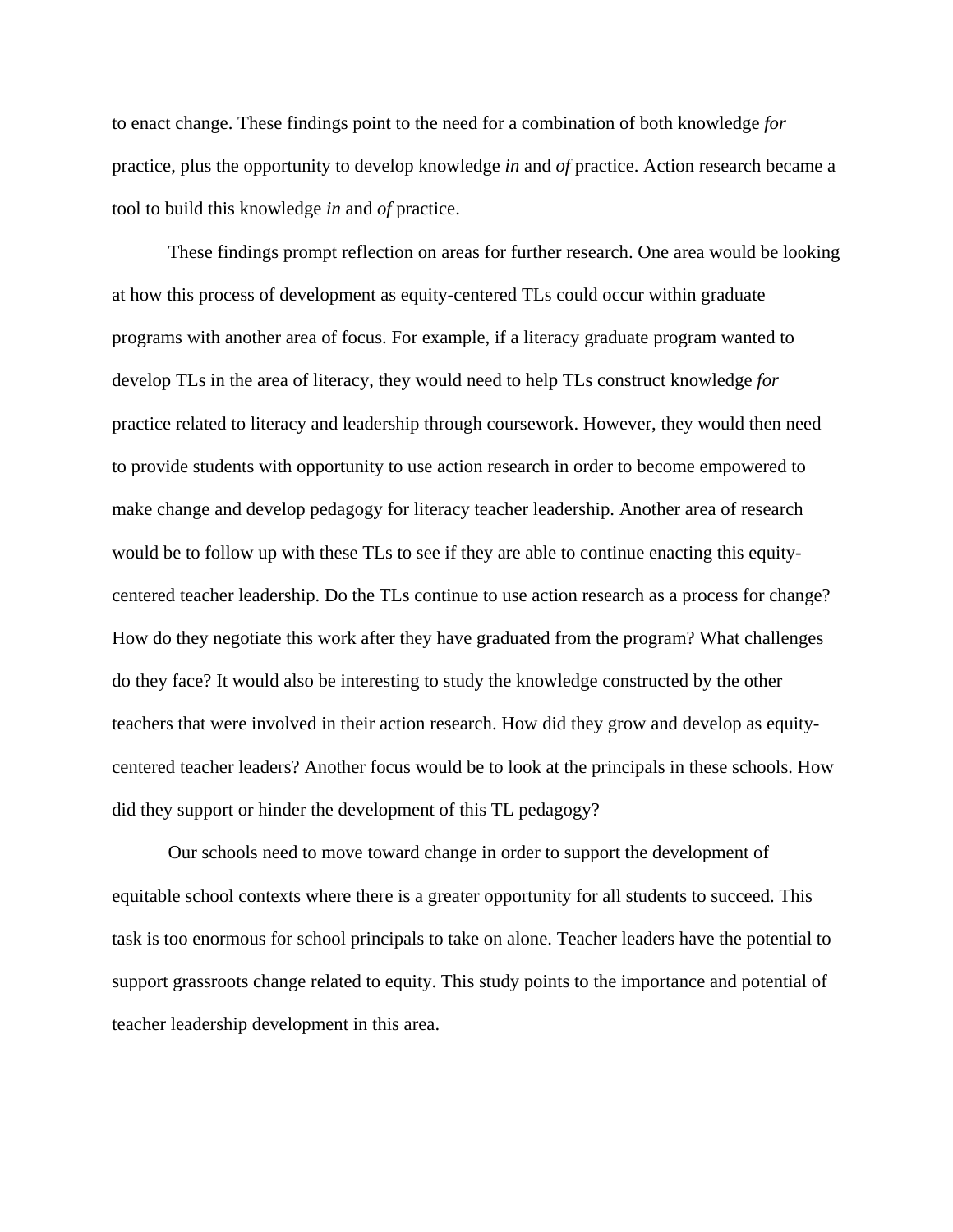## **References**

Brown, K. M. (2006). Leadership for social justice and equity: Evaluating a transformative framework and andragogy. *Educational Administration Quarterly, 42(5),* 700- 745.

- Cochran-Smith, M., & Lytle, S. (1999). Relationships of knowledge and practice: Teacher learning in communities. *Review of Research in Education, 24*, 249-305.
- Creswell, J.W. (2007). *Qualitative inquiry and research design: Choosing among five traditions (2nd edition).* Thousand Oaks, CA: Sage.
- Crotty, M. (1998). *The foundations of social research: Meaning and perspective in the research process*. Thousand Oaks, CA: SAGE.
- Darling-Hammond, L., LaPointe, M., Meyerson, D., Orr, M. T., & Cohen, C. (2007). Preparing school leaders for a changing world: Lessons from exemplary leadership development programs. Stanford, CA: Stanford Educational Leadership Institute.
- Durden, T. (2008). Do your homework! Investigating the role of culturally relevant pedagogy in comprehensive school reform models serving diverse student populations. *Urban Review, 40*, 403-419.
- Fullan, M. G. (2007). *The new meaning of educational change*. New York: Teachers College Press.
- Gay, G. (2010). *Culturally responsive teaching: Theory, research, & practice.* New York: Teachers College Press.
- Glanz, J. (2003). *Action research: An educational leader's guide to school improvement (2nd ed.).* Norwood, MA: Christopher-Gordon Publishers, Inc.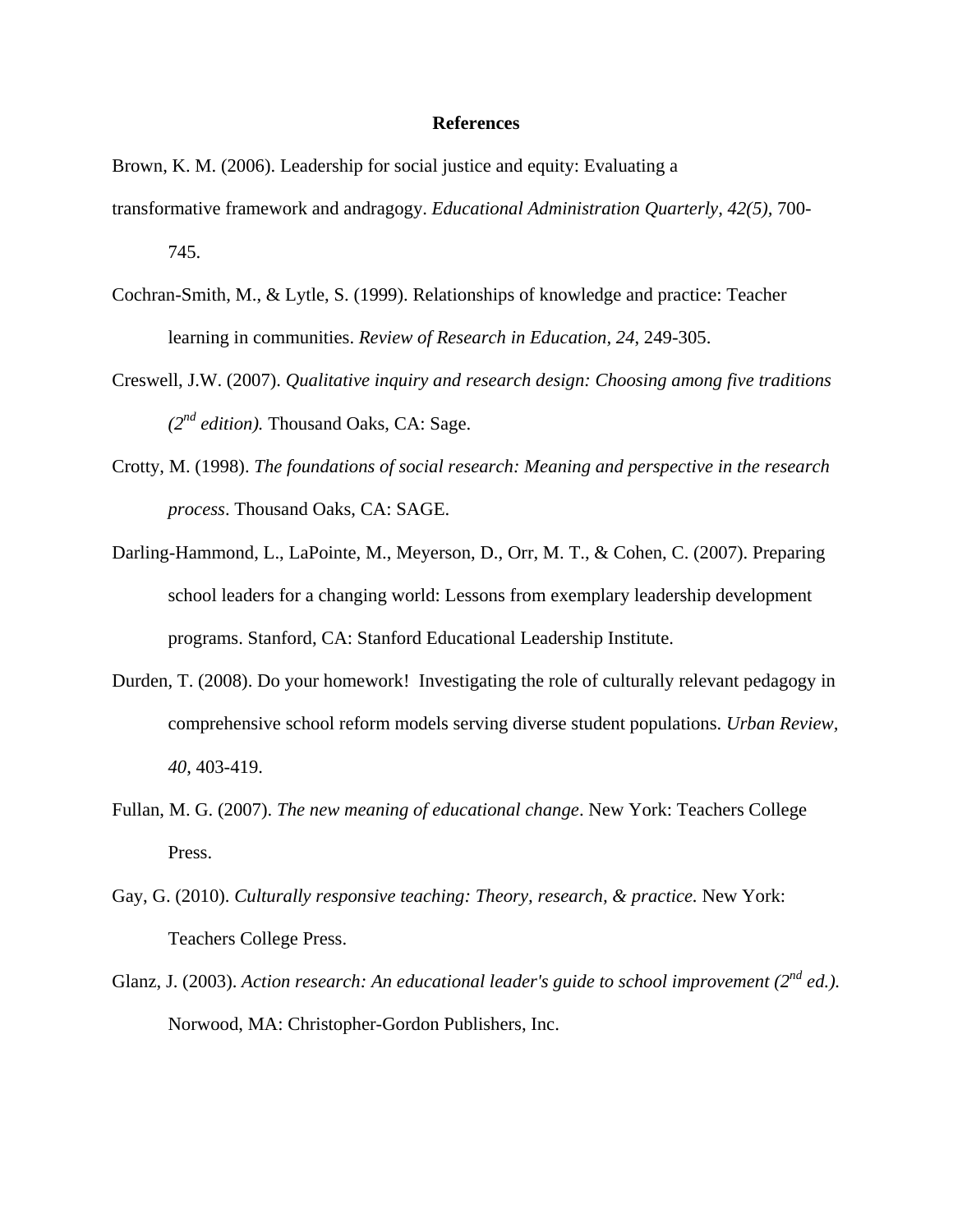- González, N., Moll, L., & Amanti, C. (Eds.). (2005). *Funds of knowledge: Theorizing practices in households, communities, and classrooms.* Mahwah, New Jersey: Lawrence Erlbaum Associates.
- Jacobs, J., Beck, J., & Crowell, L. (2012, April). *School improvement through action research: Conditions influencing equity-centered teacher leaders.* Paper presented at the American Educational Research Association (AERA), Vancouver, British Columbia.
- Katzenmeyer, M. & Moller, G. (2001). *Awakening the sleeping giant. Helping teachers develop as leaders*. Thousand Oaks, CA: Sage.
- Kose, B. W. (2007). Principal leadership for social justice: Uncovering the content of teacher professional development. *Journal of School Leadership, 17*(3), 276-312.
- Ladson-Billings, G. (1995). But that's just good teaching! The case for culturally relevant pedagogy. *Theory into Practice, 34*(3), 159-165.
- Ladson-Billings, G. (2009). *The dreamkeepers: Successful teachers of African American students*. San Francisco, CA: Jossey-Bass
- Leonard, J., Petta, K., &, Porter, C. (2012). A fresh look at graduate programs in teacher leadership in the United States. *Professional Development in Education, 38*(2), 189-204.
- Lieberman, A., & Miller, A. (2004). *Teacher leadership*. San Francisco, CA: Jossey-Bass.
- McKenzie, K. B., Christman, D. E., Hernandez, F., Fierro, E., Capper, C. A., Dantley,M., Gonzalez, M. L., Cambron-McCabe, N., & Scheurich, J. J. (2008). From the field: A proposal for educating leaders for social justice. *Educational Administration Quarterly*, *44*(1), 111-138.
- Merriam, S. B. (2009). *Qualitative research: A guide to design and implementation*. San Francisco, CA; Jossey-Bass.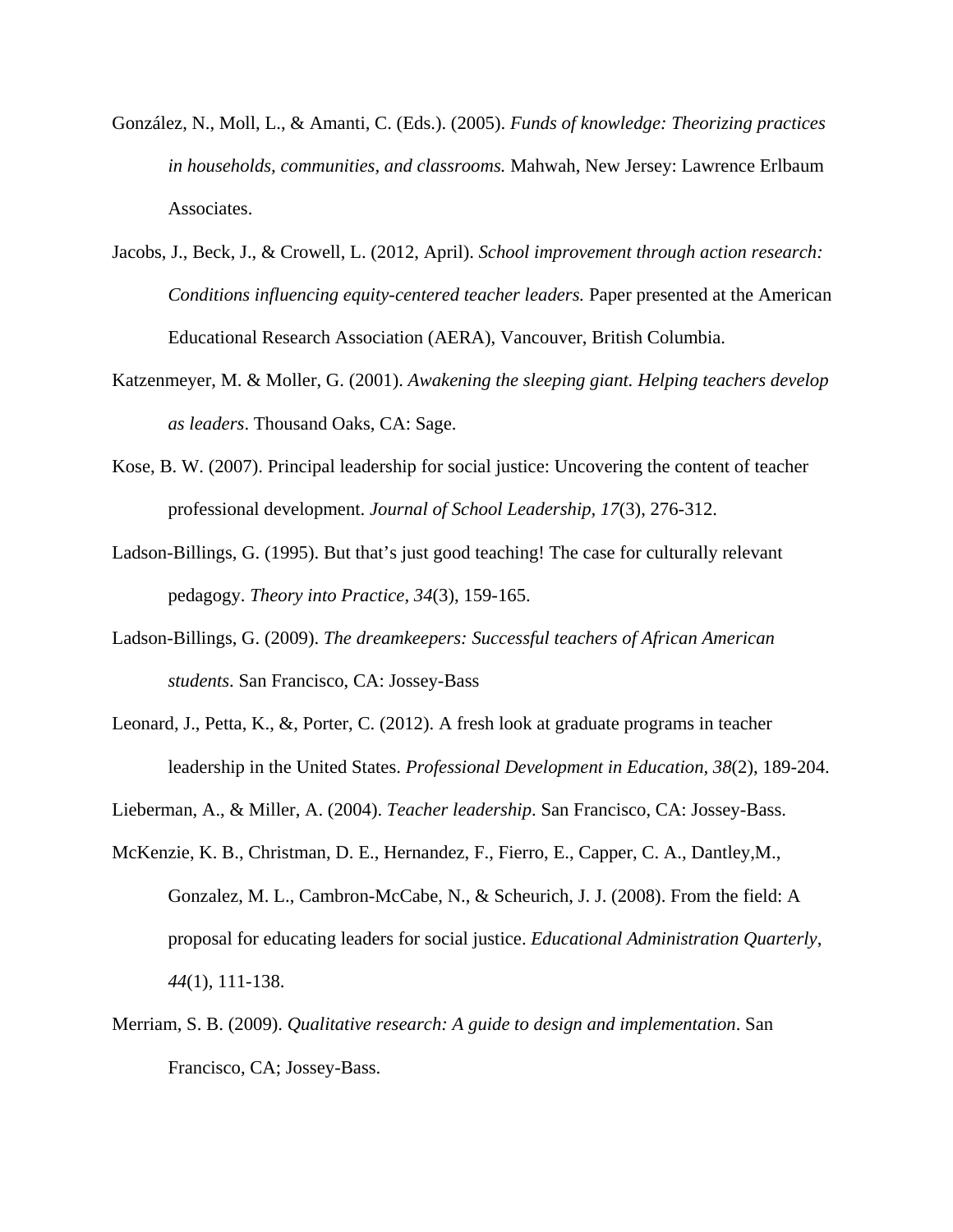- Miles, M.B. & Huberman, A.M. (1994). *Qualitative data analysis: A sources of new methods*   $(2^{nd}$  ed.). Thousand Oaks, CA: Sage.
- Nieto, S. (2007). The color of innovative and sustainable leadership: Learning from teacher leaders. *Journal of Educational Change, 8*, 299-309. DOI 10.1007/s10833-007-9044-8
- Oakes, J. (1992). Can tracing research inform practice? Technical, normative, and political considerations*. Educational Researcher, 21*(4), 12-21.
- Patton, M. Q. (2002). *Qualitative evaluation and research methods*. Thousand Oaks, CA: Sage.
- Perez, L.G., Uline, C.L., Johnson, J.F., James-Ward, C., & Basom, M.R. (2011). Foregrounding fieldwork in leadership preparation: The transformative capacity of authentic inquiry. *Educational Administration Quarterly, 47*(1), 217-257.
- Phillips, R. & Hollingsworth, S. (2005). From curriculum o activism: A graduate degree program in literacy to develop teachers as leaders for equity through action research. *Educational Action Research*, 13, 85-102
- Rodriguez, F., Mantle-Bromley, C., Bailey, M., & Paccione, A. (2003). Professional development for teacher leaders. *Equity & Excellence in Education, 36*, 225-230. Doi: 10.1080/10665680390254807
- Ross, D. Adams, A., Bondy, E., Dana, N., Dodman, S., & Swain, C. (2011). Preparing teacher leaders: Perceptions of the impact of a cohort-based, job-embedded, blended teacher leadership program, *Teaching and Teacher Education, 27*, 1213-1222.

Silva, D.Y., Gimbert, B., Nolan, J. (2000). Sliding the Doors: Locking and Unlocking Possibilities for Teacher Leadership, *Teachers College Record*, *102*(4), 779-804.

Stringer, E. (2007). *Action Research (3rd ed.)*. Thousand Oaks, CA: Sage Publications.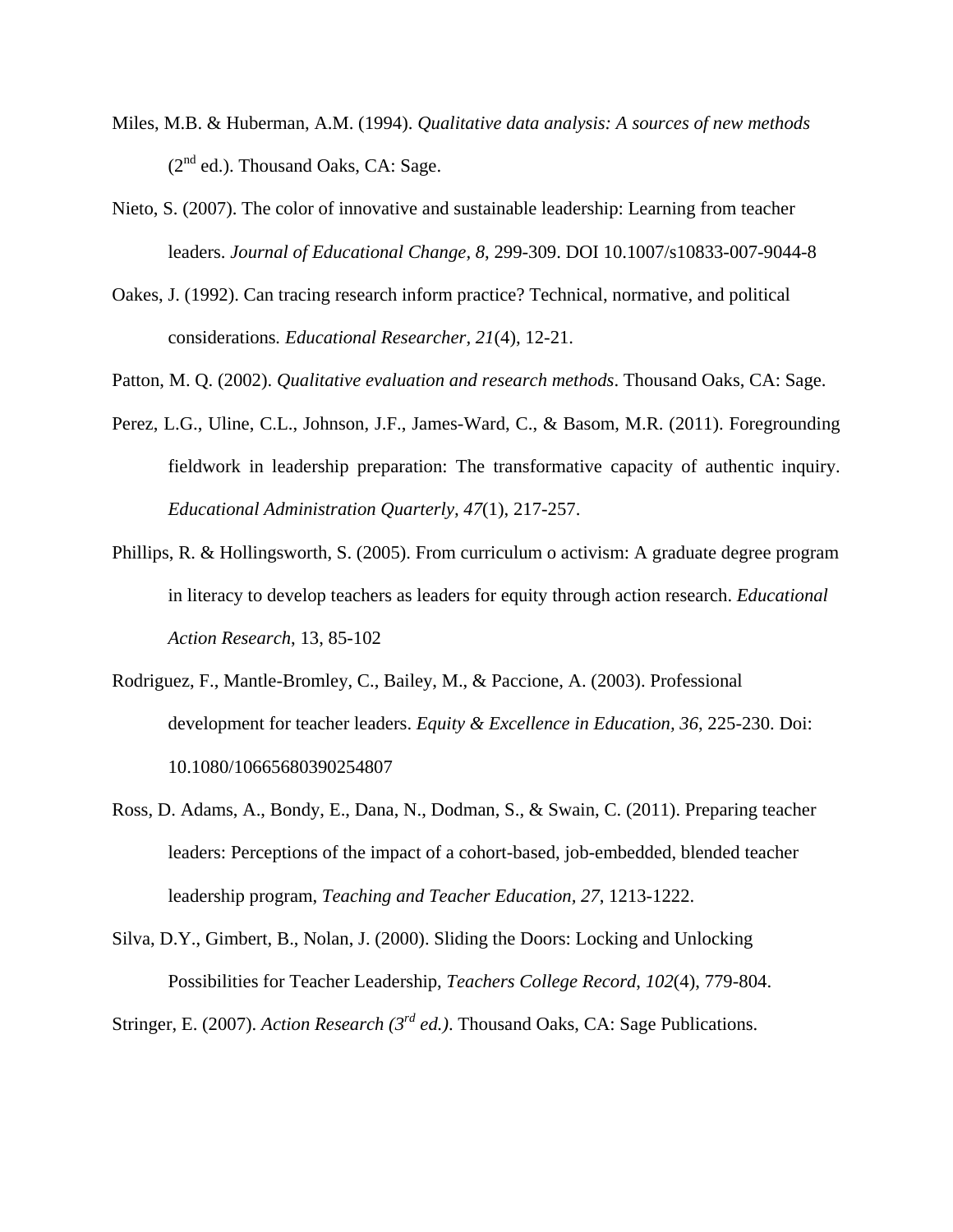- Taylor, M., Goeke, J., Klein, E., Onore, C., & Geist, K. (2011) Changing leadership:Teachers lead the way for schools that learn. *Teaching and TeacherEducation, 27*, 920-929.
- Theoharis, G. (2007). Social justice educational leaders and resistance: Toward a theory of social justice leadership. *Educational Administration Quarterly, 43*(2), 221-258.
- Valencia, R. (1997). *The evolution of deficit thinking: Educational thought and practice*. Bristol, PA: The Falmer Press.

Weiner, L. (2006). Challenging deficit thinking. *Educational Leadership, 64*(1), 42-45.

- Yin, R.K. (2002). *Case study research: Design and methods (3<sup>rd</sup> edition)*. Thousand Oaks, CA: Sage.
- York-Barr, J., & Duke, K. (2004). What do we know about teacher leadership? Findings from two decades of scholarship. *Review of Educational Research, 74*(3), 255-316.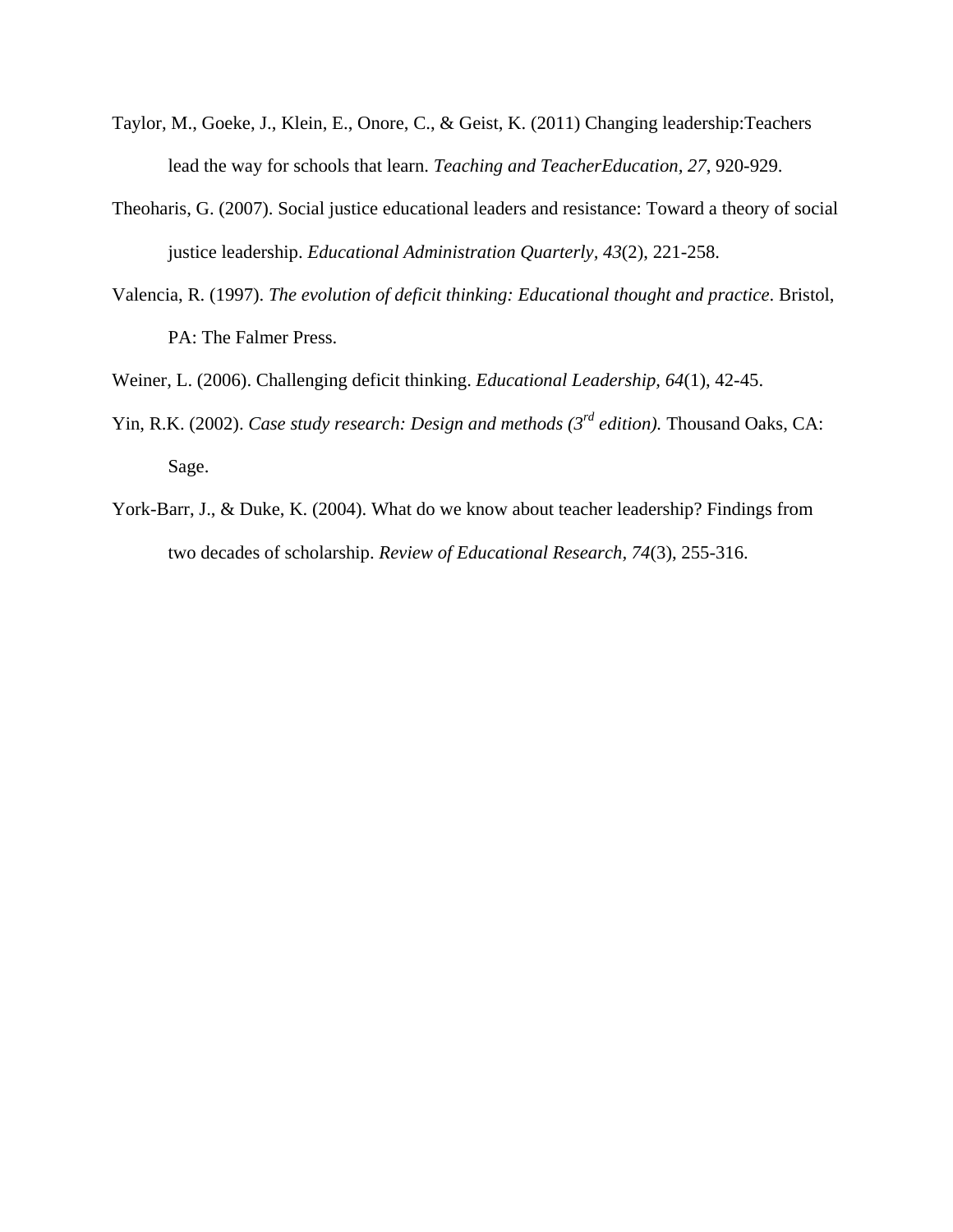| anle |  |
|------|--|
|      |  |

| <b>Teacher</b><br><b>Leader</b> | Race                                        | Years<br><b>Experience</b> | <b>Position</b>                           | <b>Context for</b><br><b>Action</b><br><b>Research</b>                                        | <b>Action Research</b><br><b>Topic</b>                    |
|---------------------------------|---------------------------------------------|----------------------------|-------------------------------------------|-----------------------------------------------------------------------------------------------|-----------------------------------------------------------|
| Mary                            | White                                       | 8                          | Third grade<br>teacher                    | 8% African<br>American<br>2% Asian<br>74%<br>Hispanic<br>17% White<br>65% Low<br><b>SES</b>   | Latino student<br>achievement in<br>reading               |
| Isabel                          | Participant<br><b>Information</b><br>Latina | 10                         | First grade<br>teacher                    | 18% African<br>American<br>8% Asian<br>26%<br>Hispanic<br>50% White<br>22% Low<br><b>SES</b>  | Latino student<br>achievement                             |
| Erica                           | White                                       | 20                         | Secondary math<br>instructional coach     | 17% African<br>American<br>4% Asian<br>32%<br>Hispanic<br>47% White<br>30% Low<br><b>SES</b>  | Equity in mentoring<br>novice math teachers               |
| Lisa                            | White                                       | 25                         | Secondary math<br>instructional coach     | 10% African<br>American<br>11% Asian<br>16%<br>Hispanic<br>63% White<br>12% Low<br><b>SES</b> | Equity for girls in<br>secondary<br>mathematics           |
| Sara                            | White                                       | 18                         | Middle school math<br>instructional coach | 13% African<br>American<br>10% Asian<br>21%<br>Hispanic<br>56% White<br>23% Low<br><b>SES</b> | <b>African American</b><br>student achievement in<br>math |

Correspondence concerning this article should be addressed to**:**  Jennifer Jacobs, University of South Florida, Childhood Education and Literacy Studies 4202 E. Fowler Ave., Tampa, FL 33620, Jjacobs8@usf.edu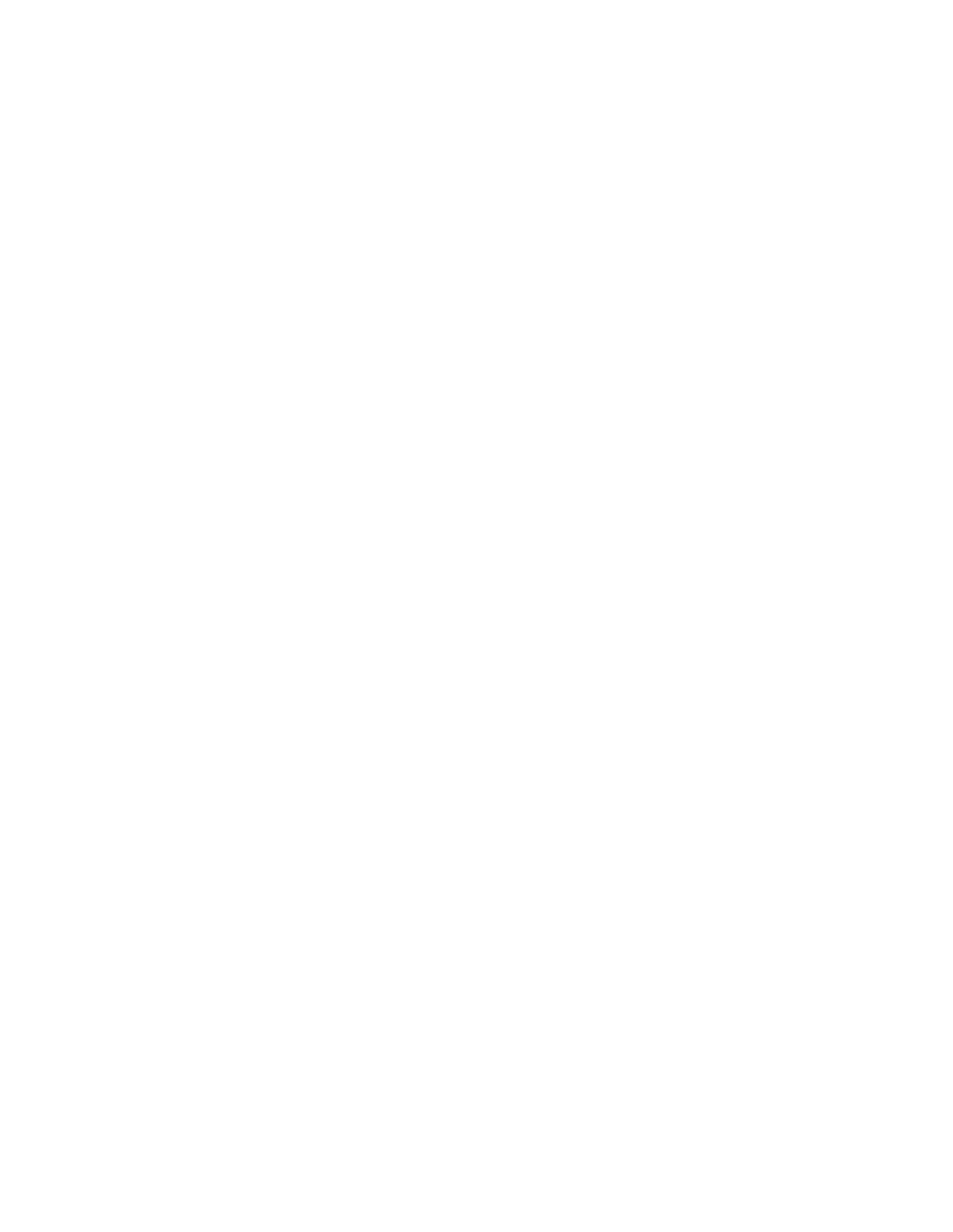# Chinese College Students' Self Regulated Learning Strategies and Self-Efficacy Beliefs in

Learning English as a Foreign Language

Chuang Wang, University of North Carolina at Charlotte

Jiyue Hu Guoying Zhang Yan Chang Second Military Medical University, Shanghai, P.R. China

> Yongjin Xu The Coca-Cola Company, Beijing, P.R. China

## Abstract

Chinese college students majoring in medicine participated in this study by completing two questionnaires about their use of self-regulated learning (SRL) strategies and self-efficacy beliefs in studying English as a foreign language. Data on participants' performance on two English written exams and one oral English test were also collected. Statistically significant relationships between the use of SRL strategies, self-efficacy beliefs, and achievement in learning English were noted, providing additional validity information for the scores from the two questionnaires developed in a previous study (Wang & Pape, 2005). Participants' self-ratings of self-efficacy and use of SRL strategies; however, were not high. Students who read articles before reading questions had better performance on English written exams than their counterparts. Implications of the results in a Chinese English instruction context are also discussed.

*Keywords*: self-regulated learning, self-efficacy, learning English as a foreign language

# **Introduction**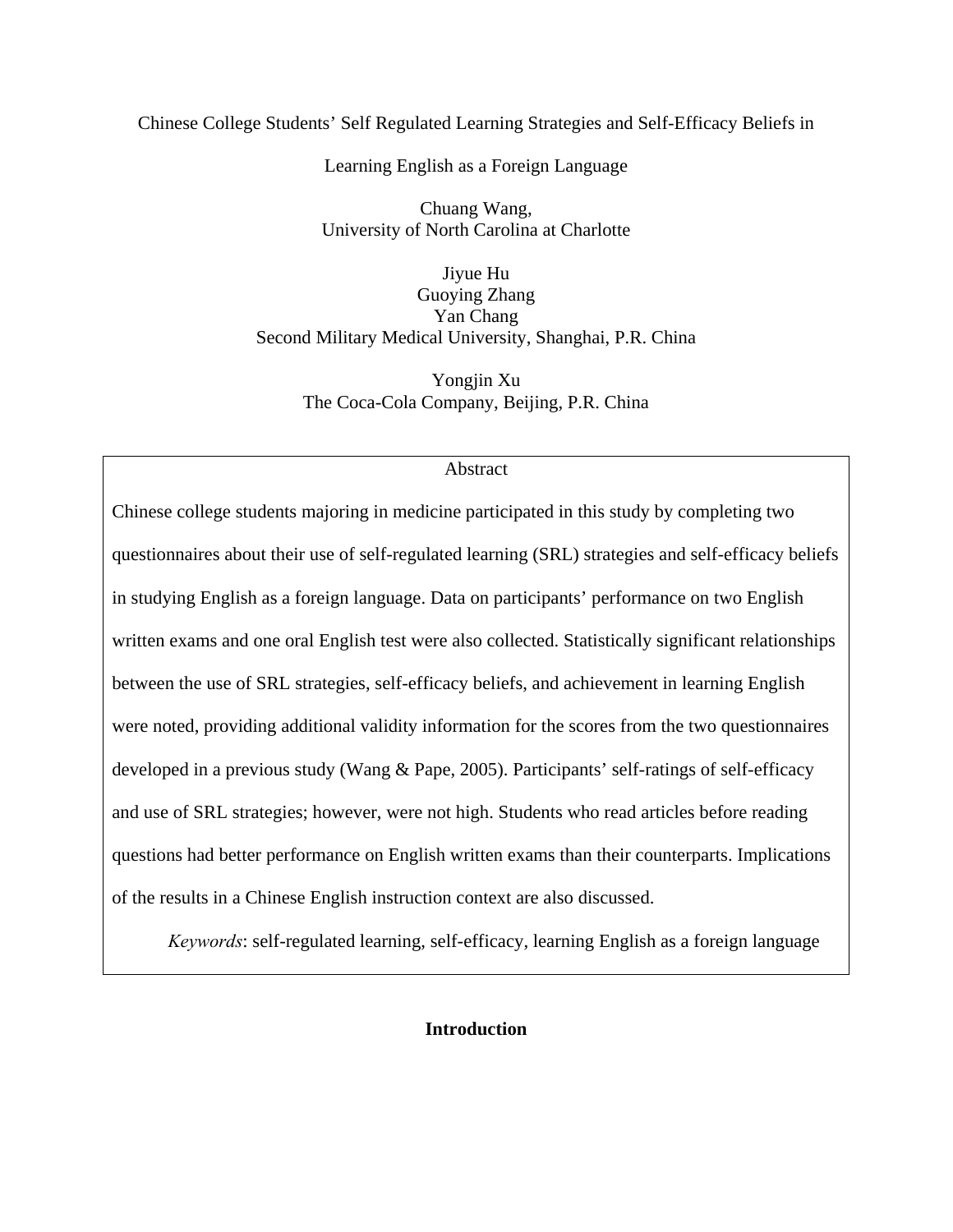In China, college students spend more time studying English than any other university subject in their spare time. Although they are required to take four hours of English courses each week during their first two years in a university, Chinese undergraduate students usually spend about 10 hours every week in after-class English learning. That is to say, these college students spend more than twice as much time studying English on their own than in learning English with their teachers. As a result, it is important to study these students' self-regulated learning (SRL) strategies learning English as a foreign language inside and outside of the classroom.

Students' academic performance is influenced by classroom teaching approaches (Delucchi, 2007; Diseth, 2007; Doherty, & Hilberg, 2007; Farkas, 2003; Malouff, Rooke, Schutte, Foster, & Bhullar, 2008; Trimble & Irvin, 2003), students' SRL strategies (Ainley & Patrick, 2006; Pape & Wang, 2003; Paris & Paris, 2001; Schunk, 1996; Schunk & Ertmer, 2000; Wood, Bandura, & Bailey, 1990; Zimmerman, 1998), and students' self efficacy beliefs (Pajares & Graham, 1999; Pajares & Valiante, 1997; Schunk, 1994; Shih & Alexander, 2000; Voss, 2001; Wang, Wang, Li, 2007). While teacher education researchers have investigated extensively on curriculum and instruction, the constructs of self-efficacy beliefs and SRL strategies have been the foci of educational psychologists (Zimmerman, 2008).

Self-efficacy and SRL strategies are closely related to each other and are predictive of students' academic achievement (Ellis, 1989; Schunk, 1990; Zimmerman & Martinez-Pons, 1990). Asian students are more accurate at calibrating their efficacy beliefs with subsequent performance in academic settings in comparison to students of western culture (Earley, 1999; Eaton & Dembo, 1997; Salili, Chiu, & Lai, 2001; Scholz, Gutierrez-Dona, Sud, & Schwarzer, 2002; Schwarzer & Born, 1997). The subject areas in previous studies about self-efficacy and self-regulation were mostly in the fields of mathematics and literacy (e.g., first language reading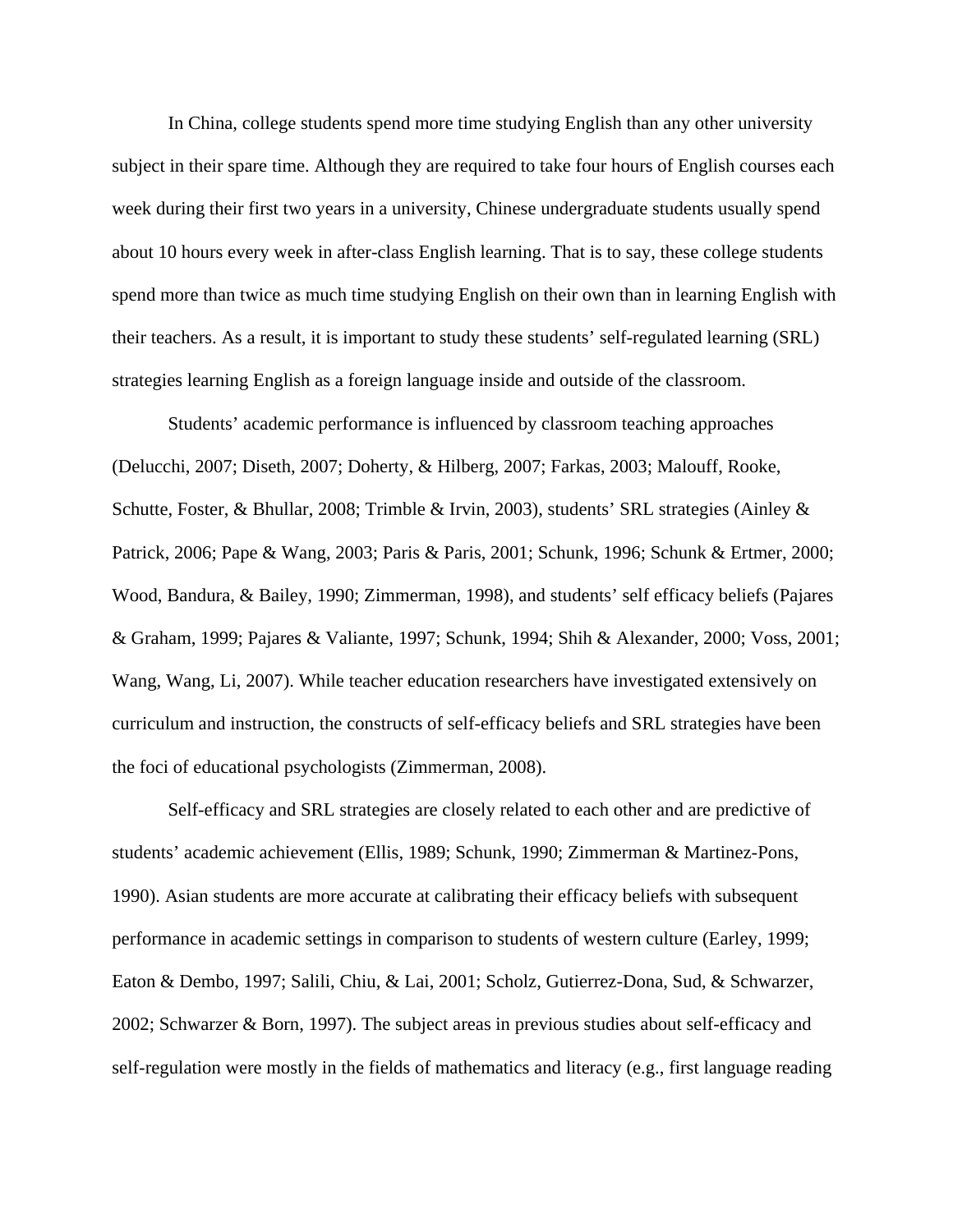and writing). Studies investigating these constructs in the context of studying English as a foreign language, however, are limited (Huang, Lloyd, & Mikulecky, 1999). Enhancing students' self-efficacy beliefs and SRL strategies may be crucial to their language learning process and should be included in classroom teaching approaches. This study therefore was designed to provide a description of the current levels of Chinese college students' self-efficacy beliefs and SRL strategies and to examine how these constructs are related to Chinese college students' achievement in learning of English as a foreign language.

#### **Self-Regulation**

SRL strategies are measures that students use to develop study habits, to monitor or regulate their learning process, and to make adjustments to their own strategies based upon feedback. Zimmerman and Martinez-Pons (1986) reported that students' self-reported SRL strategies were positively correlated with their standardized testing performance. In another study, Zimmerman and Martinez-Pons (1988) noted that high achieving students used more learning strategies and were more likely to seek help from instructors than low achieving students. Students who needed help the most were least likely to seek help. Zimmerman and Martinez-Pons (1988) concluded that successful students tend to be aware of how well they have done on a test even before getting it back from the instructor, indicating their tendency to selfmonitor performance.

Self-regulated learners also implement various motivational strategies, including orienting oneself before working on an assignment, collecting relevant resources, integrating various theoretical viewpoints, monitoring comprehension, and assessing progress (Boekaerts & Cascallar, 2006). Motivation strategies "set the scene for learning and assign value to the learning activity" (Boekaerts & Cascallar, 2006, p. 201). According to social cognitive theorists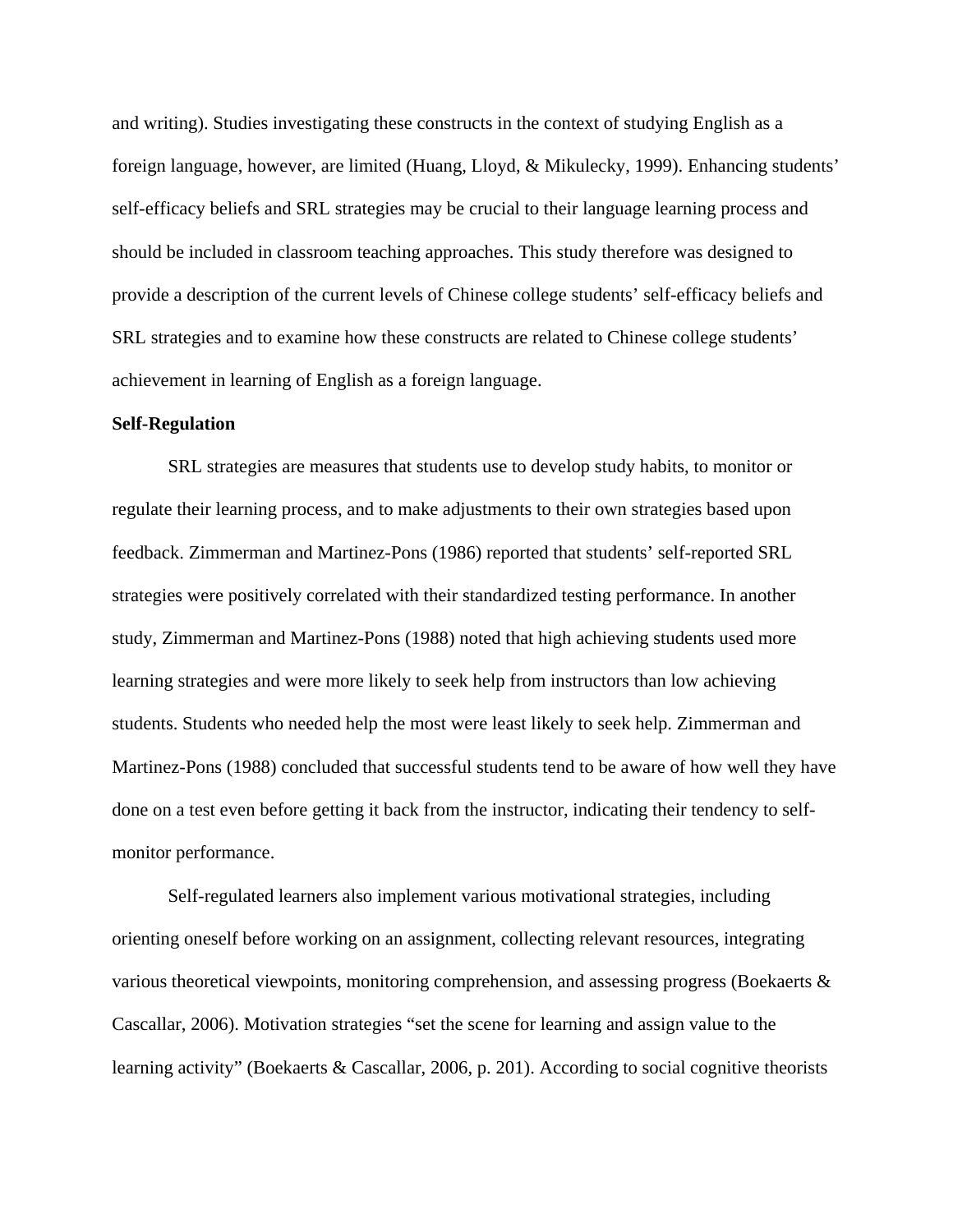(e.g., Schunk, 1994), students' learning behavior is closely related to their social experiences and to interactions with teachers. More specifically, students' past learning experiences "trigger expectations and beliefs, which might have a profound impact on their current perceptions, choices they make, and effort they are prepared to invest" (Boekaerts & Cascallar, 2006, p. 204). Students are more inclined to self-regulate if teachers promote student-centered learning (Abdullah, Bakar, Roslan, Luan & Rahman, 2006).

Chamot and El-Dinary (1999) investigated elementary school children's strategy use while learning a foreign language and noted a significant difference in the use of strategies depending on the context of learning tasks. The number of strategies used to complete reading tasks was twice as many as that used to complete writing tasks. Strategies favored in the context of reading were making inferences, predictions, elaborations, language knowledge, translating, and summarizing. The only strategy favored in the context of writing was planning.

Students who are less self-regulated have "difficulty gauging their learning strengths and weaknesses and how these interact with the demands of particular tasks" (Perry, Hutchinson,  $\&$ Thauberger, 2007, p. 27). In response to the difficulty of regulating their learning, these students will "avoid failure and damage their self-esteem by seeking easy tasks, procrastinating, or avoiding work altogether" (Perry et al., 2007, p. 27). As a result, teachers should consider how to help students develop SRL strategies as a part of classroom instruction.

SRL strategies can easily be incorporated into classroom instruction (Zimmerman, 1998). Previous studies have shown that instructional methods, including the type of task in which teachers ask students to engage, influence the motivational goals that students adopt for their learning as well as their SRL strategies (Ames, 1992; Cohen, 1994; Doyle, 1983; Maehr & Midgley, 1991; Meece, Blumenfeld & Hoyle, 1988; Wolters & Pintrich, 1998). Boekaerts and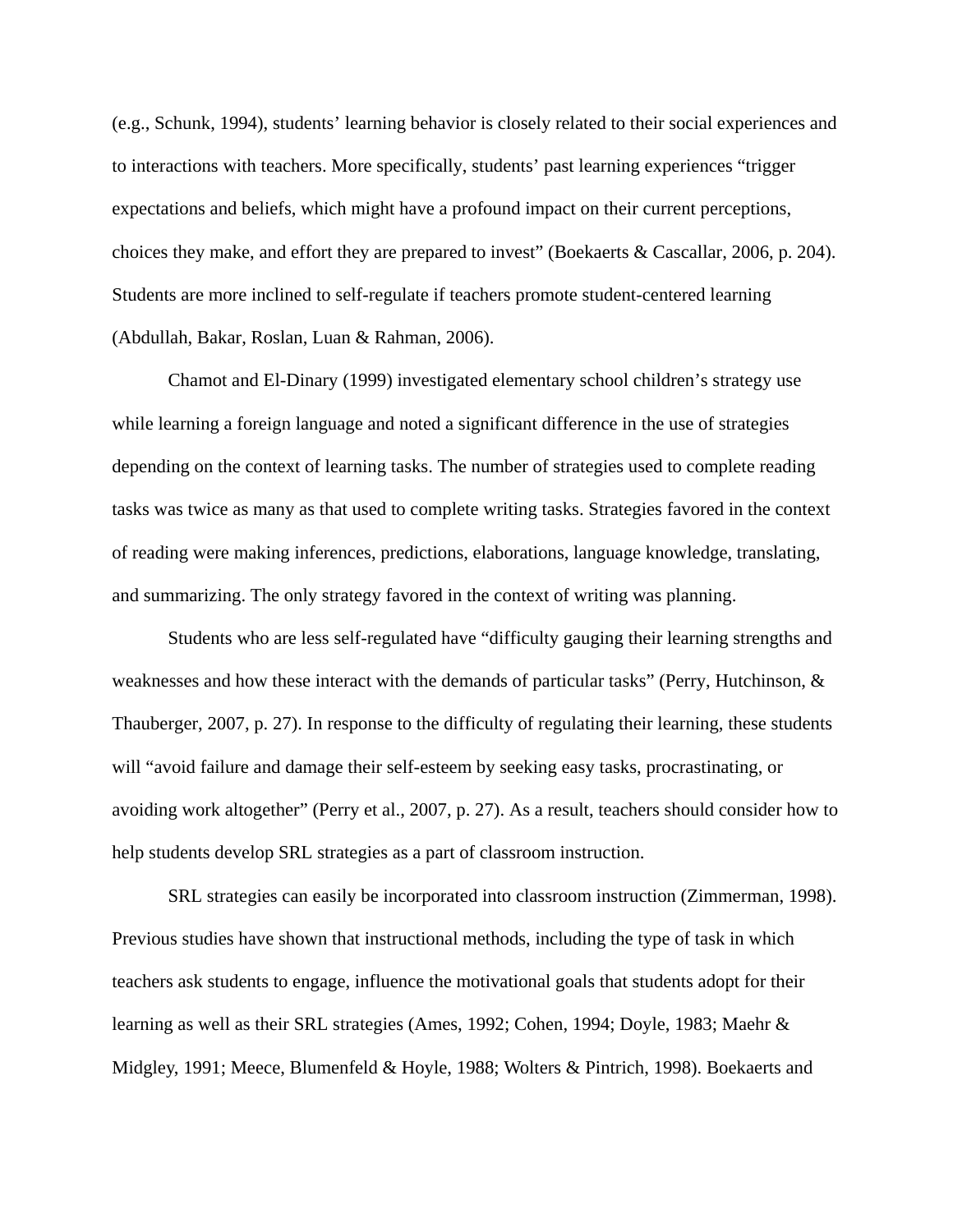Cascallar (2006) posit that a teacher's clarity and pace of instruction, degree of structure, autonomy granted, enthusiasm, humor, fairness, and expectations have an effect on students' SRL.

Zimmerman (1998) argued that successful learners maintain motivation and intrinsic interest as they control their choosing and planning of academic tasks. Earlier studies had shown that students who realized the importance of the assigned tasks were prepared to use effective learning strategies (e.g., Pintrich & DeGroot, 1990) and were more likely to have strong selfefficacy beliefs (e.g., Schunk, 1990; Zimmerman & Martinez-Pons, 1990).

## **Self-Efficacy**

Self-efficacy is defined as a person's judgment of his/her capabilities to complete a specific task with the skills he/she possesses (Bandura, 1997) and is usually described as being task-specific (Bandura, 1986; Schunk, 1989, 1991). Self-efficacy is a vital process involved in self-regulation and is affected by the features of the classroom (Schunk, 1994). Students generate self-efficacy judgments for specific classroom tasks, and these beliefs vary as a function of tasks or classroom features (Pintrich & Schunk, 1996). Salili and Lai's (2003) study of Chinese students' learning and motivation noted that the implementation of a variety of instructional strategies was correlated with higher levels of self-efficacy.

### **Test-Taking Strategies**

College students in Chinese universities are required to take English courses for two years. The instruction time amounts to 280 hours, which is a large number of hours compared to other subjects. The Chinese Ministry of Education requires that all undergraduates pass the College English Test Band 4 (CET-4) in order to get their diplomas. English is therefore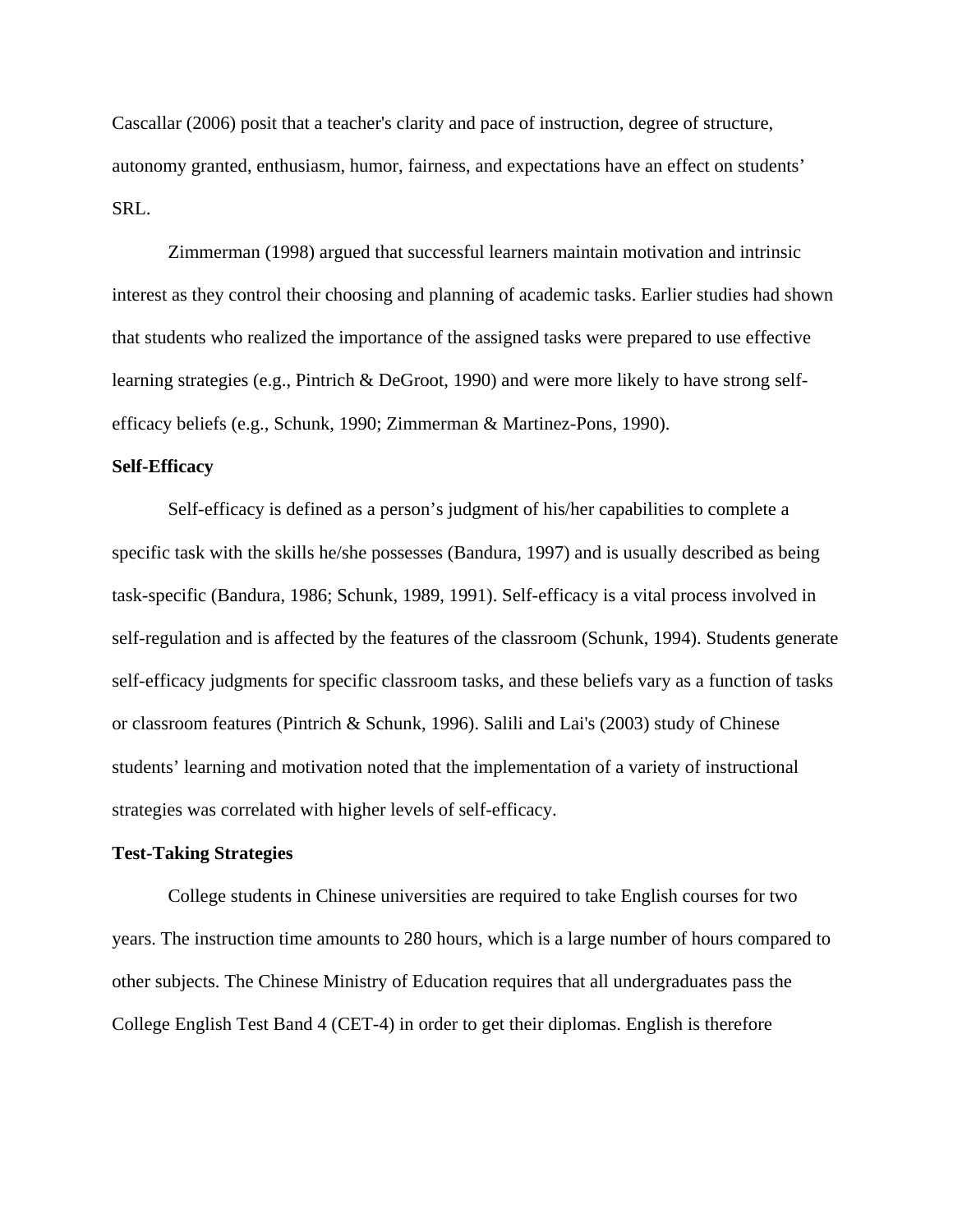regarded as one of the most important subjects in the university. Under a pressure to pass CET-4, Chinese college students are very interested in test-taking strategies.

One of the test-taking strategies is whether to read a passage before answering questions about the passage or to read the questions and then find the answer in the passage. In a study of test-taking strategies in the United States, 210 fourth grade students were randomly put into two groups and given the Level 9 reading Comprehension Test of the Iowa Test of Basic Skills (Perlman, Borger, Gonzalez, & Junker, 1998). Students in one group were advised to read the test questions before reading the passage while students in another group were advised to read the passage before reading the test questions. No statistically significant difference was noticed in their performance; however, higher ability students performed better on generalization items in the group who read the passage first, and lower ability students did worse using this testtaking strategy (Perlman et al., 1998).

Some qualitative studies of college students' test-taking strategies have noted that in order to save time, some students read the test questions before reading the passage while other students read the passage before reading the test questions. These studies did not report statistically significant differences in the students' performance on the tests (Farr, Pritchard, & Smitten, 1990; Rupp, Ferne, & Choi, 2006).

In order to help students pass CET-4, English teachers in Chinese universities divide their instruction time into four parts: intensive reading (50%), listening (15%), extensive reading (20%), and writing (15%). Intensive reading aims to help students increase their recognition of vocabulary and phrases that appear in the textbook. The instruction is mainly teacher-centered. Teachers teach vocabulary, phrases, and grammar, and provide cultural notes related to the texts. Students are asked to do several exercises designed based on the text. Listening aims to help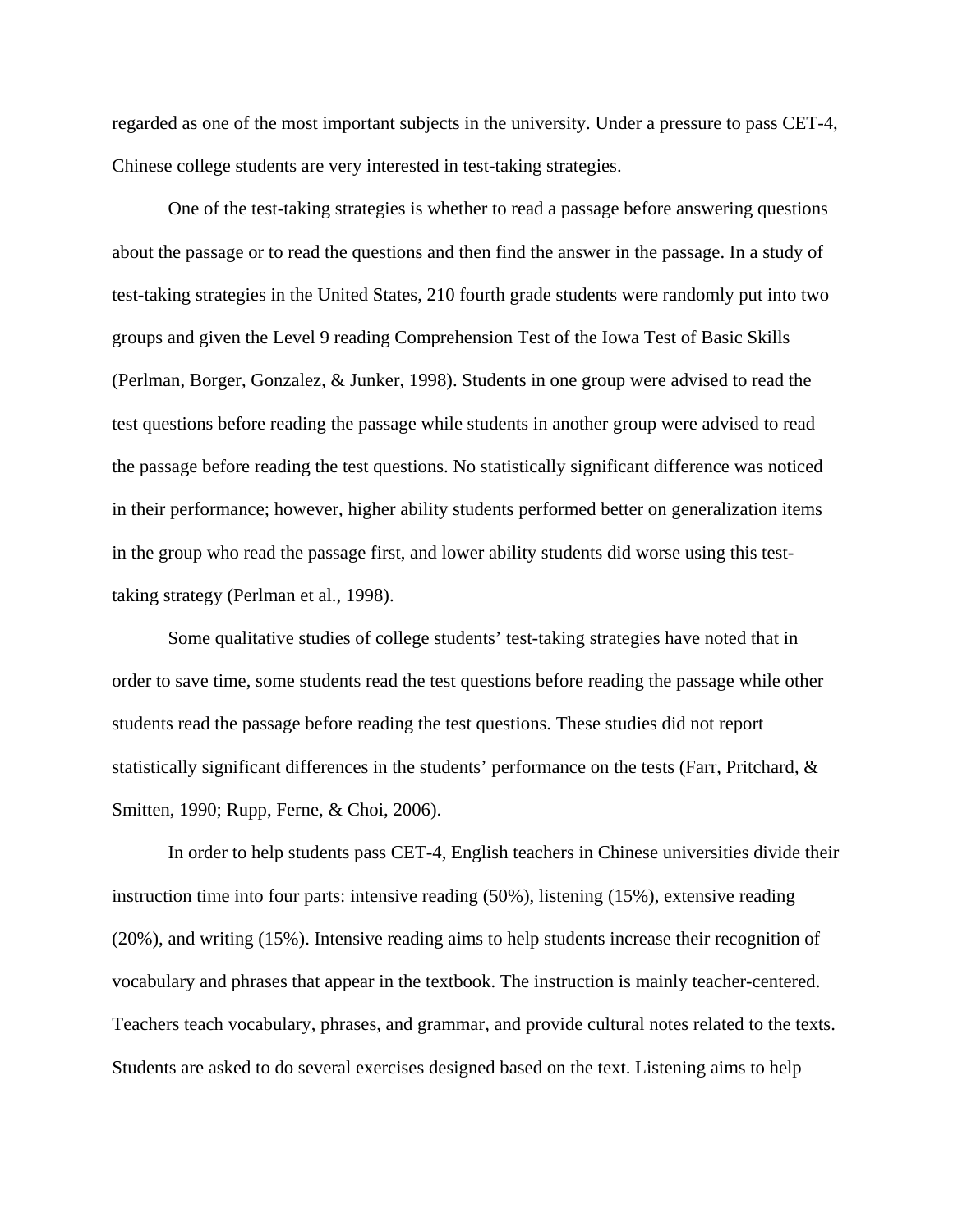students understand major listening tasks such as daily conversations, functional dialogues, and short lectures. Teachers teach some listening strategies or note-taking skills to help students understand the materials. Extensive reading aims to help students comprehend the general idea of an article. In teaching extensive reading, teachers do not focus on explaining each word or phrase; instead, they help students develop skills in grasping the main idea of an article. The major task is to understand the context and structure of the article. Writing aims to teach skills to organize thoughts. Students are often asked to write a short article (about 150 words) in class. All these teaching methods focus on knowledge mastery as well as the development of language skills.

The literature review suggests that it is important to examine Chinese students' SRL strategies and self-efficacy beliefs as factors that may influence their English language learning and performance on English tests. Therefore, this study was designed to answer the following research questions:

- 1. At what level do Chinese college students endorse specific SRL strategies and selfefficacy beliefs?
- 2. Are Chinese college students' SRL strategies and self-efficacy beliefs related to each other? Are they related to these students' performance on standardized tests in English and oral English test?
- 3. Are there significant differences in reading achievement between Chinese college students who read a passage before answering questions about the passage or their counterparts who read the questions and then find the answer in the passage?

# **Method**

### **Participants**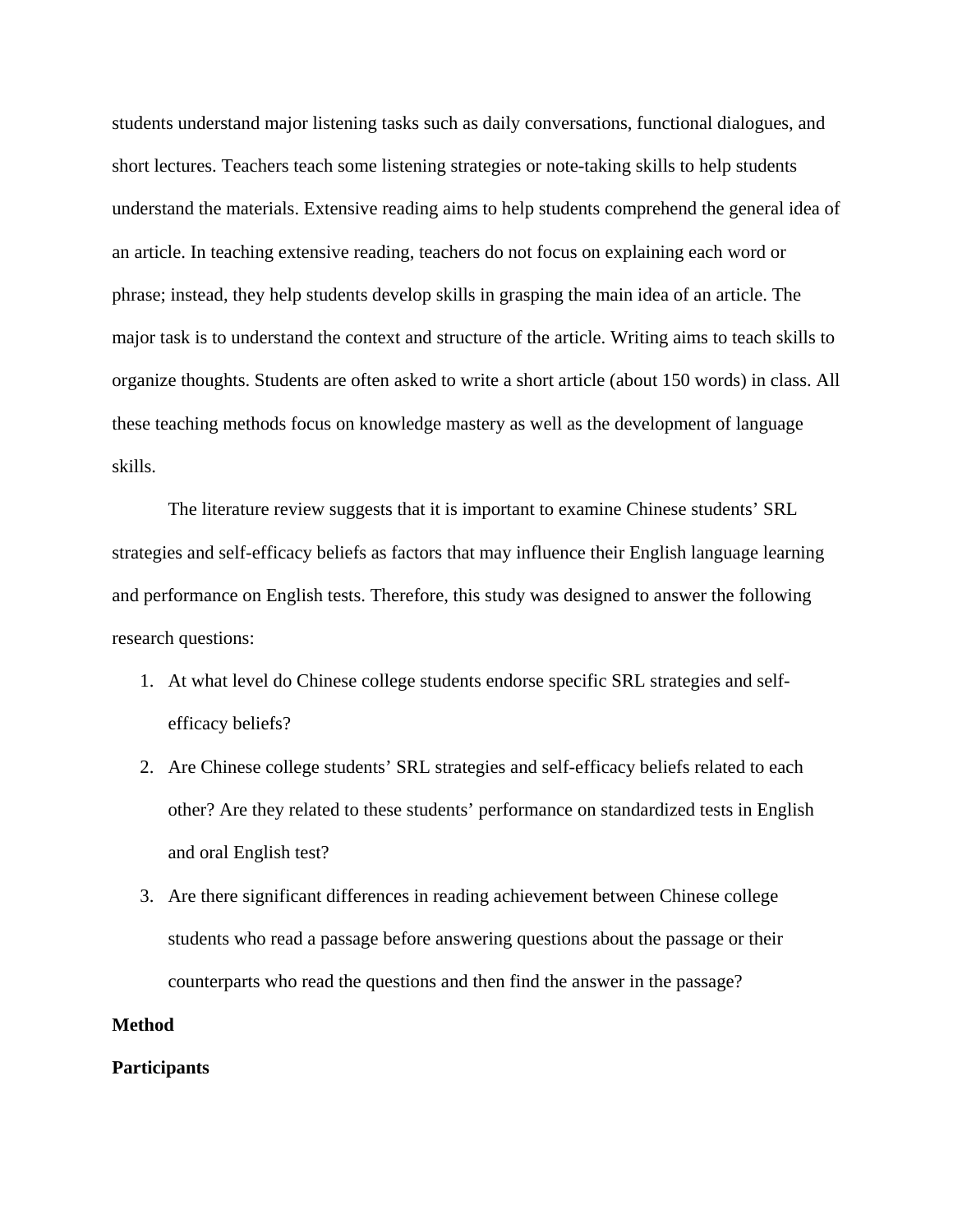Participants in the study were 517 sophomore students in a Chinese university in the southeastern region of China. All of the participants were majoring in medicine. Unlike the case in the United States, medical school students are representative of college students in other academic areas with respect to academic achievement and demographic background. The participants were mostly (81%) males, and their ages ranged from 17 to 25 years, with an overall mean age of 20.6 years and a standard deviation of 1.08 years.

## **Measures**

In order to investigate whether or not these strategies apply to second language learning and to students with Chinese cultural background, Wang and Pape (2005) developed two surveys to measure Chinese students' self-efficacy beliefs and their use of SRL strategies studying English as a second language in American classrooms through multiple interviews and observations. When developing these scales, Wang and Pape (2005) referenced Bandura's (1997) theoretical framework of self-efficacy, Zimmerman and Martinez-Pons' (1986) selfregulated learning interview scale, and Oxford's (1990) Strategy Inventory for Language Learning (SILL). During the structured interview in Zimmerman and Martinez-Pons' (1986) study, middle school students were asked to respond to six problem contexts such as preparing for a test or writing an essay. Responses to these open-ended questions were transcribed and coded into 14 SRL categories that focused on motivation, metacognition, and behavior. The motivation category includes SRL strategies such as self-evaluation and self-consequences. The metacognitive category includes SRL strategies such as goal-setting and planning, organizing and transforming, seeking information, and rehearsing and memorizing. The behavioral category includes SRL strategies such as environmental structuring, keeping records and monitoring, reviewing records, and seeking social assistance.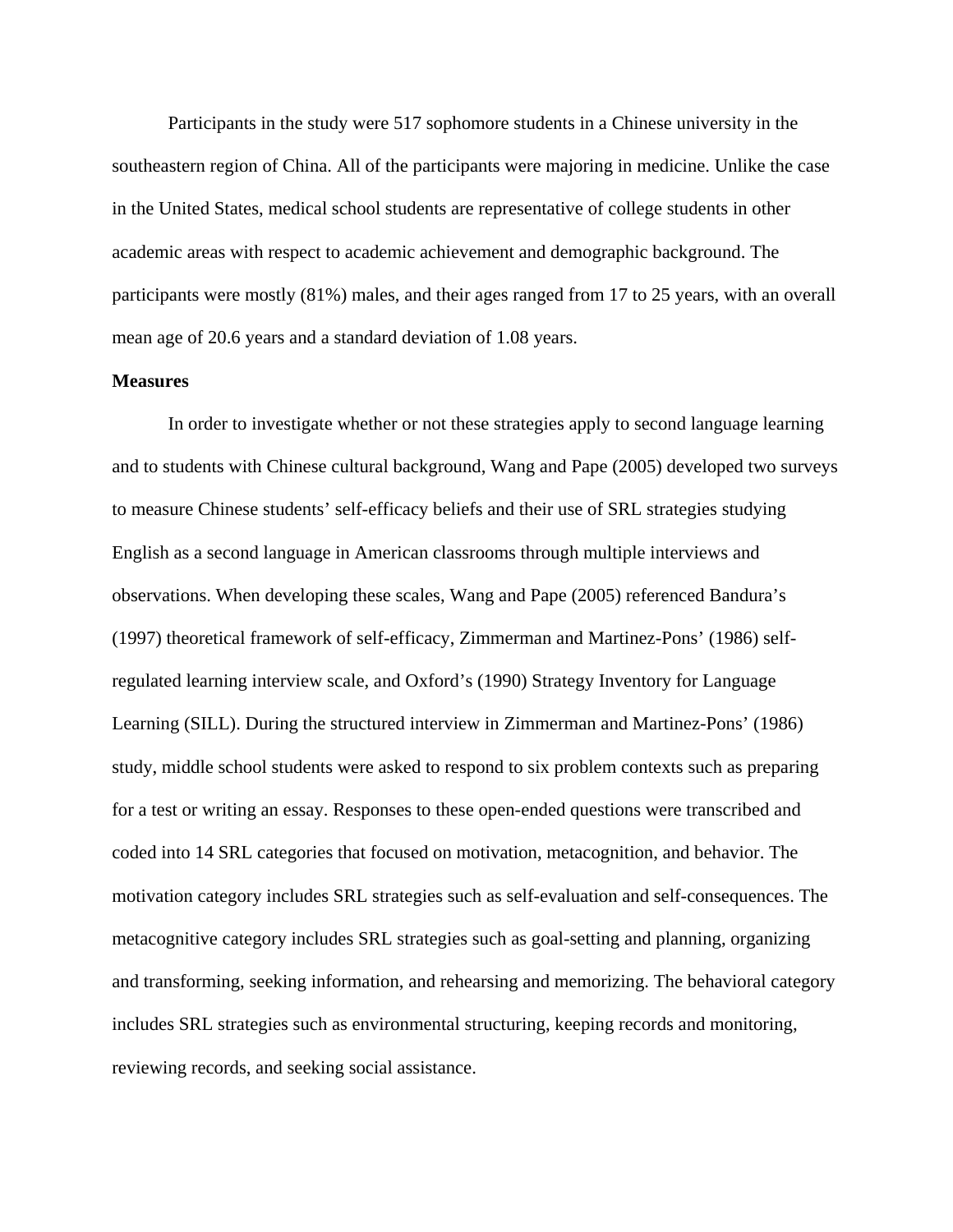The Questionnaire of English Self-regulated Learning Strategies (QESRLS) includes 68 items (Appendix A). Each item describes an SRL strategy commonly used in studying English. Based upon the 11 categories of SRL strategies in the context of mathematical problem solving (Pape & Wang, 2003), 11 categories of SRL strategies in the context of learning English as a foreign language were used in the study: (1) Self-evaluation (Items 8, 30, 58, and 66); (b) Organization and transformation (Items 2, 13, 16, 18, 26, 33, 38, 40, 41, 44, 45, 47, 49, 55, 60, and 68); (c) Rehearsal and memorization (Items 14, 22, 24, 28, 42, and 43); (d) Seeking social assistance (Items 6 and 19); (e) Persistence when faced with challenges (Items 5, 9, 12, and 20); (f) Seeking opportunities to practice English (Items 23, 29, 39, 46, 48, 52, 54, and 67); (g) Record keeping and monitoring (Items 1 and 4); (h) Self-consequences (Items 15 and 53); (i) Goal setting and planning (Items 7, 10, 11, and 17); (J) Review of records (Items 3 and 51); and (k) Interpretation skills (Items 21, 25, 27, 32, 34, 35, 36, 37, 50, 56, 57, 59, 64, and 65). Items 31, 61, 62, and 63 did not fall into any of these categories in factor analysis, so they were treated separately in the data analyses.

Validity ensures that the interpretation of a survey outcome is accurate, the intended theoretical constructs are supported, and conclusions drawn from the survey are accurate and reliable (Messick, 1995). According to Wang et al., (2007), internal consistency (Cronbach's alpha) was .96, test-retest reliability was .88 (the interval between the two measurements was three weeks), concurrent validity was .62, with SILL developed by Oxford (1990), and predictive validity was .57 (for English proficiency test performance). Students were asked to respond by circling one of the choices that matched their use of these strategies the most:  $0 =$  "I never use it,"  $1 =$  "I seldom use it,"  $2 =$  "I sometimes use it," and  $3 =$  "I often use it."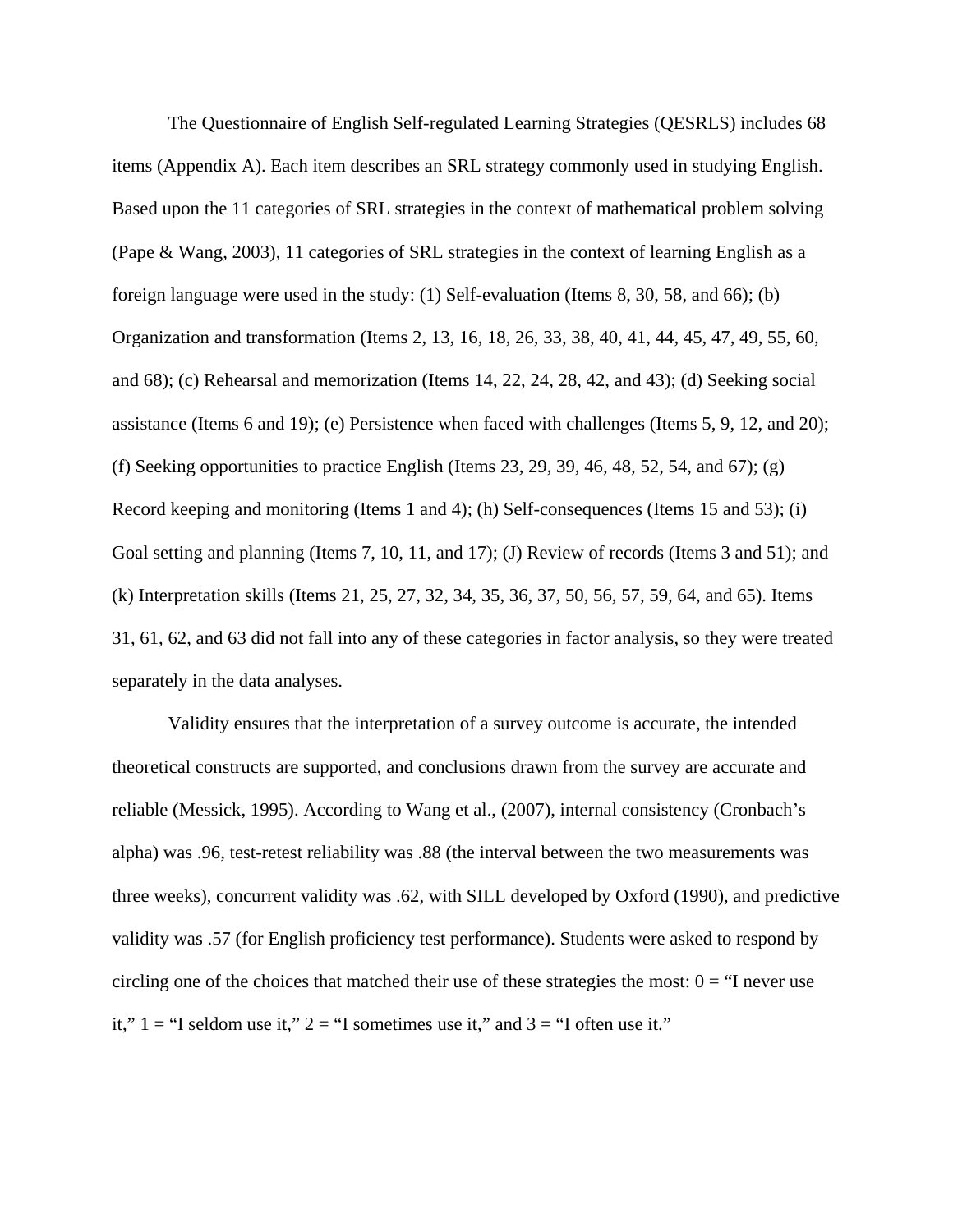The Questionnaire of English Self-Efficacy (QESE) includes 32 items (Appendix B). Each item asks students to make judgments about their capabilities to accomplish certain tasks using English as a foreign language. Four subscales were also analyzed: (a) Self-efficacy for listening (Items 1, 3, 9, 10, 15, 22, 24, and 27); (b) self-efficacy for speaking (Items 4, 6, 8, 17, 19, 20, 23, and 30); (c) self-efficacy for reading (Items 2, 12, 16, 21, 25, 26, 29, and 32); and (d) self-efficacy for writing (Items 5, 7, 11, 13, 14, 18, 28, and 31). According to Wang et al. (2007), the internal consistency (Cronbach's alpha) was .96, test-retest reliability was .82 (the interval between the two measurements was three weeks), the concurrent validity was .55, with the scale of "Self-Efficacy for Learning and Performance" which consisted of eight items from Motivated Strategies for Learning Questionnaire developed by Pintrich and DeGroot (1990), and the predictive validity was .41 (for English proficiency test performance). Students were asked to rate their capabilities on a 7-point Likert scale from 1 (I cannot do it at all) to 7 (I can do it very well).

In order to make sure that students understand the items correctly, both questionnaires were in English and Chinese. An iterative process of repeated independent translation and blind back-translation recommended by Brislin (1970) was used to ensure the congruence of meaning between the English and Chinese versions of items in the questionnaires.

Two English written examinations (Exam 1 and Exam 2) and one oral English test were also used as outcome measures. Both English written examinations were combinations of criterion-referenced tests and aptitude tests, each of which consists of 60% of what was covered in the English class and 40% of English proficiency skills. Each of these two English written examinations included listening comprehension (20%), reading comprehension (35%), vocabulary and grammar (30%), and writing (15%). Due to the concern over the validity of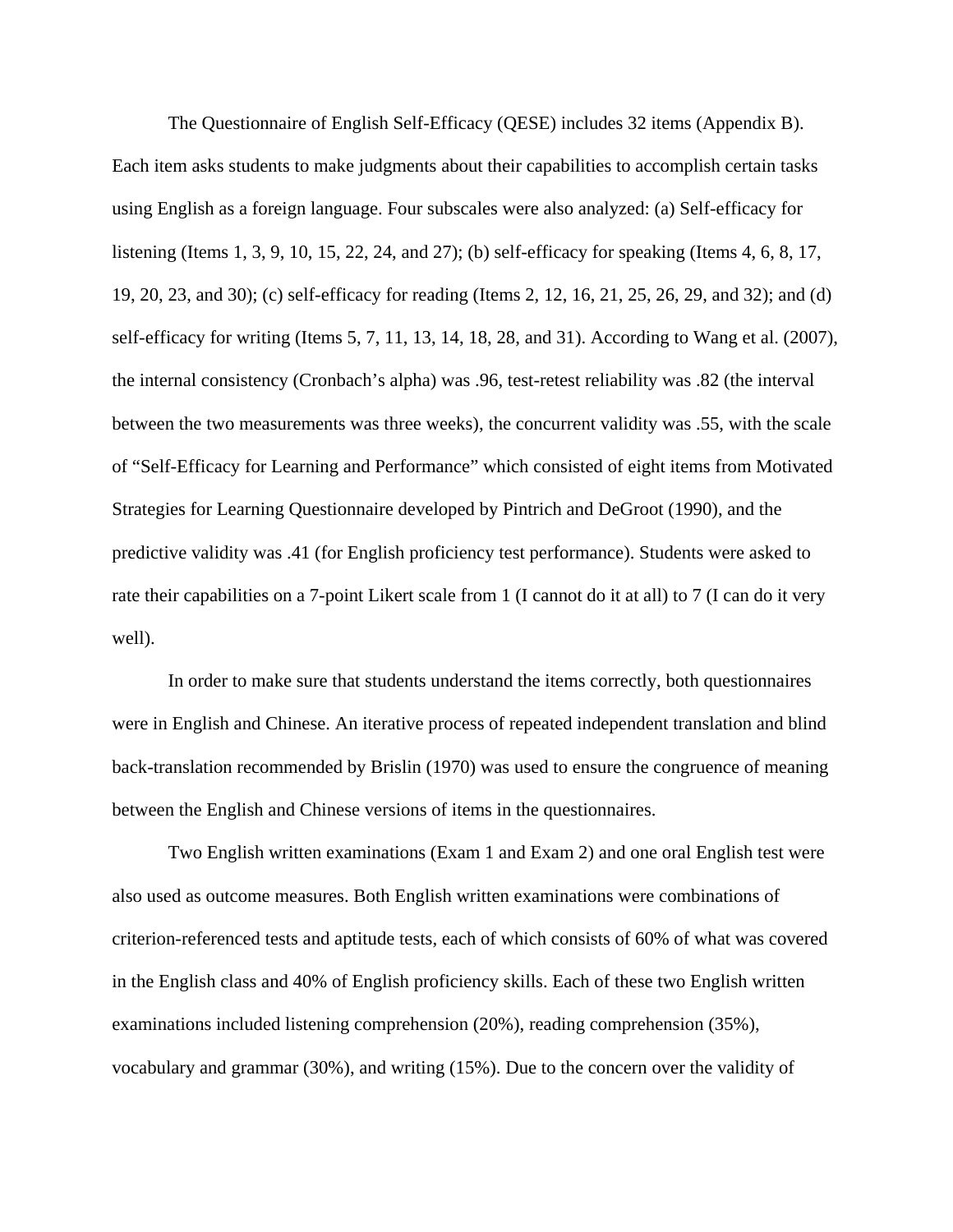responses to multiple-choice questions, the ratio between multiple choice items and openedended questions changed from the traditional 7:3 to 4:6. Scores from both exams can be interpreted with a high degree of validity. The scores range from 0 to 100. A score below 60 is considered failure to master the skills, a score between 60 and 69 is considered "pass," a score between 70 and 79 is considered "good," a score between 80 and 89 is considered "very good," and a score between 90 and 100 is considered "excellent." The raw scores were used in this study, and the variable to represent students' performance on these two English examinations was treated as an interval scale of measurement in the data analyses.

The procedure for administering the oral English test was as follows: (1) Groups of three or four students were created (2) Two teachers conducted an interview with each of the groups (3) The groups participated in a discussion on a particular topic related to their studies or daily life (4) the teachers followed the discussion by questioning students one by one. The four steps of this procedure were completed in 10-15 minutes. The two teachers evaluated the students' participation in the procedure and from their evaluation the students received an A, B, C, or D. The mean score of the scores provided by both teachers was used as the final grade for each student. The topics and preparation guidelines were given to students beforehand; however a substantial amount of effort was exerted to ensure the administered activities elicited spontaneous responses rather than prepared recited responses. The objective of the exam was to test how well students could speak English spontaneously. The letter grades were converted to numerical values (1=D, 2=C, 3=B, and 4=A) for data analysis.

#### **Procedures**

Participants completed two questionnaires, QESRLS and QESE, at the beginning of the semester. Participants took two English written examinations at the end of the semester in Year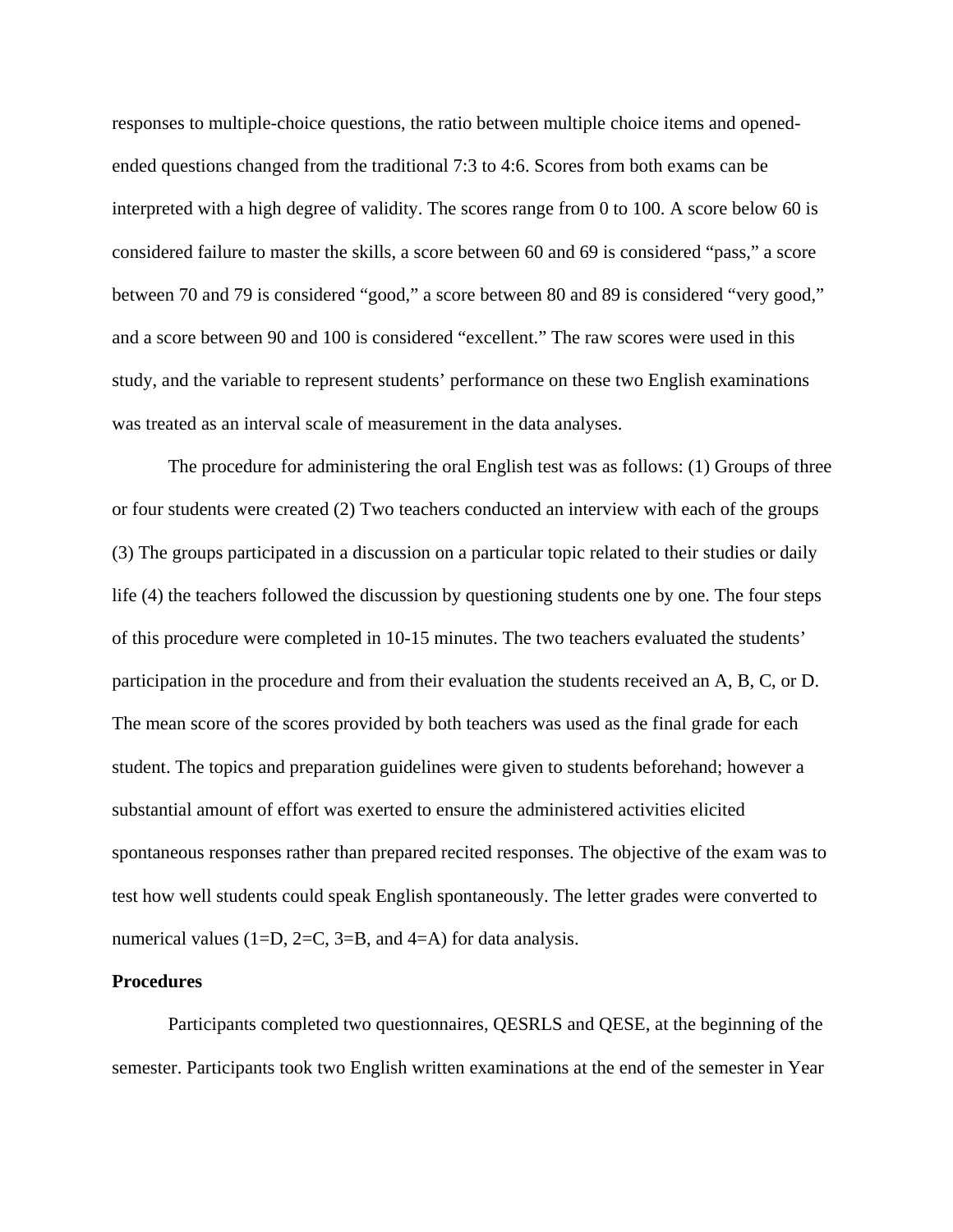One and Year Two, respectively. In addition, one oral examination record was also included. A letter-grading system (A, B, C, D) was used to grade each student according to their oral English competence. Descriptive statistics were employed to report the participants' levels for the use of SRL strategies and self-efficacy beliefs. Pearson product-moment correlation was employed to examine possible relationships between self-efficacy, SRL strategies, and students' performance on two English exams as well as the oral English test. Since there are 51 possible relationships to be tested (3 tests by 17 constructs and sub-constructs of self-efficacy and SRL strategies), a Bonferroni type adjustment was made for inflated Type I error. The significance level for these Pearson product-moment correlation tests was adjusted to .001.

In addition, participants were put into two groups by one of their SRL strategies (Items 62-63) about whether they read questions before reading articles or read articles before reading questions during English reading comprehension examinations. Only students who reported using this strategy often were selected for this analysis ( $n = 245$ ). Of these students, 86 (35%) often read articles before reading questions and 159 (65%) often read questions before reading articles. Two-way repeated measures analysis of variance (ANOVA) was used to examine the interaction effect of time (two English written exams) and group membership as well as the main effect of time and group membership.

## **Results**

Responses to both questionnaires were found to be reliable using total scores. Cronbach's alpha (internal consistency) was .94 for QESRLS and .97 for QESE. Descriptive statistics and inter-correlation coefficients between the outcome measures were presented in Table 1 as follows:

**Insert Table 1 about here**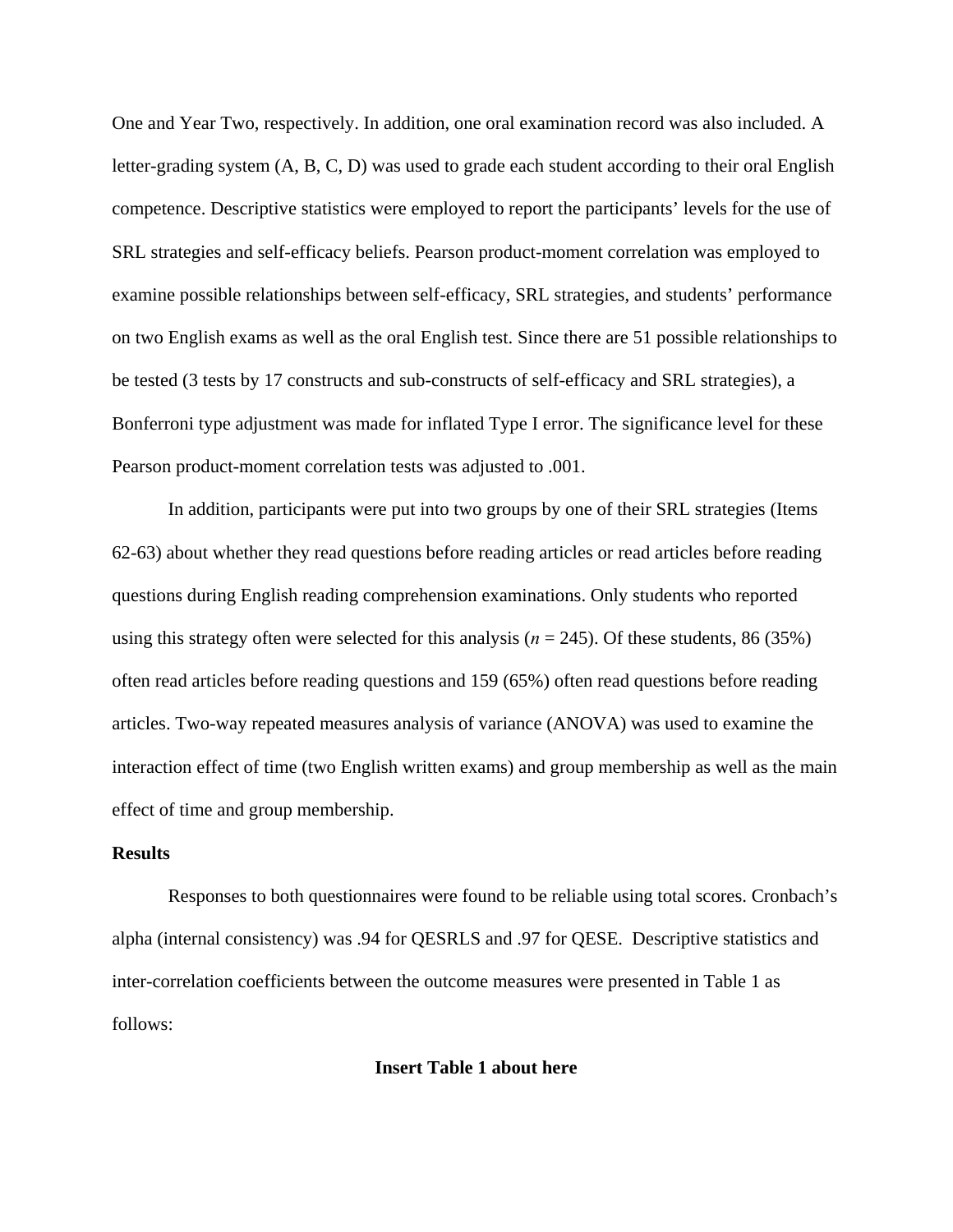Participants' performance on the two English exams were comparable (*M* = 66.56, *SD* = 8.65 for Exam1 and  $M = 66.58$ ,  $SD = 12.90$  for Exam 2) except that their scores were more spread out in Exam 2, suggesting that students' overall achievement in English remained the same from Year One to Year Two but the range of scores was larger. On average, participants' use of SRL strategies was 1.76 with a standard deviation of 0.38, indicating that most participants only occasionally use these strategies. Participants' mean self-efficacy in completing English tasks ( $M = 4.62$ ,  $SD = 0.85$ ) was not very strong.

Statistically significant relationships were identified between participants' use of SRL strategies and self-efficacy beliefs for completing English language tasks (*r* = .52). Furthermore, a statistically significant positive relationship was noticed between students' self-efficacy beliefs and all subscales of SRL strategies: self-evaluation (*r* = .37), organizing and transforming (*r* = .32); rehearsing and memorizing (*r* = .28); seeking social assistance (*r* = .22); persistence when faced with challenges ( $r = .46$ ), seeking opportunities to practice English ( $r = .48$ ), keeping records and monitoring  $(r = .32)$ , self-consequences  $(r = .24)$ , goal-setting and planning  $(r = .39)$ , reviewing records  $(r = .29)$ , and interpreting skills  $(r = .51)$ . Student's self-efficacy beliefs were also significantly related to their performance on English exams, and significant relationships were also noted between participants' performance on English written exams and their oral English proficiency (See Table 1). Participants' use of SRL strategies, however, was not statistically significantly related to their performance on English exams.

When participants' responses to each subscale of the self-efficacy questionnaire and the SRL strategies questionnaire were correlated to their performance on the three English exams, findings were mixed (See Table 2). Participants' responses to all four self-efficacy subscales were significantly correlated with their performance on all three English exams, suggesting a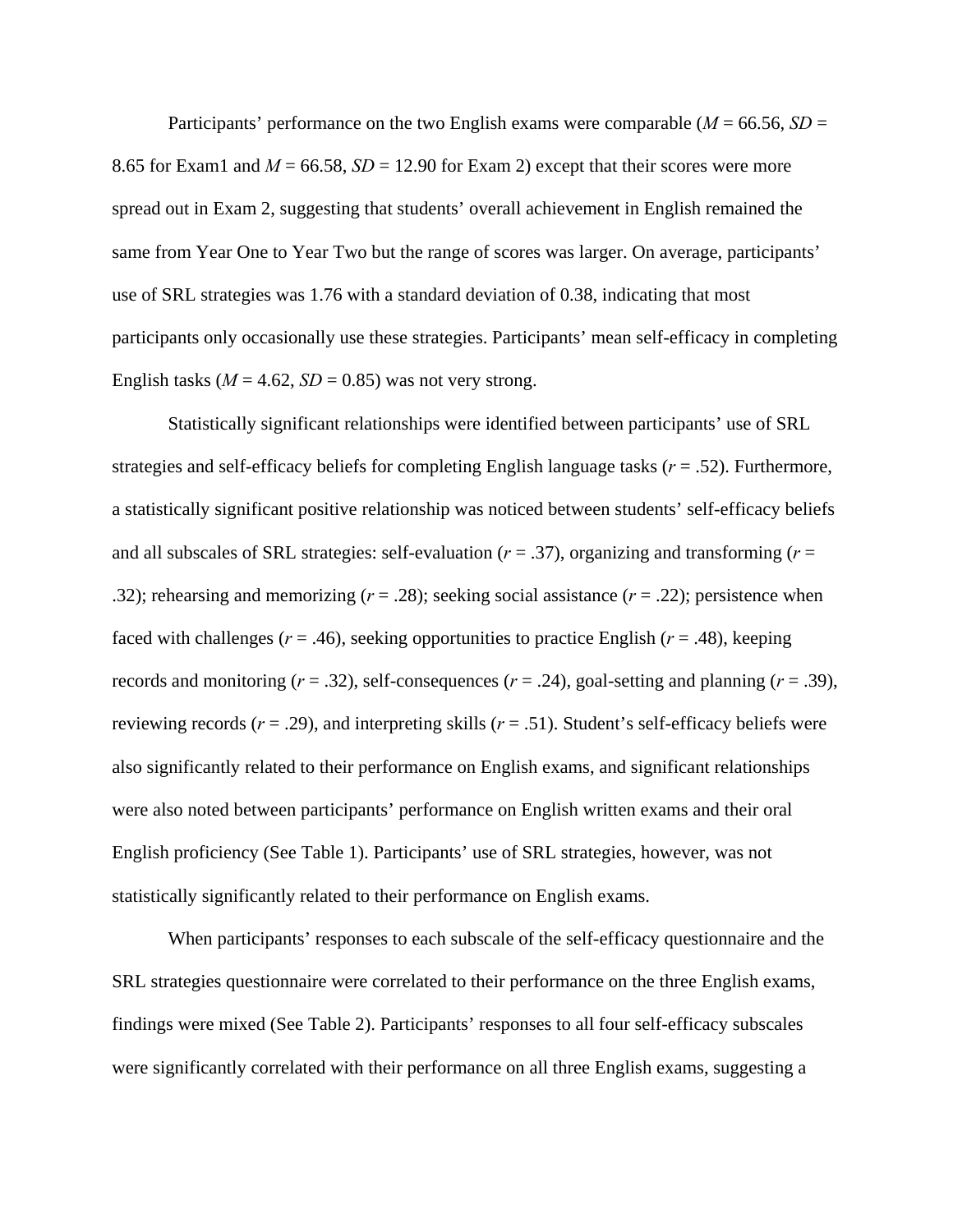strong correlation between self-efficacy beliefs in English listening, speaking, reading, and writing tasks and English achievement. As for SRL strategies, self-evaluation, persistence when faced with challenges, and interpretation skills were all significantly correlated with students' performance on the three English exams. Keeping records and monitoring was significantly correlated with students' performance on oral English test, and reviewing records was significantly correlated with students' performance on the first English written exam. Other Subcategories of SRL strategies (organizing and transforming; rehearsing and memorizing; seeking social assistance; seeking opportunities to practice English, self-consequences, and goalsetting and planning) were not statistically significantly correlated with any one of the three English exams.

### **Insert Table 2 about here**

The 2x2 ANOVA suggested that the interaction effect between time and group membership was insignificant,  $F(1, 241) = 0.01$ ,  $p = .92$ , partial  $\eta^2 < .001$ . The main effect of time was also minimal,  $F(1, 241) = 0.02$ ,  $p = .90$ , partial  $\eta^2 < .001$ , indicating no significant change of students' performance on English exams from Year One to Year Two. The main effect of group membership, however, was significant,  $F(1, 241) = 12.591$ ,  $p < .001$ , partial  $\eta^2 = .05$ . This means that the students who read articles before reading questions had significantly higher scores on the average of the two English exams ( $M = 70.97$ ,  $SD = 15.87$ ) than students who read questions before reading articles ( $M = 66.49$ ,  $SD = 11.65$ ). Specifically, the students who read articles before reading questions did better than students who read questions before reading articles on English Exam 1 ( $M = 70.66$  and  $SD = 8.41$  versus  $M = 66.51$  and  $SD = 8.02$ ) and English Exam 2 ( $M = 70.90$  and  $SD = 10.89$  versus  $M = 65.78$  and  $SD = 14.42$ ).

## **Discussion**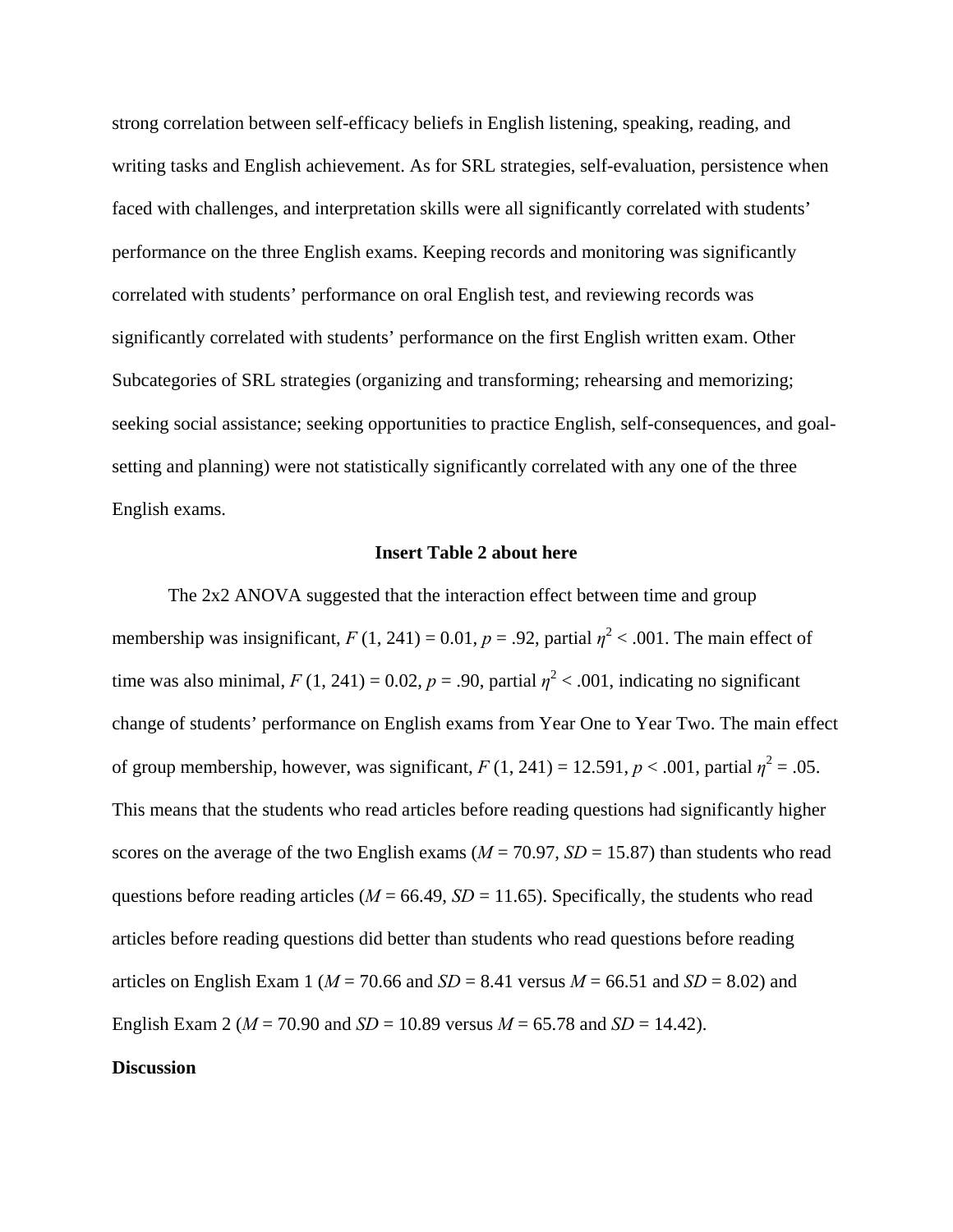Many of the findings from this study in the domain of learning English as a foreign language are consistent with the results from previous studies in the domain of first language English reading and writing and mathematics education. For example, self-efficacy, SRL strategies, and academic achievement were positively correlated with each other (Ainley & Patrick, 2006; Pape & Wang, 2003; Shih & Alexander, 2000; Wang et al., 2007). Specifically, students who had strong self-efficacy beliefs were persistent when faced with challenges and were more successful in academic achievement (Schunk, 1990; Wang et al., 2007).

The average use of SRL strategies by participants in this study was not satisfactory, indicating a lack of integration of SRL strategies in Chinese college English instruction context. Learning is influenced by a variety of contexts, one of which includes a societal level of learning established by cultural values and societal norms which is reflected in students' socialization and parents' expectations (Salili & Lai, 2003).

School and classroom environment impacts student learning (Maehr & Midgley, 1996). The dominant English classroom instruction pedagogy in China is still teacher-centered where students are not encouraged to develop their own strategies but instead to follow teacher's words. This way of pedagogy might be beneficial for students to gain knowledge and have good performance on English examinations which focus on content knowledge (e.g., vocabulary, grammar, and sentence structure); however, it is not good for students to discover the freedom they might have in developing their own ways of learning. This could also explain the small effect sizes of the relationships between participants' use of SRL strategies and their performance on English exams. Although a trend was noted that the more SRL strategies were used the higher scores participants gained in English exams, this connection was weak. This was because, on average, these participants only used these SRL strategies occasionally. The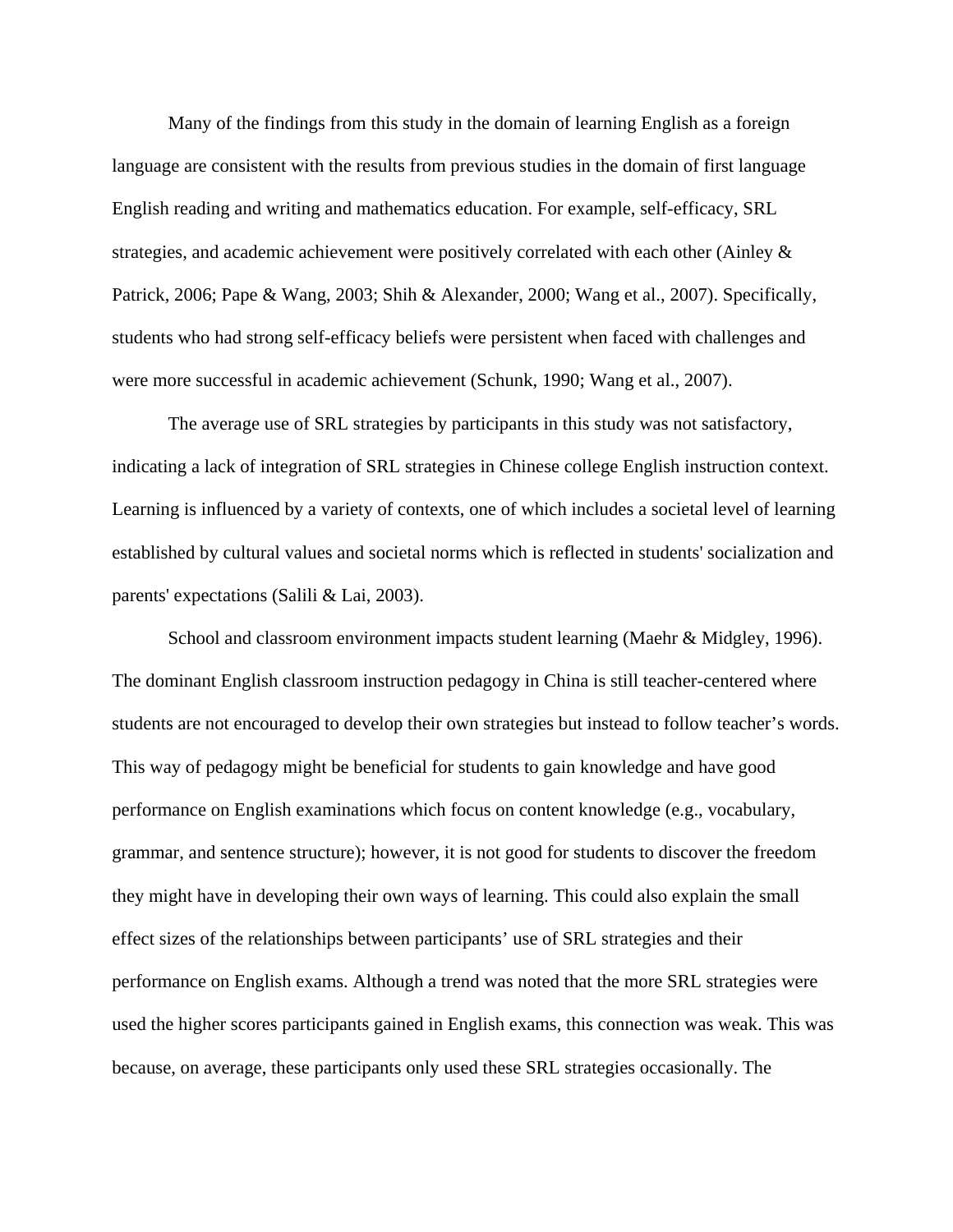distinction of the use of SRL strategies among the participants was small. This was also reflected by the small variance (0.14 on a four-point response key) of SRL strategies.

Students' SRL strategies are very important to their acquisition of the competence and knowledge in general and their acquisition of the English language in particular. This study suggests that English teachers should consider incorporating SRL strategies in classroom teaching and facilitate the student's development of their own SRL strategies. One example is to have more group work instead of lectures since small group collaboration and a social constructivist's learning environment enhance students' use of SRL strategies (Boekaerts & Cascallar, 2006).

It was not surprising that participants' report of self-efficacy beliefs were not strong either. This might be partially due to the humble Chinese culture. Chinese students were, generally speaking, more likely to report lower self-efficacy beliefs in comparison to students from European and American cultures (Earley, 1999; Eaton & Dembo, 1997; Salili et al., 2001; Scholz et al., 2002; Schwarzer & Born, 1997). Some researchers claimed that complying with societies' demands involves the restriction of student's personal wishes, interests, and expectations (Kuhl, 2000). Chinese classroom instructional context may also explain the participants' report of self-efficacy to complete English language tasks. There was such a strong focus on passing CET-4 in college English curriculum that most teachers only teach students knowledge and skills to do well in this test and ignore the practical use of English as a communication tool. As a result, participants in this study did not feel that they could use English well in real-life situations, as reflected in the self-efficacy questionnaires.

Students who read the articles before reading questions did better than students who read the questions before reading articles on English exams. Although many other factors could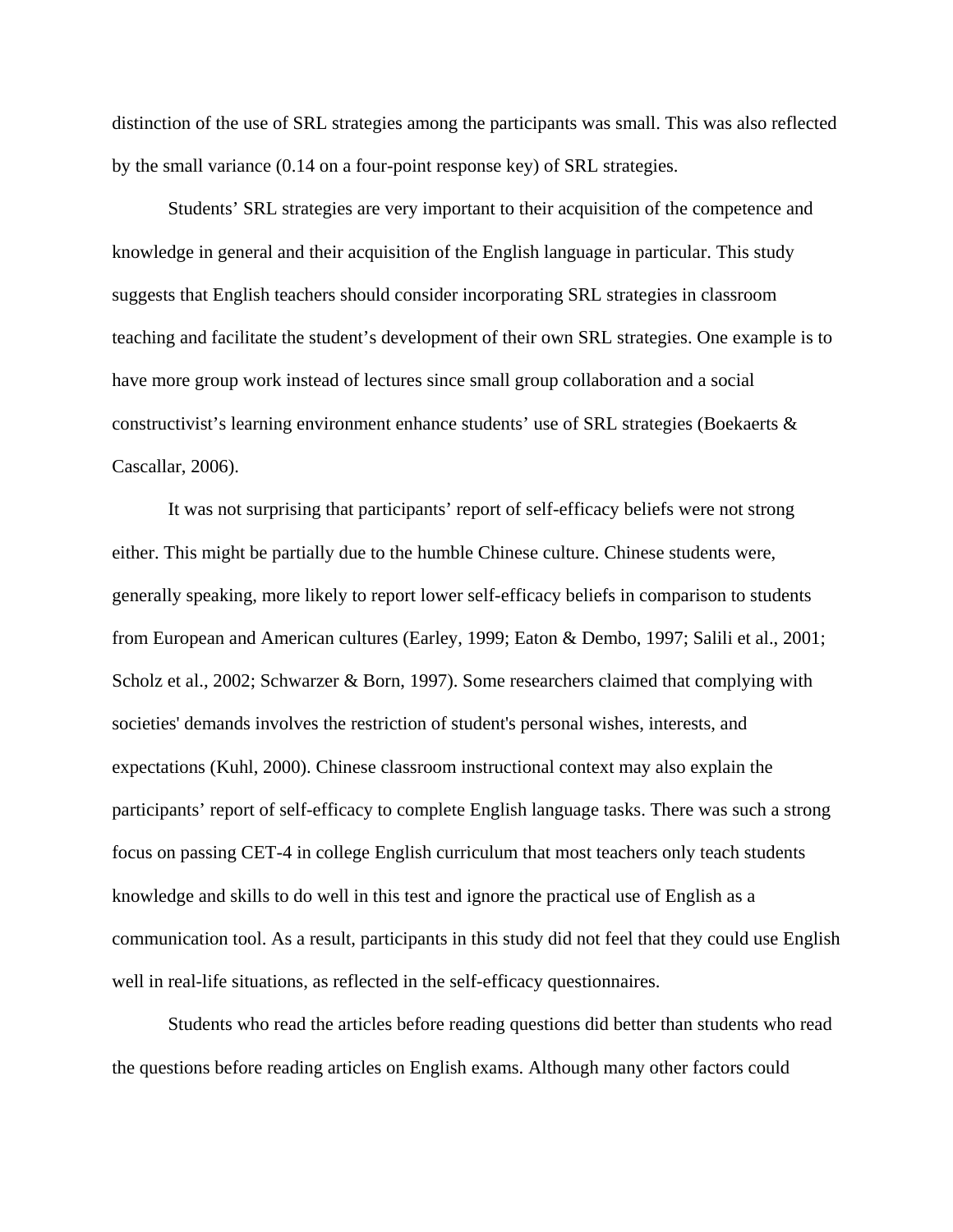influence this result, for example, students' IQ, confidence in memory, and ability to avoid being distracted by misleading information, these results reinforced the argument for teaching practical reading skills versus teaching for the tests. Some students in China thought reading the questions before reading the article could save them time in the test because they would only have to locate the answers to the questions in the article. This study suggests that reading questions before reading the article might not help the students to get a better understanding of the article and to obtain more accurate answers to the questions.

Although this study is significant in that it reports the current levels of Chinese college students' use of SRL strategies and self-efficacy beliefs in studying English and extended previous findings that these constructs are related to each other and to academic achievement in the context of learning English as a foreign language (Ainley & Patrick, 2006; Paris & Paris, 2001; Schunk, 1996; Shih & Alexander, 2000; Zimmerman, 1998), generalizations to the population of Chinese college students are limited. Participants in this study were all majored in medicine and were predominantly male. In China, medicine studies are open to college students of all ability levels, and the tuition is also the same as in other fields of study. As a result, college students majoring in medicine are not different from college students majoring in other fields with regard to IQ, family background, ability level, and so for. In addition, college graduates majoring in medicine can work as doctors in hospitals immediately after their graduation. Their income is also comparable to other college graduates majoring in other subject areas. However, gender is not balanced in this field as more males than females choose medicine as their major. Future studies should recruit college students in other fields of study and use random sampling method to find a closer match between research participants and the target population.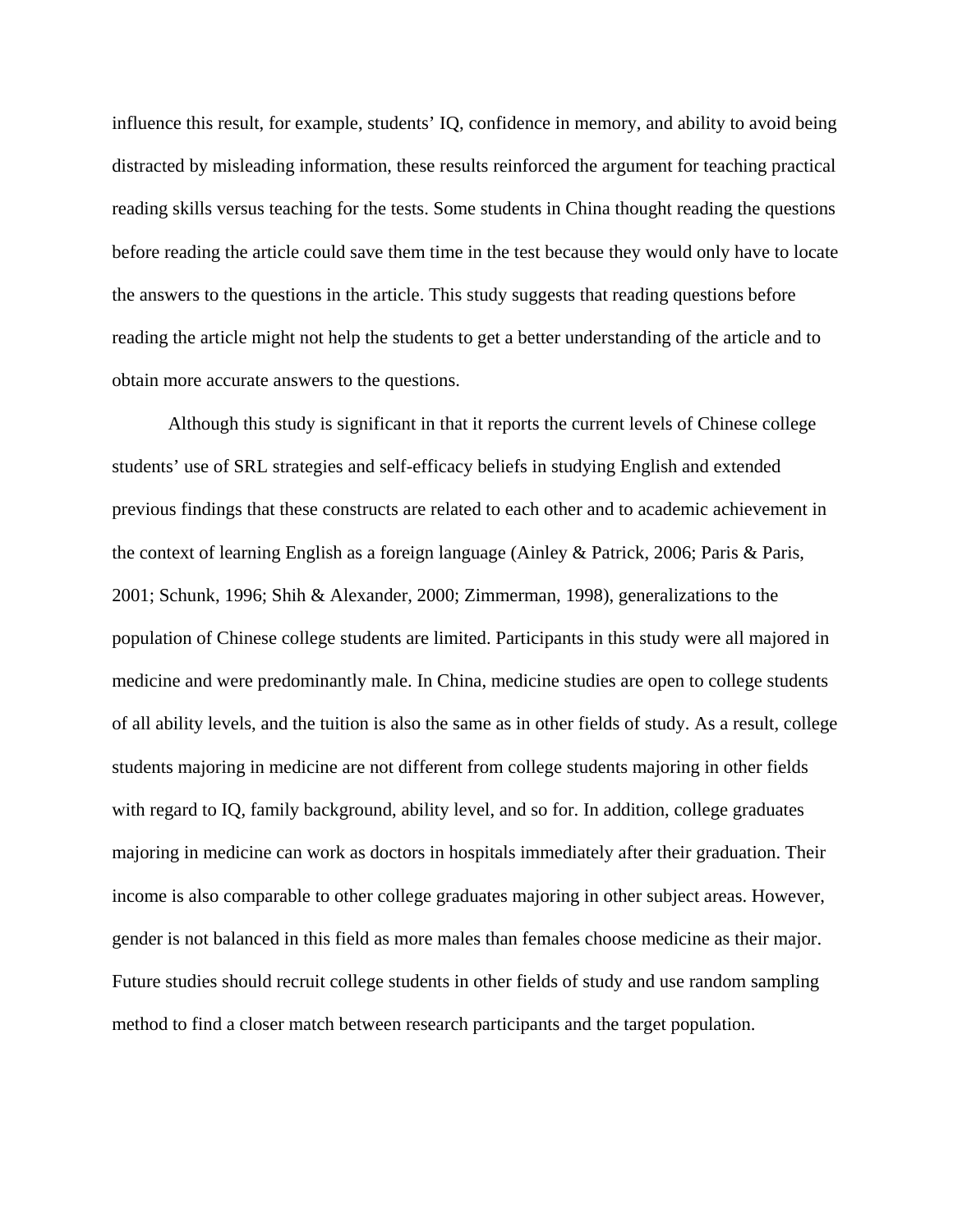Another contribution of this study is that it provided further reliability and validity information about the two questionnaires developed in a previous study (Wang & Pape, 2005). The significant relationships between self-efficacy, SRL strategy use, and achievement in learning English are indicators of construct validity for the scores obtained from these questionnaires. QESRLS was designed to measure the total number of SRL strategies used by students (Wang & Pape, 2005). The reliability of scores from some subscales of this measure (e.g., Seeking Social Assistance) was low, which might be related to non-significant findings related to these subscales. Future research should consider validating the scores from subscales of QESRLS.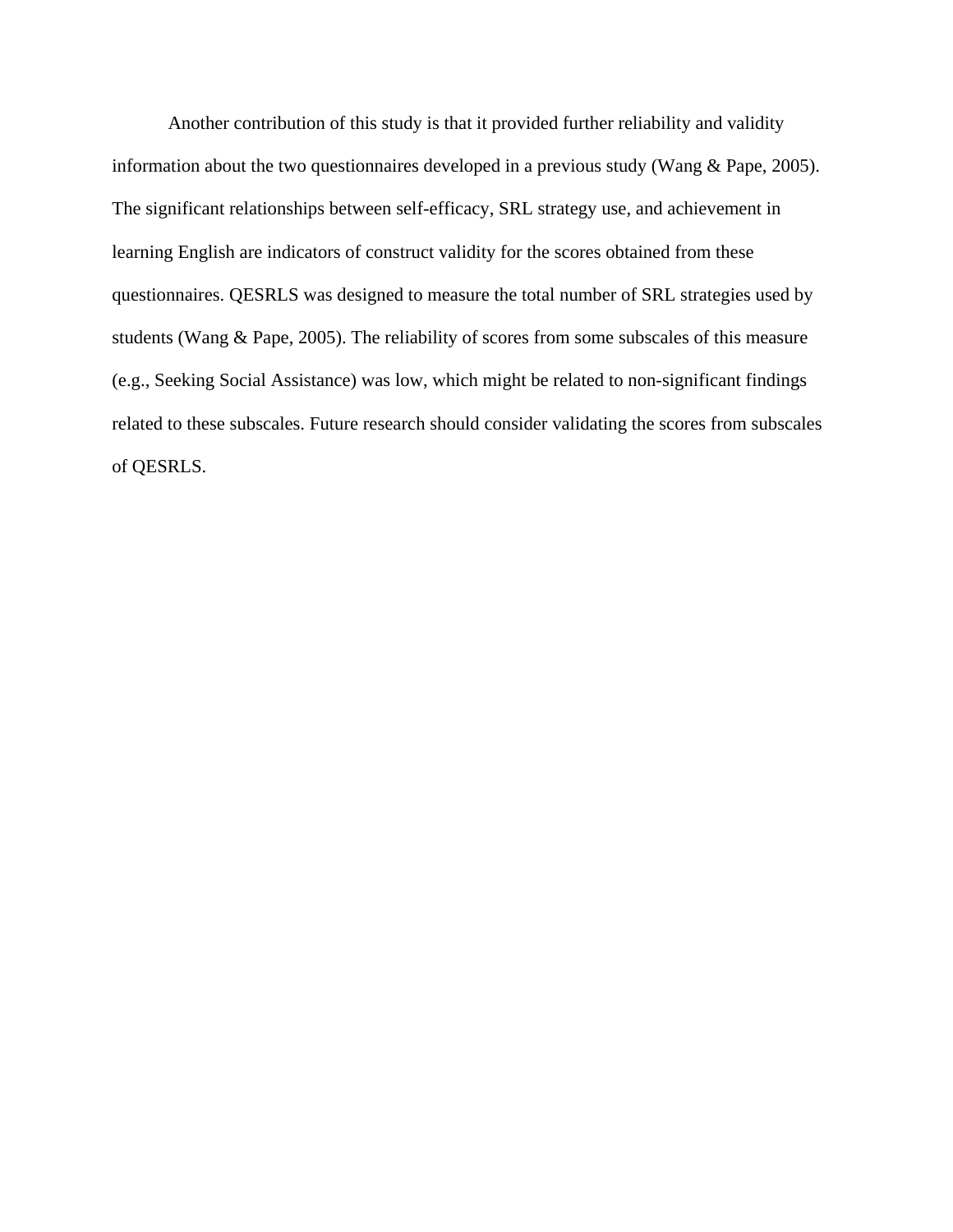References

- Abdullah, M. N. L. Y., Bakar, K. A., Roslan, S., Luan, W. S., & Rahman, P. Z. M. A. (2006, May). *Motivational beliefs and self-regulated learning: A study on Malaysian students*. Paper presented at Education Research Association of Singapore Conference, Singapore.
- Ainley, M., & Patrick, L. (2006). Measuring self-regulated learning processes through tracking patterns of student interaction with achievement activities. *Educational Psychology Review, 18,* 267 -286.
- Ames, C. (1992). Classrooms: Goals, structures, and student motivation. *Journal of Educational Psychology, 84*, 261-271.
- Bandura, A. (1986). *Social foundations of thought and action.* Englewood Cliffs, NJ: Prentice-Hall.
- Bandura, A. (1997). *Self-efficacy: The exercise of control.* New York, NY: W. H. Freeman and Company.
- Boekaerts, M., & Cascallar, E. (2006). How far have we moved toward the integration of theory and practice in self-regulation? *Educational Psychology Review, 18,* 199-210.
- Brislin, R. W. (1970). Back-translation for cross-cultural research. *Journal of Cross-Cultural Psychology, 1*(3), 185-216.
- Chamot, A. U., & El-Dinary, P. B. (1999). Children's learning strategies in language immersion classrooms. *The Modern Language Journal, 83,* 319-338.
- Cohen, J. (1988). *Statistical power analysis for the behavioral sciences*. Hillsdale, NJ: Lawrence Erlbaum Associates.
- Cohen, E. (1994). Restructuring the classroom: Conditions for productive small groups. *Review of Educational Research, 64*, 1-35.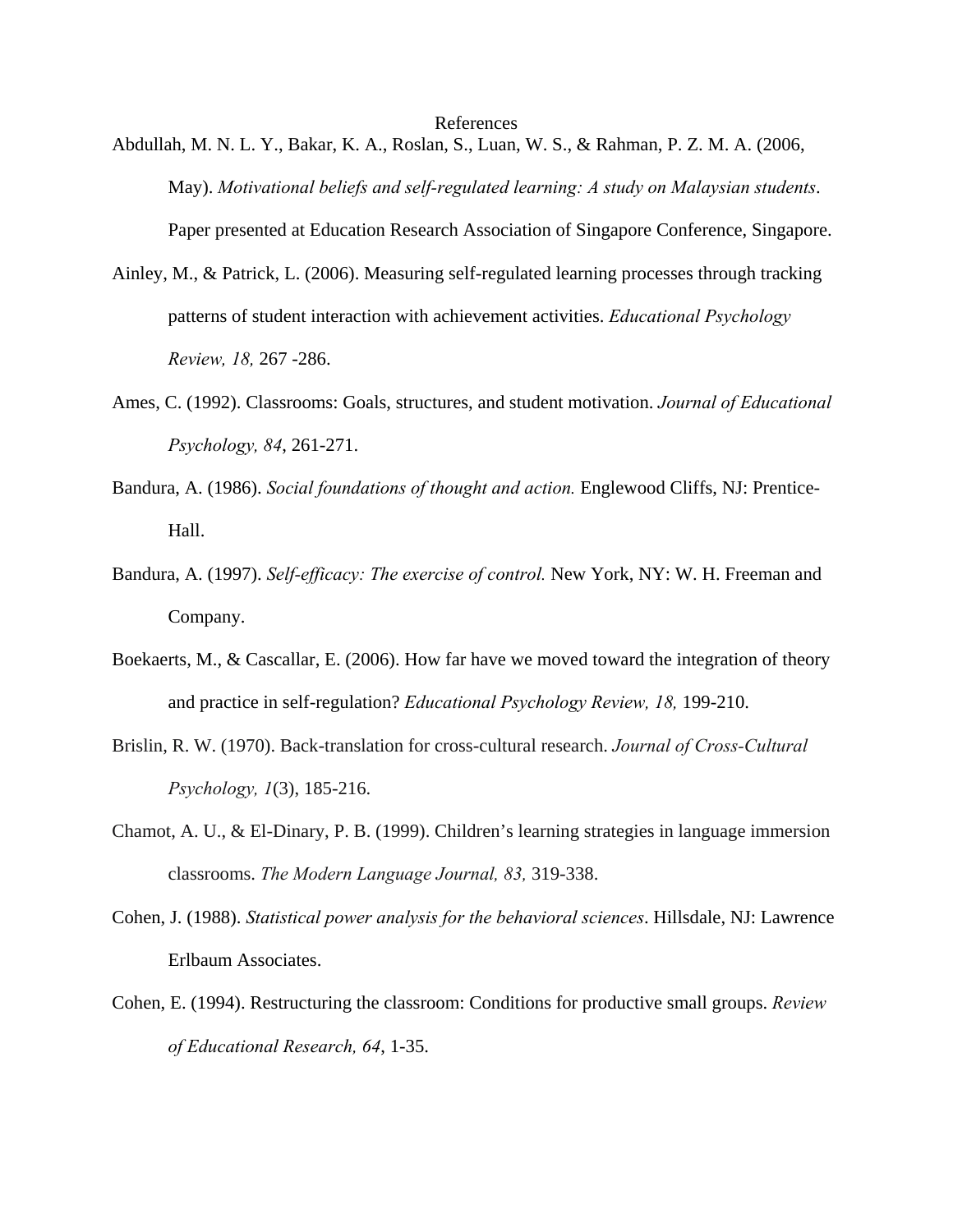- Delucchi, M. (2007). Assessing the impact of group projects on examination performance in social statistics. *Teaching in Higher Education, 12,* 447-460.
- Diseth, A. (2007). Approaches to learning, course experience and examination grade among undergraduate psychology students: Testing of mediator effects and construct validity. *Studies in Higher Education, 32,* 373-388.
- Doherty, R. W., & Hilberg, R. S. (2008). Efficacy of five standards in raising student achievement: Findings from three studies. *Journal of Educational Research, 101,* 195- 206.
- Doyle, W. (1983). Academic work. *Review of Educational Research, 53*, 159-199.
- Earley, P. C. (1999). Playing follow the leader: status-determining traits in relation to collective efficacy across cultures. *Organizational Behavior and Human Decision Processes, 80,*  192-212.
- Eaton, M. J., & Demo, M. H. (1997). Differences in the motivation beliefs of Asian American and non-Asian students. *Journal of Educational Psychology, 89,* 433-440.
- Ellis, R. (1989). Second language learning and second language learners: Growth and diversity. *TESL Canada Journal, 7,* 74-94.
- Farkas, R. D. (2003). Effects of traditional versus learning-styles instructional methods on middle school students. *Journal of Educational Research, 97*(1), 42-51.
- Farr, R., Pritchard, R., & Smitten, B. (1990). A description of what happens when an examinee takes a multiple-choice reading comprehension test. *Journal of Educational Measurement*, *27*, 209-226.
- Huang, S. C., Lloyd, P., & Mikulecky, L. (1999). ESL literacy self-efficacy: Developing a new scale. Retrieved from ERIC (Document Reproduction Service No. ED 427541).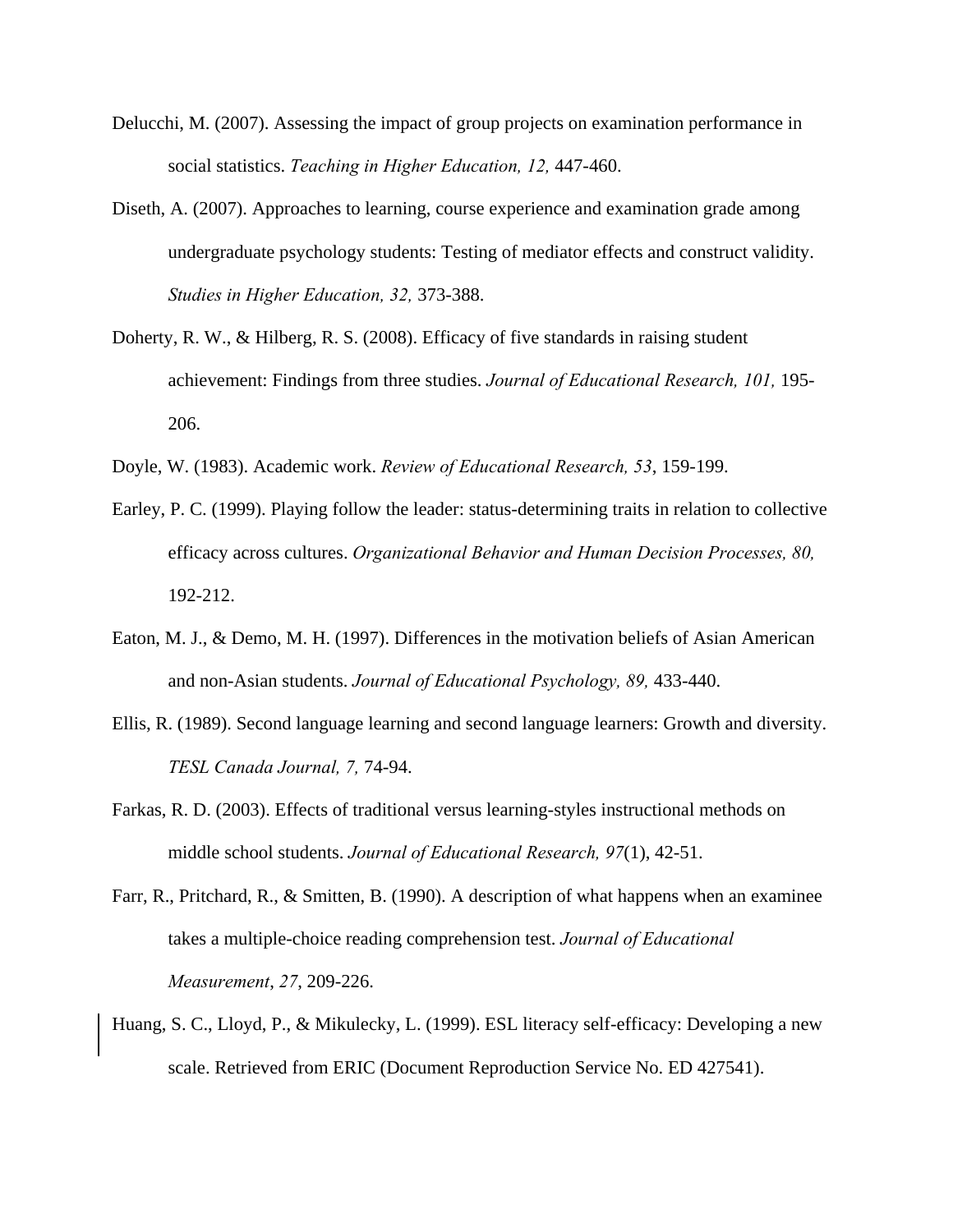- Kuhl, J. (2000). A functional design approach to motivation and self-regulation: The dynamics of personality systems and interactions. In M. Boekaerts, P. Pintrich, & M. Zeidner (Eds.), *Handbook of self-regulation* (pp. 111-163). San Diego, CA: Academic.
- Maehr, M. L., & Midgley, C. (1991). Enhancing student motivation: A schoolwide approach. *Educational Psychologist, 26,* 399-427.
- Maehr, M. L., & Midgley, C. (1996). *Transforming school cultures*. Boulder, CO: Westview Press.
- Malouff, J. M., Rooke, S. E., Schutte, N. S., Foster, R. M., & Bhullar, N. (2008). *Methods of motivational teaching*. Retrieved from http://www.eric.ed.gov/ERICDocs/data/ericdocs2sql/content\_storage\_01/0000019b/80/3 b/6d/49.pdf
- Meece, J., Blumenfeld, P. & Hoyle, R. (1988). Students' goal orientation and cognitive engagement in classroom activities. *Journal of Educational Psychology, 80*, 514-523.
- Messick, S. (1995). Validity of psychological assessment: Validation of inferences from persons' responses and performances as scientific inquiry into score meaning. *American Psychologist, 50*, 741-749.
- Oxford R. (1990). *Language learning strategies: What every teacher should know.* Boston, MA: Heinle & Heinle Publishers.
- Pajares, F., & Graham, L. (1999). Self-efficacy, motivation constructs, and mathematics performance of entering middle school students. *Contemporary Educational Psychology, 24,* 124-139.
- Pajares, F., & Valiante, G. (1997). Influence of self-efficacy on elementary students' writing. *The Journal of Educational Research, 90,* 353-360.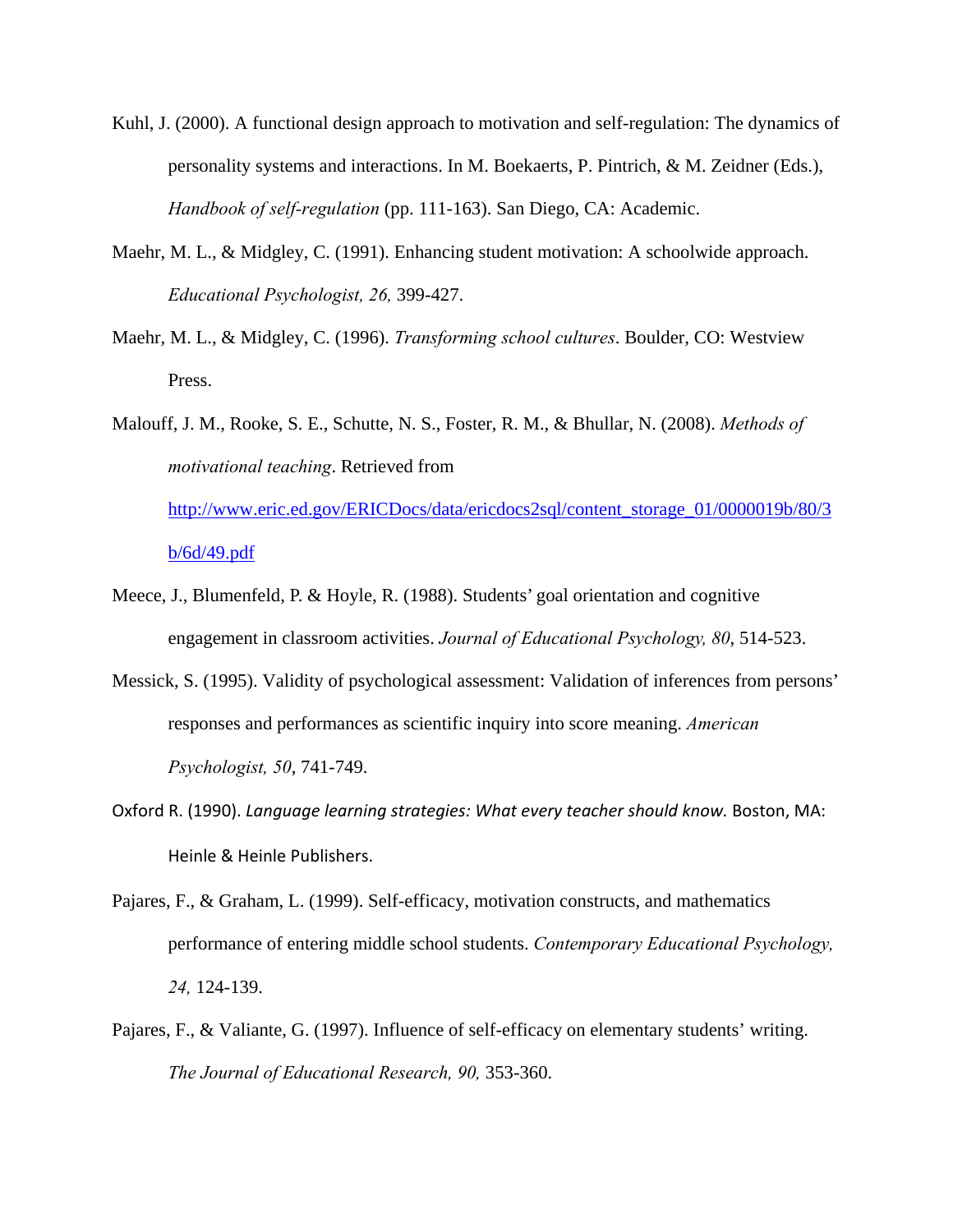- Pape, S., & Wang, C. (2003). Middle school children's strategic behavior: Classification and relation to academic achievement and mathematical problem-solving, *Instructional Science, 31*, 419-449*.*
- Paris, S. G., & Paris, A. H. (2001). Classroom applications of research on self-regulated learning. *Educational Psychologist, 36,* 89-101.
- Perlman, C., Borger, J., Gonzalez, C., & Junker, L. (1988, April). *Should they read the questions first? A comparison of two test-taking strategies for elementary students.* Paper presented at the annual meeting of the American Educational Research Association, New Orleans, LA.
- Perry, N. E., Hutchinson, L., & Thauberger, C. (2007). Mentoring student teachers to design and implement literacy tasks that support self-regulated reading and writing. *Reading & Writing Quarterly, 23,* 27-50.
- Pintrich, P. R., & DeGroot, E. V. (1990). Motivational and self-regulated learning components of classroom academic performance. *Journal of Educational Psychology, 82*, 33-40.
- Pintrich, P. R. & Schunk, D. H. (1996). *Motivation in education: Theory, research and applications*. Englewood Cliffs, NJ: Merrill Prentice-Hall.
- Rupp, A. A., Ferne, T., & Choi, H. (2006). How assessing reading comprehension with multiplechoice questions shapes the construct: a cognitive processing perspective. *Language Testing, 23*, 441-474.
- Salili, F., Chiu, C. Y., & Lai, S. (2001). The influence of culture and context on students' motivational orientation and performance. In F. Salili, C. Y. Chiu, & Y. Y. Hong (Eds.), *Student motivation: The culture and context of learning (pp. 221-247). New York, NY:* Kluwer.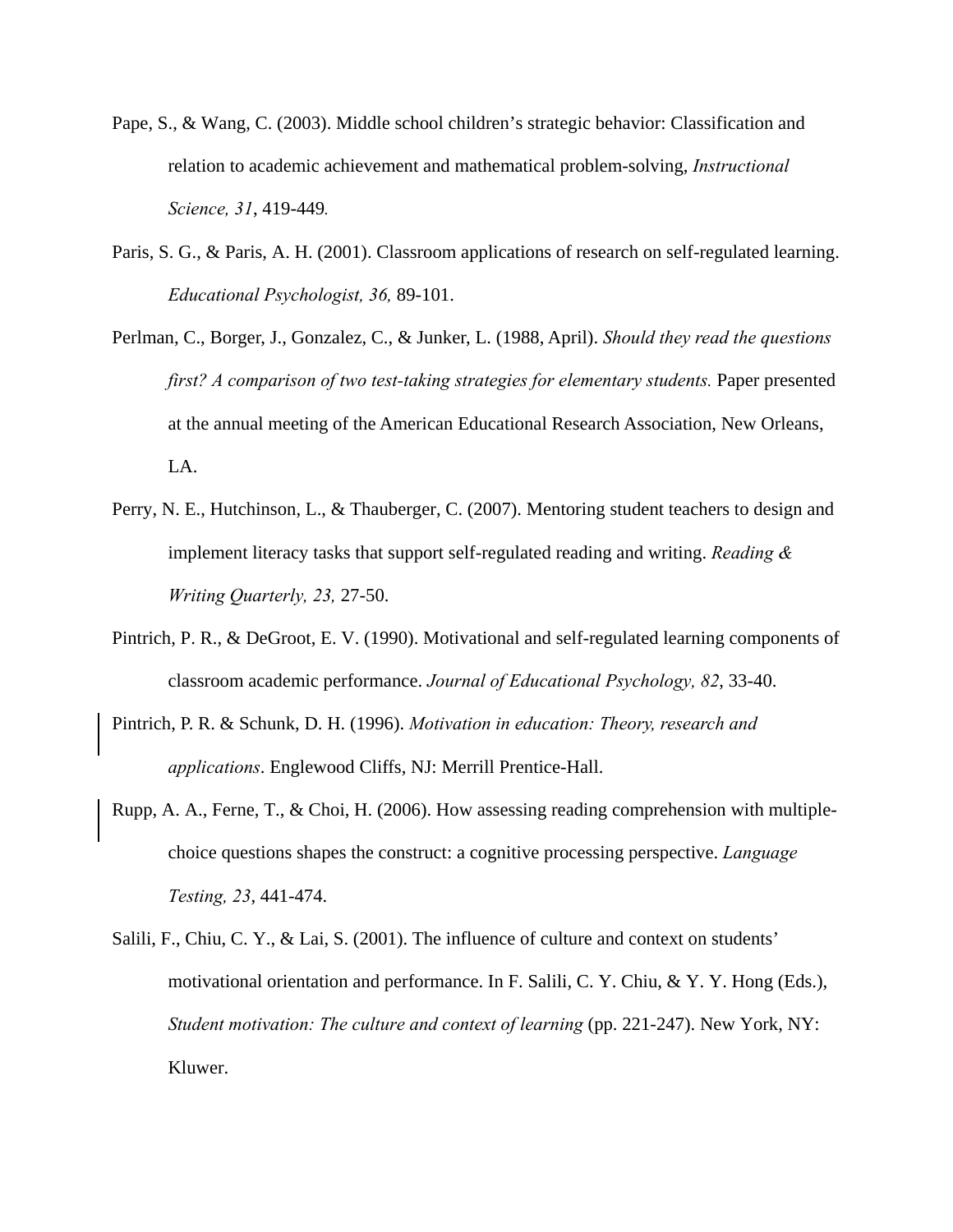- Salili, F., & Lai, M. K. (2003). Learning and motivation of Chinese students in Hong Kong: A longitudinal study of contextual influences on students' achievement orientation and performance. *Psychology in the Schools, 40*(1)*,* 51-70.
- Scholz, U., Gutierrez-Dona, B., Sud, S., & Schwarzer, R. (2002). Is general self-efficacy a universal construct? Psychometirc findings from 25 countries. *European Journal of Psychological Assessment, 18,* 242-251.
- Schunk, D. H. (1989). Self-efficacy and achievement behaviors. *Educational Psychology Review, 1*, 173-208.
- Schunk, D. H. (1990). Goal setting and self-efficacy during self-regulated learning. *Educational Psychologist, 25,* 71-86.
- Schunk, D. H. (1991). Self-efficacy and academic motivation. *Educational Psychologist 26,* 207- 231.
- Schunk, D. H. (1994). Self-regulation of self-efficacy and attributions in academic settings. In D. H. Schunk & B. J. Zimmerman (Eds.), *Self-regulation of learning and performance: Issues and educational applications* (pp. 75-99). Hillsdale, NJ: Lawrence Erlbaum Associates, Inc.
- Schunk, D. H. (1996). Goal and self-evaluative influences during children's cognitive skill learning. *American Educational Research Journal, 33,* 359-382.
- Schunk, D. H., & Ertmer, P. A. (2000). Self-regulation and academic learning: Self-efficacy enhancing interventions. In M. Boekaerts, P. Pintrich, & M. Seidner (Eds.), *Selfregulation: Theory, research, and applications* (pp. 631-649). Orlando, FL: Academic Press.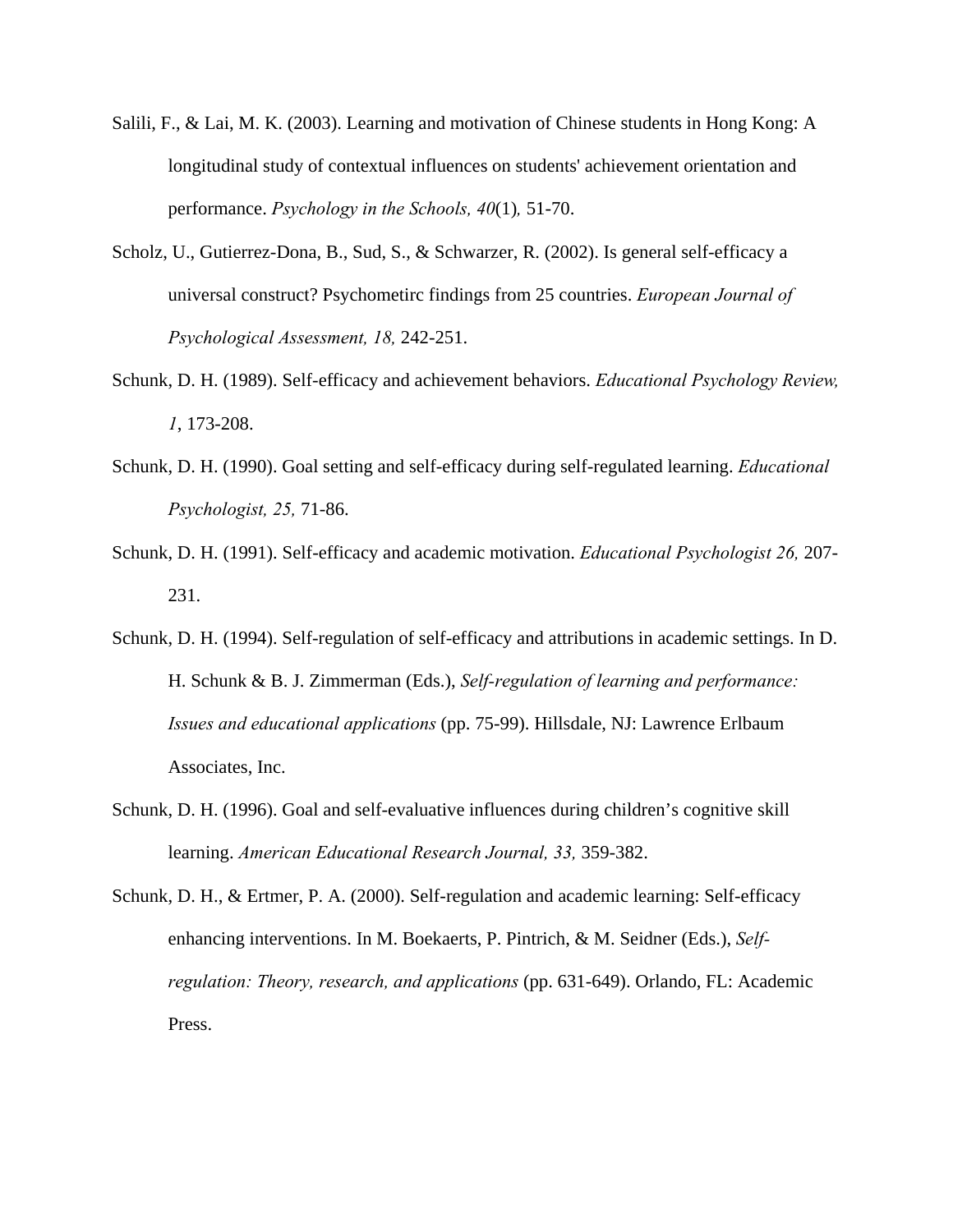- Schwarzer, R., & Born, A. (1997). Optimistic self-beliefs: Assessment of general perceived selfefficacy in 13 countries. *World Psychology, 3,* 177-190.
- Shih, S., & Alexander, J. M. (2000). Interacting effects of goal setting and self- or otherreferenced feedback on children's development of self-efficacy and cognitive skill within the Taiwanese classroom. *Journal of Educational Psychology, 92,* 536-543.
- Trimble, S., & Irvin, J. L. (2003). Research-based classroom practices and student achievement. *Middle School Journal, 35* (1), 52-58.
- Voss, M. M. (2001). Building self-beliefs: A child overcomes writer's block. *Reading & Writing Quarterly, 19,* 347-361.
- Wang, C., & Pape, S. (2005). Self-efficacy and self-regulation in learning English as a second language. *The CATESOL Journal, 17*(1), 76-90.
- Wang, C., Wang. L., & Li, Y. (2007, March). Chinese secondary school self-regulated learners of English. Paper presented at TESOL (Teachers of English to Speakers of Other Languages) 2007 Convention, Seattle, WA.
- Wolters C. A., & Pintrich P. R. (1998). Contextual differences in student motivation and selfregulated learning in mathematics, English and social studies classrooms. *Instructional Science 26,* 27-47
- Wood, R., Bandura, A., & Bailey, T. (1990). Mechanisms governing organizational performance in complex decision making environments. *Organizational behavior and Human Decision Processes, 46,* 181-201.
- Zimmerman, B. J. (1998). Academic studying and the development of personal skill: A self regulatory perspective. *Educational Psychologist, 33,* 73-86.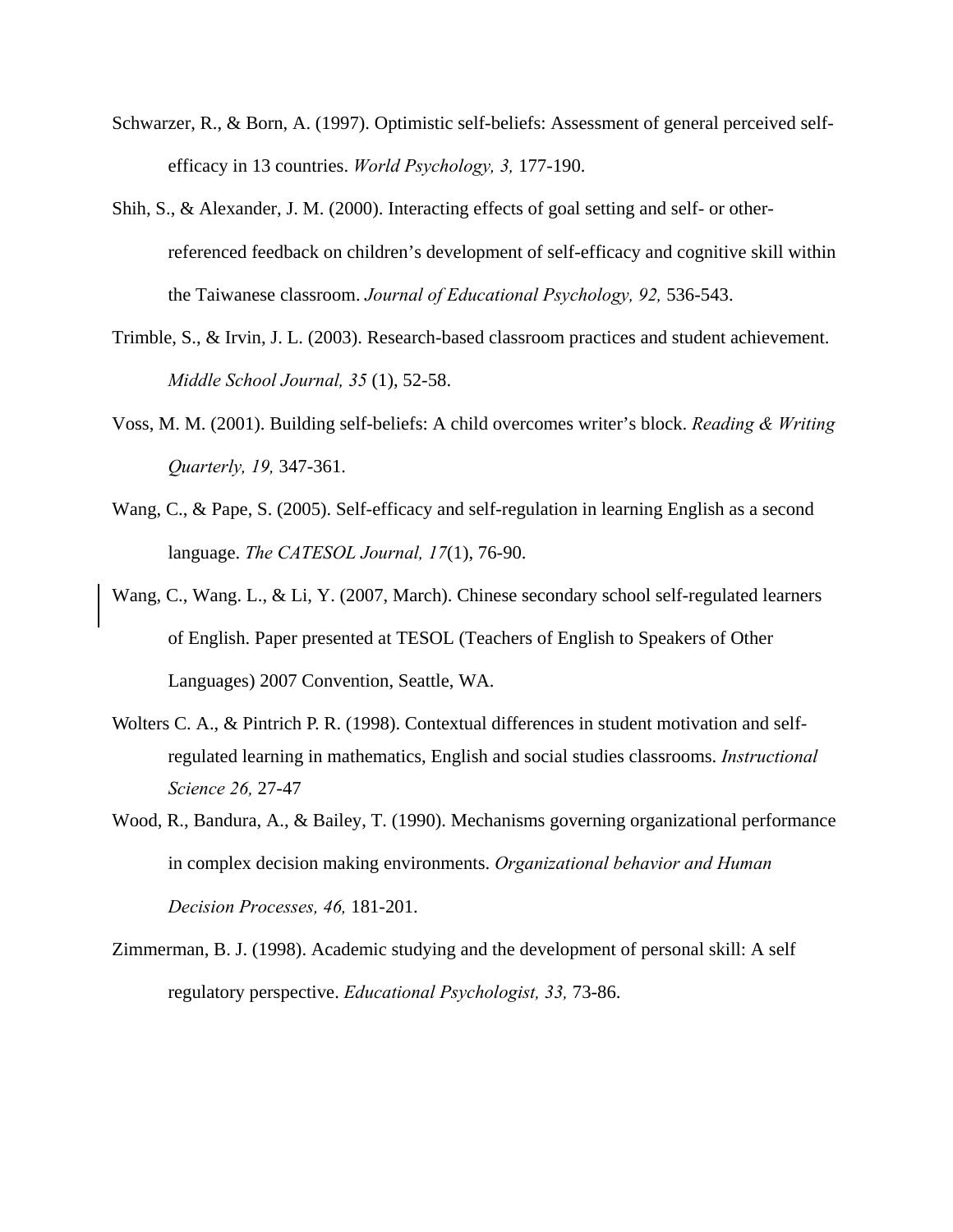- Zimmerman, B. J. (2008). Investigating self-regulation and motivation: Historical background, methodological developments, and future prospects. *American Educational Research Journal, 45*, 166-183.
- Zimmerman, B. J., & Martinez-Pons, M. (1986). Development of a structured interview for assessing student use of self-regulated learning strategies. *American Educational Research Journal, 23,* 614-628.
- Zimmerman, B. J., & Martinez-Pons, M. (1988). Construct validation of strategy model of student self-regulated learning. *Journal of Educational Psychology, 80,* 284-290.
- Zimmerman, B. J., & Martinez-Pons, M. (1990). Student differences in self-regulated learning: Relating grade, sex, and giftedness to self-efficacy and strategy use. *Journal of Educational Psychology, 82,* 51-59.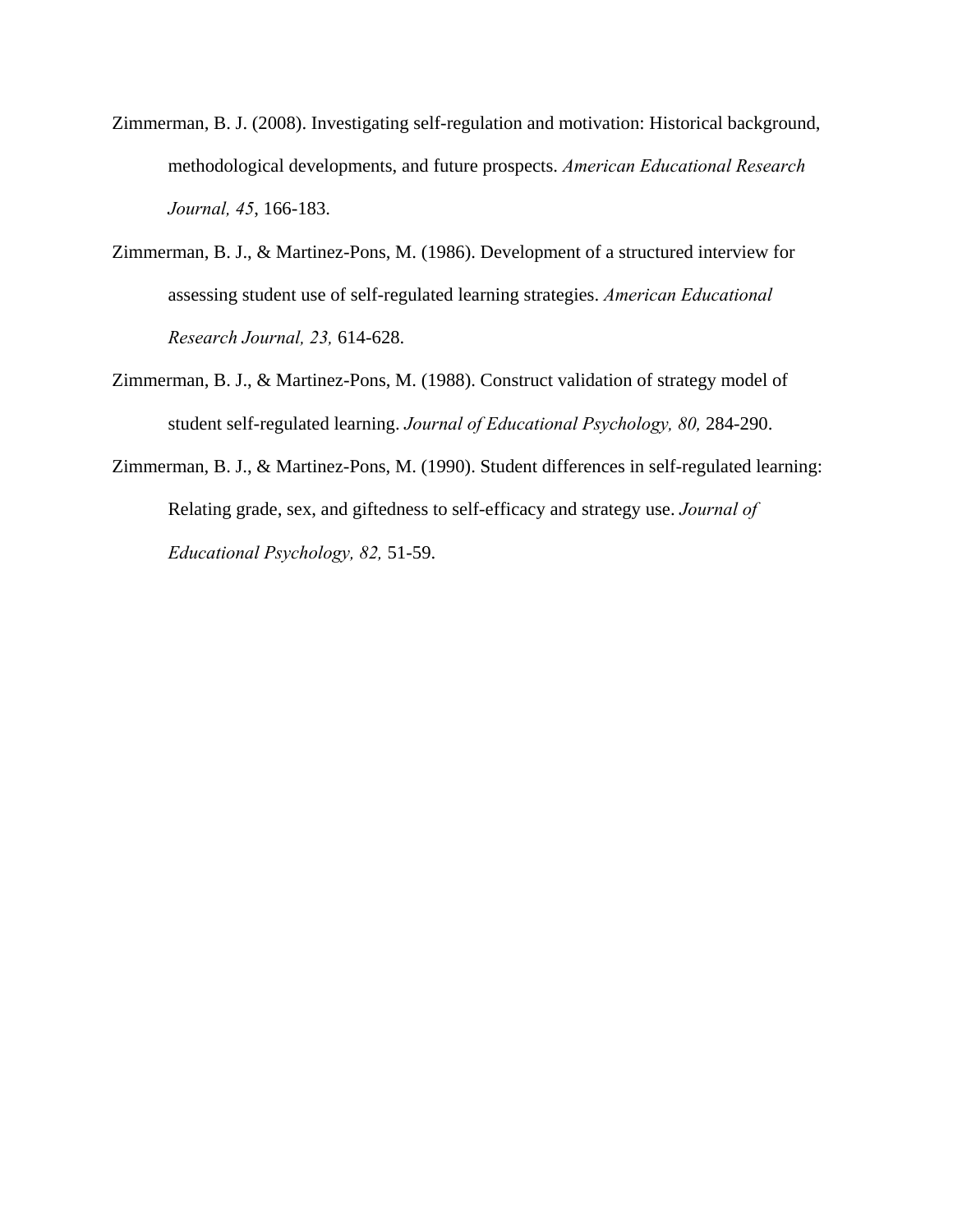# Table 1

|                        | Exam 1    | Exam 2    | Oral    | <b>SRL</b>        | Self-    |
|------------------------|-----------|-----------|---------|-------------------|----------|
|                        |           |           | English | <b>Strategies</b> | efficacy |
| Exam 1 ( $n = 474$ )   | $-$       | $.58*$    | $.62*$  | .13               | $.38*$   |
| Exam 2 ( $n = 505$ )   |           | --        | $.45*$  | .11               | $.26*$   |
| Oral English ( $n =$   |           |           |         | .14               | $.36*$   |
| 476)                   |           |           |         |                   |          |
| SRL Strategies ( $n =$ |           |           |         | --                | $.52*$   |
| 501)                   |           |           |         |                   |          |
| Self-Efficacy $(n =$   |           |           |         |                   |          |
| 501)                   |           |           |         |                   |          |
| M(SD)                  | 66.56     | 66.58     | 2.44    | 1.76              | 4.62     |
|                        | (8.65)    | (12.90)   | (0.99)  | (0.38)            | (0.84)   |
| Range                  | $0 - 100$ | $0 - 100$ | $1-4$   | $0 - 3$           | $1 - 7$  |

# *Descriptive Statistics and Intercorrelation Coefficients of Outcome Measures*

*Note.* Numbers in parentheses are standard deviations;  $* p < .001$ .Table 2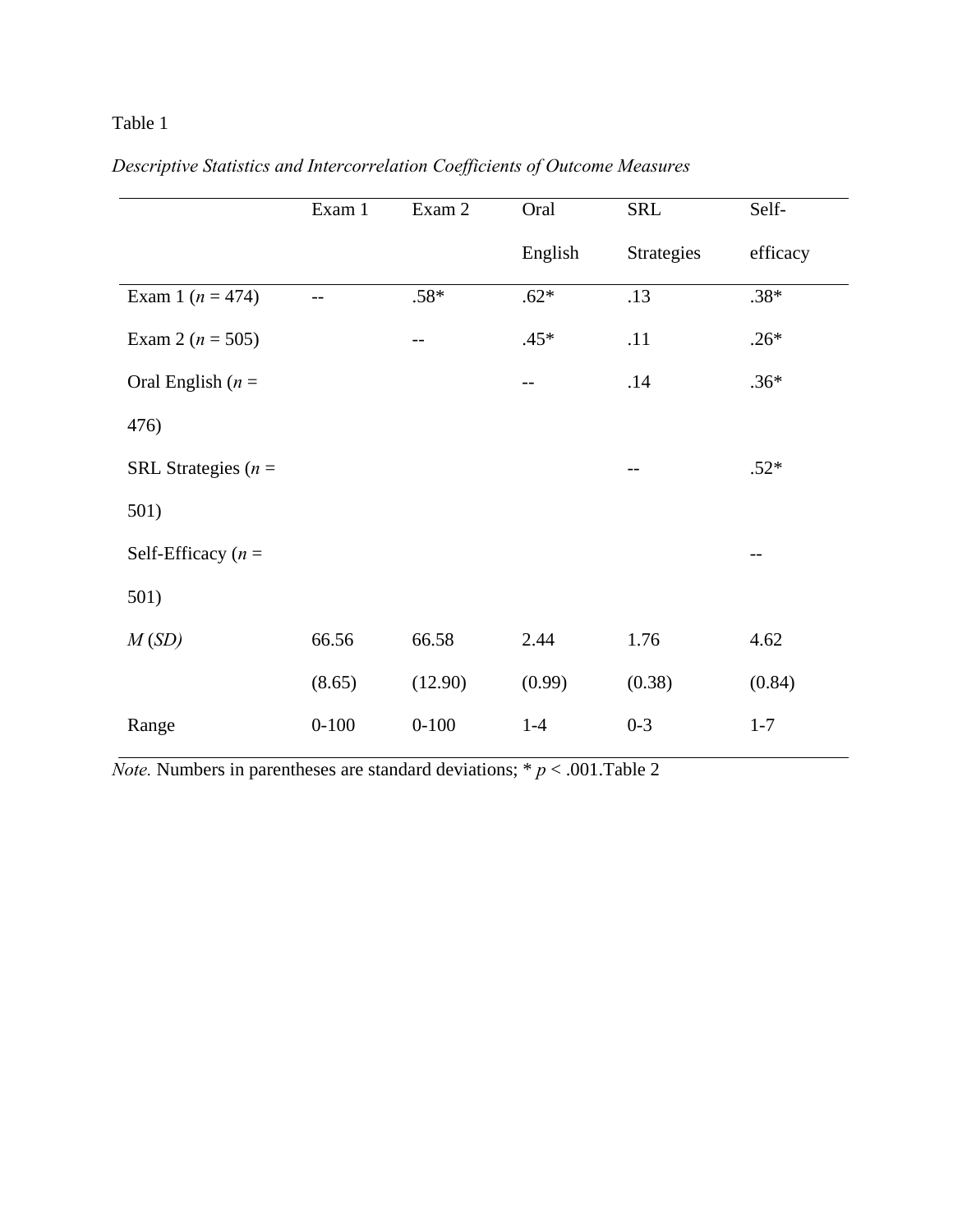|                                  | Alpha | M    | SD   | Exam 1 | Exam 2 | Oral English |
|----------------------------------|-------|------|------|--------|--------|--------------|
| Self-Efficacy for Listening      | .88   | 4.33 | 0.87 | $.27*$ | $.18*$ | $.29*$       |
| Self-Efficacy for Speaking       | .92   | 4.76 | 0.94 | $.35*$ | $.26*$ | $.37*$       |
| Self-Efficacy for Reading        | .88   | 4.70 | 0.85 | $.37*$ | $.26*$ | $.36*$       |
| Self-Efficacy for Writing        | .89   | 4.67 | 0.93 | $.38*$ | $.24*$ | $.34*$       |
| Self-Evaluation                  | .69   | 1.86 | 0.64 | $.21*$ | $.16*$ | $.21*$       |
| Organizing and Transforming      | .81   | 1.61 | 0.45 | $-.06$ | $-.06$ | $-.03$       |
| Rehearsing and memorizing        | .62   | 1.67 | 0.50 | $-.06$ | $-.04$ | .01          |
| <b>Seeking Social Assistance</b> | .43   | 1.67 | 0.62 | .08    | .04    | .06          |
| Persistence with challenges      | .64   | 2.15 | 0.55 | $.28*$ | $.24*$ | $.24*$       |
| <b>Seeking Opportunities</b>     | .81   | 1.37 | 0.58 | .13    | .14    | .13          |
| Keeping Records and Monitoring   | .34   | 1.71 | 0.67 | .15    | .12    | $.16*$       |
| Self-Consequences                | .37   | 1.85 | 0.70 | .06    | $-.04$ | .07          |
| Goal-Setting and Planning        | .62   | 1.80 | 0.62 | .11    | .09    | .12          |
| <b>Reviewing Records</b>         | .48   | 1.83 | 0.74 | $.17*$ | .07    | .14          |
| <b>Interpretation Skills</b>     | .86   | 2.03 | 0.50 | $.22*$ | $.20*$ | $.21*$       |

*Means and Standard Deviations of Each Subscale of Self-Efficacy and SRL Strategies and the Relationships between these Subscales to English Exam Scores* 

*Note.*  $* p < .001$ .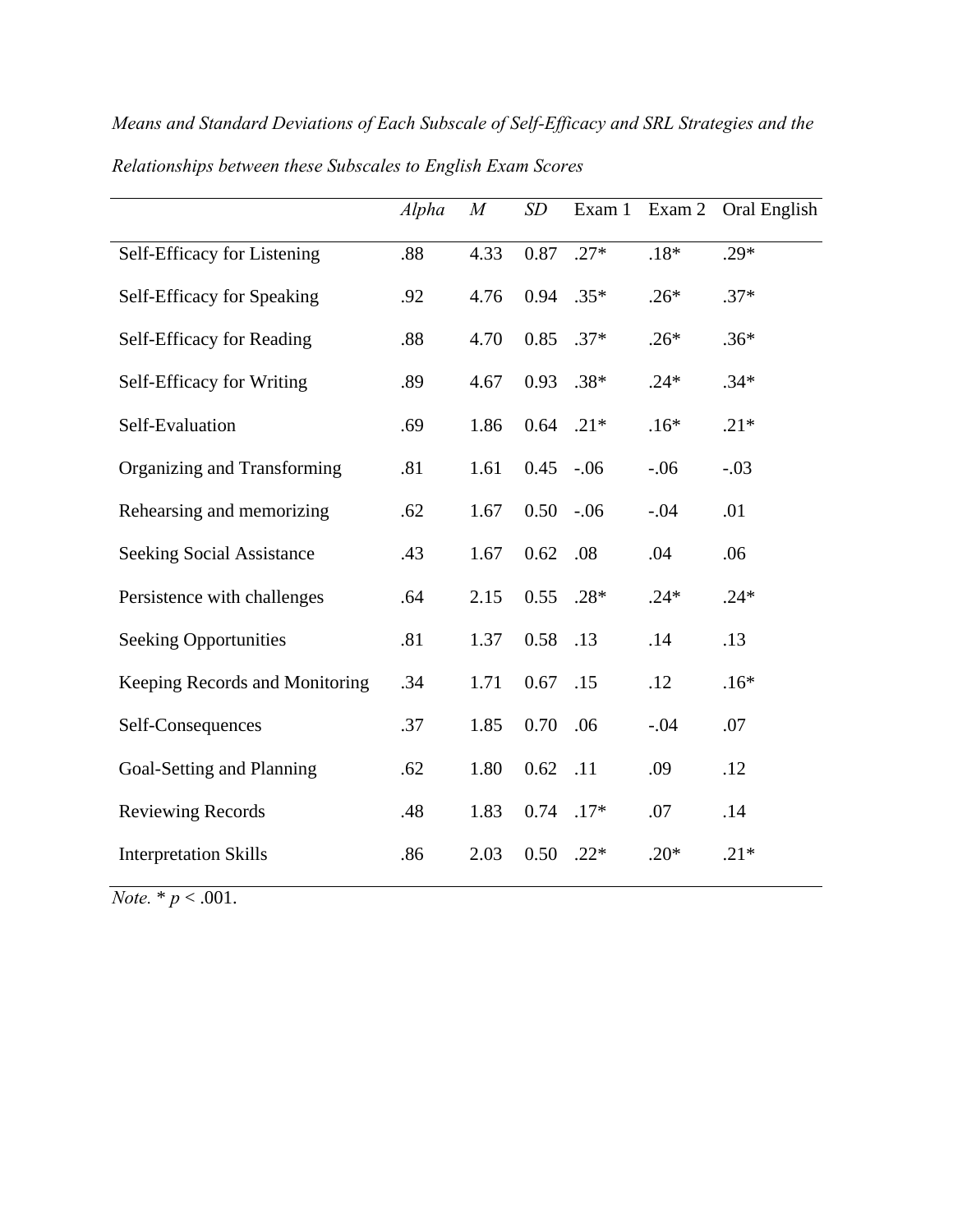# Appendix A: Questionnaire of English Self-regulated Learning Strategies

**Notes:** Please choose answers from the following study methods according to your actual situation. Please notice that this is not a test, so there are no right or wrong answers. Not all the methods listed here are good methods, and everyone has his/her own methods. We intend to know which methods are those you actually use and the frequency of using them. Please do not write your name, but you should answer all of the questions and write down your student number.

| I never use it. | seldom use it. | I use it sometimes. | often use it. |
|-----------------|----------------|---------------------|---------------|

| The Statement of Self-Regulated Learning Strategies                                                                          |                |              |                |   |
|------------------------------------------------------------------------------------------------------------------------------|----------------|--------------|----------------|---|
| Write down the mistakes I often make in the process of studying<br>1.<br>English.                                            | $\Omega$       | $\mathbf{1}$ | $\overline{2}$ | 3 |
| Write an outline before writing English compositions.<br>2.                                                                  | $\Omega$       | $\mathbf{1}$ | $\overline{2}$ | 3 |
| Review English texts I have learned.<br>3.                                                                                   | $\Omega$       | 1            | $\overline{2}$ | 3 |
| Take notes in English classes.<br>4.                                                                                         | $\Omega$       | $\mathbf{1}$ | $\overline{2}$ | 3 |
| 5. Keep reading when I encounter difficulties in English reading.                                                            | $\Omega$       | $\mathbf{1}$ | $\overline{2}$ | 3 |
| 6. Consult teachers when I encounter difficulties in the process of<br>studying English.                                     | $\overline{0}$ | $\mathbf{1}$ | $\overline{2}$ | 3 |
| 7. When a friend wants to play with me but I have not finished my<br>homework yet, I do not play until I finish my homework. | $\theta$       | $\mathbf{1}$ | $\overline{2}$ | 3 |
| 8. Check my English homework before turning them in.                                                                         | $\theta$       | $\mathbf{1}$ | $\overline{2}$ | 3 |
| 9. I read an English article several times if I don't understand it at<br>the first time.                                    | $\overline{0}$ | $\mathbf{1}$ | $\overline{2}$ | 3 |
| 10. Make a study plan in the process of studying English                                                                     | $\theta$       | $\mathbf{1}$ | $\overline{2}$ | 3 |
| 11. Set a goal to study English.                                                                                             | $\theta$       | $\mathbf{1}$ | $\overline{2}$ | 3 |
| 12. I search related documents when I have difficulties in the process<br>of studying English.                               | $\overline{0}$ | $\mathbf{1}$ | $\overline{2}$ | 3 |
| 13. Write an outline after reading an English article.                                                                       | $\overline{0}$ | $\mathbf{1}$ | $\overline{2}$ | 3 |
| 14. Recite English texts in the process of studying English.                                                                 | $\theta$       | $\mathbf{1}$ | $\overline{2}$ | 3 |
| 15. Reward myself when I make a progress in studying English.                                                                | $\overline{0}$ | $\mathbf{1}$ | $\overline{2}$ | 3 |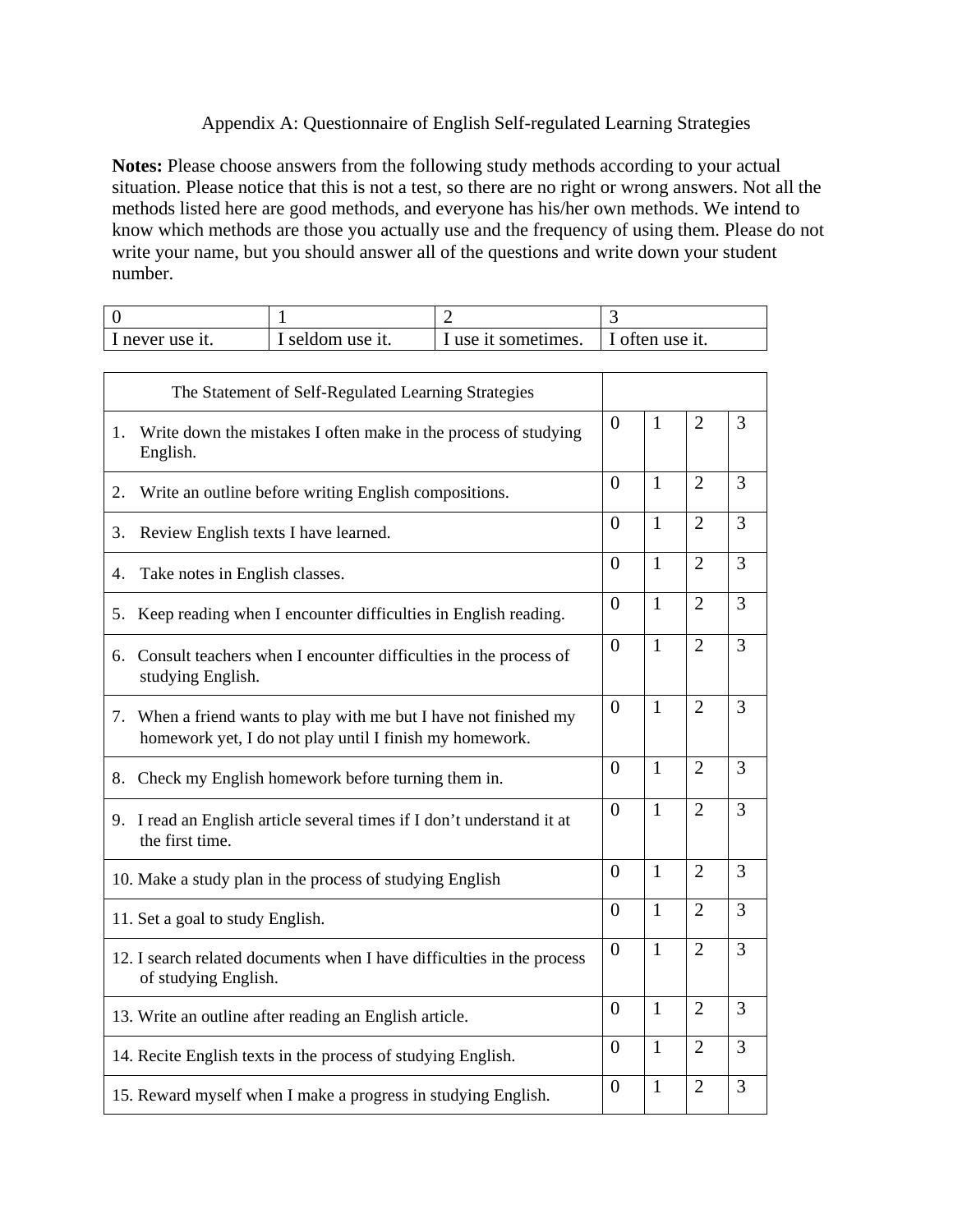| 16. Summarize the main idea of each paragraph when reading.                                                                  | $\theta$       | $\mathbf{1}$ | $\overline{2}$ | 3              |
|------------------------------------------------------------------------------------------------------------------------------|----------------|--------------|----------------|----------------|
| 17. Find a quiet place when the environment is disturbing.                                                                   | $\Omega$       | $\mathbf{1}$ | $\overline{2}$ | 3              |
| 18. Summarize the theme of an English article when I read it.                                                                | $\theta$       | $\mathbf{1}$ | $\overline{2}$ | 3              |
| 19. Ask classmates when I have questions in my English study.                                                                | $\theta$       | $\mathbf{1}$ | $\overline{2}$ | 3              |
| 20. I listen to tape-recorded English several times if I cannot<br>understand it for the first time.                         | $\overline{0}$ | $\mathbf{1}$ | $\overline{2}$ | $\overline{3}$ |
| 21. Pay attention to what pronouns refer to during reading.                                                                  | $\theta$       | $\mathbf{1}$ | $\overline{2}$ | 3              |
| 22. Review the cards of new words in order to memorize them.                                                                 | $\theta$       | 1            | $\overline{2}$ | 3              |
| 23. Listen to American or British broadcasts to improve my<br>pronunciation.                                                 | $\theta$       | $\mathbf{1}$ | $\overline{2}$ | 3              |
| 24. Read texts I have learnt again and again in order to recite them.                                                        | $\overline{0}$ | $\mathbf{1}$ | $\overline{2}$ | 3              |
| 25. Guess the meaning of new words by considering their contexts.                                                            | $\theta$       | 1            | $\overline{2}$ | 3              |
| 26. Classify news words in order to memorize them.                                                                           | $\theta$       | $\mathbf{1}$ | $\overline{2}$ | 3              |
| 27. Guess what people mean by reading their expressions and<br>movements when watching an English movie.                     | $\theta$       | $\mathbf{1}$ | $\overline{2}$ | 3              |
| 28. Write new words many times in order to memorize the spellings.                                                           | $\overline{0}$ | $\mathbf{1}$ | $\overline{2}$ | 3              |
| 29. Use sentence patterns just learned to make new sentences for<br>practice.                                                | $\theta$       | $\mathbf{1}$ | $\overline{2}$ | 3              |
| 30. Proofread my English composition when I completed writing.                                                               | $\theta$       | $\mathbf{1}$ | $\overline{2}$ | 3              |
| 31. When I come across a new word which doesn't hinder my<br>comprehension, I will skip it.                                  | $\theta$       | $\mathbf{1}$ | $\overline{2}$ | 3              |
| 32. When I listen to English, I pay attention to the stressed words or<br>phrases in order to comprehend the sentence.       | $\theta$       | $\mathbf{1}$ | $\overline{2}$ | 3              |
| 33. Use Chinese phrases which are similar to English words in<br>pronunciation to memorize the pronunciation of these words. | $\theta$       | $\mathbf{1}$ | $\overline{2}$ | 3              |
| 34. Use the title of an English article to help understand that article.                                                     | $\theta$       | 1            | 2              | 3              |
| 35. When somebody speaks English, I guess what he/she will say<br>according to what he/ she has said.                        | $\theta$       | $\mathbf{1}$ | $\overline{2}$ | 3              |
| 36. When I talk with somebody in English, I pay attention to his/her<br>expressions to check if he/she can follow me.        | $\overline{0}$ | $\mathbf{1}$ | $\overline{2}$ | 3              |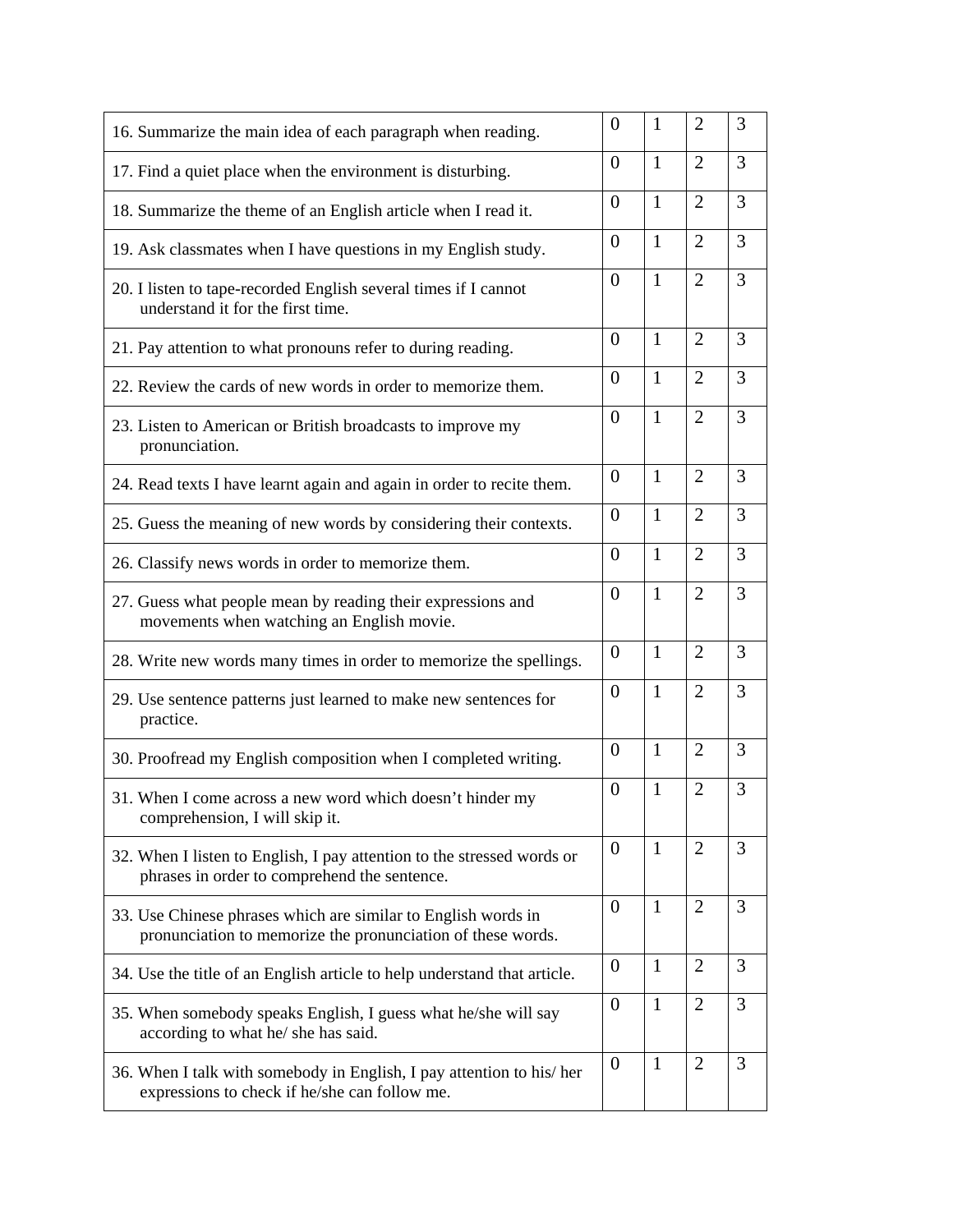| 37. When I read an English article, I imagine the scene described in<br>the article in order to memorize what I have read. | $\overline{0}$   | 1            | 2              | 3              |
|----------------------------------------------------------------------------------------------------------------------------|------------------|--------------|----------------|----------------|
| 38. Make a chart to summarize the grammatical points learned.                                                              | $\Omega$         | 1            | $\overline{2}$ | 3              |
| 39. Send emails to friends in English on my initiative.                                                                    | $\overline{0}$   | $\mathbf{1}$ | $\overline{2}$ | 3              |
| 40. Recite similar words altogether.                                                                                       | $\overline{0}$   | $\mathbf{1}$ | $\overline{2}$ | 3              |
| 41. Compare the similarities and differences between English and<br>Chinese.                                               | $\overline{0}$   | $\mathbf{1}$ | $\overline{2}$ | $\overline{3}$ |
| 42. If I cannot follow somebody's English, I let him speak slowly.                                                         | $\overline{0}$   | $\mathbf{1}$ | $\overline{2}$ | 3              |
| 43. Read new words repeatedly in order to memorize them.                                                                   | $\overline{0}$   | $\mathbf{1}$ | $\overline{2}$ | 3              |
| 44. Memorize English words whose pronunciations are similar.                                                               | $\overline{0}$   | $\mathbf{1}$ | $\overline{2}$ | 3              |
| 45. Memorize a new word by memorizing where I learn it.                                                                    | $\overline{0}$   | $\mathbf{1}$ | $\overline{2}$ | 3              |
| 46. Try my best to find opportunities to practice my oral English.                                                         | $\overline{0}$   | $\mathbf{1}$ | $\overline{2}$ | 3              |
| 47. Consider how to say something in English in my mind before<br>saying it out loud.                                      | $\boldsymbol{0}$ | $\mathbf{1}$ | $\overline{2}$ | 3              |
| 48. Watch English TV programs on my initiative.                                                                            | $\Omega$         | $\mathbf{1}$ | $\overline{2}$ | 3              |
| 49. When I listen to English, I translate it into Chinese to help me<br>understand it.                                     | $\overline{0}$   | $\mathbf{1}$ | $\overline{2}$ | 3              |
| 50. Memorize meanings of words by using prefixes and suffixes.                                                             | $\theta$         | $\mathbf{1}$ | $\overline{2}$ | 3              |
| 51. Review my notes of English class before examinations.                                                                  | $\overline{0}$   | $\mathbf{1}$ | $\overline{2}$ | 3              |
| 52. Listen to English radio programs on my initiative.                                                                     | $\overline{0}$   | $\mathbf{1}$ | $\overline{2}$ | 3              |
| 53. Have a break when I am tired during my English study.                                                                  | $\overline{0}$   | $\mathbf{1}$ | $\overline{2}$ | 3              |
| 54. Try to use various English expressions to express the same<br>meaning.                                                 | $\overline{0}$   | $\mathbf{1}$ | $\overline{2}$ | 3              |
| 55. Translate what I have read in English into Chinese to help me<br>understand it.                                        | $\boldsymbol{0}$ | $\mathbf{1}$ | $\overline{2}$ | 3              |
| 56. Pay attention to English speaker's tones.                                                                              | $\overline{0}$   | $\mathbf{1}$ | $\overline{2}$ | 3              |
| 57. Pay attention to the beginning and end of each paragraph in my<br>English reading.                                     | $\boldsymbol{0}$ | $\mathbf{1}$ | 2              | 3              |
| 58. Adjust my reading speed according to the difficulty of the article.                                                    | $\theta$         | $\mathbf{1}$ | $\overline{2}$ | 3              |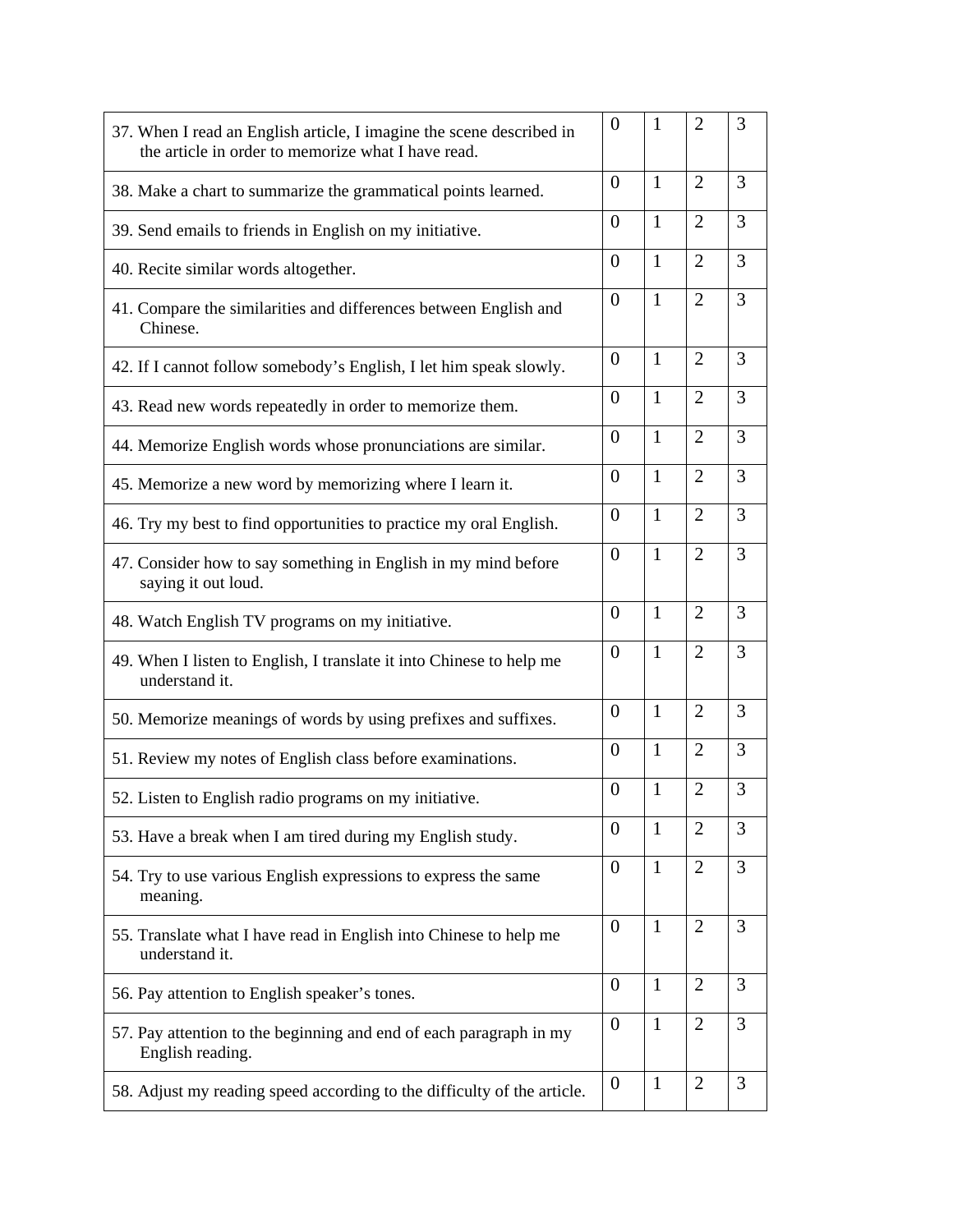| 59. Use my background knowledge to comprehend English articles.                                                          | $\Omega$       | 1            | $\mathfrak{D}$ | 3 |
|--------------------------------------------------------------------------------------------------------------------------|----------------|--------------|----------------|---|
| 60. Underline key points during my English reading.                                                                      | $\theta$       | 1            | $\overline{2}$ | 3 |
| 61. Point at what I am reading with figures or pens.                                                                     | $\Omega$       | 1            | $\overline{2}$ | 3 |
| 62. Read questions before reading articles during English reading<br>comprehension examinations.                         | $\Omega$       | 1            | $\overline{2}$ | 3 |
| 63. Read articles before reading questions during English reading<br>comprehension examinations.                         | $\Omega$       | 1            | $\overline{2}$ | 3 |
| 64. Make sure to write a topic sentence in each paragraph in writing.                                                    | $\theta$       | 1            | $\overline{2}$ | 3 |
| 65. Make sure that the content of each paragraph supports its topic<br>sentence in English writing.                      | 0              | 1            | $\overline{2}$ | 3 |
| 66. When I finish my English composition, I have a rest and then read<br>it again to check whether it should be revised. | $\overline{0}$ | 1            | $\overline{2}$ | 3 |
| 67. Use words just learned to make new sentences on my initiative.                                                       | $\theta$       | 1            | $\overline{2}$ | 3 |
| 68. Think out a composition in Chinese before writing it in English.                                                     | $\theta$       | $\mathbf{1}$ | $\overline{2}$ | 3 |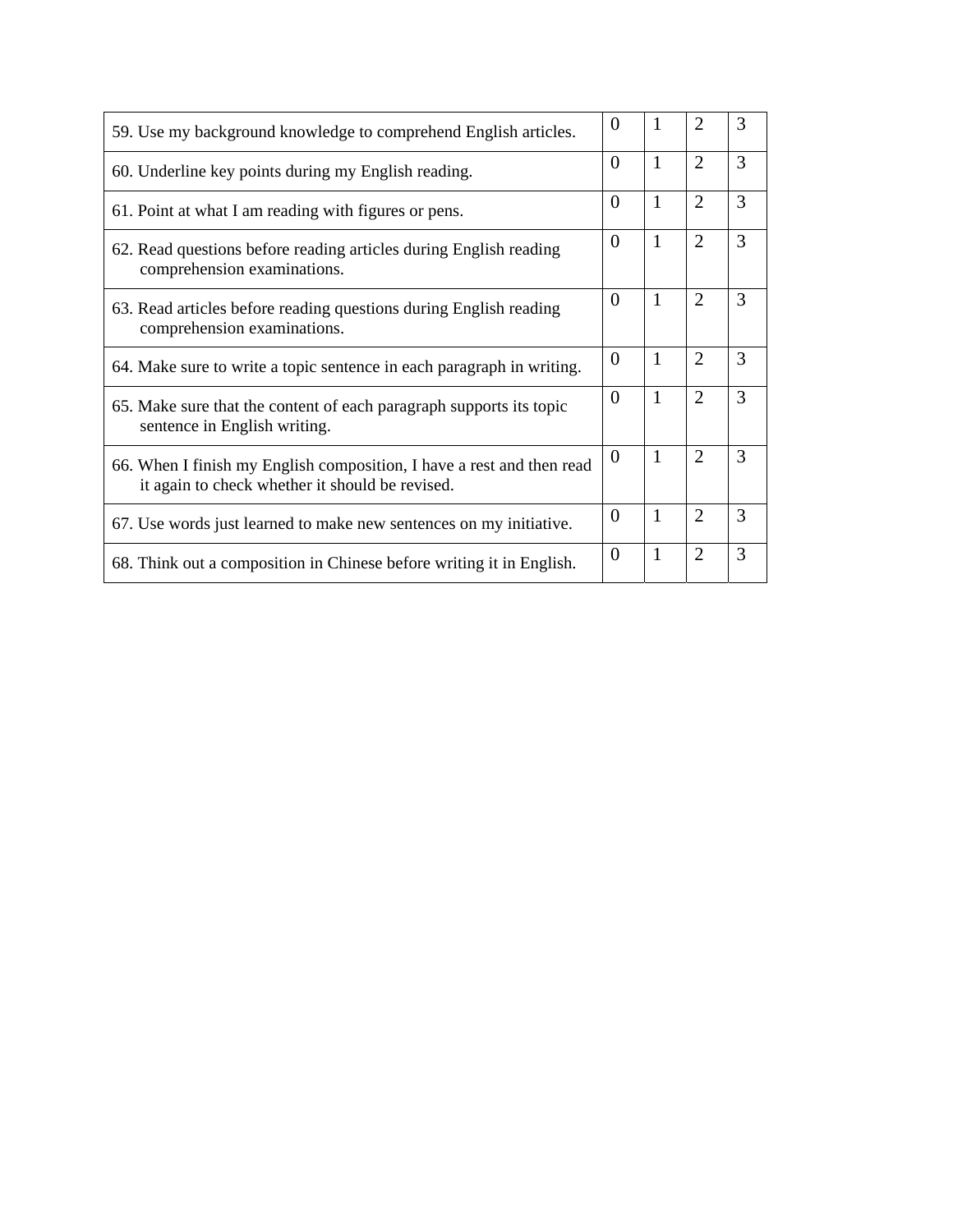# Appendix B: English Self-Efficacy Questionnaire

**Notes:** Please read the following questions carefully and make an accurate evaluation of your current command of English no matter whether you are doing it or not. These questions are designed to measure your judgment of your capabilities, so there are no right or wrong answers. Please do not write your name, but you should answer all of the questions and write down your student number.

Please use the following scales to answer these questions accordingly. Please choose the number accurately representing your capabilities.

| I cannot do I cannot do   Maybe I |     |           | Maybe I    |            | I basically I can do it. I can do it |       |
|-----------------------------------|-----|-----------|------------|------------|--------------------------------------|-------|
| it at all                         | 1t. | cannot do | can do it. | can do it. |                                      | well. |
|                                   |     | 11.       |            |            |                                      |       |

| 1. | Can you understand stories told in English?                                               | 1            | $\overline{2}$ | 3 | $\overline{4}$ | 5 | 6 | 7              |
|----|-------------------------------------------------------------------------------------------|--------------|----------------|---|----------------|---|---|----------------|
| 2. | Can you finish your homework of English reading<br>independently?                         | 1            | $\overline{2}$ | 3 | $\overline{4}$ | 5 | 6 | 7              |
| 3. | Can you understand American English TV programs?                                          | 1            | $\overline{2}$ | 3 | $\overline{4}$ | 5 | 6 | $\tau$         |
| 4. | Can you introduce your school in English?                                                 | 1            | $\overline{2}$ | 3 | $\overline{4}$ | 5 | 6 | 7              |
| 5. | Can you compose messages in English on the internet (face<br>book, twitter, blogs, etc.)? | 1            | $\overline{2}$ | 3 | $\overline{4}$ | 5 | 6 | 7              |
| 6. | Can you give directions from your classroom to your home in<br>English?                   | 1            | $\overline{2}$ | 3 | $\overline{4}$ | 5 | 6 | 7              |
| 7. | Can you write English compositions assigned by your<br>teachers?                          | 1            | $\overline{2}$ | 3 | $\overline{4}$ | 5 | 6 | 7              |
| 8. | Can you tell a story in English?                                                          | 1            | $\overline{2}$ | 3 | $\overline{4}$ | 5 | 6 | $\overline{7}$ |
| 9. | Can you understand radio programs in English speaking<br>countries?                       | 1            | $\overline{2}$ | 3 | $\overline{4}$ | 5 | 6 | 7              |
|    | 10. Can you understand English TV programs made in China?                                 | 1            | $\overline{2}$ | 3 | $\overline{4}$ | 5 | 6 | $\tau$         |
|    | 11. Can you leave a message to your classmates in English?                                | 1            | $\overline{2}$ | 3 | $\overline{4}$ | 5 | 6 | $\tau$         |
|    | 12. When you read English articles, can you guess the meaning<br>of unknown words?        | 1            | $\overline{2}$ | 3 | $\overline{4}$ | 5 | 6 | $\overline{7}$ |
|    | 13. Can you make new sentences with the words just learned?                               | $\mathbf{1}$ | $\overline{2}$ | 3 | $\overline{4}$ | 5 | 6 | $\overline{7}$ |
|    | 14. Can you write email messages in English?                                              | 1            | 2              | 3 | 4              | 5 | 6 | 7              |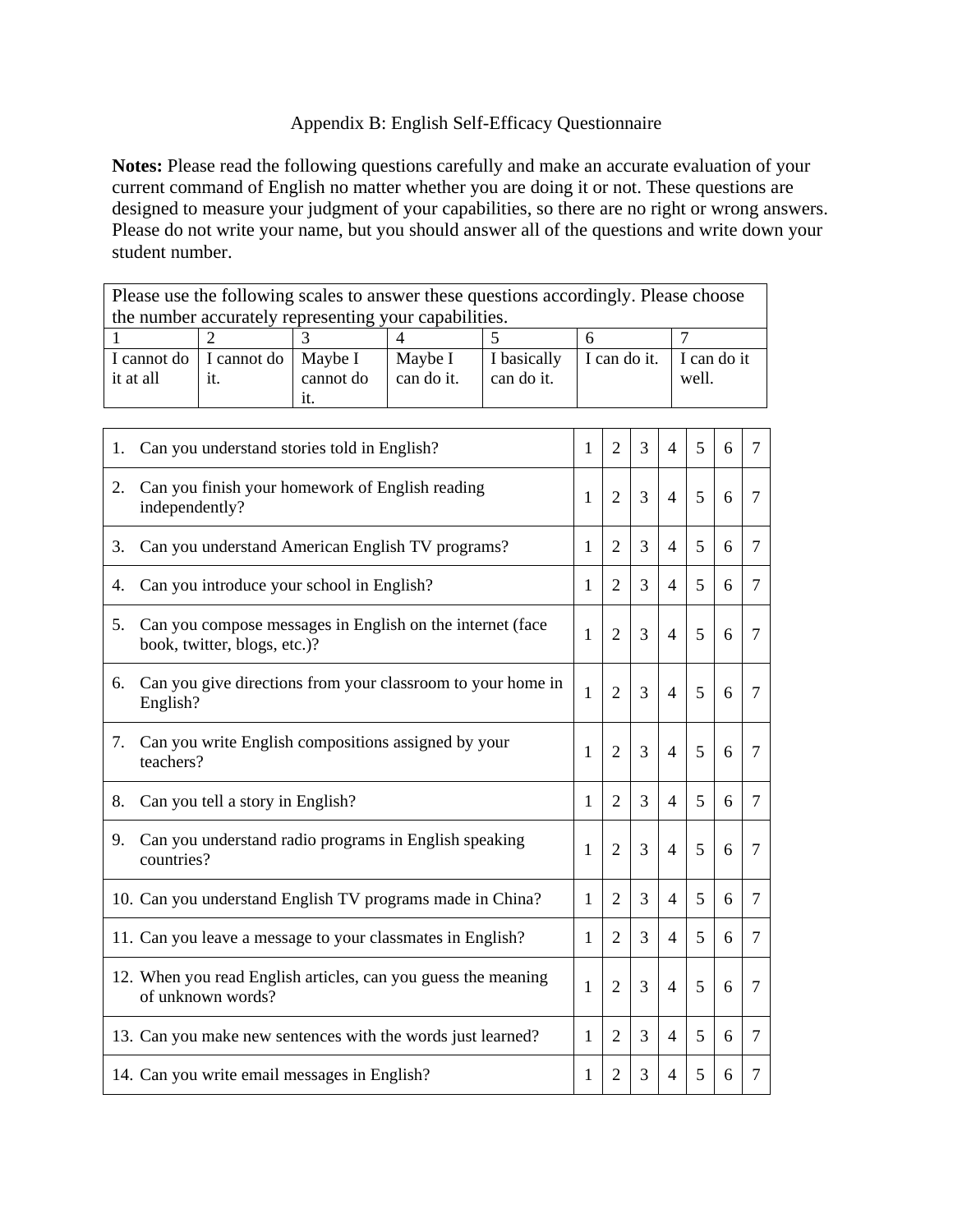| 15. If your teacher gives you a tape-recorded English dialogue<br>about school life, can you understand it? | 1            | $\overline{2}$ | 3 | 4                        | 5 | 6 | 7 |
|-------------------------------------------------------------------------------------------------------------|--------------|----------------|---|--------------------------|---|---|---|
| 16. Can you understand the English news on the Internet?                                                    | 1            | 2              | 3 | $\overline{4}$           | 5 | 6 | 7 |
| 17. Can you ask questions to your teachers in English?                                                      | 1            | 2              | 3 | 4                        | 5 | 6 | 7 |
| 18. Can you make sentences with English phrases?                                                            | 1            | $\overline{2}$ | 3 | 4                        | 5 | 6 | 7 |
| 19. Can you introduce your English teacher in English?                                                      | 1            | 2              | 3 | $\overline{4}$           | 5 | 6 | 7 |
| 20. Can you discuss in English with your classmates some topics<br>in which all of you are interested?      | $\mathbf{1}$ | $\overline{2}$ | 3 | 4                        | 5 | 6 | 7 |
| 21. Can you read English short novels?                                                                      | 1            | $\overline{2}$ | 3 | $\overline{\mathcal{L}}$ | 5 | 6 | 7 |
| 22. Can you understand English movies without Chinese<br>subtitles?                                         | 1            | 2              | 3 | $\overline{\mathcal{A}}$ | 5 | 6 | 7 |
| 23. Can you answer your teachers' questions in English?                                                     | 1            | 2              | 3 | $\overline{4}$           | 5 | 6 | 7 |
| 24. Can you understand English songs?                                                                       | 1            | 2              | 3 | 4                        | 5 | 6 | 7 |
| 25. Can you read English newspapers?                                                                        | 1            | $\overline{2}$ | 3 | $\overline{4}$           | 5 | 6 | 7 |
| 26. Can you find the meaning of new words by using English-<br>English dictionaries?                        | 1            | $\overline{2}$ | 3 | $\overline{4}$           | 5 | 6 | 7 |
| 27. Can you understand numbers spoken in English?                                                           | 1            | 2              | 3 | 4                        | 5 | 6 | 7 |
| 28. Can you write diaries in English?                                                                       | 1            | 2              | 3 | $\overline{4}$           | 5 | 6 | 7 |
| 29. Can you understand English articles about Chinese culture?                                              | 1            | 2              | 3 | 4                        | 5 | 6 | 7 |
| 30. Can you introduce yourself in English?                                                                  | 1            | 2              | 3 | 4                        | 5 | 6 | 7 |
| 31. Can you write an article about your English teacher in<br>English?                                      | 1            | 2              | 3 | 4                        | 5 | 6 | 7 |
| 32. Can you understand new lessons in your English book?                                                    | 1            | 2              | 3 | 4                        | 5 | 6 | 7 |

Correspondence concerning this article should be addressed to: Dr. Chuang Wang, Associate Professor of Educational Research, University of North Carolina at Charlotte; 9201 University City Blvd, Charlotte, NC, 28223, USA. Phone: (704) 687-8708; email: cwang15@uncc.ed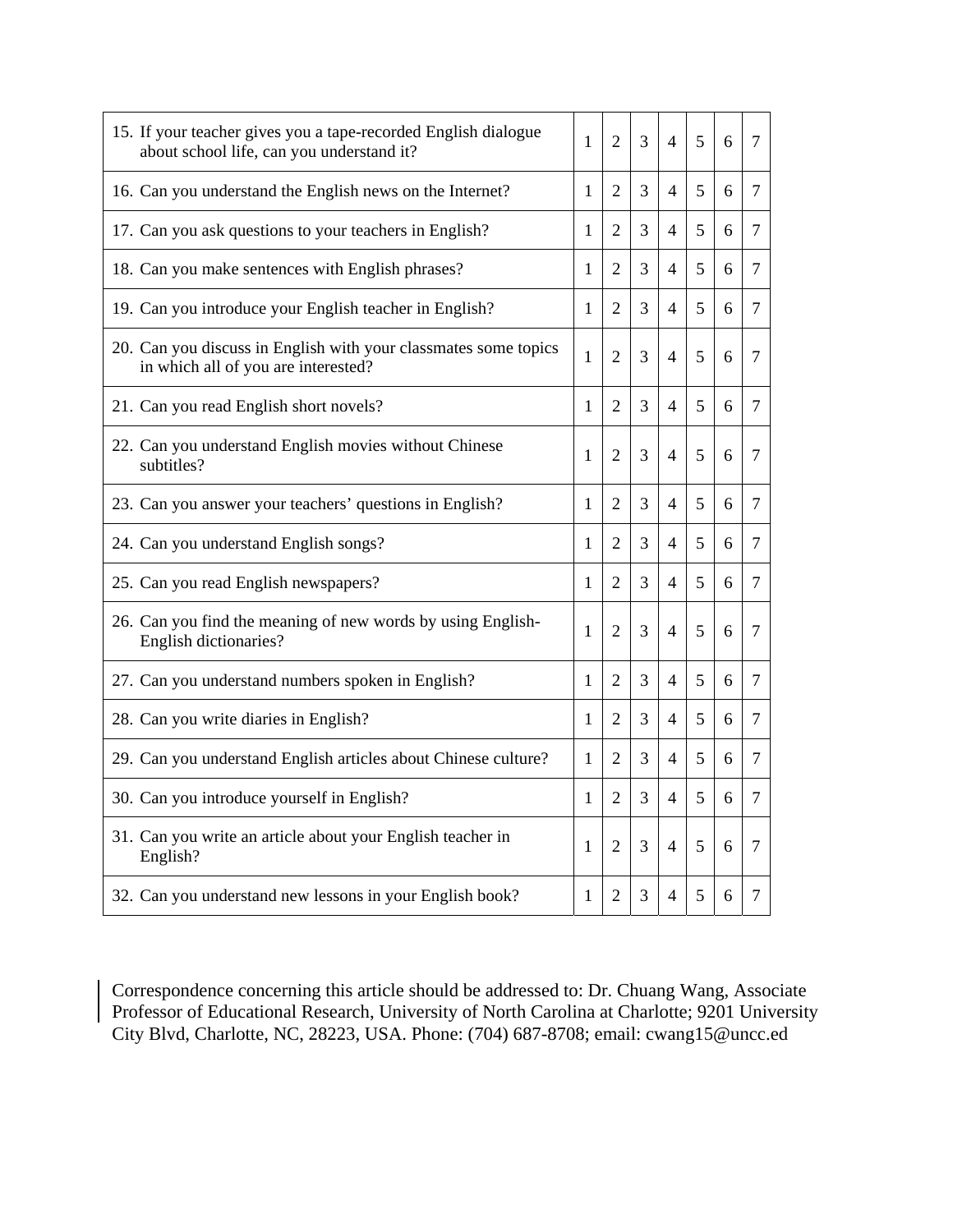# **Examining the Relationships Among Classroom Goal Structure, Achievement Goal Orientation, Motivation and Self-regulated Learning for Ethnically Diverse Learners**

**David Shannon Jill Salisbury-Glennon Auburn University** 

# **Melanie Shores University of Alabama at Birmingham**

Abstract

The purpose of this study was to explore the learning strategies used by ethnically diverse learners and to investigate the relationships among the constructs of classroom goal structure, achievement goal orientation, motivation and self-regulated learning in an ethnically diverse population of fourth and fifth grade learners (n=396). Goal setting, environmental restructuring, and seeking assistance from adults were described most frequently by this sample of African American and Hispanic elementary students. Correlational analyses revealed moderate positive relationships among the constructs of classroom goal structure, achievement goal orientation, motivation, and self-regulated learning. Further analyses by means of structural equation modeling supported a model depicting positive relationships between classroom goal structure and achievement goal orientation, achievement goal orientation and motivation, and achievement goal orientation and self-regulated learning. Finally, Hispanic students reported higher levels of task structure and task orientation, compared to African American students.

# Introduction

Educational reform has mandated that every child be granted the educational

opportunities that s/he needs to succeed academically. An unprecedented amount of funding has

been allocated through the American Recovery and Reinvestment Act of 2009 (see

http://www2.ed.gov/policy/gen/leg/recovery/index.html). This funding sought to encourage

competition among states, and to forge partnerships with the private sector to improve the quality

of education across our nation. The challenges that today's schools face are immense, and these

challenges are especially evident in urban schools. Urban schools serve different demographic

student populations than other schools. These ethnically diverse schools include over one-fourth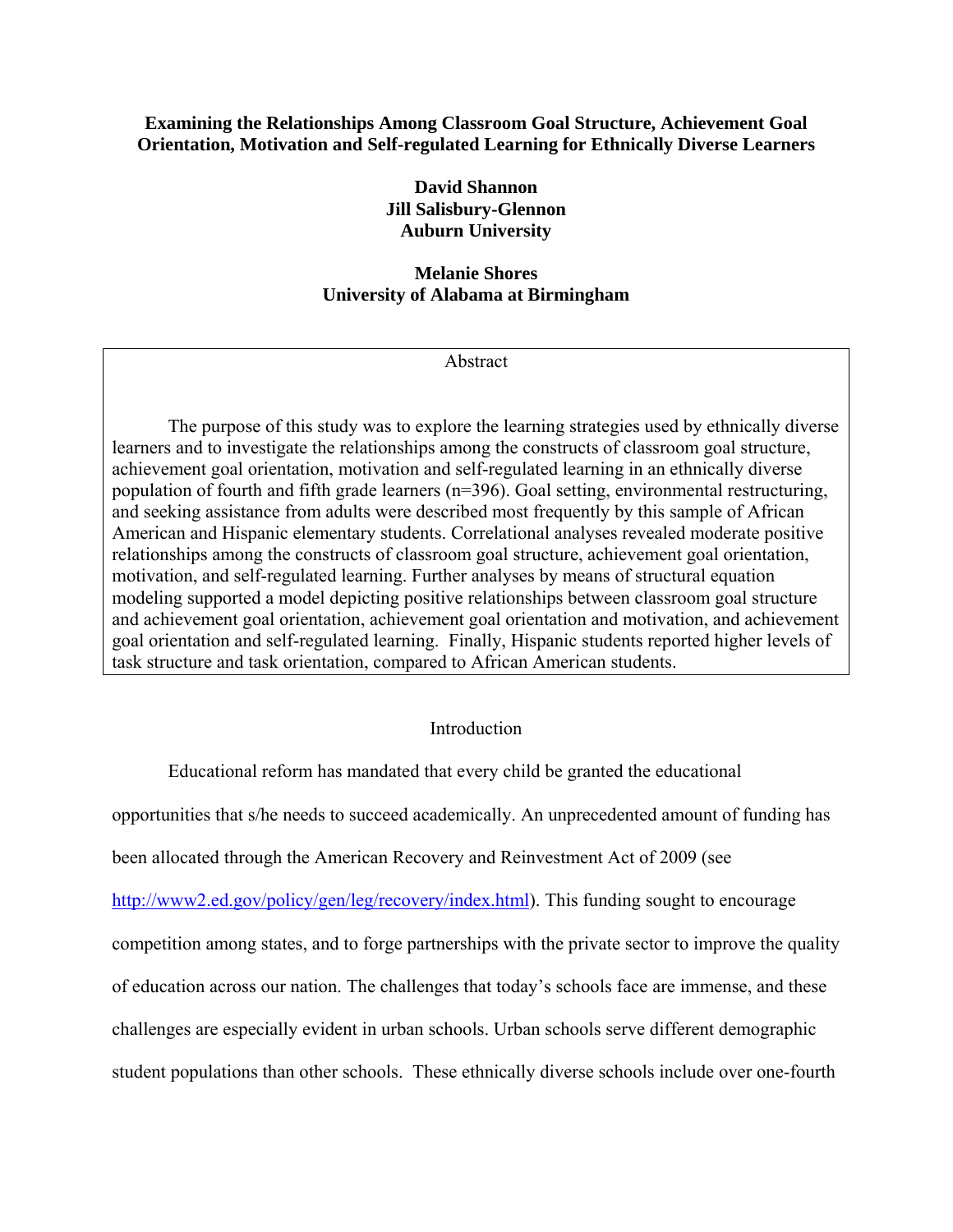of all minority students and the largest percentages of non-English speaking students from lowincome families. (Council for the Great City Schools, 2010).

While the percentage of students in urban schools who score at or above state proficiency levels has increased in both Reading and Math from 2006 to 2009, this percentage still lags behind state and national averages (Council of the Great City Schools, 2010). Furthermore, the achievement gap between racial and economic groups remains a serious concern in urban schools. The Council of Great City Schools, a coalition of 66 of the nation's largest urban school systems, has demonstrated some success in closing these achievement gaps. Since 2006, the majority of these urban schools (67% in grade 4 and 62% in grade 8) have narrowed the gap between African-American and White students in Math; while 49% and 53% of the urban schools studied narrowed this gap in Reading in grades 4 and 8, respectively (Council of the Great City Schools, 2010). During the same time period, the majority of these urban schools (66% in grades 4 and 69% in grades 8) have also narrowed the gap between Hispanic and White students in Math while 57% and 53% of the urban schools studied narrowed this gap in Reading (Council of the Great City Schools, 2010).

While preliminary research has suggested that there has been some decrease in the achievement gaps among racial and ethnic groups, further inquiry into the factors that contribute to improved performance, particularly among ethnically diverse learners in urban schools is critical to our success as a nation. Prior research into academic learning and achievement suggests that the individual learner variables of achievement goal orientation, personal motivational variables and self-regulated learning can significantly impact academic achievement (Ames & Archer, 1988; Greene & Miller, 1996; Pintrich & De Groot, 1990; Zimmerman & Martinez-Pons, 1990). On a broader level, it has also been demonstrated that the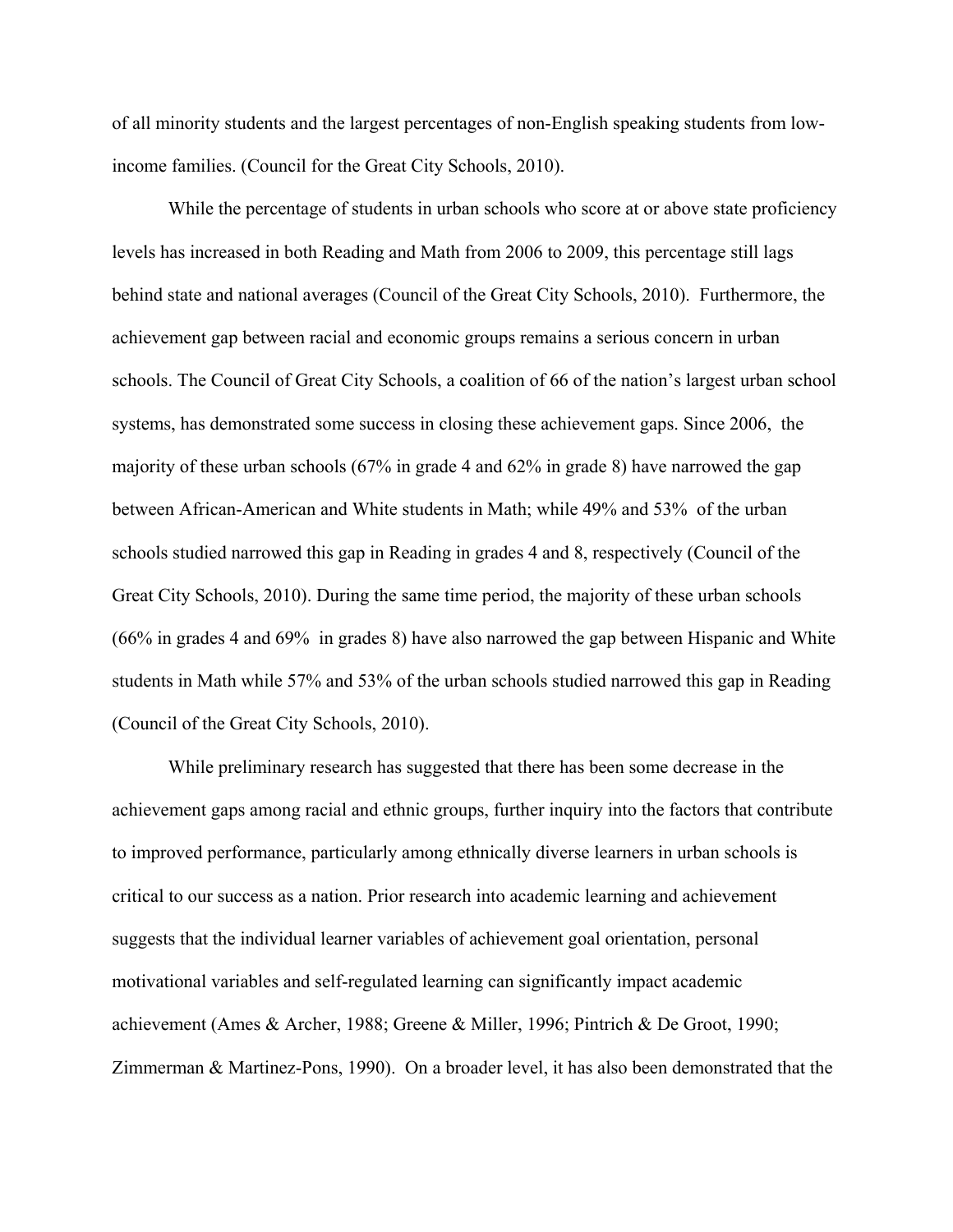classroom goal structure may serve to influence individual achievement goal orientation (Greene & Miller, 1996; Author b, 1999; Maehr & Midgley, 1996).

Despite the importance of these findings, much of this research has been conducted with college, high school, or middle school-aged learners and predominantly with subject populations of limited ethnic diversity. Significantly less is known regarding the relationship of these variables to the academic achievement of elementary school learners from ethnically diverse backgrounds in urban educational settings. Thus, the present study sought to provide a model of the complex relations among the factors of classroom goal structure, achievement goal orientation, motivation and self-regulated learning among an ethnically diverse sample of fourth and fifth grade learners. Furthermore, this study explored the strategies used by diverse learners as they approach different learning tasks.

## Theoretical Framework

## *Self-Regulated Learning*

 The social cognitive theoretical perspectives of self-regulated learning and the achievement goal orientation theories of motivation guided this exploration. Self-regulated learning has been defined and modeled from a variety of theoretical perspectives and frameworks (e.g., Carver & Scheier, 1981; Pintrich, 2000a; Zimmerman, 1989). One of the most commonly used definitions of self-regulated learning identifies the self-regulated learner as one who is behaviorally, metacognitively, and motivationally active in his or her own learning (Zimmerman, 1986; Zimmerman & Martinez-Pons, 1988). Pintrich (2000a) offers a fairly comprehensive definition of self-regulated learning which states that, "self-regulated learning is an active, constructive process by which learners set goals, monitor their learning, control their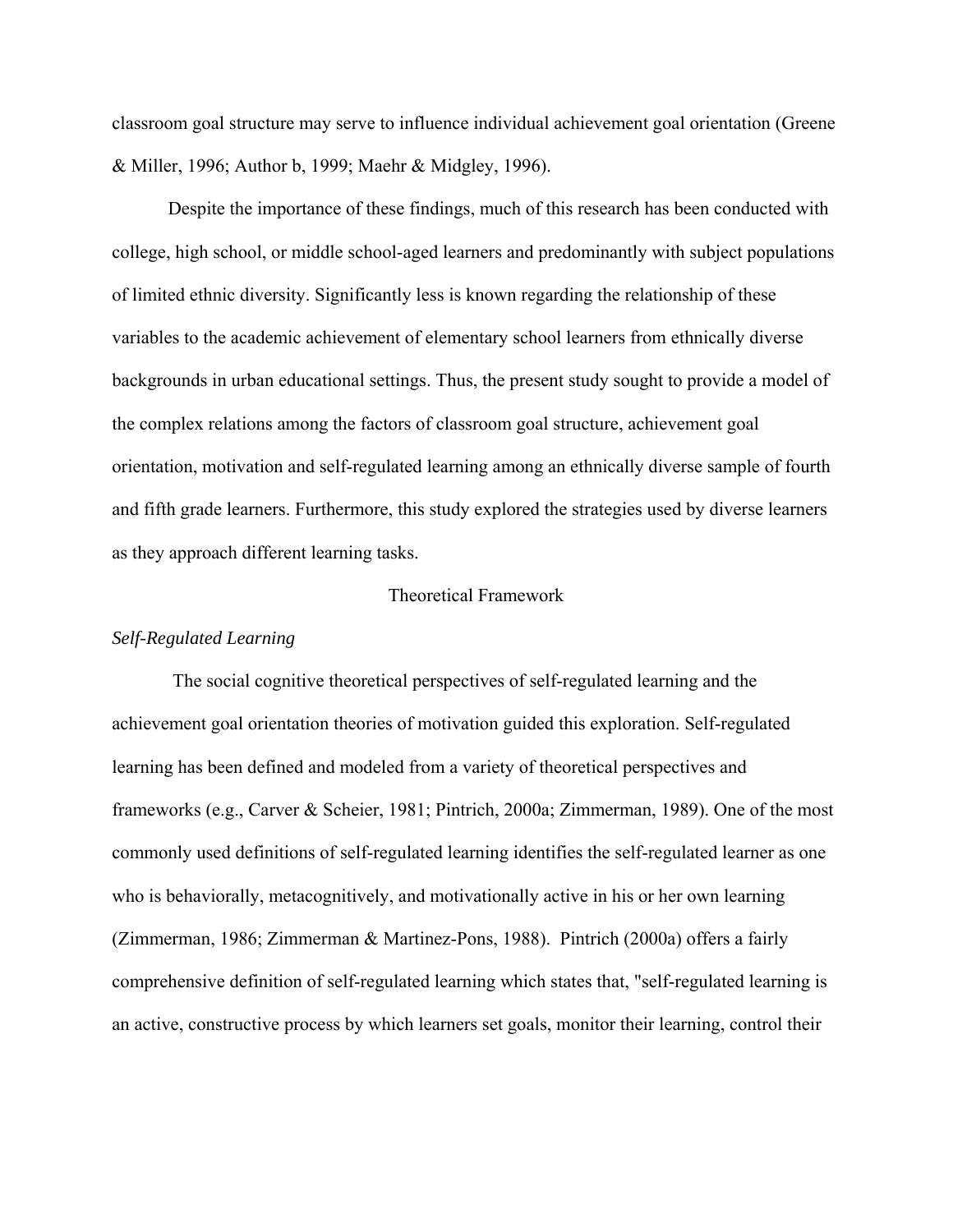cognition, motivation, and behavior, while taking into consideration the relevant features of their learning context and/or environment."

Over the course of the last 15 years, numerous studies have demonstrated the benefits of self-regulated learning to academic performance. Self-regulated learning has been found to be a significant predictor of achievement track [high or low] (Zimmerman and Martinez-Pons, 1986), gifted education (Zimmerman and Martinez-Pons, 1990), college students' assignment to developmental/remedial or regular college admission (Ley & Young, 1998), GPA (Van Zile-Tamsen & Livingston, 1999), academic achievement (Zimmerman and Martinez-Pons, 1988), and academic success (Zimmerman, Bandura, & Martinez-Pons, 1992).

Zimmerman & Martinez-Pons (1990) found that the use of self-regulated learning strategies distinguished highly academically successful (gifted) learners from regular (non-gifted) learners in the fifth, eighth and eleventh grades. In a prior study, Zimmerman and Martinez-Pons (1986) developed a structured interview to assess tenth grade students' use of selfregulated learning strategies. This research demonstrated that tenth grade students from a high achievement track and students from a low achievement track could be distinguished on the basis of their self-regulated learning strategies. More specifically, high achieving students indicated a significantly greater use of 13 out of 14 categories of self-regulated learning strategies. Thus, achievement track could be predicted with a 93% level of accuracy based on the use of self-regulated learning strategies. Somewhat similarly, Pintrich and De Groot (1990) demonstrated that seventh-grade students who were achieving high grades were more likely to report using self-regulated learning strategies than were low achieving students. Thus, the importance of self-regulated learning strategies to academic achievement has been fairly well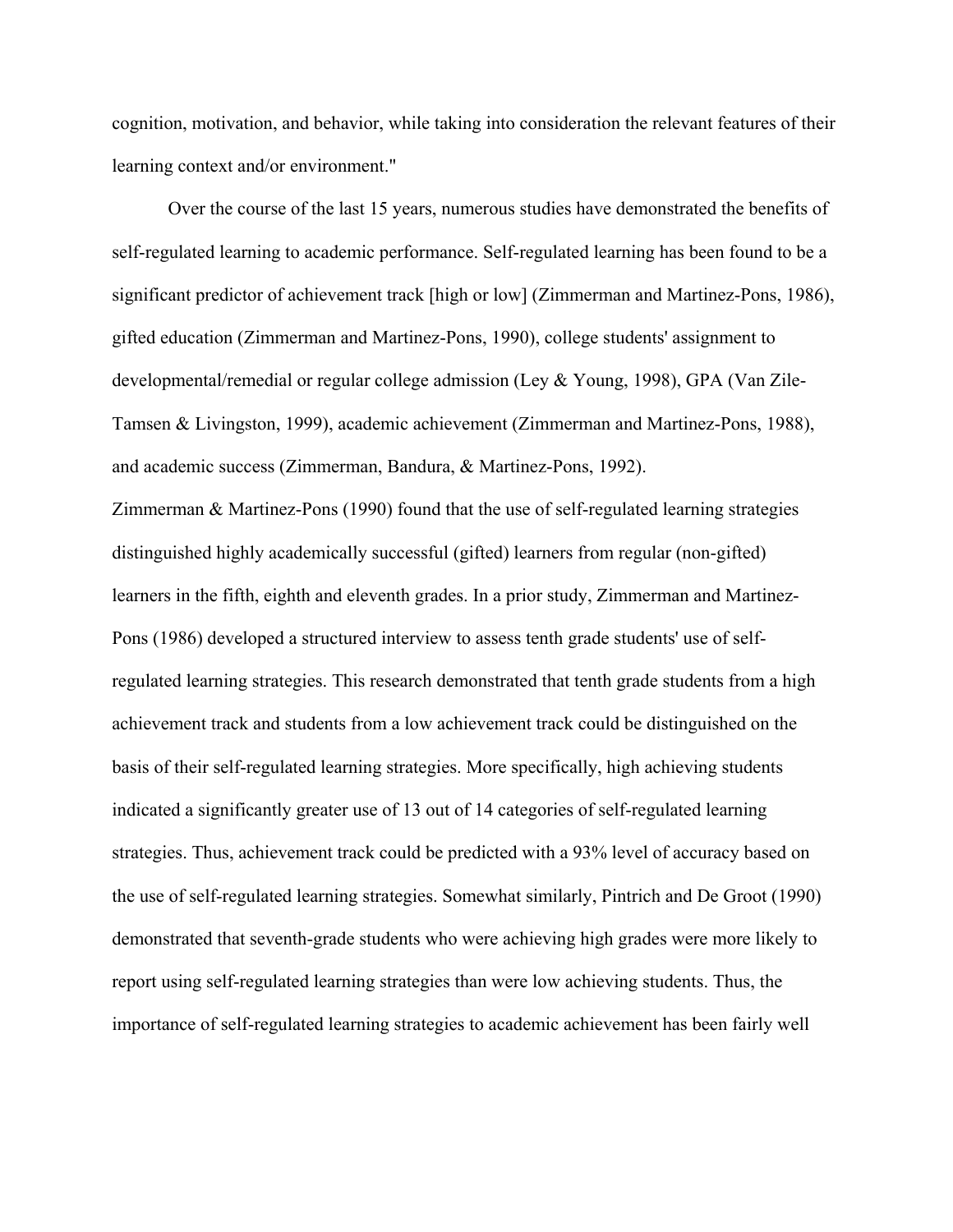established, and has been modeled by a variety of theorists (e.g., Schunk, 1989; Zimmerman, 1989; Zimmerman, 1998).

## *Achievement Goal Orientation Theories of Motivation*

While the use of self-regulated learning strategies is an important variable for academic success, research has further emphasized the importance of motivation to self-regulated learning. For example, in the Zimmerman and Martinez-Pons (1990) study, students' self-efficacy perceptions were related to their use of self-regulated learning strategies. Pintrich and De Groot (1990) demonstrated that students who were high in self-efficacy and intrinsic value were more likely to report the use of cognitive and self-regulatory strategies. In addition to their relationship to strategy use, motivational variables such as intrinsic motivation, self-efficacy, task value, and expectancy for success have also been shown to be positively related to academic achievement. These results provide evidence for the importance of considering both motivational and selfregulated learning variables in models of classroom academic performance (Pintrich and De Groot, 1990).

One group of motivational theories in particular that has been demonstrated to affect students' motivation, cognitive strategy use and self-regulated learning is the achievement goal theories of motivation. Achievement goal orientation theories offer an explanation of the reasons why students engage in academic tasks (see Pintrich, 2000a). The type of goal orientation that the learner has is likely to affect the students' motivation and self-regulated learning strategies. A students' achievement goal orientation may be the result of prior learning experiences, the teacher's goal structure in the classroom, or a combination of these two factors (e.g., Pintrich, 2000a).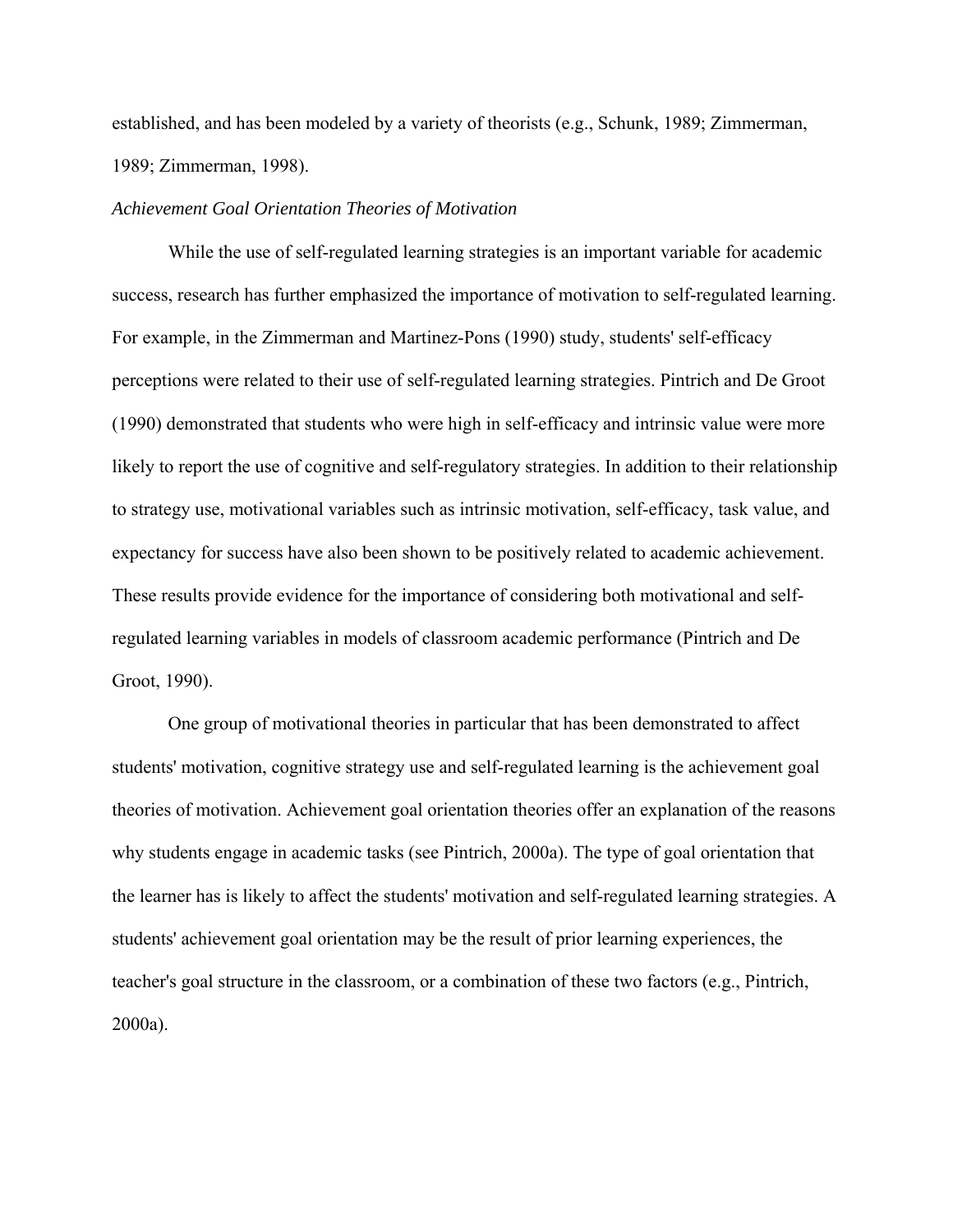While different theorists tend to refer to goal orientations using somewhat different nomenclature, traditionally, most research into achievement goal orientation has suggested two major types: learning or mastery goal orientation, and a performance goal orientation. Students who have a learning, task, or mastery achievement goal orientation are motivated to learn the material because they genuinely want to develop an understanding of the material. These students desire to obtain competence and mastery of the information. In contrast, students who have a performance goal orientation are motivated to perform better than others and to demonstrate their ability to others. Perhaps not surprisingly, research into the effects of these achievement goal orientations has demonstrated many relationships between these goal orientations and affective, motivational, cognitive, and self-regulatory behaviors. Generally, a learning goal orientation has been shown to be positively related to the use of deep-level cognitive strategies, and self-regulated learning, which in turn, may be related to achievement (Greene & Miller, 1996). In contrast, a performance goal orientation may be related to shallowlevel cognitive processing, which is negatively related to academic achievement (Greene & Miller, 1996).

# *The effects of achievement goal orientation on motivation.*

Previous research into the effects of achievement goal orientation on motivation and selfregulated learning suggests that adopting mastery or learning goal orientation has positive implications for motivation and self-regulated learning. A number of studies have demonstrated positive relationships between a task goal orientation and such motivational variables as selfefficacy (Anderman & Young, 1994), effort attributions and intrinsic value (Ames, 1992), efficacy and persistence in the face of difficulty (Dweck  $&$  Leggett, 1988), and task value (Wolters, Yu, & Pintrich, 1996; as cited in Pintrich, 2000a). Pintrich (2000a) suggests however,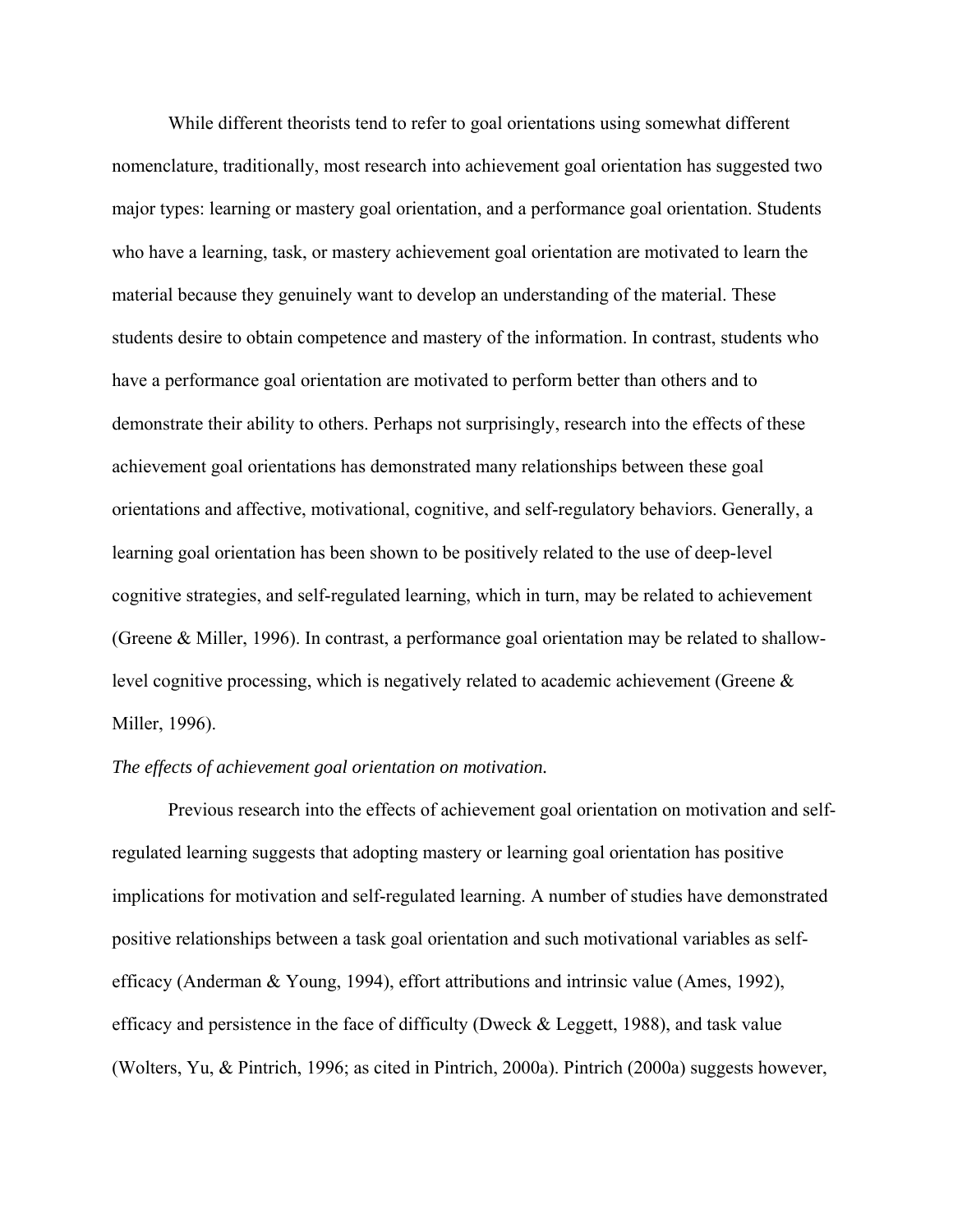that more research is needed into the causal ordering of these variables, as it is presently unclear whether personal motivational variables lead to achievement goal orientation, or whether achievement goal orientation leads to personal motivation.

# *The effects of achievement goal orientation on self-regulated learning.*

In addition to the relationships between achievement goal orientation and motivation, numerous studies have also demonstrated relationships between achievement goal orientation and cognitive and self-regulated learning strategy use. Meece, Blumenfeld, and Hoyle (1988) found that a task goal orientation was strongly correlated with fifth and sixth grade students' active cognitive engagement. Anderman and Young (1994) demonstrated that task goals were highly correlated with eighth grade students' use of deep level cognitive strategies. Middleton and Midgley (1997) found that sixth grade students' self-reported self-regulated learning was positively correlated with a task goal orientation. Ablard and Lipshultz (1998) administered the Self-regulated Learning Interview Schedule (SRLIS; Zimmerman and Martinez-Pons, 1986) along with the Patterns of Adaptive Learning Survey (PALS; Midgley, Maehr, Hicks, Roeser, Urdan, Anderman, Kaplan, Arunkumar, & Middleton, 1997) to a group of seventh grade highachieving students. Their results indicated that mastery goal orientation accounted for most of the variance in self-regulated learning.

Wolters et. al., (1996) investigated the achievement goal orientations of seventh and eighth grade students. These students completed an adapted version of the Motivated Strategies for Learning Questionnaire (MSLQ; Pintrich, Smith, Garcia, & McKeachie, 1991), which incorporated the subscales of task value, self-efficacy, test anxiety, cognitive strategy use, and self-regulated strategy use. Results of their study showed that a learning goal orientation was positively related to adaptive motivational beliefs and self-regulated learning. In contrast, an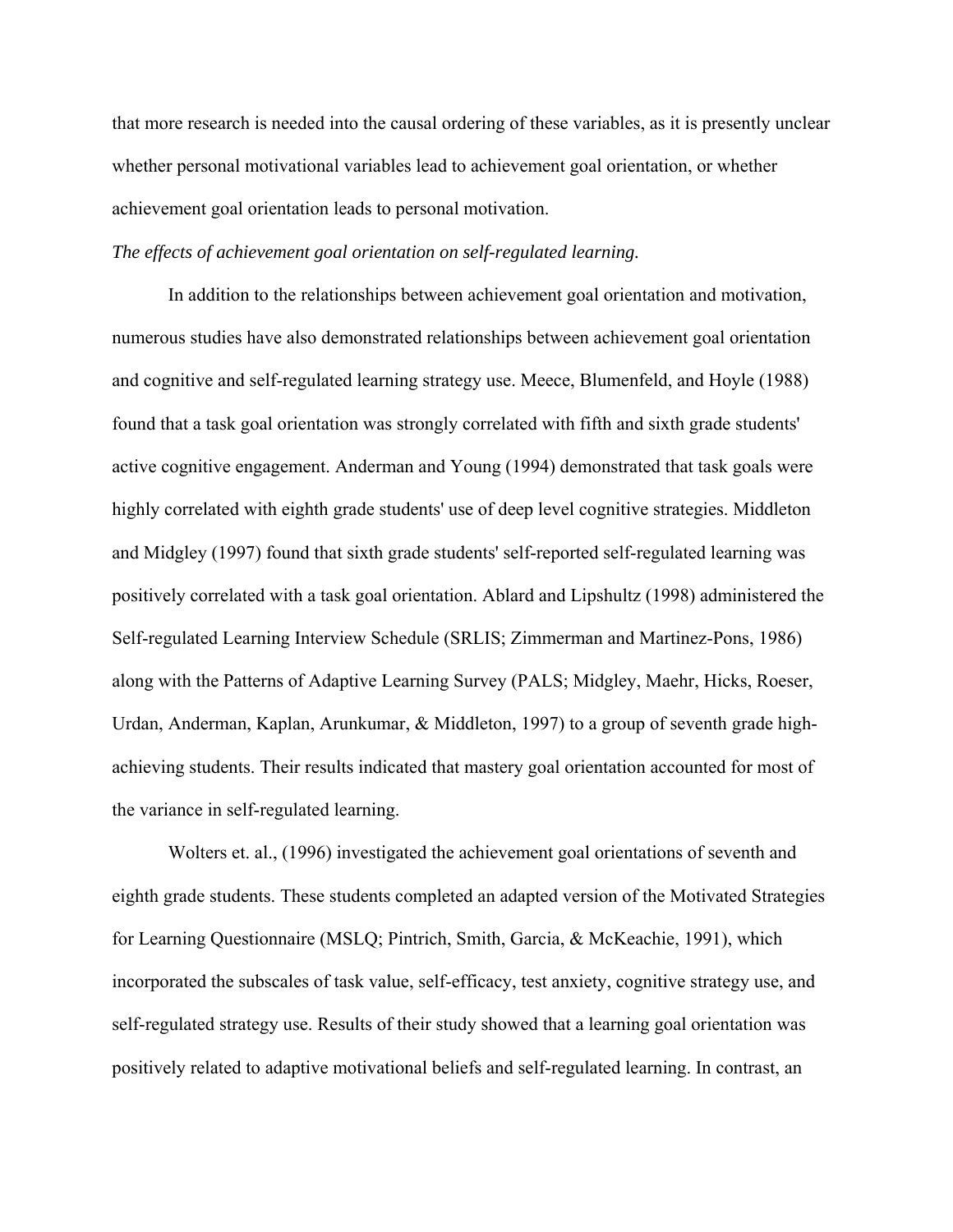extrinsic goal orientation was negatively related to self-efficacy, task value, self-regulated learning and performance. Achievement goal orientation was the strongest predictor of students' cognitive and self-regulated learning strategies.

Pintrich (2000b) investigated the effects of achievement goal orientation on the motivational, affective, cognitive and performance outcomes of eighth and ninth grade students. To measure these performance outcomes, Pintrich used the Mastery and Performance subscales of the Patterns of Adaptive Learning Survey (PALS; Midgley, Maehr, Hicks, Roeser, Urdan, Anderman, Kaplan, Arunkumar, & Middleton, 1997), along with the following subscales from an adapted version of the Motivated Strategies for Learning Questionnaire (MSLQ; Pintrich, Smith, Garcia, & McKeachie, 1991): self-efficacy, task value, test anxiety, cognitive strategies.

Results of his study indicated that the group with the highest self-efficacy was the high mastery/high performance group. This was somewhat contrary to what might be predicted by the normative goal theory, which would have predicted that the high mastery/low performance group would have the highest self-efficacy. As predicted by normative goal theory, students high in mastery goal orientation reported more use of cognitive strategies in all three waves. Students who were high in mastery goal orientation also reported more self-regulation of their cognition in comparison to students who were low in mastery goal orientation. The findings of this study lend support to both normative goal theory as well as a revised perspective on goal orientation, as there was not a significant difference between the high mastery/low performance group and the high mastery/high performance group on the outcome variables of self-efficacy, cognitive strategy use, and metacognitive strategy use.

*The effects of perceived classroom goal structure on students' achievement goal orientation*.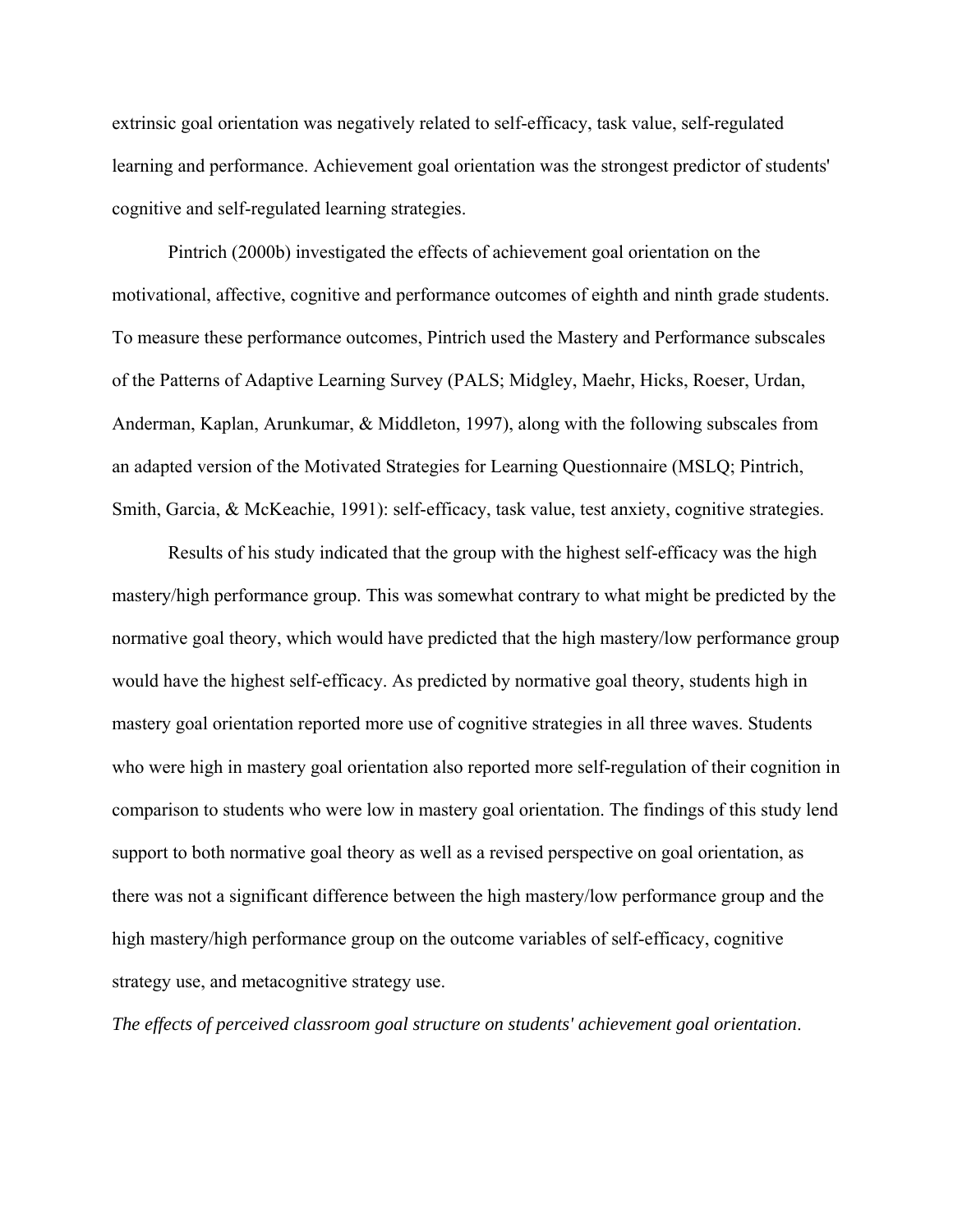An individual learner's achievement goal orientation may be further influenced by the goal orientation of the classroom context (e.g., Ames & Archer, 1988; Maehr & Midgley, 1996; Midgley & Urdan, 2001). Teachers who emphasize a learning or mastery goal orientation in their classroom tend to use such practices as collaborative or other forms of group learning, more learner-centered approaches to instruction, an emphasis on effort and improvement, and more authentic, individualized assignments and assessments, such as the use of portfolios. In contrast, teachers who emphasize a performance goal orientation tend to emphasize competition, grades, comparison and performance (see Anderman & Maehr, 1994).

Anderman and Young (1994) found that the use of performance-oriented instructional strategies was related to lower levels of mastery goal orientation in science classrooms. Anderman and Anderman (1999) administered the Patterns of Adaptive Learning Survey (PALS; Midgley, Maehr, Hicks, Roeser, Urdan, Anderman, Kaplan, Arunkumar, & Middleton, 1997) including the perceptions of classroom goal structure subscale. This study supported the findings of the Anderman and Young (1994) study, and demonstrated that students' perceptions of the goal structure in the classroom predicted their personal goal orientations. Roeser, Midgley, and Urdan (1996) showed that eighth grade students' perceptions of a task goal structure in the classroom was positively related to self-efficacy which was mediated through personal task goals. In contrast, perceiving a relative-ability classroom goal structure was negatively related to self-efficacy as mediated through personal task goals. Salisbury-Glennon and Gorrell (1999) found that sixth and seventh grade students in a classroom context that was observed to have a mastery oriented task goal structure demonstrated a significantly greater use of the self-regulated learning strategies of goal-setting and planning, self-evaluation, and seeking social assistance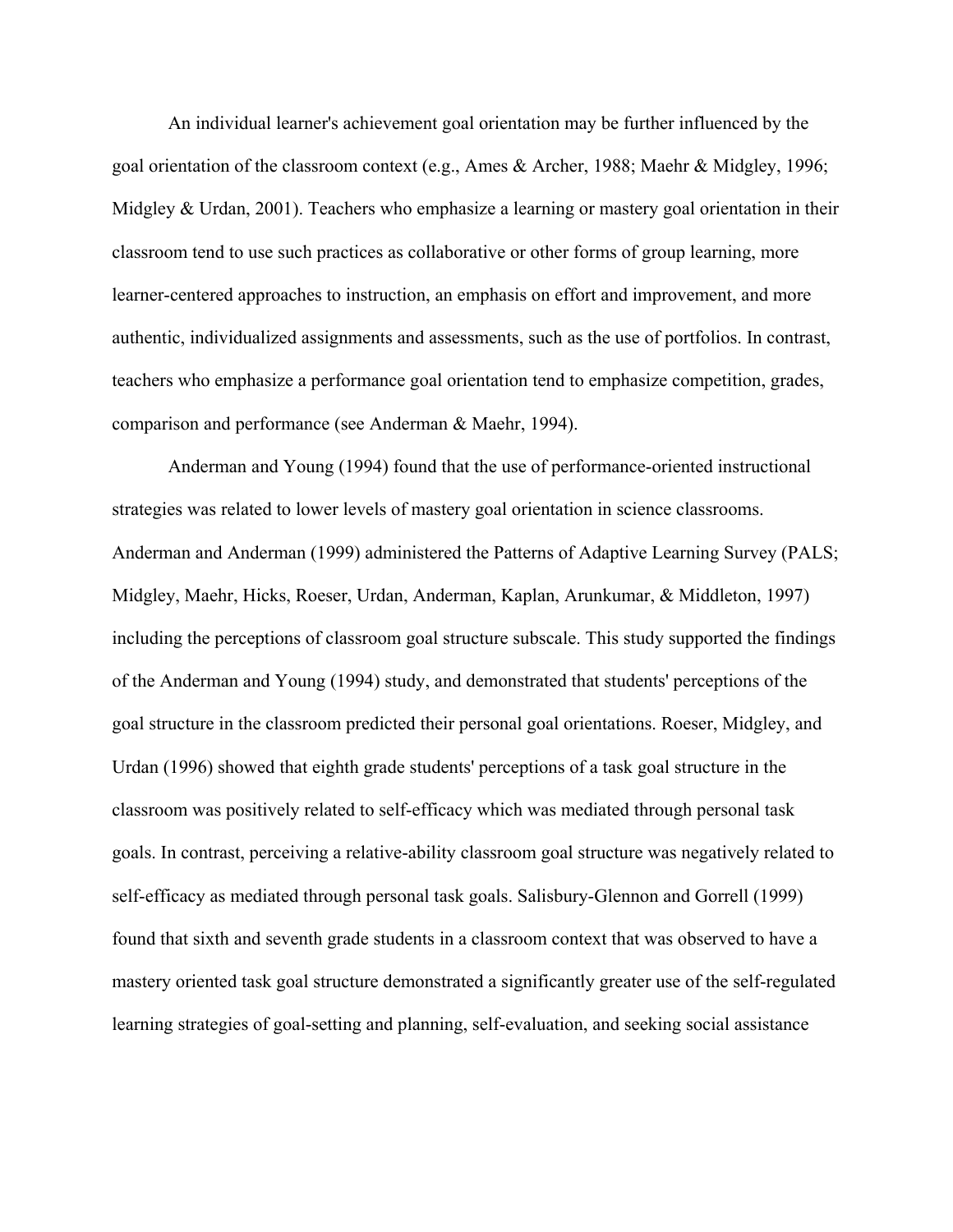from adults than sixth and seventh grade students at the same school, but who were in a classroom that was observed to have a performance oriented task goal structure.

# *The Need to Examine Cultural Differences*

The research reviewed thus far has demonstrated that motivation and self-regulated learning strategies are essential for academic success. In addition, achievement goal orientation is related to motivation and the use of self-regulated learning strategies. Further, the perceived classroom goal structure has been shown to be related to the individual learners' achievement goal orientation. The majority of the research into motivation, self-regulated learning and achievement goal orientation has been conducted using predominantly White subject populations. There remains a paucity of research into motivational variables, self-regulated learning and achievement goal orientation among ethnically diverse subject populations, particularly at the elementary level. Thus, the purpose of the present study was to explore the relationships among the constructs of classroom goal structure, achievement goal orientation, motivation, and self-regulated learning among an ethnically diverse sample of fourth and fifth grade learners.

Perry and Weinstein (1998) cite research evidencing a mismatch between the culture of the family and the school at the elementary level. They suggest that this mismatch may explain school and adjustment problems among some children especially racial and ethnic minority students and those who speak limited English (see Skinner, Bryant, Coffman, & Campbell, 1998; as cited in Perry & Weinstein, 1998). For example, the Latino culture has been shown to promote a cooperative learning style that can be discrepant from the often individualistic and competitive nature of many classrooms, particularly those espousing a performance goal orientation. Covington (1992; as cited in Midgley & Urdan, 1995) cites Suarez-Orozco (1989) and Fordham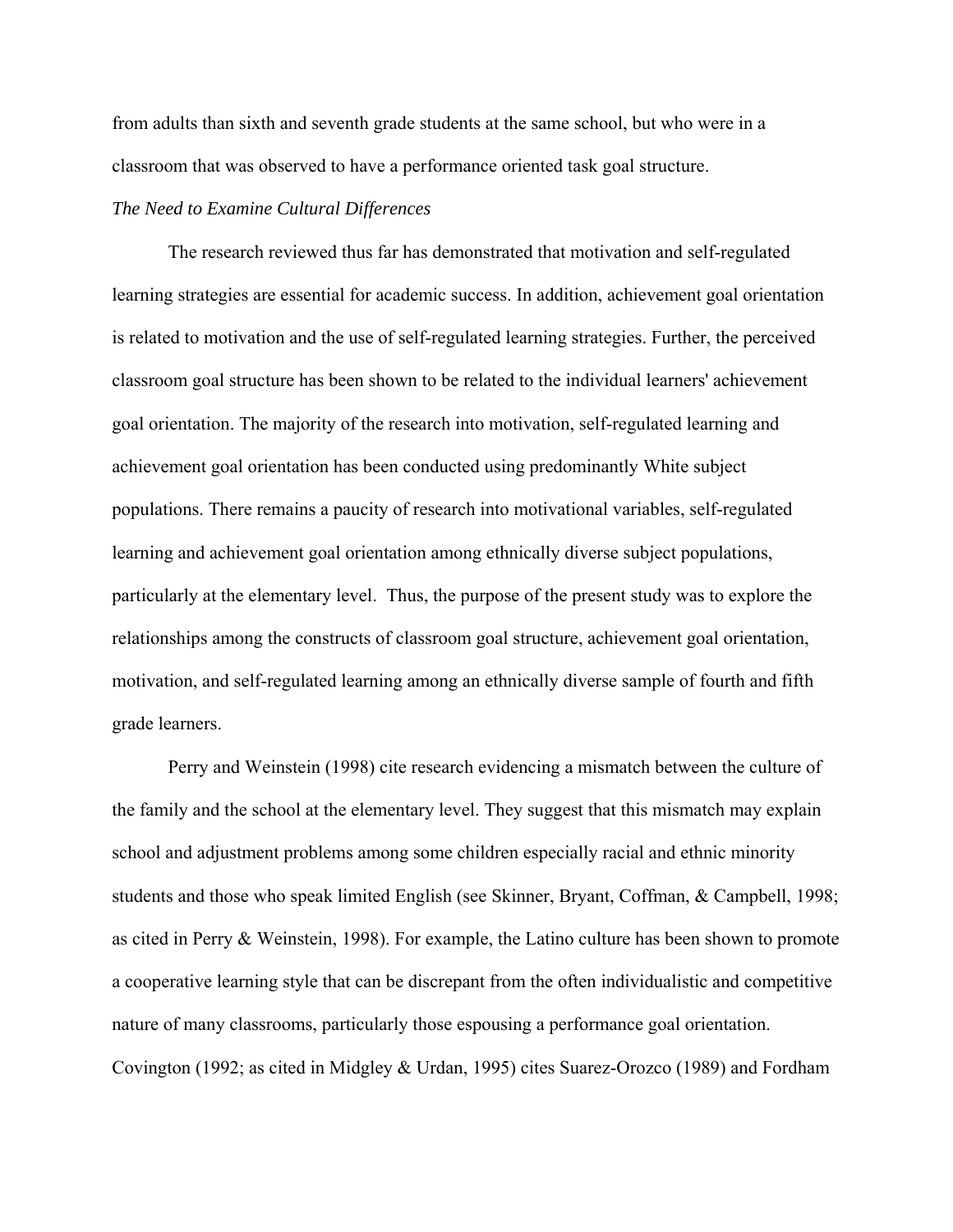and Ogbu (1986) who suggest that African American and Hispanic children do not share the same achievement goals as those demonstrated by White middle class children. With regards to self-efficacy, Graham (1994) as well as others has noted that while self-efficacy is critical to academic achievement, it has been inadequately studied among minority students. In her review of the literature on the motivational differences between African American and European American students on such motivational constructs as need for achievement, locus of control, and ability beliefs, she concluded that overall, the differences are not very large. Thus, with regards to motivation there remains a need for further research into the motivation of ethnically diverse populations.

With regards to self-regulated learning, the research into gender and ethnicity differences has also been limited (Pintrich & Zusho, 2002). Pintrich et. al., assert that they "don't know of any study that has methodically investigated differences in ethnic minority student selfregulatory processes." Finally, there is a scarcity of research into the achievement goal orientations of ethnically diverse subject populations. Pintrich and Schunk (2002) assert that "given the importance of goal orientation to a variety of other motivational and cognitive outcomes, we need research that examines goal orientation beliefs and their relations to these outcomes for diverse populations." They further assert that future research using diverse cultures will contribute greatly to the motivation literature as it will help us to develop a broader understanding regarding motivation across cultures and contexts. Thus, the purpose of the present study was to explore strategies used by ethnically diverse students and the relationships among the constructs of classroom goal structure, achievement goal orientation, motivation and self-regulated learning among an ethnically diverse sample of fourth and fifth grade learners.

Methods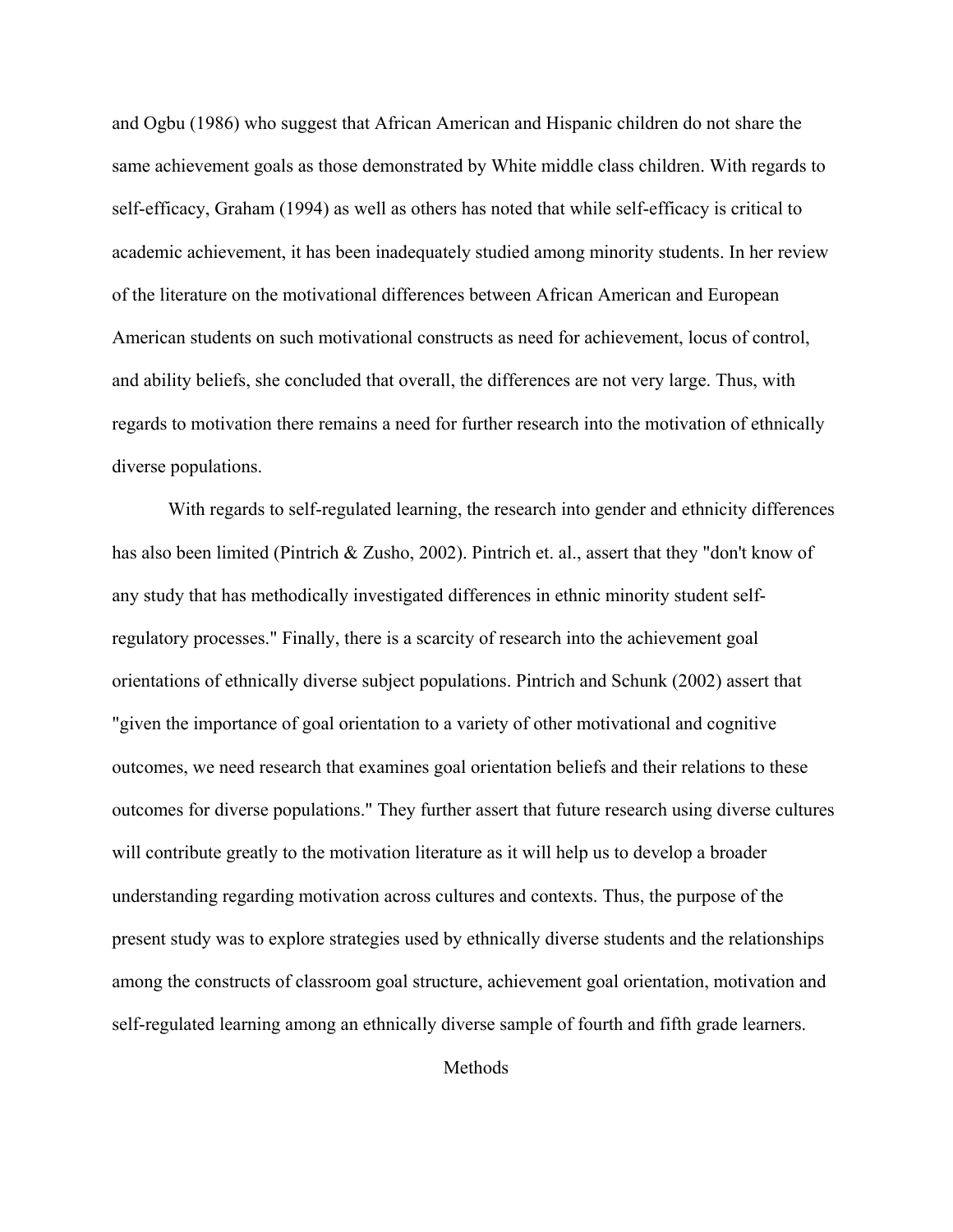*Setting*. This study was conducted as part of the South Florida Annenberg Challenge, funded as part of the National Annenberg Challenge (Annenberg Challenge, 2006). This Challenge focused on school reform in our nation's schools, predominantly within nine large urban school systems or partnerships. The South Florida Annenberg Challenge included schools from Miami-Dade, Broward, and Palm Beach counties and was funded for \$100 million.

*Participants.* The subjects in this study consisted of 396 fourth and fifth graders from Miami-Dade County. Of these students, 54.7% were female. Forty-one (41.4) percent of these subjects identified themselves as Hispanic American and an additional 28.6% of these subjects identified themselves as African-American. In addition, 9.7% described themselves as White-Non-Hispanic and 9.7% indicated that they were Biracial/Multiethnic. The majority of the participants (64.3%) received a free or reduced lunch. Fifteen percent (15.7%) were born outside of the United States and 64.1% had at least one parent born outside the United States. In over one-third (35.6%) of their homes, English was NOT the primary spoken language.

 *Procedures.* One fourth or fifth grade classroom was randomly selected from each of the 24 participating elementary schools in Miami-Dade County. Surveys were completed during a class period. Six-hundred surveys were distributed to these participating elementary schools and 396 were returned, resulting in a response rate of 66%.

Each elementary student completed a survey instrument that included sections pertaining to their academic and social experiences in school, school climate, family background, and information regarding his/her language arts or math class. The majority of the survey instrument was constructed to gather information about students and their experiences in schools in South Florida so that it could be compared with information gathered at other sites (e.g., Bay Area, Chicago, New York, Los Angeles) participating in the National Annenberg Challenge. Students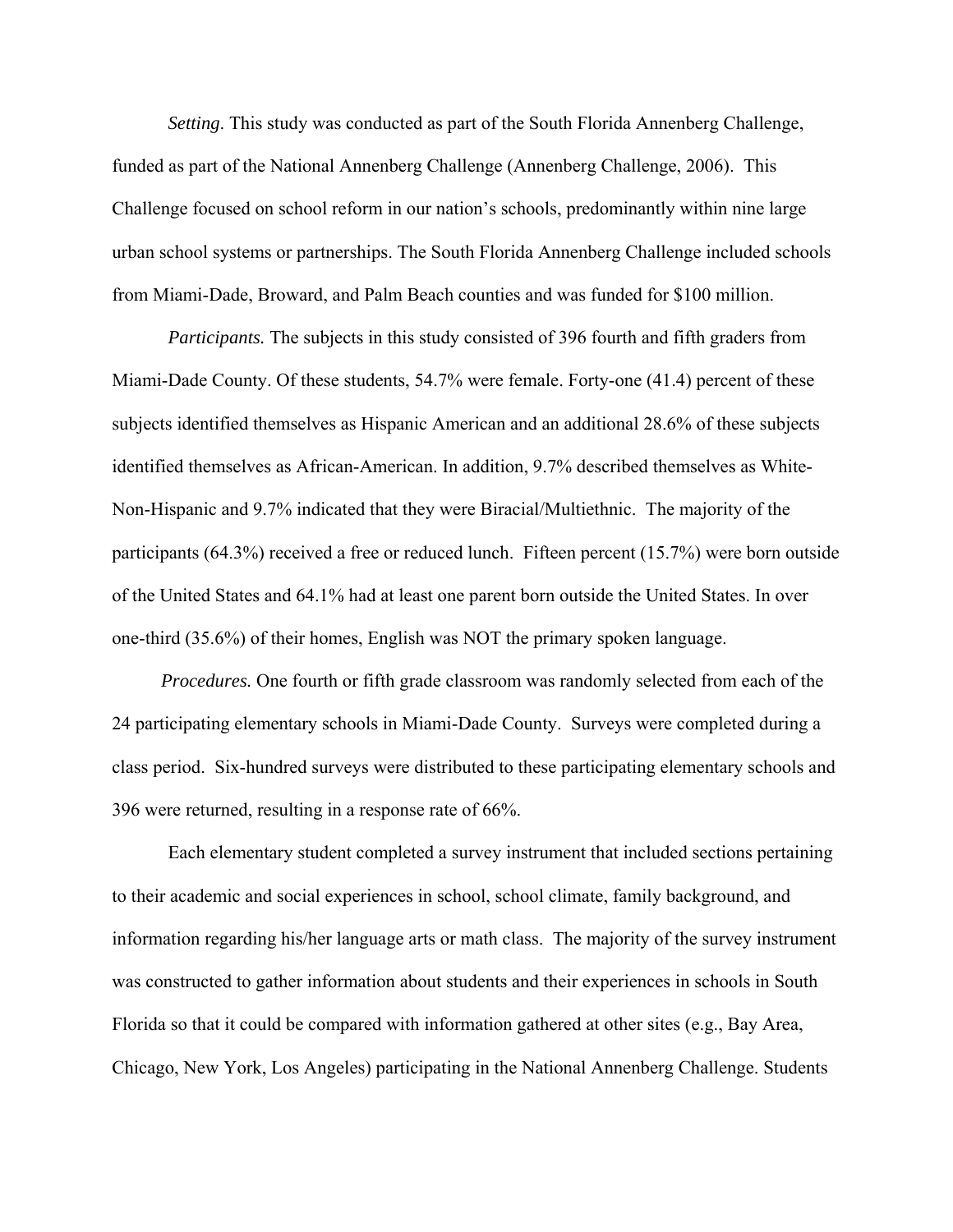were asked to describe their academic experiences in reference to a target class (i.e., language arts or math). This target class was determined randomly so that children with birthdays between January and June were asked to respond in reference to their reading or language arts class while those born between July and December responded in reference to their math class.

 *Instrumentation*. The majority of the survey instrument was constructed to gather information about students and their experiences in schools in South Florida. In addition, the Patterns of Adaptive Learning Survey (PALS; Midgley, Maehr, Hicks, Roeser, Urdan, Anderman, Kaplan, Arunkumar, & Middleton, 1997), and a version of the Motivated Strategies for Learning Questionnaire (MSLQ) used previously with seventh graders (see Pintrich & De Groot, 1990) was included in the section pertaining to students' academic experiences. The final section of the survey instrument was an adaptation of the Self-regulated Learning Interview Schedule (SRLIS; Zimmerman, & Martinez-Pons, 1986).

Four constructs were derived from variables or items on the survey and explored in this study. These constructs included: 1) classroom goal structure, 2) achievement goal orientation, 3) motivation, and 4) self-regulated learning. Goal structure was defined using two subscales, task goal structure (TGS) and performance goal structure (PGS) from the Patterns of Adaptive Learning Survey (PALS). Achievement goal orientation was also defined using subscales from the PALS. These subscales included task goal orientation (TGO), performance-approach goal orientation (PAppGO), and performance-avoid goal orientation (PAvdGO). The construct of Motivation was derived from the subscales of intrinsic motivation (IntMot) and self-efficacy (SelfEff) from the version of the Motivated Strategies for Learning Questionnaire (MSLQ) while the construct of self-regulated learning was drawn from the subscales of cognitive strategies (CogStag) and self-regulation (SelfReg) also from the MSLQ. Additional items were included on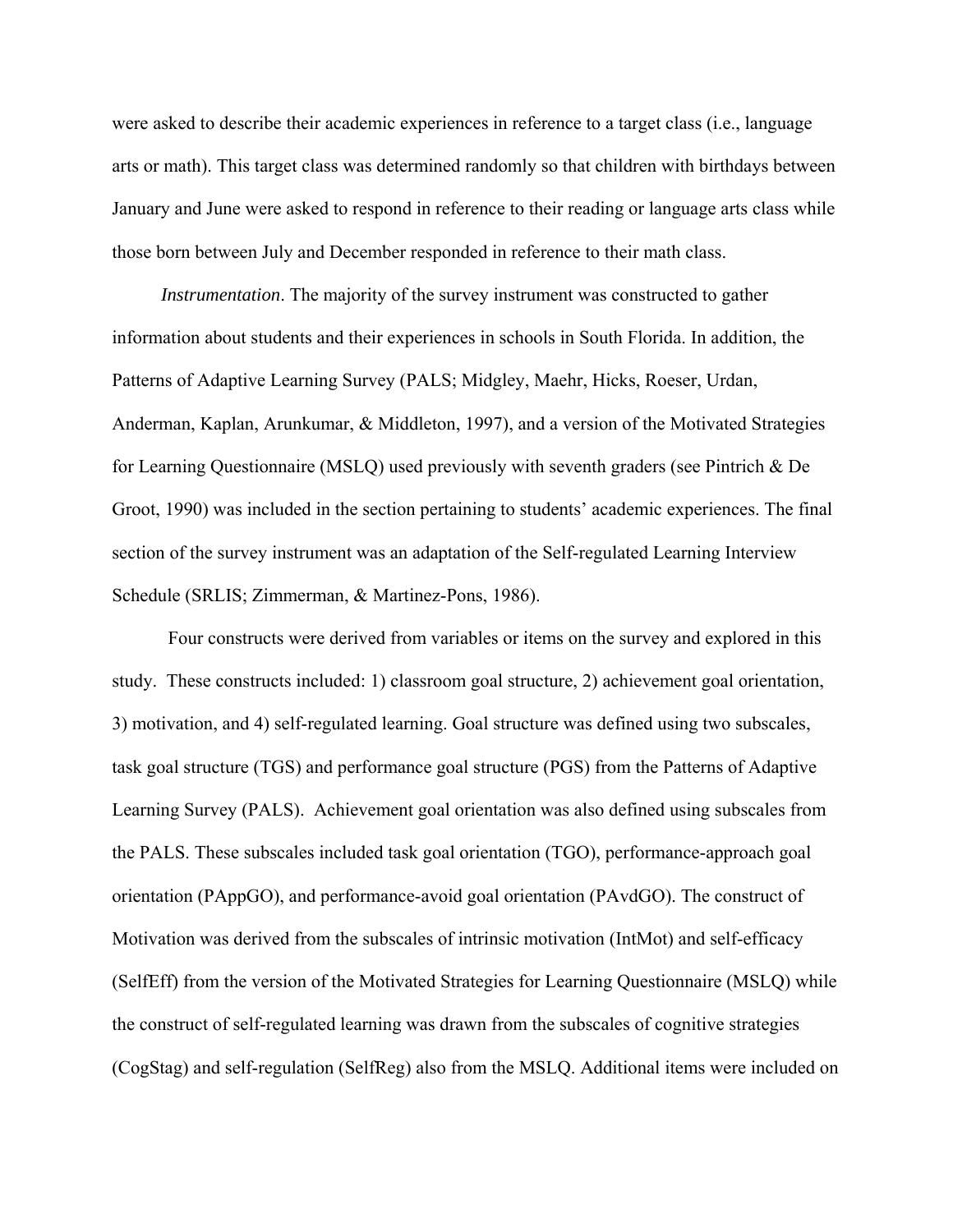the survey instrument as indicators of students' academic standing and aspirations. Specifically, students were asked whether they had previously received a failing grade in the class, what grade they expected in the current marking period, and what level of education they planned to pursue.

 *Analysis of Data.* The analysis consisted of three primary components. First, responses to each of the eight learning contexts were coded using the self-regulated learning category structure established by Zimmerman, & Martinez-Pons (1986). These responses were coded using 15 different self-regulated learning strategies. For each learning context, the frequency of the use of each strategy use was computed for African American, Hispanic, and White elementary students. Second, Pearson Product Moment Correlations were used to describe the bivariate relationships among the variables used to support the constructs of classroom goal structure, achievement goal orientation, motivation, and self-regulated learning.

Third, the multivariate procedures of structural equation modeling (SEM) and multivariate analysis of variance (MANOVA) were used. SEM was used to examine the relationships among the constructs of goal structure, goal orientation, motivation, and selfregulated learning based on the theories and findings from other research conducted primarily with older and less ethnically diverse subject populations. This model, which included positive relationships between classroom goal structure and achievement goal orientation as well as positive relationships between achievement goal orientation and the constructs of motivation and self-regulated learning, was applied to two groups of elementary students (African American students, and Hispanic students) to determine the comparability of fit across the two groups. The data were examined using AMOS version (4.0) maximum likelihood factor analysis (Arbuckle, 1999). The results were evaluated using several criteria. First, departure of the data from the specified model was tested for significance by using a chi-square test (Joreskog and Sorbom,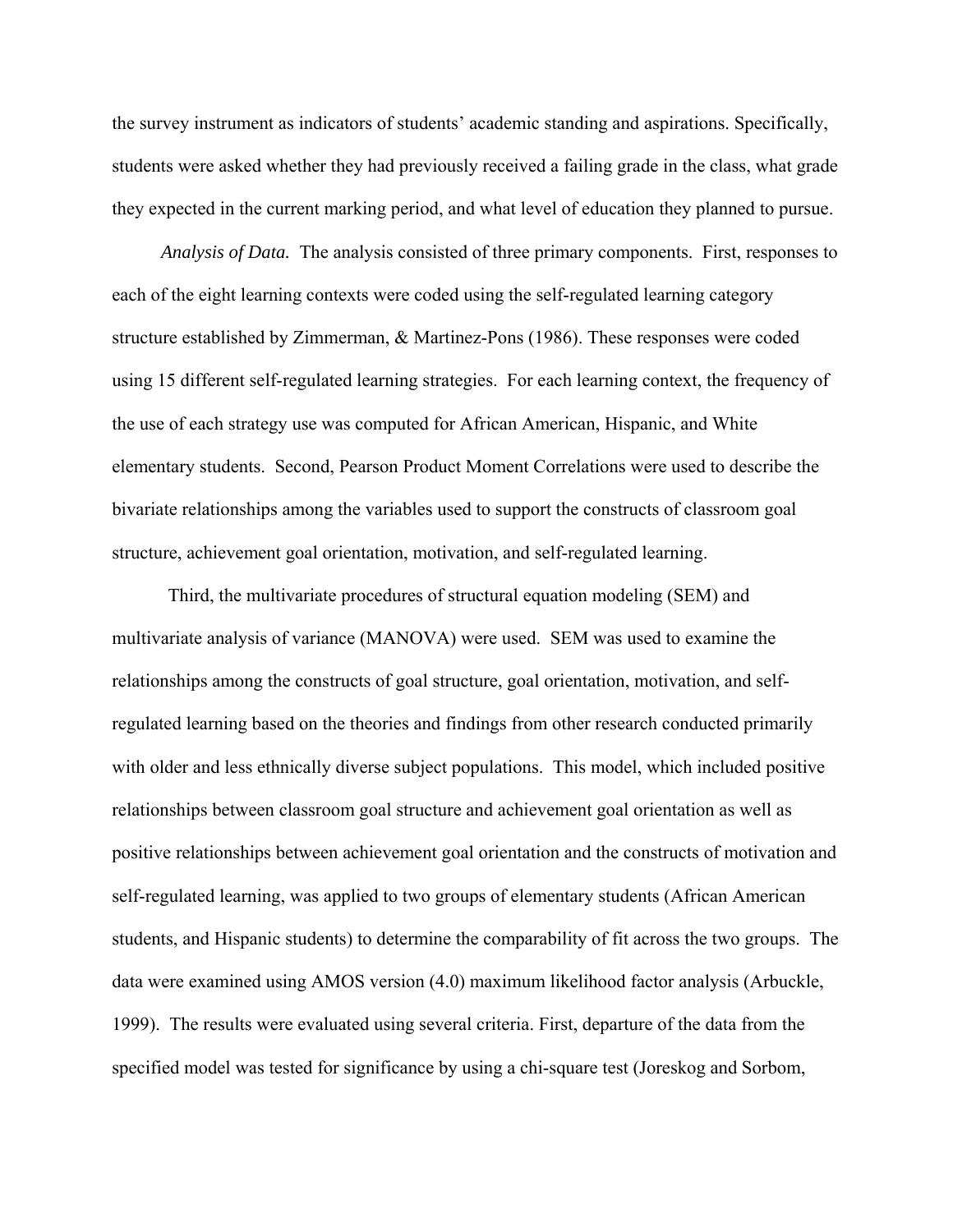1989). Second, goodness-of-fit between the data and the specified model was estimated by employing the Comparative Fit Index (CFI) (Bentler, 1990; Byrne, 1999), the Tucker-Lewis Index (TLI) (Bentler & Bonett, 1980), and the Root Mean Square Error of Approximation (RMSEA) (Browne & Cudeck, 1993). A second multivariate procedure, MANOVA, was used to examine differences among Hispanic, black, and white elementary students on these constructs.

Results

# *Use of self‐regulated strategies*

Table 1 summarizes the use of strategies in different learning contexts. Those strategies employed most frequently across the different learning contexts were goal setting and planning, environmental structuring, seeking social assistance from adults, and other strategies (e.g., learning behavior that is initiated by others such as teachers or parents, and any unclear responses). The strategies used least frequently included self‐evaluation, seeking information, self-consequences, seeking social assistance from teachers, and reviewing notes and old tests.

Further comparisons between African American and Hispanic students were conducted using the categorical responses outlined by Zimmerman and Martinez‐Pons (1986). These comparisons included strategy use (SU), strategy frequency (SF), and strategy consistency (SC). The most basic of these, strategy use (SU), is simply a dichotomous variable of whether each strategy was used (or not used) during any of the learning contexts. The second comparison, strategy frequency (SF), indicates the number of times each strategy was used. Finally, strategy consistency (SC) is a weighted strategy use procedure. Specifically, each student was asked to indicate how consistently he/she used each strategy using a four‐point scales (1=hardly ever, 2= sometimes, 3 = lots of times, 4 = most times). Because of the limited response regarding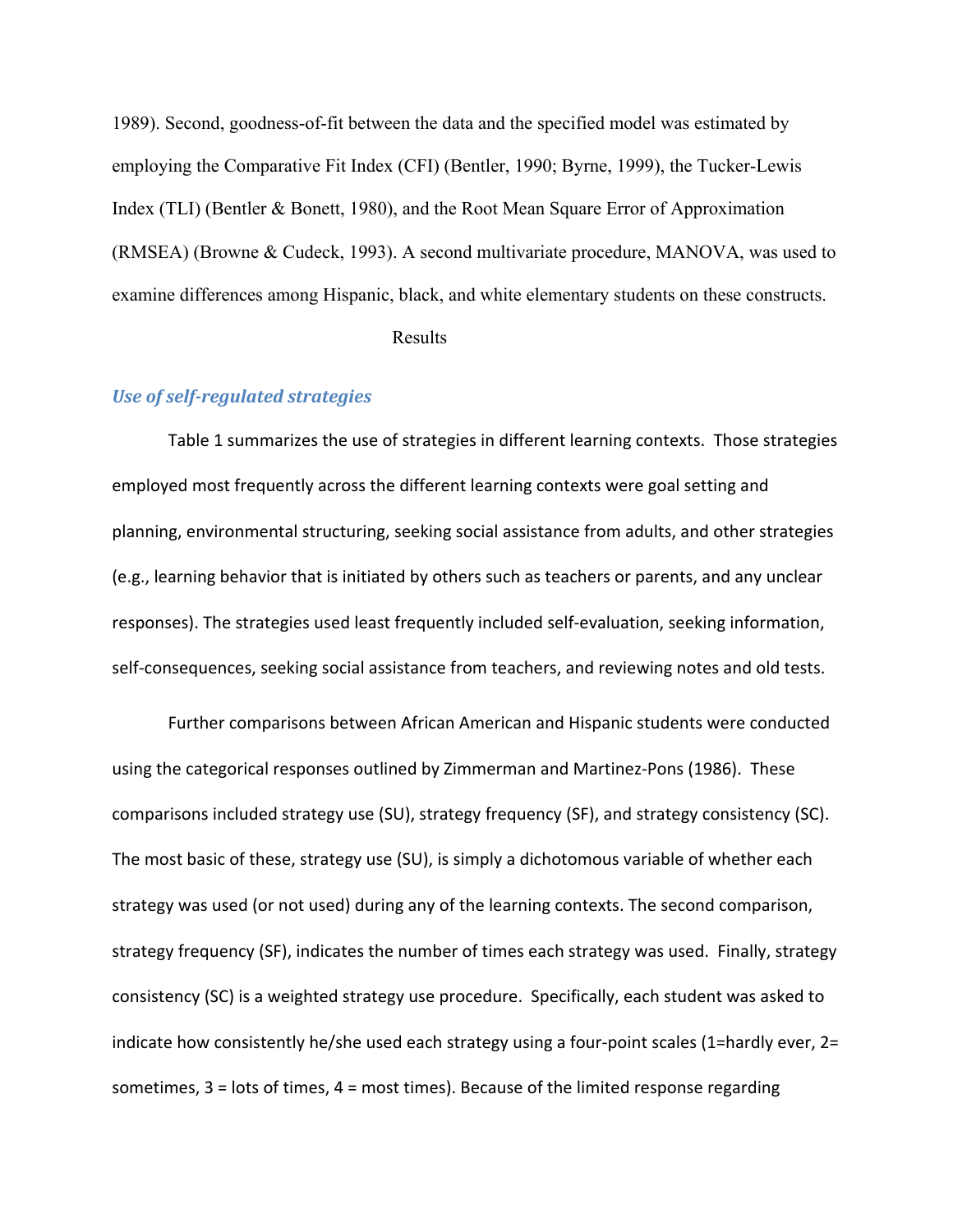consistency of strategy use, further analyses were conducted using SU and SF. Table 2 summarizes strategy use and strategy frequency for each strategy for African American and Hispanic students.

The strategy used most frequently by both groups of students was goal setting and planning, used by 76% of the African American sample and 67% of Hispanic students. The second and third most frequently used strategies were environmental structuring (48% of each group) and seeking assistance from adults (36% for African Americans and 48% for Hispanics). After these three strategies, some differences between the groups emerged. Specifically, African American students were more likely to report the use of self‐consequences and seeking information while Hispanic students more frequently reported the use of rehearsing and memorizing, reviewing tests, reviewing text, and organizing and transforming. Both groups reported little use of self‐evaluation, reviewing notes, and seeking assistance from the teacher. *Relationships Between Goal Structure, Goal Orientation, Motivation, and Self‐Regulated Learning*

Table 3 summarizes the reliability estimates for each of the measured constructs in this study as well as the relationships among these constructs. The reliability estimates, reported in the diagonal of the correlational matrix, are supportive ranging from .544 to .883, with a median of .810. More specifically, the reliability estimates for the five PALS scales ranged from .544 for the Performance Goal Structure scale to .867 for the Task Goal Structure scale with a median of .805 for the five PALS scales used in this study. Furthermore, estimates for the four MSLQ scales used in this study ranged from .770 (Self-Regulation) to .883 (Cognitive Strategies) with a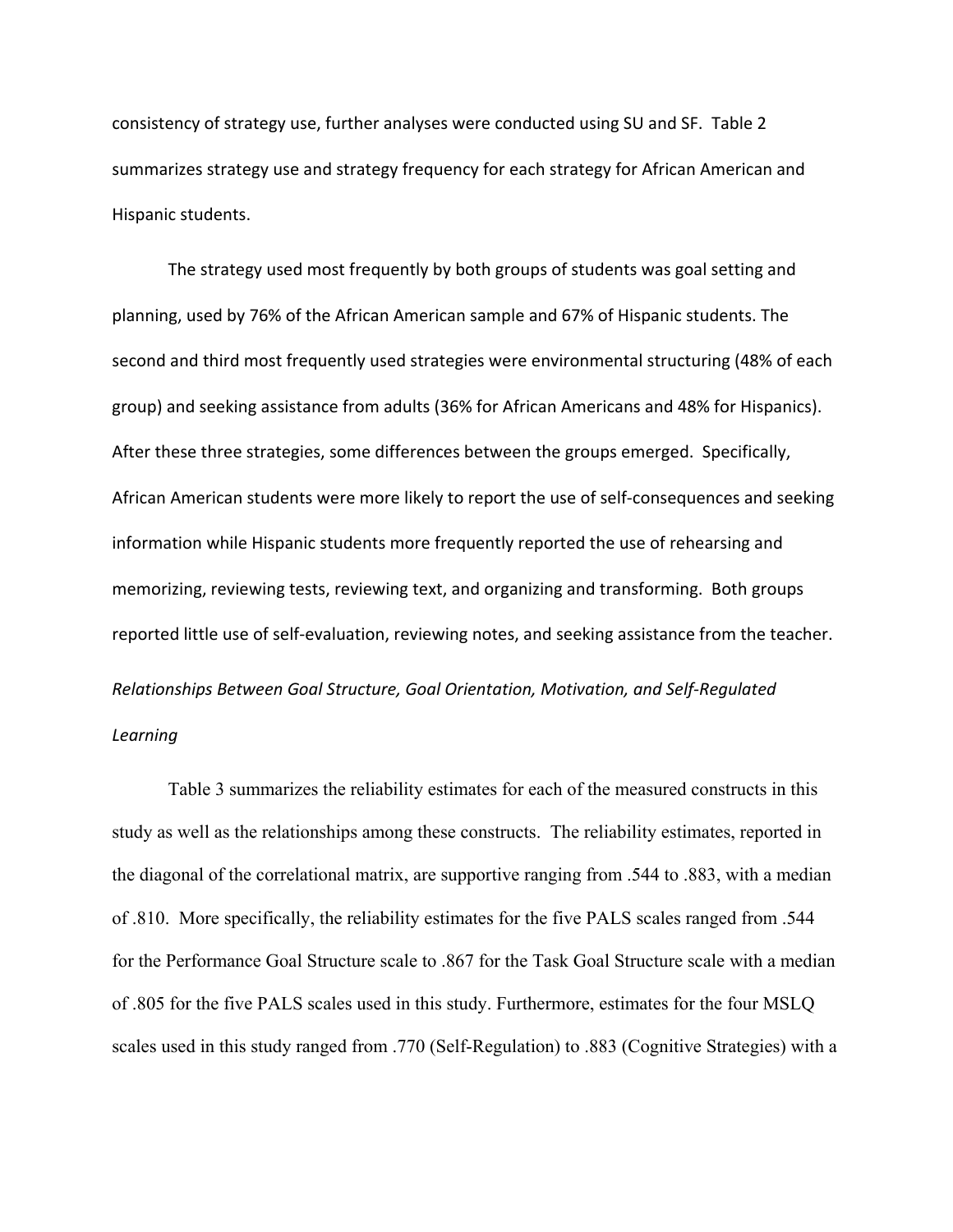median of .869. These reliabilities are consistent with those cited by the original developers of these instruments (Midgley et al., 1997; Pintrich & De Groot, 1990).

Overall, there were moderate positive relationships among the measures of classroom goal structure, achievement goal orientation, motivation, and self-regulated learning. Specifically, those students perceiving a task goal structure in their classroom were more likely to report a higher individual task goal orientation. On the other hand, those students perceiving a higher performance goal structure were more likely to report a performance avoidance goal orientation. Furthermore, students indicating higher perceived task goal structures and task goal orientation scores also reported higher levels of intrinsic motivation, self-efficacy, cognitive strategies, and self-regulatory behavior.

Relationships among these constructs and previous academic failure, expected grade, and plans to attend college were also found. Specifically, measures of self-regulation and motivation correlated negatively with previous academic failure and positively with expected grade. In addition, those students having a greater tendency to have a task goal orientation are less likely to have failed and expected a higher grade in their current language arts or math class. The restricted nature of relationships with academic failure may, at least in part, be influenced by the limited variability of failure in this sample as only 102 students (25.8%) reported failing at least one subject or course during the year in which the study was conducted.

Overall, expected current performance was very positive as nearly half (49.7%) of the sample expected an A while an additional 34% expected a B. Finally, slightly over half of the subjects (56.4%) indicated that they planned to attend college. Only one statistically significant correlation was found with plans to attend college; those students with higher levels of selfefficacy were more likely to indicate plans to attend college.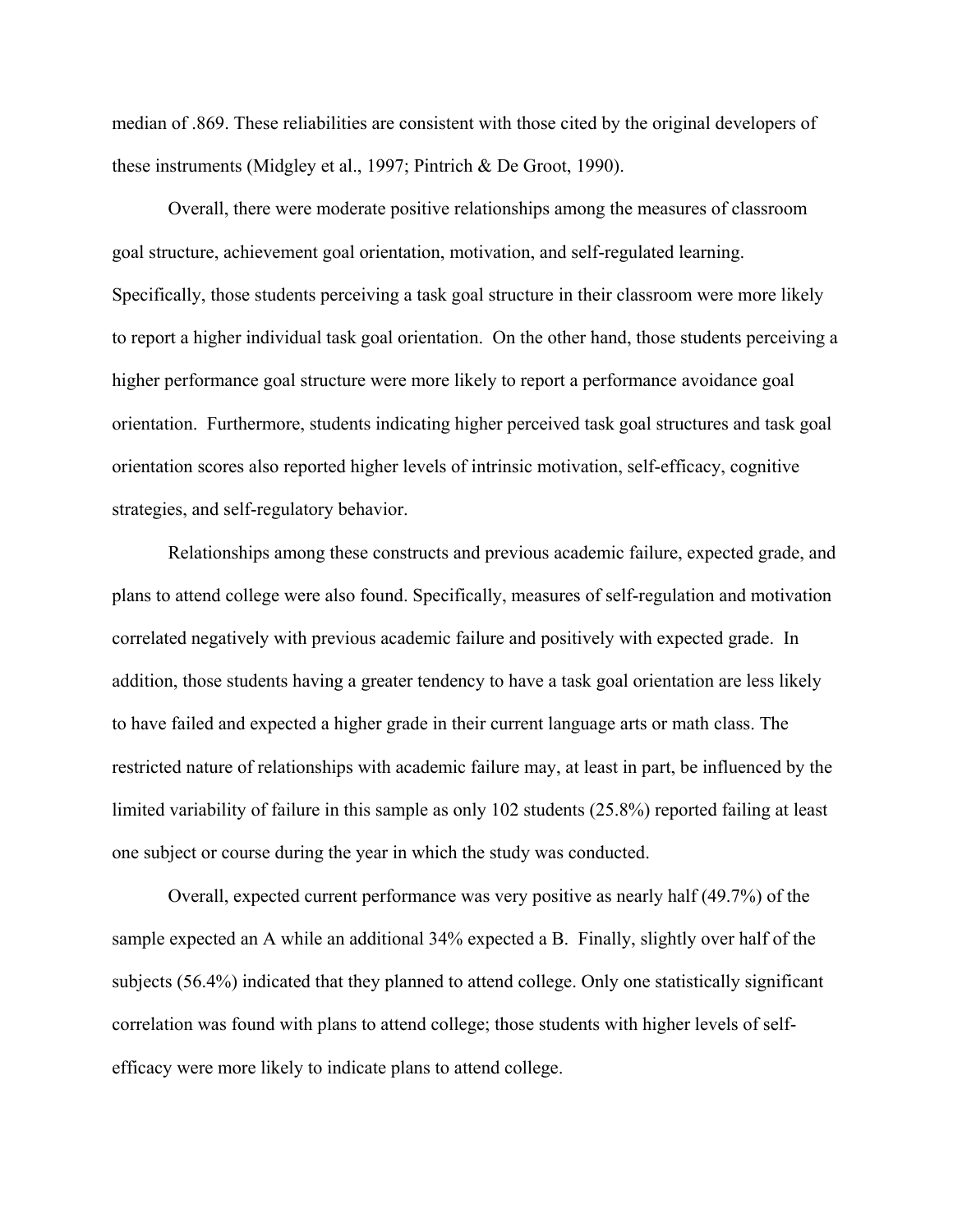# *Structural Model*

To further investigate the relationships among the constructs of classroom goal structure, achievement goal orientation, motivation, and self-regulated learning, a structural equation modeling approach was used (see Figure 1). Specifically, a series of two-group confirmatory factor analyses (CFA's) was performed to examine the similarity of the factor structure across the two ethnic groups. An initial model was tested allowing all paths to vary while a second model constrained each path to be equal for the two groups (i.e., black and Hispanic elementary students). When the path coefficients were constrained to be equal, a CFI of .979, TLI of .969, RMSEA of .097 resulted. The constrained model did not statistically differ from the initial unconstrained model ( $\chi^2$  difference = 14.72 p = .07, indicating that the measured variables correlated with their respective constructs and the correlation among the constructs were consistent for the two groups of students

All path coefficients were statistically significant ( $p < .05$ ). Furthermore, all indicator path coefficients were statistically significant ( $p < .01$ ). These results support several theorized relationships. Specifically, strong significant positive relationships between perceived classroom goal structure and achievement goal orientation, achievement goal orientation and motivation, and achievement goal orientation and self-regulated learning were found. Correlations among these constructs were strong for each group of elementary students with all standardized path coefficients exceeding .75 and in excess of 50% of each construct explained through these multiple correlations.

#### *Multivariate Differences Among Ethnically Diverse Elementary Students*

The results from multivariate comparisons are summarized in Table 4. The overall multivariate test of significance resulted in a Wilks' Lambda of .766,  $p < .001$ . Follow-up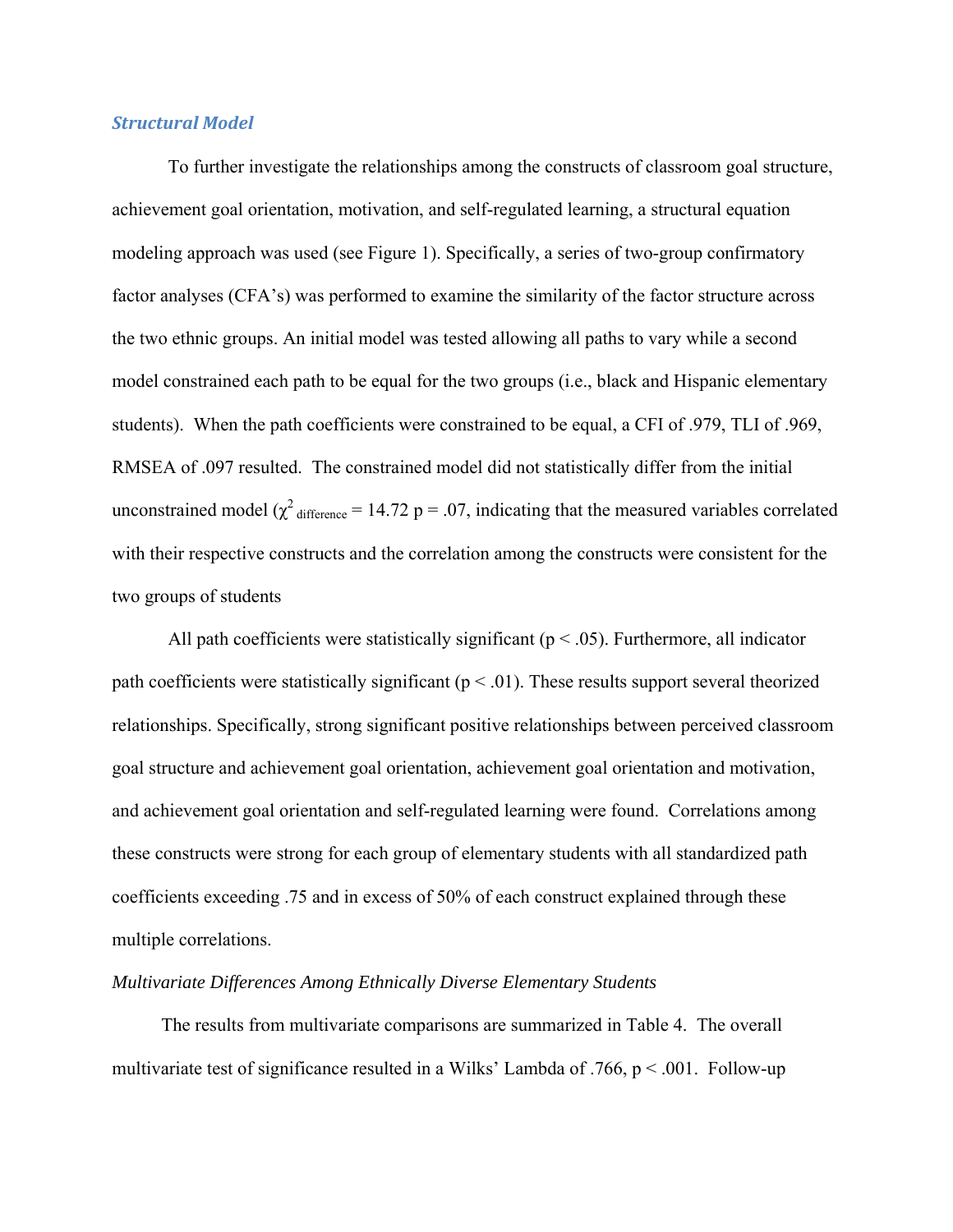univariate F tests identified group differences on four of the twelve examined scales. Three of these scales were from the PALS (task goal structure, performance goal structure, task goal orientation) while one was drawn from the MSLQ (test anxiety). Post-hoc comparisons among the three groups of students revealed that Hispanic students responded with higher levels of task goal structure and task goal orientation than African American students. Hispanic students also responded with higher levels of performance goal structure than White students. Finally, Hispanic students exhibited a greater degree of test anxiety than White students.

# **Discussion**

While recent educational reform has been enacted to help every child to succeed, many elementary children are simply not succeeding. Further, research has suggested that there may be an achievement gap between White elementary students and their African American and Hispanic counterparts. This gap may be further compounded by the fact that many teachers do not feel adequately prepared to work with ethnically diverse learners.

The present study sought to investigate the relationships among factors that relate to the perceived academic achievement of an ethnically diverse population of fourth and fifth grade learners. The results of our exploratory analyses supported our hypothesized relationships among the constructs of classroom goal structure, achievement goal orientation, motivation and selfregulated learning. Specifically, structural equation modeling supported our theoretical predictions asserting a positive relationship between classroom goal structure and the learners' achievement goal orientation. This result suggests that elementary students who perceived their classroom to have a task goal structure were more likely to adopt an individual task goal orientation. In contrast, fourth and fifth grade students who perceived their classroom to have a performance goal structure were more likely to adopt a performance goal orientation.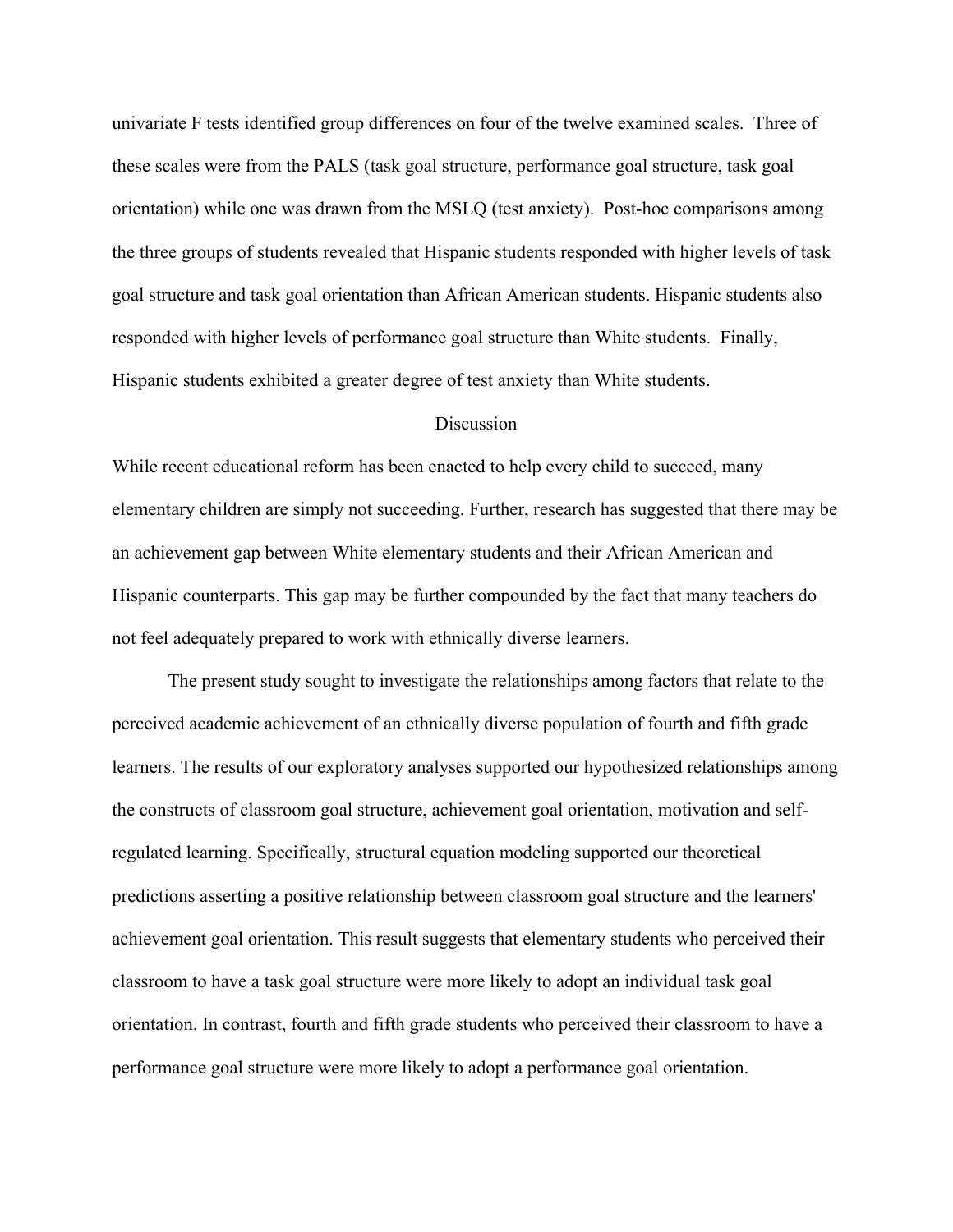The structural model also supported our theoretical prediction asserting a positive relationship between the individual learners' achievement goal orientation and motivation and self-regulated learning strategies. Ethnically diverse fourth and fifth grade learners who perceived their classrooms to have a task goal structure were more likely to adopt a task goal orientation. Further, these students reported higher levels of intrinsic motivation and self-efficacy as well as a greater use of cognitive and self-regulated learning strategies. The results of the present study corroborate the findings of previous research conducted with primarily White middle school learners (e.g., Ablard & Lipschultz, 1999; Anderman & Young, 1994; Wolters et al., 1996), and fifth and sixth grade learners (e.g., Turner, Thorpe, & Meyer, 1998) and extend these findings to an ethnically diverse sample of fourth and fifth grade learners. In the present study, students were primarily Hispanic American, African American or Biracial/Multiethnic. *Practical Implications* 

The results of the present study suggest implications for teachers to help ethnically diverse elementary school-aged learners to succeed academically. A perceived task goal structure was positively associated with a personal task goal orientation and a personal task goal orientation was further positively related to motivation and self-regulated learning strategies. These results suggest that elementary teachers should strive to foster a task or mastery classroom goal structure in their classrooms. Since less than 20% of teachers feel prepared to meet the needs of today's ethnically diverse learners (United States Department of Education, as cited in http://www.whitehouse.gov/infocus/education; 2006), fostering a task or mastery classroom goal structure may serve as one vehicle to helping these students to achieve academically.

Researchers have articulated a model of teacher practices that can help to promote a task goal structure in their classrooms. This model has been commonly referred to as the TARGET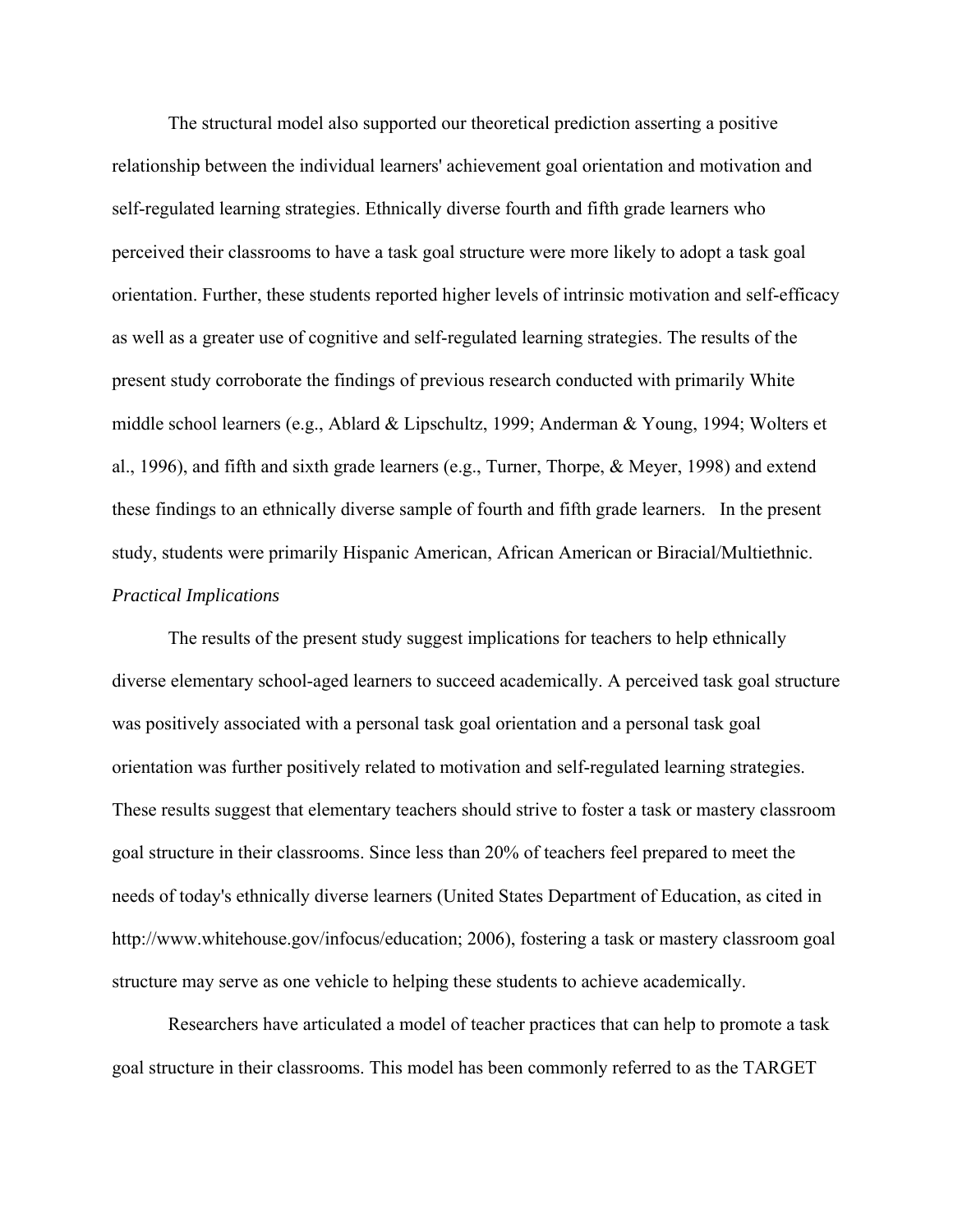model (see Ames, 1992; Ames & Archer, 1988; Maehr & Anderman, 1993; Maehr & Midgley, 1991; Midgley & Urdan, 1992). This model suggests seven dimensions of the classroom context that instructors can develop to foster a task goal structure in their classrooms. These dimensions include: tasks, autonomy, recognition, grouping, evaluation, and time (Ames, 1992; Ames & Archer, 1988; Maehr & Midgley, 1996; Midgley & Urdan, 1992). Based on the TARGET model and the results of the aforementioned research, it is suggested here that elementary school teachers can foster a task goal structure in their classrooms by: providing a variety of challenging, meaningful, and intrinsically motivating tasks; by providing opportunities for students to develop autonomy and responsibility by choosing and planning their own work; by providing opportunities for grouping and collaboration; by using forms of evaluation which focus on individual effort and improvement such as portfolio assessment; and by providing some flexibility with regards to time constraints.

# *Limitations of the Study*

First, many prior studies have used student learning outcomes or student achievement as the dependent variable. Since we were unable to obtain student achievement information from student records, we were unable to link motivation and self-regulated learning to actual school achievement. In the present study, perceived academic performance was assessed through three survey questions which asked students to indicate: a) whether they had failed a course in the past year, b) what grade they expected to earn in their present class, and c) whether they planned to attend college. It is possible that all fourth and fifth grade learners do not have the metacognitive ability to accurately predict the grade they expected to earn in their present class. Therefore, these predictions regarding future plans should be cautiously reviewed. To further explore and validate the relationship between self-regulated learning and academic performance, additional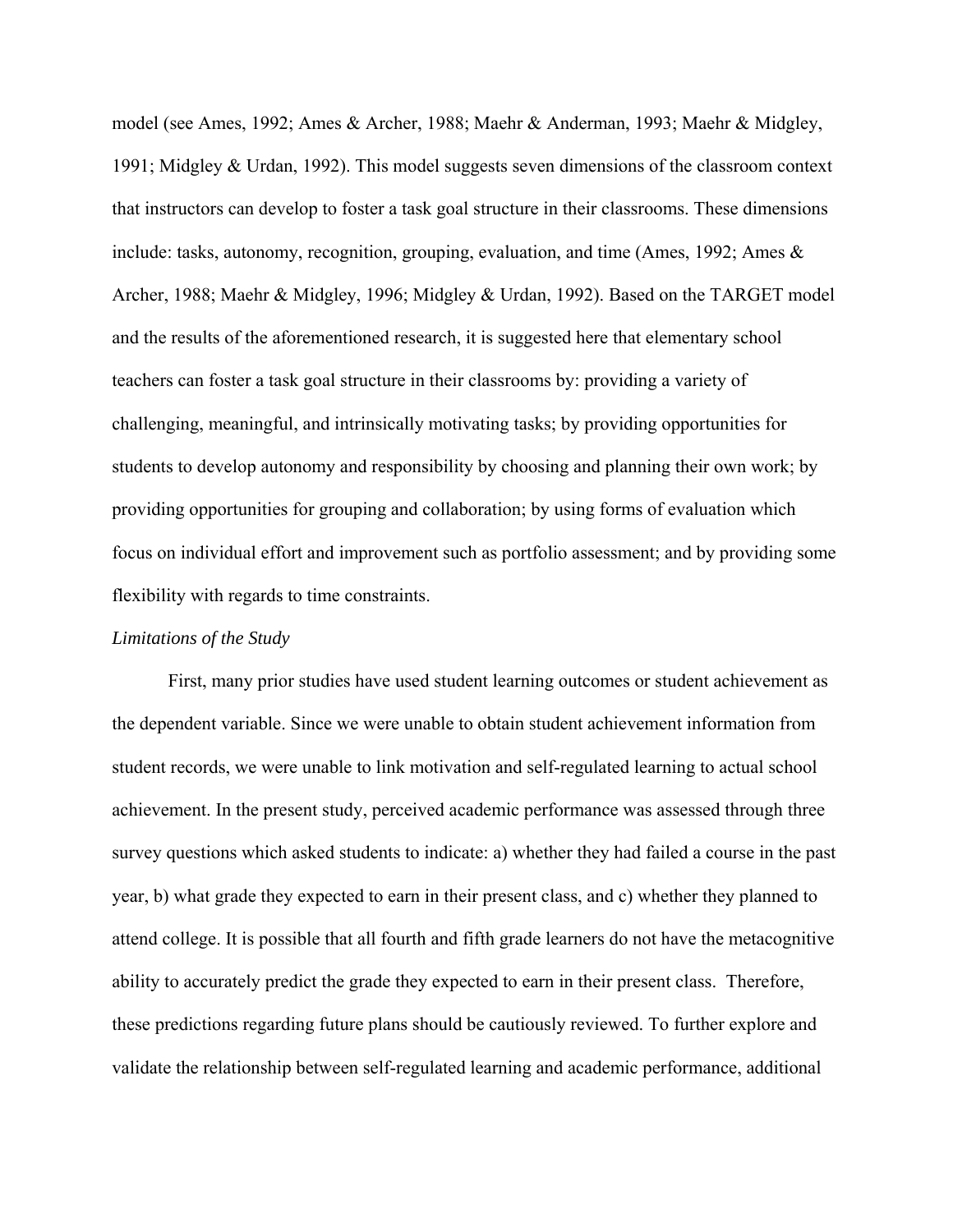research is needed using actual academic performance indicators such as standardized test scores and classroom performance. However, due to the restricted access to such academic performance data, researchers also need to continue to explore and refine the measurement of this construct through proxy variables such as, but not limited to, those used in this study.

Second, our subject population was an ethnically diverse sample of fourth and fifth grade students from a large urban school system. Previous research examining the relationships among the constructs of goal structure, goal orientation, motivation, and self-regulation has been largely restricted to older, less diverse populations. Therefore, the results of the present study may not be generalizable to those populations typically examined in the field. However, this also demonstrates the need to broaden the population base in future research efforts to reflect the increasing diversity of the student populations in our schools.

Finally, this study explored relationships among the constructs of goal structure, goal orientation, motivation, and self-regulated learning using student-reported data regarding these constructs. There remains a need for additional experimental, mixed methodological studies to further investigate the relationships among these constructs. Such efforts should incorporate data from not just students, but from teachers and observers of diverse classrooms in an effort to more thoroughly examine the relationships among classroom goal structure, achievement goal orientation, motivation and self-regulated learning and their impact on academic achievement.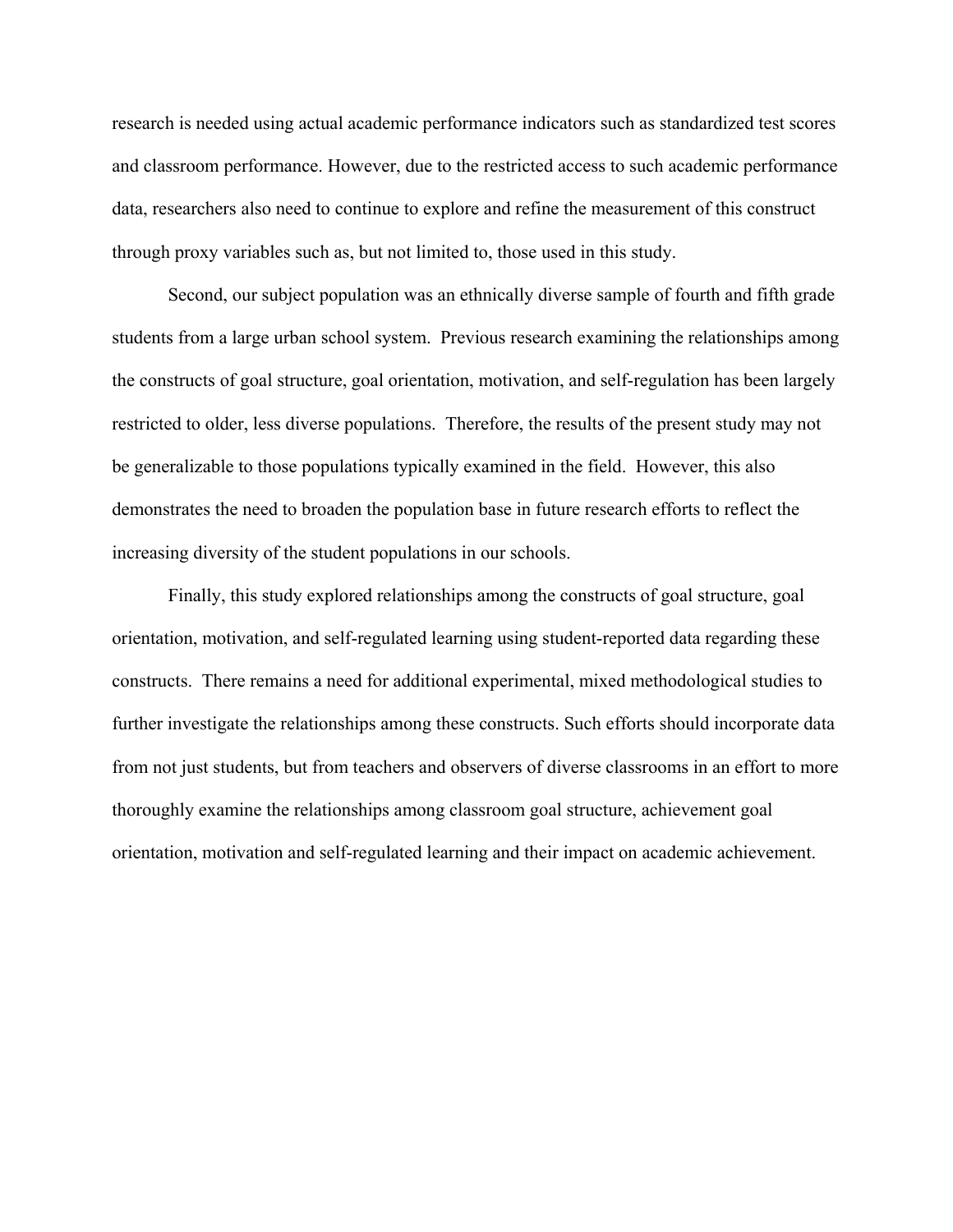# **References**

- Ablard, K. E., & Lipschultz, R. E. (1998). Self-regulated learning in high-achieving students: Relations to advanced reasoning, achievement goals, and gender. *Journal of Educational Psychology, 90(1*), 94-101.
- Achenbach, T. M., Howell, C. T., Quay, H. C., & Conners, C. K. (1991). National survey of problems and competencies among four to sixteen year olds. *Monographs of the Society for Research in Child Development, 56* (Whole No. 255). Ames, C. (1992). Classrooms: Goals, structures, and student motivation. *Journal of Educational Psychology, 84(2)*, 261-271.
- Ames, C., & Archer, J. (1988). Achievement goals in the classroom: Students' learning strategies and motivation processes. *Journal of Educational Psychology, 80*, 260-267.
- Anderman, L. H., & Anderman, E. M. (1999). Social predictors of changes in students' achievement goal orientations. *Contemporary Educational Psychology, 25*, 21-37. Anderman, E. M., & Maehr, M. (1994). Motivation and schooling in the middle grades. *Review of Educational Research, 64*, 287-309.
- Anderman, E., & Young, A. J. (1994). Motivation and strategy use in science: Individual differences and classroom effects. *Journal of Research in Science Teaching, 31*, 811-831.
- Annenberg Challenge (2006). About the Challenge. Retrieved November 28, 2006, http://www.annenberginstitute.org/Challenge/index.html
- Arbuckle, J. L. (1999). AMOS 4.0 User's Guide: Chicago: SmallWaters Corporation.
- Bentler, P. M. (1990). Comparative fit indexes in structural models. *Psychological Bulletin, 107*, 238-246.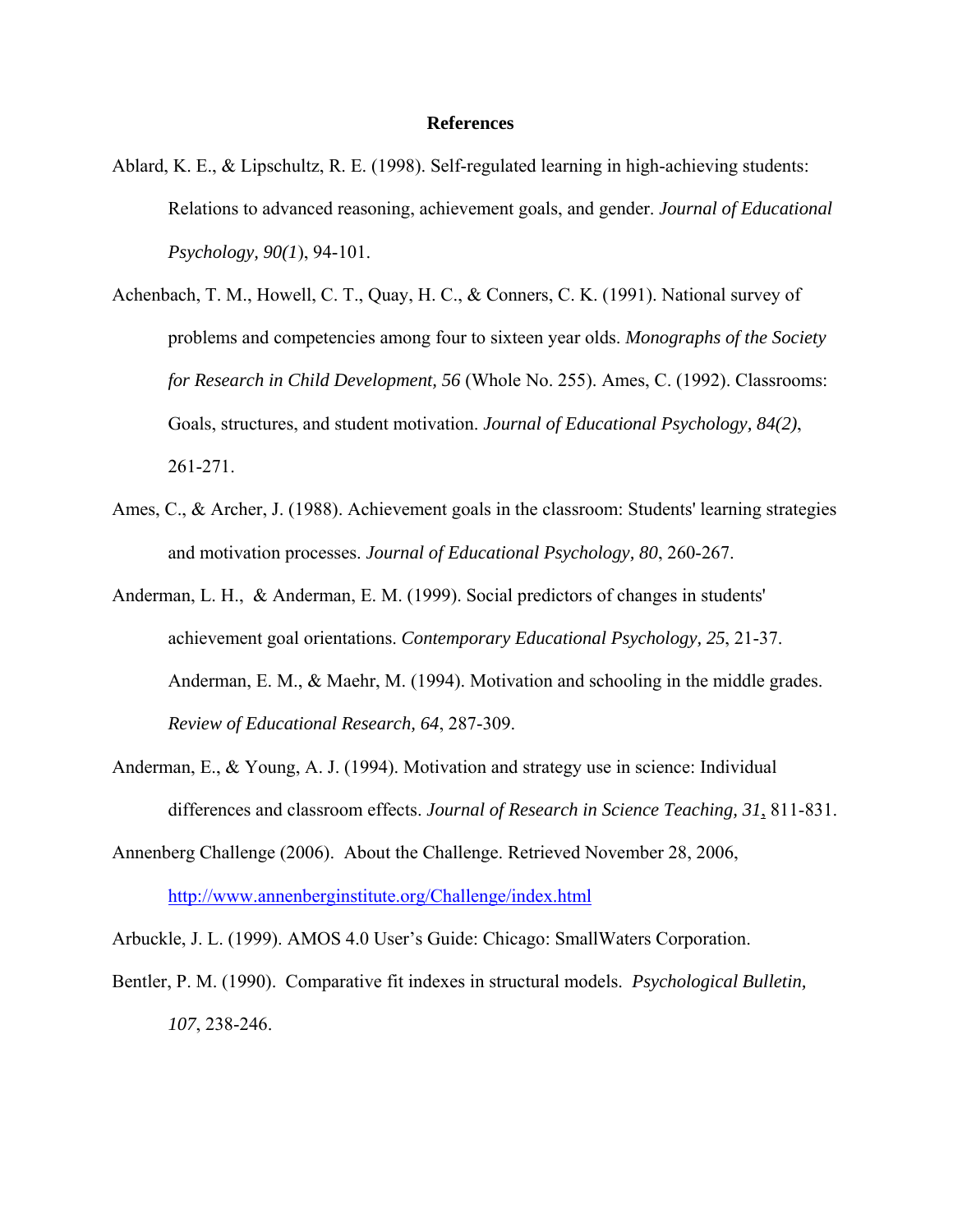- Bentler, P. M., & Bonett, D. G. (1980). Significance tests and goodness of fit in the analysis of covariance structures. *Psychological Bulletin, 88*, 588-606.
- Browne, M. W., & Cudeck, R. (1993). Alternative ways of assessing model fit (p.136-162). In Bollen, K.A. & Long, J. S. (Eds.). *Testing structural equation models*. Newbury Park: Sage Publications.
- Byrne, B. M. (1999). Structural equation modeling with EQS and EQS/SWindows: Basic concepts, applications, and programming. Thousand Oaks, CA: Sage Publications.
- Carver, C. S., & Scheier, M. F. (1981). *Attention and self-regulation: A control-theory approach to human behavior.* New York: Springer-Verlag.
- Finn, J. D. (1989). Withdrawing from school. *Review of Educational Research, 59*, 117-142.
- Graham, S. (1994). Motivation in African Americans. *Review of Educational Research, 64*, 55- 117.
- Greene, B. A., & Miller, R. B. (1996). Influences on achievement: Goals, perceived ability, and cognitive engagement. *Contemporary Educational Psychology, 21*, 181-192.
- Ley, K., & Young, D. B. (1998). Self-regulation behaviors in under prepared (developmental) and regular admission college students. *Contemporary Educational Psychology, 23*(1), 42-64.
- Maehr, M. L., & Anderman, E. M. (1993). Reinventing schools for early adolescents: Emphasizing task goals. *The Elementary School Journal, 93*, 593-610.
- Maehr, M. L., & Midgley, C. (1991). Enhancing student motivation: A school-wide approach. *Educational Psychologist, 26*, 399-427.
- Maehr, M. L., & Midgley, C. (1996). *Transforming school cultures*. Boulder, CO: Westview Press.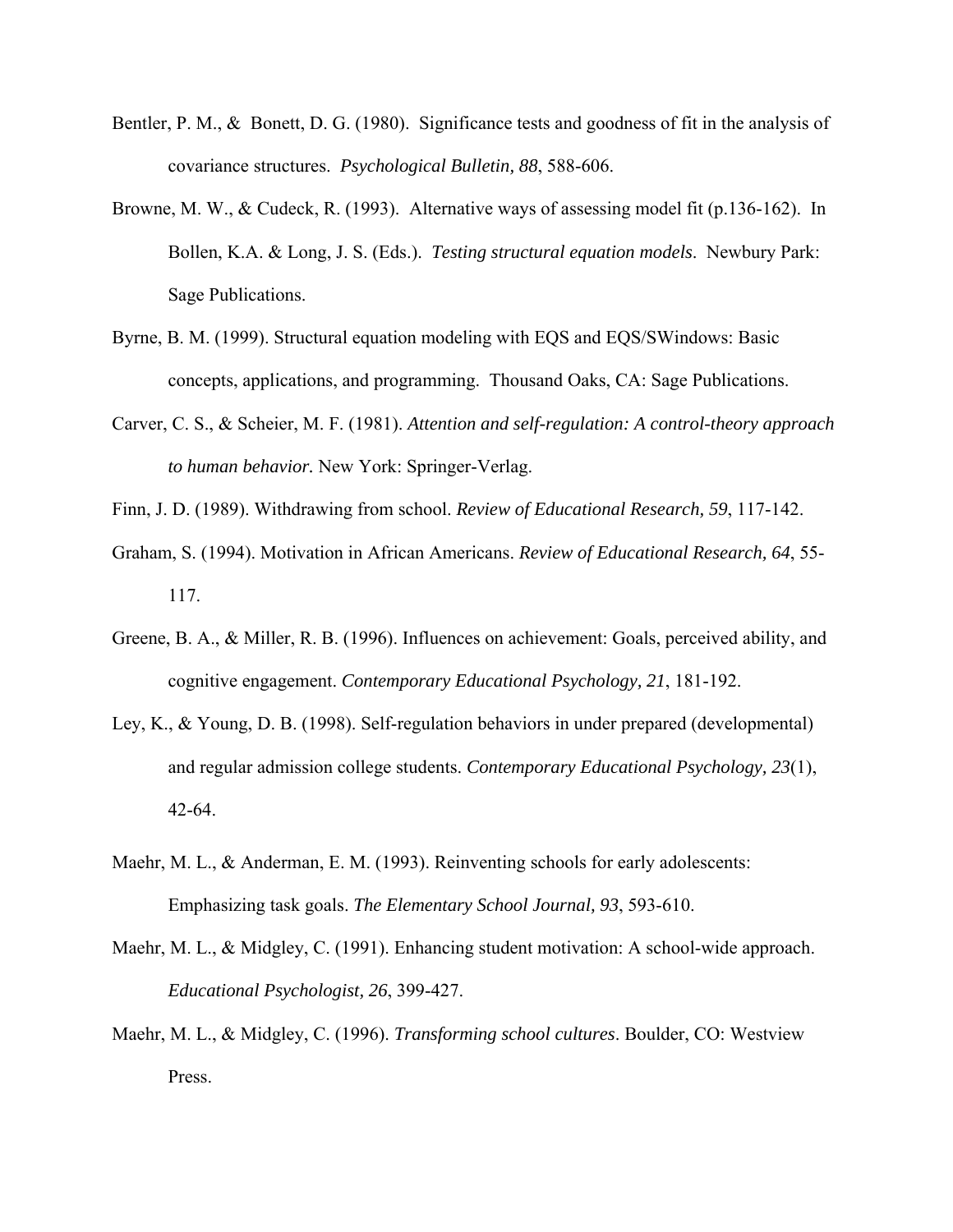- Meece, J. L., Blumenfeld, P. C., & Hoyle, R. H. (1988). Students' goal orientation and cognitive engagement in classroom activities. *Journal of Educational Psychology, 80*, 514-523.
- Middleton, M. J., & Midgley, C. (1997). Avoiding the demonstration of lack of ability: An underexplored aspect of goal theory. *Journal of Educational Psychology, 89(4),* 710-718.
- Midgley, C., Maehr, M. L., Hicks, L., Roeser, R., Urdan, T., Anderman, E., Kaplan, A., Arunkumar, R., Middleton, M. (1997). *Patterns of Adaptive Learning Survey (PALS*). Ann Arbor, MI: Center for Leadership and Learning.
- Midgley. C., & Urdan, T. (1992). The transition to middle level schools: Making it a good experience for all students. *Middle School Journal, 24*, 5-14.
- Midgley, C., & Urdan, T. (1995). Predictors of middle school students' use of self-handicapping strategies. *Journal of Early Adolescence, 15*(4), 389-411.
- Midgley, C., & Urdan, T. (2001). Academic self-handicapping and achievement goals: A further examination. *Contemporary Educational Psychology, 26*, 61-75.
- Miller, R. B., Greene, B. A., Montalvo, G. P., Ravindran, B., & Nichols, J. D. (1996). Engagement in academic work: The role of learning goals, future consequences, pleasing others, and perceived ability. *Contemporary Educational Psychology, 21*, 388-422.
- National Assessment of Educational Progress (NAEP). (2002). Retrieved May 9, 2002, from http://nces.ed.gov/nationsreportcard/reading/
- The No Child Left Behind Act (2002). Retrieved August 15, 2007 from http://www.whitehouse.gov/
- Perry, K. E., & Weinstein, R. S. (1998). The social context of early schooling and children's school adjustment. *Educational Psychologist, 33*(4), 177-194.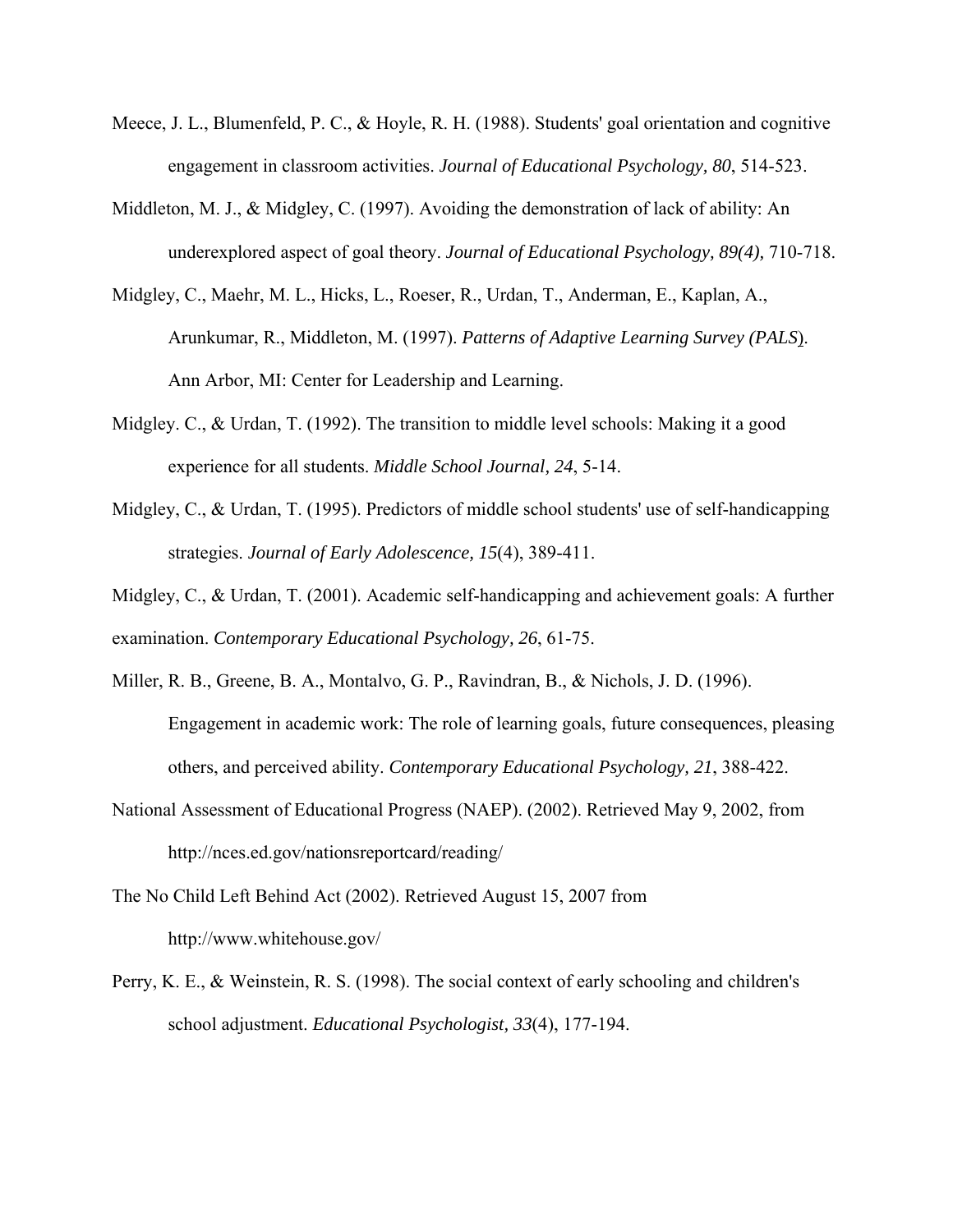- Pintrich, P. R. (2000a). The role of goal orientation in self-regulated learning. In M. Boekaerts, P. R. Pintrich, and M. Zeidner (Eds.), *Handbook of self-regulation,* (pp. 451-502). San Diego, CA: Academic Press.
- Pintrich, P. R. (2000b). Multiple goals, multiple pathways: The role of goal orientation in learning and achievement. *Journal of Educational Psychology, 92*(3), 544-555.
- Pintrich, P. R., & De Groot, E. V. (1990). Motivational and self-regulated learning components of classroom academic performance. *Journal of Educational Psychology, 82(1),* 33-40.
- Pintrich, P. R., & Schunk, D. H. (2002). *Motivation in education: Theory, research and applications*. Upper Saddle River, NJ: Merrill Prentice Hall.
- Pintrich, P. R., Smith, D. A. F., Garcia, T., & McKeachie, W. J. (1991). *A manual for the use of the Motivated Strategies for Learning Questionnaire* (MSLQ) (Tech. Rep. No. 91-B-004). Ann Arbor, University of Michigan, School of Education.
- Pintrich, P. R., & Zusho, A. (2002). The development of academic self-regulation: The role of cognitive and motivational factors. In Wigfield, A. & Eccles, J. S. (2002). *Development of achievement motivation*. San Diego, CA: Academic Press (pp. 249-284).
- Roeser, R. W., Midgley, C., & Urdan, T. (1996). Perceptions of the school psychological environment and early adolescents' psychological and behavioral functioning in school: The mediating role of goals and belonging. *Journal of Educational Psychology, 88*(2), 408-422.
- Salisbury-Glennon, J. D., & Gorrell, J. J., (1999, April). *An analysis of the self-regulated learning strategies used by the learners in a learner-centered school*. Paper presented at the annual meeting of the American Educational Research Association, Montreal, Canada.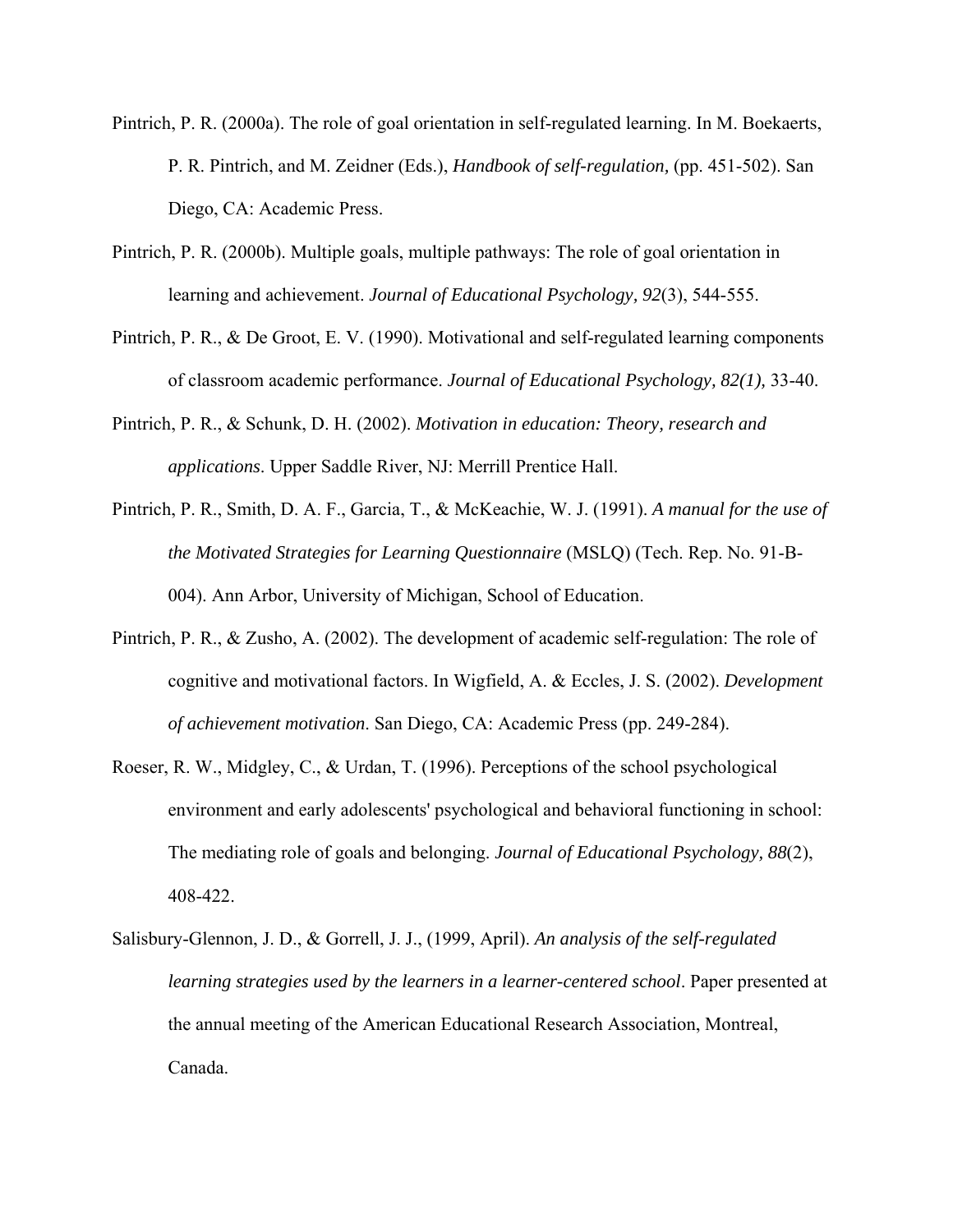- Schunk, D. H. (1989). Social cognitive theory and self-regulated learning. In B. J. Zimmerman  $\&$ D. H., Schunk (Eds.), *Self-regulated learning and academic achievement: Theory, research, and practice*. (pp. 83-110). New York: Springer-Verlag.
- Turner, J. C., Thorpe, P. K., & Meyer, D. K. (1998). Students' reports of motivation and negative affect: A theoretical and empirical analysis. *Journal of Educational Psychology, 90*(4), 758-771.
- Van Zile-Tamsen, C., & Livingston, J. A. (1999). The differential impact of motivation on the self-regulated strategy use of high- and low-achieving college students. *Journal of College Student Development, 40*(1), 54-59.
- Wolters, C., Yu, S., & Pintrich, P. R. (1996). The relation between goal orientation and students' motivational beliefs and self-regulated learning. *Learning and Individual Differences, 8*, 211-238.
- Zimmerman, B. J. (1986). Development of self-regulated learning: Which are the key subprocesses? *Contemporary Educational Psychology, 16*, 307-313.
- Zimmerman. B. J. (1989). A social cognitive view of self-regulated learning and academic achievement. *Journal of Educational Psychology, 81*(3), 329-339.
- Zimmerman, B. J. (1998a). Academic studying and the development of personal skill: A selfregulatory perspective. *Educational Psychologist, 33,* 73-86.
- Zimmerman, B. J., Bandura, A., & Martinez-Pons, M. (1992). Self-motivation for academic attainment: The role of self-efficacy beliefs and personal goal setting. *American Educational Research Journal, 29*, 663-676.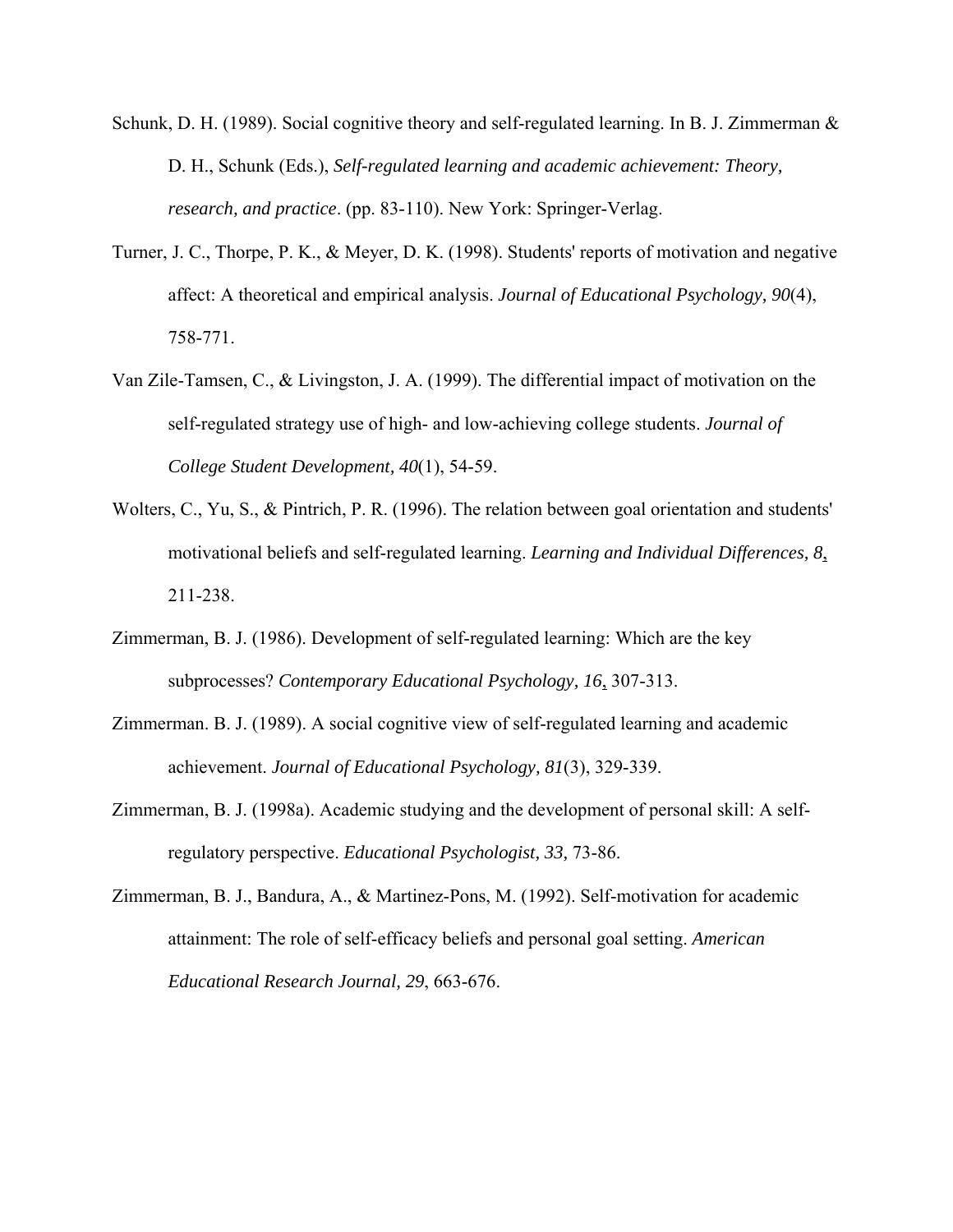Zimmerman, B. J., & Martinez-Pons, M. (1986). Development of a structured interview for assessing student use of self-regulated learning strategies. *American Educational Research Journal, 23*, 614-628.

Zimmerman, B. J., & Martinez-Pons, M. (1988). Construct validation of a strategy model of student self-regulated learning. *Journal of Educational Psychology, 80*(3), 284-290.

Zimmerman, B. J., & Martinez-Pons, M. (1990). Student differences in self-regulated learning:

Relating grade, sex, and giftedness to self-efficacy and strategy use. *Journal of* 

| <i>Educational Psychology, 82(1), 51-59.</i> |  |
|----------------------------------------------|--|
|----------------------------------------------|--|

| <b>Table 1</b>                                              |                          |                  |                  |                  |                |                  |                  |                |  |  |
|-------------------------------------------------------------|--------------------------|------------------|------------------|------------------|----------------|------------------|------------------|----------------|--|--|
| <b>Strategies used in Eight Different Learning Contexts</b> |                          |                  |                  |                  |                |                  |                  |                |  |  |
|                                                             | <b>Learning Contexts</b> |                  |                  |                  |                |                  |                  |                |  |  |
|                                                             |                          |                  |                  |                  |                |                  |                  |                |  |  |
| <b>Strategy Used</b>                                        | A <sub>1</sub>           | A2               | A <sub>3</sub>   | A <sub>4</sub>   | B1             | B2               | B <sub>3</sub>   | B <sub>4</sub> |  |  |
|                                                             | $(n=102)$                | $(n=76)$         | $(n=73)$         | $(n=72)$         | $(n=152)$      | $(n=128)$        | $(n=116)$        | $(n=90)$       |  |  |
| Self-evaluation                                             | 5                        | $\overline{3}$   | $\overline{3}$   | $\boldsymbol{0}$ | $\overline{3}$ |                  | $\boldsymbol{0}$ |                |  |  |
| Organizing and<br>transforming                              | $\overline{4}$           | $\mathbf{0}$     | $\mathbf{0}$     | $\overline{2}$   | $\overline{4}$ | $\overline{5}$   | $\overline{9}$   | 26             |  |  |
| Goal-setting and<br>planning                                | 13                       | 20               | 12               | $\overline{2}$   | 14             | $\overline{4}$   | 61               | 26             |  |  |
| Seeking<br>information                                      | 9                        | $\boldsymbol{0}$ | $\overline{2}$   | $\overline{2}$   | 8              | $\overline{3}$   | $\mathbf{1}$     | 8              |  |  |
| Keeping records<br>and monitoring                           | $\overline{3}$           | $\mathbf{1}$     | $\mathbf{1}$     | 31               | $\mathbf{1}$   | $\mathbf{0}$     | $\overline{2}$   | $\overline{5}$ |  |  |
| Environmental<br>structuring                                | 6                        | 5                | 23               | $\overline{2}$   | 71             | $\mathbf{0}$     | $\overline{3}$   | $\mathbf{1}$   |  |  |
| Self-consequences                                           | $\overline{0}$           | $\boldsymbol{0}$ | $\overline{4}$   | $\mathbf{1}$     | $\mathbf{0}$   | $\boldsymbol{0}$ | $\mathbf{1}$     | $\mathbf{1}$   |  |  |
| Rehearsing and<br>memorizing                                | 20                       | 12               | $\overline{2}$   | 12               | $\theta$       | $\overline{3}$   | $\mathbf{1}$     | $\mathbf{1}$   |  |  |
| Seeking assistance<br>$-$ peers                             | $\overline{2}$           | $\overline{0}$   | 6                | $\overline{2}$   | $\overline{4}$ | 18               | $\overline{2}$   | $\overline{0}$ |  |  |
| Seeking assistance<br>$-$ teachers                          | $\mathbf{0}$             | $\boldsymbol{0}$ | $\boldsymbol{0}$ | $\mathbf{1}$     | $\overline{0}$ | 11               | $\mathbf{1}$     | $\mathbf{1}$   |  |  |
| Seeking assistance<br>- adults                              | $\overline{3}$           | $\mathbf{1}$     | $\overline{5}$   | $\overline{0}$   | 8              | 50               | $\overline{4}$   | $\mathbf{1}$   |  |  |
| Reviewing records<br>$-$ tests                              | $\overline{4}$           | $\overline{7}$   | $\boldsymbol{0}$ | $\boldsymbol{0}$ | $\mathbf{1}$   | $\mathbf{1}$     | $\mathbf{0}$     | $\mathbf{0}$   |  |  |
| Reviewing records<br>$-$ notes                              | 9                        | $\overline{4}$   | $\boldsymbol{0}$ | $\overline{3}$   | $\mathbf{1}$   | $\boldsymbol{0}$ | $\mathbf{0}$     | $\mathbf{1}$   |  |  |
| Reviewing records<br>$-$ textbooks                          | 9                        | $\overline{7}$   | $\boldsymbol{0}$ | $\overline{2}$   | 5              | $\mathbf{1}$     | $\mathbf{1}$     | $\mathbf{0}$   |  |  |
| Other                                                       | 15                       | 16               | 15               | 12               | 32             | 31               | 30               | 18             |  |  |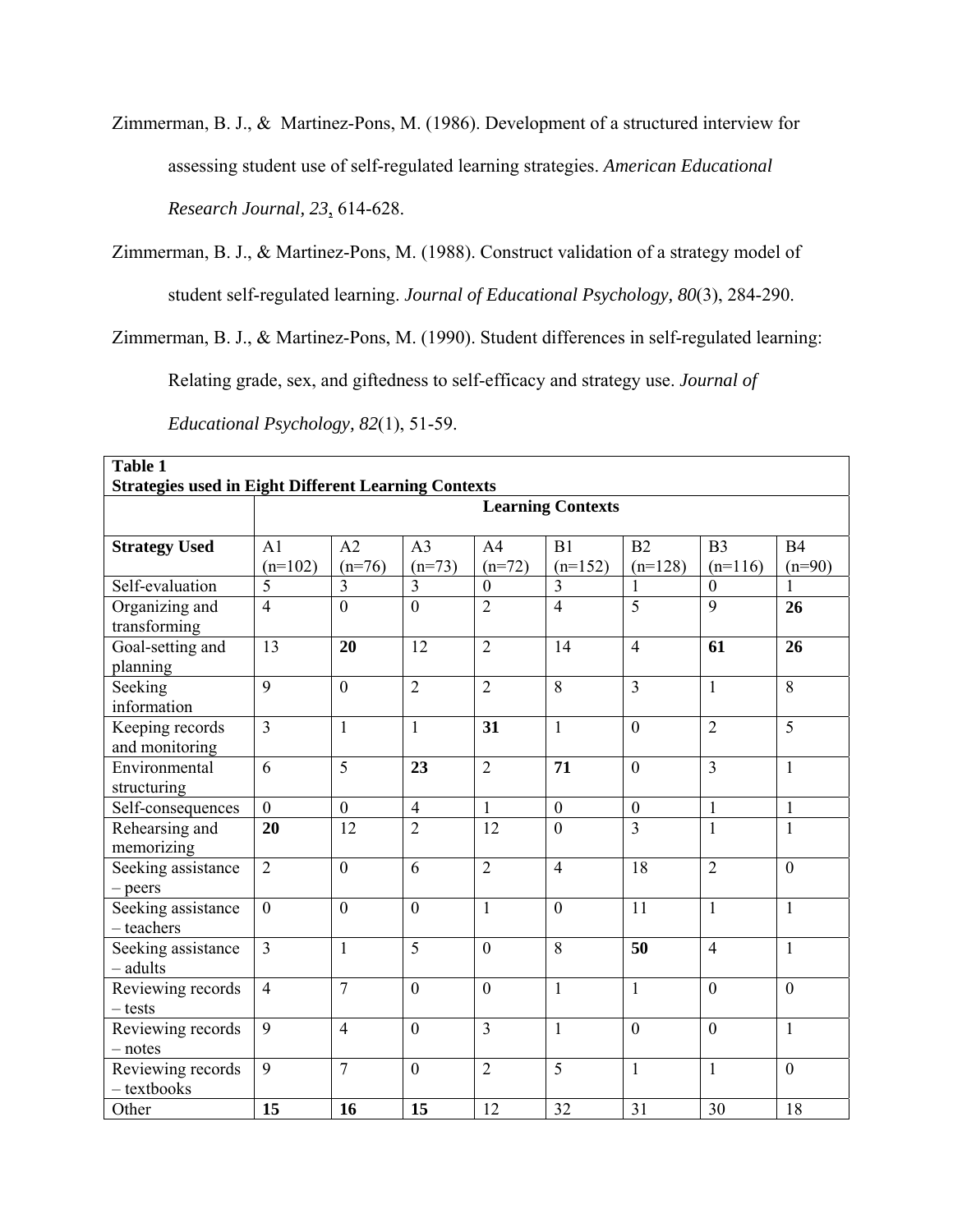| Learning Contexts:                          |  |  |  |  |  |  |  |  |  |  |
|---------------------------------------------|--|--|--|--|--|--|--|--|--|--|
| $A1$ – Preparing for a test                 |  |  |  |  |  |  |  |  |  |  |
| $A2 - Taking$ a test                        |  |  |  |  |  |  |  |  |  |  |
| $A3$ – Motivating yourself to study at home |  |  |  |  |  |  |  |  |  |  |
| A4 – Remember information from class        |  |  |  |  |  |  |  |  |  |  |
| $B1 -$ Completing homework assignments      |  |  |  |  |  |  |  |  |  |  |
| $B2 - Need$ help on an assignment           |  |  |  |  |  |  |  |  |  |  |
| $B3 - Deciding what homework to do first$   |  |  |  |  |  |  |  |  |  |  |
| B4 – Planning and writing a 3-5 page paper  |  |  |  |  |  |  |  |  |  |  |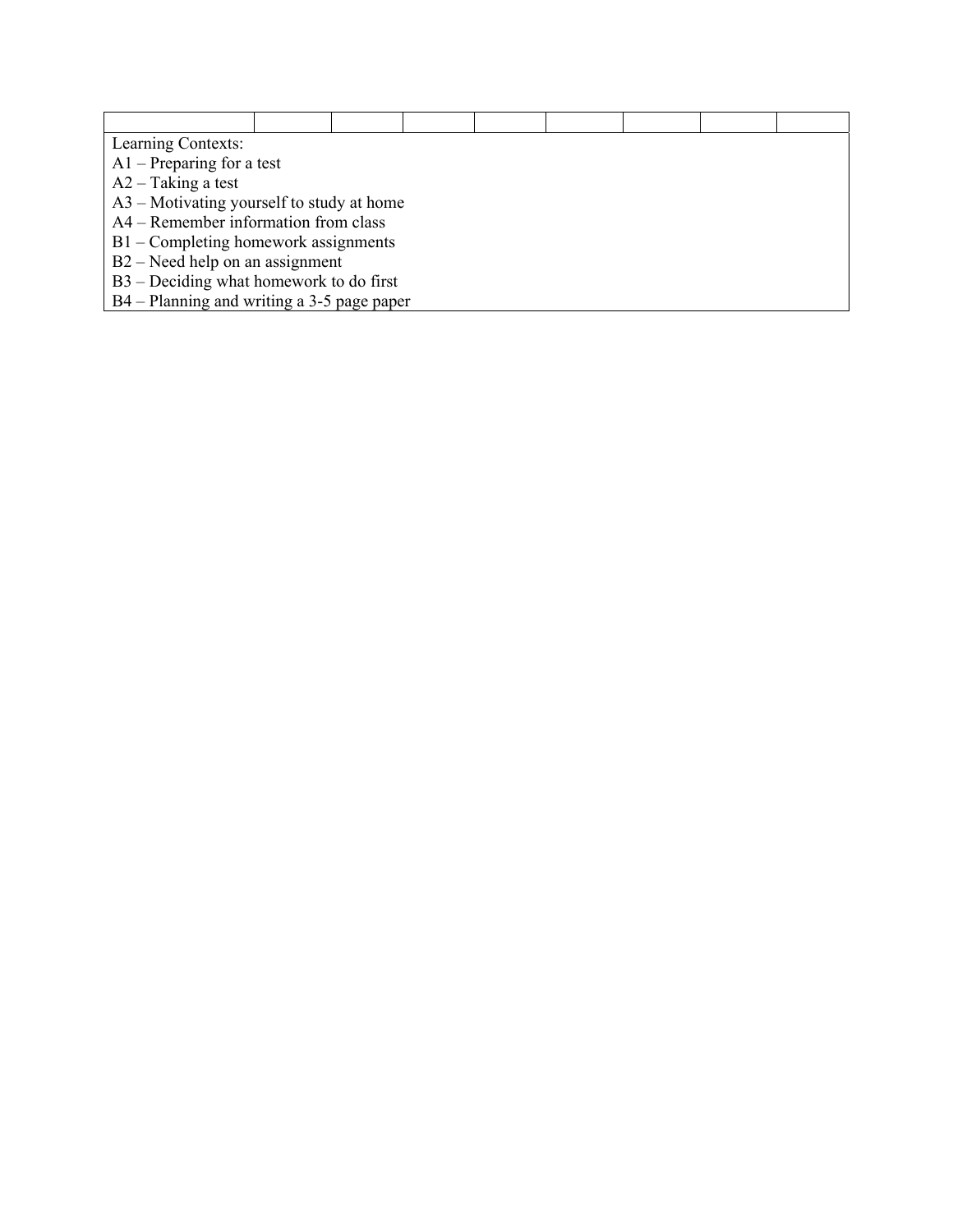|                                   | $(n=25)$  | <b>African Americans</b> | Hispanic<br>$(n=64)$ |
|-----------------------------------|-----------|--------------------------|----------------------|
|                                   | <b>SU</b> | <b>SF</b>                | SU<br><b>SF</b>      |
| Strategy                          |           |                          |                      |
| 1. Self-evaluation                | .04       | .04                      | .08<br>.09           |
| 2. Organizing and transforming    | .16       | .20                      | .28<br>.28           |
| 3. Goal-seeking and planning      | .76       | 1.08                     | .67<br>.91           |
| 4. Seeking information            | .28       | .44                      | .14<br>.16           |
| 5. Keeping records and monitoring | .24       | .24                      | .23<br>.27           |
| 6. Environmental structuring      | .48       | .48                      | .48<br>.48           |
| 7. Self-consequences*             | .12       | .12                      | .02<br>.02           |
| 8. Rehearsing and memorizing**    | .04       | .04                      | .19<br>.20           |
| 9. Seeking assistance – peers     | .16       | .16                      | .13<br>.13           |
| 10. Seeking assistance – teacher  | .08       | .08                      | .03<br>.05           |
| 11. Seeking assistance – adults   | .36       | .40                      | .48<br>.50           |
| 12. Reviewing tests**             | .00       | .00                      | .09<br>.11           |
| 13. Reviewing notes               | .08       | .12                      | .08<br>.08           |
| 14. Reviewing text                | .04       | .04                      | .13<br>.14           |
|                                   |           |                          |                      |
| <b>Total</b><br>2.9<br>3.64       |           | 3.03<br>3.42             |                      |
| 15. Other                         | .36       | .56                      | .36<br>.67           |

 $\mathcal{L}_\mathcal{L} = \{ \mathcal{L}_\mathcal{L} = \{ \mathcal{L}_\mathcal{L} = \{ \mathcal{L}_\mathcal{L} = \{ \mathcal{L}_\mathcal{L} = \{ \mathcal{L}_\mathcal{L} = \{ \mathcal{L}_\mathcal{L} = \{ \mathcal{L}_\mathcal{L} = \{ \mathcal{L}_\mathcal{L} = \{ \mathcal{L}_\mathcal{L} = \{ \mathcal{L}_\mathcal{L} = \{ \mathcal{L}_\mathcal{L} = \{ \mathcal{L}_\mathcal{L} = \{ \mathcal{L}_\mathcal{L} = \{ \mathcal{L}_\mathcal{$ 

Table 2 Summary of Strategy Use, Strategy Frequency, and Strategy Consistency

\* indicates a significantly higher use by African American students

\*\* indicates a significantly higher use by Hispanic students

 $\mathcal{L}$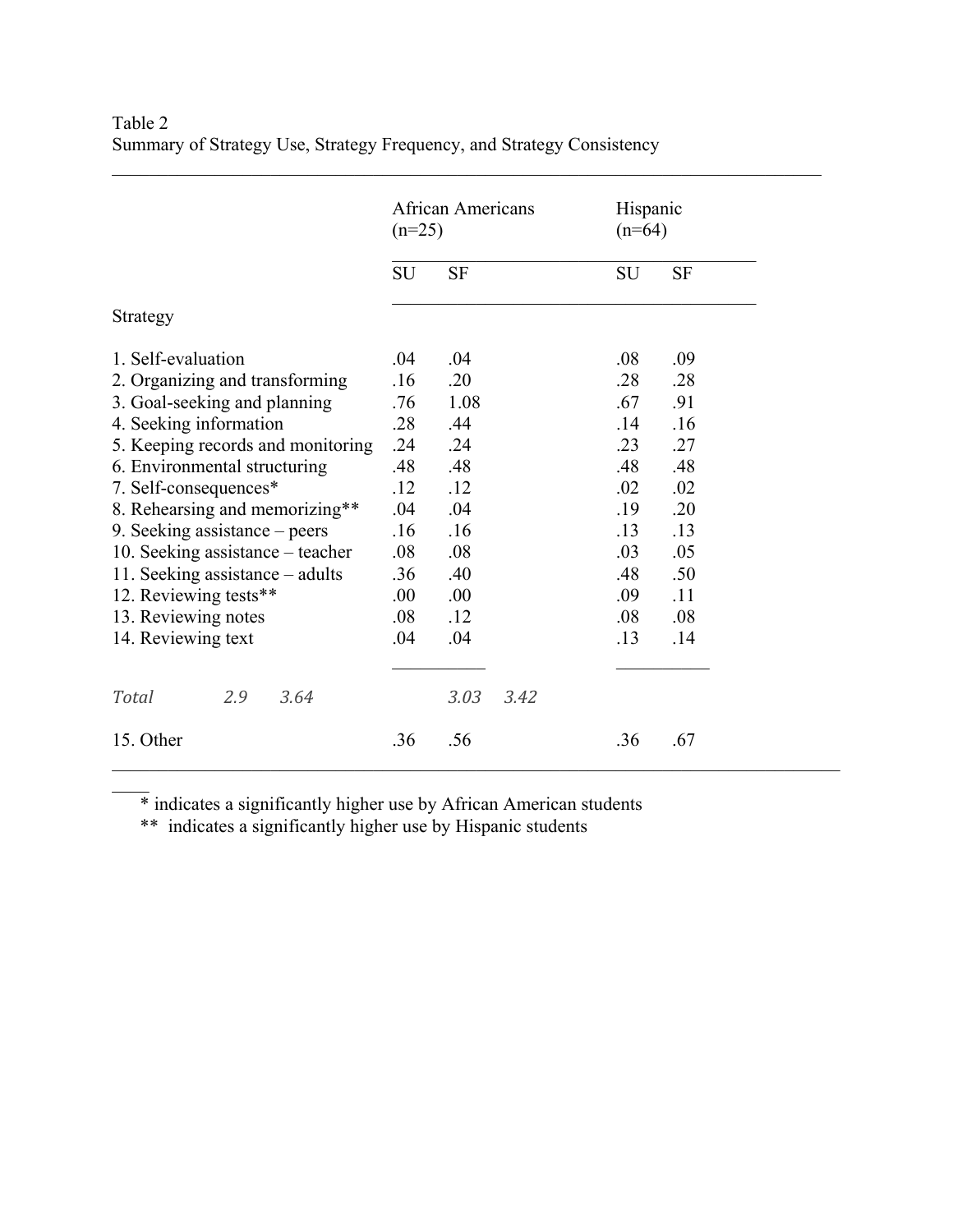| Table 3 - Summary of Correlations and Reliabilities |                          |            |                   |                         |                   |                    |                          |              |                    |                    |                    |                        |
|-----------------------------------------------------|--------------------------|------------|-------------------|-------------------------|-------------------|--------------------|--------------------------|--------------|--------------------|--------------------|--------------------|------------------------|
|                                                     |                          |            |                   |                         |                   |                    |                          |              |                    |                    |                    |                        |
|                                                     | <b>TG</b><br>$\mathbf S$ | <b>PGS</b> | <b>TGO</b>        | PAppG<br>$\overline{O}$ | PAvdG<br>$\Omega$ | IntMot             | SelfEff                  | CogStra<br>g | SelfRe<br>g        | Fail               | ExpGr<br>d         | Colleg<br>$\mathbf{e}$ |
| Goal<br><b>Structure</b>                            |                          |            |                   |                         |                   |                    |                          |              |                    |                    |                    |                        |
| Task (TGS)                                          | .867                     | $.355***$  | $.582**$          | $.331***$               | $.132*$           | $.568**$           | $.511**$                 | $.613***$    | $.564**$           | $-163*$            | $.143*$            | .006                   |
| Performanc<br>$e$ (PGS)                             |                          | .544       | .289**<br>$\ast$  | $.413***$               | .398***           | .298**<br>$\ast$   | $.302**$<br>$\ast$       | .442***      | .435**<br>$\ast$   | $-063$             | .048               | .095                   |
| Goal<br>Orientatio<br>$\mathbf n$                   |                          |            |                   |                         |                   |                    |                          |              |                    |                    |                    |                        |
| Task<br>(TGO)                                       |                          |            | $\overline{.810}$ | $430***$                | $.284***$         | $.706**$           | $.585**$                 | $.663***$    | .592**             | $-134*$            | $.140*$            | .062                   |
| Performanc<br>e Approach<br>(PAppGO)                |                          |            |                   | .805                    | $.603***$         | $.424**$<br>$\ast$ | $.430**$<br>$\ast$       | $.462***$    | $.424**$<br>$\ast$ | .008               | .091               | .002                   |
| Performanc<br>e Avoid<br>(PAvdGO)                   |                          |            |                   |                         | .767              | $.268**$<br>$\ast$ | $.195*$                  | $.323***$    | $.401**$<br>$\ast$ | .047               | $-0.077$           | $-128$                 |
| <b>Motivation</b>                                   |                          |            |                   |                         |                   |                    |                          |              |                    |                    |                    |                        |
| Intrinsic<br>(IntMot)                               |                          |            |                   |                         |                   | .860               | $.809**$<br>$\mathbf{a}$ | $.642***$    | $.574**$           | $-150**$           | $.233**$           | .091                   |
| Self-<br>Efficacy<br>(SelfEff)                      |                          |            |                   |                         |                   |                    | .878                     | $.601***$    | $.539**$<br>$\ast$ | $.231**$<br>$\ast$ | $.404**$<br>$\ast$ | $.143*$                |
| Self-<br><b>Regulation</b>                          |                          |            |                   |                         |                   |                    |                          |              |                    |                    |                    |                        |
| Cognitive<br>Strategies<br>(CogStrag)               |                          |            |                   |                         |                   |                    |                          | .883         | .852**<br>$\ast$   | $-193**$           | $.233**$           | .045                   |
| Self-<br>Regulation<br>(SelfReg)                    |                          |            |                   |                         |                   |                    |                          |              | .770               | $-177**$           | $.169*$            | .007                   |
| Academic<br><b>Indicators</b>                       |                          |            |                   |                         |                   |                    |                          |              |                    |                    |                    |                        |
| <b>Previous</b><br><b>Failure</b><br>(Fail)         |                          |            |                   |                         |                   |                    |                          |              |                    | $\overline{X}$     | $-0.290**$         | .093                   |
| <b>Expected</b><br>Grade                            |                          |            |                   |                         |                   |                    |                          |              |                    |                    | $\overline{X}$     | $.290**$               |
| <b>College</b><br><b>Plans</b>                      |                          |            |                   |                         |                   |                    |                          |              |                    |                    |                    | $\overline{X}$         |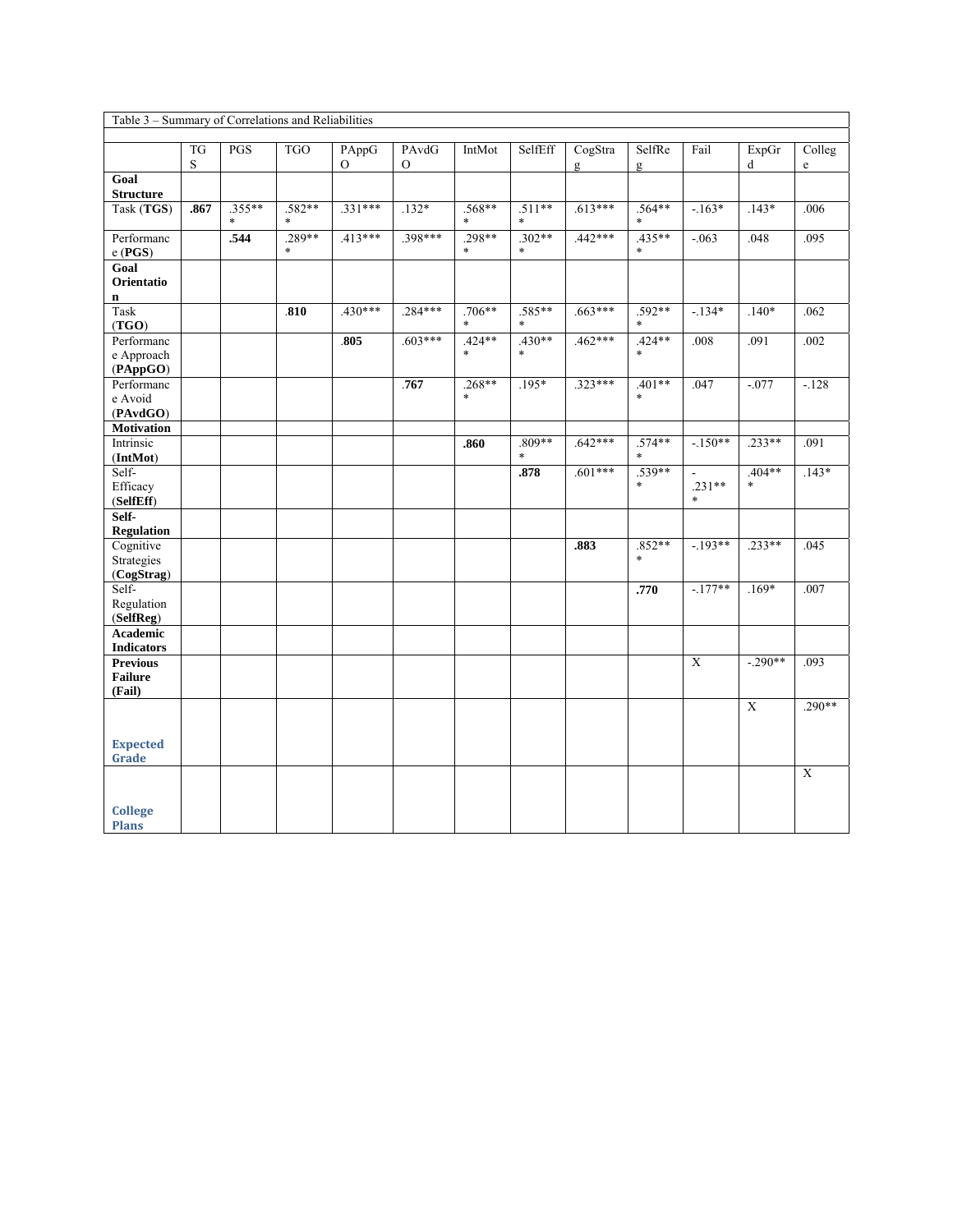# Table 4

Summary of Multivariate Comparisons Among Black, Hispanic, and White Elementary Students  $\mathcal{L}_\mathcal{L} = \{ \mathcal{L}_\mathcal{L} = \{ \mathcal{L}_\mathcal{L} = \{ \mathcal{L}_\mathcal{L} = \{ \mathcal{L}_\mathcal{L} = \{ \mathcal{L}_\mathcal{L} = \{ \mathcal{L}_\mathcal{L} = \{ \mathcal{L}_\mathcal{L} = \{ \mathcal{L}_\mathcal{L} = \{ \mathcal{L}_\mathcal{L} = \{ \mathcal{L}_\mathcal{L} = \{ \mathcal{L}_\mathcal{L} = \{ \mathcal{L}_\mathcal{L} = \{ \mathcal{L}_\mathcal{L} = \{ \mathcal{L}_\mathcal{$ 

|                                                  | <b>Black</b> | Hispanic    | White       |                  |
|--------------------------------------------------|--------------|-------------|-------------|------------------|
|                                                  | Mean $(SD)$  | Mean $(SD)$ | Mean $(SD)$ | $\boldsymbol{F}$ |
| Post-hoc results                                 |              |             |             |                  |
| <b>PALS Scales</b>                               |              |             |             |                  |
| <b>Task Goal Structure</b>                       | 3.29(1.12)   | 4.01(.95)   | 3.96(.90)   |                  |
| $11.66***$<br>Hispanic and White > Black         |              |             |             |                  |
| Performance Goal Structure                       | 2.99(.99)    | 3.02(1.26)  | 2.37(0.92)  | $3.35*$          |
| Hispanic > White                                 |              |             |             |                  |
| <b>Task Goal Orientation</b><br>Hispanic > Black | 3.40(1.05)   | 3.78(1.01)  | 3.78(1.05)  | $3.15*$          |
| Performance Approach Goal Orientation            | 3.49(1.02)   | 3.51(1.06)  | 3.49(1.07)  | .01              |
| Performance Avoid Goal Orientation               | 3.16(1.08)   | 3.08(1.14)  | 2.59(.89)   | 2.40             |
| Academic Efficacy                                | 3.61(.90)    | 3.89(.84)   | 3.86(.59)   | 2.59             |
| <b>Cultural Dissonance</b>                       | 2.69(1.13)   | 2.39(.98)   | 2.39(1.07)  | 1.93             |
| <b>MSLQ Scales</b>                               |              |             |             |                  |
| Self-Efficacy                                    | 3.75(1.10)   | 3.95(.83)   | 3.94(.64)   | 1.21             |
| <b>Intrinsic Motivation</b>                      | 3.81(1.05)   | 4.09(.80)   | 3.95(.72)   | 2.31             |
| <b>Test Anxiety</b>                              | 2.29(.89)    | 2.53(.99)   | 1.93(.84)   | $4.30*$          |
| Hispanic > White                                 |              |             |             |                  |
| <b>Cognitive Strategies</b>                      | 3.19(.87)    | 3.43(.78)   | 3.33(.72)   | 1.98             |
| Self-Regulation                                  | 3.23(.62)    | 3.41(.66)   | 3.44(.66)   | 1.87             |

 $\mathcal{L}_\mathcal{L} = \{ \mathcal{L}_\mathcal{L} = \{ \mathcal{L}_\mathcal{L} = \{ \mathcal{L}_\mathcal{L} = \{ \mathcal{L}_\mathcal{L} = \{ \mathcal{L}_\mathcal{L} = \{ \mathcal{L}_\mathcal{L} = \{ \mathcal{L}_\mathcal{L} = \{ \mathcal{L}_\mathcal{L} = \{ \mathcal{L}_\mathcal{L} = \{ \mathcal{L}_\mathcal{L} = \{ \mathcal{L}_\mathcal{L} = \{ \mathcal{L}_\mathcal{L} = \{ \mathcal{L}_\mathcal{L} = \{ \mathcal{L}_\mathcal{$ 

NOTE: Wilks' Lambda of  $.766$ ,  $p < .001$ .

 $\mathcal{L}$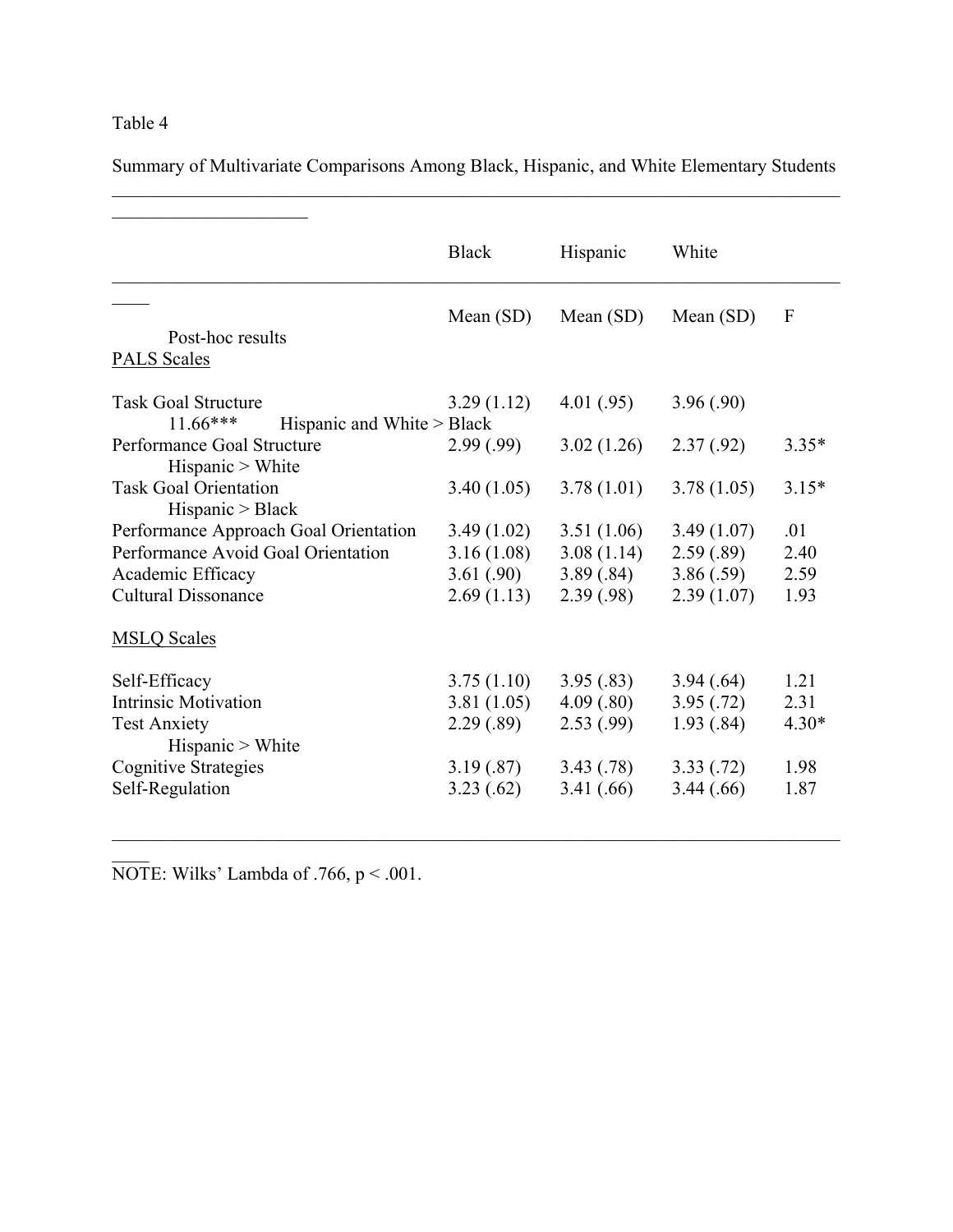

Figure 1 –

Structural Model of relationships among goal structure, goal orientation, motivation and selfregulation

Correspondence concerning this article should be addressed to: David M. Shannon, 4036 Haley Center, Auburn University, AL 36849 shanndm@auburn.edu, 334-844-3071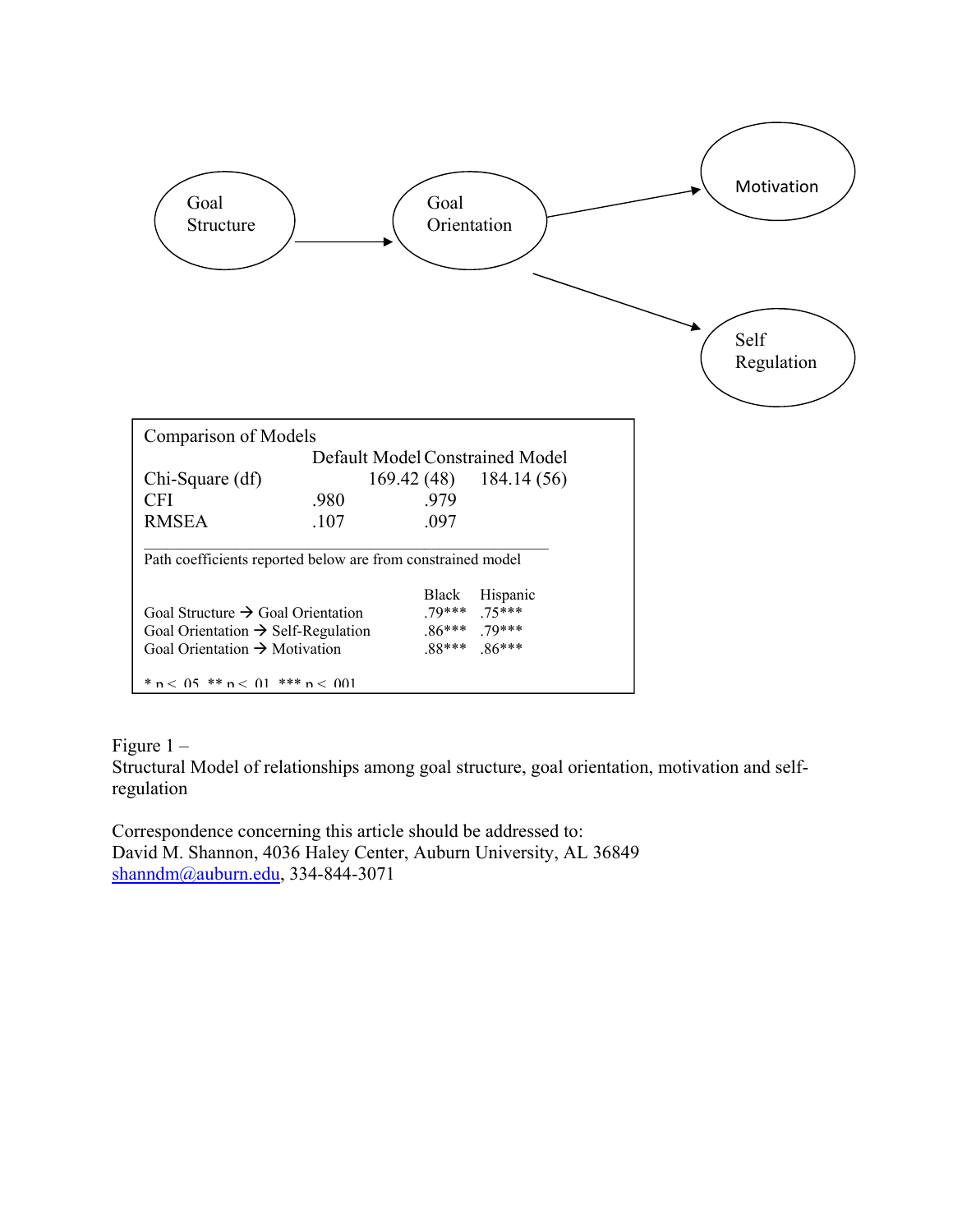# The complexities of teaching prime decomposition and multiplicative structure with tools to preservice elementary teachers

Terri L. Kurz Arizona State University, Polytechnic

Jorge Garcia California State University, Channel Islands

#### Abstract:

Preservice elementary teachers often struggle with prime decomposition and other mathematical topics that correlate with number theory. This paper provides a framework for integrating prime factor tiles into their curriculum with a particular emphasis on prime decomposition. Using this framework, preservice teachers explored and evaluated numbers using prime factor tiles. The results of the exploratory inquiry showed that preservice teachers made some progress in their understanding of prime decomposition after exploring with the tools. However, they struggled with problems requiring the application of prime decomposition. More time to delve into this topic is probably needed in order to observe further gains.

# **Introduction**

Prime decomposition is an important skill for preservice teachers to have as it connects to many different areas of mathematics including Fundamental Theorem of Arithmetic, Modular Arithmetic, Group Theory, Galois Theory and Number Theory among others. Unfortunately, prime decomposition and number theory are often ignored in relation to research (Zazkis, 2000; Zazkis & Campbell, 1996; Zazkis & Liljedahl, 2004).

Prime decomposition can be described as the multiplicative decomposition of numbers into their prime number components. Oftentimes, prime decomposition is presumed as difficult (Lenstra, 2000). Although presumed difficult, it is an important concept starting with third through fifth grade *Standards*. Students in these grades should "recognize equivalent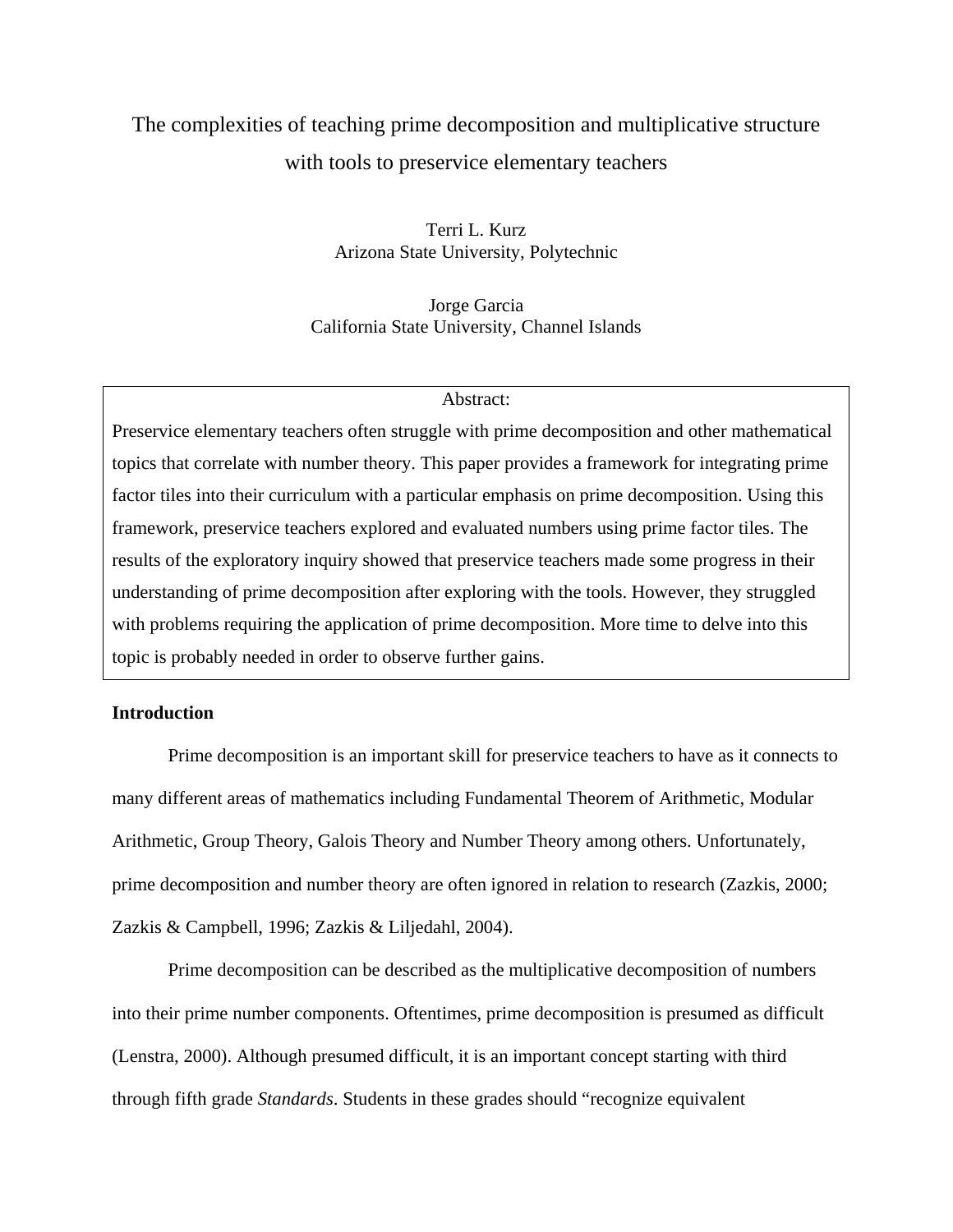representations for the same number and generate them by decomposing and composing numbers" (NCTM, 2000, p. 148). At the sixth through eighth grade *Standards*, students should "use factors, multiples, prime factorization, and relatively prime numbers to solve problems" (NCTM, 2000, p. 214). Because of this emphasis, it is imperative that preservice teachers have a robust awareness of prime decomposition and can work interchangeably between factors and the numbers they produce. It is important to help preservice teachers become exposed to some of the richness of prime decomposition and divisibility notions (Brown, 1968).

A common method for teaching prime decomposition involves the formation of factor trees (Griffiths, 2010) (see Figure 1). Factor trees help students visualize the multiplicative breakdown of a number but do little else in relation to the development of the concept. Preservice teachers can usually perform the procedure of creating a factor tree. When they have to apply the yielded factor tree in a context or work backward from the factors, difficulties often result (Zazkis, 1999; Zazkis & Liljedahl, 2004).



*Figure 1.* A demonstration of the typical prime factor tree format.

To address this, an alternative method to teach prime decomposition was developed (Kurz & Garcia, 2010; 2012). Using tiles, students decompose numbers to their prime factors. These prime numbers can then be used in a number of ways such as discovering the uniqueness of prime decomposition, simplifying fractions, finding the greatest common factor (GCF),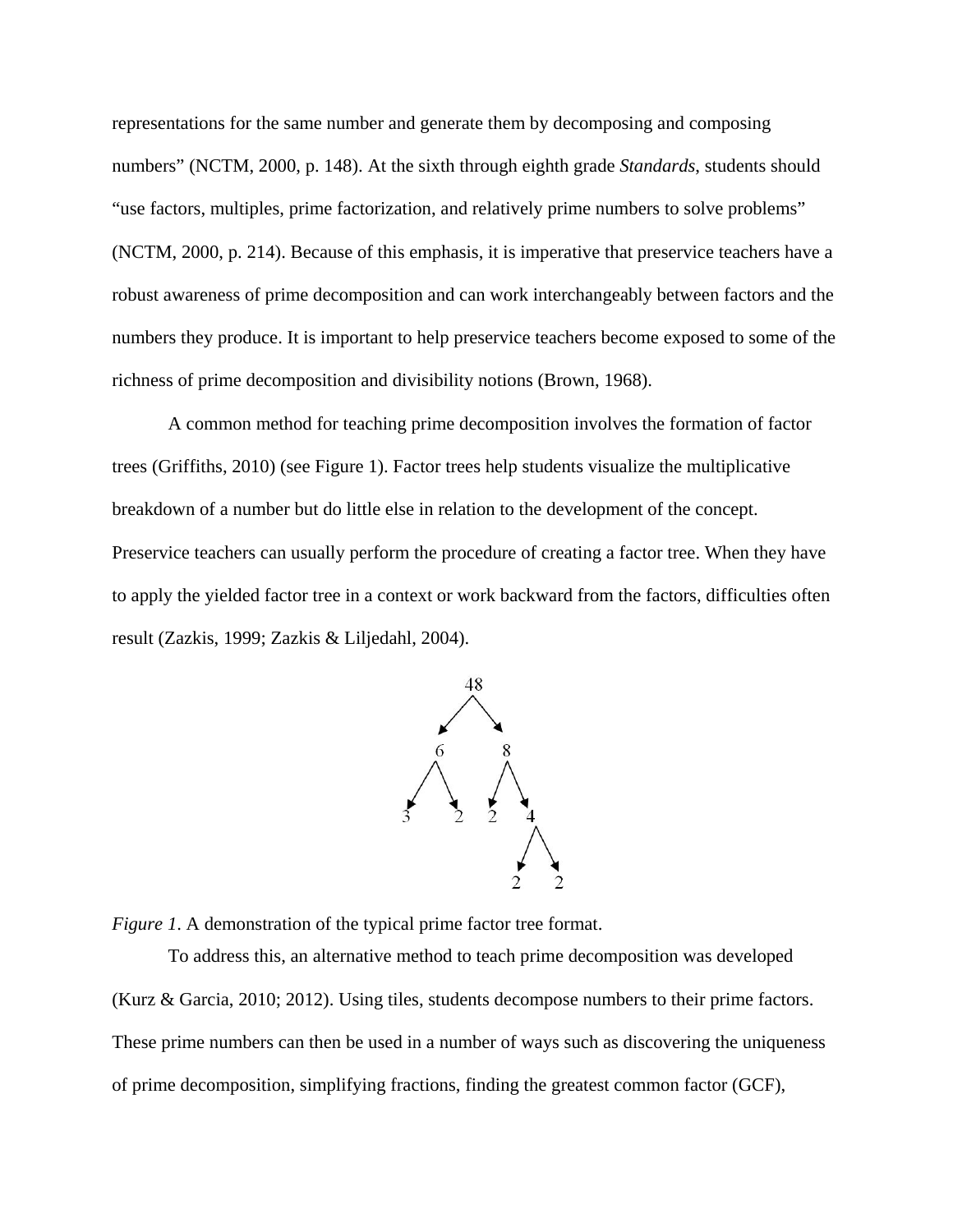finding the least common multiple (LCM), finding all factors and identifying roots. The purpose of this paper is to describe methods for teaching prime decomposition using tools and then present the findings of an inquiry that investigated preservice teachers' knowledge after exposure to the prime factor tiles. First, an explanation of prime decomposition along with preservice teachers' difficulties with the topic is described. Then, an alternative method for teaching prime decomposition using tools is explained with supportive lesson ideas. Preservice teachers explored these lessons using the tools. The following question was investigated: How did exposure to prime factor tiles influence preservice teachers' understanding of prime decomposition? Recommendations for teaching prime decomposition based on the results are provided.

#### **Prime Decomposition**

For preservice teachers, there seems to be real difficulty with understanding and applying prime decomposition in relation to factors (Zazkis, 1999). Several studies have outlined preservice teachers' difficulties. Zazkis and Liljedahl (2004) found that preservice teachers were able to define (or explain) what makes a number prime. Greater difficulty resulted when preservice teachers were asked to implement their knowledge of prime. Once they had to apply reasoning, the preservice teachers were unsuccessful (for the most part). Their understanding of primes was incomplete or inconsistent and focused primarily on the algorithm.

In another study, Zazkis and Campbell (1996) conducted research after the preservice teachers concluded their lessons on number theory. They found that preservice teachers demonstrated misunderstandings and misconceptions about divisibility and factors. They relied on procedural algorithms rather than applying logic and reasoning to determine divisibility. They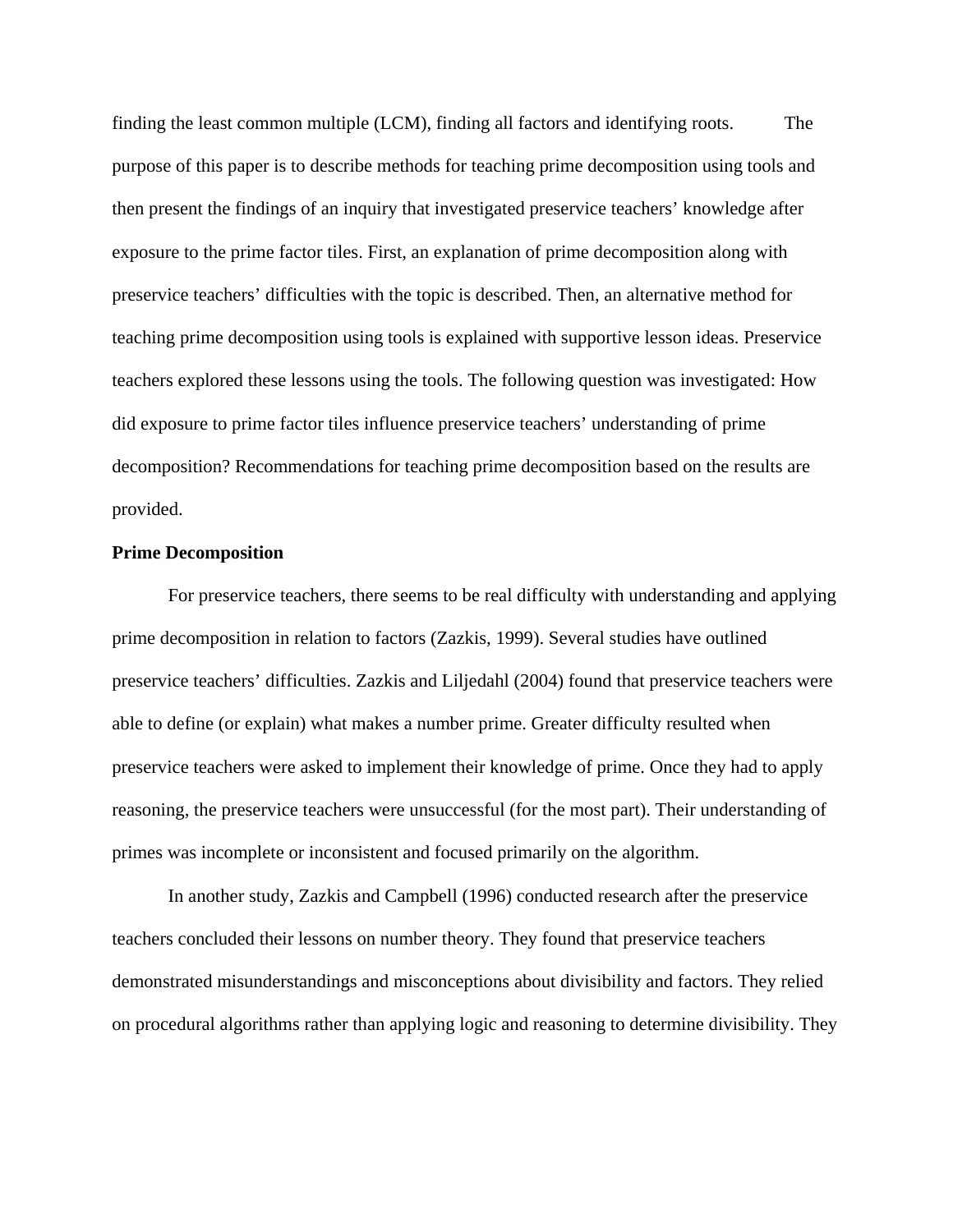concluded, "insufficient pedagogical emphasis has been placed on developing an understanding of the most basic and elementary concepts of arithmetic" (p. 562).

Bolte (1999) used concept maps to help preservice teachers voice their understanding of 20 terms related to number theory such as factor, prime, composite, prime factorization, multiple, divisible and other terms. In her analysis of two specific cases, one preservice teacher was able to use the concept map to show depth in relation to number theory. The participant was fluent in her connections and properly demonstrated the interconnectedness of the terms. Another participant created a weak map that showed superficial understanding of the interconnectedness of the 20 number theory terms. While Bolte specifically focused on concept maps, the showcased maps and supportive essays provide insight into preservice teachers' connections and misconceptions regarding number theory.

With the documented difficulties preservice teachers have in relation to prime decomposition, it is important that they are provided with opportunities to explore number theory concepts. Alternative methods to teach prime decomposition using tools with an emphasis on discovering the meaning of number theory terms are illustrated. The goal was to implement tools to support preservice teachers' conceptual understanding of prime decomposition so that they could better understand the multiplicative structure of numbers.

#### **Investigative Ideas**

Prime factor tiles were developed as an alternative method to teach prime decomposition with the goal of implementing the tools. These lessons go beyond the drill aspect of mathematics and instead focus on sense making and reasoning as is recommending in a reform-based curriculum (Cooney, 1999). Prime factor tiles are tiles with a specific prime number written on each tile. In order to build all primes and composites equal or less than 102, the tiles should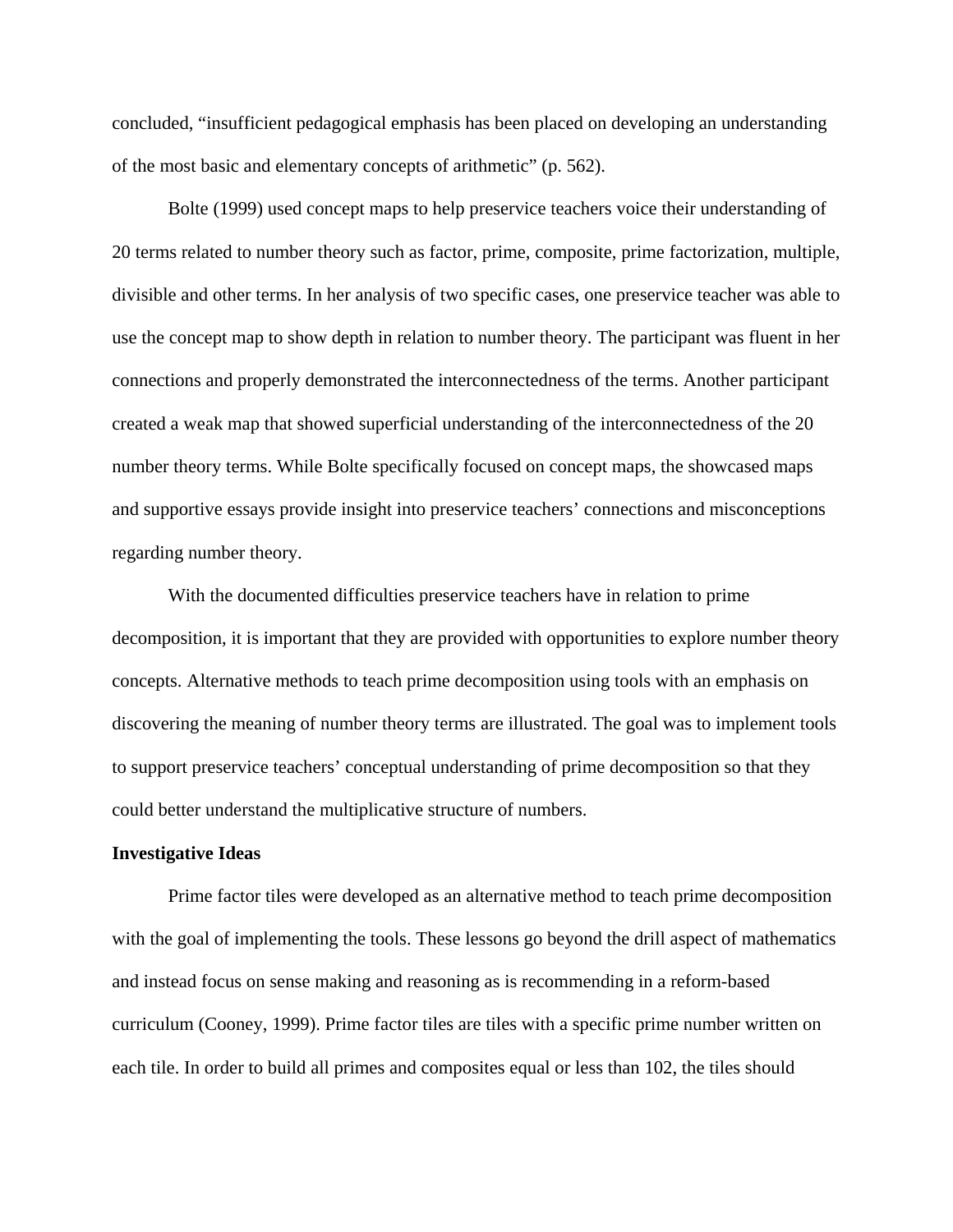contain the following numbers:  $2^6$ ,  $3^6$ ,  $5^4$ ,  $7^3$ ,  $11^2$ ,  $13^2$ , 17, 19, 23, 29, 31, 37, 41, 43, 47, 53, 59, 61, 67, 71, 73, 79, 83, 89, 97 and 101. Other composites beyond 102 are possible. The tiles can be easily made in two ways. The tiles can be printed on cardstock, see Kurz and Garcia (2010) for the template. Using inch-flats, a permanent maker and blank stickers, a more permanent set of factor tiles can be made.

#### *Exploring the Fundamental Theorem of Arithmetic*

The Fundamental Theorem of Arithmetic assures that the prime decomposition of a given number is unique. The instructor gives a number to the class and asks the students to find the prime decomposition using the prime factor tiles. Call on a student and ask what did you get? Call on another student and ask what did you get? Repeat this process for a few more students. All students should have the same result. Repeat this process whole class with several more numbers. Ask, can two students have different prime factor tiles that equal the same number? Can they have tiles that are a little different? Why not? How can we explain what we discovered? What does this mean?

# *Simplifying fractions*

Prime factor tiles can be used to simplify fractions. A fraction is given to the students, perhaps 24/42. A large fraction bar is drawn. The student decomposes the numerator and denominator into a product of primes using the tiles. Then, the student places the corresponding tiles above and below the fraction bar (see Figure 2). The student continues removing any shared tiles until there are no further common tiles to remove. By multiplying the numbers in the numerator and denominator, the student finds the simplified fraction. What happens when a common tile is removed from both the numerator and the denominator? What does that process do to the fraction? Is the value of the fraction the same once the common tile has been removed?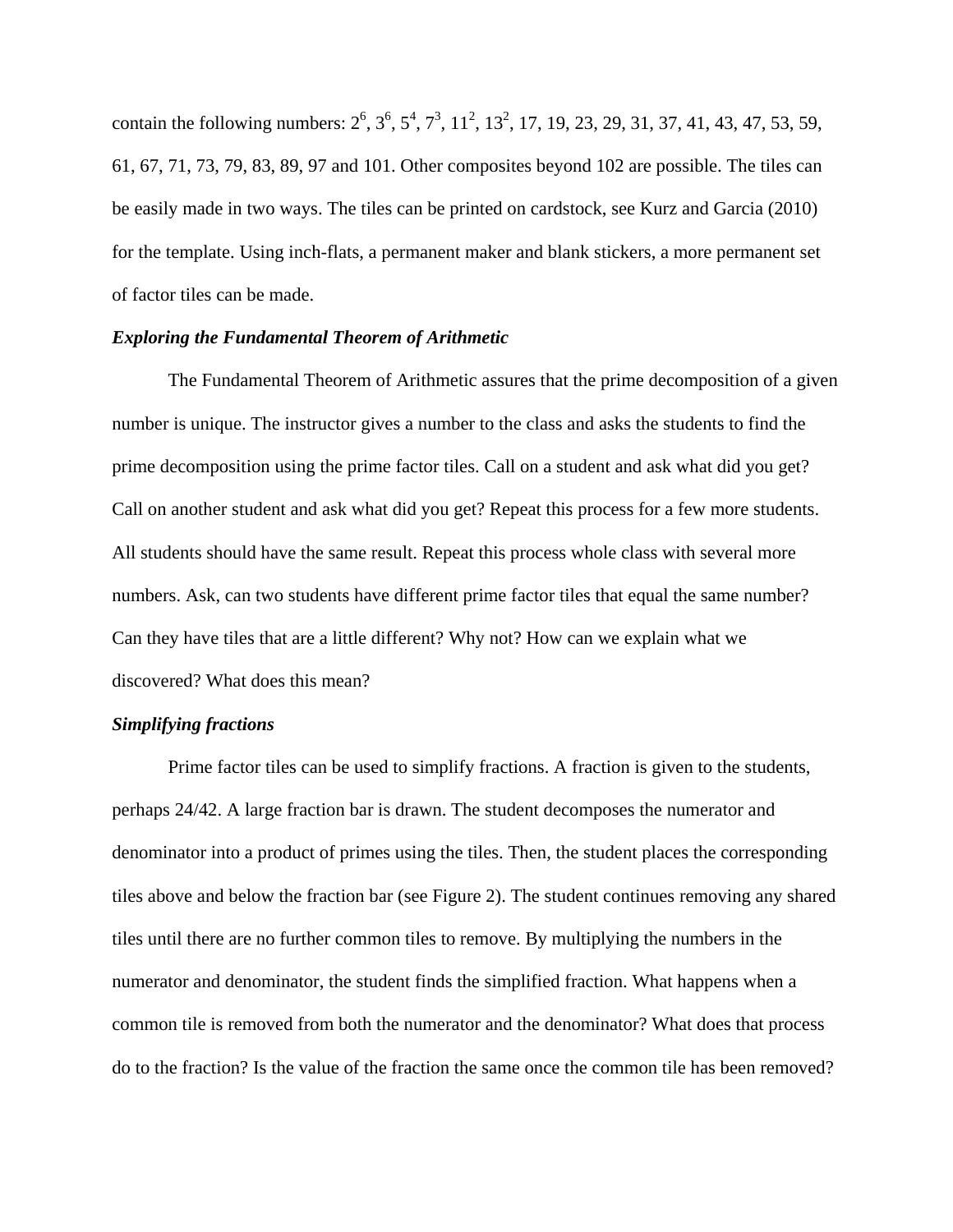Explain. Can you create a fraction with no common tiles? Can you create a fraction with at least three prime factor tiles for both the numerator and denominator with no common tiles? Can you create a fraction with at least three prime factor tiles located in the numerator and four prime tiles located in the denominator that simplifies yielding a 1 in the numerator? Explain your process.

=





*Figure 2.* Prime factor tiles demonstrating fraction simplification.

# *Finding the GCF and the LCM*

Two numbers are given, possibly 48 and 72. The student finds the prime decomposition of the given numbers using the prime factor tiles. A Venn diagram consisting of two circles that overlap is made. Prime factor tiles that correspond to the first number (48) are placed in one circle. The prime factor tiles that correspond to the second number (72) are placed in the other circle. If a prime factor tile is common to both numbers, the student picks up the tile from both circles and places one of the tiles in the overlapping section of the Venn diagram. The second duplicate tile is discarded. The overlapping circles demonstrate that both numbers share that prime tile in their prime decomposition (see Figure 3). The student continues to identify more common prime factor tiles and repeats the procedure if applicable. If a prime factor tile is not common, it remains in the circle of the Venn diagram corresponding to that number. Tell the student that the GCF is 24. How can the Venn diagram be used to find the GCF? How would you define GCF? The student can discover that when multiplying all of the numbers in the overlapping portion of the Venn, the GCF will result. What happens when all of the numbers in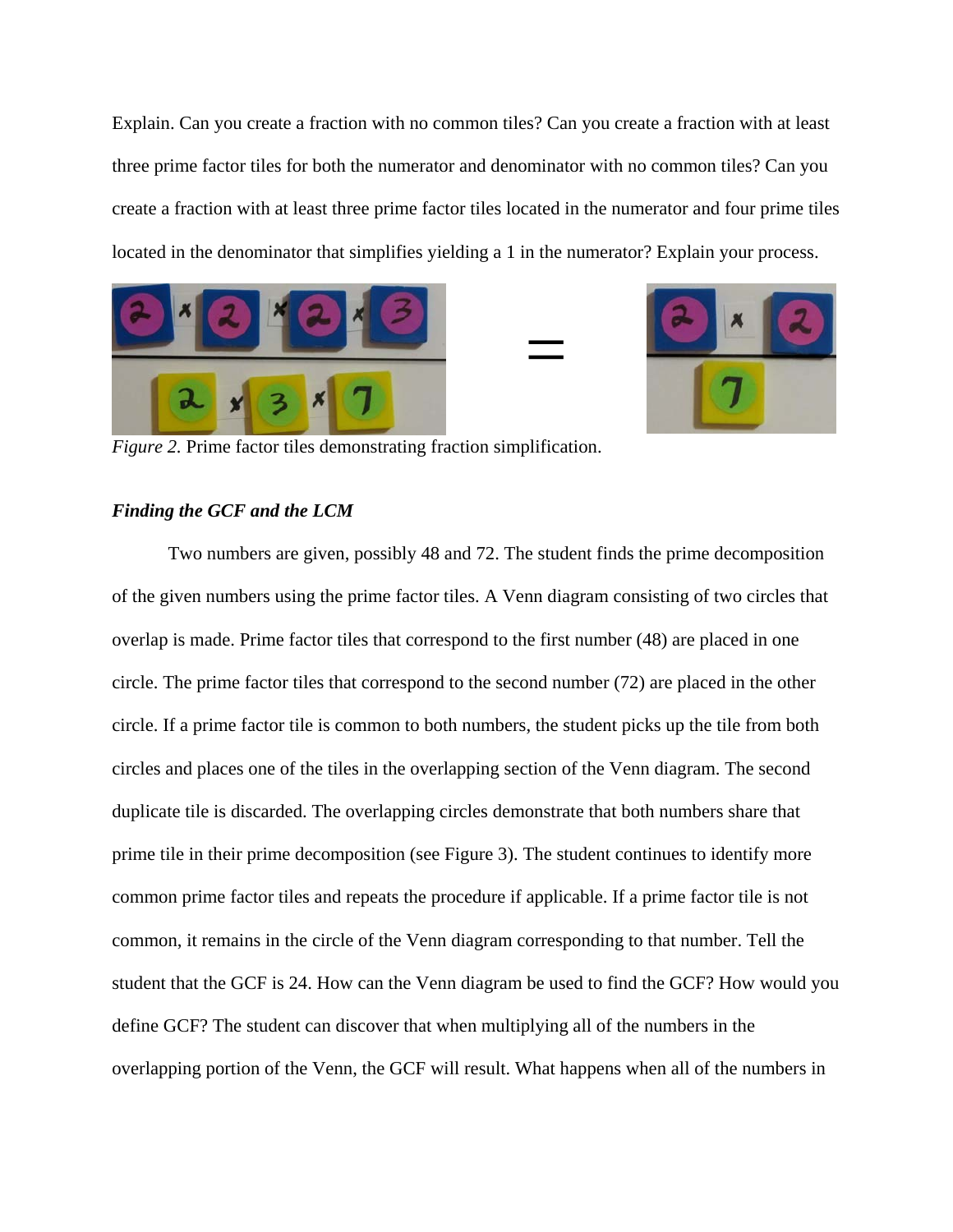both circles are multiplied? What does that number represent? The student can find the LCM by multiplying all the prime factor tiles available in all the circles including the overlap. What would a Venn have to look like to yield a smaller LCM? What would a Venn have to look like to yield a large LCM? How do the numbers in the circles impact the size of the GCF and LCM? Can you build a Venn that has all of the prime factor tiles of one number in the overlapping portion of the Venn? What two numbers below 100 have the most factors in common? Build the Venn to show the breakdown of these two numbers.



*Figure 3.* Venn diagrams demonstrating 48 and 72. Students may need to build the first diagram to yield the proper second diagram.

The previous activity can be generalized to three numbers. First, a Venn diagram with three circles is created. In the triple overlapping section, place a prime factor tiles that are common to the three given numbers (the two other tiles are discarded). This will yield the GCF for all three numbers. If a prime factor tile is only common to two numbers, we place that tile in the overlapping section of those two numbers. All of the prime factor tiles are then multiplied to find the LCM. Students can then investigate what the Venn represents where two circles overlap. *Finding all the factors* 

The student is given a number to decompose, 30 for example. The prime factor tiles that yield 30 are 2, 3, and 5. Using the prime factors, all the factors of a given number can be found.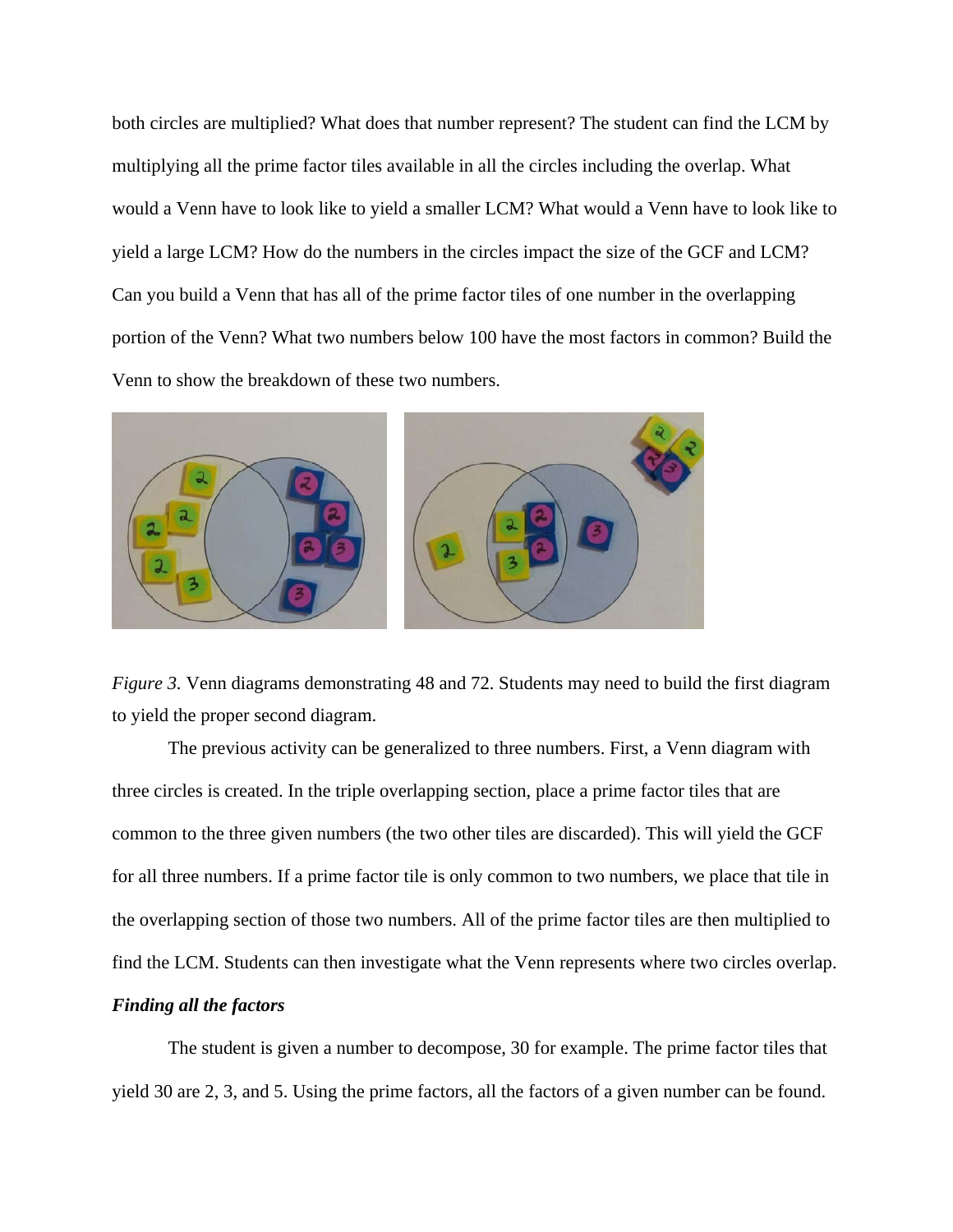Ask the student to place the numbers into two distinct groups (one of the groups might even be empty). The student then multiplies all the numbers in each group and records the results. The student continues this process until all distinct groups are found. The recorded results yield the factors of the given number (see figure 4). How many different groups of numbers can the student make? What do these numbers represent? Can you make a number with 10 factors? How about 9 factors? What kinds of numbers yield the least amount of factors? 20 is decomposed into 2x2x5 and 30 is decomposed into 2x3x5. Both numbers have 3 prime factors. Do 20 and 30 have the same number of factors? Why is that? What influences the number of factors a number has?



*Figure 4.* The factor groups that yield all the factors of 30 are shown. *Recognizing squares, cubes and roots* 

The student is given a perfect square (1,764) but not told the number is a perfect square (see Figure 5). The student finds the prime decomposition using the prime factor tiles. The student is asked to arrange all the prime factor tiles into two identical groups. Is this possible? What does this mean? If the student multiplies the tiles of the first group and records this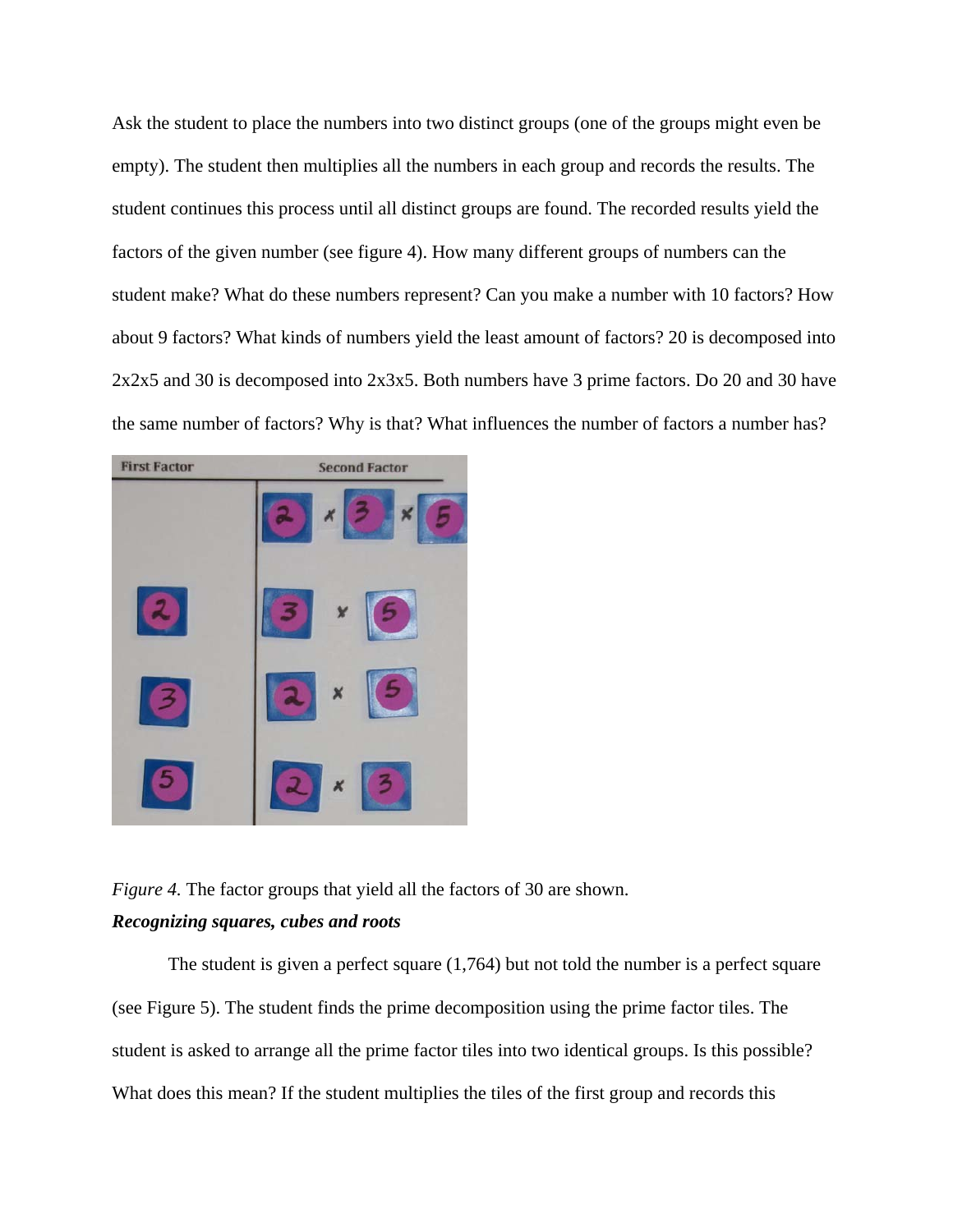number, the student will then discover that the number is a perfect square. What is the relationship between the recorded number and the original given number?



*Figure 5.* The square root representation of 1,764 is shown.

The instructor gives provides another number (not a perfect square) and asks the student to repeat the activity. Why couldn't the student separate the tiles into two identical groups? Based on your findings, when is a number a perfect square? When the number is a perfect square, how can the square root be determined using the prime factor tiles? This activity can be generalized for perfect cubes. How can a perfect cube be identified from the prime decomposition? How do we find the cubic root?

The same idea can carry over to finding simplified roots of numbers that are not perfect squares or cubes. For example the  $\sqrt{180}$  can be investigated using prime factor tiles. Students can build the prime decomposition of 180 (2x2x3x3x5). How can  $\sqrt{180}$  be simplified? What would the rewritten root look like? It can be rewritten as  $6\sqrt{5}$ .

# **Methodology**

## *Participants*

The prime factor tiles were used with preservice teachers in a *Mathematics for Elementary School Teachers* course. The preservice teachers had not yet entered the pedagogical portion of their program; they had not been exposed to educational theory. Data were gathered from ten preservice teachers; nine were female.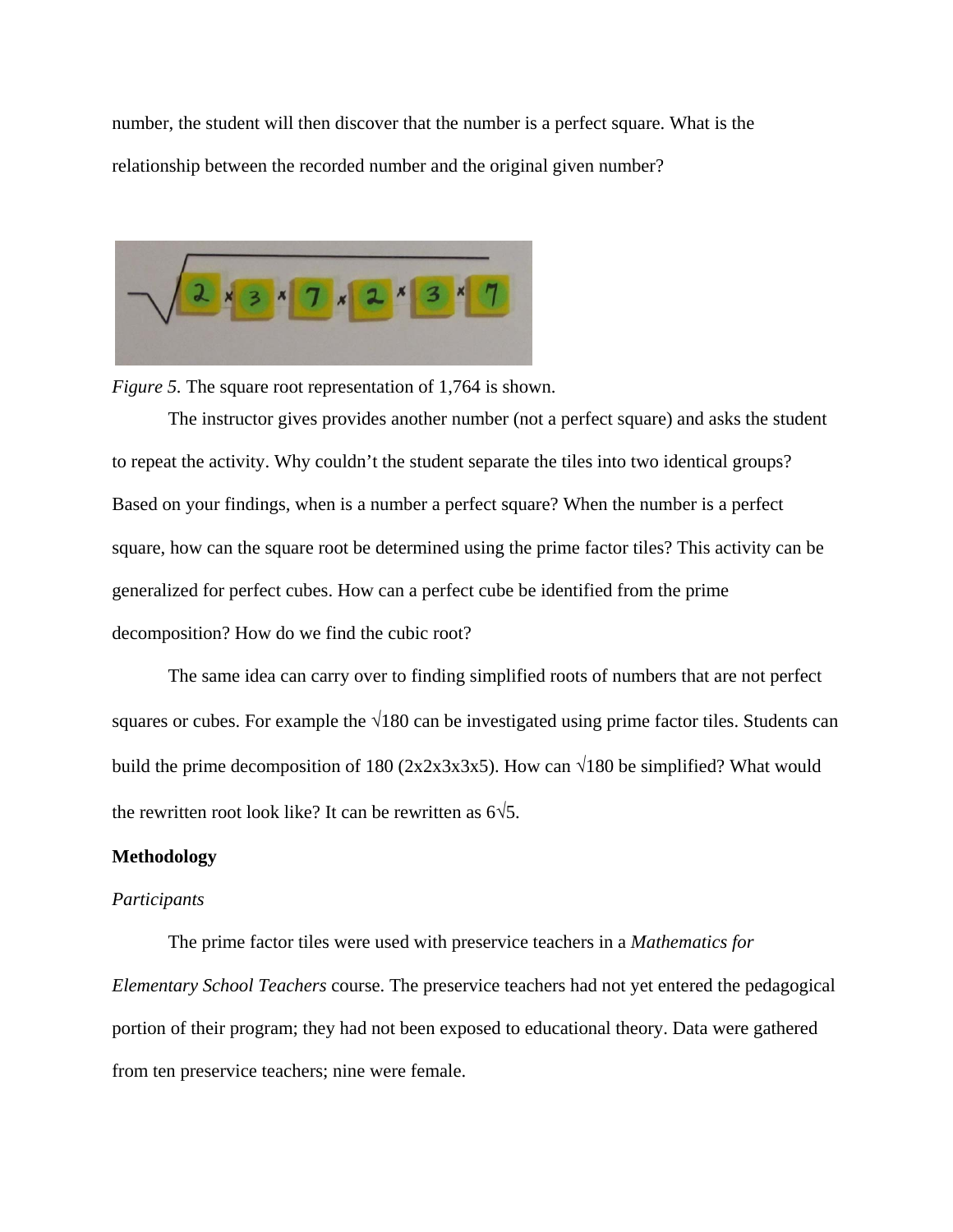# *Procedure*

Preservice teachers engaged in several activities over two class meetings (1 hour 15 minutes each) to help guide their understanding of prime decomposition supported by the use of prime factor tiles. Four distinct topics were examined: defining prime and composite numbers, explorations involving factors, using Venn diagrams to find the GCF and LCM, and application questions (discussed whole class). Observational notes were taken during and after all classroom interactions. In addition, data were collected from the written responses of the participants. During the third meeting, they completed an individual assessment encompassing prime decomposition concepts.

## *Defining prime and composite numbers*

They were asked to develop the meaning of the terms prime and composite after prime decomposing fifteen different numbers using prime factor tiles. They put the numbers that were decomposed into two distinct categories and provided a description. They were then asked to describe where the number 1 fit in terms of their generated definitions. (See Kurz and Garcia (2010) for the specific activity.)

### *Investigative Explorations*

Next, they investigated various explorations using prime factor tiles. For example, find (Kurz & Garcia, 2010, p. 259):

- Two numbers that share the factors 2, 3, 4 and 5. Find the smallest number that has all four factors
- A number that is even and has factors of 17 and 41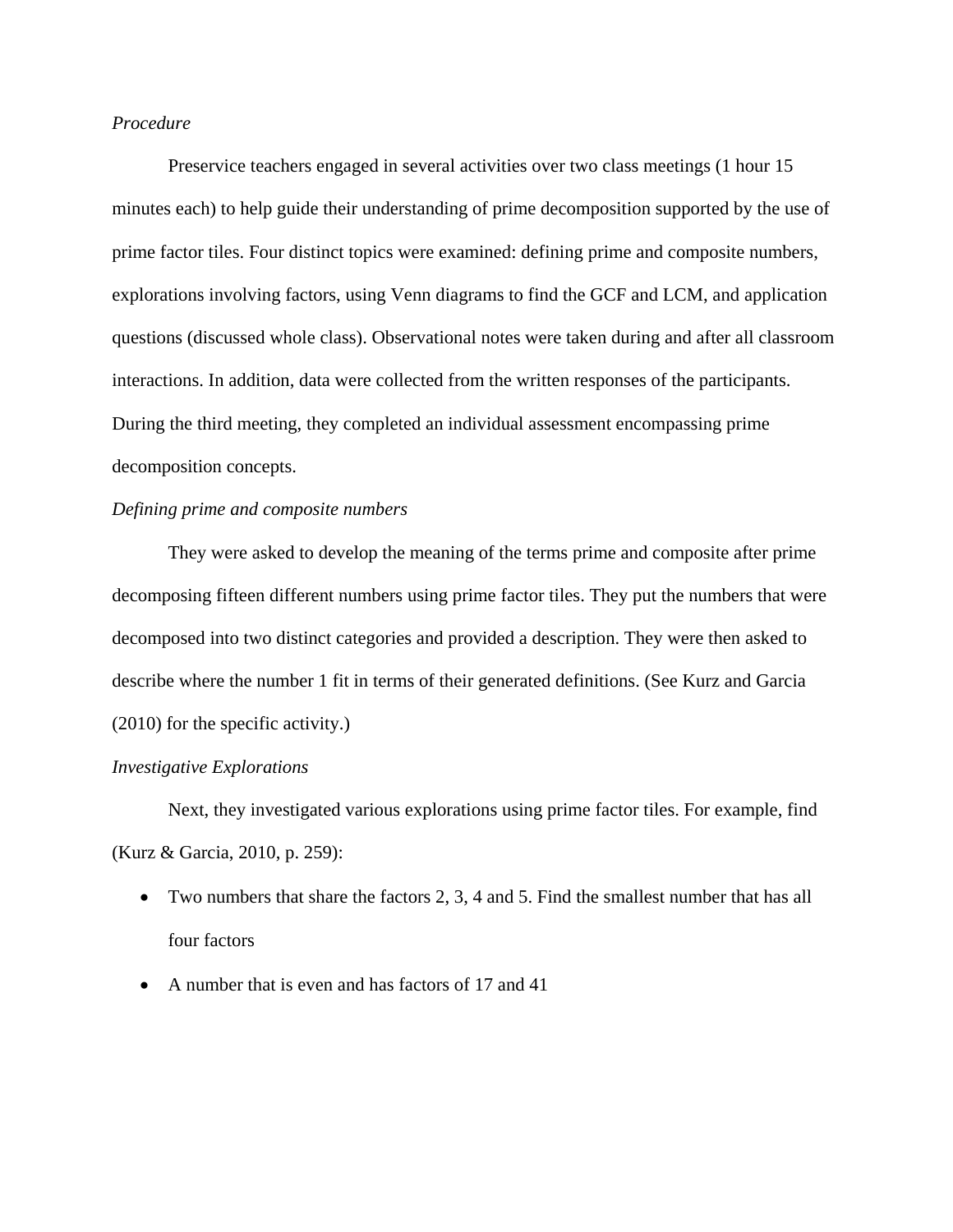• The smallest number that has 3 and 11 as factors; to find it, multiply the two numbers. To find the smallest number that has 3 and 12 as factors, you cannot multiply the two numbers (it would not result in the smallest number possible). Why not?

## *Using Venn diagrams for finding the GCF and LCM*

Preservice teachers used Venn diagrams to develop a method of finding the GCF and LCM of two numbers. Using the prime factor tiles, they built the prime decomposition of 48 and 72. Then, they were supplied with overlapping circles and asked how the tiles would be properly placed in the circles. After the tiles were placed, they were asked to find a method using Venn diagrams that would lead to the GCF and LCM. They worked through several examples to test their conjectures.

### *Application questions*

The next set of questions was designed specifically to observe whether the preservice teachers could apply some of the knowledge they gained in the investigations/lessons. These problems generally give preservice teachers difficulty (Zazkis & Campbell 1996). They examined the following questions (Zazkis & Campbell, 1996, p. 542):

- Consider the number  $M=3^3$  x 5 x 7
- Is M divisible by 7? Explain
- Is M divisible by  $5, 2, 9, 63, 11, 15$ ? Explain.

The questions were analyzed whole class. Algorithmic methods were discussed (dividing) along with reasoning techniques.

# *Individual assessments*

During the next course meeting, the preservice teachers completed an individual assessment. Using a calculator and/or tools, these questions were designed to provide an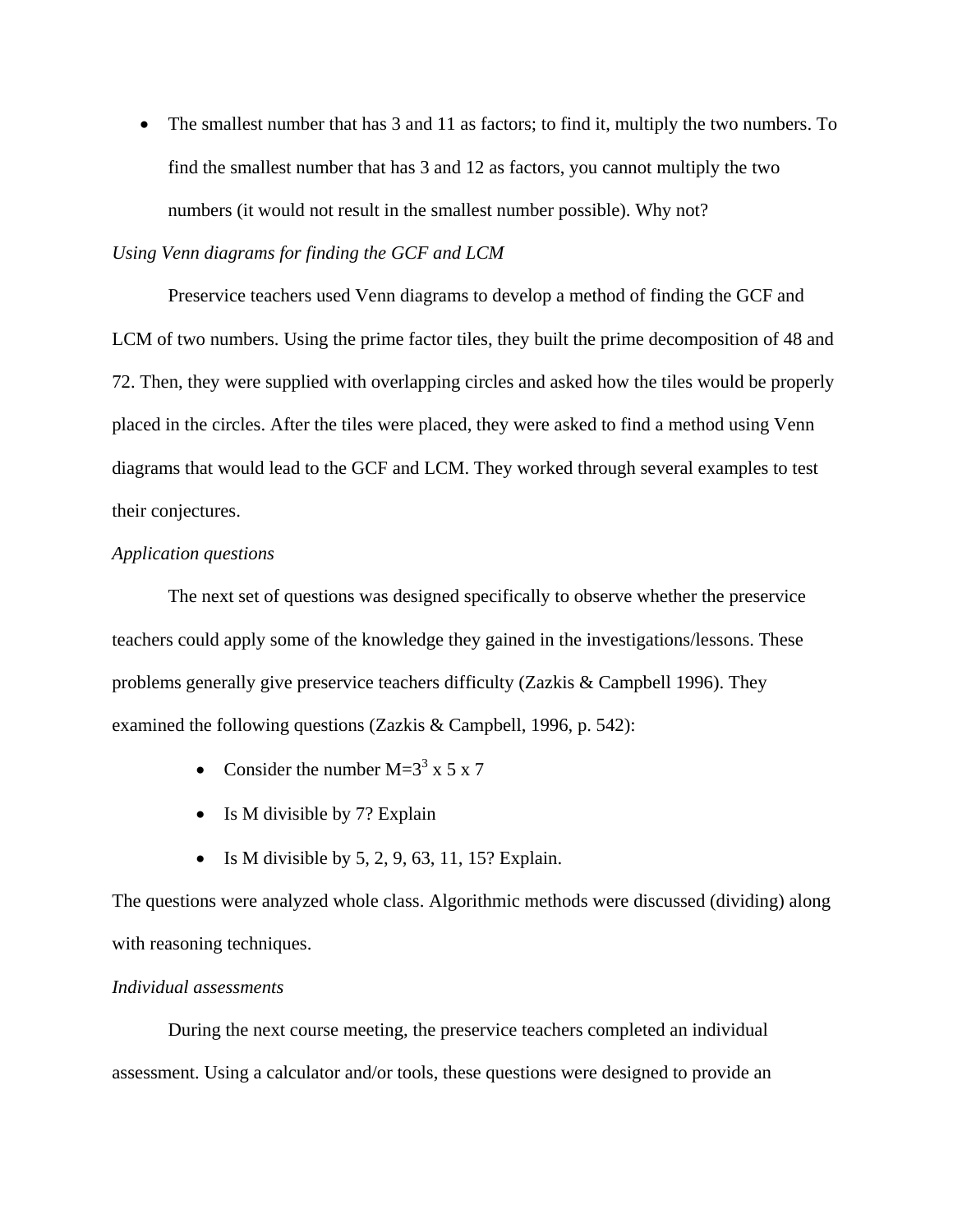opportunity to apply prime decompositions techniques to new and previously explored examples.

They answered the following questions:

- 1. Tell whether 97 is prime, composite or neither.
- 2. Tell whether 1 is prime, composite or neither.
- 3. Find the prime factorization of  $1002$  and  $1002^2$ .
- 4. True or False. "If a number is divisible by 6, then it is divisible by 2 and 3." (Billstein, Libeskind & Lott, 2010, p. 297)
- 5. True or False. "If a number is divisible by 2 and 4 then it is divisible by 8." (Billstein, Libeskind & Lott, 2010, p. 297)
- 6. "Find the least divisible number by each natural number less than or equal to 12." (Billstein, Libeskind & Lott, 2010, p. 312)
- 7. Find the GCF and LCM of 400 and 75.
- 8. Find the GCF and LCM of *abc* and *bcd*.
- 9. True or False. 5 is a multiple of 25.

Because these questions were not specifically discussed in class (other than problem 2), the researchers wanted to determine whether or not the preservice teachers could apply the reasoning techniques explored in class to different questions addressing very similar mathematical ideas.

### **Results and Discussion**

### *Initial Classroom Interactions*

When first using the tiles, they preservice teachers were perplexed and could not immediately understand how to use them. They could not grasp how the tiles connected to prime decomposition. A few of the preservice teachers were very resistant to the tiles stating, "These are hard to use, I just want to build factor trees" and "I don't like these tiles." While the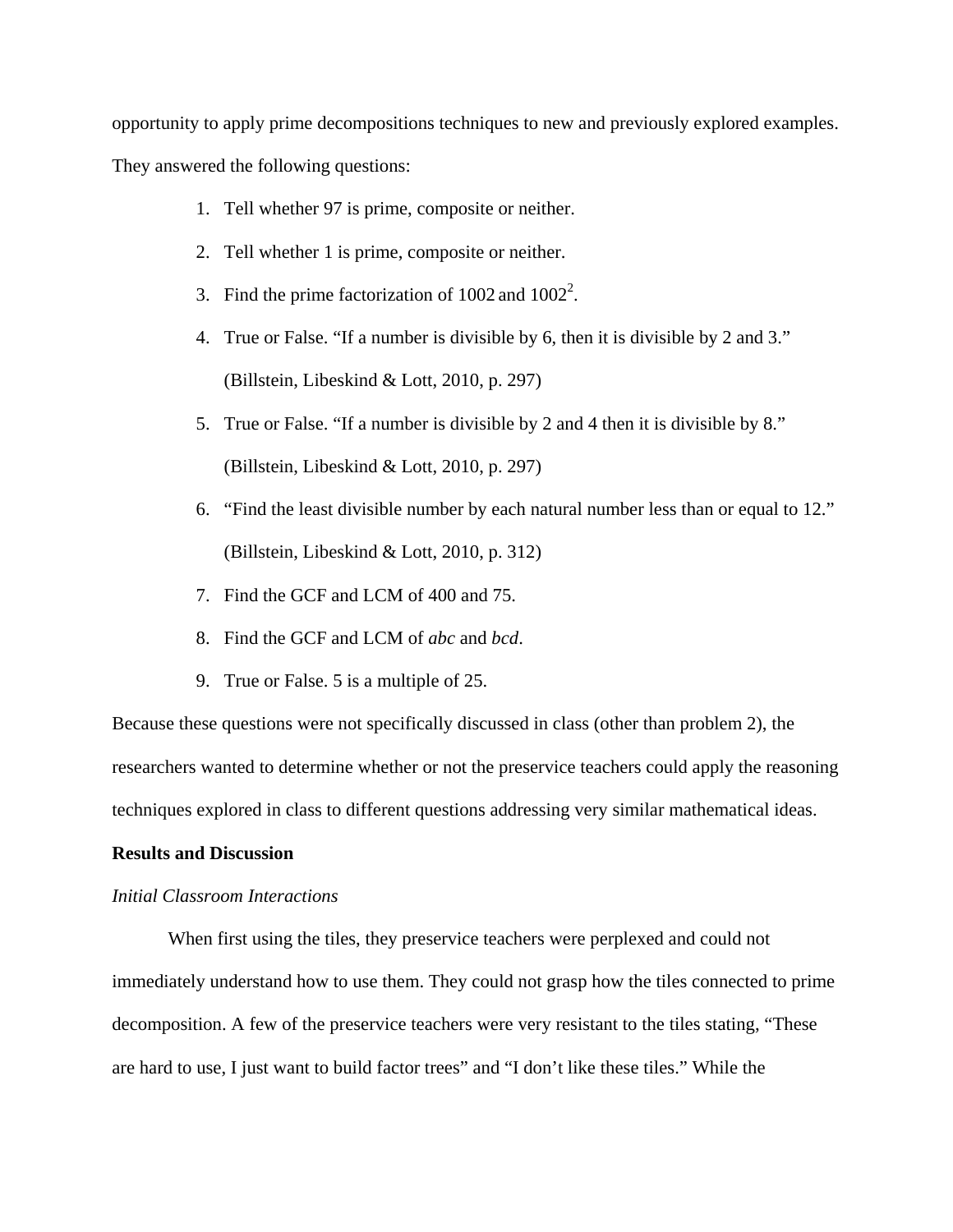preservice teachers were permitted to use alternative techniques, all but one used the tiles. When they did use the tiles, some first built factor trees (either on paper or in their heads) and aligned the tiles with the factor tree. It took the preservice teachers some time to connect the tools to their algorithmically based procedures. In the beginning, some preservice teachers were not able to distinguish the tools as mathematically helpful. As time progressed however, they relied less on factor trees and more on the tiles.

Table 1 displays the overall accuracy of the individual assessment questions asked at the completion of the unit. These findings will be used to support the analysis of preservice teachers' development in the four prime decomposition activities explored.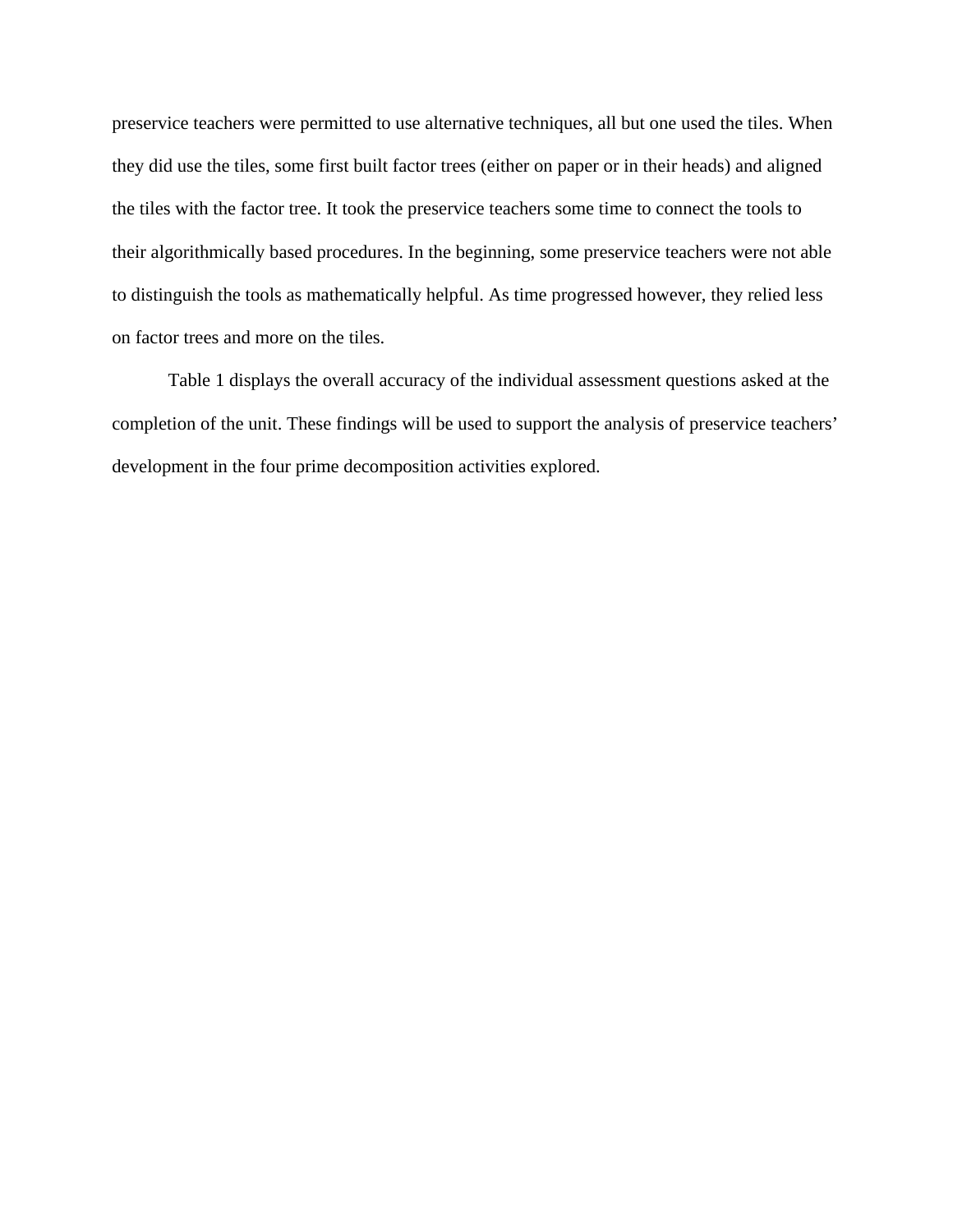Table 1. Accuracy of Individual Assessment

| Question                                                         | Answer                          | Accuracy  |
|------------------------------------------------------------------|---------------------------------|-----------|
| 1. Tell whether 97 is prime, composite or neither.               | Prime                           | 100%      |
| 2. Tell whether 1 is prime, composite or neither.                | Neither                         | 90%       |
| 3. Find the prime factorization of (a) $1002$ and (b) $1002^2$ . | (a) $2.3.167$                   | (a) 80%   |
|                                                                  | (b) $2^2 \cdot 3^2 \cdot 167^2$ | (b) $60%$ |
| 4. True or False. "If a number is divisible by 6, then it is     | True                            | 100%      |
| divisible by 2 and 3." (Billstein, Libeskind $\&$                |                                 |           |
| Lott, 2010, p. 297)                                              |                                 |           |
| 5. True or False. "If a number is divisible by 2 and 4           | False                           | 50%       |
| then it is divisible by 8." (Billstein, Libeskind $\&$           |                                 |           |
| Lott, 2010, p. 297)                                              |                                 |           |
| 6. "Find the least divisible number by each natural              | 27,720                          | 10%       |
| number less than or equal to 12." (Billstein,                    |                                 |           |
| Libeskind & Lott, 2010, p. 312)                                  |                                 |           |
| 7. Find the (a) GCF and (b) LCM of 400 and 75.                   | (a) 25                          | (a) 60%   |
|                                                                  | (b) $1,200$                     | (b) 70%   |
| 8. Find the (a) GCF and (b) LCM of <i>abc</i> and <i>bcd</i> .   | $(a)$ bc                        | (a) 80%   |
|                                                                  | $(b)$ abcd                      | (b) $70%$ |
| 9. True or False. 5 is a multiple of 25.                         | False                           | 60%       |

## *Defining prime and composite numbers*

Classroom Interaction Results

During the class activity, 90% preservice teachers stated that 1 was a prime number. When questioned about their generated definitions, most of the preservice teachers provided a memorized definition "a prime is divisible by 1 and itself." The professor asked how does the number 1 fit into that definition. Responses included "One can only go into itself and by 1." When further questioned, the preservice teaches continued to insist 1 was prime number because it is divisible by 1 and itself. One preservice teacher objected, "No, because a prime number is divisible by 1 and itself but 1 is only divisible by itself [which is also 1]." After a brief whole class analysis of her statement, the group still felt 1 was prime. The professor defined the number 1 as neither prime nor composite. Some of the preservice teachers continued to insist 1 was a prime number in their other mathematics classes. The case that 1 was neither prime nor composite was reiterated. They asked, "Are you sure?" The professor assured them that once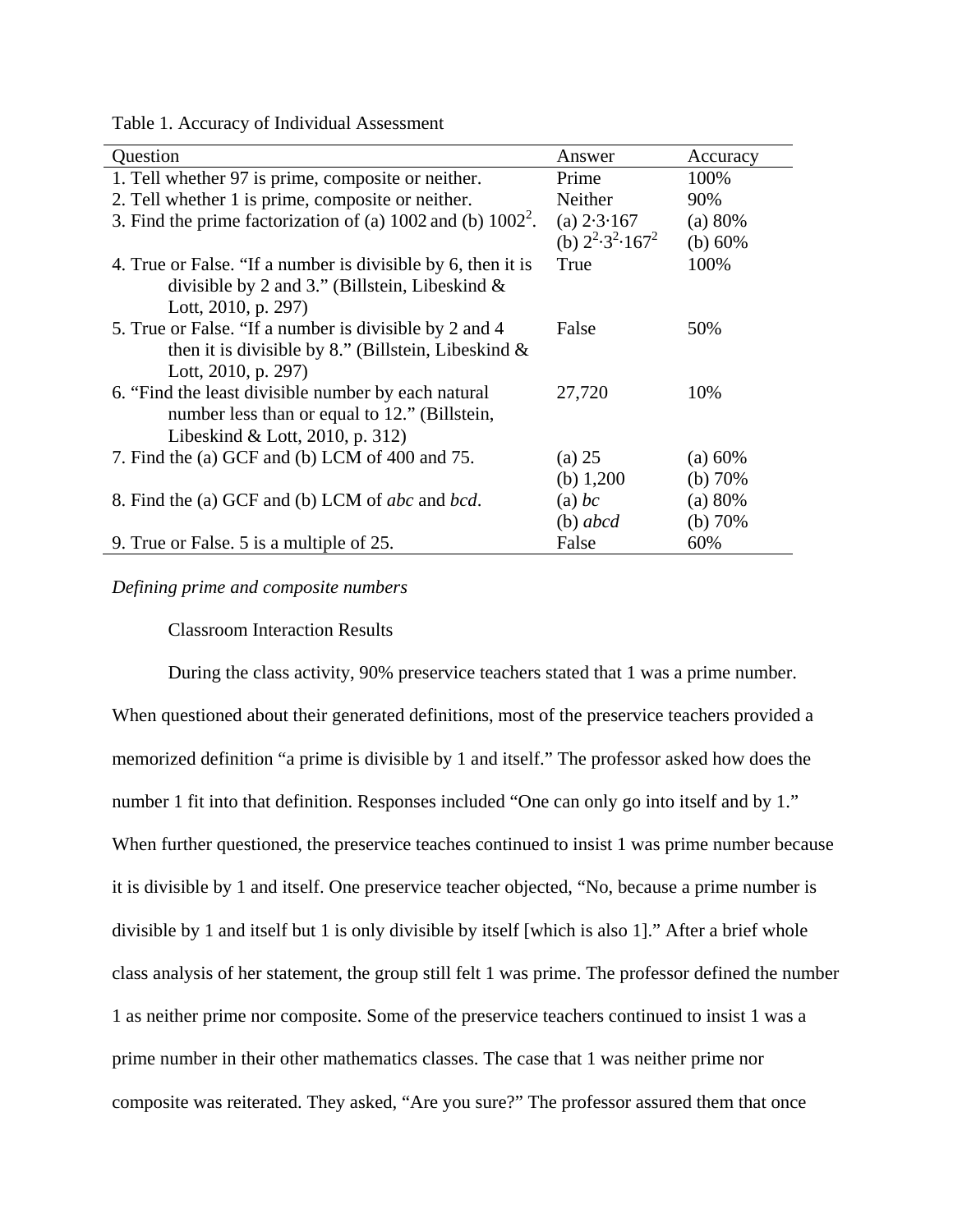they walked out of the classroom, 1 would continue to be neither prime nor composite forever; they laughed.

Other than one participant, the preservice teachers were not able to understand that 1 was neither prime nor composite. They just took the professor's word on its categorization. While this discourse shows the professor's failure at helping preservice teachers understand why 1 is neither prime nor composite, it is important to recognize that this was a very difficult concept for these preservice teachers to conceptually understand. Perhaps the difficulty stems from being taught incorrectly in the past, as nearly all of the preservice teachers stated that they were told that 1 was a prime number. Because the trajectory of learning and quality of instruction cannot be mapped at this point, there is no way to know. This finding shows the difficulty of this content and the need to address these misconceptions through curriculum development.

### Assessment Results

In terms of the individual assessment, all of the preservice teachers recognized 97 as prime. Nine out of the ten said 1 was neither prime nor composite. The preservice teacher who answered incorrectly stated 1 was a prime number. Zazkis and Liljedahl (2004) found similar misconceptions. Preservice teaches were able to define what prime meant and could recognize prime numbers. However, the application of this knowledge was much more difficult. *Investigative explorations* 

# Classroom Interaction Results

The explorations were the most difficult component of the prime decomposition lessons. The preservice teachers struggled throughout the investigations. They commented, "These problems are hard." Some of the preservice teachers were struggling because they randomly selected a number and then tested the divisibility (guess and check unsupported by conjectures).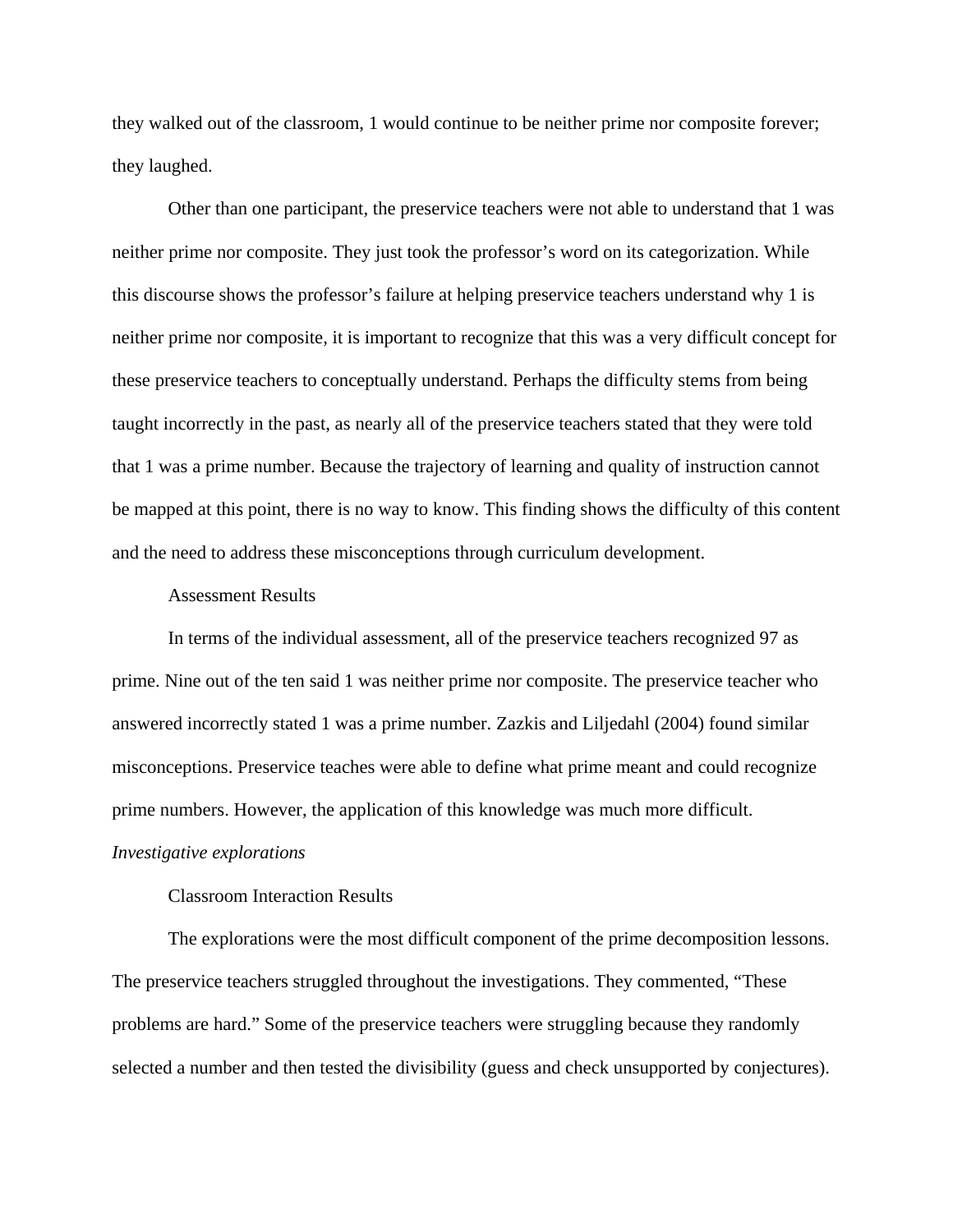They were not working from the factors. The professor guided their investigations by encouraging the preservice teachers to work with the factors. Once the preservice teachers understood that it was easier to start from the factors rather than a randomly generated number, they became more successful. They were able to work through the rest of the explorations. Working with one another, they correctly solved most of the explorations. The final exploration gave the preservice teachers the most difficulty: Find "the smallest number that has 3 and 11 as factors; to find it, multiply the two numbers. To find the smallest number that has 3 and 12 as factors, you cannot multiply the two numbers (it would not result in the smallest number possible). Why not?" (Kurz & Garcia, 2010, p. 259). Some explanations were not mathematically clear: "Because 12 is not prime. 12 is smallest." "Because it is divisible by 3 and 11" "Because 12 is made up of several twos." Others had a clearer understanding: "With 3 and 11 both are only divisible by itself. 12 and 3 can be divisible by 4 and 3." "Because 12 has a factor of 3" "Because 12 has multiple factors but 3 and 11 are both prime."

### Assessment Results

The difficulties with the explorations were also demonstrated in problem 6 of the individual assessment; "Find the least divisible number by each natural number less than or equal to 12" (Billstein, Libeskind & Lott, 2010, p. 312). Only one preservice teacher correctly answered this question. Even though this question somewhat aligned with the second problem "What is the smallest number that has [2, 3, 4 and 5 as] factors?" the preservice teachers were unable to find a solution. Perhaps the problem was in the decoding the question (for example "natural number" or "least divisible number"). However, it seems to go deeper than vocabulary. They were perplexed by the explorations; the factor tree model was taken out of its standard context and the preservice teachers had to think in a more complex manner. The algorithmic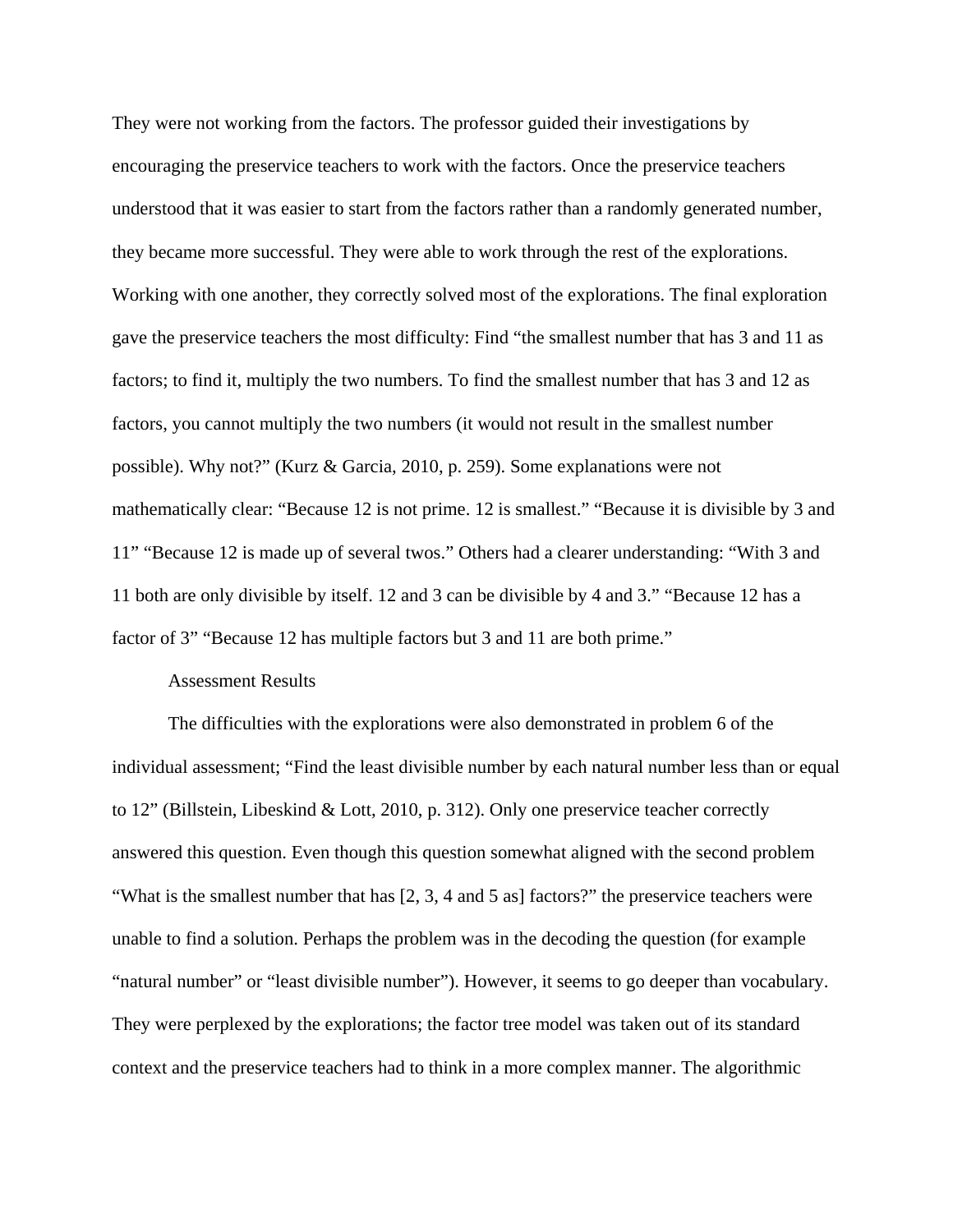procedure did not work; other methods had to be developed and evaluated. They had to work backward from the factors.

The difficulties the preservice teachers had with the explorations were not predicted; the questions were written for the upper elementary student and not perceived by the researchers as too complex. They started with a random number rather than using factors to determine the number. What these findings indicated was that preservice teachers need activities to analyze the factor tree procedure and work toward the application and decoding of prime decomposition. They could create factor trees and could decompose numbers using tiles. But when they had to apply reasoning beyond the procedure, difficulties resulted. Zazkis and Campbell (1996) found similar results in that "checking whether or not an object has a certain property appears to be easier than constructing an object that has such a property" (p. 550).

## *Using Venn diagrams for finding the GCF and LCM*

Classroom Interaction Results

Using a Venn diagram, the preservice teachers were provided with an opportunity to develop a method for finding the GCF and LCM. After building the prime decomposition of 48 and 72, they placed tiles in the Venn diagram. The preservice teachers then conjectured that the center numbers multiplied together yielded the GCF while all of the numbers multiplied together yielded the LCM. Other numbers were then tested to investigate whether the preservice teachers discovered a method that always works.

This was the last activity that integrated prime factor tiles. The preservice teachers were more at ease using the tiles; there were no complaints. Perhaps their comfort with the tiles was a result of exposure. They had already explored using the tiles and became more aware of the tiles' features. When asked to describe the process, a preservice teacher responded: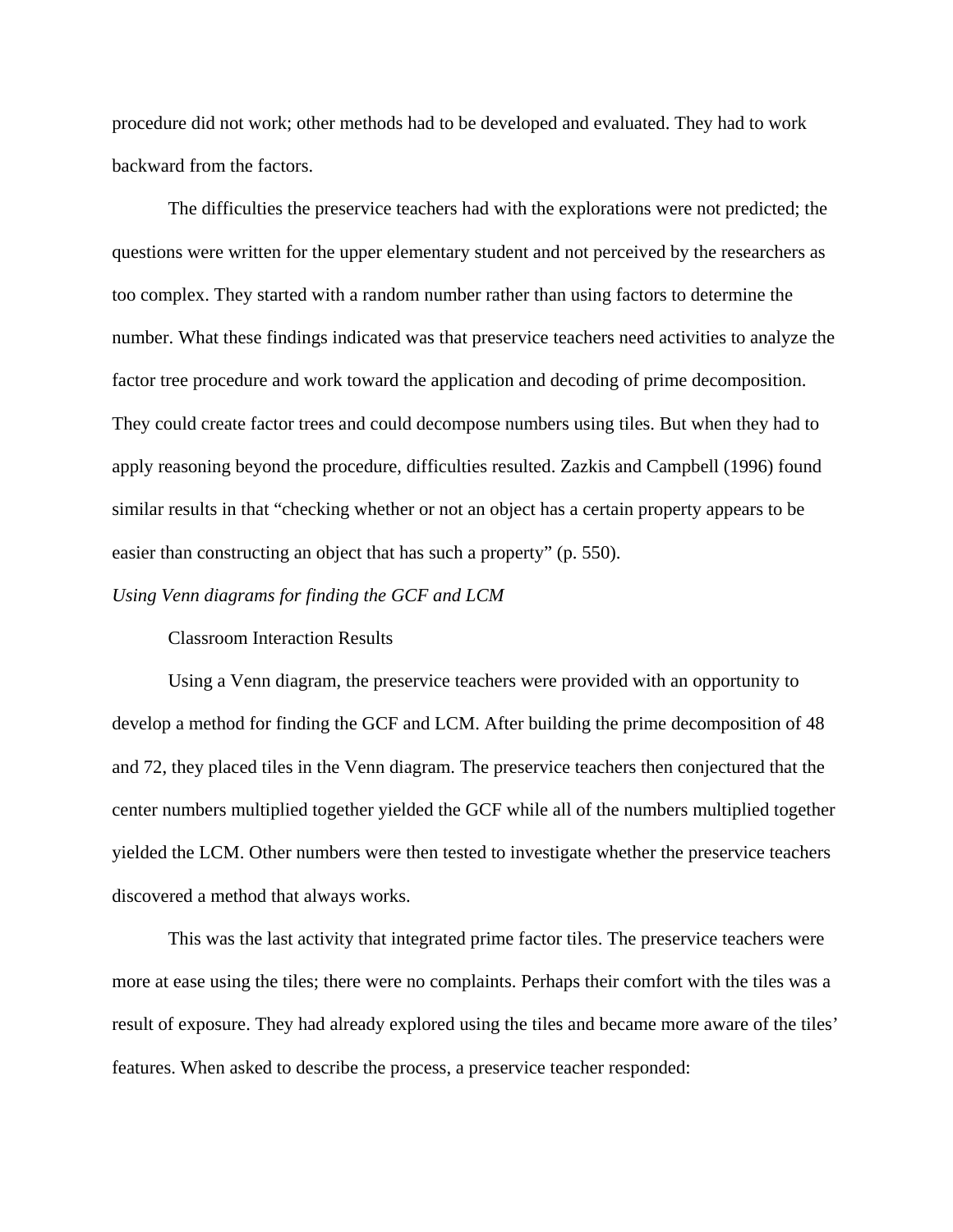To find the GCF between the two numbers, you multiply all the numbers that are in the intersecting section, which are the common factors between the numbers. Once you have multiplied them, you have found the GCF between the two numbers. To find the LCM is also very simple, you multiply all the numbers in both circles, including the intersecting section, and once you have done so, you have found the LCM.

### Assessment Results

This process seemed to transfer to the individual assessment but there were some issues. The preservice teachers were more successful when finding the GCF using variables rather than numbers (problem 8). When finding the GCF of 400 and 75, the overlapping portion of the Venn diagram contained  $5^2$ . The preservice teachers who missed this problem failed to place both fives in the center of the Venn diagram or they placed both fives but failed to multiple them. This was the case for 3 of the incorrect preservice teachers. Another preservice teacher wrote a 5 for the LCM. The preservice teachers were able to find the LCM (for the most part) but had difficulty recognizing that 5 is not a multiple of 25. They could find the LCM (70% for numbers and 80% for variables) but could not accurately identify a multiple for problem 9 (60%). When Zazkis (2000) researched preservice teachers' understanding of factors, divisors and multiples, she found that multiple was the most difficult concept. The majority of her participants did not have a thorough understanding of the meaning of multiple. Multiple implied multiplication according to Zazkis' participants; they perceived a multiple as either a product or a factor as these are the components of a multiplication problem.

## *Application questions*

## Classroom Interaction Results

The next questions were analyzed whole class. The first two parts were written on the whiteboard (Zazkis & Campbell, 1996, p. 542):

• Consider the number  $M=3^3$  x 5 x 7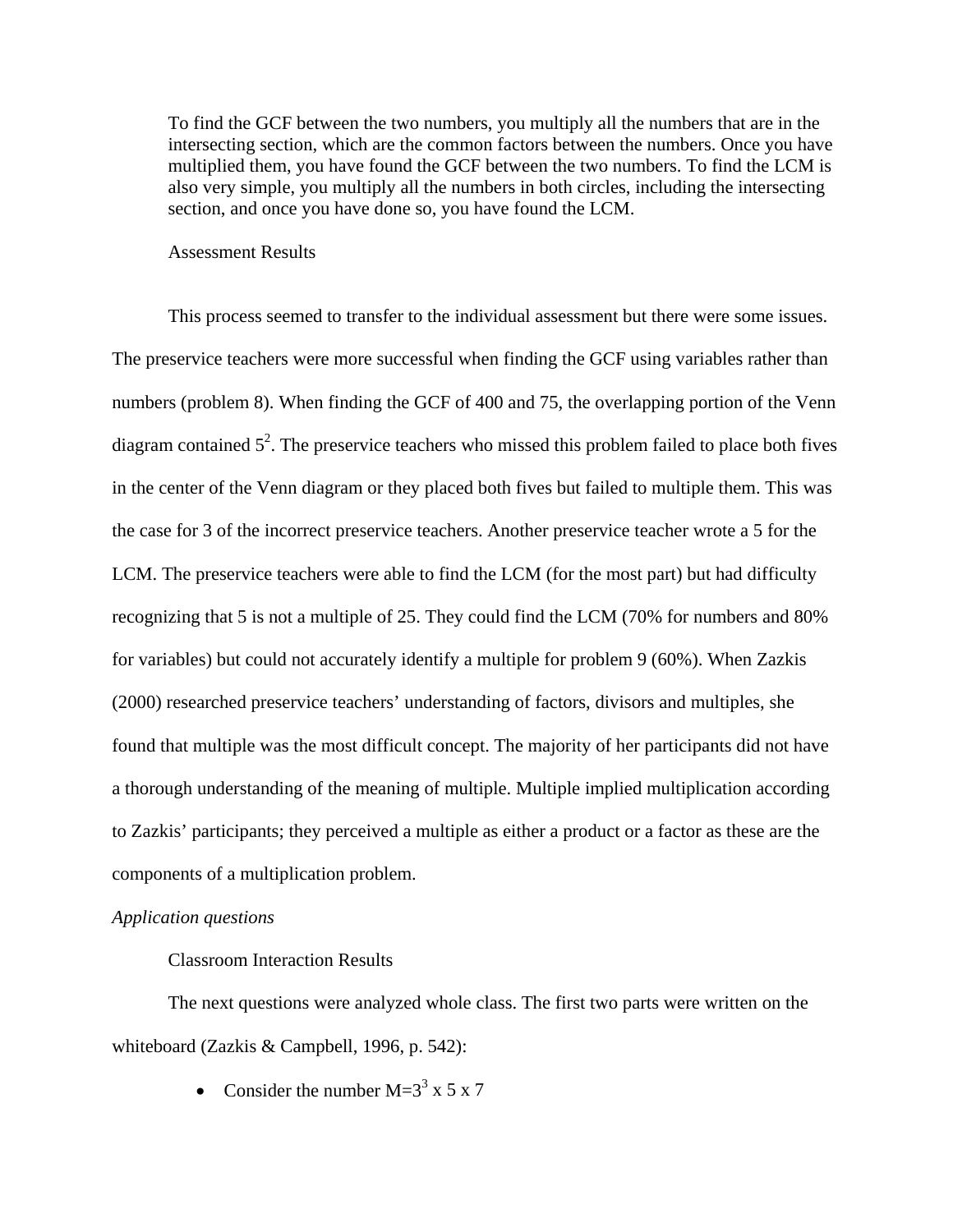• Is M divisible by 7? Explain.

Some preservice teachers began to multiply M then divide. The professor queried, "Is there a quicker way to solve this?" A preservice teacher stated, "Because 7 is a factor then that means that 7 will go into the number with no leftovers." The preservice teachers agreed that the logic was true. The next component was presented (Zazkis & Campbell, 1996, p. 542):

 $\bullet$  Is M divisible by 5, 2, 9, 63, 11, 15? Explain.

The preservice teachers went through the numbers and stated M was (or was not) divisible by the listed numbers based on its factors. One preservice teacher said, "In the case of 9, we have 3 to the third power which nine is dividable by that number. On the other hand, we have 2 and 11 which are not divisible of the numbers in the equation." Another preservice teacher commented that while she understands the logic, "I'd still have to check by multiplying it out and then dividing." The professor asked why. She said, "Because then, I'd know for sure. I don't know for sure using the shortcut." She was asked, "Why don't you know for sure?" She said that the calculator would tell her for sure because she could see whether or not the number divided into it without a remainder. This aligns with Zazkis and Liljedahl's (2004) findings; preservice teachers divide to check a number's divisibility to be on the safe side. There is a reliance on procedures to justify reasoning and feel certain (Zazkis & Campbell, 1996).

# Assessment Results

Three questions from the individual assessment were designed to observe whether preservice teachers were able to apply these techniques. Find the prime factorization of 1002 and  $1002<sup>2</sup>$  were asked with the hope that the preservice teachers would square the prime factorization of 1002. Eighty percent accurately factored 1002. Sixty percent accurately factored  $1002^2$ . Out of those who accurately factored  $1002<sup>2</sup>$  all but 1 worked from the factorization of 1002. Of the two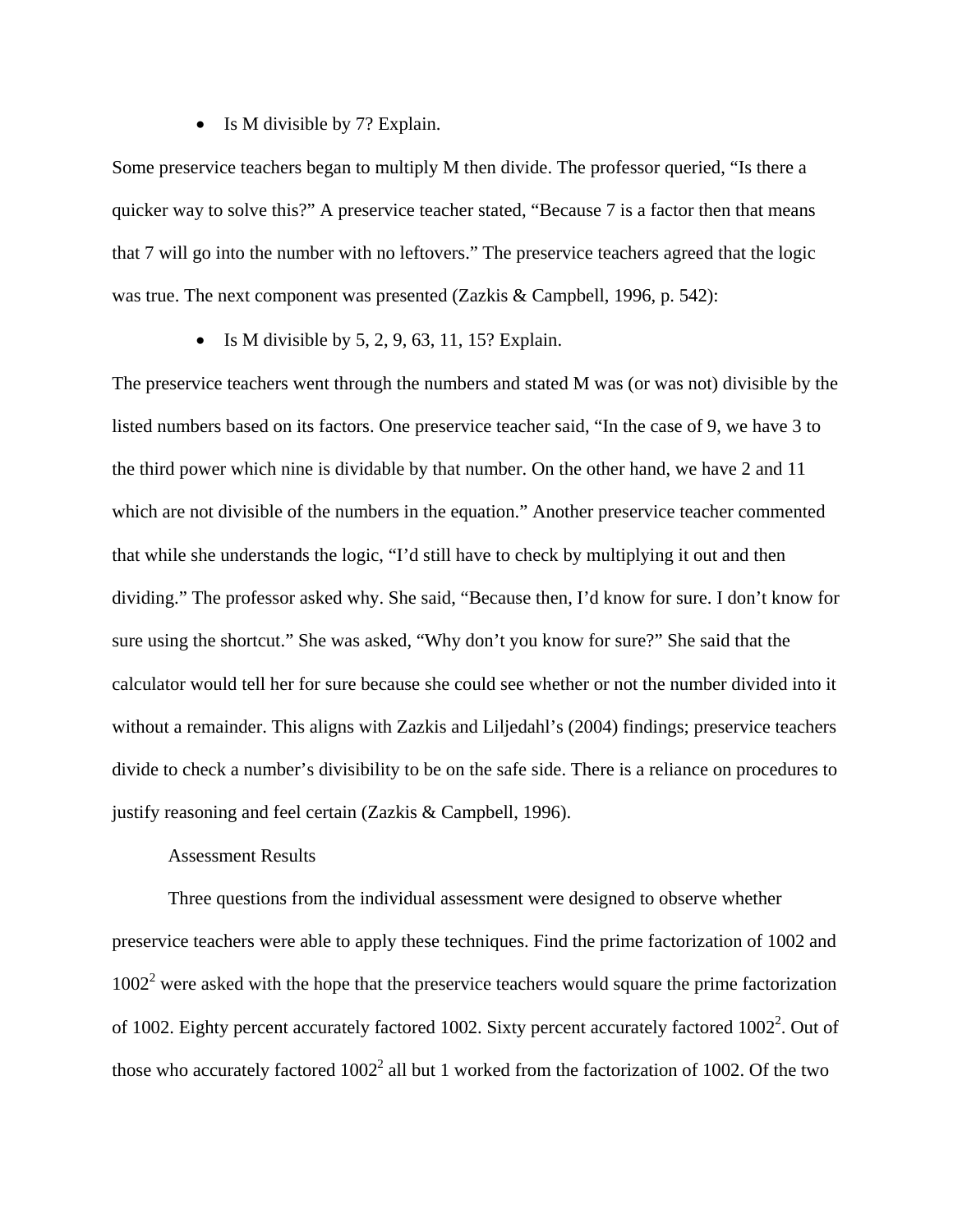who accurately factored 1002 and then inaccurately factored  $1002^2$ , the preservice teachers squared 1002 and then factored.

All the preservice teachers recognized that if a number is divisible by 6, then it is divisible by 2 and 3. But once the statement was altered, if a number is divisible by 2 and 4 then it is divisible by 8, they were generally unable to observe a difference in the rule. A number divisible by 8 would need  $2^3$  as a factor, not  $2^2$  as indicated. Only half recognized the statement as false.

### *Student Feedback*

At the conclusion of the course investigations, preservice teachers were asked to comment on what they thought of the tools. Many preservice teachers felt that the tools should be used as a supplement to factor trees. They felt that the tools would only help certain kinds of learners and that the factor trees were better because they were a specific, prescribed method. When asked if students would understand conceptually the mathematics using factor trees, the preservice teachers felt that students would not develop conceptual understanding but did not seem concerned with their observation. One commented, "The factor trees are easier because there is a process; the tiles make you think and they are harder." This response emulates what would be expected from preservice teachers who have yet to be exposed to educational theories or approaches to learning. They focused more on the procedures of mathematics rather than the sense making often encouraged (Cooney, 1999).

### **Conclusion**

The brief exposure to prime factor tiles did not solve the issues that preservice teachers have in relation to factoring and prime factorization. However, that does not mean that the tools were not valuable. The preservice teachers did use the methods they discovered for finding the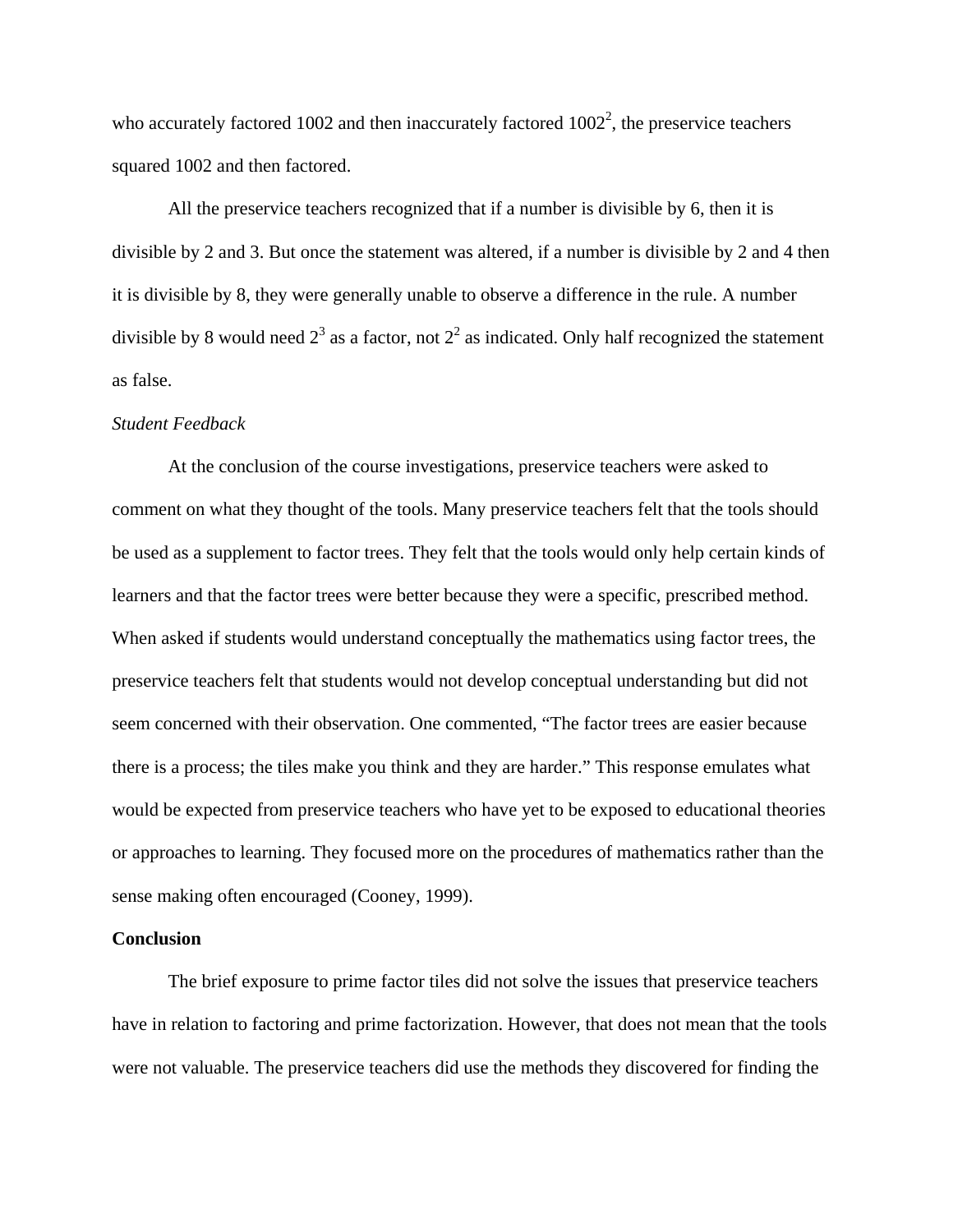GCF and LCM. They also became more comfortable using the tiles as time went on. Because they did not like the tools does not mean that they were ineffective. On the contrary, the prime factor tiles made them think harder, perhaps bringing about richer experiences. Lubinski and Otto (2004) discuss the importance of mathematics to go beyond memorizing procedures. Instead, mathematics should encompass sense making; this is more beneficial. The preservice teachers were also able to understand that the tools provided a different method for investigating prime factorization above and beyond what can be done with factor trees alone. But most importantly, the preservice teachers were able to multiplicatively decompose numbers in more than one way; they experienced an alternative method.

The real issue is the amount of exposure. If the course structure provided the time to focus on prime decomposition for more than several hours, perhaps the preservice teachers would have developed a deeper understanding. In Griffiths' (2010) framework, mathematical investigations focusing on the single theme of prime factorization lasted over many weeks; this depth was helpful in developing students' greater understanding of the theme. Szydlik, Szydlik and Benson (2003) provide investigations that delve deeper into the concepts of prime decomposition. This may be what is necessary for preservice teachers as well. However if this depth is provided, other curriculum topics must then be slashed and how does one decide what to slash? What makes a mathematical topic less important than another?

If more time is not an option, the explorations seem to be the most needed curriculum in relation to prime decomposition. Because preservice teachers had such trouble, it is imperative that these difficulties are addressed. It may be helpful to have preservice teachers solve the explorations and then create their own explorations. This provides the opportunity to move beyond the creation of factor trees while focusing more deeply on prime factorization.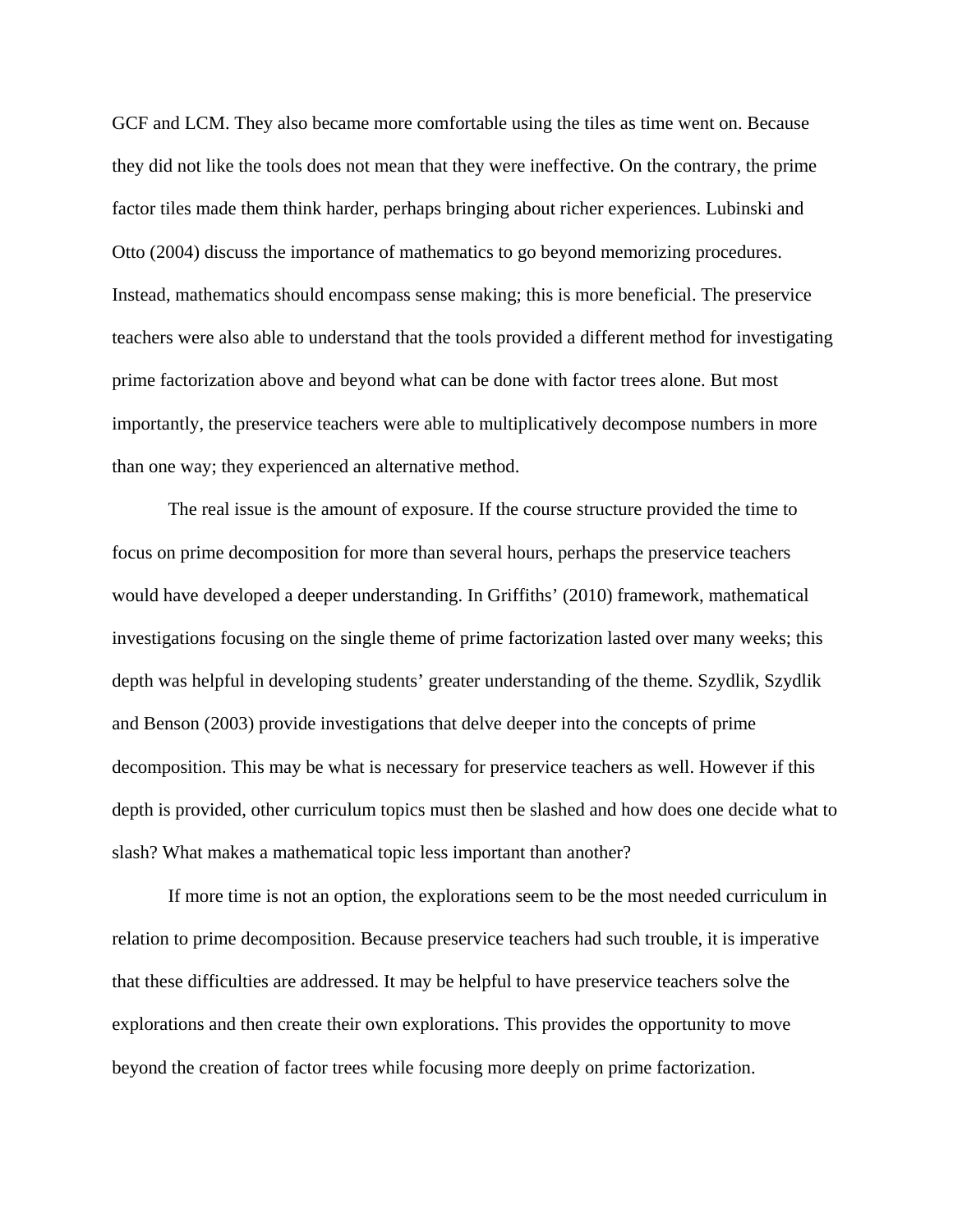Additionally, Szydlik et al. (2003) provide a rich question for investigating prime decomposition: find the number less than 1,000 with the most factors. Robbins and Adams (2007), Kurz and Garcia (2010) and Kurz and Garcia (2012) provide readymade handouts that can be used to delve deeper into prime decomposition. Deeper and more meaningful investigations with explorations may be more advantageous than the curriculum implemented in this inquiry. Our focus was on several topics scratched just below the surface. Perhaps fewer topics that go deeper may be more fruitful if time is an issue (Lubinski & Otto, 2004).

Our findings concur with Zazkis and Campbell (1996) that there needs to be an increased focus on basic arithmetic ideas. In addition, number theory should be an integral part of preservice teachers' program of study (Brown, 1968). Future studies should measure impact after additional time was provided for preservice teachers to mathematically explore and evolve. These results give further support for the need to go deeper (Lubinski & Otto, 2004) and more analytical when teaching prime decomposition. A richer environment that has a greater emphasis on the prime factor tiles should be investigated. While tiles were encouraged during the investigations, they were not required. Preservice teachers who were challenged by the tools tended to disregard them. It would be interesting to research whether a deeper emphasis on prime factor tiles with labs, class activities and creation of explorations would improve understanding of prime decomposition. In addition, concept maps can be used to guide growth and understanding of terms (Bolte, 1999). Because the findings presented were based on an exploratory inquiry, there needs to be a larger study with a control and experimental group. This kind of study will help shed light on exactly what mathematical concepts the tiles can support beyond a lecture-based, factor tree approach.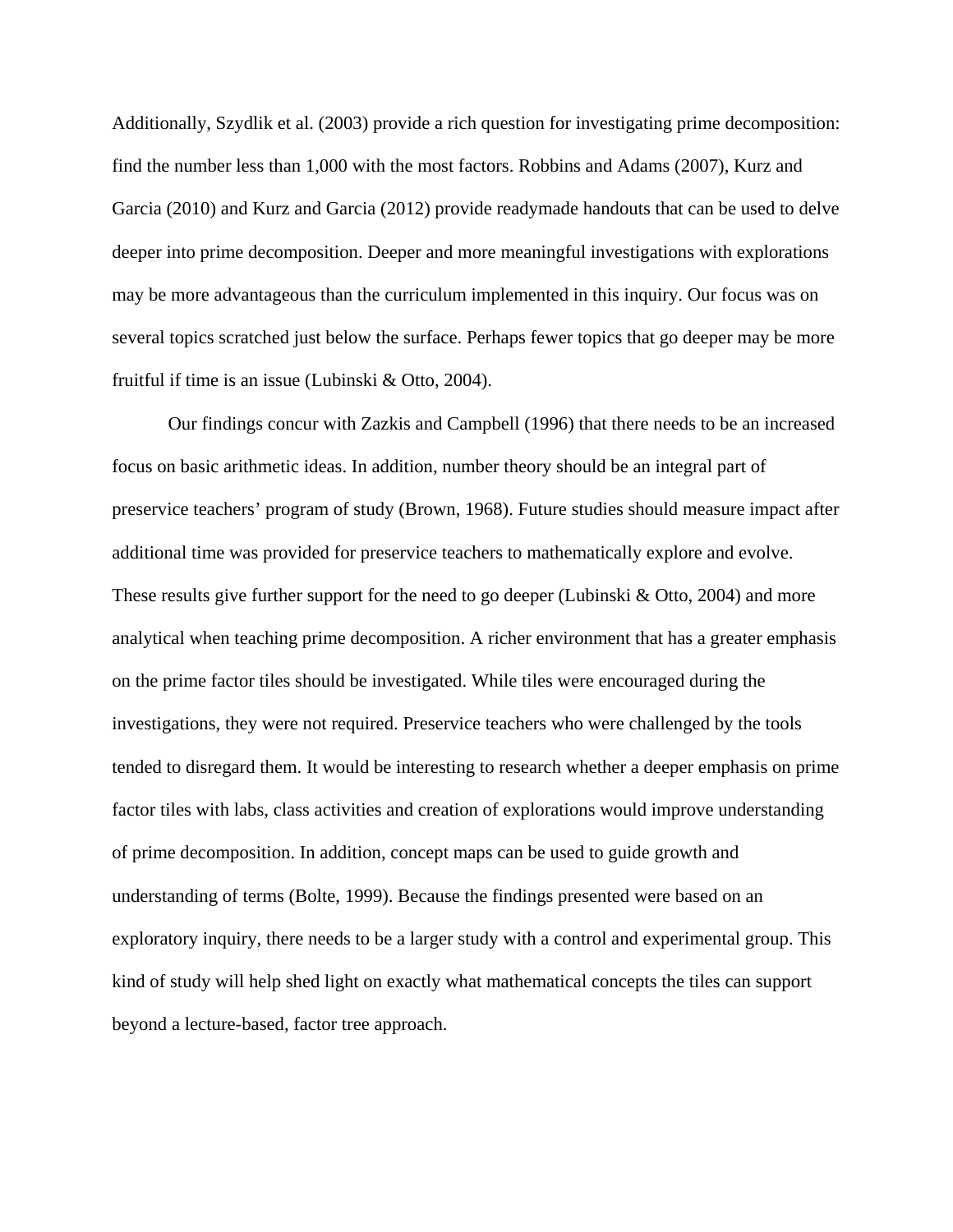### **References**

- Billstein, R. Libeskind, S. & Lott, J. (2010). *A problem solving approach to mathematics for elementary school teachers.* Boston, MA: Addison-Wesley.
- Bolte, L. (1999). Enhancing and assessing preservice teachers' integration and expression of mathematical knowledge. *Journal of Mathematics Teacher Education, 2*(2), 167-185.
- Brown, S. (1968). 'Prime' pedagogical schemes. *The American Mathematical Monthly, 75*(6), 660-664.
- Cooney, T. (1999). Conceptualizing teachers' ways of knowing. *Educational Studies in Mathematics 38*(1/3), 163-187.
- Griffiths, M. (2010). Thematic mathematics: The combinatorics of prime factorization. *Teaching Mathematics and its Applications, 29*(1)*,* 25-40.
- Kurz, T. & Garcia, J. (2010). Prime decomposition using tools. *Teaching Children Mathematics, 17*(4), 256-259*.*
- Kurz, T. & Garcia, J. (2012). Moving beyond factor trees. *Mathematics Teaching in the Middle School, 18*(1), 52-60.
- Lenstra, A. (2000). Integer factoring. *Designs, Codes and Cryptography, 19*(2/3), 101-128.
- Lubinski C. & Otto, A. (2004). Preparing k-8 preservice teachers in a content course for standards-based mathematics pedagogy. *School Science and Mathematics, 104*(7), 336- 350.
- National Council of Teachers of Mathematics. (2000). *Principles and Standards for School Mathematics*. Reston, VA: Author.